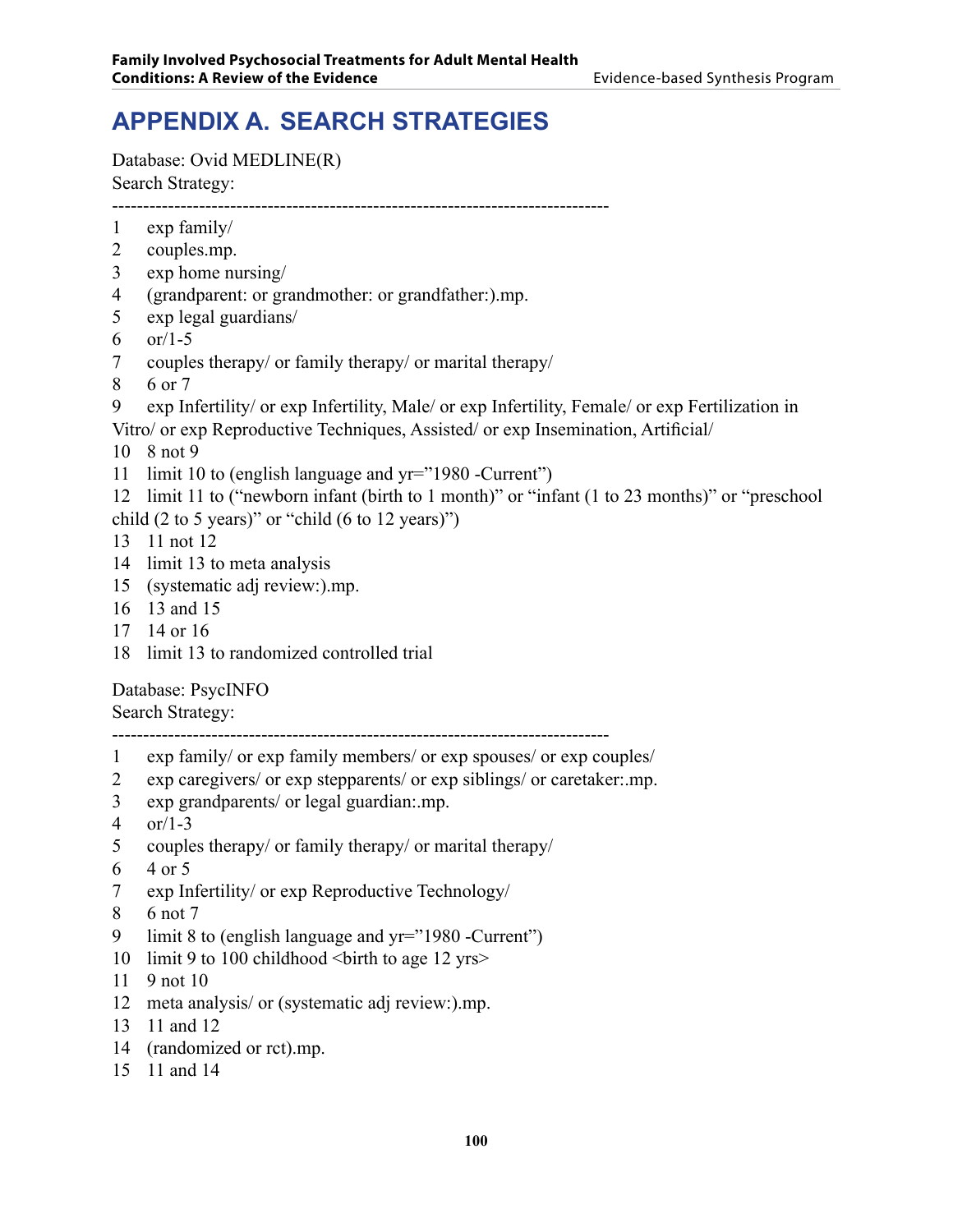## **APPENDIX B. Criteria Used in Quality Assessment62**

| Risk of bias             | Internal validity: study design and the quality of individual studies<br>included in the review. Study design limitations may bias the estimates<br>of treatment effect (such as lack of allocation concealment, or lack of<br>blinding). Other areas for potential bias include stopping early for benefit<br>and selective outcome reporting.                                                                                                                                                                                                                                                                                                      |
|--------------------------|------------------------------------------------------------------------------------------------------------------------------------------------------------------------------------------------------------------------------------------------------------------------------------------------------------------------------------------------------------------------------------------------------------------------------------------------------------------------------------------------------------------------------------------------------------------------------------------------------------------------------------------------------|
| Consistency              | The effect sizes from the included studies are similar and have the same<br>direction of effect (positive or negative).                                                                                                                                                                                                                                                                                                                                                                                                                                                                                                                              |
| <b>Directness</b>        | Interventions are directly related to health outcomes. For CERs, head-<br>to-head comparisons are made. Indirectness is suspected if surrogate or<br>intermediate outcomes are used instead of health outcomes. For CERs,<br>indirectness is also suspected if more than one body of evidence is<br>needed to link interventions, ad in the das with placebo controlled trials.<br>Directness also includes applicability and relevance of the included<br>studies to the VA population or to specific subpopulations within the VA.<br>Applicability may also include settings (e.g., primary care vs. specialty<br>care) and physician experience. |
| Precision                | The degree of certainty surrounding an estimate of effect for each<br>outcome of interest. Uncertainty of effect does not allow for a clinically<br>useful conclusion, and is unable to rule out an important benefit or harm.                                                                                                                                                                                                                                                                                                                                                                                                                       |
| Risk of publication bias | Publication bias can result in an overestimate of effect. Publication bias<br>is suspected if evidence is derived from a small number of commercially<br>funded trials with small sample sizes and a small number of event.                                                                                                                                                                                                                                                                                                                                                                                                                          |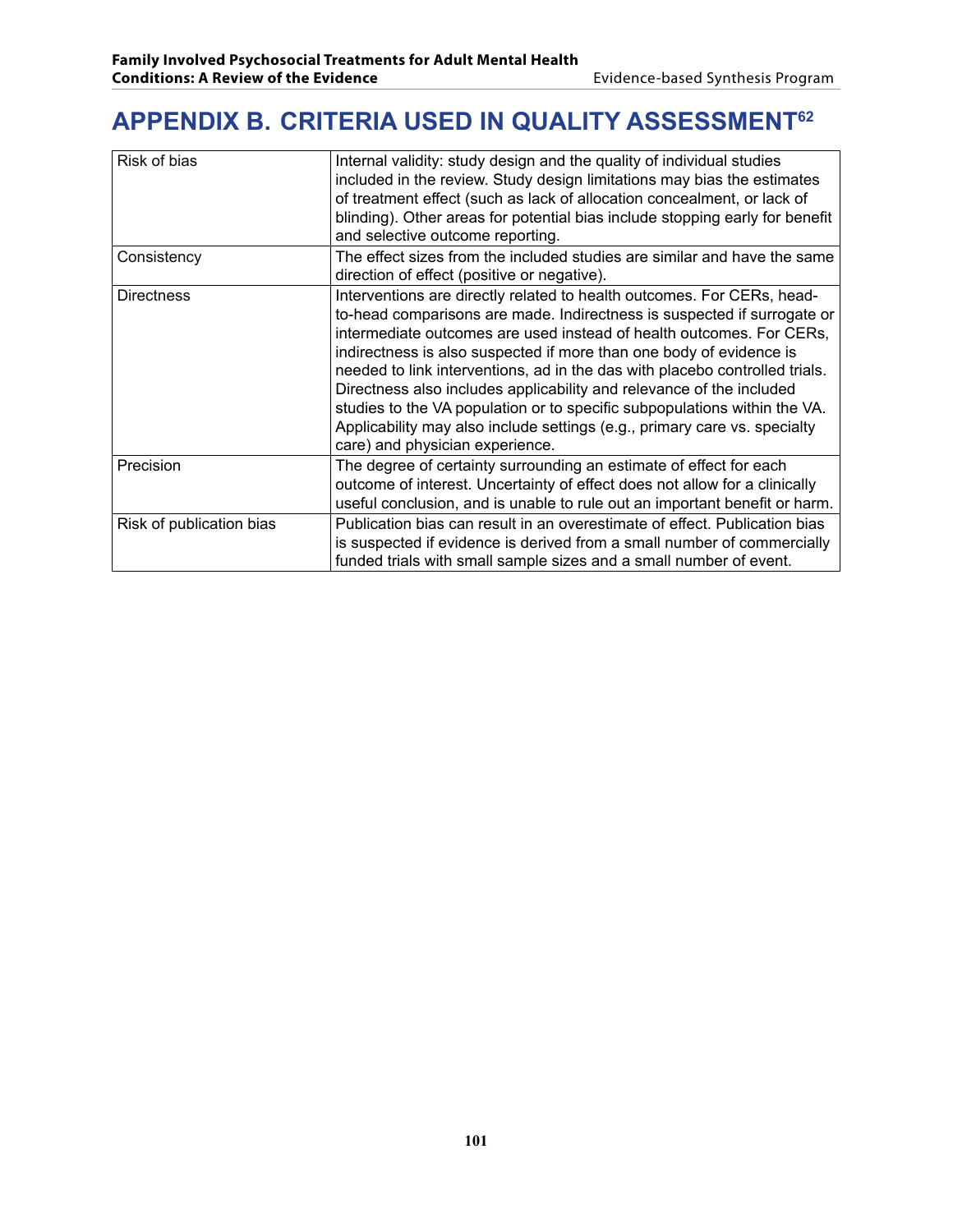#### **APPENDIX C. Peer Review Comments/Author Responses**

| <b>REVIEWER COMMENT</b>                                                                                                                                                                                                                                                                                                                                                                                                                                                                                                                                                                                                                                                                                                                                                                                                                                                                                                                                                                                                                                                                                                                                                                                                                                                                                              | <b>RESPONSE</b>                                                                                                                                                                                                           |
|----------------------------------------------------------------------------------------------------------------------------------------------------------------------------------------------------------------------------------------------------------------------------------------------------------------------------------------------------------------------------------------------------------------------------------------------------------------------------------------------------------------------------------------------------------------------------------------------------------------------------------------------------------------------------------------------------------------------------------------------------------------------------------------------------------------------------------------------------------------------------------------------------------------------------------------------------------------------------------------------------------------------------------------------------------------------------------------------------------------------------------------------------------------------------------------------------------------------------------------------------------------------------------------------------------------------|---------------------------------------------------------------------------------------------------------------------------------------------------------------------------------------------------------------------------|
| 1. Are the objectives, scope, and methods for this review clearly described?                                                                                                                                                                                                                                                                                                                                                                                                                                                                                                                                                                                                                                                                                                                                                                                                                                                                                                                                                                                                                                                                                                                                                                                                                                         |                                                                                                                                                                                                                           |
| Yes. On page 9 Introduction PL 110-387 signed in Oct 2008 added Marriage and Family Counseling and dropped<br>the contingency on non-service connected Veterans. The May 2010 PL just added primary caregivers to eligible<br>individuals                                                                                                                                                                                                                                                                                                                                                                                                                                                                                                                                                                                                                                                                                                                                                                                                                                                                                                                                                                                                                                                                            | We have revised this part of the introduction to clarify that PL<br>110-387 expanded coverage and that PL 111 added primary<br>caregivers to eligible folks.                                                              |
| Yes                                                                                                                                                                                                                                                                                                                                                                                                                                                                                                                                                                                                                                                                                                                                                                                                                                                                                                                                                                                                                                                                                                                                                                                                                                                                                                                  |                                                                                                                                                                                                                           |
| No. There is a good measure of ambiguity about the goals and scope of this review. This ambiguity is generated<br>from the following factors:<br>1) The background of the review highlights the legislation that expands the services to family members (the 2010<br>Caregiver legislation, but also applies to 2008 legislation that provides for marriage counseling as a VA service).<br>I believe it was fair to say that the primary impetus for this legislation was the national pressure on VA to provide<br>expanded services to family members, in reference to greater mental health needs of family members, and the<br>impact that both medical and mental health issues of Veterans have on families. The focus of the review, however,<br>is on the treatment of individual disorders, and not on outcomes of family members as individuals or the marital/<br>family unit. This may create a disconnect in the reader's mind about the rationale for the review.<br>The rationale for the change in services, however, does include that family members constitute important<br>members of the treatment team. This is a key part to the rationale that a review is needed to examine the<br>evidence that family member involvement does improve outcomes. A more nuanced and spelled out rationale | 1) We have clarified in the introduction the rationale for the<br>review.                                                                                                                                                 |
| would help set the reader's expectations a bit better.<br>2) The definitions of different types treatments defined by Baucom et al. were described as part of the background,<br>but no systematic differentiations regarding these classifications of how family members are involved in treatment<br>were made in this review (only brief occasional mentions). Thus, the review is not really a proper follow-up to<br>Baucom et al. One consequence of this is that the review did not place marital distress or family dysfunction as<br>clinical syndromes, unlike Baucom et al., where the authors treated those outcomes as treatable entities in and<br>of themselves. This would be expected given the background/introduction of the review. Although the Limitations<br>section discuss this point, it should be highlighted in the beginning of the review                                                                                                                                                                                                                                                                                                                                                                                                                                              | 2) We have clarified the scope of the review in the introduction<br>and highlighted the review is not intended as a strict update to<br>Baucom and colleagues' review.                                                    |
| 3) There was very little emphasis was made on relationship distress as a moderator in the review, with only<br>a mention in the sections on couples therapy interventions for ED and also for depression. This is potentially<br>highly relevant in that findings in the pre-1995 period of time prior was that couples therapy for depression may<br>not be effective, and perhaps ill-advised in couples who do not consider themselves maritally distressed, only<br>with a partner with depression. This finding may be relevant for other disorders, and although few studies have<br>addressed the issue in their designs, it should be part of the dialogue from the beginning of the review and part of<br>the discussion and recommendations for future research.                                                                                                                                                                                                                                                                                                                                                                                                                                                                                                                                           | 3) We agree this is an important issue. We have highlighted<br>throughout the results section when this information is<br>available and included a discussion of findings relevant to this<br>question in the discussion. |
| 4) Behavioral Couples Therapy (BCT) versions as treatments for substance abuse and alcohol use disorders were<br>referenced often in the review with no qualifier that these are variants of BCT specifically designed to treat these<br>disorders, except in the more detailed descriptions of the Appendices (which may not get read by many readers).<br>They include procedures never used in standard BCT or expanded Integrative Behavioral Couples Therapy<br>(IBCT) designed to treat marital distress. IBCT being disseminated throughout VA currently would very likely not<br>be effective for substance abuse or alcohol use disorders. This ambiguity could be very misleading to readers<br>unfamiliar with the literature.                                                                                                                                                                                                                                                                                                                                                                                                                                                                                                                                                                            | 4) Thank you for your suggestion. We have clarified this in the<br>results section for substance use disorders and refer to BCT as<br>a 'disorder specific couple/family treatment' in additional places<br>for clarity.  |
| Yes. All methods are clearly described. Methodology is rigorous and effectively implemented. Outcomes of interest<br>were well selected and decisions to include and exclude studies seem sensible given the intent to extrapolate<br>findings to U.S. Veteran populations.                                                                                                                                                                                                                                                                                                                                                                                                                                                                                                                                                                                                                                                                                                                                                                                                                                                                                                                                                                                                                                          | Thank you.                                                                                                                                                                                                                |
| Yes. Objectives, scope and methods are clearly articulated and findings are clearly summarized in multiple<br>formats. Tables which include main findings are particularly facilitative (e.g., Table 8).                                                                                                                                                                                                                                                                                                                                                                                                                                                                                                                                                                                                                                                                                                                                                                                                                                                                                                                                                                                                                                                                                                             | Thank you.                                                                                                                                                                                                                |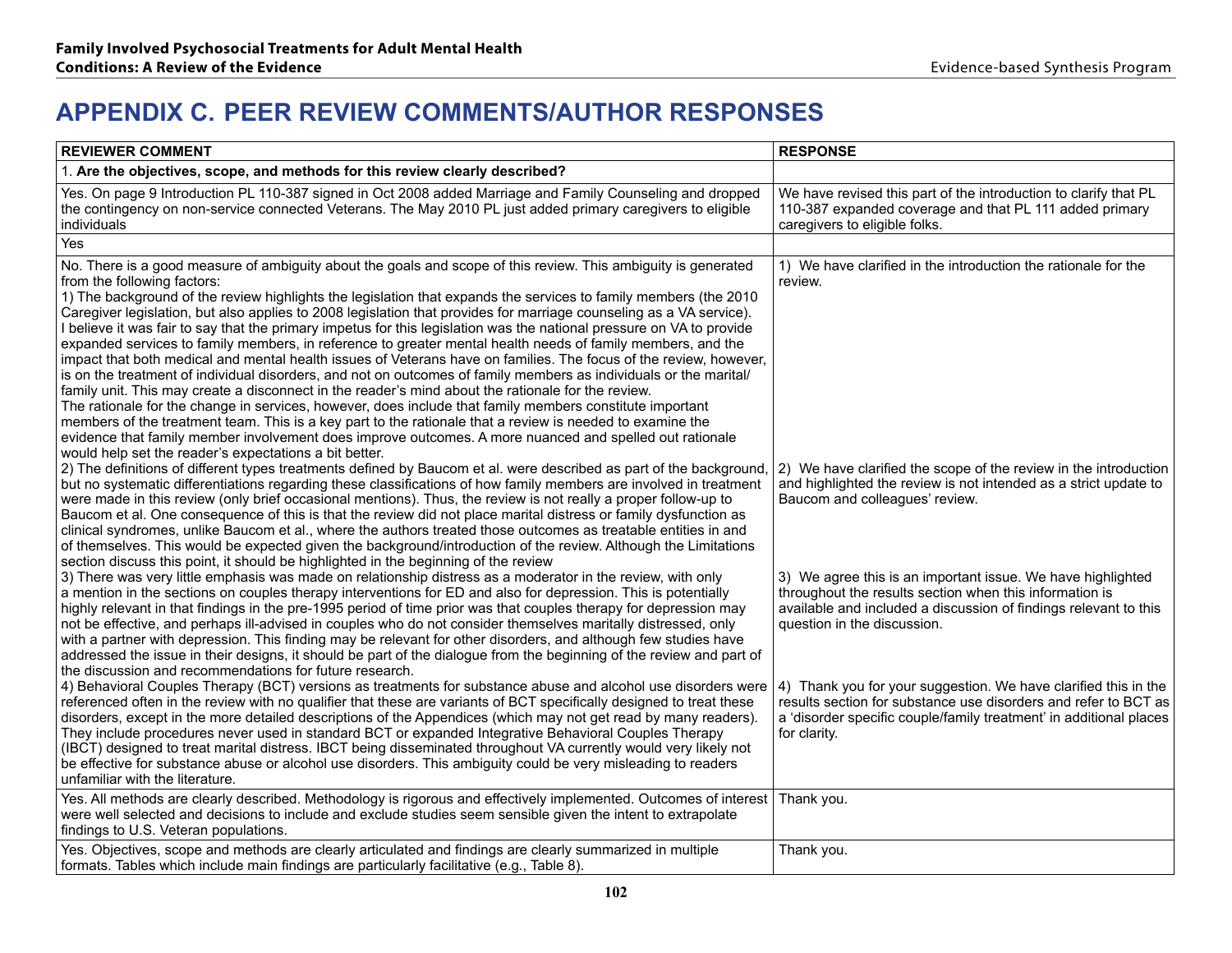| <b>REVIEWER COMMENT</b>                                                                                                                                                                                                                                                                                                                                                                                                         | <b>RESPONSE</b>                                                                                                                                                                                                                                                                                                                                                                                                                                                                 |
|---------------------------------------------------------------------------------------------------------------------------------------------------------------------------------------------------------------------------------------------------------------------------------------------------------------------------------------------------------------------------------------------------------------------------------|---------------------------------------------------------------------------------------------------------------------------------------------------------------------------------------------------------------------------------------------------------------------------------------------------------------------------------------------------------------------------------------------------------------------------------------------------------------------------------|
| Yes                                                                                                                                                                                                                                                                                                                                                                                                                             |                                                                                                                                                                                                                                                                                                                                                                                                                                                                                 |
| Yes                                                                                                                                                                                                                                                                                                                                                                                                                             |                                                                                                                                                                                                                                                                                                                                                                                                                                                                                 |
| 2. Is there any indication of bias in our synthesis of the evidence?                                                                                                                                                                                                                                                                                                                                                            |                                                                                                                                                                                                                                                                                                                                                                                                                                                                                 |
| <b>No</b>                                                                                                                                                                                                                                                                                                                                                                                                                       |                                                                                                                                                                                                                                                                                                                                                                                                                                                                                 |
| <b>No</b>                                                                                                                                                                                                                                                                                                                                                                                                                       |                                                                                                                                                                                                                                                                                                                                                                                                                                                                                 |
| <b>No</b>                                                                                                                                                                                                                                                                                                                                                                                                                       |                                                                                                                                                                                                                                                                                                                                                                                                                                                                                 |
| No. There is no indication of bias.                                                                                                                                                                                                                                                                                                                                                                                             |                                                                                                                                                                                                                                                                                                                                                                                                                                                                                 |
| <b>No</b>                                                                                                                                                                                                                                                                                                                                                                                                                       |                                                                                                                                                                                                                                                                                                                                                                                                                                                                                 |
| Although I understand ESP's rationale, I believe that given the undeveloped nature of this literature, limiting the<br>review only to RCTs may have been overly limiting to understand the relevant clinical issues, trends, or promising<br>practices.                                                                                                                                                                         | We certainly agree with the need to disseminate information<br>on those promising interventions underdevelopment that<br>are currently or soon to be subjected to more rigorous RCTs<br>to evaluate their efficacy. Given the size of this review as it<br>currently stands, limited to RCTs, it was beyond the scope of<br>the project to expand our search to other study designs (e.g.,<br>open trials; quasi-experiments). We have added this to the<br>limitation section. |
| 3. Are there any published or unpublished studies that we may have overlooked?                                                                                                                                                                                                                                                                                                                                                  |                                                                                                                                                                                                                                                                                                                                                                                                                                                                                 |
| Please refer to reviews by Shirley Glynn and Lisa Dixon                                                                                                                                                                                                                                                                                                                                                                         | These reviews have both been integrated into the discussion<br>section specific to findings for schizophrenia.                                                                                                                                                                                                                                                                                                                                                                  |
| No                                                                                                                                                                                                                                                                                                                                                                                                                              |                                                                                                                                                                                                                                                                                                                                                                                                                                                                                 |
| No.                                                                                                                                                                                                                                                                                                                                                                                                                             |                                                                                                                                                                                                                                                                                                                                                                                                                                                                                 |
| No. I am not aware of studies that have been overlooked.                                                                                                                                                                                                                                                                                                                                                                        |                                                                                                                                                                                                                                                                                                                                                                                                                                                                                 |
| No. Review appears extensive and literature search process is clearly displayed in Figure 2.                                                                                                                                                                                                                                                                                                                                    | Thank you.                                                                                                                                                                                                                                                                                                                                                                                                                                                                      |
| was surprised to see that none of Candice Monson's work on couples therapy for PTSD was included. I don't<br>have the studies in front of me, so it may be that is because they were not RCTs. If so, see my comment above.                                                                                                                                                                                                     | You are correct. Dr. Monson's currently published work did not<br>meet our inclusion criteria (i.e., currently she has no published<br>RCTs). We referenced this work in our limitations.                                                                                                                                                                                                                                                                                       |
| 4. Please write any additional suggestions or comments below. If applicable, please indicate the page and<br>line numbers from the draft report.                                                                                                                                                                                                                                                                                |                                                                                                                                                                                                                                                                                                                                                                                                                                                                                 |
| Page 5 and 62 Recommendation for Future Research - PL lists eligible individuals for family services and that<br>does not include close friends or intimate partner unless they are residing with the Veteran.<br>Page 5 and 62 Family Services and Caregiver Services are administered from two different Program Offices and<br>are conceptualized as different - perhaps introducing caregivers brings in a different topic? | We have revised the introduction to better describe the two<br>laws that have expanded services. In this explanation we also<br>describe that PL 111-163 is only for a select group of family<br>members. We have also highlighted the issue of who is eligible<br>for these services in the discussion.                                                                                                                                                                        |
| Overall, the review was comprehensive and inclusive, providing a critical snapshot of the state of the evidence for<br>family-involved psychosocial treatments for mental health conditions of relevance to Veterans.                                                                                                                                                                                                           | Thank you.                                                                                                                                                                                                                                                                                                                                                                                                                                                                      |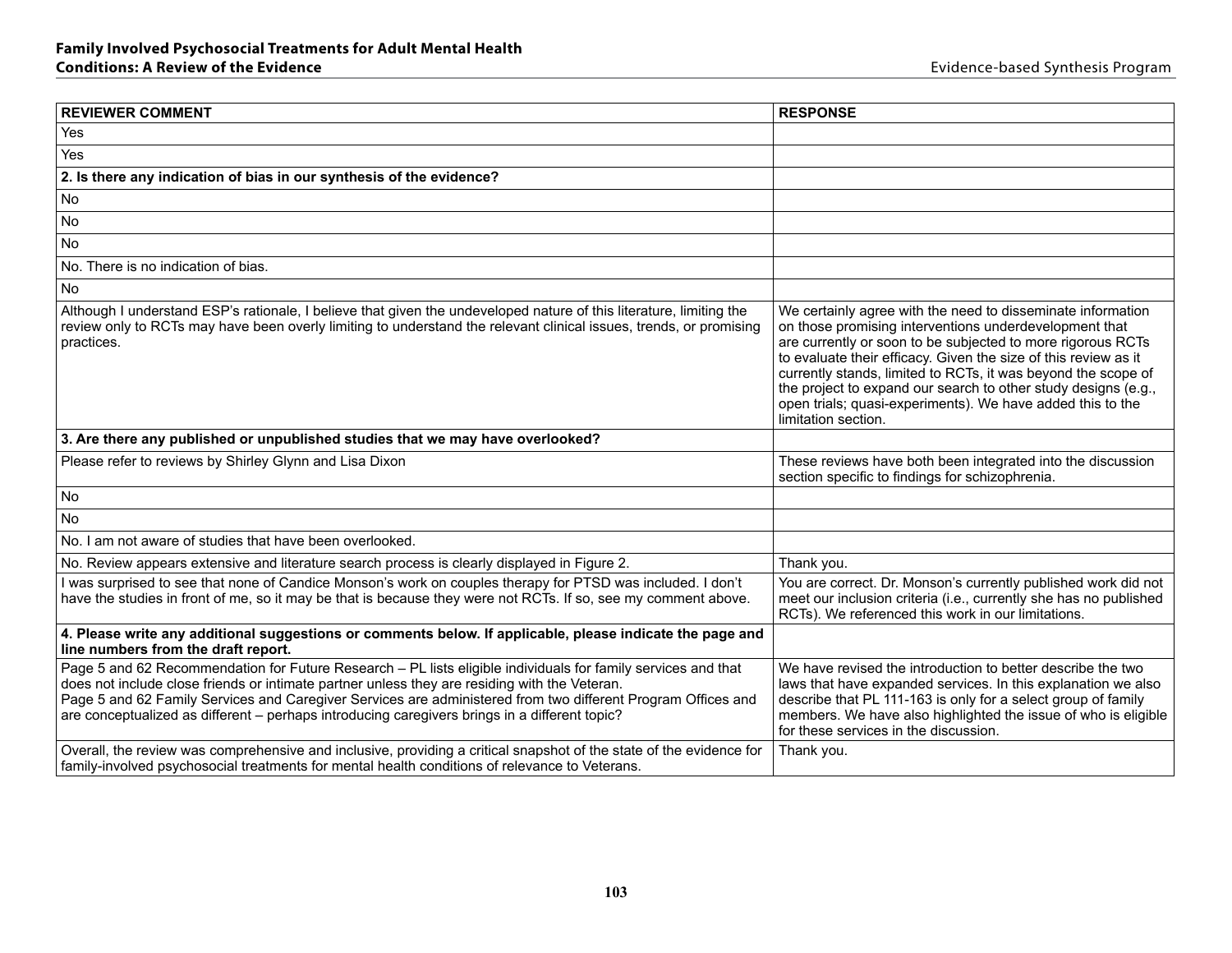| <b>REVIEWER COMMENT</b>                                                                                                                                                                                                                                                                                                                                                                                                                                                                                                                                                                                                                                                                                                                                                                                                                                                                                                                                                                                                                                                                                                                                                                                                                                                                                                                                                                                                                            | <b>RESPONSE</b>                                                                                                                                                                                                                                                                                                                                                                                     |
|----------------------------------------------------------------------------------------------------------------------------------------------------------------------------------------------------------------------------------------------------------------------------------------------------------------------------------------------------------------------------------------------------------------------------------------------------------------------------------------------------------------------------------------------------------------------------------------------------------------------------------------------------------------------------------------------------------------------------------------------------------------------------------------------------------------------------------------------------------------------------------------------------------------------------------------------------------------------------------------------------------------------------------------------------------------------------------------------------------------------------------------------------------------------------------------------------------------------------------------------------------------------------------------------------------------------------------------------------------------------------------------------------------------------------------------------------|-----------------------------------------------------------------------------------------------------------------------------------------------------------------------------------------------------------------------------------------------------------------------------------------------------------------------------------------------------------------------------------------------------|
| There was very little integration of the findings of this review with the findings from Baucom et al. (1998).<br>Combining the findings from this review with the previous is important since many interventions showing strong<br>evidence of effectiveness (e.g., Family Psychoeducation for schizophrenia spectrum disorders), have not been<br>as extensively examined in the period from 1995 forward. As stated above, this review did not continue with<br>the classification of types of family involvement, which significantly weakens our understanding of the actual<br>interventions being examined.                                                                                                                                                                                                                                                                                                                                                                                                                                                                                                                                                                                                                                                                                                                                                                                                                                  | We have taken better care to highlight the specific<br>interventions that are reviewed and which category of<br>intervention they fall under throughout the document (results<br>and discussion section).                                                                                                                                                                                           |
| There was only a brief final mention in the recommendations of comorbidity as a factor examined in very few of<br>the studies. This issue should be mentioned earlier and in greater detail since comorbidity is the norm for Veterans<br>and indeed many older adults, Veterans or not. This recommendation should be front and center.                                                                                                                                                                                                                                                                                                                                                                                                                                                                                                                                                                                                                                                                                                                                                                                                                                                                                                                                                                                                                                                                                                           | We have included a more explicit review of the types of co-<br>occurring problems that were inclusion and exclusion criteria in<br>the trials reviewed. We have also expanded the discussion of<br>this issue in our future research section.                                                                                                                                                       |
| The term "slower rate of relapse" was used consistently in the section on family involved treatments of substance<br>and alcohol abuse. I believe the authors mean "lower rate of relapse" since most or all of the findings are rates at<br>various endpoints and do not describe a slope or growth curve of relapse across time.                                                                                                                                                                                                                                                                                                                                                                                                                                                                                                                                                                                                                                                                                                                                                                                                                                                                                                                                                                                                                                                                                                                 | Following the review of this draft, we conducted pooled<br>analyses of the BCT studies which allowed us to draw more<br>definitive conclusions about the efficacy of BCT compared to<br>individual treatment. See results section.                                                                                                                                                                  |
| On page 10, the authors state "Most prior reviews have focused on specific conditions (i.e., depression or<br>substance use disorders), limiting the ability of past work to generalize to family-involved mental health care more<br>broadly." It is unclear what "more broadly" means: Comorbidity? Special populations? Non-symptom outcomes?                                                                                                                                                                                                                                                                                                                                                                                                                                                                                                                                                                                                                                                                                                                                                                                                                                                                                                                                                                                                                                                                                                   | We have clarified this in the Introduction                                                                                                                                                                                                                                                                                                                                                          |
| On page 33, the authors state "For studies of AUD, all trials report better outcomes for BCT or BMT than IBT<br>post-treatment and all follow-up time points, but many of these differences were not statistically significant." The<br>authors should allow that only the statistically significant findings are actually reportable as "better outcomes."                                                                                                                                                                                                                                                                                                                                                                                                                                                                                                                                                                                                                                                                                                                                                                                                                                                                                                                                                                                                                                                                                        | We have removed discussion of non-significant differences<br>between conditions.                                                                                                                                                                                                                                                                                                                    |
| On page 34, the authors discussion the controversy over Fals-Stewart's findings very economically and fairly.<br>They need to provide a citation for the public charges of fabrication and of his death, a reputable news source, for<br>example (a Google search will yield one fairly quickly).                                                                                                                                                                                                                                                                                                                                                                                                                                                                                                                                                                                                                                                                                                                                                                                                                                                                                                                                                                                                                                                                                                                                                  | We have included a citation of both the NY State Attorney<br>General's press release and a copy of the felony complaint<br>filed by the AG's office.                                                                                                                                                                                                                                                |
| Page 39, last line "(Reference)" appears in the text when it likely [should list the author/year citation].                                                                                                                                                                                                                                                                                                                                                                                                                                                                                                                                                                                                                                                                                                                                                                                                                                                                                                                                                                                                                                                                                                                                                                                                                                                                                                                                        | Corrected.                                                                                                                                                                                                                                                                                                                                                                                          |
| On page 58, the authors refer to Table XX, when the next table is 15.                                                                                                                                                                                                                                                                                                                                                                                                                                                                                                                                                                                                                                                                                                                                                                                                                                                                                                                                                                                                                                                                                                                                                                                                                                                                                                                                                                              | Corrected.                                                                                                                                                                                                                                                                                                                                                                                          |
| "Baucom (1998)" many times was cited when the correct citation is Baucom et al. (1998).                                                                                                                                                                                                                                                                                                                                                                                                                                                                                                                                                                                                                                                                                                                                                                                                                                                                                                                                                                                                                                                                                                                                                                                                                                                                                                                                                            | Corrected.                                                                                                                                                                                                                                                                                                                                                                                          |
| The evidence base bearing on the questions of interest was, unfortunately, very limited. The studies reviewed<br>covered a wide range of interventions but the number of trials for the same interventions was very few. This<br>means that although there were a number of promising findings from single trials, but evidence in these cases<br>was of low quality, given lack of replication. One finding with moderate strength of evidence, that behavioral<br>couples therapy can slow the rate of relapse for substance abuse disorders, appears to overstate the impact of<br>the intervention, given that findings related to more important outcomes such as abstinence rates were mixed.<br>In the Conclusions section starting on page 60, it is stated that Behavioral Couples Therapy is superior to<br>individual therapy for substance abuse disorders, but this conclusion does not seem warranted given the mixed<br>findings across studies. Behavioral Family Therapy did seem to have a consistently positive effect on family<br>functioning outcomes across all four studies that reported outcomes in this domain; possibly, this finding should<br>be emphasized more in the report. Given the lack of the research base, it may be worth expanding the Future<br>Research section; potentially this report can prompt more methodologically strong research on family interventions<br>within VA research organizations. | Regarding the strength of evidence of BCT, since the initial<br>peer review, we have conducted pooled analyses comparing<br>BCT to individual treatment in improving rates of abstinence<br>and improving family adjustment. These findings are more<br>supportive of BCT then our previous narrative review of the<br>number of studies finding significant versus non-significant<br>differences. |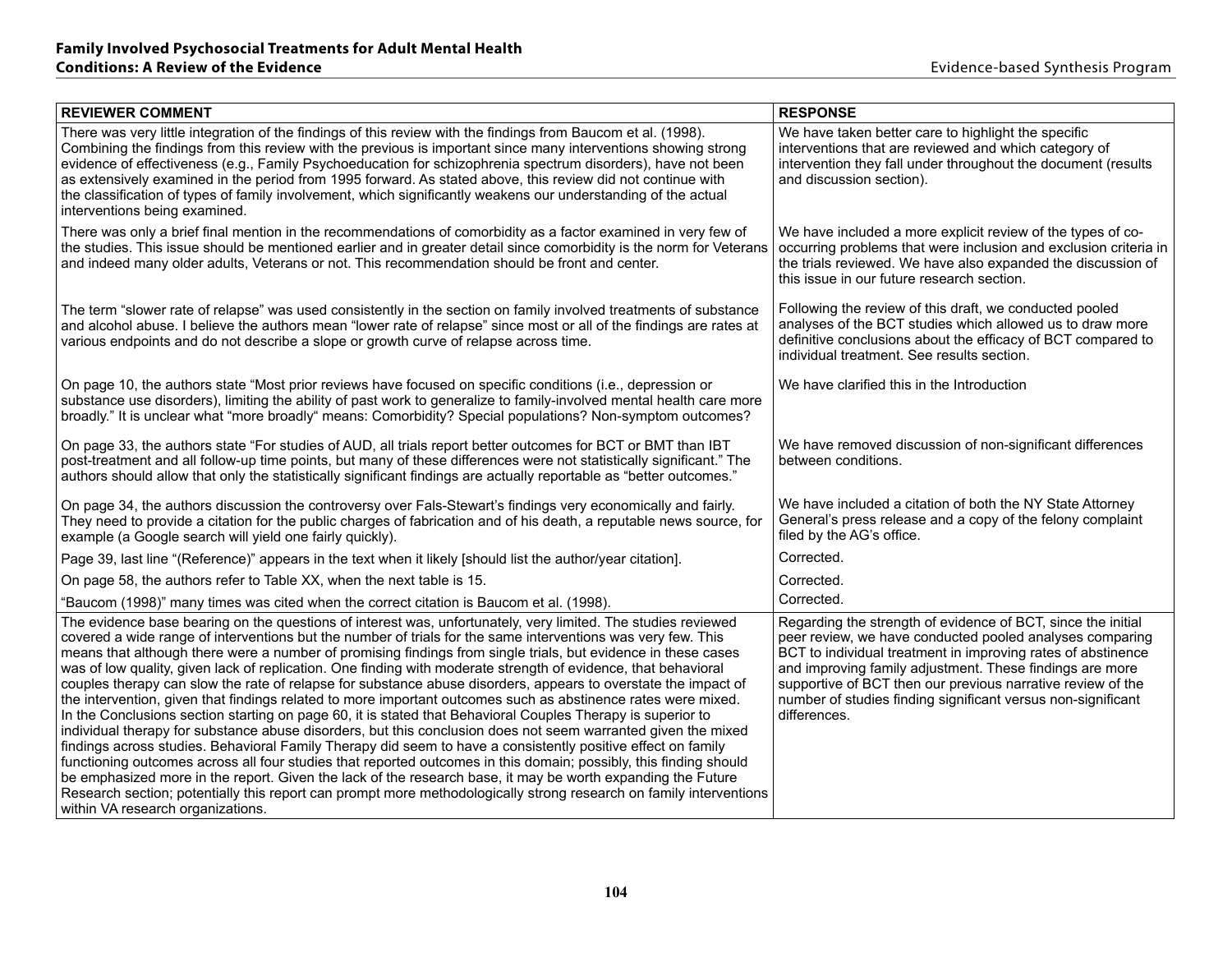| <b>REVIEWER COMMENT</b>                                                                                                                                                                                                                                                                                                                                                                                                                                                            | <b>RESPONSE</b>                                                                                                                                                                                                                                                                                                                                                                                                                                                                                                                                                                                                                                                                                                                                                                                                                             |
|------------------------------------------------------------------------------------------------------------------------------------------------------------------------------------------------------------------------------------------------------------------------------------------------------------------------------------------------------------------------------------------------------------------------------------------------------------------------------------|---------------------------------------------------------------------------------------------------------------------------------------------------------------------------------------------------------------------------------------------------------------------------------------------------------------------------------------------------------------------------------------------------------------------------------------------------------------------------------------------------------------------------------------------------------------------------------------------------------------------------------------------------------------------------------------------------------------------------------------------------------------------------------------------------------------------------------------------|
| 1. A paragraph (pg. 34) is included regarding work by Fals-Stewart – it may be helpful to provide this background<br>information prior to presenting data regarding studies (Fals-Stewart - 1996, 2002, 2003 etc)                                                                                                                                                                                                                                                                  | Thank you for the suggestion. This has been done.                                                                                                                                                                                                                                                                                                                                                                                                                                                                                                                                                                                                                                                                                                                                                                                           |
| 2. Table 15 - may be useful to add borders (gridlines) to facilitate ease of reading.                                                                                                                                                                                                                                                                                                                                                                                              | Done.                                                                                                                                                                                                                                                                                                                                                                                                                                                                                                                                                                                                                                                                                                                                                                                                                                       |
| 3. Cost related outcomes did not appear to be a focus of studies presented. Wonder about this as an outcome for<br>future studies (particularly within VA), and whether it would be useful to include discussion regarding this in the<br>Recommendations for Future Research.                                                                                                                                                                                                     | Thank you for your suggestion. We have addressed this in<br>Future Research.                                                                                                                                                                                                                                                                                                                                                                                                                                                                                                                                                                                                                                                                                                                                                                |
| 4. Several small typos noted (e.g., page 34 line 2 - Fals-Stewart, 1996, 200, 2002) - also Higgins 2009<br>reference appears to be missing from list (this reviewer was interested in this publication so it was looked for all<br>references were not checked).                                                                                                                                                                                                                   | Thank you for your attention to detail. We have attended<br>closely to these issues in the final report draft.                                                                                                                                                                                                                                                                                                                                                                                                                                                                                                                                                                                                                                                                                                                              |
| The exclusive focus on RCT's and patient outcomes is a limitation. Not clear why previous reviews such as meta-<br>analyses were not considered. Numerous sophisticated quantitative reviews have been published.                                                                                                                                                                                                                                                                  | Our literature search identified systematic reviews and meta-<br>analyses in additions to RCTs. Several recent reviews are<br>mentioned in the report. We also looked at reference lists of<br>recent reviews to identify primary studies our literature search<br>might have missed. We have taken care to be more explicit in<br>integrating these reviews into our results discussion for each<br>set of mental health conditions reviewed.                                                                                                                                                                                                                                                                                                                                                                                              |
| It is not clear to me what "drug treatment" or "no treatment" means in the comparison condition for KQ1. Does that<br>mean the absence of any alternative active treatment? The reason for asking is that drug treatment would typically<br>come with some kind of support, and that might be mentioned.                                                                                                                                                                           | We were interested in reviewing the evidence of the efficacy<br>of family involved interventions (compared to no intervention<br>or non-psychosocial interventions), as well as the degree<br>to which family involved interventions are superior to an<br>alternative individually-focused or family involved intervention<br>(i.e., specificity). The 'medication only' conditions involve<br>interventions that were solely pharmacological including<br>medication and monitoring of medication use, but where the<br>medication condition was not intended as a psychosocial<br>treatment or psychotherapy. This has been clarified in the<br>introduction and the wording of the Key Questions, We have<br>also clarified what additional provider contact was included in<br>intervention conditions we considered 'medication only' |
| l am not sure what this means: "Overall, the studies reviewed appeared to favor comparisons between a family-<br>intervention and an active treatment, limiting our conclusions for this key question. (page 3)." Does that mean<br>that the review didn't consider many of the landmark studies? The review's findings regarding schizophrenia<br>are puzzling given the extensive number of studies and meta-analyses supporting the effectiveness of family<br>psychoeducation. | This is due to the scope of our review. We did not include<br>non-US studies or studies published prior to 1996. However,<br>we highlighted the work prior to our review that established<br>the efficacy of these treatments in Table 1 and discussed our<br>findings within the context of other reviews throughout the<br>document in the executive summary, results, and discussion<br>sections                                                                                                                                                                                                                                                                                                                                                                                                                                         |
| One issue for consideration is the "lumping" vs "splitting" issue. This review splits studies by diagnosis. However,<br>in practice family interventions are not narrowly offered, and they share techniques. Miklowitz's FFT is similar to<br>FPE for schizophrenia; an alternative way to understand the literature is across diagnoses.                                                                                                                                         | We have addressed this in the limitations section.                                                                                                                                                                                                                                                                                                                                                                                                                                                                                                                                                                                                                                                                                                                                                                                          |
| The name of the office is Office of Mental Health Services, not just Office of Mental Health                                                                                                                                                                                                                                                                                                                                                                                       | This has been corrected. Thank you.                                                                                                                                                                                                                                                                                                                                                                                                                                                                                                                                                                                                                                                                                                                                                                                                         |
| I appreciated that in the summary of areas for future research in two areas in the paper, the role of nontraditional<br>family constellations was highlighted. In the substance use disorder section, I appreciated that the results were<br>broken into different types of effectiveness re: initiation, attendance, and adherence. On pg 34, although it is a<br>touchy subject, I think it is a good thing that the issues around the work of Drs. Fals-Stewart are addressed.  | Thank you for your positive feedback.                                                                                                                                                                                                                                                                                                                                                                                                                                                                                                                                                                                                                                                                                                                                                                                                       |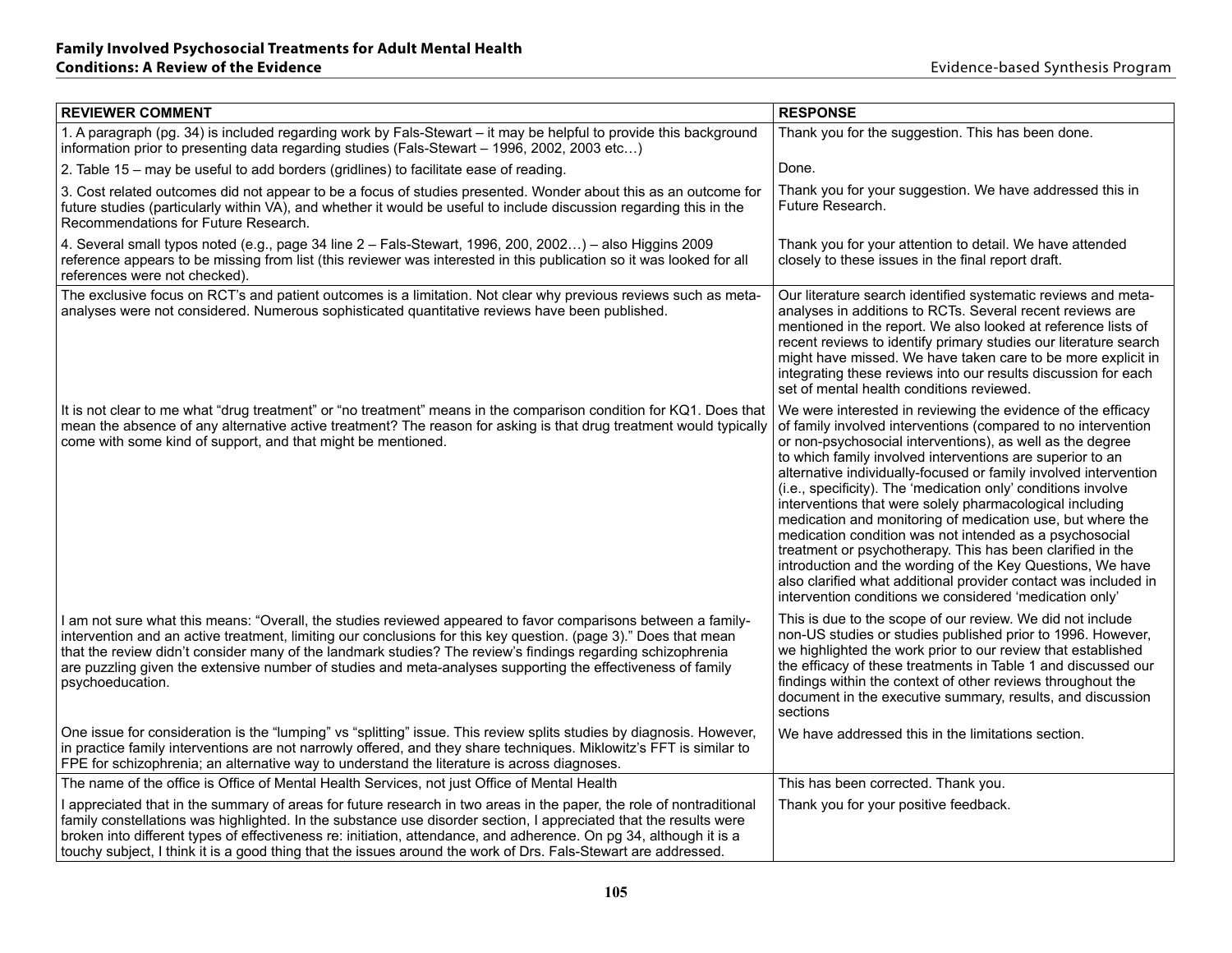| <b>REVIEWER COMMENT</b>                                                                                                                                                                                                                                                                                                                                                                                                                                                                                                                                                                                                                                                                                                                                                                                                                                        | <b>RESPONSE</b>                                                                                                                                                                                                                                                                                                                                                                                     |
|----------------------------------------------------------------------------------------------------------------------------------------------------------------------------------------------------------------------------------------------------------------------------------------------------------------------------------------------------------------------------------------------------------------------------------------------------------------------------------------------------------------------------------------------------------------------------------------------------------------------------------------------------------------------------------------------------------------------------------------------------------------------------------------------------------------------------------------------------------------|-----------------------------------------------------------------------------------------------------------------------------------------------------------------------------------------------------------------------------------------------------------------------------------------------------------------------------------------------------------------------------------------------------|
| 5. Are there any clinical performance measures, programs, quality improvement measures, patient care<br>services, or conferences that will be directly affected by this report? If so, please provide detail.                                                                                                                                                                                                                                                                                                                                                                                                                                                                                                                                                                                                                                                  | Thank you - we will share these suggestions with the people<br>responsible for dissemination of the report.                                                                                                                                                                                                                                                                                         |
| Findings should be of direct relevance to the mission of the VA's Family Services Program                                                                                                                                                                                                                                                                                                                                                                                                                                                                                                                                                                                                                                                                                                                                                                      |                                                                                                                                                                                                                                                                                                                                                                                                     |
| Every major VA medical center will be affected by this report in that the effectiveness of family involved services,<br>especially in reducing relapse for substance abuse and alcohol disorders                                                                                                                                                                                                                                                                                                                                                                                                                                                                                                                                                                                                                                                               |                                                                                                                                                                                                                                                                                                                                                                                                     |
| The report appears to indicate that evidence for most couples and family-based interventions is largely insufficient<br>to warrant widespread implementation within VHA. The intervention that does appear to be supported by<br>consistent evidence, CRAFT, is not very well suited to implementation within VHA because it is delivered by a<br>mental health professional to a family member whose loved on is not seeking treatment. It may have important<br>training implications for community-based providers and possibly staff members of Vet Centers. The other finding<br>with moderate strength of evidence, that behavioral couples therapy can slow the rate of relapse for substance<br>abuse disorders, is not very impressive given the lack of impact of this intervention on arguably more important<br>outcomes such as abstinence rates. | Regarding the strength of evidence of BCT, since the initial<br>peer review, we have conducted pooled analyses comparing<br>BCT to individual treatment in improving rates of abstinence<br>and improving family adjustment. These findings are more<br>supportive of BCT then our previous narrative review of the<br>number of studies finding significant versus non-significant<br>differences. |
| Would expect that findings would have implications in terms of future VA research funding. May also have<br>implications for current evidence-based treatment rollouts.                                                                                                                                                                                                                                                                                                                                                                                                                                                                                                                                                                                                                                                                                        |                                                                                                                                                                                                                                                                                                                                                                                                     |
| The Office of Mental Health Operations should review to determine if there is any relevance of the information in<br>this report to their Mental Health Information System, which monitors a variety of practices in the field.                                                                                                                                                                                                                                                                                                                                                                                                                                                                                                                                                                                                                                |                                                                                                                                                                                                                                                                                                                                                                                                     |
| 6. Please provide any recommendations on how this report can be revised to more directly address or<br>assist implementation needs.                                                                                                                                                                                                                                                                                                                                                                                                                                                                                                                                                                                                                                                                                                                            |                                                                                                                                                                                                                                                                                                                                                                                                     |
| I am still struggling with the bottom line - probably effective - won't cause harm? How does the research<br>supporting family interventions compare to the research supporting other interventions currently being used in the<br>VA?                                                                                                                                                                                                                                                                                                                                                                                                                                                                                                                                                                                                                         | To adequately address how family interventions compare to<br>the population of interventions currently provided by the VA, a<br>systematic review of individually-oriented interventions would<br>be required. This is beyond the scope of the review.                                                                                                                                              |
|                                                                                                                                                                                                                                                                                                                                                                                                                                                                                                                                                                                                                                                                                                                                                                                                                                                                | However, we have taken care to better highlight the primary<br>take home points in the executive summary and in our final<br>discussion section. We have included additional pooled<br>analyses of the BCT studies comparing BCT to individual<br>therapy, which provide greater clarity to our conclusions<br>regarding the comparative effectiveness of BCT to individual<br>therapy.             |
| A potential conclusion from the findings of the report is that the state-of-the-science is that more efficacy<br>and effectiveness research is needed on Veteran-focused family-involved psychosocial treatments to inform<br>dissemination and implementation.                                                                                                                                                                                                                                                                                                                                                                                                                                                                                                                                                                                                | We agree and have highlighted these issues in the discussion<br>section.                                                                                                                                                                                                                                                                                                                            |
| The review's scope would have to be expanded significantly to discuss effective implementation strategies, but<br>this would indeed be highly valuable for VA.                                                                                                                                                                                                                                                                                                                                                                                                                                                                                                                                                                                                                                                                                                 | We agree that identifying and evaluating effective<br>implementation strategies would be valuable; however, it is<br>outside the scope of this report.                                                                                                                                                                                                                                              |
| As mentioned above, comorbidity is the rule, rather than the exception, and very few studies address comorbidity.<br>Clinicians have very little guidance as to how to proceed in these circumstances. A brief (and very common)<br>clinical scenario that illustrates the problem: A 34 yo Veteran with PTSD, depression, and TBI violently pushes<br>his wife after weeks of arguments over money, his at-risk alcohol use, and discipline of their children. He recently<br>entered VA care and is open to treatment. Possible interventions include individual alcohol treatment, BCT for<br>alcohol abuse, IBCT, anger management, and cognitive rehabilitation. The couple is asking for couples counseling<br>for their arguing because they realize it upsets their 4 yo son. The Veteran is unconvinced he has a drinking<br>problem.                 | See above.                                                                                                                                                                                                                                                                                                                                                                                          |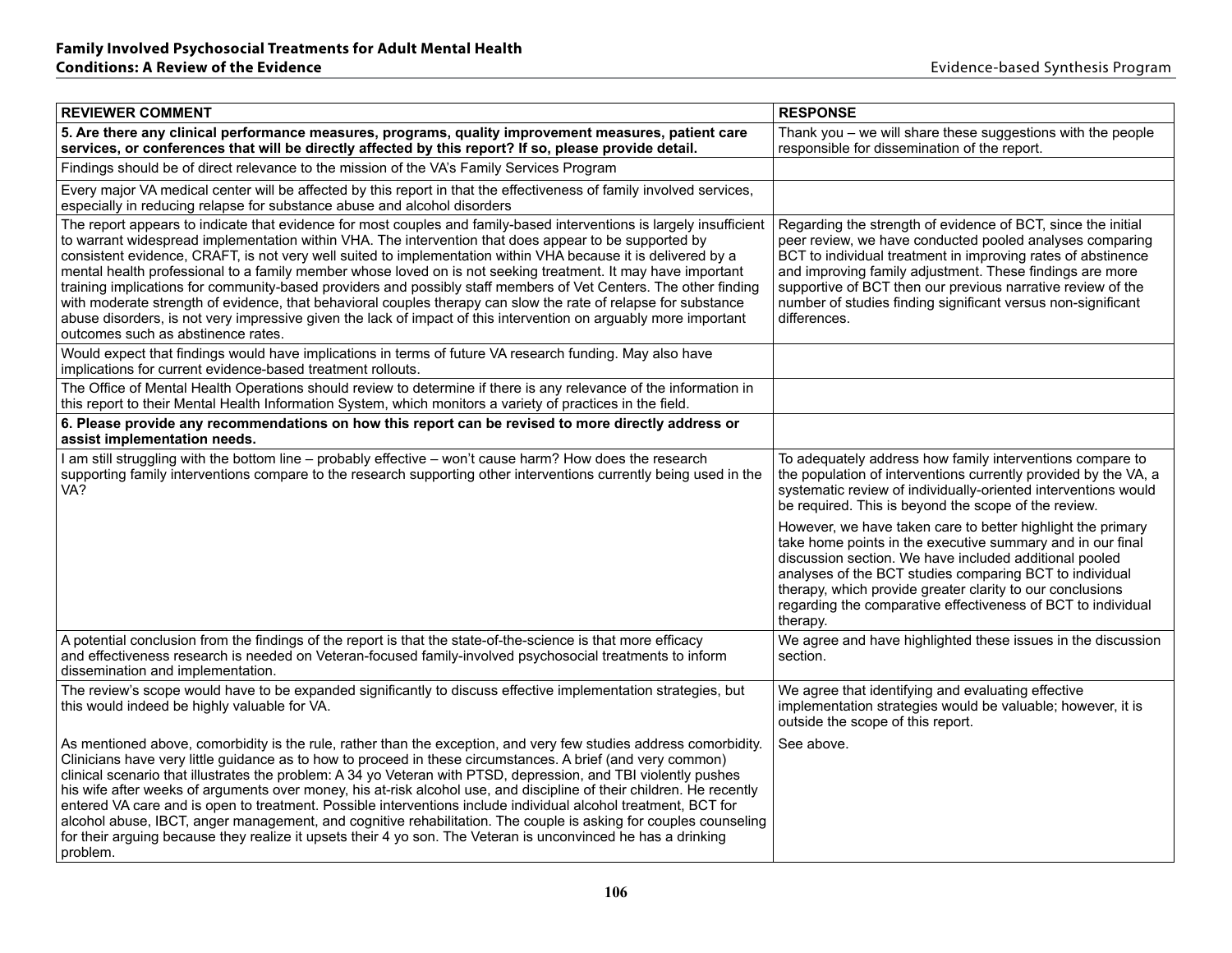| <b>REVIEWER COMMENT</b>                                                                                                                                                                                                                                                                                                                            | <b>RESPONSE</b>                                                                                                                                                                                            |
|----------------------------------------------------------------------------------------------------------------------------------------------------------------------------------------------------------------------------------------------------------------------------------------------------------------------------------------------------|------------------------------------------------------------------------------------------------------------------------------------------------------------------------------------------------------------|
| It may be helpful if the authors would recommend research priorities related to the area. Several interventions are<br>promising, but research is very limited and trials with Veterans are lacking. A set of recommendations about which<br>interventions might be prioritized for investigation within VHA research mechanisms might be helpful. | We have included a more expansive future research section<br>and address these issues there.                                                                                                               |
| I think the report could benefit from greater consideration of how family interventions might be used in clinical care<br>and the gap between the research parameters and what is found clinically.                                                                                                                                                | We have included a more direct discussion of the need for<br>studies examining patients with multiple problems (e.g.,<br>substance use, TBI, intimate partner violence) in the Future<br>Research section. |
| See my comments in response to question #3 and #4. I am afraid that the super rigorous limitation of the review to<br> ust RCTs may cut off possibilities for identifying promising practices for pilot projects in the field.                                                                                                                     | See above.                                                                                                                                                                                                 |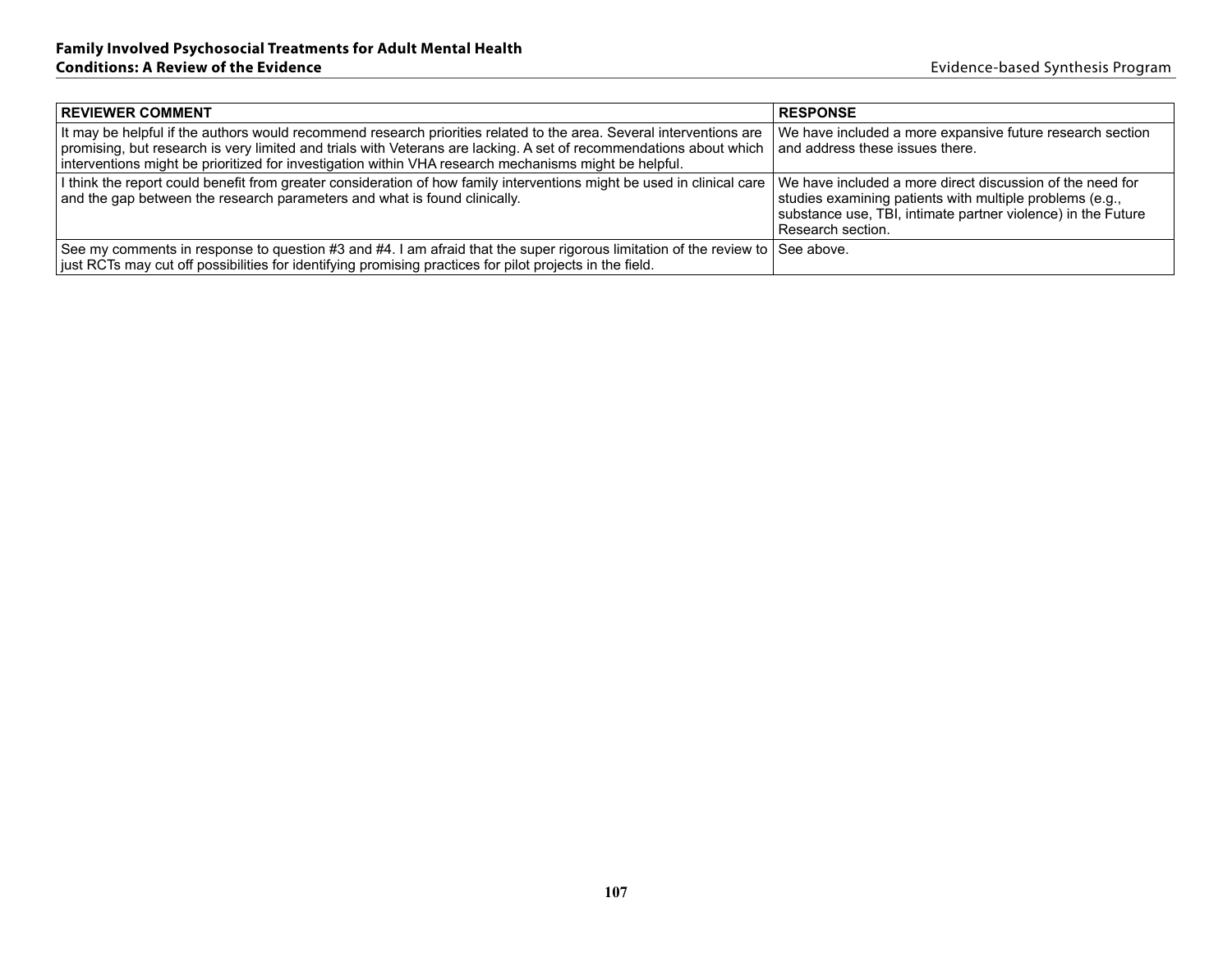### **APPENDIX D. Evidence Tables**

**Table 1. Study Descriptive Information – Substance Abuse Studies**

| <b>Study, Year</b> | <b>Sample</b>                  | Inclusion/Exclusion                                         | <b>Treatment Groups</b> | <b>Intervention Characteristics</b>                                | <b>Outcomes Assessed</b> | Quality                |
|--------------------|--------------------------------|-------------------------------------------------------------|-------------------------|--------------------------------------------------------------------|--------------------------|------------------------|
| <b>Funding</b>     | <b>Characteristics</b>         | <b>Criteria</b>                                             |                         |                                                                    |                          |                        |
| <b>Source</b>      |                                |                                                             |                         |                                                                    |                          |                        |
| Carroll, 200177    | $N = 127$ randomized           | MH Condition:                                               | 1) SO relationship      | Format:                                                            | <b>Patient Outcomes</b>  | <b>Allocation</b>      |
|                    | $N = 127$ data analysis        | Substance use                                               | counseling added        | Standard tx or contingency                                         | Symptom Improvement      | concealment:           |
| Government         |                                | Assessed by:                                                | to standard tx          | management or contingency                                          | a. Drug free urine       | unclear                |
|                    | Gender: 76% male               | <b>DSM</b> clinical interview                               | (Naltrexone) with       | management plus 6 sessions of                                      | b. Opiate free urine     |                        |
|                    | Age: 32.4 years                |                                                             | voucher-based           | reciprocal relationship counseling                                 | c. Cocaine free urine    | Blinding: treating     |
|                    | Race/ethnicity:                | SO: non-abusing parent,                                     | contingency             | Manualized: Yes                                                    | d. % of drug free urine  | clinicians             |
|                    | African American 14.4%         | spouse, child, sibling or close                             | management (CM)         | Session: 6 sessions                                                | e. PDA opioids           | and outcome            |
|                    | Hispanic 7%                    | friend                                                      | $N=48$                  | Approach:                                                          | f. PDA cocaine           | assessors              |
|                    | White 77%                      | Inclusion: Seeking tx for                                   |                         | All participants in all three groups                               | g. Maximum PDA           |                        |
|                    | Marital Status:                | opioid dependence                                           | 2) Standard tx          | were randomized to receive                                         |                          | Intention to treat     |
|                    | Single/divorced 65%            | Exclusions:                                                 | (Naltrexone) with       | Naltrexone in addition to cognitive                                | Family Outcomes:         | analysis: yes          |
|                    | Education:                     | Significant medical condition                               | voucher-based           | behavioral group therapy.                                          | Psychosocial functioning |                        |
|                    | ≥High school 81%               | that would contraindicate                                   | contingency             | One group was offered reciprocal                                   | (including family        | <b>Withdrawals</b>     |
|                    |                                | Naltrexone; did not have                                    | management<br>$N = 35$  | relationship counseling in addition                                | functioning):<br>a. ASI  | adequately             |
|                    | Veterans: NR                   | significant other; met DSM<br>criteria for schizophrenia or |                         | to group therapy and vouchers<br>redeemable for goods and services |                          | described: yes         |
|                    | <b>Recruitment Method</b>      | bipolar or was in substance                                 | 3) Standard tx          | contingent on taking Naltrexone                                    | Intermediate Outcomes:   | Treatment              |
|                    | Completed outpatient           | use treatment within past 3                                 | (receive Naltrexone)    | and drug-free urine screens                                        | Attendance:              | integrity:             |
|                    | detoxification for opioids     | months                                                      | only                    | (contingency management).                                          | a. weeks in treatment    | Naltrexone             |
|                    | and seeking tx for opioid      |                                                             | $n = 44$                | A second group received                                            | Adherence:               | adherence              |
|                    | dependence                     |                                                             |                         | group therapy, Naltrexone and                                      | a. # Naltrexone doses    | monitored by           |
|                    |                                |                                                             | Treatment               | contingency management. The                                        |                          | urine screens. No      |
|                    | <b>Family Characteristics:</b> |                                                             | adherence               | third group received group therapy                                 |                          | report of tx integrity |
|                    | None reported                  |                                                             | 5 did not initiate      | and Naltrexone only.                                               |                          | for CM or SO           |
|                    |                                |                                                             | treatment               |                                                                    |                          | sessions.              |
|                    |                                |                                                             | 10 removed from tx      |                                                                    |                          |                        |
|                    |                                |                                                             | protocol (not clear     |                                                                    |                          | <b>Study Quality:</b>  |
|                    |                                |                                                             | from which groups       |                                                                    |                          | Good                   |
|                    |                                |                                                             | they dropped)           |                                                                    |                          |                        |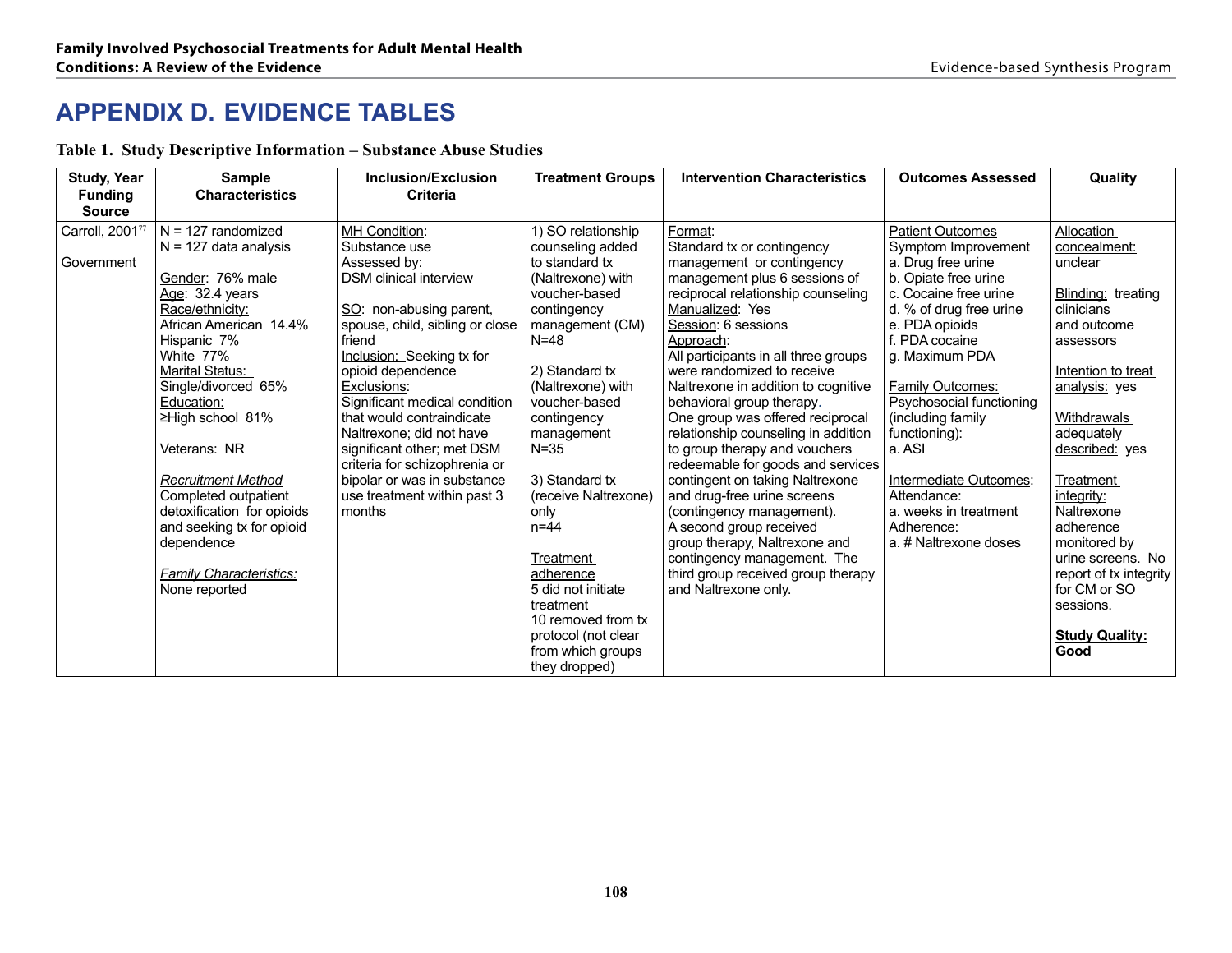| <b>Study, Year</b><br><b>Funding</b>  | <b>Sample</b><br><b>Characteristics</b>                                                                                                                                                                                                                                                                                                                                                                                                                                                                                                                         | <b>Inclusion/Exclusion</b><br><b>Criteria</b>                                                                                                                                                                                                                                                                                                                                                                                                                                                                                                                                                                                                           | <b>Treatment Groups</b>                                                                                                    | <b>Intervention Characteristics</b>                                                                                                                                                                                                                                                                                                                                                                                    | <b>Outcomes Assessed</b>                                                                                                                                                                                                                                                                                                                                               | Quality                                                                                                                                                                                                                                                               |
|---------------------------------------|-----------------------------------------------------------------------------------------------------------------------------------------------------------------------------------------------------------------------------------------------------------------------------------------------------------------------------------------------------------------------------------------------------------------------------------------------------------------------------------------------------------------------------------------------------------------|---------------------------------------------------------------------------------------------------------------------------------------------------------------------------------------------------------------------------------------------------------------------------------------------------------------------------------------------------------------------------------------------------------------------------------------------------------------------------------------------------------------------------------------------------------------------------------------------------------------------------------------------------------|----------------------------------------------------------------------------------------------------------------------------|------------------------------------------------------------------------------------------------------------------------------------------------------------------------------------------------------------------------------------------------------------------------------------------------------------------------------------------------------------------------------------------------------------------------|------------------------------------------------------------------------------------------------------------------------------------------------------------------------------------------------------------------------------------------------------------------------------------------------------------------------------------------------------------------------|-----------------------------------------------------------------------------------------------------------------------------------------------------------------------------------------------------------------------------------------------------------------------|
| <b>Source</b>                         |                                                                                                                                                                                                                                                                                                                                                                                                                                                                                                                                                                 |                                                                                                                                                                                                                                                                                                                                                                                                                                                                                                                                                                                                                                                         |                                                                                                                            |                                                                                                                                                                                                                                                                                                                                                                                                                        |                                                                                                                                                                                                                                                                                                                                                                        |                                                                                                                                                                                                                                                                       |
| Fals-Stewart,<br>199666<br>Government | $N = 80$ randomized<br>$N = 80$ data analysis<br>Gender: 100% male<br>(husbands)<br>Age: 34.1 years<br>Race/ethnicity:<br>White 67%<br>Black American 10%<br>Hispanic 3%<br><b>Marital Status:</b><br>Married 100%<br>Education (mean years/SD):<br>11.9(2.4)<br>Veterans: NR<br><b>Recruitment Method</b><br>Men entering outpatient<br>substance use tx in<br>community based clinics<br>were asked to participate<br><b>Family Characteristics:</b><br>Spouse/partner<br>Gender: 100% female<br>Age (mean): 33.0<br>Race/ethnicity:<br>White 69%<br>Black 8% | MH Condition:<br>Substance use<br>Assessed by:<br>Diagnostic interview<br>SO: wives<br>Inclusions:<br>Husband: between 20 and<br>60; married at least 1 year or<br>in stable relationship for 2;<br>met abuse or dependence<br>criteria for at least one<br>psychoactive substance use,<br>primary drug not alcohol;<br>medical clearance for tx;<br>refrain from using;<br>refrain from additional<br>treatment except self<br>help meetings;<br>Exclusions: wife met DSM<br>criteria for substance<br>use: husband or wife had<br>delusional disorder;<br>husband or wife in<br>methadone program and<br>looking for adjunctive<br>outpatient support | 1) Behavioral couple<br>therapy (BCT)<br>$N=40$<br>2) Individual<br>treatment -<br>behavioral therapy<br>for husbands N=40 | 1) Format: Couple<br>Manualized: Yes<br>Sessions: 56<br><b>BCT Approach: Treatment</b><br>included IBT through group (once<br>weekly) and individual counseling<br>(once weekly) plus BCT through<br>one conjoint (once weekly)<br>2) Format: Individual<br>Manualized: Yes<br>Sessions: 56<br>Approach: Cognitive-Behavioral<br>Treatment included group (once<br>weekly) and individual counseling<br>(twice weekly) | <b>Patient Outcomes</b><br>Symptom Improvement<br>a. Urine screens<br>b. PDA (alcohol and<br>drugs)<br>c. Blood alcohol<br>Intermediate Outcomes:<br>Attendance:<br>a. Sessions attended<br>Satisfaction with care<br>a. CSQ-8<br><b>Family Outcomes:</b><br>Couple functioning:<br>a. MAT<br>b. ACQ<br>c. % of days separated<br>Conflict:<br>a. Response to conflict | Allocation<br>concealment: no<br>Blinding: no<br>Intention to treat<br>analysis: no<br><b>Withdrawals</b><br>adequately<br>described: yes<br>Treatment<br>integrity:<br>PI supervised<br>1 hr week and<br>reviewed progress<br>notes<br><b>Study Quality:</b><br>Poor |
|                                       | Hispanic 3%<br>Education (mean yrs/SD):<br>11.7(2.3)                                                                                                                                                                                                                                                                                                                                                                                                                                                                                                            |                                                                                                                                                                                                                                                                                                                                                                                                                                                                                                                                                                                                                                                         |                                                                                                                            |                                                                                                                                                                                                                                                                                                                                                                                                                        |                                                                                                                                                                                                                                                                                                                                                                        |                                                                                                                                                                                                                                                                       |
| Fals-Stewart,<br>200084               | Same as Fals-Stewart 1996                                                                                                                                                                                                                                                                                                                                                                                                                                                                                                                                       | Same as Fals-Stewart 1996                                                                                                                                                                                                                                                                                                                                                                                                                                                                                                                                                                                                                               | Same as Fals-<br>Stewart 1996                                                                                              | Same as Fals-Stewart 1996                                                                                                                                                                                                                                                                                                                                                                                              | <b>Patient Outcomes</b><br>Symptom Improvement<br>a. PDA                                                                                                                                                                                                                                                                                                               | Same as Fals-<br>Stewart 1996                                                                                                                                                                                                                                         |
|                                       |                                                                                                                                                                                                                                                                                                                                                                                                                                                                                                                                                                 |                                                                                                                                                                                                                                                                                                                                                                                                                                                                                                                                                                                                                                                         |                                                                                                                            |                                                                                                                                                                                                                                                                                                                                                                                                                        | <b>Family Outcomes:</b><br>Couple functioning:<br>a. Locke Wallace Marital<br>adjustment test (MAT)                                                                                                                                                                                                                                                                    |                                                                                                                                                                                                                                                                       |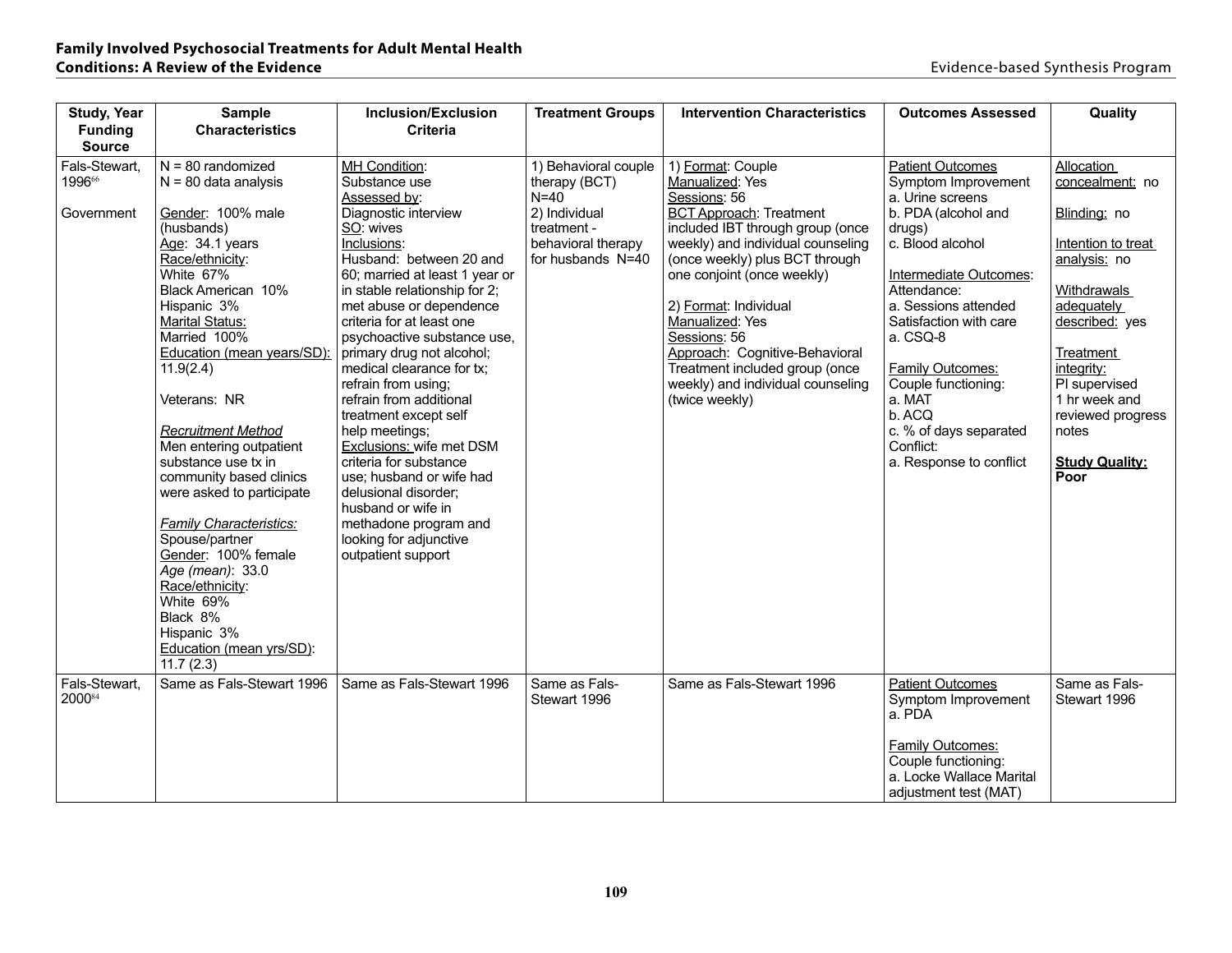| <b>Study, Year</b><br><b>Funding</b><br><b>Source</b> | <b>Sample</b><br><b>Characteristics</b>                                                                                                                                                                                                                                                                                                                                                                                                                                                                                                                                                                                          | <b>Inclusion/Exclusion</b><br><b>Criteria</b>                                                                                                                                                                                                                                                                                                                                                                                                                                                                                                                                                                                                                                                                                                                                                      | <b>Treatment Groups</b>                                                                                                                                                                                                                                           | <b>Intervention Characteristics</b>                                                                                                                                                                                                                                                                                                                                                                                                                                                                                                                                                                                                                                                                           | <b>Outcomes Assessed</b>                                                                                                                                                                                                     | Quality                                                                                                                                                                                                                                                                                                           |
|-------------------------------------------------------|----------------------------------------------------------------------------------------------------------------------------------------------------------------------------------------------------------------------------------------------------------------------------------------------------------------------------------------------------------------------------------------------------------------------------------------------------------------------------------------------------------------------------------------------------------------------------------------------------------------------------------|----------------------------------------------------------------------------------------------------------------------------------------------------------------------------------------------------------------------------------------------------------------------------------------------------------------------------------------------------------------------------------------------------------------------------------------------------------------------------------------------------------------------------------------------------------------------------------------------------------------------------------------------------------------------------------------------------------------------------------------------------------------------------------------------------|-------------------------------------------------------------------------------------------------------------------------------------------------------------------------------------------------------------------------------------------------------------------|---------------------------------------------------------------------------------------------------------------------------------------------------------------------------------------------------------------------------------------------------------------------------------------------------------------------------------------------------------------------------------------------------------------------------------------------------------------------------------------------------------------------------------------------------------------------------------------------------------------------------------------------------------------------------------------------------------------|------------------------------------------------------------------------------------------------------------------------------------------------------------------------------------------------------------------------------|-------------------------------------------------------------------------------------------------------------------------------------------------------------------------------------------------------------------------------------------------------------------------------------------------------------------|
| Fals-Stewart,<br>200285                               | Same as Fals-Stewart 1996                                                                                                                                                                                                                                                                                                                                                                                                                                                                                                                                                                                                        | Same as Fals-Stewart 1996                                                                                                                                                                                                                                                                                                                                                                                                                                                                                                                                                                                                                                                                                                                                                                          | Same as Fals-<br>Stewart 1996                                                                                                                                                                                                                                     | Same as Fals-Stewart 1996                                                                                                                                                                                                                                                                                                                                                                                                                                                                                                                                                                                                                                                                                     | <b>Patient Outcomes</b><br>Symptom Improvement<br>a. % of days of alcohol or<br>drug use<br><b>Family Outcomes:</b><br>Couple functioning:<br>a. MAT<br>Intimate Partner Violence:<br>a. CTS - male to female                | Same as Fals-<br>Stewart 1996                                                                                                                                                                                                                                                                                     |
| Fals-Stewart,<br>200167                               | $N = 43$ randomized<br>$N = 36$ data analysis                                                                                                                                                                                                                                                                                                                                                                                                                                                                                                                                                                                    | <b>MH Condition:</b><br>Abuse or dependence for a<br>psychoactive substance use                                                                                                                                                                                                                                                                                                                                                                                                                                                                                                                                                                                                                                                                                                                    | 1) BCT treatment<br>package<br>$N = 21$                                                                                                                                                                                                                           | 1) Format: BCT<br>Manualized: Yes<br>Sessions: 2 sessions weekly for                                                                                                                                                                                                                                                                                                                                                                                                                                                                                                                                                                                                                                          | <b>Patient Outcomes</b><br>Symptom Improvement<br>a. ASI - alcohol and drug                                                                                                                                                  | <b>Allocation</b><br>concealment: NR                                                                                                                                                                                                                                                                              |
| Government                                            | Gender: 100% male<br>Age: 38.1 (7.5) years<br>Race/ethnicity:<br>White 50 %<br>Black 42%<br>Hispanic 8%<br><b>Marital Status:</b><br>Married or cohabitating<br>100%<br>Education (mean years):<br>12.0(2.0)<br>Veterans: NR<br><b>Recruitment Method</b><br>Subjects recruited from<br>patients entering substance<br>abuse treatment at one of<br>two community based meth-<br>adone maintenance clinics.<br><b>Family Characteristics:</b><br>100% female wives or<br>significant others<br>Age: 36.0 (7.3) years<br>Race/ethnicity:<br>White 56 %<br>Black 39%<br>Hispanic 5%<br><b>Education (mean years):</b><br>12.2(2.3) | disorder (intravenous opiate<br>users)<br>Assessed by:<br><b>DSM-III-R</b> interview<br>SO:<br>Inclusion: male; age 21-60<br>years; married ≥1 year or<br>living with significant other<br>≥2 years; medical clearance<br>to engage in methadone<br>maintenance treatment;<br>refrain from seeking other<br>substance abuse treatment<br>except for self help meetings<br>during duration of treatment<br>(unless recommended by<br>primary therapist)<br>Exclusions: if female partner<br>met DSM-III-R criteria for<br>psycho-active substance use<br>disorder in last six months;<br>either partner met DSM-III-R<br>criteria for organic mental,<br>paranoid, or other psychotic<br>disorder or schizophrenia;<br>either partner had plans for<br>imminent departure from<br>geographic region | 2) IBMM services<br>(Individual based<br>methadone<br>maintenance),<br>standard treatment<br>$N=22$<br>Treatment<br>adherence<br>1) 19/21 (90%)<br>remained in<br>treatment through<br>analysis<br>2) 17/22 (77%)<br>remained in<br>treatment through<br>analysis | 12 weeks<br>Approach: In addition to an<br>individual weekly session (similar<br>to IBMM below), partners met<br>conjointly with a therapist once<br>weekly for 60 minute sessions.<br>Verbal agreement made to have<br>a daily "sobriety trust discussion."<br>Weekly homework reinforcing<br>session content.<br>2) Format: IBMM<br>Manualized: Yes<br>Sessions: 2 sessions weekly for<br>12 weeks<br>Approach: Subject met with<br>therapist alone, twice weekly;<br>adapted from cognitive behavioral<br>treatment programs for alcoholism;<br>emphasis on coping skills training.<br>Standard methadone dose of 60<br>mg/day, increased at patient's<br>request or when opiate positive<br>urine sample. | composite<br>b. Urine samples<br><b>Family Outcomes:</b><br>Couple functioning:<br>a. DAS<br>b. ASI (family-social<br>composite)<br>Intermediate Outcomes:<br>Satisfaction<br>a. CSQ<br>Attendance<br>a. # sessions attended | Blinding: NR<br>Intention to treat<br>analysis: no<br><b>Withdrawals</b><br>adequately<br>described: yes<br><b>Treatment</b><br>integrity:<br>Manualized;<br>counselors<br>supervised weekly<br>for consistent<br>treatment<br>techniques;<br>randomly<br>audiotaped<br>sessions<br><b>Study Quality:</b><br>Fair |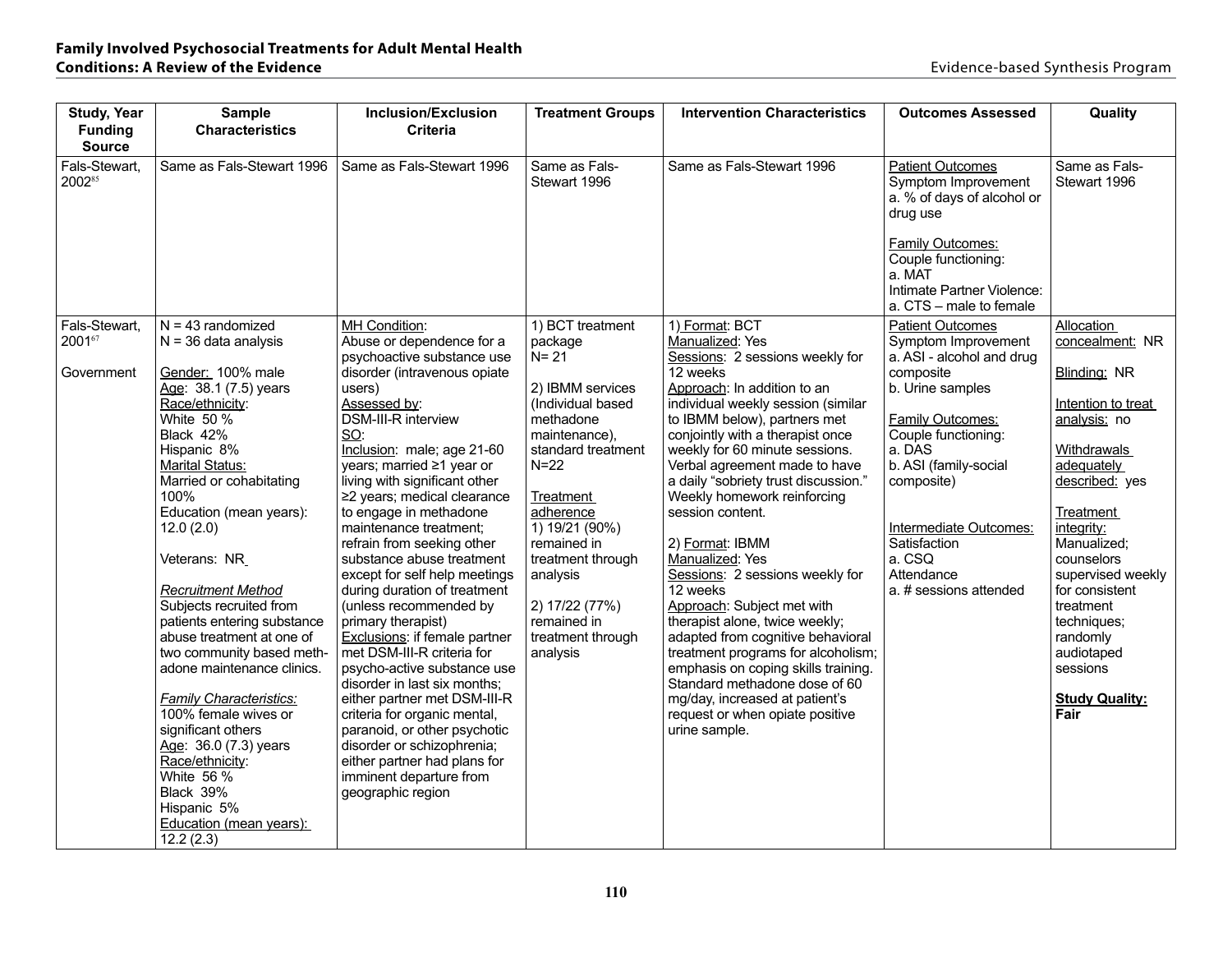| <b>Study, Year</b> | <b>Sample</b>                  | Inclusion/Exclusion            | <b>Treatment Groups</b>  | <b>Intervention Characteristics</b> | <b>Outcomes Assessed</b>  | Quality               |
|--------------------|--------------------------------|--------------------------------|--------------------------|-------------------------------------|---------------------------|-----------------------|
| <b>Funding</b>     | <b>Characteristics</b>         | <b>Criteria</b>                |                          |                                     |                           |                       |
| <b>Source</b>      |                                |                                |                          |                                     |                           |                       |
| Fals-Stewart,      | $N = 124$ randomized           | MH Condition: substance use    | 1) Naltrexone +          | 1) Format: Behavioral Family        | <b>Patient Outcomes</b>   | Allocation            |
| 200368             | $N = 124$ data analysis        | Assessed by: Structured        | <b>Behavioral Family</b> | Therapy                             | Symptom Improvement       | concealment:          |
|                    |                                | clinical interview             | Therapy (BFT) N=62       | Manualized: Yes                     | a. Abstinence - opioid    | <b>NR</b>             |
| Government         | Gender: 100% male              | SO: family member              | 2) Naltrexone +          | Session: 56 sessions for IBT; 16    | free urine screens        |                       |
| Foundation         | Age: 32.35 years               | Inclusions:                    | individual based         | additional BFT                      | b. Abstinence – drug free | Blinding: NR          |
|                    | Race/ethnicity:                | Men with opioid dependence;    | therapy (IBT) N=62       | Approach:                           | urine screens             |                       |
|                    | White 40.5 %                   | living with someone not        |                          | <b>BFT Approach: Treatment</b>      | c. PDA opioids            | Intention to treat    |
|                    | Black 15.5%                    | abusing drugs/alcohol and      |                          | included IBT through group (once    | d. PDA cocaine            | analysis: yes         |
|                    | Hispanic 2.5%                  | without diagnosis of serious   |                          | weekly) and individual counseling   | e. PDA alcohol            |                       |
|                    | Other $3.5%$                   | mental illness; able to forgo  |                          | (once weekly) plus BFT through      | f. PDA drugs              | Withdrawals           |
|                    | <b>Marital Status:</b>         | any other substance use        |                          | one conjoint session (once weekly)  | g. Length of continuous   | adequately            |
|                    | Married 49%                    | counseling except for self-    |                          |                                     | abstinence                | described: yes        |
|                    | Education (mean years/SD):     | help groups                    |                          | 2) Format: Individual               |                           |                       |
|                    | 13.2                           |                                |                          | Manualized: Yes                     | Family Outcomes:          | Treatment             |
|                    |                                | Exclusion:                     |                          | Sessions: 56                        | Family functioning        | integrity:            |
|                    | Veterans: NR                   | Physical condition that could  |                          | Approach:                           | a. ASI sub-scale          | Recorded              |
|                    |                                | interfere with tx; allergic to |                          | Treatment individual cognitive      | Intermediate Outcomes:    | sessions:             |
|                    | <b>Recruitment Method</b>      | Naltrexone; dependent on       |                          | behavior therapy through group      | Attendance:               | counselors            |
|                    | Opioid dependent men           | other psychoactive drug other  |                          | (once weekly) and individual        | a. Sessions attended      | assessed for          |
|                    | seeking outpatient treatment   | than opioid that requires      |                          | counseling (twice weekly)           | Adherence:                | adherence (NS);       |
|                    | in community based clinics     | inpatient hospitalization for  |                          |                                     | a. # days took Naltrexone | counselors            |
|                    | were asked to participate.     | detoxification; suicidal or    |                          |                                     | Satisfaction with care    | assessed for          |
|                    |                                | homicidal: in methadone tx     |                          |                                     | a. CSQ                    | competence (NS)       |
|                    | <b>Family Characteristics:</b> | within 30 days of tx.          |                          |                                     |                           |                       |
|                    | Family member                  |                                |                          |                                     |                           | <b>Study Quality:</b> |
|                    | Gender: NR                     |                                |                          |                                     |                           | Fair                  |
|                    | Age: NR                        |                                |                          |                                     |                           |                       |
|                    | Race/ethnicity: NR             |                                |                          |                                     |                           |                       |
|                    | Spouse 49%                     |                                |                          |                                     |                           |                       |
|                    | Parent 36.5%                   |                                |                          |                                     |                           |                       |
|                    | Sibling 15%                    |                                |                          |                                     |                           |                       |
|                    |                                |                                |                          |                                     |                           |                       |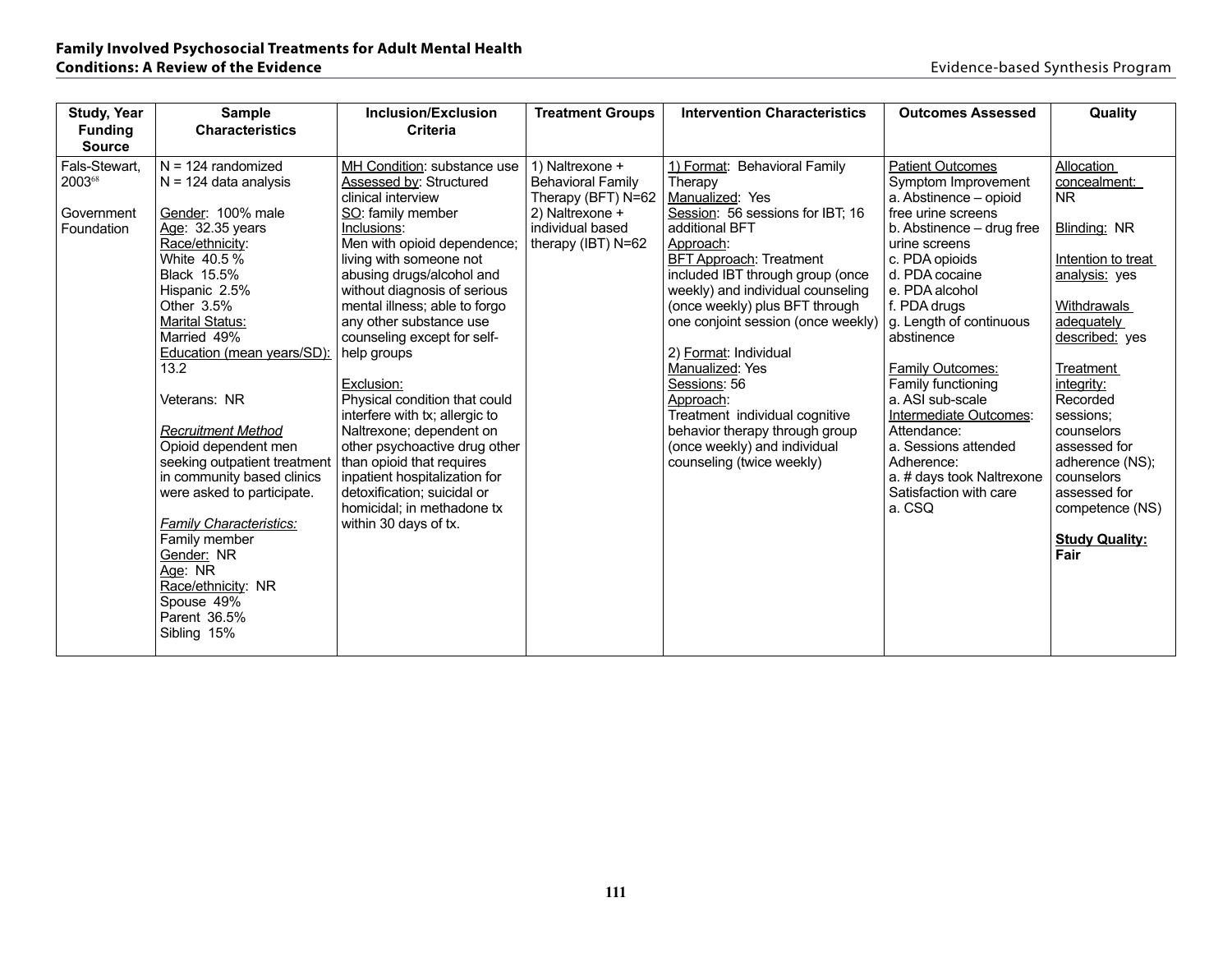| <b>Study, Year</b> | <b>Sample</b>                                      | Inclusion/Exclusion                      | <b>Treatment Groups</b>                  | <b>Intervention Characteristics</b>                                  | <b>Outcomes Assessed</b>         | Quality                              |
|--------------------|----------------------------------------------------|------------------------------------------|------------------------------------------|----------------------------------------------------------------------|----------------------------------|--------------------------------------|
| <b>Funding</b>     | <b>Characteristics</b>                             | <b>Criteria</b>                          |                                          |                                                                      |                                  |                                      |
| <b>Source</b>      |                                                    |                                          |                                          |                                                                      |                                  |                                      |
| Fals-Stewart,      | $N = 100$ randomized                               | MH Condition: substance use              | 1) Brief Relationship                    | 1) Format: Brief Relationship                                        | <b>Patient Outcomes</b>          | Allocation                           |
| 200569             | $N = 100$ data analysis                            | Assessed by: NR                          | Therapy N=25                             | Therapy                                                              | Symptom Improvement              | concealment: NR                      |
| Government         | Gender: 100% male                                  | SO: wife/intimate partner<br>Inclusions: | 2) Standard<br><b>Behavioral Couples</b> | Manualized: Yes<br>Session: 18                                       | a. PDHD                          | Blinding: NR                         |
|                    | Age: 34.8 years                                    | Men, 20-60 yrs old; married              | Therapy N=25                             | Approach:                                                            | <b>Family Outcomes:</b>          |                                      |
|                    | Race/ethnicity:                                    | $\geq$ 1 yr or cohabitating $\geq$ 2     | 3) Individual based                      | Group session weekly and an                                          | Couple functioning:              | Intention to treat                   |
|                    | White 58%                                          | yrs.; meet DSM criterion for             | therapy (IBT) N=25                       | additional session with partner                                      | a. DAS                           | analysis: unclear                    |
|                    | Black 24%                                          | alcohol dependence; medical              | 4) Psychoeduca-                          | every other week; focus on couple                                    |                                  |                                      |
|                    | Hispanic 13%                                       | clearance; agreed to abstain             | tional attention                         | communication, problems solving                                      | Intermediate Outcomes:           | Withdrawals                          |
|                    | Other 7%                                           | from drugs/alcohol; restrain             | control treatment                        | and reinforcing sobriety                                             | Attendance:                      | adequately                           |
|                    | Marital or cohabitating:                           | from other tx programs;                  | (PACT)                                   |                                                                      | a. Sessions attended             | described: yes                       |
|                    | 100%<br>Education (mean years/SD):                 | Exclusions:<br>Any psychoactive drug     | $N=25$                                   | 2) Format: Standard Behavioral<br>Couples Therapy                    | Satisfaction with care<br>a. CSQ | Treatment                            |
|                    | 13.4                                               | dependence within last 6                 |                                          | Manualized: Yes                                                      |                                  | integrity:                           |
|                    |                                                    | months, any serious mental               |                                          | Session: 24                                                          |                                  | All sessions were                    |
|                    | Veterans: NR                                       | illness for participant and/or           |                                          | Approach:                                                            |                                  | audiotaped; 20%                      |
|                    |                                                    | SO.                                      |                                          | One 12-step group and 1 conjoint                                     |                                  | of sessions rated                    |
|                    | <b>Recruitment Method</b>                          |                                          |                                          | (with spouse) session weekly.                                        |                                  | for competence                       |
|                    | Alcohol dependent married                          |                                          |                                          | Conjoint session focused on                                          |                                  | and adherence:                       |
|                    | men entering outpatient<br>treatment were asked to |                                          |                                          | focused on couple communication,<br>problems solving and reinforcing |                                  | manualized:                          |
|                    | participate.                                       |                                          |                                          | sobriety.                                                            |                                  | no significant<br>differences across |
|                    |                                                    |                                          |                                          |                                                                      |                                  | groups                               |
|                    | <b>Family Characteristics:</b>                     |                                          |                                          | 3) Format: IBT                                                       |                                  |                                      |
|                    | Spouse/partner                                     |                                          |                                          | Manualized: Yes                                                      |                                  | <b>Study Quality:</b>                |
|                    | Gender: 100% female                                |                                          |                                          | Session: 18                                                          |                                  | Fair                                 |
|                    | Age: NR                                            |                                          |                                          | Approach:                                                            |                                  |                                      |
|                    | Race/ethnicity: NR                                 |                                          |                                          | One group session/week and 1                                         |                                  |                                      |
|                    | Spouse 49%<br>Parent 36%                           |                                          |                                          | individual counseling every other<br>week                            |                                  |                                      |
|                    | Sibling 15%                                        |                                          |                                          |                                                                      |                                  |                                      |
|                    |                                                    |                                          |                                          | 4) Format: PACT                                                      |                                  |                                      |
|                    |                                                    |                                          |                                          | Manualized: Yes                                                      |                                  |                                      |
|                    |                                                    |                                          |                                          | Session: 18                                                          |                                  |                                      |
|                    |                                                    |                                          |                                          | Approach:                                                            |                                  |                                      |
|                    |                                                    |                                          |                                          | One group session weekly and 6                                       |                                  |                                      |
|                    |                                                    |                                          |                                          | additional sessions with partner                                     |                                  |                                      |
|                    |                                                    |                                          |                                          | every other week. Partner was<br>a passive participant, listening to |                                  |                                      |
|                    |                                                    |                                          |                                          | lectures on substance use.                                           |                                  |                                      |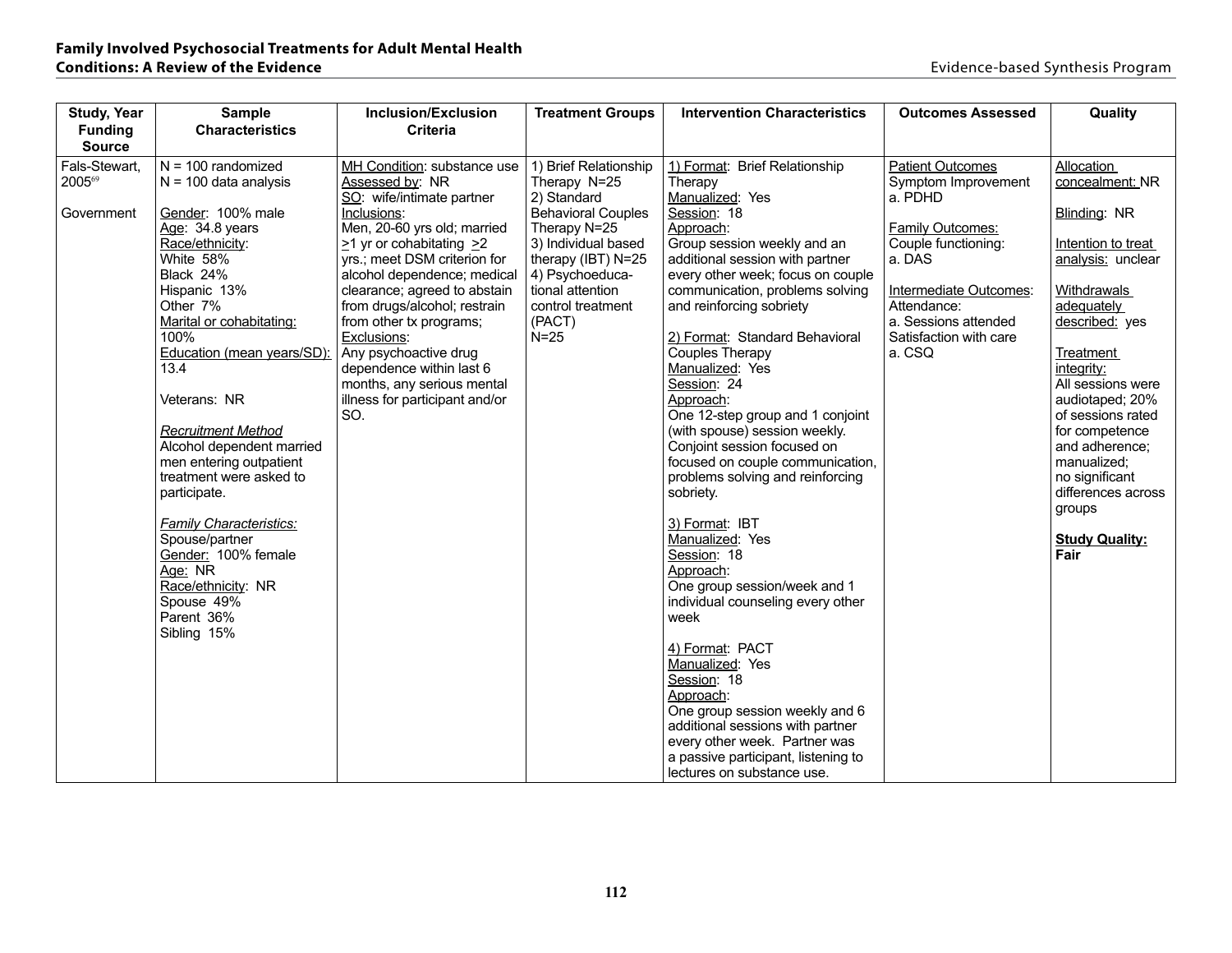| <b>Study, Year</b> | <b>Sample</b>                              | Inclusion/Exclusion                  | <b>Treatment Groups</b>             | <b>Intervention Characteristics</b>                                 | <b>Outcomes Assessed</b>      | Quality                                 |
|--------------------|--------------------------------------------|--------------------------------------|-------------------------------------|---------------------------------------------------------------------|-------------------------------|-----------------------------------------|
| <b>Funding</b>     | <b>Characteristics</b>                     | <b>Criteria</b>                      |                                     |                                                                     |                               |                                         |
| <b>Source</b>      |                                            |                                      |                                     |                                                                     |                               |                                         |
| Fals-Stewart,      | $N = 138$ randomized                       | MH Condition: alcohol use            | 1) Standard                         | 1) Format: S-BCT                                                    | <b>Patient Outcomes</b>       | Allocation                              |
| 200674             | $N = 138$ data analysis                    | Assessed by: Structured              | <b>Behavioral Couples</b>           | Manualized: Yes                                                     | Symptom Improvement           | concealment: yes                        |
|                    |                                            | clinical interview                   | Therapy (S-BCT)                     | Session: 32                                                         | a. PDA                        |                                         |
| Government         | Gender: 100% female                        | SO: husband/intimate male            | $N=46$                              | Approach:                                                           |                               | Blinding: NR                            |
|                    | Age: 33.4 years                            | partner                              | 2) Individual based                 | 20 individual sessions and 12                                       | <b>Family Outcomes:</b>       |                                         |
|                    | Race/ethnicity:<br>White 59 %              |                                      | therapy (IBT) N=46                  | conjoint (with spouse) sessions.                                    | Couple functioning:<br>a. DAS | Intention to treat<br>analysis: unclear |
|                    | Black 30.3%                                | Inclusions:<br>Women, 20-60 yrs old; | 3) Psychoeduca-<br>tional attention | Conjoint session focused on                                         | Partner violence              |                                         |
|                    | Hispanic 6.7%                              | married $\geq$ 1 yr or cohabitating  | control tx (PACT)                   | couple communication, problems<br>solving and reinforcing sobriety. | a. TLFB-Spousal Violence      | <b>Withdrawals</b>                      |
|                    | Other 2.3%                                 | >2 yrs.; meet DSM criterion          | $N=46$                              |                                                                     |                               | adequately                              |
|                    | Marital or cohabitating:                   | for alcohol dependence; have         |                                     | 2) Format: IBT                                                      | Intermediate                  | described: yes                          |
|                    | 100%                                       | alcohol as primary drug of           |                                     | Manualized: Yes                                                     | Outcomes:                     |                                         |
|                    | Education (mean years/SD):                 | abuse; agreed to abstain from        |                                     | Session: 32                                                         | Attendance:                   | Treatment                               |
|                    | 12.8                                       | drugs/alcohol; restrain from         |                                     | Approach:                                                           | a. Sessions attended          | integrity:                              |
|                    |                                            | other tx programs                    |                                     | 32 individual sessions                                              | Satisfaction with care        | Sessions                                |
|                    | Veterans: NR                               | <b>Exclusions:</b> Male partner      |                                     |                                                                     | b. CSQ                        | audiotaped,                             |
|                    |                                            | met DSM criteria for                 |                                     | 3) Format: PACT                                                     |                               | reviewed and                            |
|                    | <b>Recruitment Method</b>                  | any psychoactive drug                |                                     | Manualized: Yes                                                     |                               | rated.                                  |
|                    | Alcohol dependent                          | dependence, any serious              |                                     | Session: 32                                                         |                               |                                         |
|                    | married/cohabitating                       | mental illness for participant       |                                     | Approach:                                                           |                               | <b>Study Quality:</b>                   |
|                    | women entering outpatient                  | and/or SO                            |                                     | 20 individual sessions and 12                                       |                               | Good                                    |
|                    | treatment for alcohol                      |                                      |                                     | conjoint (with spouse) sessions.                                    |                               |                                         |
|                    | dependence were asked to                   |                                      |                                     | Conjoint sessions were designed                                     |                               |                                         |
|                    | participate.                               |                                      |                                     | so partner was a passive                                            |                               |                                         |
|                    |                                            |                                      |                                     | participant, listening to lectures                                  |                               |                                         |
|                    | Family Characteristics:                    |                                      |                                     | about alcoholism and sobriety.                                      |                               |                                         |
|                    | Spouse/partner                             |                                      |                                     |                                                                     |                               |                                         |
|                    | Gender: 100% male                          |                                      |                                     |                                                                     |                               |                                         |
|                    | Age: 35.8 years<br>Education (years): 12.9 |                                      |                                     |                                                                     |                               |                                         |
|                    | Race/ethnicity:                            |                                      |                                     |                                                                     |                               |                                         |
|                    | White 56%                                  |                                      |                                     |                                                                     |                               |                                         |
|                    | Black 30.3%                                |                                      |                                     |                                                                     |                               |                                         |
|                    | Hispanic 8.3%                              |                                      |                                     |                                                                     |                               |                                         |
|                    | Other 4.3%                                 |                                      |                                     |                                                                     |                               |                                         |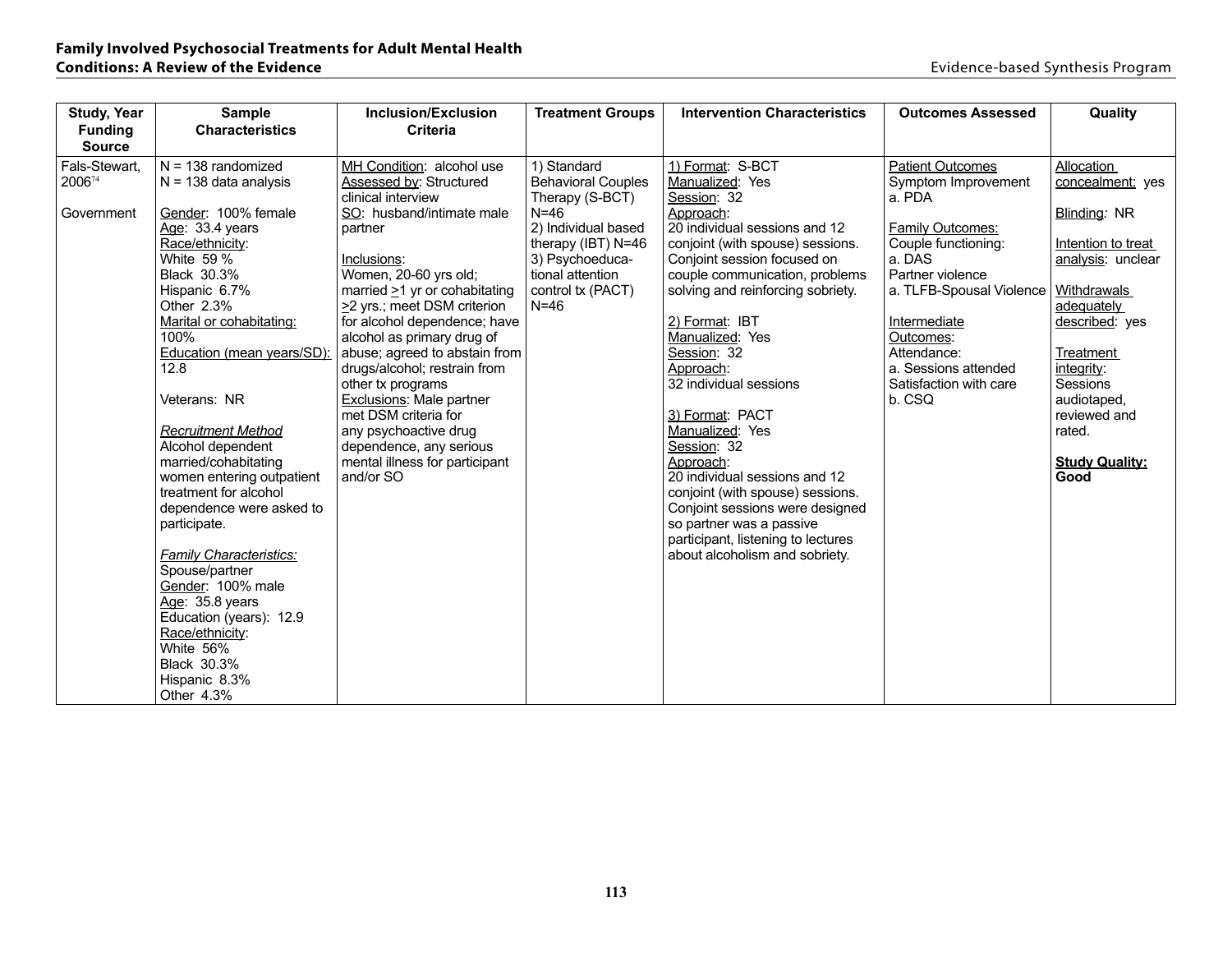| <b>Study, Year</b> | <b>Sample</b>                    | Inclusion/Exclusion                                 | <b>Treatment Groups</b> | <b>Intervention Characteristics</b>                                    | <b>Outcomes Assessed</b>         | Quality                 |
|--------------------|----------------------------------|-----------------------------------------------------|-------------------------|------------------------------------------------------------------------|----------------------------------|-------------------------|
| <b>Funding</b>     | <b>Characteristics</b>           | <b>Criteria</b>                                     |                         |                                                                        |                                  |                         |
| <b>Source</b>      |                                  |                                                     |                         |                                                                        |                                  |                         |
| Fals-Stewart,      | $N = 184$ randomized             | MH Condition: substance                             | 1) Brief BCT N=46       | 1) Format: B-BCT                                                       | <b>Patient Outcomes</b>          | Allocation              |
| 200878             | $N = 184$ data analysis          | use.                                                | 2) Standard BCT         | Manualized: Yes                                                        | Symptom Improvement              | concealment: NR         |
|                    |                                  | Assessed by: NR                                     | $N=46$                  | Session: 18                                                            | a. PDA                           |                         |
| Funding            | Gender: 73% male, 27%            | SO: spouse/intimate partner                         | 3) Individual based     | Approach:                                                              |                                  | Blinding: NR            |
| source not         | female                           | Inclusions:                                         | therapy (IBT) N=46      | 12 group sessions and 6 conjoint                                       | <b>Family Outcomes:</b>          |                         |
| reported           | Age: 34.4 years                  | Men or women, 20-60 yrs old;                        | 4)                      | sessions with partner, where                                           | Couple functioning:              | Intention to treat      |
|                    | Race/ethnicity:                  | married $\geq$ 1 yr or cohabitating                 | Psychoeducational       | partner is an active participant.                                      | a. DAS                           | analysis: unclear       |
|                    | White 58 %                       | $\geq$ 2 yrs.; meet DSM criterion                   | attention control       | Conjoint sessions focused on                                           |                                  |                         |
|                    | Black 24%                        | for psychoactive substance                          | treatment (PACT)        | couple communication, problems                                         | Intermediate Outcomes:           | Withdrawals             |
|                    | Hispanic 13%                     | use disorder and be                                 | $N=46$                  | solving and reinforcing sobriety.                                      | Attendance:                      | adequately              |
|                    | Other 7%                         | dependent on a drug other                           |                         |                                                                        | a. Sessions attended             | described: yes          |
|                    | Marital or cohabitating:<br>100% | than alcohol or nicotine:                           |                         | 2) Format: BCT<br>Manualized: Yes                                      | Satisfaction with care<br>a. CSQ |                         |
|                    | Education (mean years/SD):       | medical clearance; agreed<br>to abstain from drugs/ |                         | Session: 24                                                            |                                  | Treatment<br>integrity: |
|                    | 13.4                             | alcohol; restrain from other tx                     |                         | Approach:                                                              |                                  | Recorded: 20%           |
|                    |                                  | programs;                                           |                         | 12 group sessions and 12 conjoint                                      |                                  | assessed for            |
|                    | Veterans: NR                     | Exclusions:                                         |                         | sessions with partner, where                                           |                                  | adherence and           |
|                    |                                  | Partners met DSM criteria                           |                         | partner is an active participant.                                      |                                  | competence              |
|                    | <b>Recruitment Method</b>        | for any psychoactive drug                           |                         | Conjoint sessions focused on                                           |                                  |                         |
|                    | Drug dependent married/          | dependence within last 6                            |                         | couple communication, problems                                         |                                  | <b>Study Quality:</b>   |
|                    | cohabitating men and             | months, any serious mental                          |                         | solving and reinforcing sobriety.                                      |                                  | Fair                    |
|                    | women entering outpatient        | illness for participant and/or                      |                         |                                                                        |                                  |                         |
|                    | treatment were asked to          | SO.                                                 |                         | 3) Format: IBT                                                         |                                  |                         |
|                    | participate.                     |                                                     |                         | Manualized: Yes                                                        |                                  |                         |
|                    |                                  |                                                     |                         | Session: 18                                                            |                                  |                         |
|                    | <b>Family Characteristics:</b>   |                                                     |                         | Approach:                                                              |                                  |                         |
|                    | Spouse/partner                   |                                                     |                         | 12 group sessions and 6 individual                                     |                                  |                         |
|                    | Gender: 27% male, 73%            |                                                     |                         | counseling sessions                                                    |                                  |                         |
|                    | female                           |                                                     |                         |                                                                        |                                  |                         |
|                    | Age: 28.8 years                  |                                                     |                         | 4) Format: PACT                                                        |                                  |                         |
|                    | Education (years): 14.4          |                                                     |                         | Manualized: Yes                                                        |                                  |                         |
|                    | Race/ethnicity:<br>White 51%     |                                                     |                         | Session: 18                                                            |                                  |                         |
|                    | <b>Black 17.3%</b>               |                                                     |                         | Approach:                                                              |                                  |                         |
|                    | Hispanic 3.3%                    |                                                     |                         | 12 group sessions and 6 conjoint<br>sessions with partner, but partner |                                  |                         |
|                    | Other 5.5%                       |                                                     |                         | is a passive participant. Conjoint                                     |                                  |                         |
|                    |                                  |                                                     |                         | sessions were lecture based                                            |                                  |                         |
|                    |                                  |                                                     |                         | sessions about alcoholism                                              |                                  |                         |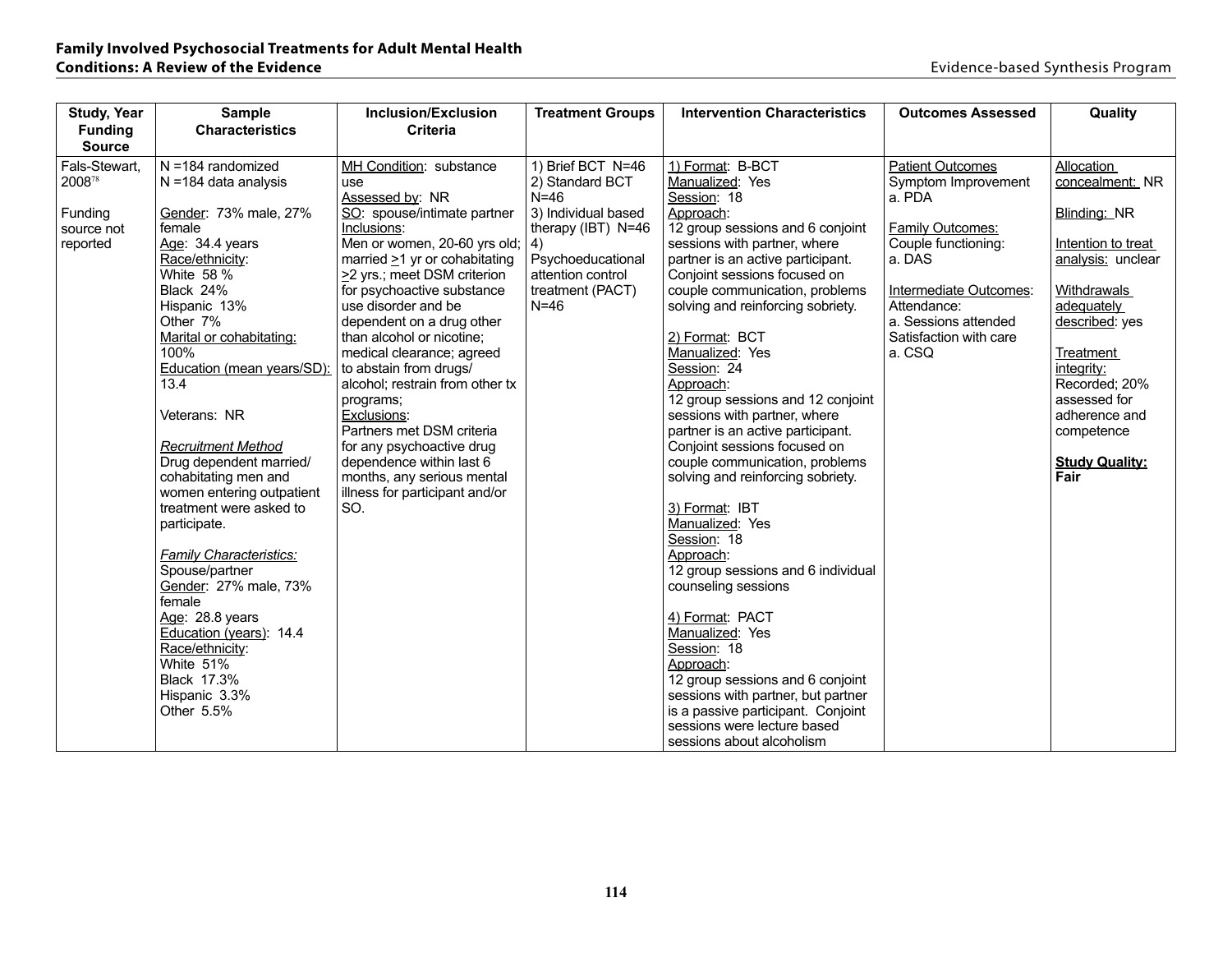| <b>Study, Year</b>                    | <b>Sample</b>                                                                                                                                                                                                                                                                                                                                                                                                                                                                                                                                                                                                                                                                                                                                                                                                                               | <b>Inclusion/Exclusion</b>                                                                                                                                                                                                                                                                                                                                                                                                                                                                                                                                                                           | <b>Treatment Groups</b>                                                               | <b>Intervention Characteristics</b>                                                                                                                                                                                                                                                                                                                                                                                                                                                                                                                                           | <b>Outcomes Assessed</b>                                                                                                                                                                                                | Quality                                                                                                                                                                                                                                                                  |
|---------------------------------------|---------------------------------------------------------------------------------------------------------------------------------------------------------------------------------------------------------------------------------------------------------------------------------------------------------------------------------------------------------------------------------------------------------------------------------------------------------------------------------------------------------------------------------------------------------------------------------------------------------------------------------------------------------------------------------------------------------------------------------------------------------------------------------------------------------------------------------------------|------------------------------------------------------------------------------------------------------------------------------------------------------------------------------------------------------------------------------------------------------------------------------------------------------------------------------------------------------------------------------------------------------------------------------------------------------------------------------------------------------------------------------------------------------------------------------------------------------|---------------------------------------------------------------------------------------|-------------------------------------------------------------------------------------------------------------------------------------------------------------------------------------------------------------------------------------------------------------------------------------------------------------------------------------------------------------------------------------------------------------------------------------------------------------------------------------------------------------------------------------------------------------------------------|-------------------------------------------------------------------------------------------------------------------------------------------------------------------------------------------------------------------------|--------------------------------------------------------------------------------------------------------------------------------------------------------------------------------------------------------------------------------------------------------------------------|
| <b>Funding</b><br><b>Source</b>       | <b>Characteristics</b>                                                                                                                                                                                                                                                                                                                                                                                                                                                                                                                                                                                                                                                                                                                                                                                                                      | <b>Criteria</b>                                                                                                                                                                                                                                                                                                                                                                                                                                                                                                                                                                                      |                                                                                       |                                                                                                                                                                                                                                                                                                                                                                                                                                                                                                                                                                               |                                                                                                                                                                                                                         |                                                                                                                                                                                                                                                                          |
| Fals-Stewart,<br>200979<br>Government | TWO GROUPS:<br>1) GAY MALES:<br>$N = 52$ randomized<br>$N = 52$ data analysis<br>Gender: 100% male<br>Age: 31.3 years<br>Race/ethnicity:<br>White: 77%<br>Black: 8%<br>Hispanic: 2%<br>Other: 2%<br>Marital Status: NR<br>Education(years): 15.0<br>Veterans: NR<br><b>Family Characteristics:</b><br>Partners<br>Gender: 100% male<br>2) LESBIANS:<br>N =48 randomized<br>$N = 48$ data analysis<br>Gender: 100% female<br>Age: 27.7 years<br>Race/ethnicity:<br>White: 77%<br><b>Black: 10%</b><br>Hispanic: 6%<br>Other: 6%<br>Marital Status: NR<br>Education (years): 13.3<br>Veterans: NR<br><b>Family Characteristics:</b><br>Partners<br>Gender: 100% female<br><b>Recruitment Method</b><br>Gays or lesbians entering<br>tx for alcohol use disorder<br>at community health center<br>were approached and asked<br>to participate. | MH Condition: current<br>alcohol abuse or dependence<br>Assessed by: Structured<br>interview with DSM-IV criteria<br>SO: gay or lesbian partner<br>Inclusions: gay or lesbian<br>sexuality, alcohol as primary<br>drug of abuse, living with SO<br>in stable relationship ≥1 year;<br>$\geq$ 18 yrs old; agreed to refrain<br>from alcohol/drugs during<br>treatment; not in any other SA<br>treatment.<br>Exclusions: if partner met<br>DSM-IV criteria for any<br>current substance use<br>disorder (except nicotine),<br>or if either pt or partner had<br>schizophrenia or psychotic<br>disorder | 1) Behavioral<br>Couples Therapy N<br>$=$ NR<br>2) Individual based<br>treatment N=NR | 1) Format: Behavioral Couples<br>Therapy treatment<br>Manualized: Yes<br>Sessions: 32 x 60 minutes<br>Txt Length: 20 weeks<br>Approach: Same program as<br>IBT for 20 sessions (individual<br>therapy); remaining 12 conducted<br>with partner (substance and<br>relationship focused interventions)<br>2) Format: Individual treatment<br>Manualized: modified from<br>Individual Drug Counseling Manual<br>Sessions: 32 x 60 minutes<br>Txt Length: 20 weeks<br>Approach: Individual therapy,<br>using 12 step facilitation;<br>participants encouraged total<br>abstinence | <b>Patient Outcomes</b><br>Symptoms:<br>a. PDHD<br><b>Family Outcomes</b><br>Couple functioning:<br>a. DAS<br>Intermediate Outcomes<br>Attendance:<br>a. # sessions attended<br><b>Treatment Satisfaction</b><br>a. CSQ | Allocation<br>Concealment: NR<br>Blinding: NR<br>Intention-to-treat<br>analysis: yes<br>Withdrawals<br>adequately<br>described: no<br><b>Treatment Integrity</b><br>Limitation; 80%<br>of participants<br>refused to be<br>video-taped.<br><b>Study Quality:</b><br>Poor |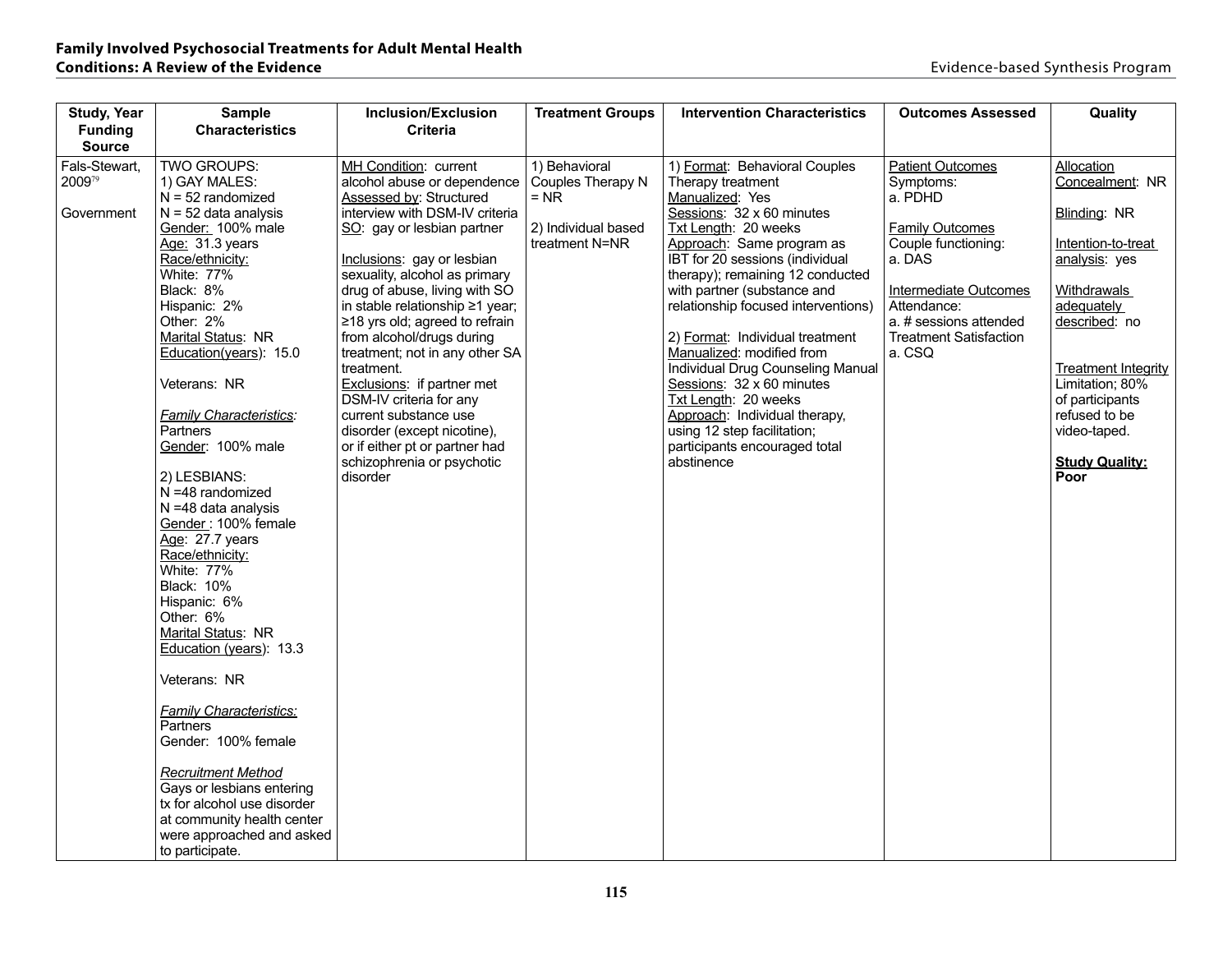| <b>Study, Year</b> | <b>Sample</b>                  | <b>Inclusion/Exclusion</b>       | <b>Treatment Groups</b>     | <b>Intervention Characteristics</b> | <b>Outcomes Assessed</b>                 | Quality               |
|--------------------|--------------------------------|----------------------------------|-----------------------------|-------------------------------------|------------------------------------------|-----------------------|
| <b>Funding</b>     | <b>Characteristics</b>         | <b>Criteria</b>                  |                             |                                     |                                          |                       |
| <b>Source</b>      |                                |                                  |                             |                                     |                                          |                       |
| Jones, $2011^{70}$ | $N = 62$ randomized            | MH Condition: Opioid use         | Drug abusers                | 1) Format: HOPE (couples based)     | <b>Patient Outcomes</b>                  | Allocation            |
|                    | $N = 62$ data analysis         | Assessed by: Self report         | 1) HOPE: Helping            | Manualized: Yes                     | Symptom Improvement                      | concealment: NR       |
| Government         |                                | SO: Pregnant partner             | <b>Other Partners Excel</b> | Sessions: 22 weeks; 6 individual    | a. ASI                                   |                       |
|                    | Gender: 100% male              | Inclusion: Eligibility initially | $N = 45$                    | male partner sessions, then 12      | b. Days use, past 30 days   Blinding: NR |                       |
|                    | Age: 33.3 (6.7) years          | based on eligibility of a        |                             | manualized couples education.       | (heroin)                                 |                       |
|                    | Race/ethnicity:                | pregnant partner. Pregnant       | 2) Usual care               | Approach: Four components           | c. % with heroin use                     | Intention to treat    |
|                    | White 51%                      | woman needed to be age           | $N = 17$                    | - motivational enhancement          | Global Functioning:                      | analysis: yes         |
|                    | Non-white: 49%                 | $≥18, ≤30$ weeks pregnant,       |                             | therapy for male partners, case     | a. Depression (BDI)                      |                       |
|                    | <b>Marital Status:</b>         | meet DSM-IV criteria for         |                             | management and proactive            |                                          | Withdrawals           |
|                    | Married: 17%                   | current opioid dependence.       |                             | counseling, 12 weeks couple's       | Family Outcomes:                         | adequately            |
|                    | Unmarried: 86%                 |                                  |                             | group therapy and education         | Couple functioning:                      | described: yes        |
|                    | <b>Education (mean years):</b> | With referral from pregnant      |                             | sessions, contingency               | a. Partner Support                       |                       |
|                    | 11.7(1.1)                      | woman, her male partner          |                             | management to initiate and sustain  | Questionnaire (based on                  | <b>Treatment</b>      |
|                    |                                | then became subject. His         |                             | drug abstinence.                    | Norbeck Social Support                   | integrity:            |
|                    | Veterans: NR                   | eligibility requirements:        |                             |                                     | Questionnaire)                           | Weekly                |
|                    |                                | male; age $\geq$ 18 years; see   |                             | 2) Format: Usual care               | b. Relationship                          | supervision,          |
|                    | <b>Recruitment Method</b>      | the pregnant woman ≥thrice       |                             | Manualized: NR                      | Assessment form                          | training of           |
|                    | Subjects recruited from        | weekly; no evidence of           |                             | Sessions: 22 weeks; 1 60 minute     |                                          | counselors,           |
|                    | Center for Addiction and       | physical violence toward         |                             | weekly session                      |                                          | feedback on           |
|                    | Pregnancy clinic.              | woman, self reported opioid      |                             | Approach: Weekly support            |                                          | audiotaped            |
|                    |                                | use of ≥4 days/week each         |                             | group for male partner only;        |                                          | sessions.             |
|                    | <b>Family Characteristics:</b> | week in the past month.          |                             | drug education and other topics.    |                                          |                       |
|                    | Gender: 100% female            | Exclusions: either pregnant      |                             | Couples' counseling available       |                                          | <b>Study Quality:</b> |
|                    |                                | woman or partner if              |                             | upon request.                       |                                          | Fair                  |
|                    |                                | diagnosed with a medical         |                             |                                     |                                          |                       |
|                    |                                | or psychiatric condition         |                             | Free methadone maintenance for 6    |                                          |                       |
|                    |                                | that contraindicated study       |                             | months; or inpatient detoxification |                                          |                       |
|                    |                                | participation or signing         |                             | followed by 6 months of outpatient  |                                          |                       |
|                    |                                | informed consent.                |                             | care provided to male partners in   |                                          |                       |
|                    |                                |                                  |                             | both groups (subject choice)        |                                          |                       |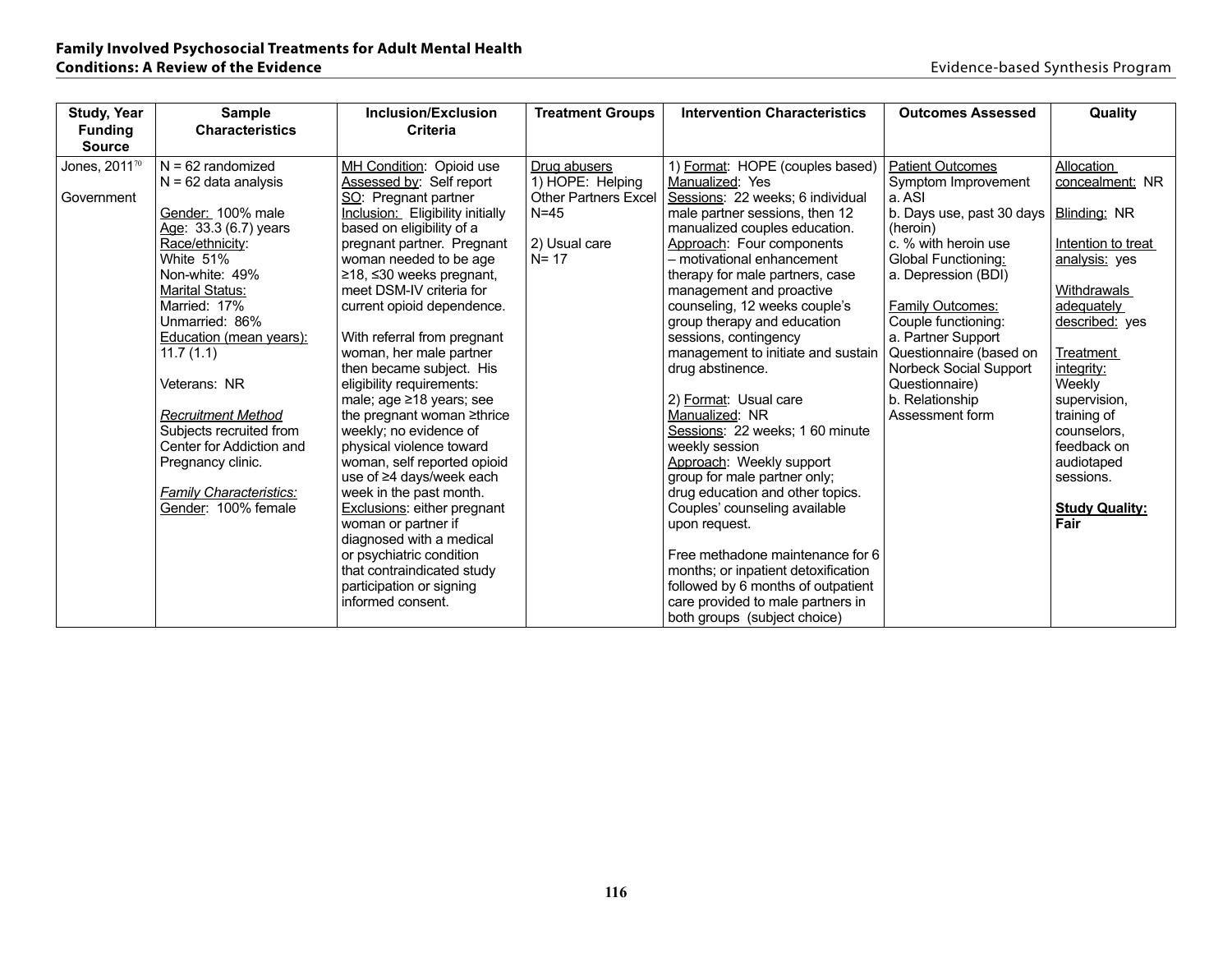| <b>Study, Year</b> | <b>Sample</b>                   | <b>Inclusion/Exclusion</b>                              | <b>Treatment Groups</b> | <b>Intervention Characteristics</b> | <b>Outcomes Assessed</b> | Quality                      |
|--------------------|---------------------------------|---------------------------------------------------------|-------------------------|-------------------------------------|--------------------------|------------------------------|
| <b>Funding</b>     | <b>Characteristics</b>          | <b>Criteria</b>                                         |                         |                                     |                          |                              |
| <b>Source</b>      |                                 |                                                         |                         |                                     |                          |                              |
| Kelley, 200263     | $N = 135$ randomized            | MH Condition:                                           | Alcohol abusers         | 1) Format: BCT                      | <b>Patient Outcomes</b>  | Allocation                   |
|                    | $N = 127$ data analysis         | Abuse or dependence for a                               | 1) BCT                  | Manualized: Yes                     | Symptom Improvement      | concealment: NR              |
| Government         |                                 | psychoactive substance use                              | $N=25$                  | Sessions: 32                        | a. PDA                   |                              |
|                    | All subjects (both alcohol      | disorder                                                |                         | Approach: Both partners attend 12   |                          | Blinding: NR                 |
|                    | and drug abusers):              | Assessed by:                                            | 2) IBT only             | treatment sessions, used to help    | <b>Family Outcomes:</b>  |                              |
|                    | Gender: 100% male               | DSM-III-R criteria                                      | $N = 22$                | male partners remain abstinent,     | Couple functioning:      | Intention to                 |
|                    | Age: 32.35 years                | SO: wives or female SO                                  |                         | teach effective communication.      | a. DAS                   | treat analysis:              |
|                    | Race/ethnicity:                 | Inclusion: male; age 20-60                              | 3) Psychoeduca-         | increase positive exchanges,        |                          | yes; missing                 |
|                    | White 63 %                      | years; married $\geq 1$ year or                         | tional attention        | eliminate aggression. In remaining  | Intermediate Outcomes:   | data imputation              |
|                    | Black 32%                       | living with significant other                           | control treatment       | 20 sessions, subjects participated  | a. Session attendance    | described                    |
|                    | Hispanic 5%                     | ≥2 years; medical clearance                             | (PACT)                  | in individual CBT.                  |                          |                              |
|                    | <b>Marital Status:</b>          | to engage in abstinence                                 | $N = 24$                |                                     |                          | Withdrawals                  |
|                    | Married or cohabitating<br>100% | oriented treatment; agree<br>to refrain from alcohol or | Drug abusers            | 2) Format: IBT<br>Manualized: Yes   |                          | adequately<br>described: yes |
|                    |                                 | illicit drugs during treatment,                         | $1)$ BCT                | Sessions: 32                        |                          |                              |
|                    | Education (mean years):<br>12.2 | refrain from seeking other                              | $N=22$                  | Approach: After a baseline          |                          | Treatment integrity:         |
|                    |                                 | substance abuse treatment                               |                         | assessment, the partner no longer   |                          | Manualized                   |
|                    | Veterans: NR                    | except for self help meetings;                          | 2) IBT only             | participated in treatment. Subject  |                          |                              |
|                    |                                 | have at least one child age                             | $N = 22$                | alone attended 20 IBT sessions      |                          | <b>Study Quality:</b>        |
|                    | <b>Recruitment Method</b>       | 6-16 living in household for                            |                         | (same as BCT group), followed by    |                          | Fair                         |
|                    | Subjects recruited from         | whom one or both adults                                 | 3) PACT                 | 12 coping skills based sessions.    |                          |                              |
|                    | clinics specializing in         | were legal guardians.                                   | $N = 21$                |                                     |                          |                              |
|                    | treatment of alcohol or drug    | Exclusions: if female partner                           |                         | 3) Format: PACT                     |                          |                              |
|                    | abuse.                          | met DSM-III-R criteria for                              |                         | Manualized: Yes                     |                          |                              |
|                    |                                 | psycho-active substance use                             |                         | Sessions: 32                        |                          |                              |
|                    | <b>Family Characteristics:</b>  | disorder in last six months:                            |                         | Approach: Subject alone attended    |                          |                              |
|                    | 100% female wives or            | either partner in methadone                             |                         | 20 IBT sessions (same as BCT        |                          |                              |
|                    | significant others              | maintenance program; either                             |                         | and groups), followed by 12         |                          |                              |
|                    | Age: 36.6                       | partner met DSM-III-R criteria                          |                         | educational lectures that both      |                          |                              |
|                    | Race/ethnicity:                 | for organic mental, paranoid,                           |                         | partners attended (not couples      |                          |                              |
|                    | White 67 %                      | or other psychotic disorder or                          |                         | therapy).                           |                          |                              |
|                    | Black 25%                       | schizophrenia.                                          |                         |                                     |                          |                              |
|                    | Hispanic 8%                     |                                                         |                         |                                     |                          |                              |
|                    | <b>Education (mean years):</b>  |                                                         |                         |                                     |                          |                              |
|                    | 12.1                            |                                                         |                         |                                     |                          |                              |
|                    |                                 |                                                         |                         |                                     |                          |                              |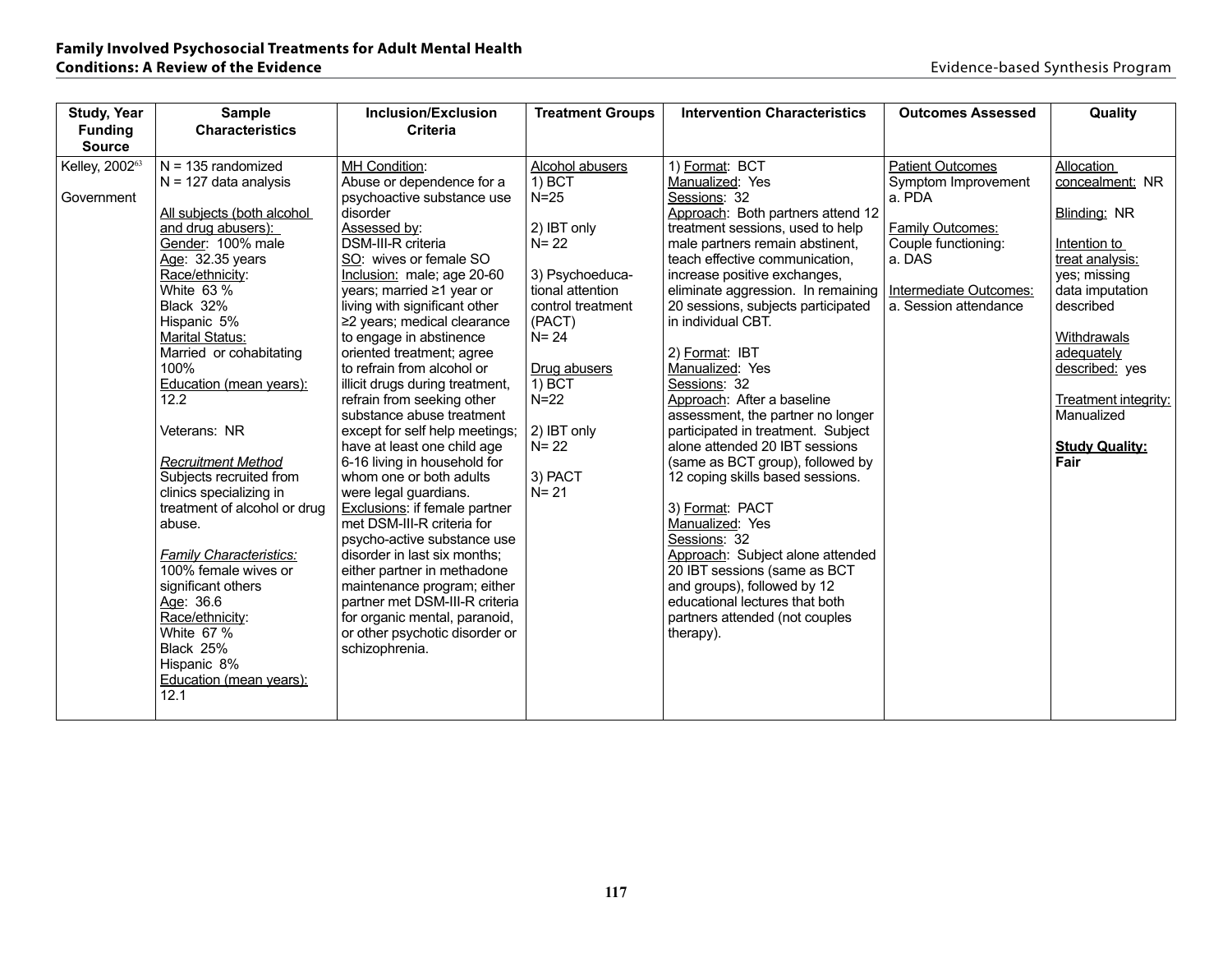| <b>Study, Year</b>              | <b>Sample</b>                   | Inclusion/Exclusion                               | <b>Treatment Groups</b>    | <b>Intervention Characteristics</b> | <b>Outcomes Assessed</b>          | Quality                    |
|---------------------------------|---------------------------------|---------------------------------------------------|----------------------------|-------------------------------------|-----------------------------------|----------------------------|
| <b>Funding</b><br><b>Source</b> | <b>Characteristics</b>          | Criteria                                          |                            |                                     |                                   |                            |
| Kirby, 199980                   | $N = 36$ randomized             | Participants: Family or                           | 1) Individual              | 1) Format: CRT                      | <b>Patient Outcomes</b>           | Allocation                 |
|                                 | $N = 30$ for data analysis      | significant other of drug                         | counseling and             | Manualized: No                      | Symptoms:                         | concealment:               |
| Government                      | (due to drop outs following     | abuser (FSO)                                      | psychoeducation            | Session: 14X60 minutes              | a. FSO ratings of patient         | Unclear                    |
|                                 | randomization)                  | MH Condition: FSO report of                       | (community)                | Txt Length: 10 weeks                | drug use during after             |                            |
|                                 |                                 | family member drug abuse                          | reinforcement              | Approach: Individual counseling     | treatment                         | Blinding: Unclear          |
|                                 | Gender: 6% male                 |                                                   | training intervention      | sessions, that includes motivation  | <b>Health Care</b>                |                            |
|                                 | Age: $39.6$ years               | Assessed by: Condition was                        | or CRT)                    | to change, communication, coping    | Utilization:                      | Intention to treat         |
|                                 | Race/ethnicity:                 | assessed by FSO self-report                       |                            | strategies, and developing social   | a. % of patient entry into        | analysis: No               |
|                                 | White 75%<br><b>Black 21.9%</b> | $SO:$ drug user not involved in  <br>intervention | 2) Self help<br>(Narcotics | support                             | treatment during FSO<br>treatment | Withdrawals                |
|                                 | Hispanic NR                     | Inclusions: FSOs were over                        | Anonymous)                 | 2) Format: Self-help group          |                                   | adequately                 |
|                                 | Other $3.1\%$                   | 18, had contact with drug                         |                            | Manualized: Yes                     | Family Outcomes:                  | described:                 |
|                                 | Marital Status: NR              | user > 3 times/week, concern                      |                            | Session: 10X75 minutes              | Family functioning:               | Drop outs after            |
|                                 | Education: NR                   | about illicit drug user, drug                     |                            | Txt Length: 10 weeks                | a. SAS family unit                | randomization              |
|                                 |                                 | user not in tx, FSO not in tx.                    |                            | Approach: Group counseling          | subscale                          | discussed: no              |
|                                 | Veterans: NR                    |                                                   |                            | sessions that included discussion   |                                   | explanation of             |
|                                 |                                 |                                                   |                            | of 12 steps, self-esteem, views     | Couple functioning:               | what was done              |
|                                 | <b>Family Characteristics:</b>  |                                                   |                            | about addiction, responsibility and | a. SAS marital subscale           | with missing data          |
|                                 | Spouse/partner: 56.3%           |                                                   |                            | detachment.                         |                                   |                            |
|                                 | Parent 37.5%                    |                                                   |                            |                                     | Intermediate Outcomes             | <b>Treatment Integrity</b> |
|                                 | Sibling 6.3%                    |                                                   |                            |                                     | Attendance:                       | Supervised<br>counseling   |
|                                 | <b>Recruitment Method</b>       |                                                   |                            |                                     | a. FSO attendance, b.             |                            |
|                                 | Recruited from newspaper        |                                                   |                            |                                     | Treatment completion              | <b>Study Quality:</b>      |
|                                 | ads.                            |                                                   |                            |                                     |                                   | Poor                       |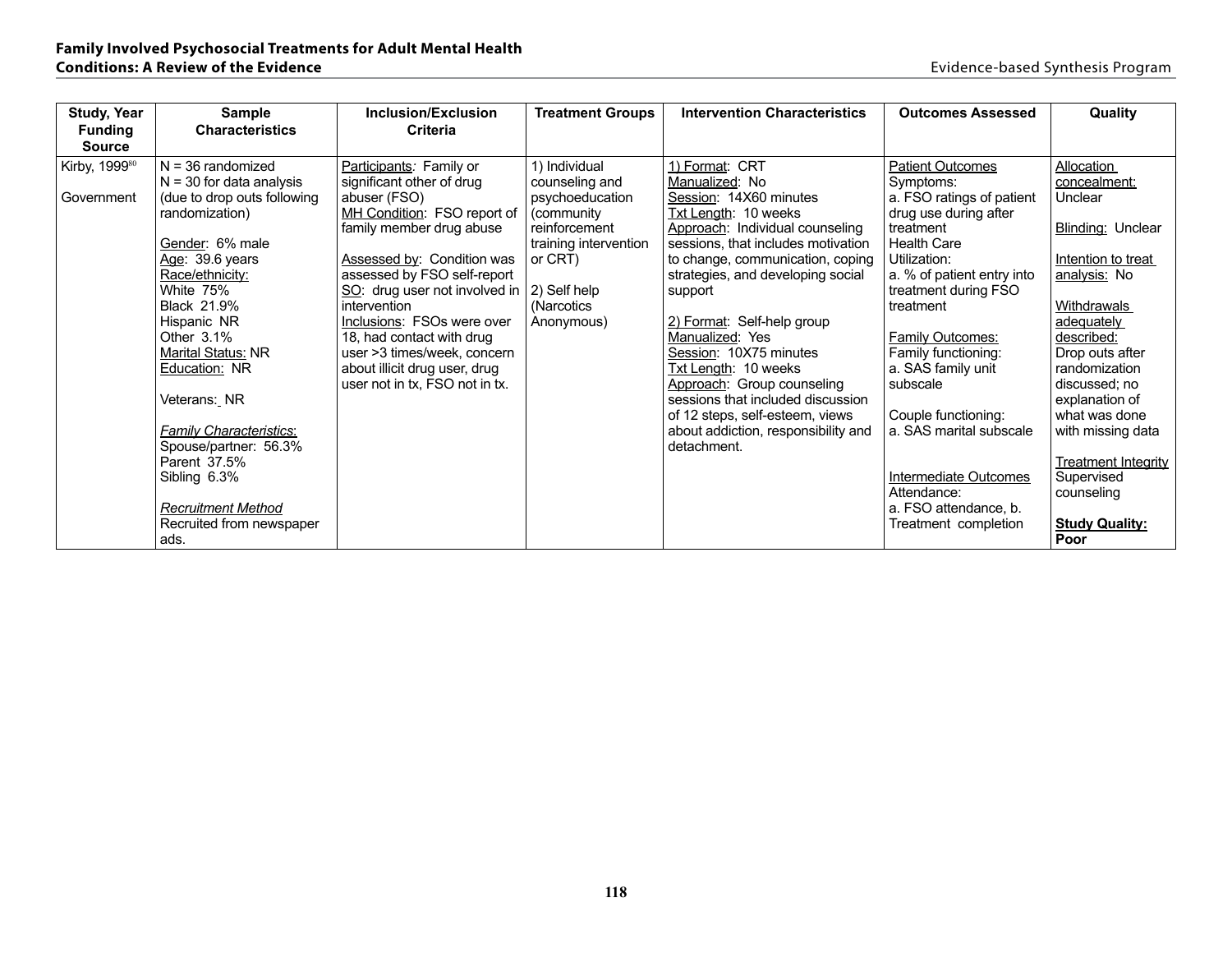| Study, Year    | <b>Sample</b>                                        | Inclusion/Exclusion                    | <b>Treatment Groups</b>       | <b>Intervention Characteristics</b>                                     | <b>Outcomes Assessed</b>  | Quality               |
|----------------|------------------------------------------------------|----------------------------------------|-------------------------------|-------------------------------------------------------------------------|---------------------------|-----------------------|
| <b>Funding</b> | <b>Characteristics</b>                               | <b>Criteria</b>                        |                               |                                                                         |                           |                       |
| <b>Source</b>  |                                                      |                                        |                               |                                                                         |                           |                       |
| Lam, 200971    | $N = 30$ randomized                                  | MH Condition:                          | 1) PSBCT (Parent              | 1) Format: PSBCT.                                                       | <b>Patient Outcomes</b>   | Allocation            |
|                | $N = 30$ data analysis                               | alcohol use disorder per               | <b>Skills with Behavioral</b> | Manualized: Yes                                                         | Symptoms:                 | Concealment: NR       |
| Government     |                                                      | DSM-IV criteria                        | Couples Therapy) N            | Sessions: 24                                                            | a. PDA                    |                       |
|                | Gender: 100% male                                    |                                        | $= 10$                        | Txt Length: 12 weeks (2/wk x 60                                         |                           | Blinding: NR          |
|                | Age: 34.1 years                                      | Assessed by:                           |                               | minutes)                                                                | <b>Family Outcomes</b>    |                       |
|                | <b>Marital Status:</b>                               | structured clinical interview          | 2) Behavioral                 | Approach: 12 individual sessions                                        | Couple functioning        | Intention-to-treat    |
|                | Married or cohabitating:                             | (for both pt and SO)                   | Couples Therapy               | plus 6 core BCT plus 6 parent                                           | a. DAS                    | analysis: Yes         |
|                | 100%                                                 |                                        | (BCT)                         | skills training sessions. Partner                                       | Inter-personal Violence:  |                       |
|                | Race/ethnicity:                                      | SO: female partners (wife or           | $N = 10$                      | attended the BCT and parent                                             | a. TLFB-Spousal           | <b>Withdrawals</b>    |
|                | White 63%                                            | SO)                                    |                               | sessions with participant.                                              | Violence                  | adequately            |
|                | Black 23%                                            |                                        | 3) Individual based           |                                                                         |                           | described: No;        |
|                | Hispanic 7%                                          | Inclusions:                            | treatment (IBT)               | 2) Format: BCT                                                          | Intermediate Outcomes     | not defined by        |
|                | Other 7%                                             | Male, $\geq$ 18, married $\geq$ 1 year | $N=10$                        | Manualized: Yes                                                         | Attendance:               | treatment group       |
|                | Education (years): 12.9                              | or cohabitating ≥2 years;              |                               | Sessions: 24                                                            | a. % of sessions attended |                       |
|                |                                                      | female partner did NOT mean            |                               | Txt Length: 12 weeks (2/wk x 60                                         |                           |                       |
|                | Veterans: NR                                         | DSM-IV criteria for substance          |                               | minutes)                                                                |                           | <b>Treatment</b>      |
|                |                                                      | abuse or dependence, had               |                               | Approach: 12 individual sessions                                        |                           | integrity:            |
|                | <b>Family Characteristics:</b>                       | legal guardianship of at least         |                               | plus 12 manualized BCT sessions.                                        |                           | Videotaped            |
|                | Wives/partners (children                             | one child between ages 8-12            |                               | Partner attended the BCT                                                |                           | training sessions     |
|                | not actively involved in                             | living in the home.                    |                               | with participant; BCT included                                          |                           | for each therapist    |
|                | treatment)                                           |                                        |                               | communication and problem                                               |                           | reviewed              |
|                | Gender: 100%                                         | Exclusions: N/A                        |                               | solving skill building.                                                 |                           | for guideline         |
|                | Age: 33.0 years                                      |                                        |                               |                                                                         |                           | adherence and         |
|                | Education (years): 13.6                              |                                        |                               | 3) Format: IBT                                                          |                           | competency.           |
|                | Race/ethnicity:                                      |                                        |                               | Manualized: yes                                                         |                           |                       |
|                | White 66.6                                           |                                        |                               | Sessions: 24                                                            |                           | <b>Study Quality:</b> |
|                | <b>Black 13.3</b>                                    |                                        |                               | Txt Length: 12 weeks (2/wk x 60                                         |                           | Fair                  |
|                | Hispanic 6.6                                         |                                        |                               | minutes)                                                                |                           |                       |
|                | Other 13.3                                           |                                        |                               | Approach: 12 individual plus 12                                         |                           |                       |
|                |                                                      |                                        |                               | individual based coping sessions                                        |                           |                       |
|                | <b>Recruitment Method</b><br>Heterosexual married    |                                        |                               | using Cognitive Behavioral                                              |                           |                       |
|                |                                                      |                                        |                               | Therapy (CBT)                                                           |                           |                       |
|                | men entering tx for alcohol                          |                                        |                               |                                                                         |                           |                       |
|                | dependence with a child<br>were asked to participate |                                        |                               | All three treatment groups received<br>12 weekly standard CBT sessions; |                           |                       |
|                | within 1 week of admission                           |                                        |                               | the second weekly session content                                       |                           |                       |
|                |                                                      |                                        |                               |                                                                         |                           |                       |
|                | to tx.                                               |                                        |                               | differed by treatment group.                                            |                           |                       |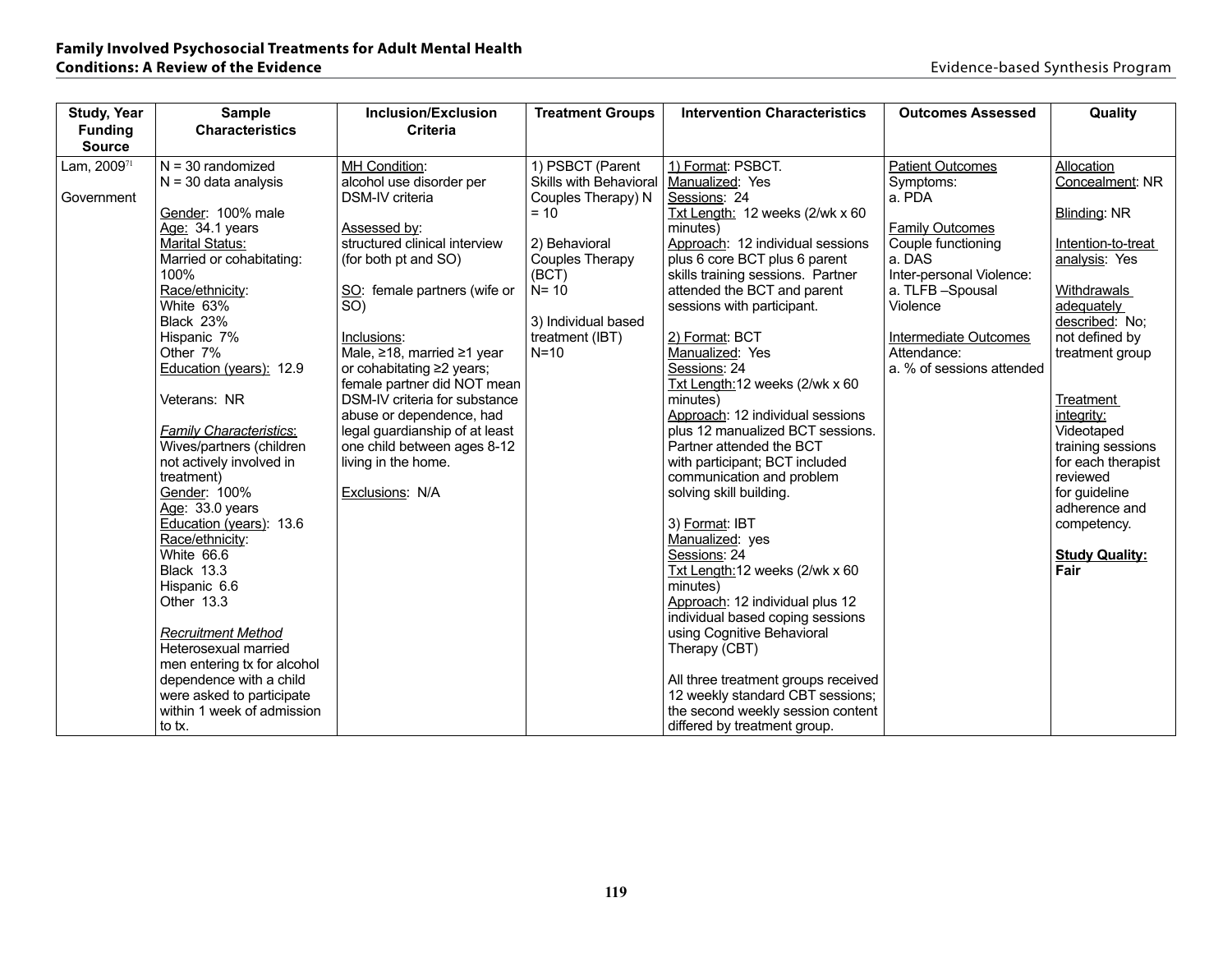| <b>Study, Year</b>        | <b>Sample</b>                                      | <b>Inclusion/Exclusion</b>                               | <b>Treatment Groups</b> | <b>Intervention Characteristics</b>                               | <b>Outcomes Assessed</b>             | Quality                   |
|---------------------------|----------------------------------------------------|----------------------------------------------------------|-------------------------|-------------------------------------------------------------------|--------------------------------------|---------------------------|
| <b>Funding</b>            | <b>Characteristics</b>                             | <b>Criteria</b>                                          |                         |                                                                   |                                      |                           |
| <b>Source</b><br>McCrady, | $N = 90$ randomized                                | MH Condition: alcohol                                    | 1) Alcohol focused      | 1) Format: ABMT                                                   |                                      | Allocation                |
| 199672                    | $N = 88$ data analysis                             | dependence                                               | spouse involvement      | Manualized: Yes                                                   | <b>Patient Outcomes</b><br>Symptoms: | concealment: NR           |
|                           |                                                    | Assessed by: Structured                                  | plus behavioral         | Sessions: 15                                                      | a. Mean % drinking days              |                           |
| Government                | Gender: 100% male                                  | clinical screening interview                             | marital therapy         | Txt Length: 15 weeks (1/wk x 90                                   | b. Mean # drinks per                 | Blinding: NR              |
|                           | Age: 39.4 (10.3) years                             |                                                          | (ABMT)                  | minutes)                                                          | drinking day                         |                           |
|                           | Race/ethnicity: NR                                 | SO: female partners                                      | $N = 30$                | Approach: BMT that included                                       |                                      | Intention to treat        |
|                           | Marital Status: NR<br>Education (years): 13.4      | Inclusions: Men who were                                 | 2) Alcohol focused      | behavioral self-recording,<br>stimulus and consequence control    | Intermediate Outcomes<br>Attendance  | analysis: No              |
|                           | (2.3)                                              | married or in cohabitating                               | spouse involvement      | procedures: communication and                                     | a. Session attendance                | <b>Withdrawals</b>        |
|                           |                                                    | relationship >6 months,                                  | plus behavioral         | problem solving skill                                             | b. Homework completed                | adequately                |
|                           | Veterans: NR                                       | met criteria for alcohol                                 | marital therapy         | Partner attended the BCT with                                     |                                      | described: Yes            |
|                           |                                                    | dependence or abuse; not                                 | (ABMT) PLUS AA/AI       | participant.                                                      |                                      |                           |
|                           | <b>Family Characteristics:</b>                     | dependent on other drug;                                 | Anon N=31               |                                                                   |                                      | Treatment                 |
|                           | Spouse/partners<br>Gender: 100% female             | not psychotics; without signs<br>of severe organic brain | 3) Alcohol focused      | 2) Format: ABMT/AA<br>Manualized: Yes                             |                                      | integrity:<br>Manualized; |
|                           | Age: 37.4 (10.3) years                             | syndrome; partners did not                               | spouse involvement      | Sessions: 15                                                      |                                      | audiotaped                |
|                           | Education (years): $13.7(2.0)$                     | have alcohol problems, drug                              | plus behavioral         | Txt Length: 15 weeks (1/wk x 90                                   |                                      | treatment                 |
|                           |                                                    | dependence or psychosis.                                 | marital therapy plus    | minutes)                                                          |                                      | adherence                 |
|                           | <b>Recruitment Method</b>                          |                                                          | relapse prevention      | Approach: BMT that included                                       |                                      | assessed                  |
|                           | Male alcoholics and female                         |                                                          | $N=29$                  | communication and problem                                         |                                      | rigorously                |
|                           | partners recruited through<br>outpatient treatment |                                                          |                         | solving skill, encouragement to<br>go to AA/AI-Anon, homework and |                                      | <b>Study Quality:</b>     |
|                           | program, community                                 |                                                          |                         | used common language to AA.                                       |                                      | Fair                      |
|                           | referrals and advertisements                       |                                                          |                         |                                                                   |                                      |                           |
|                           | for low-fee couple therapy                         |                                                          |                         | 3) Format: ABMT/AA/RP                                             |                                      |                           |
|                           | for alcoholism.                                    |                                                          |                         | Manualized: Yes                                                   |                                      |                           |
|                           |                                                    |                                                          |                         | Sessions: 19 minimum                                              |                                      |                           |
|                           |                                                    |                                                          |                         | $\overline{\text{Txt}}$ Length: 15 weeks (1/wk x 90<br>minutes)   |                                      |                           |
|                           |                                                    |                                                          |                         | Approach: BMT that included                                       |                                      |                           |
|                           |                                                    |                                                          |                         | communication and problem                                         |                                      |                           |
|                           |                                                    |                                                          |                         | solving skill, encouragement to                                   |                                      |                           |
|                           |                                                    |                                                          |                         | go to AA/AI Anon, homework and                                    |                                      |                           |
|                           |                                                    |                                                          |                         | used common language to AA plus                                   |                                      |                           |
|                           |                                                    |                                                          |                         | 4 maintenance sessions over 12<br>months to reduce relapse.       |                                      |                           |
|                           |                                                    |                                                          |                         |                                                                   |                                      |                           |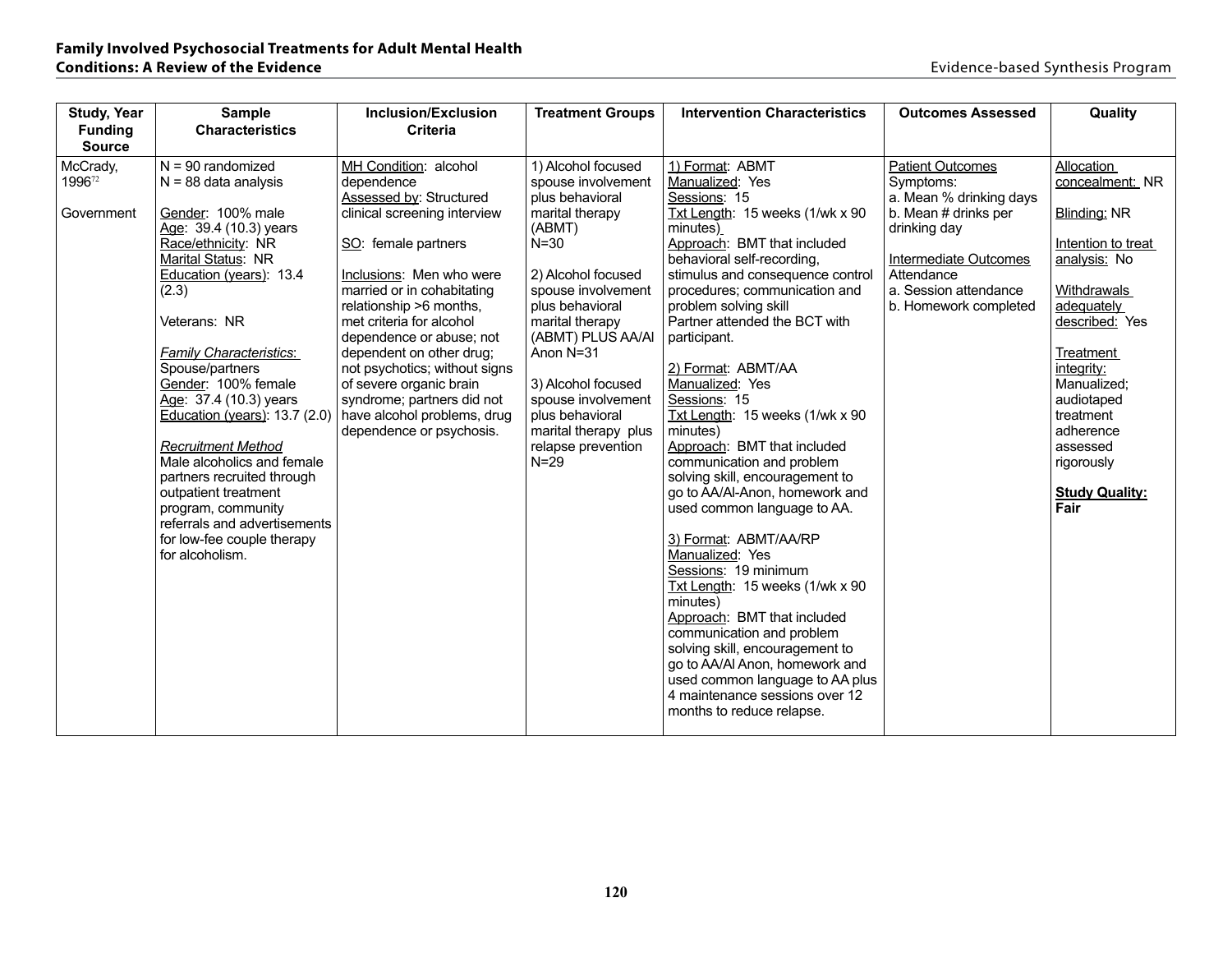| <b>Study, Year</b><br><b>Funding</b><br><b>Source</b> | <b>Sample</b><br><b>Characteristics</b> | Inclusion/Exclusion<br><b>Criteria</b> | <b>Treatment Groups</b>   | <b>Intervention Characteristics</b> | <b>Outcomes Assessed</b>                                                                                                                                                                                                                                                                                                               | Quality                   |
|-------------------------------------------------------|-----------------------------------------|----------------------------------------|---------------------------|-------------------------------------|----------------------------------------------------------------------------------------------------------------------------------------------------------------------------------------------------------------------------------------------------------------------------------------------------------------------------------------|---------------------------|
| McCrady,<br>199986<br>Government                      | Same as McCrady 1996 <sup>72</sup>      | Same as McCrady 1996 <sup>72</sup>     | Same as McCrady<br>199672 | Same as McCrady 1996 <sup>72</sup>  | <b>Patient Outcomes</b><br>Symptoms:<br>a. PDA<br>b. PDHD<br>c. Mean length of drinking<br>episodes<br>d. % continuous abstinent<br>e. % non-problem<br>drinking<br>f. % drinking, but<br>improved<br>g. % unimproved<br><b>Intermediate Outcomes</b><br>Attendance<br>a. Mean # sessions<br>attended<br>b. Mean #days in<br>treatment | Same as McCrady<br>199672 |
| McCrady,<br>200487<br>Government                      | Same as McCrady 1996 <sup>72</sup>      | Same as McCrady 199672                 | Same as McCrady<br>199672 | Same as McCrady 199672              | <b>Patient Outcomes</b><br>Symptoms:<br>a. PDA<br><b>Family Outcomes</b><br>Couple functioning<br>a. MHS                                                                                                                                                                                                                               | Same as McCrady<br>199672 |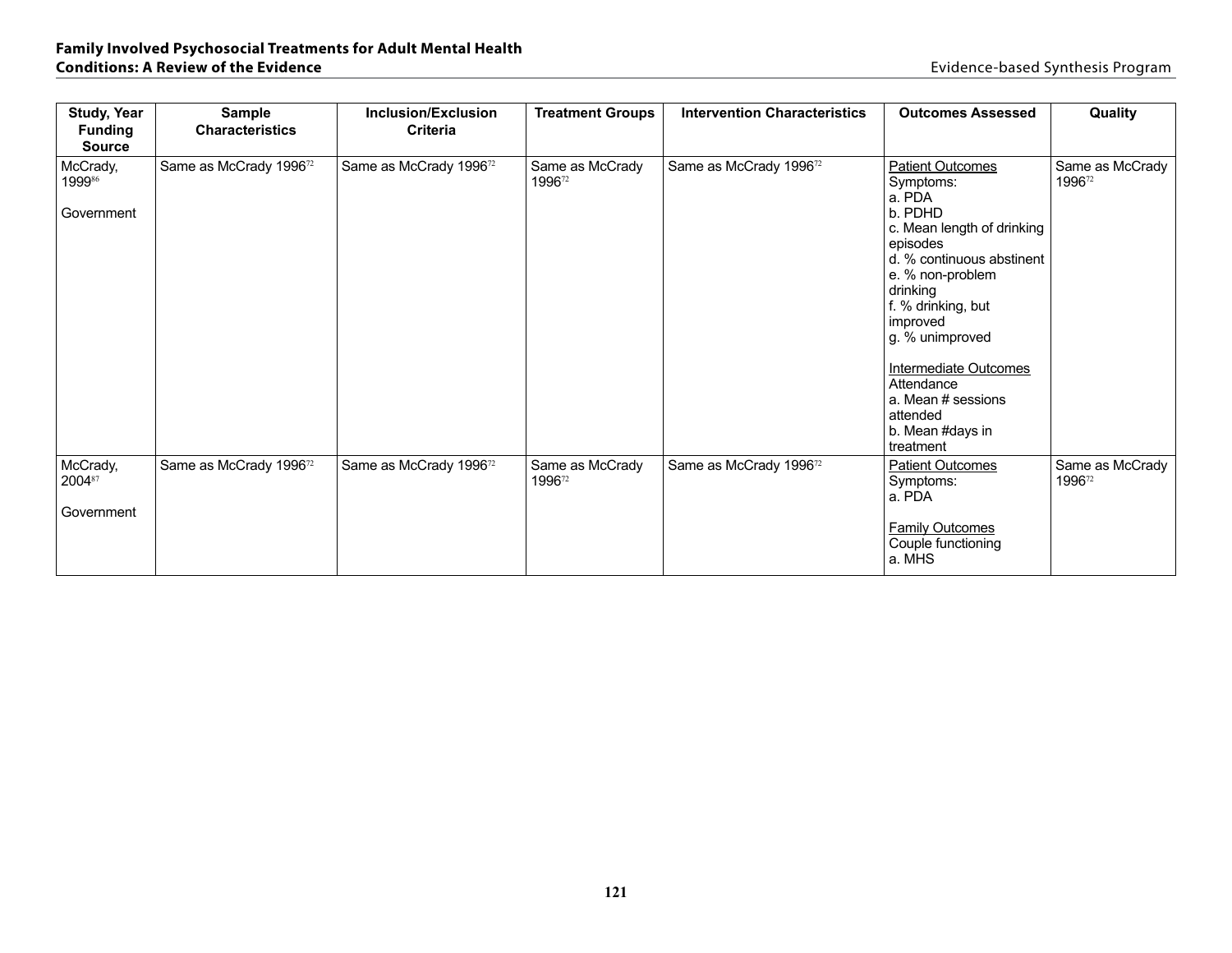| <b>Study, Year</b> | <b>Sample</b>                                        | <b>Inclusion/Exclusion</b>                           | <b>Treatment Groups</b>   | <b>Intervention Characteristics</b> | <b>Outcomes Assessed</b>  | Quality                          |
|--------------------|------------------------------------------------------|------------------------------------------------------|---------------------------|-------------------------------------|---------------------------|----------------------------------|
| <b>Funding</b>     | <b>Characteristics</b>                               | <b>Criteria</b>                                      |                           |                                     |                           |                                  |
| <b>Source</b>      |                                                      |                                                      |                           |                                     |                           |                                  |
| McCrady,           | $N = 109$ randomized                                 | MH condition:                                        | 1) Alcohol Behavior       | 1) Format: Couples                  | <b>Patient Outcomes</b>   | Allocation                       |
| 200975             | $N = 102$ analyzed                                   | current alcohol abuse or                             | Couples Therapy           | Manualized: Yes                     | Symptoms:                 | Concealment: Yes                 |
|                    |                                                      | dependence                                           | $(N = 50)$                | Sessions: 20 x 90 minutes           | a. PDA                    |                                  |
|                    | Gender: 100% female                                  | Assessed by:                                         |                           | Txt Length: Maximum 6 months        | b. PDHD                   | Blinding: none                   |
| Government         | Age: 45.1 years                                      | Structured clinical Interview                        | 2) Alcohol Behavior       | Approach: CBT, same as              | c. % complete abstinence  |                                  |
|                    | Race/ethnicity:                                      | for DSM-IV                                           | <b>Individual Therapy</b> | individual plus intervention for    | after treatment           | Intention-to-treat               |
|                    | White: 95%                                           | SO:                                                  | $(N=52)$                  | partner to support abstinence and   | d. % no heavy drinking    | analysis: No                     |
|                    | Not white: 5%                                        | male partner                                         |                           | improve couple relationship.        | days                      |                                  |
|                    | Hispanic: NR                                         | Inclusions:                                          |                           |                                     | Health Care Utilization:  | Withdrawals                      |
|                    | Marital Status:                                      | Female, married, cohabitating                        |                           | 2) Format: Individual               | a. % pts receiving        | adequately                       |
|                    | Married: 89%                                         | for >6 months, or committed                          |                           | Manualized: Yes                     | additional formal         | described: Yes                   |
|                    | Not married: 11%                                     | relationship for >1 year (with                       |                           | Sessions: 20 x 60 minutes           | treatment.                |                                  |
|                    | Education (years): 14.91                             | intent to continue).                                 |                           | Txt Length: Maximum 6 months        | b. # day's treatment.     | <b>Treatment</b>                 |
|                    |                                                      | Exclusions:                                          |                           | Approach: CBT including self        |                           | integrity:                       |
|                    | Veterans: NR                                         | Neither party <25 on                                 |                           | monitoring, functional analysis of  | <b>Family Outcomes</b>    | Therapists met                   |
|                    |                                                      | MMSE, signs of psychotic                             |                           | drinking, coping skills.            | Couple functioning:       | weekly to review                 |
|                    | <b>Family Characteristics:</b>                       | disorder, current drug or                            |                           |                                     | a. % separated during     | cases, audiotapes                |
|                    | Husbands: 89%                                        | physiological dependence,<br>no evidence of domestic |                           |                                     | treatment.                | reviewed                         |
|                    | Male Significant Others(SO):<br>11%                  |                                                      |                           |                                     | b. Days length of separa- | randomly; MATCH                  |
|                    | Children: 0                                          | abuse in past 12 months<br>OR if aggression reported |                           |                                     | tion                      | Treatment rating<br>scale used   |
|                    |                                                      | on Modified CTS, a) victim                           |                           |                                     | Intermediate Outcomes     |                                  |
|                    |                                                      | does not fear retribution & b)                       |                           |                                     | Attendance:               | (no significant<br>differences). |
|                    | <b>Recruitment Method</b><br>Women recruited through | violence occurred only when                          |                           |                                     | a. % Attended all         |                                  |
|                    | advertisements in the                                | intoxicated or resulted in no                        |                           |                                     | sessions.                 | <b>Study Quality:</b>            |
|                    | community and referrals                              | injuries.                                            |                           |                                     | b. # sessions             | Good                             |
|                    | from local alcohol tx                                |                                                      |                           |                                     | Treatment adherence       |                                  |
|                    | programs.                                            |                                                      |                           |                                     | a. % Homework             |                                  |
|                    |                                                      |                                                      |                           |                                     | completed (patient)       |                                  |
|                    |                                                      |                                                      |                           |                                     |                           |                                  |
|                    |                                                      |                                                      |                           |                                     |                           |                                  |
|                    |                                                      |                                                      |                           |                                     |                           |                                  |
|                    |                                                      |                                                      |                           |                                     |                           |                                  |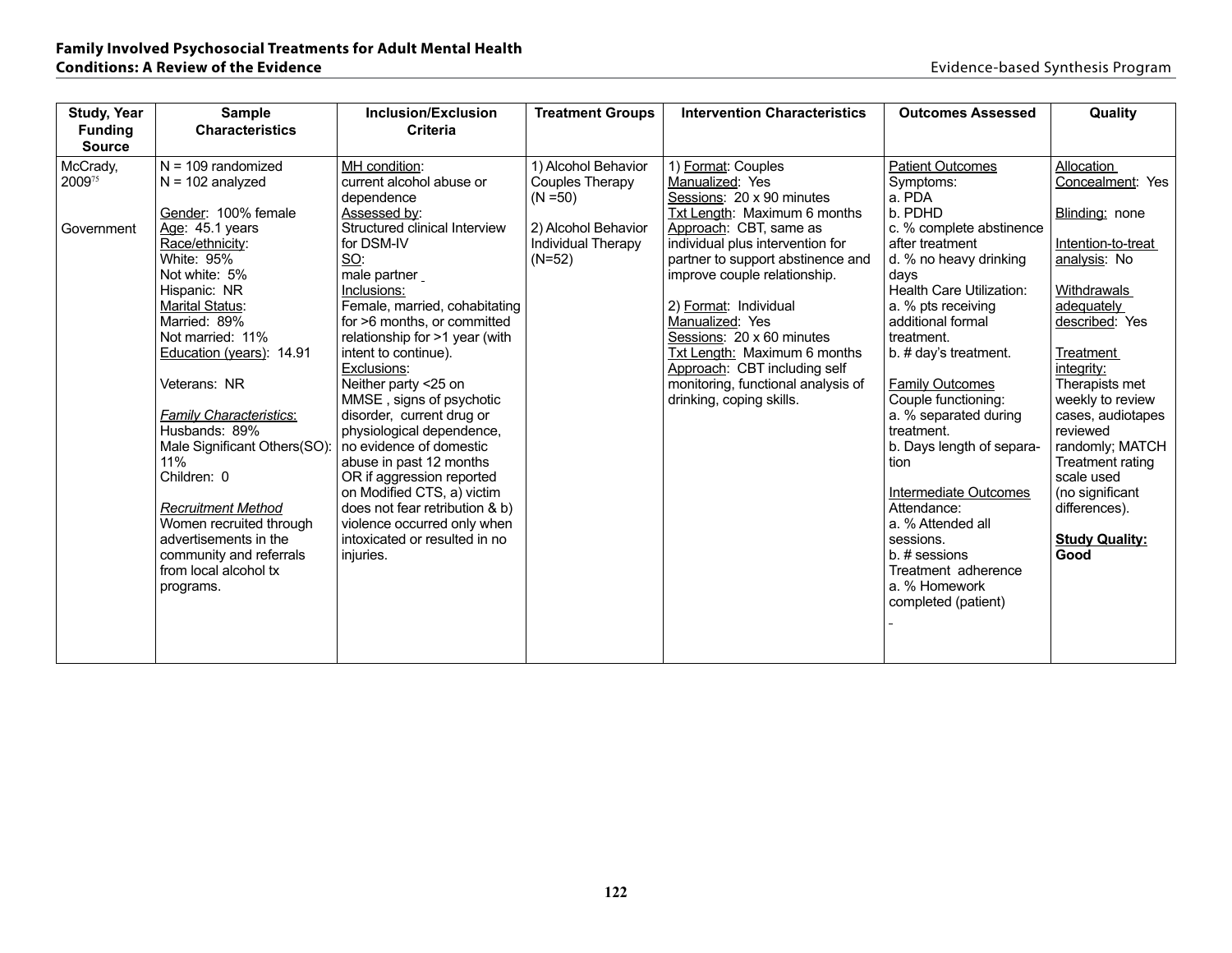| <b>Study, Year</b>              | <b>Sample</b>                            | Inclusion/Exclusion                                            | <b>Treatment Groups</b>              | <b>Intervention Characteristics</b>                                    | <b>Outcomes Assessed</b>       | Quality                   |
|---------------------------------|------------------------------------------|----------------------------------------------------------------|--------------------------------------|------------------------------------------------------------------------|--------------------------------|---------------------------|
| <b>Funding</b><br><b>Source</b> | <b>Characteristics</b>                   | <b>Criteria</b>                                                |                                      |                                                                        |                                |                           |
| Meyers,                         | $N = 90$ randomized                      | MH Condition:                                                  | 1) Community                         | 1) Format: CRAFT in individual                                         | <b>Patient Outcomes</b>        | Allocation                |
| 200283                          | $N = 90$ in data analysis                | psychoactive substance use                                     | Reinforcement and                    | sessions with the SO                                                   | <b>Health Care Utilization</b> | Concealment: NR           |
|                                 |                                          | disorder other than alcohol                                    | <b>Family Training</b>               | Manualized: Yes                                                        | a. % of patients who           |                           |
| Funding NR                      | Gender: NR                               | Assessed by                                                    | $(CRAFT) N = 29$                     | Sessions: 12-14                                                        | came to treatment after        | Blinding: NR              |
|                                 | Age: NR                                  | SCI for DSM-IV                                                 |                                      | Txt Length: NR                                                         | their significant others       |                           |
|                                 | Marital Status: NR                       | SO: a first-degree relative,                                   | $2)$ CRAFT +                         | Approach: SO taught skills* for                                        | were recruited for the         | Intention-to-treat        |
|                                 | Relationship length: over                | spouse, intimate partner, or                                   | aftercare                            | impacting drinker's alcohol use and                                    | study                          | analysis: NR              |
|                                 | 20 years                                 | someone who lives with the                                     | $N = 30$                             | decision to enter treatment and                                        |                                |                           |
|                                 | Race/ethnicity: NR<br>Education: NR      | IP: who has contact with the<br>patient on at least 40% of the | 3) Al-Anon                           | improving their own quality of life                                    |                                | Withdrawals<br>adequately |
|                                 |                                          | last 90 days.                                                  | or Narcotics                         | 2) Format: CRAFT conducted in                                          |                                | described: No             |
|                                 | Veterans: NR                             |                                                                | Anonymous                            | individual sessions with the SO                                        |                                |                           |
|                                 |                                          | Inclusions: $\geq$ age 18; live                                | facilitation therapy                 | Manualized: Yes                                                        |                                | Treatment                 |
|                                 | <b>Family Characteristics:</b>           | within 60 miles of the project;                                | $N = 31$                             | Sessions: 12-14 + aftercare group                                      |                                | integrity:                |
|                                 | Female intimate partner:                 | describe the loved one in a                                    |                                      | therapy for up to 6 months                                             |                                | Weekly                    |
|                                 | 30%                                      | manner consistent with the                                     |                                      | <b>Txt Length: NR</b>                                                  |                                | supervision;              |
|                                 | Parents: 53%                             | DSM-IV diagnoses for a                                         |                                      | Approach: See above + open-                                            |                                | sample of sessions        |
|                                 | Close friend/other family<br>member: 17% | psychoactive substance use<br>disorder other than alcohol:     | *Skills taught in<br>CRAFT: domestic | ended groups for after care for up<br>to 6 months; aftercare used same |                                | were videotaped           |
|                                 | Had children: NR                         | consent to participate.                                        | violence precautions,                | <b>CRAFT</b> principles                                                |                                | and reviewed.             |
|                                 |                                          | Exclusions: SOs of an                                          | motivational                         |                                                                        |                                | <b>Study Quality:</b>     |
|                                 | <b>Recruitment Method</b>                | individual with a substance                                    | strategies,                          | 3) Format: Al-Anon or Narcotics                                        |                                | Fair                      |
|                                 | SOs were recruited through               | use disorder who would                                         | assessment of                        | Anonymous facilitation therapy                                         |                                |                           |
|                                 | newspaper ads offering                   | be interested in entering                                      | the context of                       | Manualized: Yes                                                        |                                |                           |
|                                 | help with tx-refusing, drug              | treatment.                                                     | the patient's use.                   | Sessions: 12                                                           |                                |                           |
|                                 | abusing loved one.                       |                                                                | communication                        | Txt Length: NR                                                         |                                |                           |
|                                 |                                          |                                                                | training, positive-                  | Approach: parallels 12-step                                            |                                |                           |
|                                 |                                          |                                                                | reinforcement                        | program and adds emphasis on                                           |                                |                           |
|                                 |                                          |                                                                | training,<br>discouragement          | getting patient to enter formal<br>treatment                           |                                |                           |
|                                 |                                          |                                                                | of drug use, training                |                                                                        |                                |                           |
|                                 |                                          |                                                                | CSOs to reward                       |                                                                        |                                |                           |
|                                 |                                          |                                                                | themselves, and                      |                                                                        |                                |                           |
|                                 |                                          |                                                                | suggesting treatment                 |                                                                        |                                |                           |
|                                 |                                          |                                                                | to the patient                       |                                                                        |                                |                           |
|                                 |                                          |                                                                |                                      |                                                                        |                                |                           |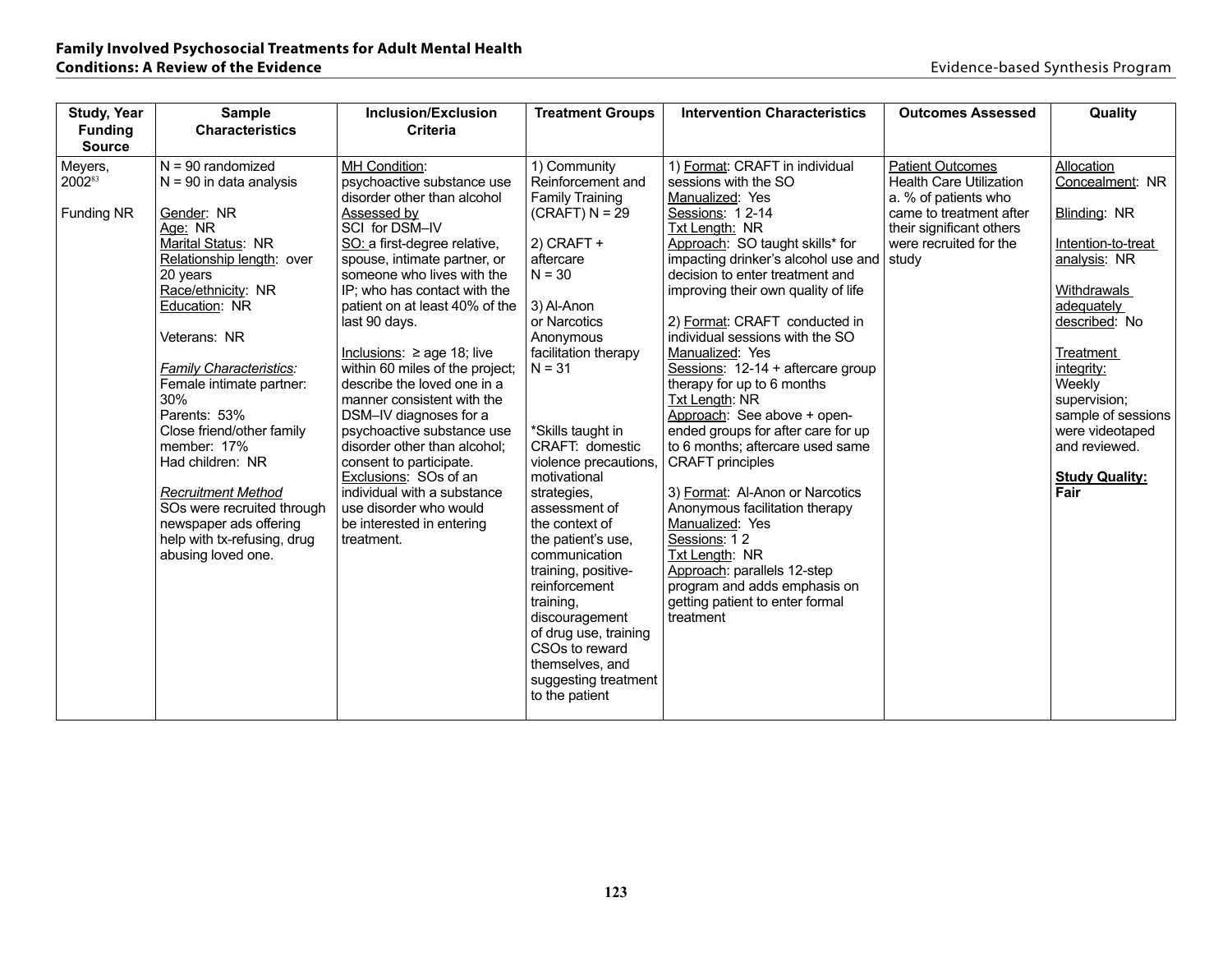| Study, Year    | <b>Sample</b>                                           | Inclusion/Exclusion                                        | <b>Treatment Groups</b>              | <b>Intervention Characteristics</b>                                   | <b>Outcomes Assessed</b> | Quality                       |
|----------------|---------------------------------------------------------|------------------------------------------------------------|--------------------------------------|-----------------------------------------------------------------------|--------------------------|-------------------------------|
| <b>Funding</b> | <b>Characteristics</b>                                  | <b>Criteria</b>                                            |                                      |                                                                       |                          |                               |
| <b>Source</b>  |                                                         |                                                            |                                      |                                                                       |                          |                               |
| Miller, 199981 | $N = 130$ SOs randomized                                | MH Condition: alcohol use                                  | 1) CRAFT                             | 1) Format: CRAFT in individual                                        | Primary outcomes         | Allocation                    |
|                | $N = 130$ data analysis                                 | disorder                                                   | $N = 45(44)$                         | sessions with the SO                                                  | <b>Utilization</b>       | Concealment: NR               |
| Government     |                                                         | Assessed by: SO report                                     | completed)                           | Manualized: Yes                                                       | a. Patient engagement    |                               |
|                | Gender: 91% female                                      | using the Structured Clinical                              |                                      | Sessions: 12 1-hr sessions                                            | in at least an initial   | Blinding: NR                  |
|                | Age: 47 years                                           | Interview for the DSM-III-R                                | 2) Johnson Institute                 | Approach: SO taught skills* for                                       | assessment and one       |                               |
|                | Marital Status: NR                                      | SO: close relative (parent,                                | intervention                         | impacting drinker's alcohol use and                                   | treatment session of     | Intention-to-treat            |
|                | Relationship length: 22                                 | child, grandchild, sibling) or a                           | $N = 40(36)$                         | decision to enter treatment and                                       | substance use treatment  | analysis: Yes                 |
|                | years (range 1 to 57 years)                             | spouse or unmarried intimate                               | completed)                           | improving their own quality of life                                   |                          |                               |
|                | Race/ethnicity:                                         | partner                                                    |                                      |                                                                       | <b>Family Outcomes</b>   | <b>Withdrawals</b>            |
|                | White/non-Hispanic: 53%                                 | Inclusions: Concerned                                      | 3) Alcoholics-                       | 2) Format: Johnson Institute                                          | Family functioning       | adequately                    |
|                | Hispanic: 39%                                           | SO must be 1) living with                                  | Anonymous                            | intervention                                                          | a. FES (Family cohesion) | described: Yes                |
|                | Native American: 6%                                     | a problem drinker who is                                   | $N = 45(42)$                         | Manualized: Yes                                                       | b. RHS                   |                               |
|                | Other: 1%                                               | a close relative or intimate                               | completed)                           | Sessions: 6 2-hr sessions                                             | Conflict                 | Treatment                     |
|                | Education (years): 14                                   | partner, 2) within 60 miles of                             |                                      | Approach: Special form of family                                      | a. FES (Family conflict) | integrity:                    |
|                |                                                         | research site, 3) in contact                               | *Skills taught                       | intervention; family members are                                      |                          | Therapists                    |
|                | Veterans: NR                                            | with drinker on at least 40%                               | in CRAFT:                            | prepared to confront problem                                          | Intermediate Outcomes    | thoroughly trained,           |
|                |                                                         | of the past 90 days, with                                  | awareness training                   | drinking with their own experiences                                   | Attendance:              | certified in tx, and          |
|                | <b>Family Characteristics:</b>                          | no planned change (e.g.,                                   | (incorporating the                   | and observations about drinking                                       | a. session attendance    | then supervised.              |
|                | Spouse: 59%                                             | separation) in the next 90                                 | style of motivational                | and related problems, encourage                                       |                          | All sessions                  |
|                | Parent: 30%                                             | days, 4) age $\geq$ 18 (both                               | interviewing),                       | treatment entry in a supportive                                       |                          | videotaped and                |
|                | Boy/Girlfriend: 8%                                      | SO and drinker), 5) willing                                | contingency                          | manner, and apply sanctions if the                                    |                          | randomly selected             |
|                | Adult Child: 1.5%                                       | to participate in research,                                | management,                          | drinker fails to enter tx                                             |                          | tapes were                    |
|                | Grandparent: 1.5%                                       | 6) describes the drinker                                   | communication                        |                                                                       |                          | monitored.                    |
|                | Had children: NR                                        | in a manner consistent                                     | skills training,                     | 3) Format: Alcoholics-Anonymous<br>Manualized: Yes                    |                          |                               |
|                |                                                         | with DSM-III diagnostic                                    | planned activities                   |                                                                       |                          | <b>Study Quality:</b><br>Good |
|                | <b>Recruitment Method</b><br>SOs seeking advice or help | criteria for alcohol abuse or                              | that compete                         | Sessions: 812-hr sessions                                             |                          |                               |
|                | with the drinking behaviors                             | dependence, and 7) evidence<br>that the drinker refused to | with drinking,<br>outside activities | Approach: parallels 12-step                                           |                          |                               |
|                | of someone with whom they                               | seek treatment and had not                                 | for SO self-care,                    | program - philosophy that SO is<br>powerless to control drinker, must |                          |                               |
|                | lived. Referrals primarily                              | received and treatment (other                              | handling dangerous                   | detach, and instead accept Al-                                        |                          |                               |
|                | came from announcements                                 | than detoxification) for alcohol                           | situations,                          | Anon and strengthen own mental                                        |                          |                               |
|                | in local news media.                                    | or drug problems in the past                               | suggesting                           | health                                                                |                          |                               |
|                |                                                         | 3 months                                                   | counseling, and                      |                                                                       |                          |                               |
|                |                                                         |                                                            | functional analysis                  |                                                                       |                          |                               |
|                |                                                         |                                                            | of triggers and                      |                                                                       |                          |                               |
|                |                                                         |                                                            | reinforcers for                      |                                                                       |                          |                               |
|                |                                                         |                                                            | nondrinking                          |                                                                       |                          |                               |
|                |                                                         |                                                            |                                      |                                                                       |                          |                               |

**Return to Contents**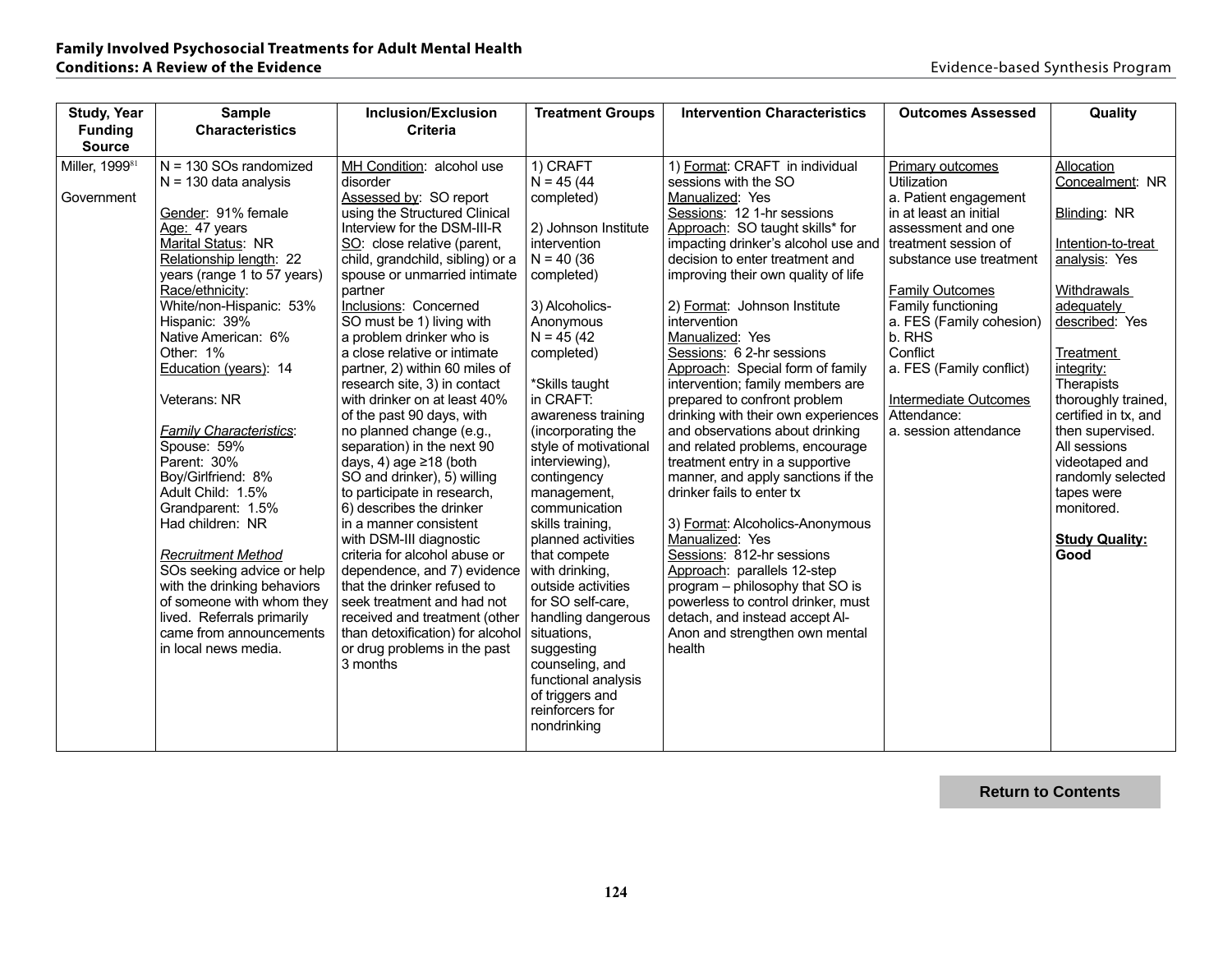| <b>Study, Year</b> | <b>Sample</b>                  | <b>Inclusion/Exclusion</b>                            | <b>Treatment Groups</b> | <b>Intervention Characteristics</b>  | <b>Outcomes Assessed</b>   | Quality               |
|--------------------|--------------------------------|-------------------------------------------------------|-------------------------|--------------------------------------|----------------------------|-----------------------|
| <b>Funding</b>     | <b>Characteristics</b>         | <b>Criteria</b>                                       |                         |                                      |                            |                       |
| <b>Source</b>      |                                |                                                       |                         |                                      |                            |                       |
| O'Farrell,         | $N = 59$ randomized            | MH Condition: Alcohol Abuse                           | 1) Behavioral Marital   | 1) Format: BMT + RP                  | <b>Patient Outcomes</b>    | Allocation            |
| 1998a <sup>4</sup> | $N = 59$ data analysis         | or Dependence                                         | Therapy (BMT) +         | Manualized: Yes                      | <b>Symptoms</b>            | Concealment: No       |
|                    |                                |                                                       | Relapse Prevention      | Sessions: BMT NR + 15 Relapse        | a. PDA                     |                       |
| Government         | Gender: 100% male              |                                                       | (RP)                    | <b>Prevention sessions</b>           |                            | Blinding: no          |
|                    | Age 44.4 years                 | Assessed by: MAST                                     | $N = 30$                | Txt Length: 5-6 months for BMT       | <b>Family Outcomes</b>     | Intention-to-treat    |
|                    | <b>Marital Status:</b>         |                                                       |                         | + 1 year                             | Couple functioning         | analysis: No          |
|                    | Married 100%                   | SO: Wife/female cohabitating 2) Behavioral Marital    |                         | Approach: Couple therapy             | a. Marital Adjustment Test |                       |
|                    | Race/ethnicity:                | partner                                               | Therapy                 | delivered first with only the couple | b. CBQ (marital behaviors  | Withdrawals           |
|                    | White: NR                      |                                                       | $N = 29$                | and provider then in groups of       | scale)                     | adequately            |
|                    | Education (years): 12.73       | Inclusions: Legally married                           |                         | couples later in the treatment       |                            | described: Yes        |
|                    |                                | male alcoholics with non-                             |                         | + couples therapy for relapse        | Intermediate Outcomes      |                       |
|                    | Veterans: 100%                 | alcoholic spouses or in stable                        |                         | prevention with only the couple      | Adherence:                 | <b>Treatment</b>      |
|                    |                                | common law marriage for at                            |                         | and the provider Behavioral marital  | a. CBQ (participation in   | integrity:            |
|                    | <b>Family Characteristics:</b> | least 3 yrs; living together;                         |                         | therapy with Antabuse contracts      | Antabuse contract scale)   | Extensive             |
|                    | <b>Spouses</b>                 | ages 25-60 yrs.; husband                              |                         | to promote abstinence, behavioral    |                            | training, weekly      |
|                    | Gender: 100% female            | met DSM criteria for alcohol                          |                         | assignments, and communication       |                            | supervision, co-      |
|                    | Age: 41.6 years                | dependence; had consumed                              |                         | /negotiation training + relapse      |                            | author leading or     |
|                    | Race/ethnicity: NR             | alcohol sometime 120 prior                            |                         | prevention to maintain behaviors     |                            | observing 80% of      |
|                    | Education (years): 13.0        | to initial assessment; score                          |                         | and gains, deal with unresolved      |                            | sessions              |
|                    |                                | >7 on MAST; accepted<br>abstinence as goal; refrained |                         | problems, to develop and rehearse    |                            | <b>Study Quality:</b> |
|                    | <b>Recruitment Method</b>      | from other tx or counseling                           |                         | a relapse prevention plan            |                            | Fair                  |
|                    | Participants recruited from    | during trial.                                         |                         | 2) Format: BMT only                  |                            |                       |
|                    | VA inpatient detoxification    | Exclusions: Wife abused                               |                         | Manualized: Yes                      |                            |                       |
|                    | units (for alcohol) and        | alcohol or had been                                   |                         | Sessions: NR                         |                            |                       |
|                    | outpatients in alcohol         | abstinent< 6 months: wife or                          |                         | Txt Length: 5-6 months               |                            |                       |
|                    | rehabilitation program, and    | husband had psychoactive                              |                         | Approach: Couple therapy             |                            |                       |
|                    | from newspaper and media       | substance use disorder (other                         |                         | delivered first in with only the     |                            |                       |
|                    | announcements.                 | than alcohol); serious mental                         |                         | couple and provider then in          |                            |                       |
|                    |                                | illness; separated and not                            |                         | groups of couples later in the       |                            |                       |
|                    |                                | willing to reconcile for trial.                       |                         | treatment. Behavioral marital        |                            |                       |
|                    |                                |                                                       |                         | therapy with Antabuse contracts      |                            |                       |
|                    |                                |                                                       |                         | to promote abstinence, behavioral    |                            |                       |
|                    |                                |                                                       |                         | assignments, and communication/      |                            |                       |
|                    |                                |                                                       |                         | negotiation training                 |                            |                       |

**Return to Contents**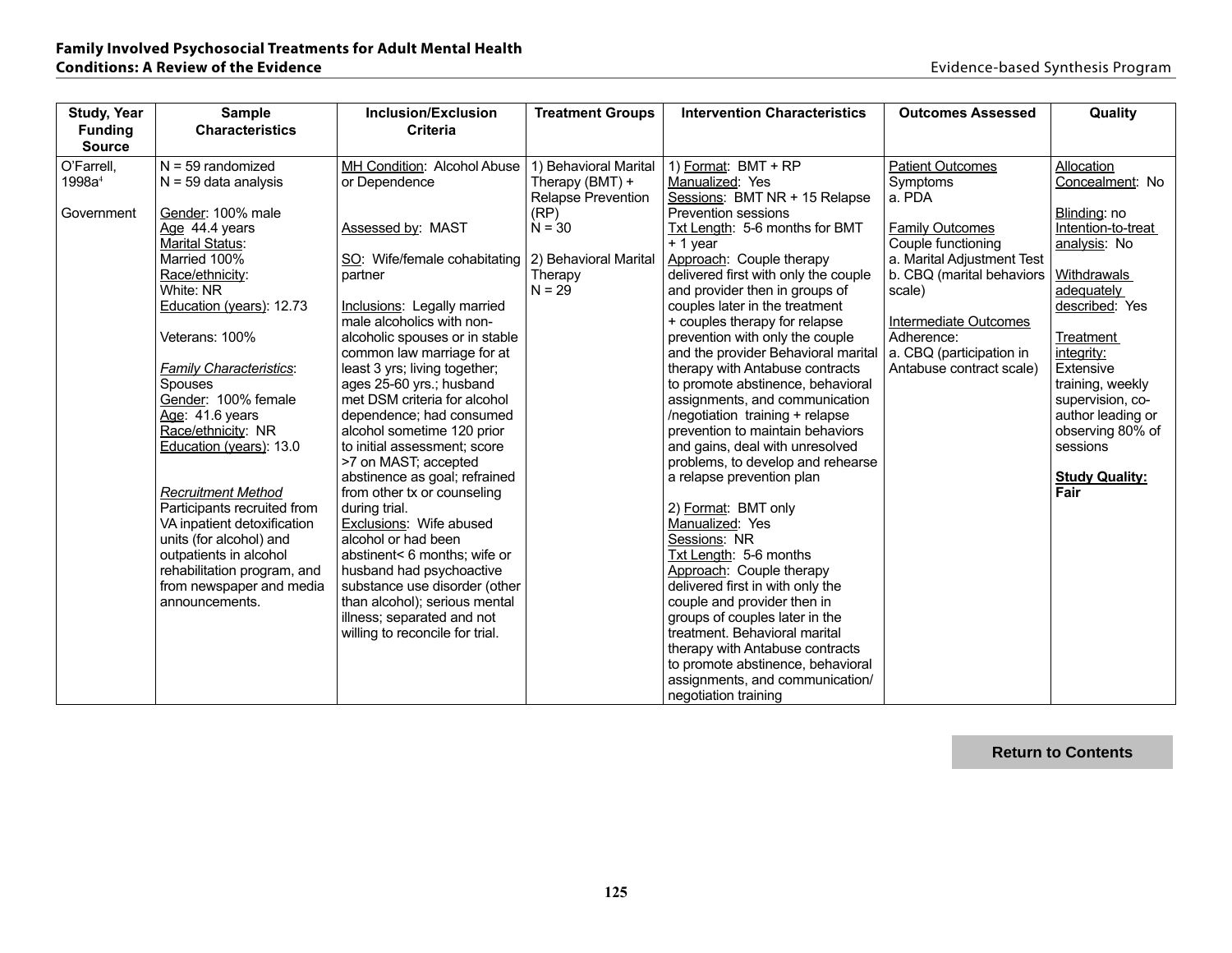| <b>Study, Year</b>  | <b>Sample</b>                  | Inclusion/Exclusion                                      | <b>Treatment Groups</b> | <b>Intervention Characteristics</b>  | <b>Outcomes Assessed</b> | Quality                 |
|---------------------|--------------------------------|----------------------------------------------------------|-------------------------|--------------------------------------|--------------------------|-------------------------|
| <b>Funding</b>      | <b>Characteristics</b>         | Criteria                                                 |                         |                                      |                          |                         |
| <b>Source</b>       |                                |                                                          |                         |                                      |                          |                         |
| O'Farrell.          | $N = 36$ randomized            | <b>MH Condition</b>                                      | 1) Behavioral Marital   | 1) Format: Individual treatment for  | <b>Family Outcomes</b>   | Allocation              |
| 1998b <sup>65</sup> | $N = 34$ data analysis         | Alcohol Use Disorder                                     | Therapy $N = 10$        | alcoholism + BMT                     | Couple functioning       | <b>Concealment NR</b>   |
|                     |                                | Assessed by: MAST                                        |                         | Manualized: Yes                      | a. Sexual Adjustment     |                         |
| Government          | Gender: 100% male              | SO: wife/female partner                                  | 2) Interactional        | Sessions: 10                         | Questionnaire - multiple | Blinding: Yes           |
|                     | Age: 42.4 years                | Inclusions: Legally married                              | <b>Couples Therapy</b>  | Txt Length: 10 weeks/2hrs.           | subscales                |                         |
|                     | Marital Status: 100%           | male alcoholics with non-                                | $N = 12$                | Approach: Used behavioral            |                          | Intention-to-treat      |
|                     | Yrs married (mean):            | alcoholic spouses; living                                |                         | rehearsal and homework to            |                          | analysis: No            |
|                     | 15.79                          | together; no older than 60yrs.;                          | 3) Individual           | decrease drinking and alcohol        |                          |                         |
|                     | Race/ethnicity:                | score >7 on MAST.                                        | treatment only          | related interactions; develop        |                          | Withdrawals             |
|                     | White: NR                      | Exclusions: Patient refused                              | $N = 12$                | communication skills                 |                          | adequately              |
|                     | Education (years): 12.47       | to accept sobriety as goal;                              |                         |                                      |                          | described: No           |
|                     |                                | had psychotic or had organic                             |                         | 2) Individual treatment for          |                          |                         |
|                     | Veterans: 100% (n=34)          | memory deficits; wife had                                |                         | alcoholism + Interactional Couples   |                          | Treatment<br>integrity: |
|                     | <b>Family Characteristics:</b> | drinking problem, nervous<br>disorder, or was psychotic. |                         | therapy<br>Manualized: No            |                          | Audiotaped,             |
|                     | Wife/partner                   |                                                          |                         | Sessions: 10                         |                          | supervised              |
|                     | Gender: 100% female            |                                                          |                         | Txt Lenath: 10 weeks/2 hrs.          |                          | sessions. Ratings       |
|                     | Age: 40.4 years                |                                                          |                         | Approach: less structured group;     |                          | of tx integrity used.   |
|                     | Education (years): 12.4        |                                                          |                         | not manualized or pre-planned;       |                          |                         |
|                     |                                |                                                          |                         | emphasized mutual support,           |                          | <b>Study Quality:</b>   |
|                     | <b>Recruitment Method</b>      |                                                          |                         | sharing of feelings, problem solving |                          | Fair                    |
|                     | Married male alcoholics in     |                                                          |                         | through discussion and providing     |                          |                         |
|                     | the first month of tx in the   |                                                          |                         | verbal insight on the relationship   |                          |                         |
|                     | VA Alcoholism Outpatient       |                                                          |                         |                                      |                          |                         |
|                     | Clinic were contacted to       |                                                          |                         | 3) Format: Individual treatment for  |                          |                         |
|                     | participate.                   |                                                          |                         | alcoholism only                      |                          |                         |
|                     |                                |                                                          |                         | Manualized: NA                       |                          |                         |
|                     |                                |                                                          |                         | Sessions/Txt Length: NA              |                          |                         |
|                     |                                |                                                          |                         | Approach: NA                         |                          |                         |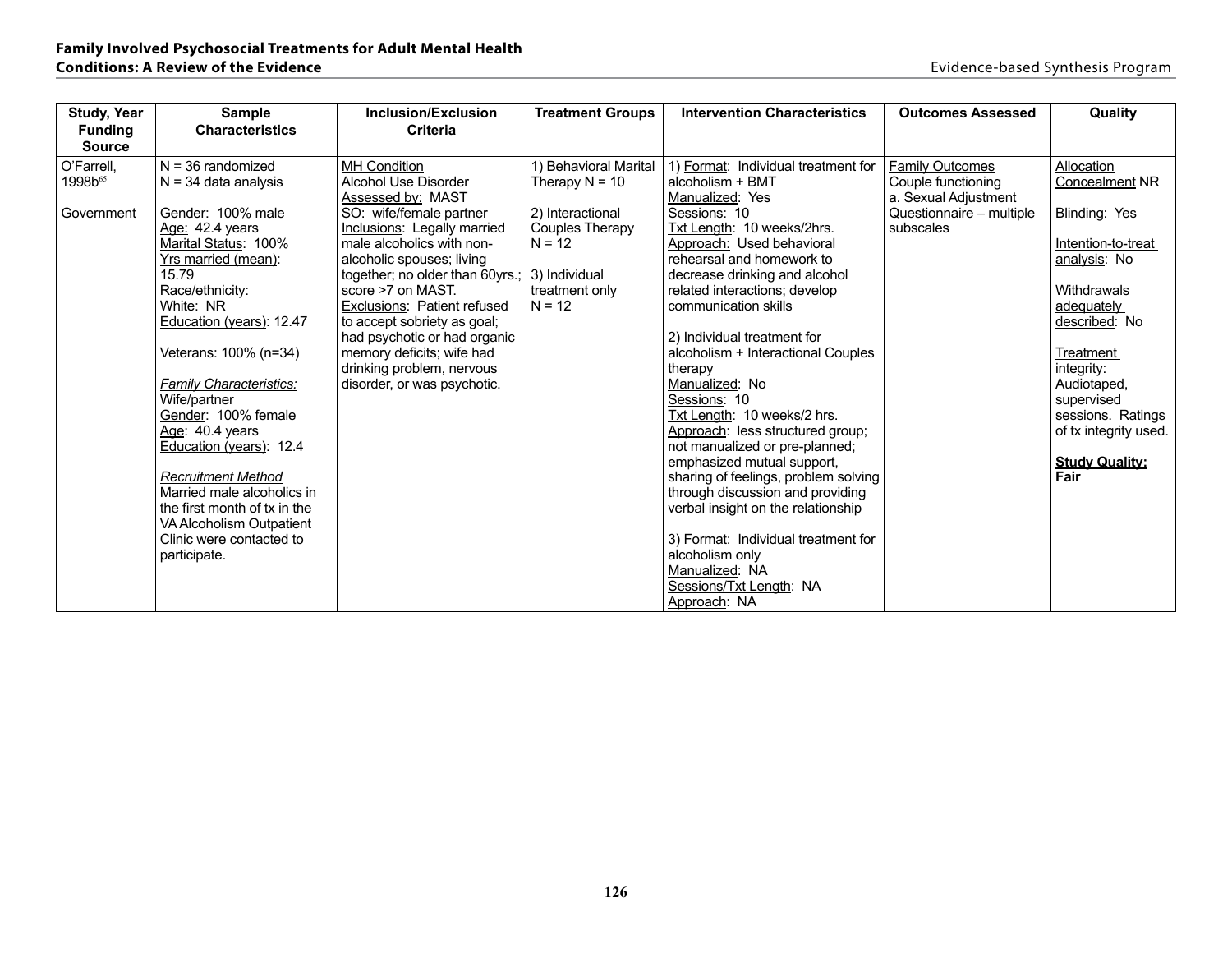| <b>Study, Year</b>                                  | <b>Sample</b>                                                                                                                                                                                                       | <b>Inclusion/Exclusion</b>                                                                                                                                                                                                                                                 | <b>Treatment Groups</b>                                              | <b>Intervention Characteristics</b>                                                                                                                                                                                                                                                                                                                                                                                 | <b>Outcomes Assessed</b>                                                                                   | Quality                                                                                                                  |
|-----------------------------------------------------|---------------------------------------------------------------------------------------------------------------------------------------------------------------------------------------------------------------------|----------------------------------------------------------------------------------------------------------------------------------------------------------------------------------------------------------------------------------------------------------------------------|----------------------------------------------------------------------|---------------------------------------------------------------------------------------------------------------------------------------------------------------------------------------------------------------------------------------------------------------------------------------------------------------------------------------------------------------------------------------------------------------------|------------------------------------------------------------------------------------------------------------|--------------------------------------------------------------------------------------------------------------------------|
| <b>Funding</b>                                      | <b>Characteristics</b>                                                                                                                                                                                              | <b>Criteria</b>                                                                                                                                                                                                                                                            |                                                                      |                                                                                                                                                                                                                                                                                                                                                                                                                     |                                                                                                            |                                                                                                                          |
| <b>Source</b><br>O'Farrell,<br>200864<br>Government | $N = 46$ randomized<br>$N = 45$ data analysis (one<br>died after randomization)<br>Gender: 96 % male                                                                                                                | MH Condition:<br>Alcohol dependence (with<br>or without comorbid drug<br>diagnosis)                                                                                                                                                                                        | 1) Brief Family<br>Treatment<br>Intervention N=24<br>2) Treatment as | 1) Format: Brief Family Treatment<br>Manualized: Yes<br>Sessions: 2 session<br>Txt Length: NR<br>Approach: First session was                                                                                                                                                                                                                                                                                        | <b>Patient Outcomes</b><br>Symptoms:<br>a. % days substance use<br>Utilization:<br>a. % entered continuing | Allocation<br>Concealment: Yes<br>- urn<br>Blinding: NR                                                                  |
|                                                     | Age: 47.8 years<br>Race/ethnicity:<br>White: 93%<br>Black: 7%<br>Hispanic: 0%<br>Marital Status: NR<br>Education:<br><hs 9%<br="" ged:="" or="">HS:<br/>51%</hs>                                                    | Assessed by: inpatient unit/<br>medical records<br>SO: wives, parents, or SO<br>partner<br>Inclusions:<br>admitted to a inpatient<br>detoxification unit, ages 21-                                                                                                         | usual (TAU) N=21<br>3) Brief Family<br>Treatment subset<br>$N=9$     | in person or in depth telephone<br>conference with patient and family<br>member to develop a strategy<br>for continuing care and to review<br>options; help make practical plans<br>for continuing care. Second call<br>was phone call 2 weeks after<br>detoxification discharge to find<br>out success and troubleshoot                                                                                            | care post inpatient<br>detoxification<br>b. Days attended<br>continuing care                               | Intention-to-treat<br>analysis: Yes<br>Withdrawals<br>adequately<br>described: Yes<br>Treatment                          |
|                                                     | $-HS$ :<br>40%<br>Veterans: NR<br><b>Family Characteristics: NR</b><br><b>Recruitment Method</b><br>Patients admitted to a<br>hospital-based inpatient<br>substance abuse<br>detoxification unit were<br>recruited. | 65; living with wife, parent(s)<br>or female partner prior to<br>admit, live within 45 minutes<br>driving distance of treatment<br>center, no evidence of<br>schizophrenia, organic mental<br>disorder, paranoid disorder,<br>other psychotic disorder<br>Exclusions: None |                                                                      | continuing care<br>2) Format: TAU<br>Manualized: No<br>Sessions: NA<br>Txt Length: 3-4 days inpatient<br>detoxification<br>Approach: Participants admitted<br>for substance use detoxification;<br>to assist with withdrawal<br>symptoms; monitor risks for<br>developing serious problems<br>during withdrawal. Family not<br>involved during detoxification unit<br>stay (confirmed by medical record<br>review). |                                                                                                            | integrity:<br>Counselors<br>provided detailed<br>steps for tx; cases<br>reviewed weekly<br><b>Study Quality:</b><br>Poor |
|                                                     |                                                                                                                                                                                                                     |                                                                                                                                                                                                                                                                            |                                                                      | 3) Subset of Brief Family treatment<br>group that compared in-person<br>session to phone delivered session                                                                                                                                                                                                                                                                                                          |                                                                                                            |                                                                                                                          |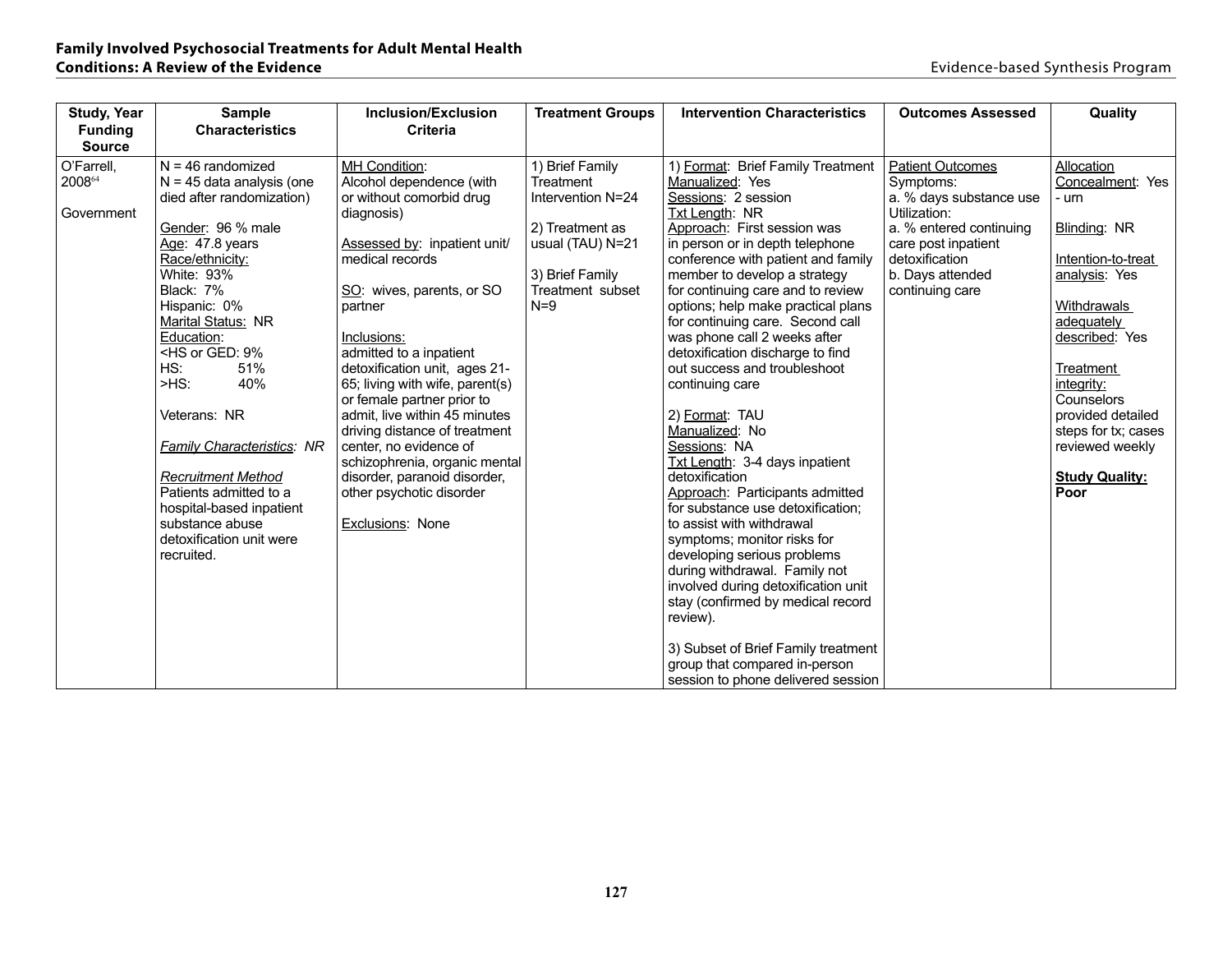| <b>Study, Year</b> | <b>Sample</b>                      | Inclusion/Exclusion                                      | <b>Treatment Groups</b> | <b>Intervention Characteristics</b> | <b>Outcomes Assessed</b> | Quality               |
|--------------------|------------------------------------|----------------------------------------------------------|-------------------------|-------------------------------------|--------------------------|-----------------------|
| <b>Funding</b>     | <b>Characteristics</b>             | <b>Criteria</b>                                          |                         |                                     |                          |                       |
| <b>Source</b>      |                                    |                                                          |                         |                                     |                          |                       |
| O'Farrell,         | $N = 29$ randomized                | MH Condition: Substance                                  | 1) BFT+IBT (n=15)       | 1) Format: BFT+IBT                  | <b>Patient Outcomes</b>  | Allocation            |
| 201082             | $N = 28$ data analysis             | use                                                      | 2) IBT only $(n=14)$    | Manualized: Yes                     | Symptoms:                | Concealment:          |
|                    |                                    | Assessed by: unclear                                     |                         | Sessions: 24 (2/week, 60 min): 12   | a. PDA                   | NR.                   |
| Government         | Gender: 55% male                   | SO: non-spouse with whom                                 |                         | BFT, 12 IBT                         | b. % days primary        |                       |
|                    | Age: 29.1 years                    | patient lives.                                           |                         | Txt Length: 12 weeks                | substance use            | Blinding: NR          |
|                    | Marital Status:                    |                                                          |                         | Approach: Patient and family        |                          |                       |
|                    | Married/cohabitating: NR           | $Inclusions: (a) age 18-$                                |                         | members attended one session/       | <b>Family Outcomes</b>   | Intention-to-treat    |
|                    | Race/ethnicity:                    | 65; living with adult family                             |                         | week which included "daily trust    | a. RHS-dyad score        | analysis: Yes         |
|                    | White: 89.8%                       | member other than a                                      |                         | discussion." Tx emphasized daily    |                          |                       |
|                    | Education(years): 12.9             | spouse or partner for at                                 |                         | support of abstinence, less on      | Intermediate Outcomes    | Withdrawals           |
|                    |                                    | least 6 months in prior year;                            |                         | relationships enhancement to fit    | Attendance               | adequately            |
|                    | Veterans: NR                       | participant meets DSM                                    |                         | non-spousal relationship. IBT       | a. mean # sessions       | described: Yes        |
|                    |                                    | criteria for alcohol or drug                             |                         | used Project MATCH manual           | attended                 |                       |
|                    | <b>Family Characteristics:</b>     | dependence or both; family                               |                         |                                     |                          | Treatment             |
|                    | Parent: 93%                        | member without current                                   |                         | 2) Format: IBT<br>Manualized: Yes   |                          | integrity:<br>Weekly  |
|                    | Sibling: 75                        | drug or alcohol dependence;<br>patient and family member |                         | Sessions: 24 (2/week, 60 min)       |                          | supervision; review   |
|                    | Age: 55.3 years<br>Race/ethnicity: | without serious mental illness,                          |                         | Txt Length: 12 weeks (2/week)       |                          | of audiotaped         |
|                    | White 89.5%                        | suicidal ideation or homicide                            |                         | Approach: Participants attended     |                          | sessions              |
|                    | Education(years): 14.1             | risk; agreement to refrain                               |                         | therapy by themselves. Project      |                          |                       |
|                    |                                    | from other substance use                                 |                         | MATCH manual used (repeating        |                          | <b>Study Quality:</b> |
|                    | <b>Recruitment Method</b>          | counseling except for self-                              |                         | each session twice).                |                          | Poor                  |
|                    | Patients who were living           | help; agree to abstinence                                |                         |                                     |                          |                       |
|                    | with a family member other         | during study period.                                     |                         |                                     |                          |                       |
|                    | than a spouse and who              | Exclusions:                                              |                         |                                     |                          |                       |
|                    | entered an outpatient clinic       | History in past 3 years of                               |                         |                                     |                          |                       |
|                    | for tx for substance use           | domestic violence when                                   |                         |                                     |                          |                       |
|                    | were recruited.                    | not using drugs/alcohol                                  |                         |                                     |                          |                       |
|                    |                                    | or if family voiced fear of                              |                         |                                     |                          |                       |
|                    |                                    | violence due to tx; opioid                               |                         |                                     |                          |                       |
|                    |                                    | use or maintenance in past                               |                         |                                     |                          |                       |
|                    |                                    | 12 months; dependence                                    |                         |                                     |                          |                       |
|                    |                                    | on alcohol, heroin or other                              |                         |                                     |                          |                       |
|                    |                                    | opioids that required detox;                             |                         |                                     |                          |                       |
|                    |                                    | history of drug overdose or                              |                         |                                     |                          |                       |
|                    |                                    | attempted suicide.                                       |                         |                                     |                          |                       |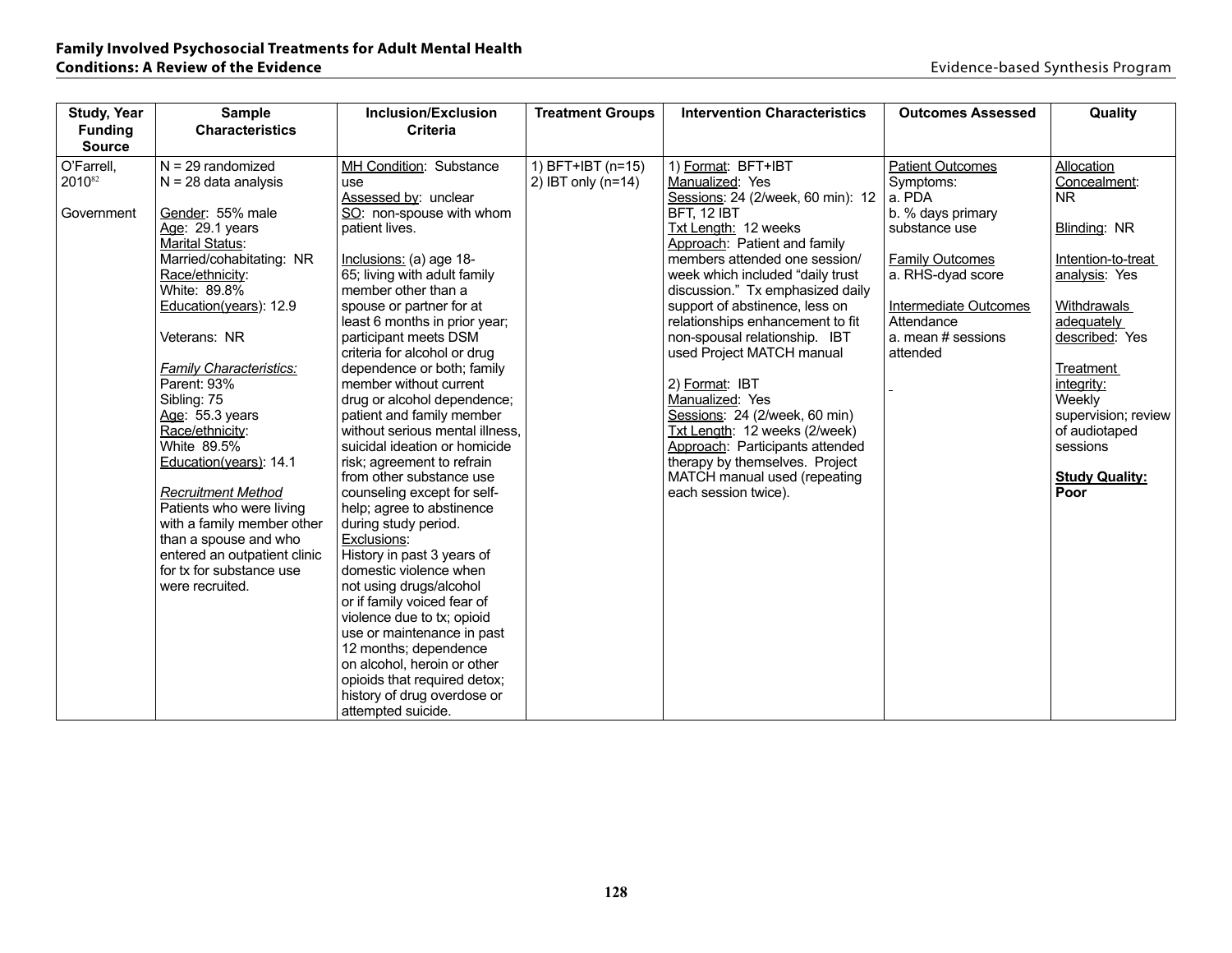| <b>Study, Year</b> | <b>Sample</b>                  | Inclusion/Exclusion                                | <b>Treatment Groups</b> | <b>Intervention Characteristics</b>                                | <b>Outcomes Assessed</b>      | Quality               |
|--------------------|--------------------------------|----------------------------------------------------|-------------------------|--------------------------------------------------------------------|-------------------------------|-----------------------|
| <b>Funding</b>     | <b>Characteristics</b>         | <b>Criteria</b>                                    |                         |                                                                    |                               |                       |
| <b>Source</b>      |                                |                                                    |                         |                                                                    |                               |                       |
| Walitzer,          | $N = 64$ randomized            | MH Condition:                                      | 1) $C/AF - couples$     | 1) Format: C/AF                                                    | <b>Patient Outcomes</b>       | Allocation            |
| 200473             | $N = 64$ data analysis         | Alcohol abuse                                      | with alcohol focus      | Manualized: Yes                                                    | Symptom Improvement           | concealment: NR       |
|                    |                                | Assessed by:                                       | $N=21$                  | Sessions: 10 weeks x 2 hours                                       | a. TLFB - heavy days          |                       |
| Government         | Gender: 100% male              | Medical evaluation                                 | $2)$ C/AF + BCT $-$     | weekly                                                             | drinking/month                | Blinding: NR          |
|                    | Age: 42.0 (11.3) years         | SO: wife or                                        | couples with alcohol    | Approach: During first hour                                        | b. TLFB - abstinent/light     |                       |
|                    | Race/ethnicity:                | cohabitating partner                               | focus + Behavior        | strategies to reduce alcohol                                       | days drinking/month           | Intention to treat    |
|                    | Non-Hispanic White: 98%        | Inclusion: Male subject drank                      | Couples Therapy         | consumption, strategies to                                         | c. $TLFB - time to heavy$     | analysis: Yes         |
|                    | Marital Status:                | ≥10 drinks/week; both subject                      | $N = 21$                | increase spouse behaviors                                          | drinking episode              |                       |
|                    | Married: 81%                   | and spouse willing to accept                       | 3) PDO - problem        | supportive of drinking reduction;                                  |                               | Withdrawals           |
|                    | Unmarried, but cohabitating:   | subject's goal of reduced                          | drinker only N=22       | last hour, alcohol and health                                      | <b>Global Functioning</b>     | adequately            |
|                    | 19%                            | drinking.                                          |                         | lections, with encouraged<br>discussion between partners.          | a. Drinker Inventory of       | described: Yes        |
|                    | <b>Education (years): NR</b>   | Exclusions: Subject<br>psychiatric hospitalization | Treatment<br>adherence  |                                                                    | Consequences                  | Treatment             |
|                    | Veterans: NR                   | in past 5 years, or                                | NR by group             | 2) Format: C/AF +BCT                                               | <b>Family Outcomes:</b>       | integrity:            |
|                    |                                | multiple lifetime psych                            |                         | Manualized: Yes                                                    | Couple functioning:           | Weekly                |
|                    | <b>Recruitment Method</b>      | hospitalizations. For both                         |                         | Sessions: 10 weeks x 2 hours                                       | a. Partner Interaction        | supervision,          |
|                    | Newspaper advertisements       | subject and partner:                               |                         | weekly                                                             | Questionnaire                 | training of           |
|                    | for "Couples Drinking          | 1) no alcohol related arrests                      |                         | Approach: During first hour                                        | b. Significant Other          | counselors,           |
|                    | Reduction Program"             | in past year or no more than                       |                         | strategies to reduce alcohol                                       | <b>Behavior Questionnaire</b> | sessions              |
|                    |                                | 2) lifetime alcohol related                        |                         | consumption, strategies to                                         | c. DAS                        | audiotaped and        |
|                    | <b>Family Characteristics:</b> | arrests; 2) concurrent alcohol                     |                         | increase spouse behaviors                                          |                               | checked against a     |
|                    | Gender: 100% female            | treatment (other than self                         |                         | supportive of drinking reduction;                                  |                               | session checklist.    |
|                    | Age: 39.3 (9.6) years          | help group;                                        |                         | last hour, BCT series of treatment                                 |                               |                       |
|                    | Race/ethnicity:                | 3) history of alcohol related                      |                         | components to equip couples                                        |                               | <b>Study Quality:</b> |
|                    | Non-Hispanic White: 95%        | hospitalization or detox;                          |                         | with skills to increase cohesion                                   |                               | Fair                  |
|                    |                                | 4) serious domestic violence;                      |                         | and positive relationship aspects,                                 |                               |                       |
|                    |                                | 5) current separation; and                         |                         | enhance communication and                                          |                               |                       |
|                    |                                | 6) for unmarried couples,                          |                         | conflict resolution.                                               |                               |                       |
|                    |                                | living together <6 months.                         |                         |                                                                    |                               |                       |
|                    |                                |                                                    |                         | 3) Format: PDO                                                     |                               |                       |
|                    |                                |                                                    |                         | Manualized: Yes                                                    |                               |                       |
|                    |                                |                                                    |                         | Sessions: 10 weeks x 2 hours<br>weekly                             |                               |                       |
|                    |                                |                                                    |                         | Approach: During first hour-                                       |                               |                       |
|                    |                                |                                                    |                         |                                                                    |                               |                       |
|                    |                                |                                                    |                         |                                                                    |                               |                       |
|                    |                                |                                                    |                         | strategies to reduce alcohol<br>consumption, last hour-alcohol and |                               |                       |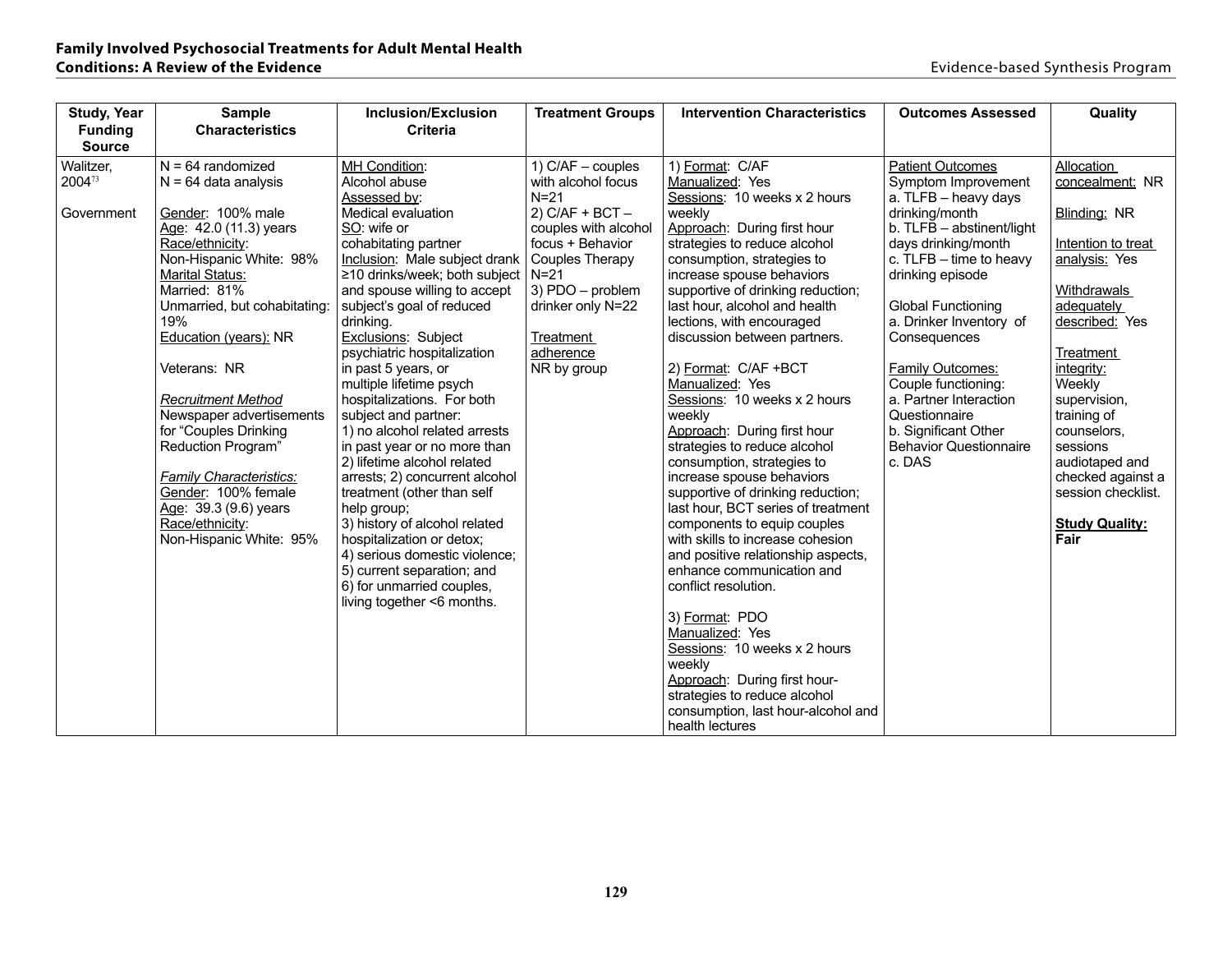| <b>Study, Year</b> | <b>Sample</b>                                     | Inclusion/Exclusion                                            | <b>Treatment Groups</b>   | <b>Intervention Characteristics</b> | <b>Outcomes Assessed</b>      | Quality               |
|--------------------|---------------------------------------------------|----------------------------------------------------------------|---------------------------|-------------------------------------|-------------------------------|-----------------------|
| <b>Funding</b>     | <b>Characteristics</b>                            | <b>Criteria</b>                                                |                           |                                     |                               |                       |
| <b>Source</b>      |                                                   |                                                                |                           |                                     |                               |                       |
| Winters.           | $N = 75$ randomized                               | MH Condition: Drug Abuse                                       | 1) Behavior Couples       | 1) Format: Individual and group     | <b>Patient Outcomes</b>       | Allocation            |
| 200276             | $N = 75$ data analysis                            | Assessed by: Diagnostic                                        | Therapy and               | counseling + couple therapy         | Symptoms                      | Concealment: NR       |
|                    |                                                   | clinical interview                                             | Individual Behavioral     | Manualized: Yes                     | a. PDA                        |                       |
| Government         | Gender: 100% female                               | SO: Male intimate partner                                      | Therapy                   | Sessions: 56; Weeks 1-12: 1         |                               | Blinding: NR          |
|                    | Age: 32.9 years                                   | Inclusions: age 20-60;                                         | $N = 37$                  | group; 1 individual; 1 couple       | <b>Family Outcomes</b>        |                       |
|                    | <b>Marital Status:</b>                            | married $\geq 1$ yr or living with                             |                           | therapy session per week; Weeks     | Couple functioning            | Intention-to-treat    |
|                    | Married/cohabitating:100%                         | SO in a stable common                                          | 2) Individual             | 13-20: 1 individual session per     | a. DAS                        | analysis: Yes         |
|                    | Race/ethnicity:                                   | law relationship $\geq 2$ yrs;                                 | <b>Behavioral Therapy</b> | week; emergency sessions as         | b. MHS                        |                       |
|                    | White: 70%                                        | meet abuse or dependence                                       | $N = 38$                  | needed                              |                               | Withdrawals           |
|                    | <b>Black: 24%</b>                                 | criteria for $\geq 1$ psychoactive                             |                           | Txt Length: 20 weeks                | Intermediate Outcomes         | adequately            |
|                    | Hispanic: 1%                                      | substance use disorder (not                                    |                           | Approach: Individual cognitive-     | Attendance                    | described: Yes        |
|                    | Education (years): 12.3                           | nicotine), primary drug of                                     |                           | behavioral therapy for skills       | a. session attendance         |                       |
|                    |                                                   | abuse not alcohol; agree to                                    |                           | building + Behavioral Couples       | <b>Treatment Satisfaction</b> | Treatment             |
|                    | Veterans: NR                                      | refrain from psychoactive                                      |                           | Therapy including a sobriety        | a. CSQ                        | integrity:            |
|                    |                                                   | substances during                                              |                           | contract daily between couples,     |                               | Trained and           |
|                    | Family Characteristics:                           | treatment; no additional                                       |                           | communication skills, and positive  |                               | supervised            |
|                    | Male Intimate Partner:                            | substance-abuse treatment                                      |                           | behavioral exchange                 |                               |                       |
|                    | 100%                                              | except self-help meetings                                      |                           |                                     |                               | <b>Study Quality:</b> |
|                    | Age: 35.2 years                                   | during treatment unless                                        |                           | 2) Format: Group, individual, and   |                               | Good                  |
|                    | <b>Marital Status:</b>                            | recommended by primary                                         |                           | behavioral couples therapy          |                               |                       |
|                    | Married/cohabitating:100%                         | individual therapists                                          |                           | Manualized: Yes                     |                               |                       |
|                    | Race/ethnicity:                                   | <b>Exclusions:</b> male partner                                |                           | Sessions: 56; Weeks 1-12: 1         |                               |                       |
|                    | White 61%                                         | met criteria for psychoactive                                  |                           | group; 2 individual per week;       |                               |                       |
|                    | Black 31%                                         | substance use disorder                                         |                           | Weeks 13-20: 1 individual session   |                               |                       |
|                    | Hispanic 8%                                       | in past 6 months; male or                                      |                           | per week; emergency sessions as     |                               |                       |
|                    |                                                   | female partners met criteria                                   |                           | needed<br>Txt Length: 20 weeks      |                               |                       |
|                    | <b>Recruitment Method</b>                         | for organic mental disorder,                                   |                           |                                     |                               |                       |
|                    | Married and cohabitating                          | schizophrenia, delusional                                      |                           | Approach: Individual cognitive-     |                               |                       |
|                    | women entering tx for<br>substance use were asked | (paranoid) disorder, or other                                  |                           | behavioral therapy for skills       |                               |                       |
|                    |                                                   | psychotic disorders; or female<br>partners were in a methadone |                           | building                            |                               |                       |
|                    | to participate.                                   | maintenance program                                            |                           |                                     |                               |                       |
|                    |                                                   | and seeking treatment for                                      |                           |                                     |                               |                       |
|                    |                                                   |                                                                |                           |                                     |                               |                       |
|                    |                                                   | adjunctive outpatient support.                                 |                           |                                     |                               |                       |

NR = not reported; HS = high school; SO = significant other or family member included; DSM = Diagnostic and Statistical Manual of Mental Disorders; CM = Contingency Management; tx = treatment; BCT=Behavioral couple therapy; PDA = percent days abstinent; ASI = Addiction Severity Index; CSQ = Client Satisfaction Questionnaire; MHS = Marital Happiness Scale; ACQ=Areas of Change Questionnaire; PI = Principal Investigator; MAT=Locke Wallace Marital adjustment test; CTS = Conflict Tactics Scale; IBMM = Individual Based Methadone Maintenance; ns = not significant; BFT = Behavioral Family Therapy; IBT = Individual Based Therapy; PACT = Psychoeducational Attention Control Treatment; PDHD=percent days heavy drinking; DAS=Dyadic Adjustment Scale; S-BCT=Standard Behavioral Couples Therapy; TLFB=Time Line Follow Back interview; HOPE = Helping Other Partners Excel; BDI = Beck Depression Inventory; CRT= Community reinforcement training intervention; PSBCT = Parent Skills with Behavioral Couples Therapy; BMT = Behavioral Marital Therapy; ABMT = Alcohol focused spouse involvement plus behavioral marital therapy; AA = Alcoholics Anonymous; RP = Relapse prevention; MMSE = Mini mental Status Exam; CRAFT= Community Reinforcement and Family Training; CSO = concerned significant other; FES = Family Environment Scale; RHS = Relationship Happiness Scale; CBQ = Couples Behaviors Questionnaire; TAU = Treatment as usual; C/AF = couples with alcohol focus; PDO= problem drinker only; MAST = Michigan Alcoholism Screening Test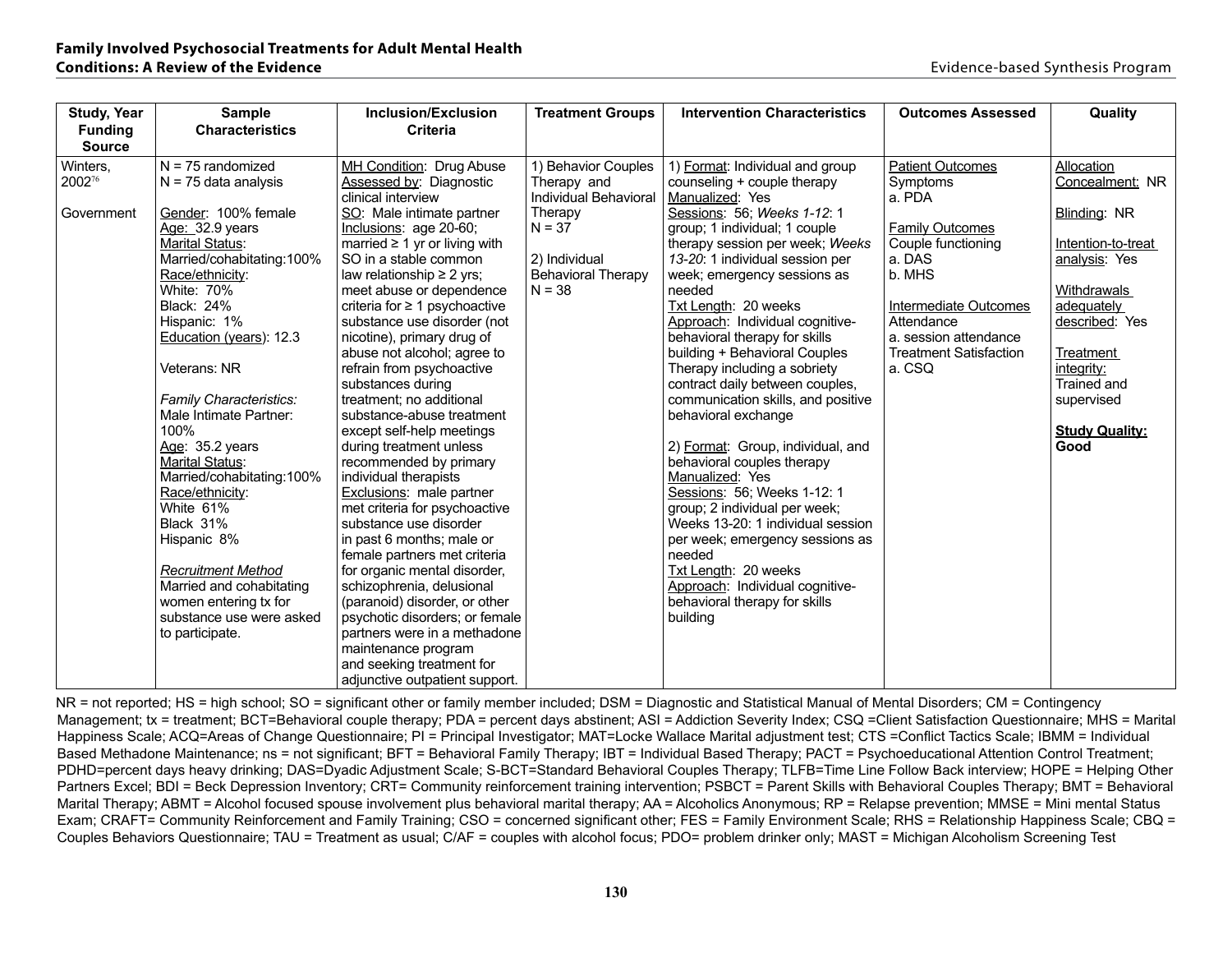#### **Table 2. Patient Outcomes – Substance Abuse Studies**

| <b>Study, Year</b>                                            |                                                                                                                             |                                                                                                                                                                  |                             |                     |
|---------------------------------------------------------------|-----------------------------------------------------------------------------------------------------------------------------|------------------------------------------------------------------------------------------------------------------------------------------------------------------|-----------------------------|---------------------|
| <b>Interventions</b><br><b>Sample</b>                         | <b>Baseline</b>                                                                                                             | <b>Post-Treatment</b>                                                                                                                                            | <b>Short-term Follow-up</b> | Long-term Follow-up |
| <b>SYMPTOM IMPROVEMENT</b>                                    |                                                                                                                             |                                                                                                                                                                  |                             |                     |
| Carroll, 200177                                               | Drug Free Urine Screens                                                                                                     |                                                                                                                                                                  |                             |                     |
| 1) SO+CM+Naltrexone<br>2) CM+Naltrexone<br>3) Naltrexone only | 1) 16.7 (15.1) N=48<br>2) 13.6 (13.6) N=35<br>$3) 8.9 (12.0) N = 44$<br>1) vs. $2)$ (p=0.35)<br>1) & 2) vs. 3) ( $p=0.02$ ) |                                                                                                                                                                  |                             |                     |
|                                                               |                                                                                                                             | <b>Opiate Free Urine Screens</b><br>1) 20.2 (15.5) N=48<br>$2)$ 18.9 (13.7) N=35<br>$3)$ 13.5 (12.0) N=44<br>1) vs. 2) $(p=0.48)$<br>1) & 2) vs. 3) ( $p=0.04$ ) |                             |                     |
|                                                               |                                                                                                                             | <b>Cocaine Free Urine Screens</b><br>1) 18.5 (15.0) N=48<br>$2)$ 16 (13.5) N=35<br>3) $12.2$ (12.6) N=44<br>1) vs. $2)$ (p=0.44)<br>1) & 2) vs. 3) ( $p=0.06$ )  |                             |                     |
|                                                               |                                                                                                                             | % Drug-Free Urine<br>1) 59.7% (39.7)<br>$2)$ 57.4% (39.1)<br>$3)$ 45.2% (39.3)<br>1) vs. 2) $(p= .77)$<br>1) & 2) $\sqrt{9}$ ( $\sqrt{9}$ =0.08)                 |                             |                     |
|                                                               |                                                                                                                             | PDA, Opioids<br>1) 89% (20.3)<br>$2)$ 87.5% (20.9)<br>3) 79.8% (25.5)<br>1) vs. 2) $(p=.37)$<br>1) & 2) vs. 3) ( $p=0.06$ )                                      |                             |                     |
|                                                               |                                                                                                                             | PDA, Cocaine<br>1) 88.6% (14.9)<br>2) 84.3% (24.5)<br>$3) 82.6\% (23.0)$<br>1) vs. 2) $(p=.77)$<br>1) & 2) vs. 3) ( $p=0.06$ )                                   |                             |                     |
|                                                               |                                                                                                                             | Maximum PDA, Opioids<br>1) 53.4% (36.5)<br>$2)$ 49.1% (32.7)<br>$3)$ 37.7% (32.8)<br>1) vs. 2) ( $p=0.60$ )<br>1) & 2) vs. 3) ( $p=0.05$ )                       |                             |                     |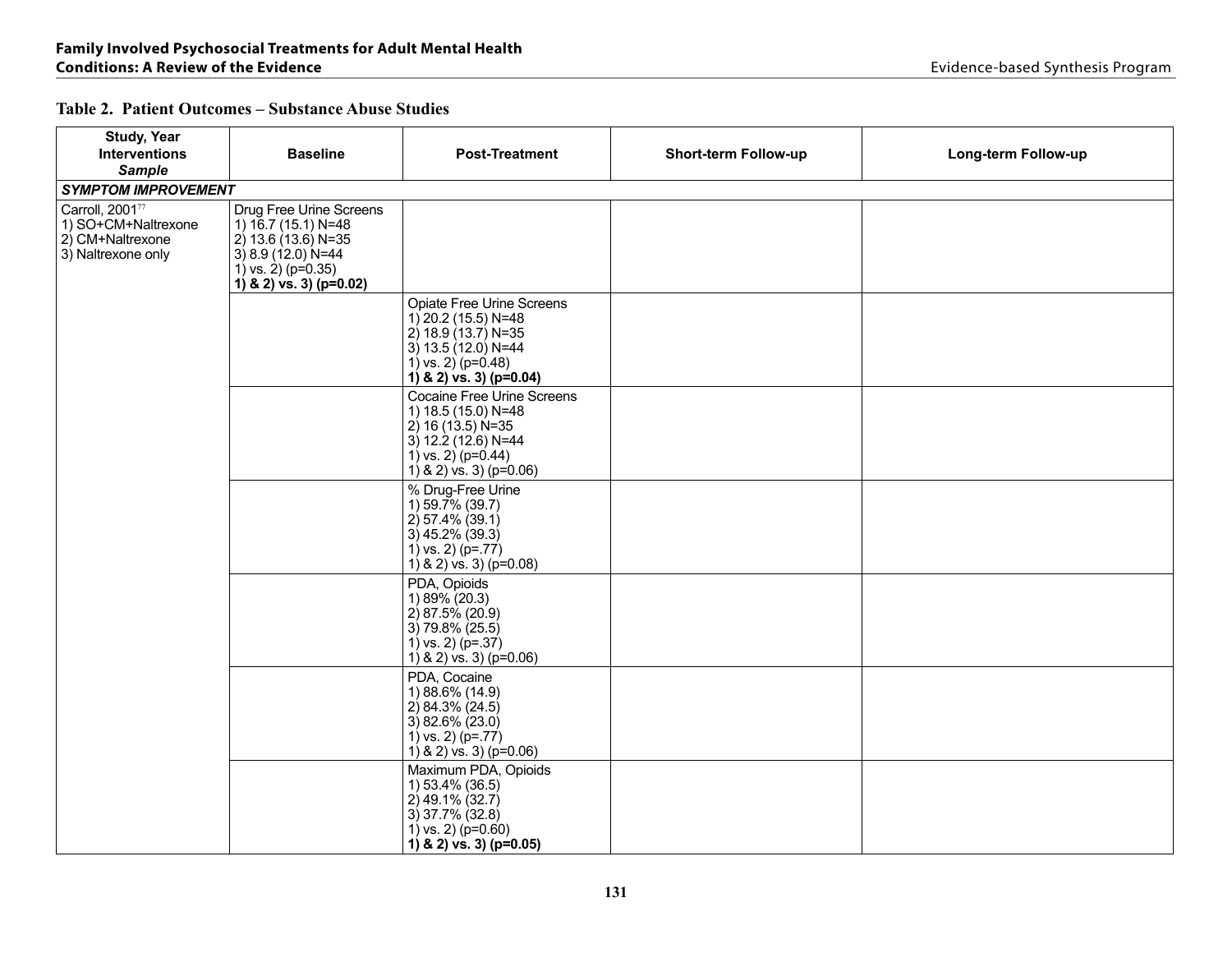| <b>Study, Year</b><br><b>Interventions</b><br><b>Sample</b>                                   | <b>Baseline</b>                                                                 | <b>Post-Treatment</b>                                                                                                                    | <b>Short-term Follow-up</b>                                                                                                  | Long-term Follow-up                                                                                                                |
|-----------------------------------------------------------------------------------------------|---------------------------------------------------------------------------------|------------------------------------------------------------------------------------------------------------------------------------------|------------------------------------------------------------------------------------------------------------------------------|------------------------------------------------------------------------------------------------------------------------------------|
|                                                                                               |                                                                                 | Maximum PDA, Cocaine<br>1) 51.7% (35.4)<br>2) 49.1% (32.7)<br>$3)$ 37.7% (32.8)<br>1) vs. 2) ( $p=0.39$ )<br>1) & 2) vs. 3) ( $p=0.09$ ) |                                                                                                                              |                                                                                                                                    |
| Fals-Stewart, 1996, <sup>66</sup><br>2002,85<br>$1)$ BCT<br>$2)$ IBT<br>Per protocol analysis | PDA, drugs<br>1) 37.9% (30.1)<br>$2)$ 38.4% (30.4)<br>$p = ns$                  | PDA, drugs<br>1) 97.1% (9.2)<br>$2)$ 94.1% (8.6)<br>p=ns                                                                                 | PDA, drugs<br>1) 84.4% (25.3)<br>$2)$ 73.2% (23.3)<br>(authors reported significant<br>difference, but p-value NR)           | PDA, drugs<br>1) 76.6% (27.7)<br>$2) 69.4\% (22.1)$<br>(authors reported significant difference, but<br>p-value NR)                |
|                                                                                               | PDA, alcohol<br>1) 78.3% (46.5)<br>2) 79.4% (40.7)<br>$p = ns$                  | PDA, alcohol<br>1) 97.4% (21.1)<br>$2)96.3\%(20.4)$<br>$p = ns$                                                                          | PDA, alcohol<br>1) 84.3% (28.7)<br>$2)$ 78.6% (29.9)<br>$p = ns$                                                             | PDA, alcohol<br>1) 77.4% (34.9)<br>$2)$ 71.6% (33.6)<br>p=ns                                                                       |
|                                                                                               | PDA, alcohol and drugs<br>1) 31.3% (38.6)<br>$(2)$ 28.2% $(34.4)$<br>$p = ns$   | PDA, alcohol and drugs<br>1) 95.4% (15.4)<br>$2)$ 91.1% (14.1)<br>$p = ns$                                                               | PDA, alcohol and drugs<br>1) 81.5% (28.6)<br>2) 70.4% (24.5)<br>(authors reported significant<br>difference, but p-value NR) | PDA, alcohol and drugs<br>1) 73.2% (29.8)<br>$2)$ 65.1% (26.9)<br>(authors reported significant difference, but<br>p-value NR)     |
|                                                                                               |                                                                                 |                                                                                                                                          |                                                                                                                              | % change in days abstinent<br>% improved<br>1) 83%<br>$2)$ 60% p=.03<br>% Unchanged<br>1) 17%<br>$2)$ 40% p=NR                     |
|                                                                                               | % days alcohol/drug use<br>1) 68.7% (38.6)<br>$2)$ 71.8% (34.4),<br>$p = ns$    |                                                                                                                                          |                                                                                                                              | % days alcohol/drug use<br>1) 19.0% (26.9)<br>$2)$ 29.7% (26.1)<br>(authors reported significant difference, but<br>p-value NR)    |
|                                                                                               | % days drug use<br>$(1)$ 62.1% $(30.1)$<br>2) 61.7% (30.4)<br>$p = ns$          |                                                                                                                                          |                                                                                                                              | % days drug use<br>1) 16.5% (25.1)<br>2) 26.1% (24.0)<br>(authors reported significant difference, but<br>p-value NR)              |
|                                                                                               | % days alcohol use<br>1) 21.7% (46.5)<br>2) 20.6% (40.7)<br>$p = ns$            |                                                                                                                                          |                                                                                                                              | % days alcohol use<br>1) 16.4% (30.3)<br>2) 22.3% (29.9)<br>(authors reported significant difference, but<br>p-value NR)           |
|                                                                                               | % days heavy alcohol use<br>$(1)$ 17.9% $(31.2)$<br>2) 18.3% (33.6)<br>$p = ns$ |                                                                                                                                          |                                                                                                                              | % days heavy alcohol use<br>1) $8.4\%$ (19.2)<br>$2)$ 16.9% (20.4)<br>(authors reported significant difference, but<br>p-value NR) |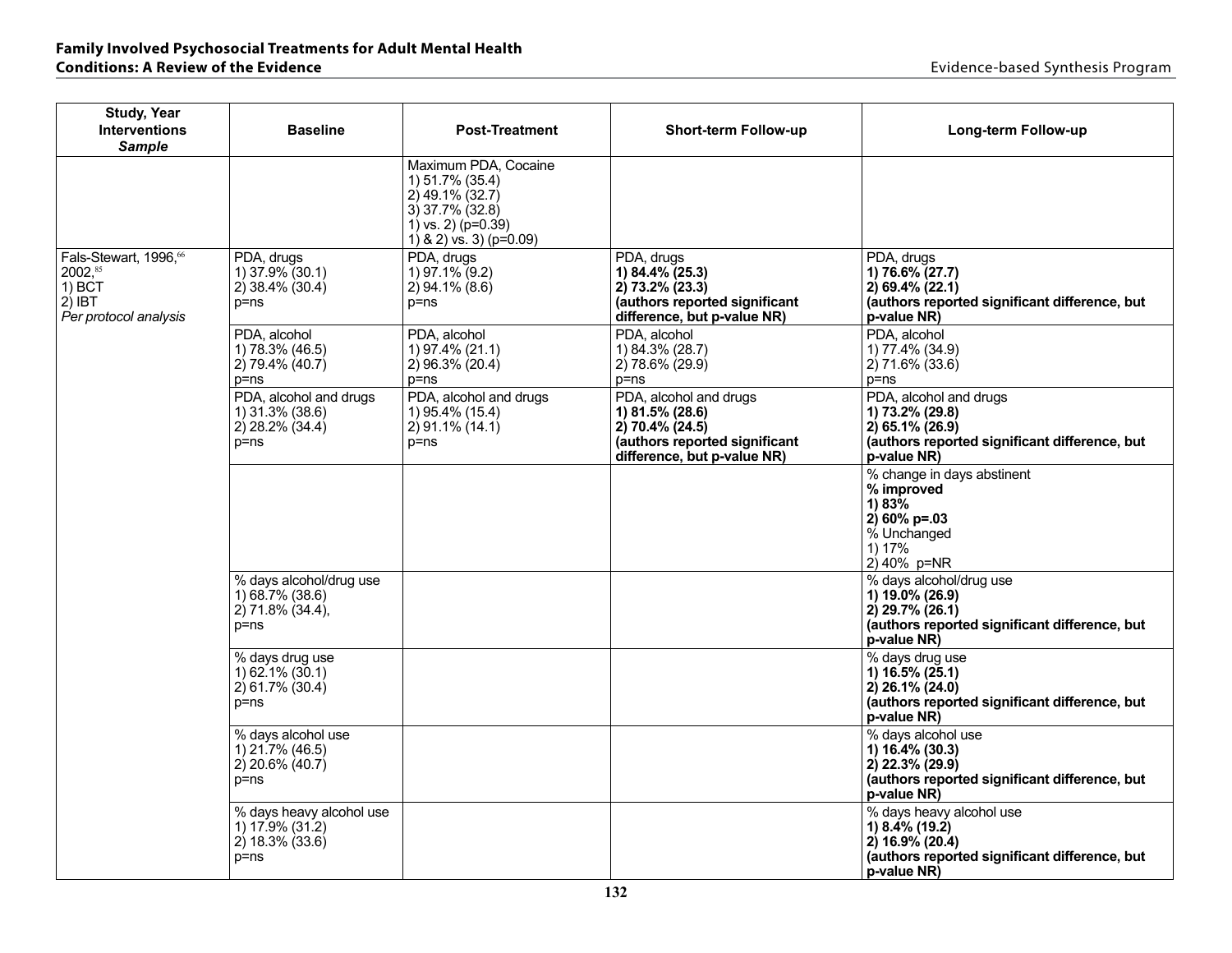# **Family Involved Psychosocial Treatments for Adult Mental Health**

| <b>Study, Year</b><br><b>Interventions</b><br><b>Sample</b>                           | <b>Baseline</b>                                                                                           | <b>Post-Treatment</b>                                                                                                           | <b>Short-term Follow-up</b>                                                                           | Long-term Follow-up                                                                                                                   |
|---------------------------------------------------------------------------------------|-----------------------------------------------------------------------------------------------------------|---------------------------------------------------------------------------------------------------------------------------------|-------------------------------------------------------------------------------------------------------|---------------------------------------------------------------------------------------------------------------------------------------|
| Fals-Stewart, 200167<br>$1)$ BCT<br>2) IBMM<br>Completers                             | Alcohol composite score<br>of ASI<br>1) 0.32 (.06) N=19<br>$(2)$ 0.33 $(.07)$ N=17<br>$p = ns$            | Alcohol composite score of ASI<br>1) 0.27 (.06) N=19<br>$(2)$ 0.34 $(.08)$ N=17<br>Paired t-test, p=ns for both BCT<br>and IBMM |                                                                                                       |                                                                                                                                       |
|                                                                                       | Drug composite score of<br>ASI <sup>'</sup><br>1) 0.44 (.08) N=19<br>$(2)$ 0.41 $(.09)$ N=17<br>$p = ns$  | Drug composite score of ASI<br>1) 0.16 (.09) N=19<br>2) $0.28(0.08)$ N=17<br>p < 0.01                                           |                                                                                                       |                                                                                                                                       |
| Fals-Stewart, 2003 <sup>68</sup><br>1) Naltrexone + BFT<br>2) Naltrexone + IBT<br>ITT |                                                                                                           |                                                                                                                                 |                                                                                                       | PDA from opioids<br>1) 69.3% (21.4)<br>2) 56.3% (20.2)<br>p<.01                                                                       |
|                                                                                       |                                                                                                           |                                                                                                                                 |                                                                                                       | PDA from cocaine<br>1) 74.4% (22.9)<br>2) 61.8% (24.2)<br>p<0.05                                                                      |
|                                                                                       |                                                                                                           |                                                                                                                                 |                                                                                                       | PDA from alcohol<br>1) 69.4% (23.2)<br>2) 60.1% (24.2)<br>p<0.05                                                                      |
|                                                                                       |                                                                                                           |                                                                                                                                 |                                                                                                       | PDA from drugs<br>1) 59.6% (26.4)<br>2) 49.3% (28.4)<br>p<0.05                                                                        |
| Fals-Stewart, 200569<br>1) BBCT<br>$2)$ S-SBT<br>$3)$ IBT<br>4) PACT<br>ITT           | <b>PDHD</b><br>1) 56.32% (22.41)<br>2) 58.91% (24.34)<br>3) 59.47% (25.23)<br>4) 57.46% (26.12)<br>$p=NR$ | <b>PDHD</b><br>1) 5.0% (12.2)<br>2) 5.2% (14.3)<br>$3)$ 4.9% (15.1)<br>4) 5.0% (17.0)<br>$p=NR$                                 | <b>PDHD</b><br>1) 15.0% (18.0)<br>$2)$ 14.1% (19.3)<br>$3)$ 23.6% (15.0)<br>4) 24.3% (15.0)<br>$p=NR$ | <b>PDHD</b><br>1) 19.5% (20.2)<br>2) 19.2% (38.2)<br>$3)$ 38.2% (25.6)<br>4) 37.3% (27.0)<br>p=NR                                     |
|                                                                                       |                                                                                                           | Piecewise growth model for<br>effect of tx condition on PDHD:<br>Equivalence test between:<br>1) vs. 2): z=0.16, p<0.05         |                                                                                                       | Piecewise growth model for effect of tx condition<br>on PDHD after tx:<br>Equivalence test between:<br>1) vs. 2): $z=0.13$ , $p<0.05$ |
|                                                                                       |                                                                                                           | Group differences between:<br>1) vs. 3): z=-0.06, p=ns<br>1) vs. 4): $z=-0.01$ , $p=ns$                                         |                                                                                                       | Group differences between:<br>1) vs. 3): z=-2.02, p<0.05<br>1) vs. 4): z=2.34, p<0.05                                                 |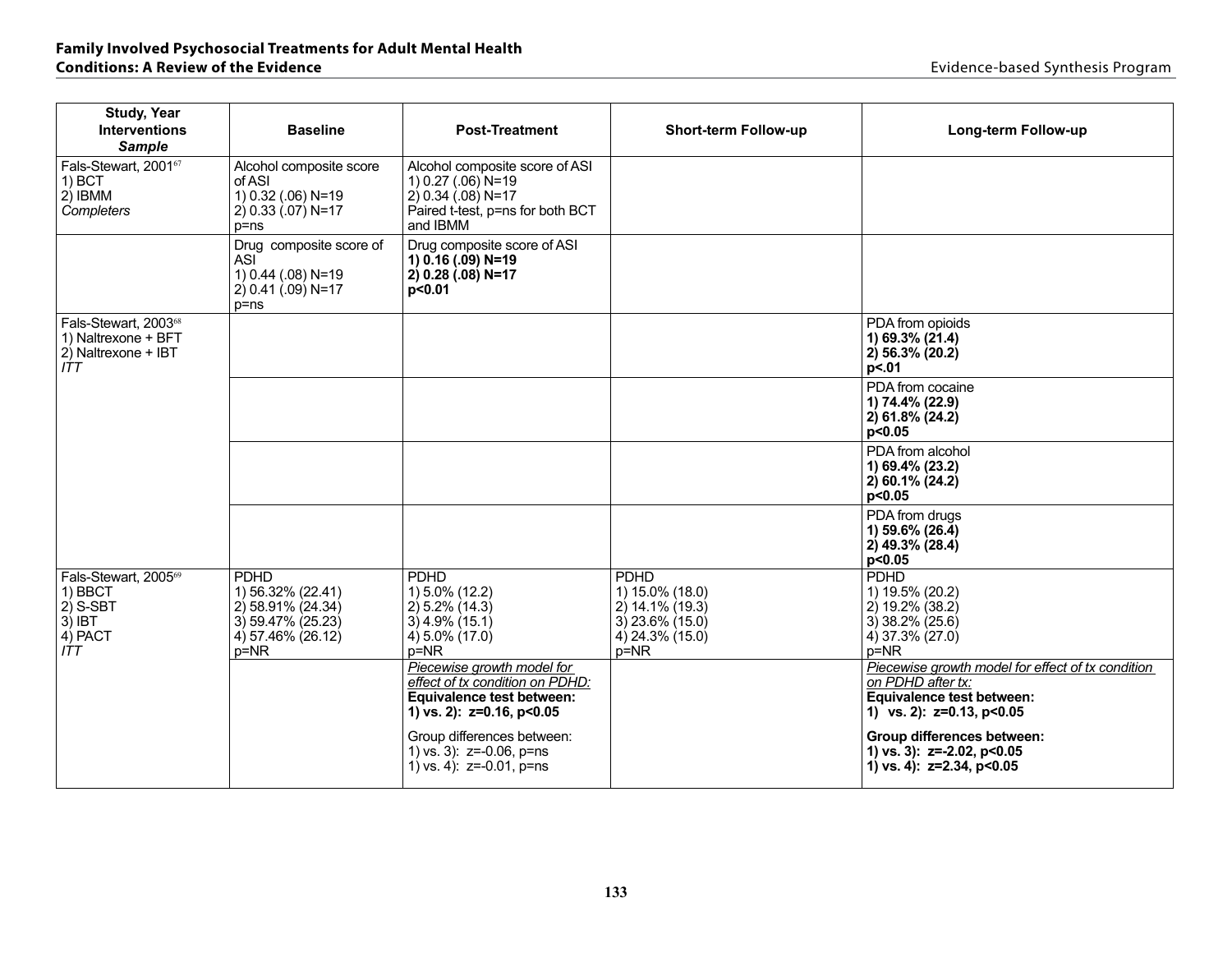#### **Family Involved Psychosocial Treatments for Adult Mental Health Conditions: A Review of the Evidence Evidence Evidence Conditions: A Review of the Evidence Evidence Evidence Evidence Evidence Evidence Evidence Evidence Evidence Evidence Evidence Evidence**

| <b>Study, Year</b><br><b>Interventions</b><br><b>Sample</b>                            | <b>Baseline</b>                                                                                | <b>Post-Treatment</b>                                                                                                                                                                                               | <b>Short-term Follow-up</b>                                                                             | Long-term Follow-up                                                                                                                                                                                                             |
|----------------------------------------------------------------------------------------|------------------------------------------------------------------------------------------------|---------------------------------------------------------------------------------------------------------------------------------------------------------------------------------------------------------------------|---------------------------------------------------------------------------------------------------------|---------------------------------------------------------------------------------------------------------------------------------------------------------------------------------------------------------------------------------|
| Fals-Stewart, 200674<br>$1)$ BCT<br>$2)$ IBT<br>3) PACT<br>ITT.                        | <b>PDA</b><br>1) 44.21% (35.10)<br>2) 40.82% (34.26)<br>3) 43.70% (30.64)<br>p=ns              | <b>PDA</b><br>1) 96.3% (16.3)<br>$2)$ 93.6% (17.7)<br>$3)$ 94.5% (14.8)<br>$p = ns$<br>Piecewise growth model for                                                                                                   | <b>PDA</b><br>1) 85.9% (18.1)<br>$2)$ 75.0% (20.3)<br>3) 74.4% (22.5)<br>$p = ns$                       | <b>PDA</b><br>1) 79.3% (29.7)<br>$2)$ 60.2% (20.9)<br>$3) 62.1\% (21.6)$<br>p<0.01<br>Piecewise growth model for effect of tx condition                                                                                         |
|                                                                                        |                                                                                                | effect of tx condition on PDA:<br>Group differences between:<br>1) vs. 2): z=1.02, p=ns<br>1) vs. 3): z=0.99, p=ns                                                                                                  |                                                                                                         | on linear rate of change in PDA after tx:<br>Group differences between:<br>1) vs. 2): $z=-3.3$ , $p<0.05$<br>1) vs. 3): $z = 2.4$ , $p < 0.05$                                                                                  |
| Fals-Stewart, 2008 <sup>78</sup><br>1) BBCT<br>$2)$ BCT<br>$3)$ IBT<br>4) PACT<br>ITT. | <b>PDA</b><br>1) 36.2% (29.4)<br>2) 38.3% (32.1)<br>3) 37.0% (30.5)<br>4) 34.0% (32.2)<br>p=NR | <b>PDA</b><br>1) 93.7% (12.6)<br>2) 94.1% (13.4)<br>3) 88.3% (13.0)<br>$4)89.6\%$ (14.1)<br>$p = NR$                                                                                                                | <b>PDA</b><br>1) 83.4% (27.2)<br>2) 84.1% (26.5)<br>3) 70.3% (27.1)<br>$(4)$ 69.5% $(25.1)$<br>$p = NR$ | <b>PDA</b><br>1) 75.6% (26.7)<br>2) 74.1% (25.8)<br>3) 60.2% (27.3)<br>$4)$ 58.9% (31.2)<br>$p = NR$                                                                                                                            |
|                                                                                        |                                                                                                | Piecewise growth model for<br>effect of tx condition on PDA:<br><b>Equivalence test between:</b><br>1) vs. 2): $z=0.02$ , $p<0.05$<br>Group difference between:<br>1) vs. 3): z=0.2, p=ns<br>1) vs. 4): z=0.1, p=ns |                                                                                                         | Piecewise growth model for effect of tx condition<br>on PDHD after tx:<br>Equivalence test between:<br>1) vs. 2): z=0.2, p<0.05<br>Group differences between:<br>1) vs. 3): $z=2.1$ , $p<0.05$<br>1) vs. 4): $z=2.3$ , $p<0.05$ |
| Fals-Stewart, 200979<br>$1)$ BCT<br>$2)$ IBT                                           | TLFB - PDHD (men)<br>1) 41.9 (18.7) N=NR<br>$(2)$ 43.8 $(21.6)$ N=NR<br>$p = NR$               | TLFB - PDHD (men)<br>$(1)$ 6.0 (13.6) N=NR<br>$(2)$ 5.3 (14.9) N=NR<br>$p = NR$                                                                                                                                     | TLFB - PDHD (men)<br>1) 13.6 (18.9) N=NR<br>2) 25.4 (21.1) N=NR<br>p<0.05                               | TLFB - PDHD (men)<br>1) 18.0 (20.5) N=NR<br>2) 32.2 (23.5) N=NR<br>p<0.05                                                                                                                                                       |
|                                                                                        | TLFB - PDHD (women)<br>1) 38.6 (16.4) N=NR<br>2) 39.8 (19.7) N=NR<br>p=NR                      | TLFB - PDHD (women)<br>1) 5.1 (14.1) N=NR<br>2) 5.3 (14.1) N=NR<br>p=NR                                                                                                                                             | TLFB - PDHD (women)<br>1) 11.9 (15.8) N=NR<br>2) 20.6 (18.2) N=NR<br>p<0.05                             | TLFB - PDHD (women)<br>1) 15.7 (20.4) N=NR<br>2) 27.9 (20.6) N=NR<br>p<0.05                                                                                                                                                     |
|                                                                                        |                                                                                                | Multi-level growth model for<br>effect of tx condition on PDHD<br>$(men)$ :<br>Group difference between:<br>1) vs. 2): $z = -1.1$ , p=ns                                                                            |                                                                                                         | Multi-level growth model for effect of tx condition<br>on PDHD after tx (men):<br>Group difference between:<br>1) vs. 2): $z = -2.1$ , $p < 0.05$                                                                               |
|                                                                                        |                                                                                                | Multi-level arowth model for<br>effect of tx condition on PDHD<br>(women):<br>Group difference between:<br>1) vs. 2): $z = 0.4$ , $p = ns$                                                                          |                                                                                                         | Multi-level growth model for effect of tx condition<br>on PDHD after tx (women):<br>Group difference between:<br>1) vs. 2): $z=$ 2.4, p<0.05                                                                                    |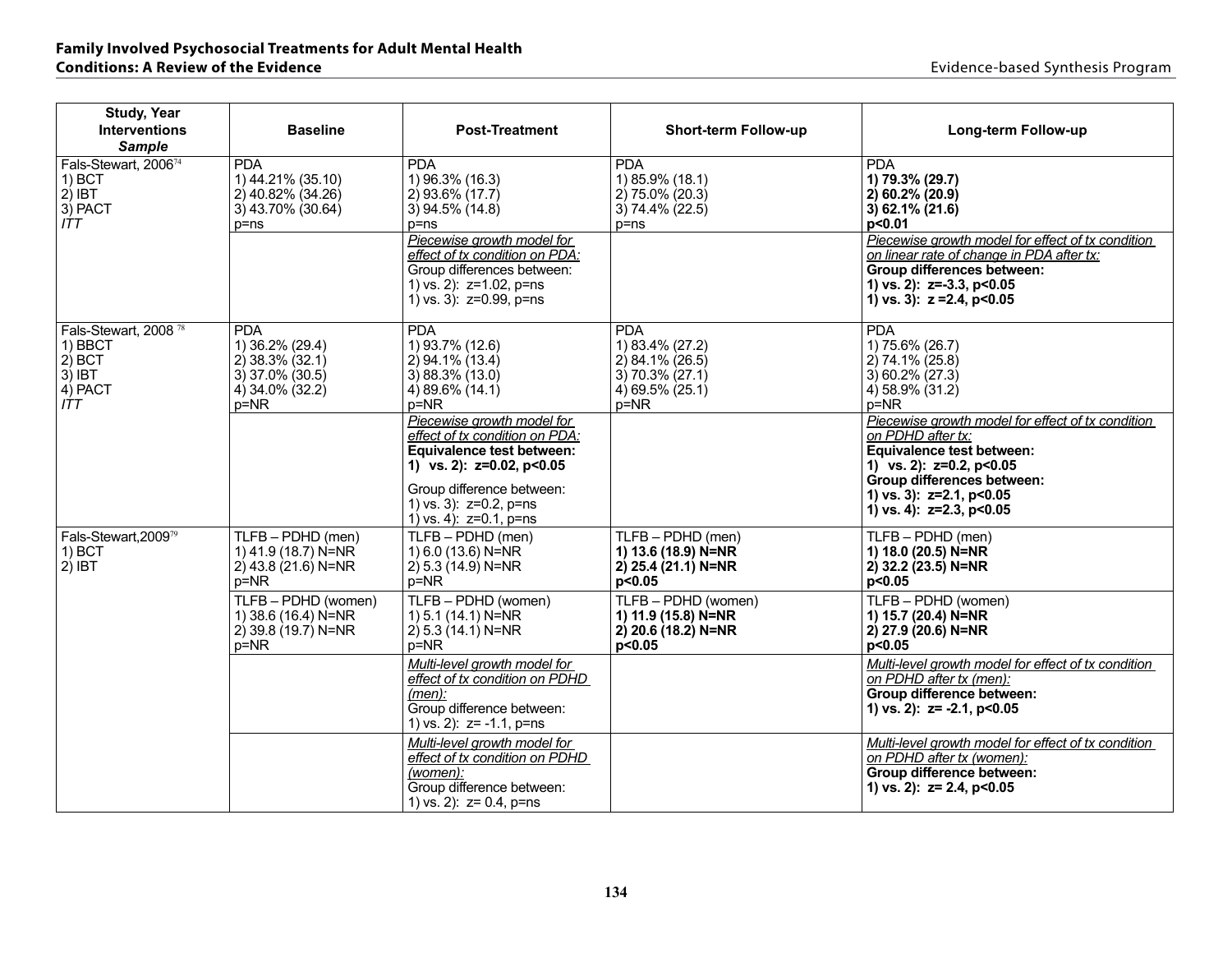| <b>Study, Year</b><br><b>Interventions</b><br><b>Sample</b> | <b>Baseline</b>                                                                                                                        | <b>Post-Treatment</b>                                                                                                                                                                                       | Short-term Follow-up                                                                                                                                                              | Long-term Follow-up                                                                                                                                                             |
|-------------------------------------------------------------|----------------------------------------------------------------------------------------------------------------------------------------|-------------------------------------------------------------------------------------------------------------------------------------------------------------------------------------------------------------|-----------------------------------------------------------------------------------------------------------------------------------------------------------------------------------|---------------------------------------------------------------------------------------------------------------------------------------------------------------------------------|
| Jones, 201170<br>1) HOPE<br>2) Usual Care<br>ITT            | Days of heroin use<br>1) 27.3 (1.4) N=45<br>2) 26.6 $(2.4)$ N=17<br>p > 0.8                                                            | Days of heroin use (mid-tx -4<br>weeks)<br>1) $4.9(1.7)$<br>2) 16.2 (2.6)<br>p<0.001                                                                                                                        | Days of heroin use<br>$1)$ 9.8 (1.9)<br>2) 3.4 (6.2)<br>p<0.001                                                                                                                   |                                                                                                                                                                                 |
|                                                             | Heroin use past 30 days<br>1) 100% N=45<br>2) 100% N=17<br>$p=n/a$                                                                     | Heroin use past 30 days (mid tx<br>-4 weeks)<br>1) 63% (0.40)<br>$2) 91\% (1.05)$<br>p=NR                                                                                                                   | Heroin use past 30 days<br>1) 53% (0.40)<br>$2) 61\% (1.16)$<br>$p=0.25$                                                                                                          |                                                                                                                                                                                 |
|                                                             | ASI Composite, Drugs<br>1) 0.36 (0.02) N=45<br>2) 0.34 (0.03) N=17<br>$p = NR$                                                         | ASI Composite, Drugs (mid tx -<br>4 weeks)<br>1) 0.19 (0.02)<br>2) 0.23 (0.04)<br>$p = NR$                                                                                                                  | ASI Composite, Drugs<br>(0.20)(0.03)<br>2) 0.12 (0.08)<br>$p=0.32$                                                                                                                |                                                                                                                                                                                 |
| Kelley, 200263<br>$1)$ BCT<br>$2)$ IBT<br>3) PACT<br>ITT    | PDA (alcohol abusing pts)<br>1) 40.0 (35.5) N=25<br>$2)$ 36.9 (33.3) N=22<br>3) 27.4 (29.2) N=24<br>$p = ns$                           | PDA (alcohol abusing pts)<br>1) 90.2 (21.9)<br>2)86.6(17.4)<br>3) 87.4 (18.2)<br>$p = ns$                                                                                                                   | PDA (alcohol abusing pts)<br>1) 80.6 (27.2) vs. 2) 71.4 (26.2)<br>1) 80.6 $(27.2)$ vs. 3) 70.4 $(25.3)$<br>p<0.05                                                                 | PDA (alcohol abusing pts)<br>1) 70.9 (25.6) vs. 2) 60.4 (22.4)<br>1) 70.9 (25.6) vs. 3) 57.9 (32.1)<br>p<0.05                                                                   |
|                                                             | PDA (drug abusing pts)<br>1) 30.4 (33.7) N=22<br>2) 32.7 (33.6) N=22<br>$3)$ 34.9 (36.9) N=21<br>$p = ns$                              | PDA (drug abusing pts)<br>1) 85.9 (22.7)<br>2) 81.8 (26.2)<br>3) 83.4 (24.4)<br>p=ns                                                                                                                        | PDA (drug abusing pts)<br>1) 77.6 (25.8) vs. 2) 63.6 (24.3)<br>1) 77.6 (25.8) vs. 3) 61.5 (26.8)<br>p<0.05                                                                        | PDA (drug abusing pts)<br>1) 66.9 (35.6) vs. 2) 53.4 (24.8)<br>1) 66.9 (35.6) vs 3) 51.2 (32.2)<br>p<0.05                                                                       |
| Kirby, 2009 <sup>80</sup><br>1) CRT<br>2) Self Help         |                                                                                                                                        | SO knowledge of current<br>drug use (5=sure he is using;<br>1=sure he is not using)<br>1) 2.20<br>2) 2.43<br>$p = ns$                                                                                       |                                                                                                                                                                                   |                                                                                                                                                                                 |
| Lam, 200971<br>1) PSBCT<br>$2)$ BCT<br>3) IBT<br>ITT        | <b>PDA</b><br>1) 38.3 (28.1) N=10<br>2) 39.2 $(25.4)$ N=10<br>$3)$ 37.6 (29.7) N=10<br>p=NR<br>1) vs. 3): $z=0.24$ , ns;<br>$r = 0.03$ | PDA<br>1) 90.1 (18.6) N=10<br>2) 92.3 (15.2) N=10<br>3) 88.3 (16.7) N=10<br>$p = NR$<br>r≥0.5 large<br>1) vs. 3): $z=-0.28$ , ns; $r=0.03$<br>1) vs. 2): z=0.11; ns; r-0.02   1) vs. 2): z=0.39; ns; r-0.23 | <b>PDA</b><br>1) 84.3 (22.4) N=10<br>2) 85.1 (20.7) N=10<br>3) 78.2 (22.6) N=10<br>$p=NR$<br>$r \ge 0.5$ large<br>1) vs. 3): z=-1.08, ns; r=0.23<br>1) vs. 2): z=0.13; ns; r-0.02 | <b>PDA</b><br>1) 78.6 (19.4) N=10<br>2) 77.8 (20.2) N=10<br>3) 70.2 (18.6) N=10<br>p=NR<br>$r \geq 0.5$ large<br>1) vs. 3): z=-1.4, ns; r=0.33<br>1) vs. 2): z=0.10; ns; r-0.02 |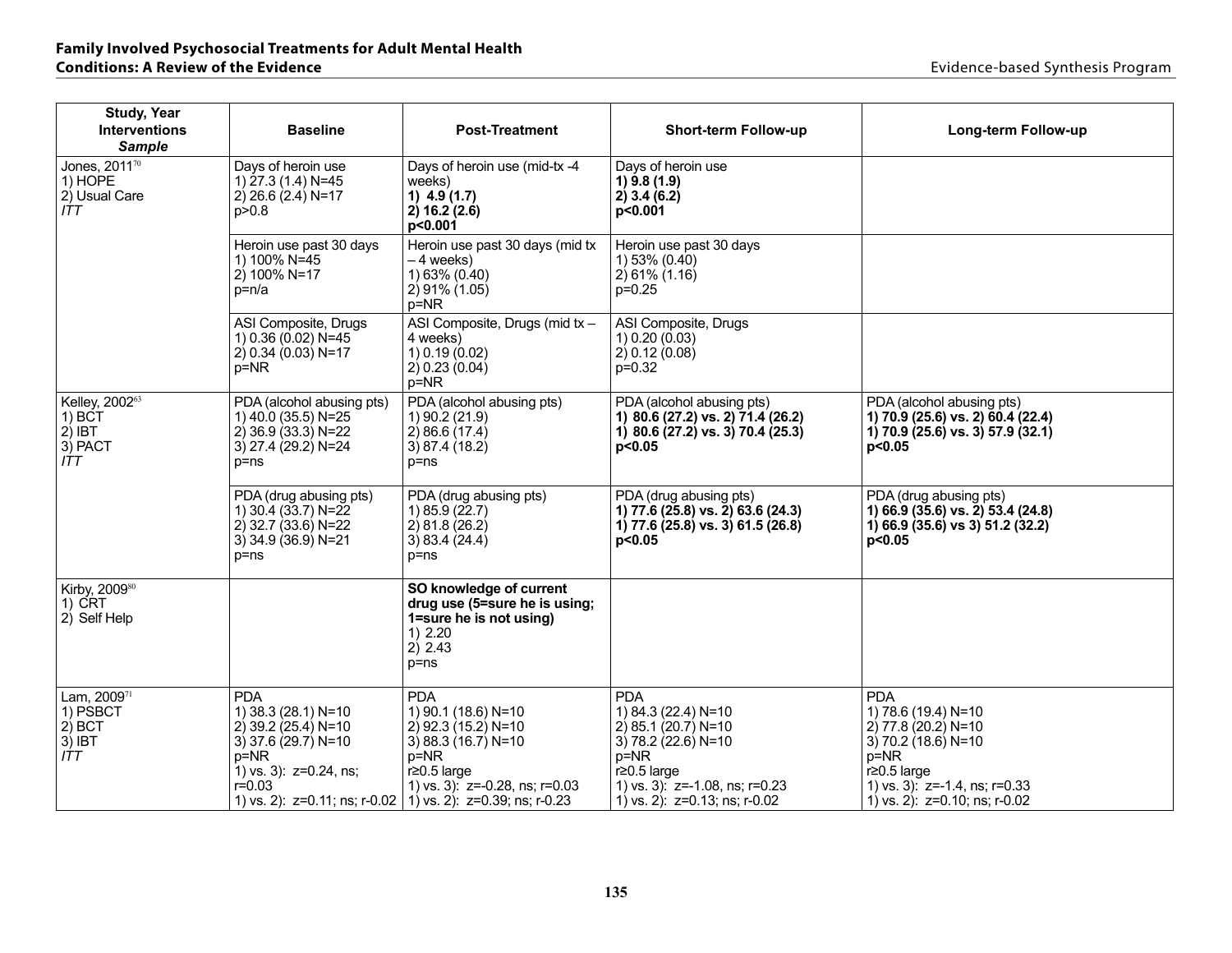# **Family Involved Psychosocial Treatments for Adult Mental Health**

| <b>Study, Year</b><br><b>Interventions</b>                                                                               | <b>Baseline</b>                                                                                          | <b>Post-Treatment</b>                                                                                       | <b>Short-term Follow-up</b>                                                                     | Long-term Follow-up |  |
|--------------------------------------------------------------------------------------------------------------------------|----------------------------------------------------------------------------------------------------------|-------------------------------------------------------------------------------------------------------------|-------------------------------------------------------------------------------------------------|---------------------|--|
| <b>Sample</b>                                                                                                            |                                                                                                          |                                                                                                             |                                                                                                 |                     |  |
| McCrady, 1996, <sup>72</sup> 1999 <sup>86</sup><br>1) ABMT<br>2) AA/ABMT<br>3) RP/ABMT                                   | Mean % drinking days<br>1) 15.1 (24.6) N=22<br>$2)$ 19.4 (21.1) N=23<br>$3)$ 9.8 (11.1) N=22<br>$p = ns$ |                                                                                                             |                                                                                                 |                     |  |
| Mean # drinks per drinking<br>days<br>1) $7.3$ (9.7) N=14<br>$(2)$ 5.9 (5.0) N=19<br>$3)$ 4.6 (2.7) N=17<br>$p = ns$     |                                                                                                          |                                                                                                             |                                                                                                 |                     |  |
|                                                                                                                          | <b>PDA</b><br>1) 36.7 (32.0) N=21<br>$(2)$ 33.4 $(24.3)$ N=26<br>$3)$ 46.3 (30.0) N=24<br>p=ns           | <b>PDA</b><br>1) 80.0 (27.2)<br>$2)$ 83.2 (22.7)<br>3) 87.6 (20.6)<br>p=ns                                  | <b>PDA</b><br>1) 82.4 (25.3) N=21<br>$(2)$ 72.8 (33.6) N=26<br>3) 82.6 (24.5) N=24<br>$p = ns$  |                     |  |
|                                                                                                                          |                                                                                                          | <b>PDHD</b><br>1) 10.0 (19.1)<br>$2)$ 9.4 (15.7)<br>3) 6.6 (16.9)<br>$p = ns$                               | <b>PDHD</b><br>1) 6.1 (11.3) N=14<br>$2$ ) 17.1 (25.2) N=15<br>$3)$ 9.0 (17.0) N=16<br>$p = ns$ |                     |  |
| Mean Length of Drinking<br>Episodes<br>1) 5.4 (7.6) vs. 2 ) 8.4 (14.6)<br>$3) 1.9 (1.7)$ vs. $2) 8.4 (14.6)$<br>p < 0.05 |                                                                                                          |                                                                                                             |                                                                                                 |                     |  |
|                                                                                                                          |                                                                                                          | % participants continuously<br>abstinent<br>1) 31.8 N=22<br>2) 41.7 N=24<br>$3)$ 41.7 N=24<br>$p = NR$      |                                                                                                 |                     |  |
|                                                                                                                          |                                                                                                          | % non-problem drinking, mostly<br>controlled<br>1) 18.2 N=22<br>$(2)$ 4.2 N=24<br>$3)$ 8.3 N=24<br>$p = NR$ |                                                                                                 |                     |  |
|                                                                                                                          |                                                                                                          | % drinking but improved<br>1) 18.2 N=22<br>$(2)$ 8.3 N=24<br>$3)$ 25.0 N=24<br>$p=NR$                       |                                                                                                 |                     |  |
|                                                                                                                          |                                                                                                          | % unimproved (pre to post-6<br>months)<br>1) 31.8 N=22<br>$2)$ 45.8 N=24<br>$3)$ 25.0 N=24<br>$p = NR$      |                                                                                                 |                     |  |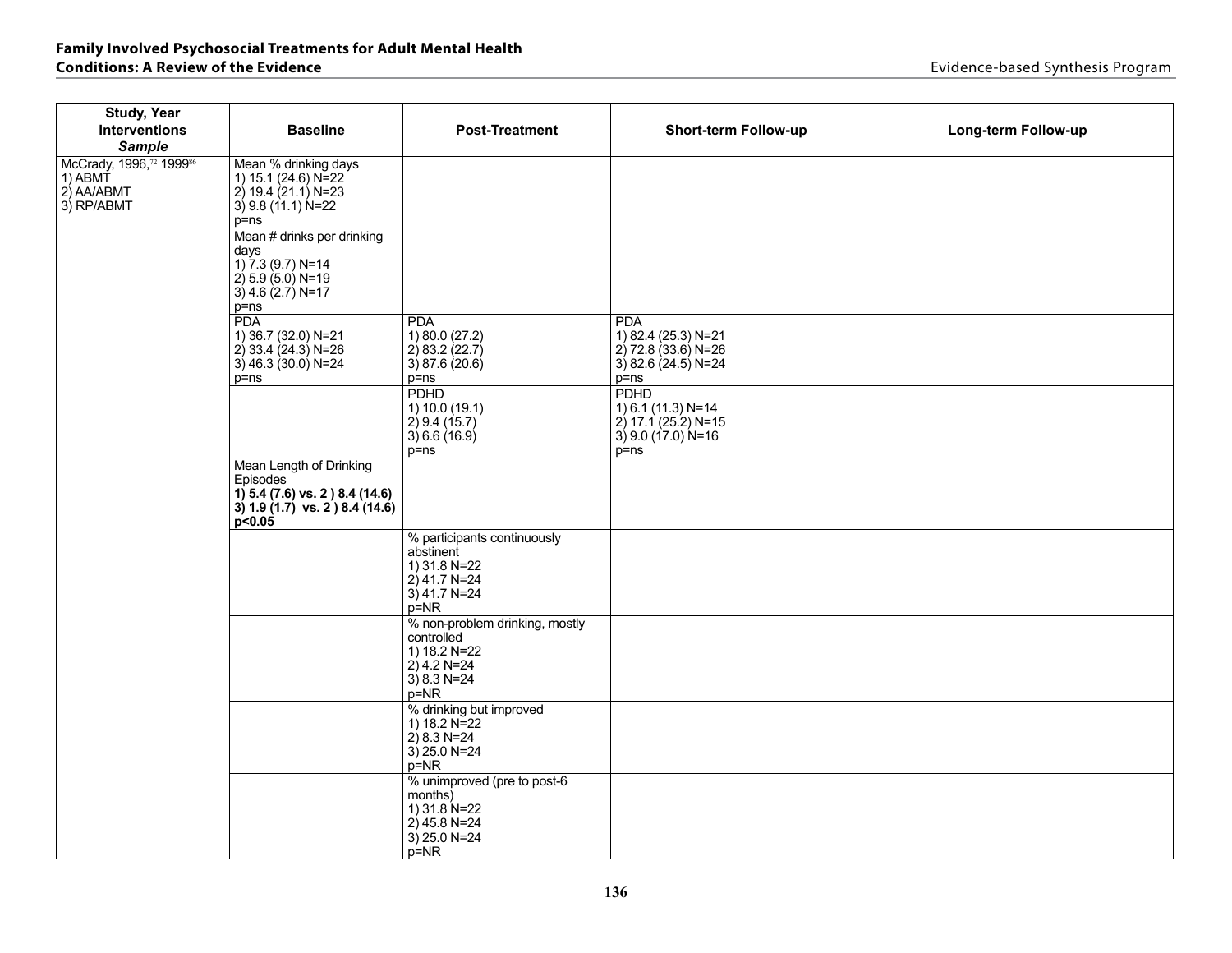| <b>Study, Year</b><br><b>Interventions</b><br><b>Sample</b>                                                                   | <b>Baseline</b>                                                                                | <b>Post-Treatment</b>                                                                                     | <b>Short-term Follow-up</b>                                                                                                             | Long-term Follow-up                                                                                    |
|-------------------------------------------------------------------------------------------------------------------------------|------------------------------------------------------------------------------------------------|-----------------------------------------------------------------------------------------------------------|-----------------------------------------------------------------------------------------------------------------------------------------|--------------------------------------------------------------------------------------------------------|
| McCrady, 200487<br>1) ABMT<br>2) AA/ABMT<br>3) RP/ABMT<br>Not ITT                                                             |                                                                                                |                                                                                                           | <b>PDA</b><br>1) 79.51 (29.6) N=20<br>2) 70.41 (37.32) N=24<br>$3)$ 80.63 (30.28) N=22<br>$p=NR$                                        | <b>PDA</b><br>1) 82.7 (30.7) N=20<br>2) 78.7 (33.4) N=24<br>3) 83.1 $(29.4)$ N=22<br>p=NR              |
| McCrady, 200975<br>1) ABCT<br>$2)$ ABIT<br>Completers                                                                         | <b>PDA</b><br>1) 35.0 (29.2) N=50<br>2) 32.0 (28.0) N=52<br>$p = NR$                           | <b>PDA</b><br>1) 80.5 (27.7) N=50<br>2) 74.2 (35.0) N=52<br>$p = NR$                                      | <b>PDA</b><br>1) 75.7 (34.3) N=50<br>2) 61.4 (39.5) N=52<br>$p=NR$                                                                      | <b>PDA</b><br>1) 75.4 (34.7) N=50<br>2) 63.1 (37.6) N=52<br>$p = NR$                                   |
|                                                                                                                               |                                                                                                |                                                                                                           |                                                                                                                                         | Latent growth curve models for PDA:<br>Differences between groups: $d = 0.31$ (small<br>effect), p=ns  |
|                                                                                                                               | <b>PDHD</b><br>1) 56.8 (28.9) N=50<br>$2)$ 57.3 (32.3) N=52<br>$p = NR$                        | <b>PDHD</b><br>1) 10.5 (22.2) N=50<br>$2)$ 18.7 (34.6) N=52<br>$p=NR$                                     | <b>PDHD</b><br>1) 12.3 (27.4) N=50<br>$2)$ 23.8 (37.6) N=52<br>$p = NR$                                                                 | <b>PDHD</b><br>1) 12.8 (26.2) N=50<br>2) 22.7 (34.2) N=52<br>$p = NR$                                  |
|                                                                                                                               |                                                                                                |                                                                                                           |                                                                                                                                         | Latent growth curve models for PDHD:<br>Differences between groups: $d = 0.19$ (small<br>effect), p=ns |
|                                                                                                                               |                                                                                                | % complete abstinence after<br>treatment<br>1) 36.0 N=50<br>$2)$ 34.6 N=52<br>p=NR                        |                                                                                                                                         | % complete abstinence after treatment<br>1) $16 N = 50$<br>$2)$ 15.4 N=52<br>$p=NR$ (ns)               |
|                                                                                                                               |                                                                                                |                                                                                                           | % no heavy drinking days<br>1) 60.0 $N = 50$<br>$2)$ 55.8 N=52<br>p=NR                                                                  | % no heavy drinking days<br>1) 26.0 $N = 50$<br>$2)$ 28.8 N=52<br>p=NR                                 |
| O'Farrell, 1998a4<br>1) BMT/RP<br>$2)$ BMT<br>Sample Unclear                                                                  | <b>PDA</b><br>1) 33.7 (27.6)<br>$2)$ 29.2 (25.4)<br>p=ns                                       | <b>PDA</b><br>$1)$ 98.9 (4.4)<br>$(2)$ 98.0 $(6.6)$<br>$p = ns$                                           | <b>PDA</b><br>1) 96.9 (6.9)<br>2) 87.6(21.2)<br>$p=0.03$                                                                                | <b>PDA</b><br>1) 84.9 (25.3)<br>$2)$ 82.7 (26.1)<br>$p = ns$                                           |
| O'Farrell, 2008 <sup>64</sup><br>1) Brief Family Treatment<br>2) Brief Family Treatment-<br>in person<br>3) TAU<br>Completers | TLFB - % days alcohol/<br>drug use<br>1) NR N=24<br>$3)$ NR N=19<br>$p = NR$                   | TLFB - % days alcohol/drug use<br>1) NR N=24<br>$3)$ NR N=19<br>$p = NR$<br>$r = NR$                      | TLFB - % days alcohol/drug use<br>1) 22.6 (36.3) N=24<br>$3)$ 36.1 (40.3) N=19<br>$p = 0.25$<br>$r=0.17$ small                          |                                                                                                        |
|                                                                                                                               | TLFB - % days alcohol or<br>drug use (in person subset)<br>$2)$ NR N=9<br>$3)$ NR N=19<br>p=NR | TLFB - % days alcohol or drug<br>use (in person subset)<br>2) NR N=9<br>$3)$ NR N=19<br>$p = NR$<br>r: NR | TLFB - % days alcohol or drug use (in<br>person subset)<br>$2)$ 10.6 (28.3) N=9<br>$3)$ 36.1 (40.3) N=19<br>$p = 0.07$<br>r=0.33 medium |                                                                                                        |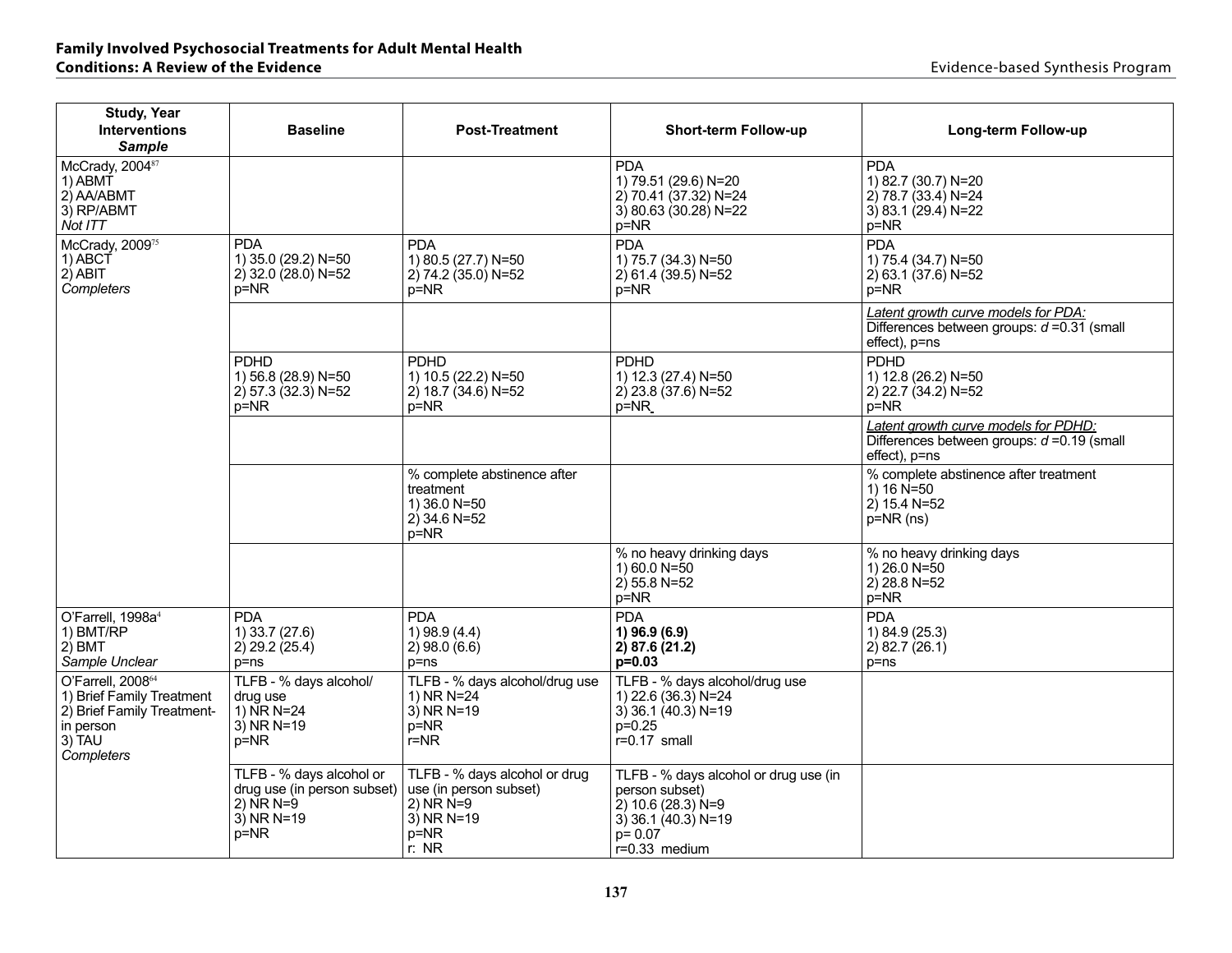| <b>Study, Year</b><br><b>Interventions</b><br><b>Sample</b>                                                  | <b>Baseline</b>                                                                                                            | <b>Post-Treatment</b>                                                                                                                                                                                                                                           | <b>Short-term Follow-up</b>                                                                                         | Long-term Follow-up                                                                                                                 |
|--------------------------------------------------------------------------------------------------------------|----------------------------------------------------------------------------------------------------------------------------|-----------------------------------------------------------------------------------------------------------------------------------------------------------------------------------------------------------------------------------------------------------------|---------------------------------------------------------------------------------------------------------------------|-------------------------------------------------------------------------------------------------------------------------------------|
| O'Farrell. 2010 <sup>82</sup><br>1) BFT+IBT<br>$2)$ IBT<br>ITT                                               | <b>PDA</b><br>1) 32.5 (33.42)<br>$2)$ 35.2 (27.3)<br>$p = ns$                                                              | <b>PDA</b><br>1) 71.1(37.0)<br>$2)$ 43.6 (41.9)<br>p=0.09                                                                                                                                                                                                       | <b>PDA</b><br>1) 57.7 (40.4)<br>$(2)$ 46.4 $(32.0)$<br>$p = ns$                                                     |                                                                                                                                     |
|                                                                                                              | <b>PDPSU</b><br>1) 51.9 (29.5)<br>2) 55.8 (27.7)<br>$p = ns$                                                               | <b>PDPSU</b><br>1) 19.9 (27.5)<br>$2)$ 41.1 (37.3)<br>p=ns                                                                                                                                                                                                      | <b>PDPSU</b><br>1) 29.2 (41.4)<br>2) 38.7 (30.6)<br>$p = ns$                                                        |                                                                                                                                     |
| Walitzer, 2004 <sup>73</sup><br>1) C/AF+BCT (family tx)<br>$2)$ C/AF<br>3) PDO (individual tx)<br>Completers | Abstinent/light days<br>drinking/month<br>1) 17.8 (7.7) N=21<br>$2)$ 17.7 $(7.1)$ N=21<br>3) 15.7 (9.1) $N=22$<br>$p = NR$ | Abstinent/light days drinking/<br>month<br>1) 22.2 (4.9) N=20<br>$2)$ 21.4 $(7.0)$ N=21<br>3) $16.2(8.9)$ N=22<br>$p = NR$                                                                                                                                      | Abstinent/light days drinking/month<br>1) 21.2 (7.8) N=20<br>$2)$ 20.8 (6.7) N=21<br>$3)$ 16.7 (9.6) N=21<br>$p=NR$ | Abstinent/light days drinking/month<br>1) 22.9 (5.4) N=20<br>$2)$ 20.1 (8.0) N=21<br>$3)$ 17.1 (10.4) N=20<br>$p = NR$              |
|                                                                                                              | Heavy days drinking/month<br>1) $4.9(4.2)$ N=21<br>$2)$ 3.6 (3.9) N=21<br>3) 6.7 (8.8) N=22<br>$p = NR$                    | Heavy days drinking/month<br>1) $1.5(1.8)$ N=20<br>$2) 1.8 (2.3) N = 21$<br>3) 4.7 (4.5) N=22<br>$p = NR$                                                                                                                                                       | Heavy days drinking/month<br>1) $3.1(4.9)$ N=20<br>$(2)$ 2.1 $(3.2)$ N=21<br>3) 5.5 (6.1) N=21<br>$p = NR$          | Heavy days drinking/month<br>1) $2.6(4.7)$ N=20<br>$2) 1.9 (2.5) N = 21$<br>$3)$ 5.8 $(7.7)$ N=20<br>$p = NR$                       |
| Winters, 2002 <sup>76</sup><br>1) BCT+ICBT<br>$2)$ ICBT<br>ITT                                               | <b>PDA</b><br>1) 42.3 (29.2)<br>$(2)$ 45.2 $(28.3)$<br>$p = ns$                                                            | <b>PDA</b><br>1) 94.2 (6.4)<br>$2)$ 90.2 (8.0)<br>p=ns                                                                                                                                                                                                          | <b>PDA</b><br>1) 81.9 (16.3)<br>$2)$ 71.9 (17.9)<br>p < 0.05                                                        | <b>PDA</b><br>1) 74.2 (22.2)<br>$2)$ 65.4 (26.1)<br>p=ns                                                                            |
| <b>HEALTH CARE UTILIZATION</b>                                                                               |                                                                                                                            |                                                                                                                                                                                                                                                                 |                                                                                                                     |                                                                                                                                     |
| Kirby, 199980<br>1) CRT<br>2) Self Help                                                                      | % of pt entry into treatment<br>during FSO treatment<br>1) 64%<br>2)17%<br>p < 0.01                                        |                                                                                                                                                                                                                                                                 |                                                                                                                     |                                                                                                                                     |
| McCrady, 200975<br>1) ABCT<br>$2)$ ABIT<br>Completers                                                        |                                                                                                                            |                                                                                                                                                                                                                                                                 |                                                                                                                     | % pts receiving add'l tx<br>$1)$ 18.0<br>2)11.5<br>$p=NR$ (ns)<br>Days add'l tx<br>$1)$ 37.6 (26.6)<br>$2)$ 24.7 (24.7)<br>$p = NR$ |
| Meyers, 200283<br>1) CRAFT<br>2) CRAFT+Aftercare<br>3) AA/AL-NAR Facilitation<br>Therapy                     |                                                                                                                            | Pt completes a baseline<br>assessment and schedules a<br>substance use tx session<br>1) 58.6%<br>2) 76.7%<br>$3)$ 29.0%,<br>p<0.01<br>Both CRAFT conditions (1 & 2)<br>better than condition 3, but no<br>significant differences between<br>conditions 1 and 2 |                                                                                                                     |                                                                                                                                     |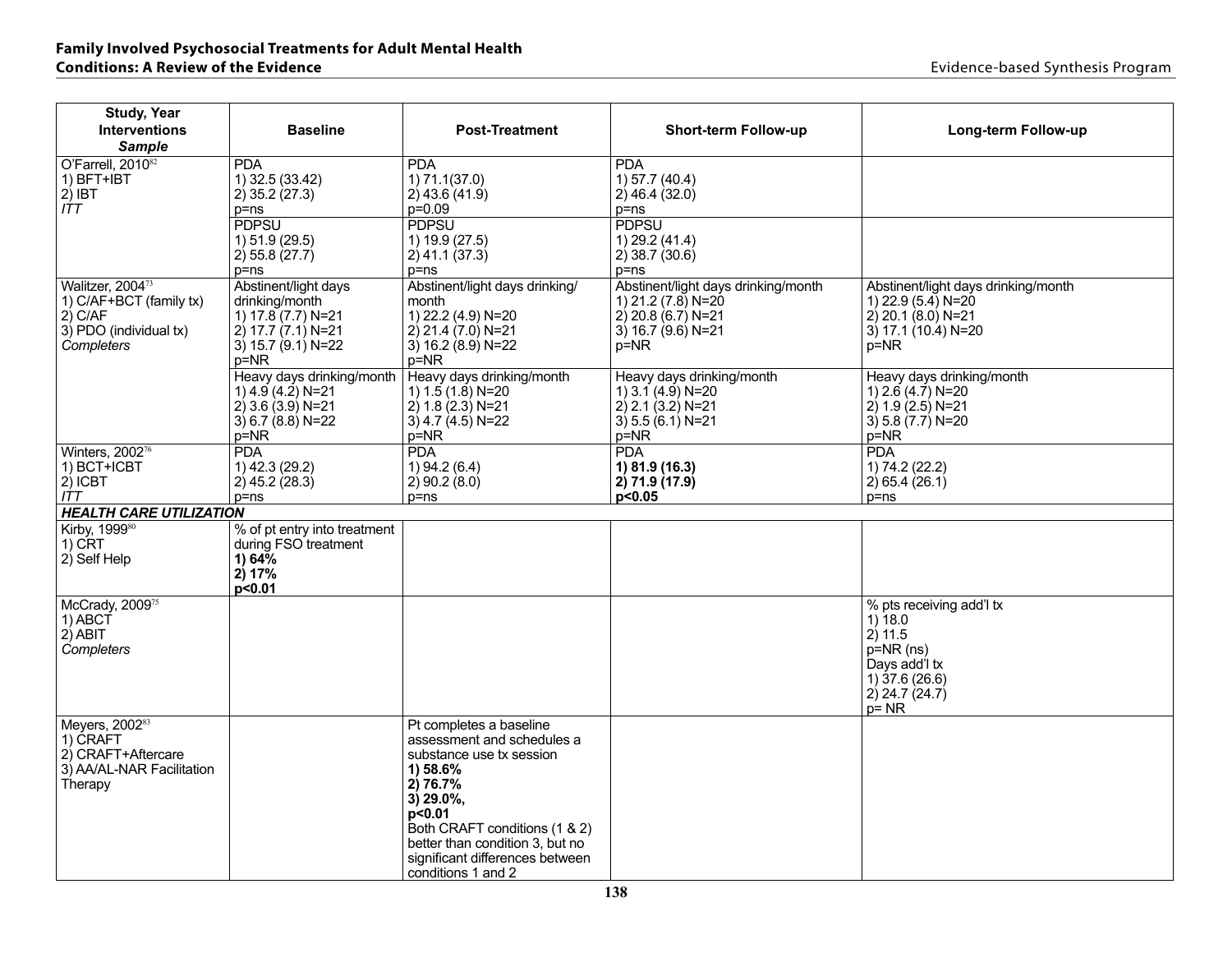| <b>Study, Year</b><br><b>Interventions</b><br><b>Sample</b>                                                                | <b>Baseline</b>                                                                                                       | <b>Post-Treatment</b>                                                                                          | <b>Short-term Follow-up</b>                                                                                                                             | Long-term Follow-up                                                                                                                               |
|----------------------------------------------------------------------------------------------------------------------------|-----------------------------------------------------------------------------------------------------------------------|----------------------------------------------------------------------------------------------------------------|---------------------------------------------------------------------------------------------------------------------------------------------------------|---------------------------------------------------------------------------------------------------------------------------------------------------|
| Miller, 1999 <sup>81</sup><br>1) CRAFT<br>2) Johnson Institute<br>$3)$ AA<br>ITT                                           |                                                                                                                       |                                                                                                                | % completing at least an initial<br>assessment and 1 substance use<br>treatment session<br>1) 64.4% vs. 2) 30.0%<br>1) 64.4% vs. 3) 13.3%<br>p<0.001    | % completing at least an initial assessment and 1<br>substance use treatment session<br>1) 66.7% vs. 2) 35.0%<br>1) 66.7% vs. 3) 20.0%<br>p<0.001 |
| O'Farrell, 2008 <sup>64</sup><br>1) Brief Family Treatment<br>2) Brief Family<br>Treatment+in person<br>subgroup<br>3) TAU |                                                                                                                       |                                                                                                                | % continued care in 30 day period post<br>detoxification<br>(1 month post-treatment)<br>1) 92% N=24<br>2) 62% N=21<br>$p=0.02$ ; $r=0.36$ medium        |                                                                                                                                                   |
|                                                                                                                            |                                                                                                                       |                                                                                                                | Days attended continuing care in<br>3 months post tx (3 months post-<br>treatment)<br>1) 12.4 (11.4) N=24<br>2) 7.2 (11.3) N=19<br>p=0.13; r=0.22 small |                                                                                                                                                   |
| <b>GLOBAL FUNCTIONING</b>                                                                                                  |                                                                                                                       |                                                                                                                |                                                                                                                                                         |                                                                                                                                                   |
| Jones, 201170<br>1) HOPE<br>2)UC<br>ITT                                                                                    | <b>Beck Depression Inventory</b><br>1) 13.7 (1.5) N=45<br>2) 18.7 (2.4) N=17<br>$p=0.10$                              | <b>Beck Depression Inventory</b><br>Mid-treatment (4 weeks):<br>$(1)$ 6.6 $(1.7)$<br>2) 14.3 (2.6)<br>$p = NR$ | <b>Beck Depression Inventory</b><br>$1)$ 9.7 (5.6)<br>2) 7.5(1.9)<br>$p=0.56$                                                                           |                                                                                                                                                   |
| Walitzer, 200473<br>1) C/AF+BCT (family tx)<br>$2)$ C/AF<br>3) PDO (individual tx)<br>Completers                           | Drinker Inventory of<br>Consequences<br>1) 19.7 (9.9) N=19<br>2) 20.4 (1.7) N=21<br>$3)$ 21.9 (18.4) N=21<br>$p = NR$ |                                                                                                                | Drinker Inventory of Consequences<br>1) 12.2 (13.2) N=16<br>2) 13.5 (11.9) N=18<br>3) 15.5 (12.1) N=17<br>p=NR                                          | Drinker Inventory of Consequences<br>1) 12.8 (14.4) N=17<br>2) 15.6 (16.1) N=18<br>3) 11.6 (8.4) N=15<br>p=NR                                     |

Short-term follow up = 6 months post-treatment, unless otherwise noted; Long term=12 months post-treatment, unless otherwise noted. If an outcome had a final measure reported beyond 12 months, it is reported in long term follow up column and noted.

Measures listed in the study descriptive tables but not reported here if either 1) the authors did not report findings from these measures or 2) they did not test for differences between conditions on these measures.

ns = not significant (at 5% level); NR = not reported; N/A = not applicable; tx = treatment; Completers = findings for analyses conducted only with treatment completers; ITT = findings for analyses using an intent-to-treat approach.

BCT = Behavioral Couple/Marital Therapy; BFT = Behavioral Family Therapy; CBT = Individual Cognitive-Behavioral Therapy; BBCT = Brief Behavioral Couples Therapy; IBT = Individual Based Treatment; ACT = Assertive Community Treatment; MFG = Multiple Family Group; SAS-FV = Social Adjustment Scale III, Family Version; AFM = Applied Family Management; SFM = Supportive Family Management; SC = Standard care; MSANS = Modified Scale for Assessment of Negative Symptoms; PDA = Percent Davs Abstinent; PDHD = Percent Days Heavy Drinking; FSO = family member or significant other; CRT = Community Reinforcement Training; PSBCT = Parent Skills with Behavioral Couples Therapy; ABMT = Alcohol focused behavioral marital therapy; AA = Alcoholics Anonymous/Al-Anon; RP = relapse prevention; TAU = Treatment as usual.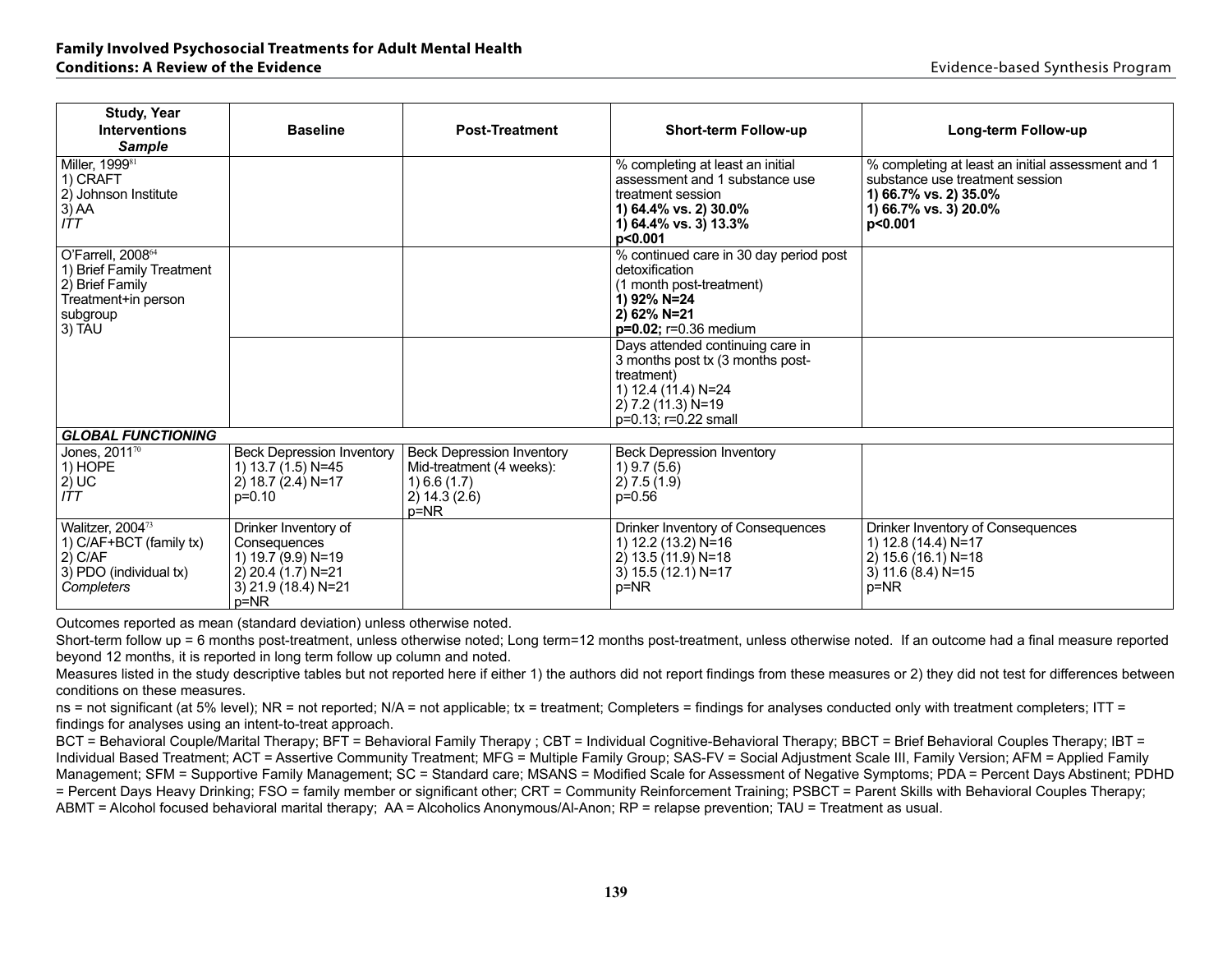| <b>Study, Year</b><br><b>Interventions</b><br><b>Sample</b>                            | <b>Baseline</b>                                                                                                                                                 | <b>Post-Treatment</b>                                                                                                                                           | <b>Short-term Follow-up</b>                                                                                          | Long-term Follow-up |
|----------------------------------------------------------------------------------------|-----------------------------------------------------------------------------------------------------------------------------------------------------------------|-----------------------------------------------------------------------------------------------------------------------------------------------------------------|----------------------------------------------------------------------------------------------------------------------|---------------------|
| <b>FAMILY FUNCTIONING</b>                                                              |                                                                                                                                                                 |                                                                                                                                                                 |                                                                                                                      |                     |
| Carroll, 200177<br>1) SO + CM + Naltrexone<br>2) CM + Naltrexone<br>3) Naltrexone only |                                                                                                                                                                 | <b>Addiction Severity Index</b><br>$(z-score)$<br>1) vs. 2) 2.30 p=0.02<br>1) vs. 2) & 3) = -2.4, $p=0.02$                                                      |                                                                                                                      |                     |
| Fals-Stewart, 200368<br>$1)$ BFT<br>$2)$ IBT                                           | Family functioning subscale of<br><b>Addiction Severity Index</b><br>1) 0.4 (0.8)<br>2) 0.5 (0.9)<br>authors reported significant<br>difference, but p-value NR | Family functioning subscale of<br><b>Addiction Severity Index</b><br>1) 0.2 (0.1)<br>2) 0.3 (0.1)<br>authors reported significant<br>difference, but p-value NR |                                                                                                                      |                     |
| Kirby, 199980<br>$1)$ CRT<br>2) 12-step                                                |                                                                                                                                                                 | Social Adjustment Scale (family<br>unit subscale, pre-post change)<br>$1) - 64$<br>$2) - 54$<br>$p = ns$                                                        |                                                                                                                      |                     |
| Miller, 199981<br>1) CRAFT<br>2) Johnson Institute<br>3) Al-Anon<br>ITT                | SO's report of Family<br>Environment Scale - Family<br>Cohesion<br>1) 5.6 (2.6)<br>$2)$ 4.4 (2.2)<br>3) 5.3 (2.9)<br>$p = ns$                                   | SO's report of Family<br>Environment Scale - Family<br>Cohesion<br>1) 6.2 (2.8)<br>2) 5.2 (3.0)<br>3) 5.8 (2.7)<br>$p = ns$                                     | SO's report of Family<br>Environment Scale - Family<br>Cohesion<br>(2.3)<br>2) 5.9 (2.6)<br>3) 5.7 (2.9)<br>$p = ns$ |                     |
|                                                                                        | SO's report of Relationship<br>Happiness Scale<br>$1)$ 4.9 (2.8)<br>$2)$ 4.8 (2.0)<br>3) 5.6 (2.3)<br>p=ns                                                      | SO's report of Relationship<br><b>Happiness Scale</b><br>1) 5.9 (2.8)<br>$2)$ 4.8 (2.6)<br>3) 5.6 (2.7)<br>$p = ns$                                             | SO's report of Relationship<br><b>Happiness Scale</b><br>1) 6.4 (2.7)<br>2) 5.9 (2.6)<br>3) 6.3 (2.8)<br>$p = ns$    |                     |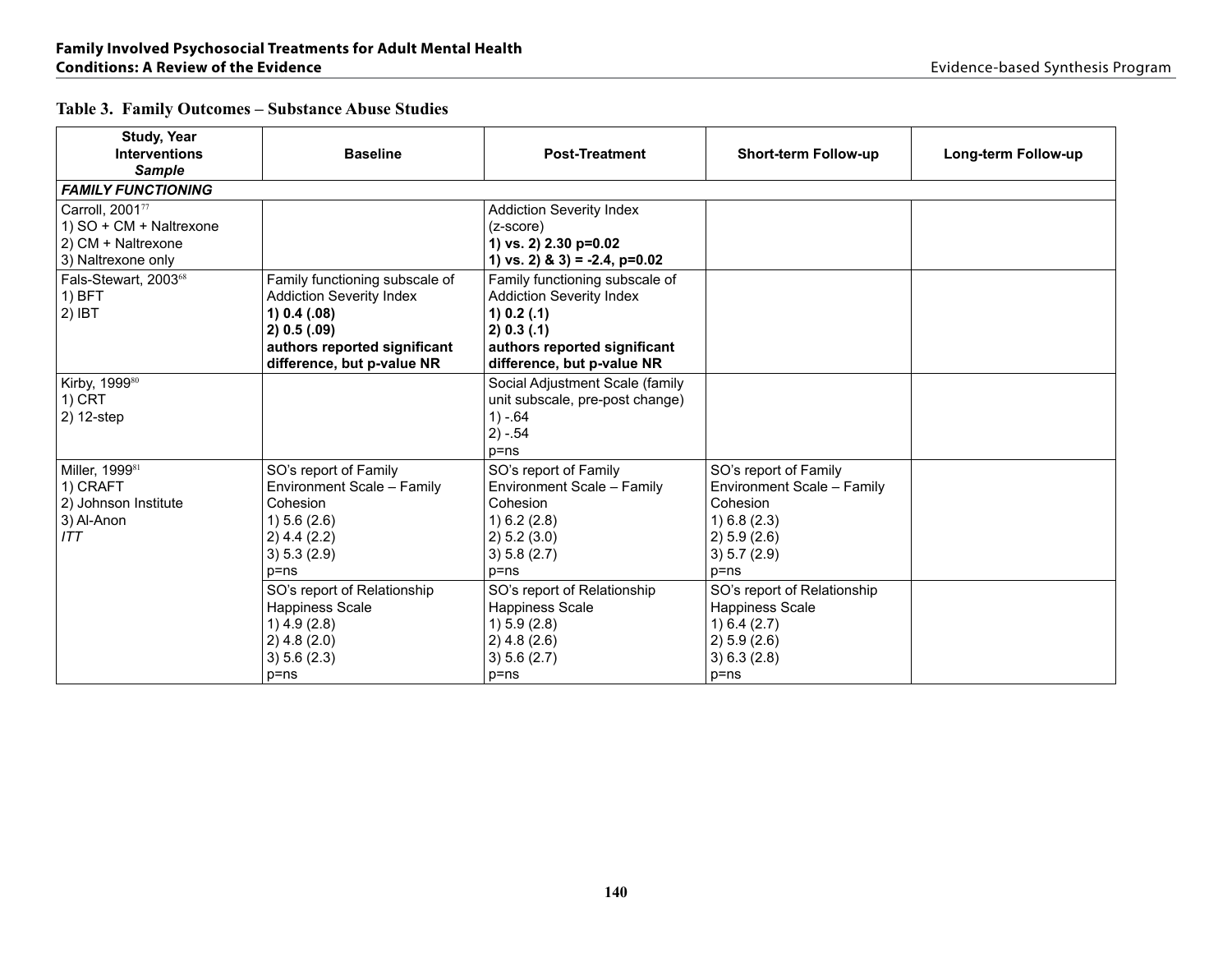| <b>Study, Year</b><br><b>Interventions</b><br><b>Sample</b><br><b>COUPLE FUNCTIONING</b> | <b>Baseline</b>                                                                                                                  | <b>Post-Treatment</b>                                                                                                                                                            | Short-term Follow-up                                                           | Long-term Follow-up                                                                                                     |
|------------------------------------------------------------------------------------------|----------------------------------------------------------------------------------------------------------------------------------|----------------------------------------------------------------------------------------------------------------------------------------------------------------------------------|--------------------------------------------------------------------------------|-------------------------------------------------------------------------------------------------------------------------|
| Fals-Stewart, 1996, 66, 84, 85<br>1) BCT<br>$2)$ IBT                                     | <b>Marital Adjustment Test</b><br>1) 67.5 (20.1)<br>2) 66.9 (20.8)<br>authors reported significant<br>difference, but p-value NR | <b>Marital Adjustment Test</b><br>1) 97.3 (17.2)<br>2) 70.8 (17.5)<br>authors reported significant<br>difference, but p-value NR                                                 | <b>Marital Adjustment Test</b><br>1) 71.7 (19.3)<br>2) 70.2 (18.4)<br>$p = ns$ | <b>Marital Adjustment Test</b><br>1) 71.6 (21.2)<br>2) 70.2 (18.8)<br>$p = ns$                                          |
|                                                                                          | Areas of Change Questionnaire<br>1) 34.4 (10.9)<br>2) 36.2 (13.0)<br>authors reported significant<br>difference, but p-value NR  | Areas of Change Questionnaire<br>1) 20.0 (11.9)<br>2) 32.7 (13.8)<br>authors reported significant<br>difference, but p-value NR                                                  | Areas of Change Questionnaire<br>1) 35.0 (11.7)<br>2) 38.7 (12.1)<br>$p = ns$  | Areas of Change Questionnaire<br>1) 34.1 (11.8)<br>2) 37.0 (12.0)<br>p=ns                                               |
|                                                                                          | % days separated<br>1) 19.8 (17.7)<br>2) 17.6 (18.4)<br>$p = NR$                                                                 | % days separated<br>$1)$ 3.5 (4.3)<br>2) 15.1 (16.3)<br>$p = NR$                                                                                                                 | % days separated<br>1) 7.4 (18.6)<br>$2)$ 22.4 (24.6)<br>$p = NR$              | % days separated<br>1) 20.7 (21.4)<br>2) 22.4 (29.1)<br>$p = ns$                                                        |
|                                                                                          |                                                                                                                                  | % change on Marital<br><b>Adjustment Test</b><br>% Improved<br>1) 60%<br>2) 35% (p=0.03)<br>% unchanged<br>1) 38%<br>2) 50% (p=0.26)<br>deteriorated<br>1) 2%<br>2) 15% (p=0.05) |                                                                                |                                                                                                                         |
|                                                                                          | Aggregated MAT scores<br>1) 67.5 (20.1)<br>2) 66.9 (20.8)<br>authors reported significant<br>difference, but p-value NR          |                                                                                                                                                                                  |                                                                                | Aggregated MAT scores<br>1) 76.0 (20.4)<br>2) 69.9 (19.0)<br>authors reported significant<br>difference, but p-value NR |
|                                                                                          | Aggregated ACQ scores<br>1) 34.4 (10.9)<br>2) 36.2 (13.0)<br>$p = ns$                                                            |                                                                                                                                                                                  |                                                                                | Aggregated ACQ scores<br>1) 32.4 (11.9)<br>2) 37.3 (13.4)<br>p=ns                                                       |
| Fals-Stewart, 200167<br>1) BCT<br>2) IBMM<br>Completers                                  | Dyadic Adjustment Scale<br>1) 72.8 (18.1) N=19<br>2) 75.1 (19.4) N=17<br>$p = ns$                                                | Dyadic Adjustment Scale*<br>1) 97.9 (16.4) N=19<br>2) 79.2 (18.1) N=17<br>p<0.01<br>*using baseline DAS as a<br>covariate                                                        |                                                                                |                                                                                                                         |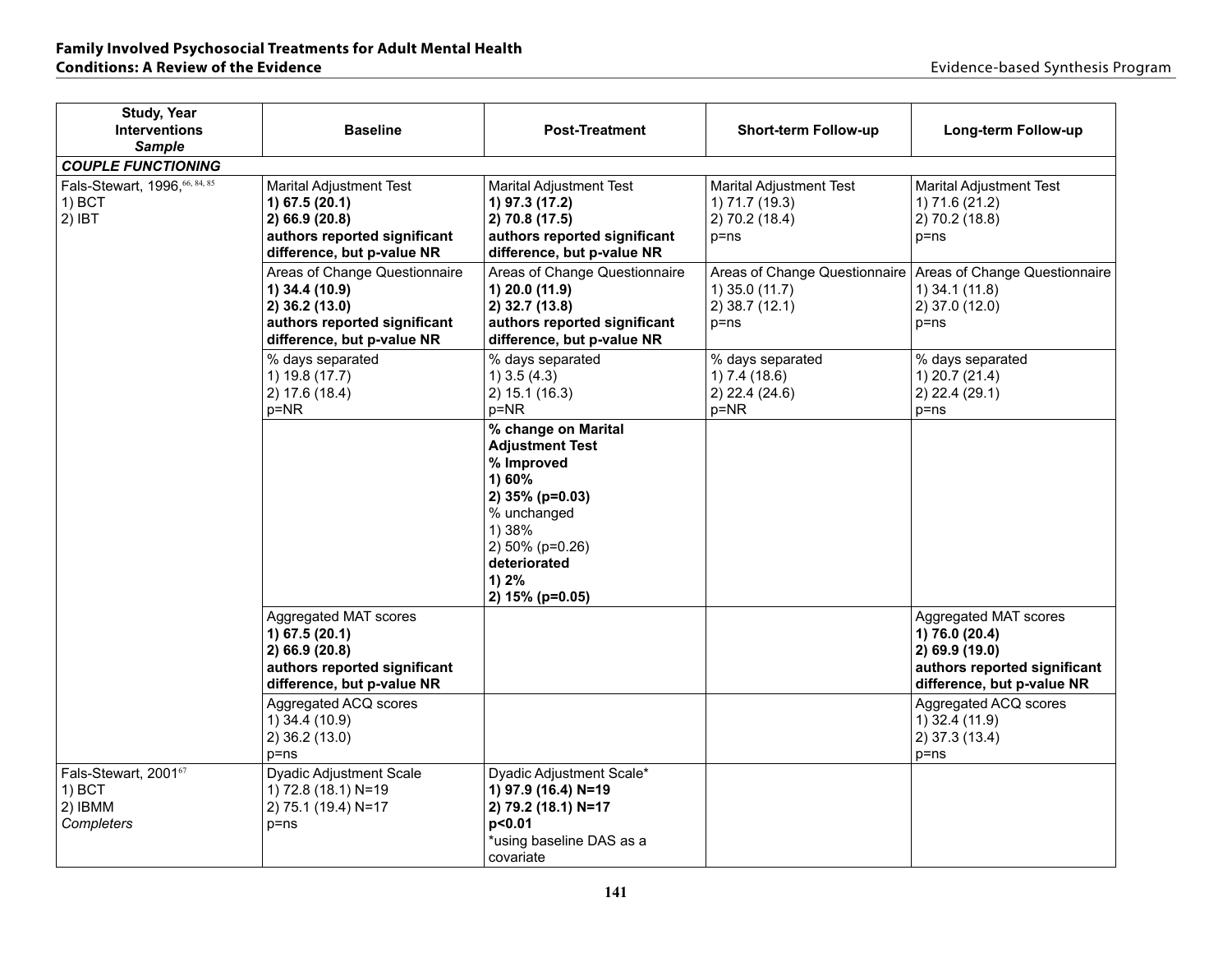| <b>Study, Year</b>                                                                         |                                                                                                                        |                                                                                                                                                                                                                     |                                                                                                                        |                                                                                                                                                                                                                               |
|--------------------------------------------------------------------------------------------|------------------------------------------------------------------------------------------------------------------------|---------------------------------------------------------------------------------------------------------------------------------------------------------------------------------------------------------------------|------------------------------------------------------------------------------------------------------------------------|-------------------------------------------------------------------------------------------------------------------------------------------------------------------------------------------------------------------------------|
| <b>Interventions</b>                                                                       | <b>Baseline</b>                                                                                                        | <b>Post-Treatment</b>                                                                                                                                                                                               | <b>Short-term Follow-up</b>                                                                                            | Long-term Follow-up                                                                                                                                                                                                           |
| <b>Sample</b>                                                                              |                                                                                                                        |                                                                                                                                                                                                                     |                                                                                                                        |                                                                                                                                                                                                                               |
|                                                                                            | ASI - Family-Social Composite<br>Score<br>1) 0.47 (0.08) N=19<br>2) 0.54 (0.09) N=17<br>p=NR                           | ASI - Family-Social Composite<br>Score*<br>1) 0.23 (0.06) N=19<br>2) 0.46 (0.08) N=17<br>p<0.05                                                                                                                     |                                                                                                                        |                                                                                                                                                                                                                               |
| Fals-Stewart, 200569<br>$1)$ BRT<br>$2)$ S-BFT<br>$3)$ IBT<br>4) PACT<br>Male partner only | <b>Dyadic Adjustment Scale</b><br>1) 88.26 (21.64)<br>2) 89.94 (22.61)<br>3) 90.61 (24.27)<br>4) 89.21 (22.61)<br>p=NR | <b>Dyadic Adjustment Scale</b><br>$(1)$ 114.3 $(14.0)$<br>2) 119.3 (11.9)<br>3) 104.6(11.6)<br>4) 106.3 (13.0)<br>$p = NR$                                                                                          | <b>Dyadic Adjustment Scale</b><br>1) 109.4 (15.3)<br>2) 112.6 (16.2)<br>$3)$ 98.4 (11.6)<br>4) 97.9 (13.2)<br>$p = NR$ | Dyadic Adjustment Scale<br>1) 107.3 (16.3)<br>2) 109.3 (17.2)<br>$3)$ 96.0 (19.3)<br>4) 93.0 (20.2)<br>$p = NR$                                                                                                               |
|                                                                                            |                                                                                                                        | Piecewise growth model for effect<br>of tx condition on DAS:<br>Equivalence test between:<br>1) vs 2): $z=1.7$ , $p=ns$<br>Group differences between:<br>1) vs 3): $z=-2.6$ , $p<01$<br>1) vs 4): $z=-2.5$ , $p<01$ |                                                                                                                        | Piecewise growth model for<br>effect of tx condition on DAS<br>after tx:<br>Equivalence test between:<br>1) vs 2): z=1.0, p=ns<br>Group differences between:<br>1) vs 3): $z=-2.2$ , $p<0.05$<br>1) vs 4): $z=2.0$ , $p<0.05$ |
| Fals-Stewart, 200674<br>1) BCT<br>$2)$ IBT<br>3) PACT<br>Female patients only              | <b>Dyadic Adjustment Scale</b><br>1) 94.64 (19.36)<br>2) 96.11 (18.44)<br>3) 95.34 (18.40)<br>p=NR                     | <b>Dyadic Adjustment Scale</b><br>1) 123.0 (12.1)<br>2) 111.2 (18.6)<br>3) 109.8(13.3)<br>p=NR                                                                                                                      | <b>Dyadic Adjustment Scale</b><br>1) 117.2 (13.7)<br>2) 102.2 (14.4)<br>3) 100.1 (15.2)<br>p=NR                        | <b>Dyadic Adjustment Scale</b><br>1) 112.4 (14.0)<br>2) 98.0 (18.8)<br>$3)$ 98.0 (16.2)<br>p=NR                                                                                                                               |
|                                                                                            |                                                                                                                        | Piecewise growth model for effect<br>of tx condition on DAS:<br><b>Group differences between:</b><br>1) vs. 2): $z=2.6$ , $p<01$<br>1) vs. 3): z=2.7, p<.01                                                         |                                                                                                                        | Piecewise growth model for<br>effect of tx condition on linear<br>rate of change in DAS after tx:<br>Group differences between:<br>1) vs. 2): $z=2.2$ , $p<0.05$<br>1) vs. $3$ : z=2.0, p<0.05                                |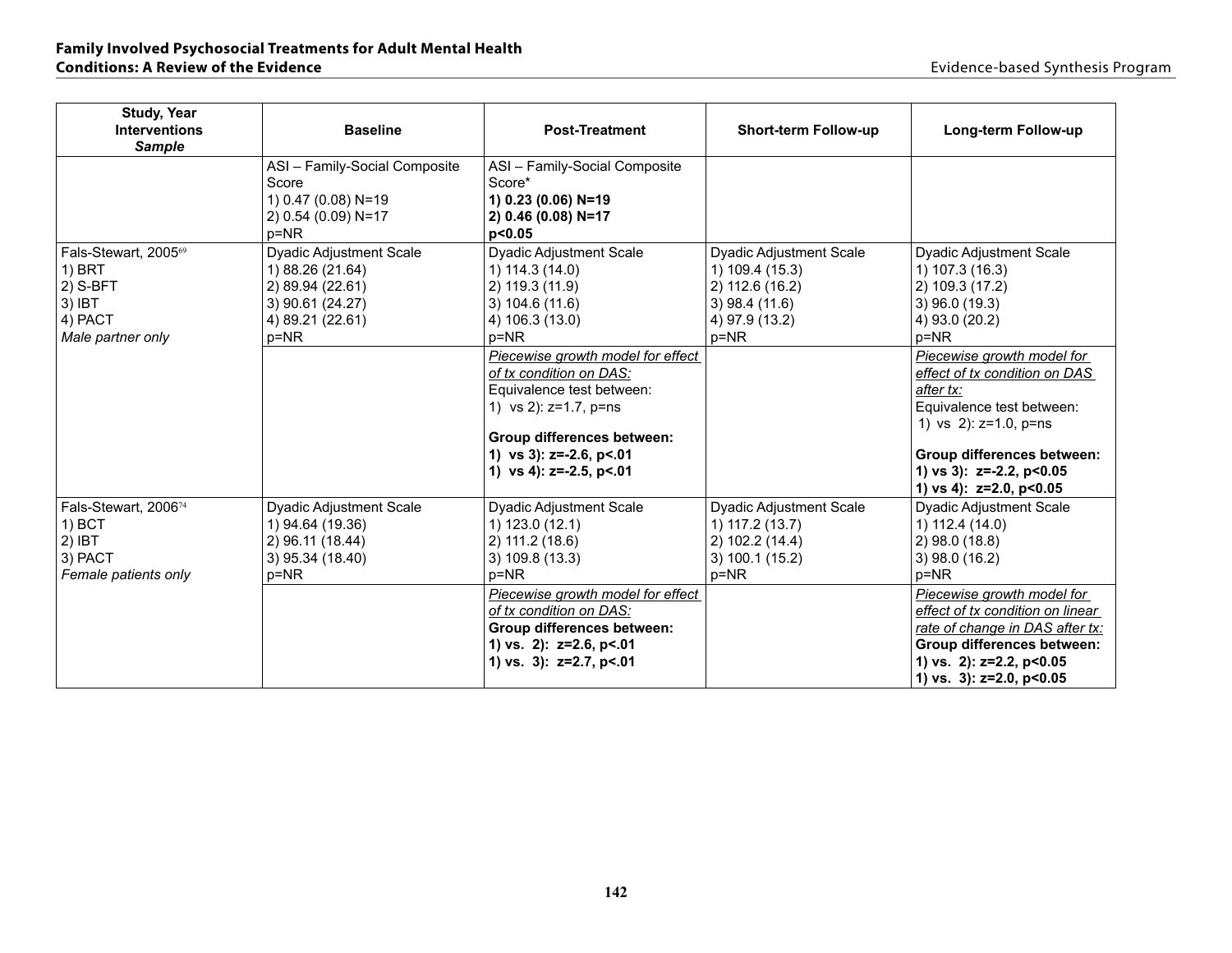| <b>Study, Year</b><br><b>Interventions</b><br><b>Sample</b>                        | <b>Baseline</b>                                                                                      | <b>Post-Treatment</b>                                                                                                                                                                                         | <b>Short-term Follow-up</b>                                                                                        | Long-term Follow-up                                                                                                                                                                                                                 |
|------------------------------------------------------------------------------------|------------------------------------------------------------------------------------------------------|---------------------------------------------------------------------------------------------------------------------------------------------------------------------------------------------------------------|--------------------------------------------------------------------------------------------------------------------|-------------------------------------------------------------------------------------------------------------------------------------------------------------------------------------------------------------------------------------|
| Fals-Stewart, 200878<br>1) BBCT<br>$2)$ BCT<br>$3)$ IBT<br>4) PACT<br>Participants | Dyadic Adjustment Scale<br>1) 85.0 (16.7)<br>2) 83.8(17.1)<br>3)86.8(20.8)<br>4) 85.9 (21.0)<br>p=NR | Dyadic Adjustment Scale<br>1) 112.3 (15.2)<br>2) 114.2 (15.1)<br>3) 101.9 (13.6)<br>4) 100.1 (11.8)<br>$p = NR$                                                                                               | <b>Dyadic Adjustment Scale</b><br>1) 107.2 (15.3)<br>2) 109.8 (16.0)<br>$3)$ 94.1 (14.8)<br>4) 93.0 (15.9)<br>p=NR | Dyadic Adjustment Scale<br>1) 104.4 (16.9)<br>2) 106.9 (16.5)<br>3) 87.3 (17.2)<br>4) 88.7 (18.6)<br>$p = NR$                                                                                                                       |
|                                                                                    |                                                                                                      | Piecewise growth model for effect<br>of tx condition on DAS:<br>Test of equivalence between:<br>1) vs. 2): z=1.6, p=ns<br>Group differences between:<br>1) vs. $3$ : z=-2.9, p<.01<br>1) vs. 4): z=2.8, p<.01 |                                                                                                                    | Piecewise growth model for<br>effect of tx condition on DAS<br>after tx:<br>Test of equivalence between:<br>1) vs 2): z=-0.8, p=ns<br>Group differences between:<br>1) vs. 3): $z=-2.8$ , $p<0.01$<br>1) vs. 4): $z=2.0$ , $p<0.05$ |
| Fals-Stewart, 200979<br>$1)$ BCT<br>$2)$ IBT                                       | DAS (men)<br>1) 88.2 (22.9) N=NR<br>2) 86.8 (23.1) N=NR<br>p=NR                                      | DAS (men)<br>1) 119.4 (13.6) N=NR<br>2) 110.4 (14.2) N=NR<br>p<0.05                                                                                                                                           | DAS (men)<br>1) 109.5 (16.2) N=NR<br>2) 95.4 (18.2) N=NR<br>p < 0.05                                               | DAS (men)<br>1) 106.0 (22.8) N=NR<br>2) 92.0 (20.3) N=NR<br>p<0.05                                                                                                                                                                  |
|                                                                                    | DAS (women)<br>1) 92.7 (20.4) N=NR<br>2) 93.2 (23.1) N=NR<br>$p = NR$                                | DAS (women)<br>1) 111.4 (12.7) N=NR<br>2) 103.2 (15.2) N=NR<br>p<0.05                                                                                                                                         | DAS (women)<br>1) 104.9 (17.5) N=NR<br>2) 95.4 (19.5) N=NR<br>p < 0.05                                             | DAS (women)<br>1) 101.4 (22.8) N=NR<br>2) 92.0 (22.7) N=NR<br>p < 0.05                                                                                                                                                              |
|                                                                                    |                                                                                                      | Multi-level growth model for<br>effect of tx condition on DAS<br>$(men)$ :<br><b>Group differences between:</b><br>1) vs. 2): z=-2.8, p<.01                                                                   |                                                                                                                    | Piecewise growth model for<br>effect of tx condition on linear<br>rate of change in DAS after tx<br>(men):<br><b>Group differences between:</b><br>1) vs. 2): z=2.0, p<0.05                                                         |
|                                                                                    |                                                                                                      | Multi-level growth model for<br>effect of tx condition on DAS<br>(women):<br>Group differences between:<br>1) vs. 2): z=2.1, p<.05                                                                            |                                                                                                                    | Piecewise growth model for<br>effect of tx condition on linear<br>rate of change in DAS after tx<br>$(men)$ :<br>Group differences between:<br>1) vs. 2): z=1.4, p=ns                                                               |
| Jones, 200170<br>1) HOPE<br>2) Usual Care<br>ITT                                   | Partner Support Quest. (mean,<br>SE)<br>1) 3.3 (0.2) N=45<br>2) 3.5 (0.3) N=17<br>p > 0.4            | Partner Support Quest.(mid-tx -4<br>weeks)<br>$1)$ 3.6 (0.2)<br>2) 2.6 (0.3)<br>$p = NR$                                                                                                                      | Partner Support Quest.<br>$1)$ 2.6 (0.2)<br>$2)$ 3.4 (0.8)<br>p=NR                                                 |                                                                                                                                                                                                                                     |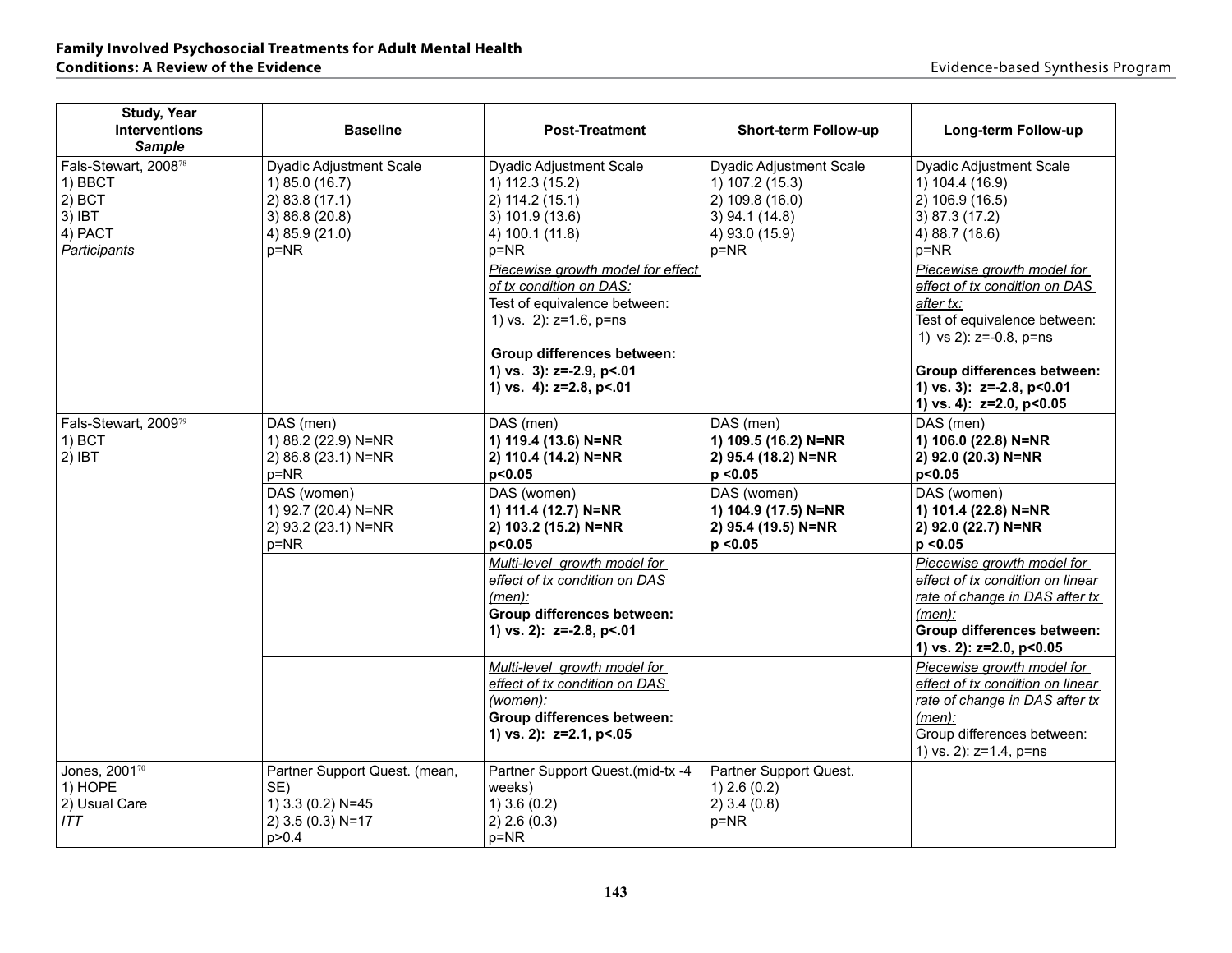| <b>Study, Year</b><br><b>Interventions</b><br><b>Sample</b>                         | <b>Baseline</b>                                                                                          | <b>Post-Treatment</b>                                                                                                                                                                                                                                                                                      | Short-term Follow-up                                                                                                                                                                                                                                                                                                | Long-term Follow-up                                                                                                                                                                                                                                                                                 |
|-------------------------------------------------------------------------------------|----------------------------------------------------------------------------------------------------------|------------------------------------------------------------------------------------------------------------------------------------------------------------------------------------------------------------------------------------------------------------------------------------------------------------|---------------------------------------------------------------------------------------------------------------------------------------------------------------------------------------------------------------------------------------------------------------------------------------------------------------------|-----------------------------------------------------------------------------------------------------------------------------------------------------------------------------------------------------------------------------------------------------------------------------------------------------|
|                                                                                     | Relationship Assessment score<br>(mean, SE)<br>1) 61.8(1.7)<br>2) 59.0 (2.9)<br>p > 0.4                  | Relationship Assessment score<br>(mid-tx 4 weeks)<br>1) 62.5 (2.0)<br>$2)$ 62.1 (3.1)<br>$p = NR$                                                                                                                                                                                                          | Relationship Assessment score<br>(2.2)<br>2) 65.6(6.9)<br>$p=0.83$                                                                                                                                                                                                                                                  |                                                                                                                                                                                                                                                                                                     |
| Kelley, 200263<br>1) BCT<br>2) IBT (Individual)<br>3) PACT (couples, no BCT)<br>ITT | DAS (alcohol abusing pts)<br>1) 85.3 (21.4) N=25<br>2) 84.6 (22.2) N=22<br>3) 83.3 (22.4) N=24<br>p=ns   | DAS (alcohol abusing pts)<br>1) 115.4 (18.2)*<br>2) 102.2 (19.1)<br>3) 104.6 (21.6)<br>p<0.05 (significantly higher than<br>baseline)<br>*significantly higher than the other<br>treatment groups                                                                                                          | DAS (alcohol abusing pts)<br>1) 103.9 (16.2)*<br>2) 86.7 (19.2)<br>3) 85.8 (23.0)<br>p<0.05 (significantly higher<br>than baseline)<br>*significantly higher than the<br>other treatment groups                                                                                                                     | DAS (alcohol abusing pts)<br>1) 91.4 (19.9)*<br>2) 82.1 (20.7)<br>3) 80.0 (19.6)<br>p<0.05 (significantly higher<br>than baseline)<br>*significantly higher than the<br>other treatment groups                                                                                                      |
|                                                                                     | DAS (drug abusing pts)<br>1) 75.2 (22.7) N=22<br>2) 77.3 (19.8) N=21<br>3) 74.4 (20.2) N=21<br>$p = ns$  | DAS (drug abusing pts)<br>1) 103.6 $(22.1)^*$<br>2) 88.7 (16.4)<br>3) 86.4 (21.7)<br>p<0.05 (significantly higher than<br>baseline)                                                                                                                                                                        | DAS (drug abusing pts)<br>1) 93.6 (17.2)*<br>2) 77.8 (18.7)<br>3) 80.0 (19.2)<br>p<0.05 (significantly higher<br>than baseline)<br>*significantly higher than the<br>other treatment groups                                                                                                                         | DAS (drug abusing pts)<br>1) 907 (22.3)*<br>2) 75.8 (20.4)<br>3) 77.2 (21.6)<br>p<0.05 (significantly higher<br>than baseline)<br>*significantly higher than the<br>other treatment groups                                                                                                          |
| Kirby, 199980<br>1) CRT<br>2) 12-step<br>ITT                                        |                                                                                                          | SAS (marital subscale, pre-post<br>change)<br>$1) - 18$<br>$2) - 05$ (p=ns)                                                                                                                                                                                                                                |                                                                                                                                                                                                                                                                                                                     |                                                                                                                                                                                                                                                                                                     |
| Lam, 200971<br>1) PSBCT<br>$2)$ BCT<br>3) IBT<br>ITT                                | Dyadic Adjustment scale<br>1) 86.7 (19.1) N=10<br>2) 84.2 (20.6) N=10<br>3) 83.6 (22.4) N=10<br>$p = NR$ | <b>Dyadic Adjustment Scale</b><br>1) 112.3 (18.6) N=10<br>2) 114.4 (16.8) N=10<br>3) 98.1 (17.9) N=10<br>$p = NR$<br>Within group over time:<br>1) r≥0.5 large<br>2) $r \ge 0.5$ large<br>3) $r \ge 0.3$ medium<br>Paired contrasts:<br>1) vs. $3)$ medium<br>$2)$ vs. $3)$ medium<br>1) vs. 2) negligible | <b>Dyadic Adjustment Scale</b><br>1) 104.0 (19.2) N=10<br>2) 105.9 (19.6) N=10<br>3) 93.9 (20.2) N=10<br>$p = NR$<br>Within group over time:<br>1) r≥0.5 large<br>2) $r \ge 0.5$ large<br>3) r≥0.2 clinically meaningful<br>Paired contrasts:<br>1) vs. $3)$ medium<br>$2)$ vs. $3)$ medium<br>1) vs. 2) negligible | Dyadic Adjustment Scale<br>1) 98.3 (20.2) N=10<br>2) 99.8 (20.3) N=10<br>3) 88.9 (22.0) N=10<br>$p = NR$<br>Within group over time:<br>1) $r \ge 0.3$ medium<br>2) $r \ge 0.3$ medium<br>3) r=negligible<br>Paired contrasts:<br>1) vs. $3)$ medium<br>$2)$ vs. $3)$ medium<br>1) vs. 2) negligible |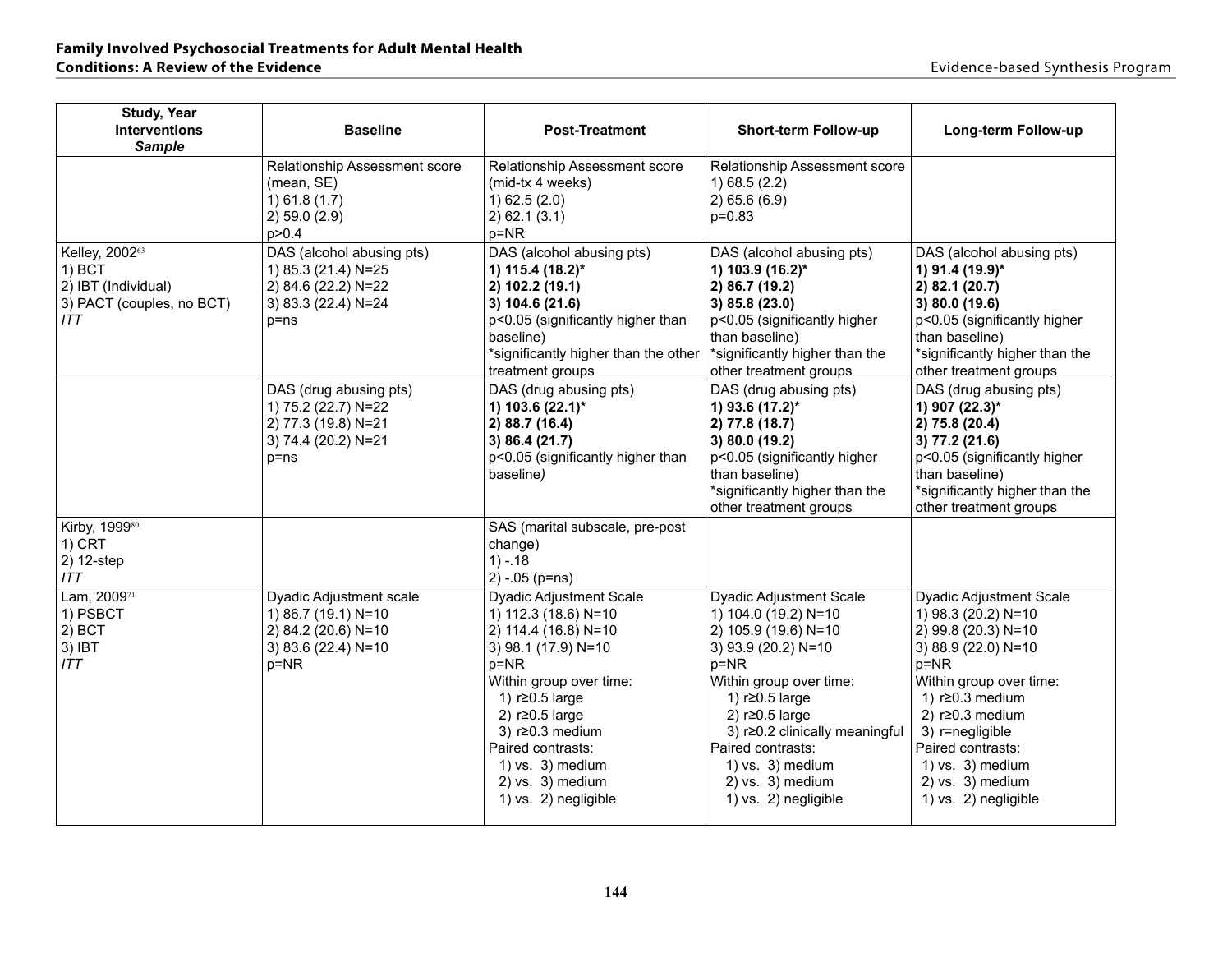| <b>Study, Year</b><br><b>Interventions</b><br><b>Sample</b>              | <b>Baseline</b>                                                                                      | <b>Post-Treatment</b>                                                                                  | <b>Short-term Follow-up</b>                                                                                   | Long-term Follow-up                                                                                                                                                                 |
|--------------------------------------------------------------------------|------------------------------------------------------------------------------------------------------|--------------------------------------------------------------------------------------------------------|---------------------------------------------------------------------------------------------------------------|-------------------------------------------------------------------------------------------------------------------------------------------------------------------------------------|
| McCrady, 200487<br>1) ABMT<br>2) AA/ABMT<br>3) RP/ABMT                   |                                                                                                      |                                                                                                        |                                                                                                               | <b>Marital Happiness Scale</b><br>(18 months)<br>1) 5.2 (1.0)<br>2) 5.0 (1.0)<br>3) 5.1 (1.1)<br>$p = ns$                                                                           |
| McCrady, 2009 <sup>75</sup><br>1) ABCT<br>2) ABIT<br>Completers          |                                                                                                      |                                                                                                        |                                                                                                               | % separated during follow up<br>1) 20.0%<br>2) 11.5%<br>$p = NR$                                                                                                                    |
|                                                                          |                                                                                                      |                                                                                                        |                                                                                                               | Length separation (days)<br>1) 251.0 (186.4)<br>2) 128.2 (125.0)<br>p=NR                                                                                                            |
| O'Farrell, 1998a <sup>4</sup><br>1) BMT+RP<br>$2)$ BMT<br>Sample Unclear | Marital Adjustment Test (husband<br>report, patient)<br>1) 96.1 (20.4)<br>2) 86.6 (31.7)<br>$p = ns$ | Marital Adjustment Test (husband<br>report, patient)<br>1) 108.3 (21.9)<br>2) 104.1 (30.0)<br>$p = ns$ | <b>Marital Adjustment Test</b><br>(husband report, patient)<br>1) 112.7 (22.4)<br>2) 102.4 (30.6)<br>$p = ns$ | <b>Marital Adjustment Test</b><br>(husband report, patient)<br>1) 112.4 (19.3)<br>2) 96.7 (36.1)<br>$p = ns$<br>Final (30 months):<br>1) 102.5 (29.9)<br>2) 89.8 (39.6)<br>$p = ns$ |
|                                                                          | CBQ (marital behaviors) -<br>Average couple response<br>$1)$ 3.5 (0.7)<br>$2)$ 3.3 (0.8)<br>$p = ns$ | CBQ (marital behaviors) -<br>Average couple response<br>$1)$ 2.5 (0.9)<br>2) 2.2 (0.9)<br>$p = ns$     |                                                                                                               | CBQ (marital behaviors) -<br>Average couple response<br>$1)$ 2.5 (0.9)<br>2) 2.2 (1.0)<br>$p = ns$<br>Final (30 months):<br>$1)$ 2.1 $(1.1)$<br>2) 1.9(1.1)<br>$p = ns$             |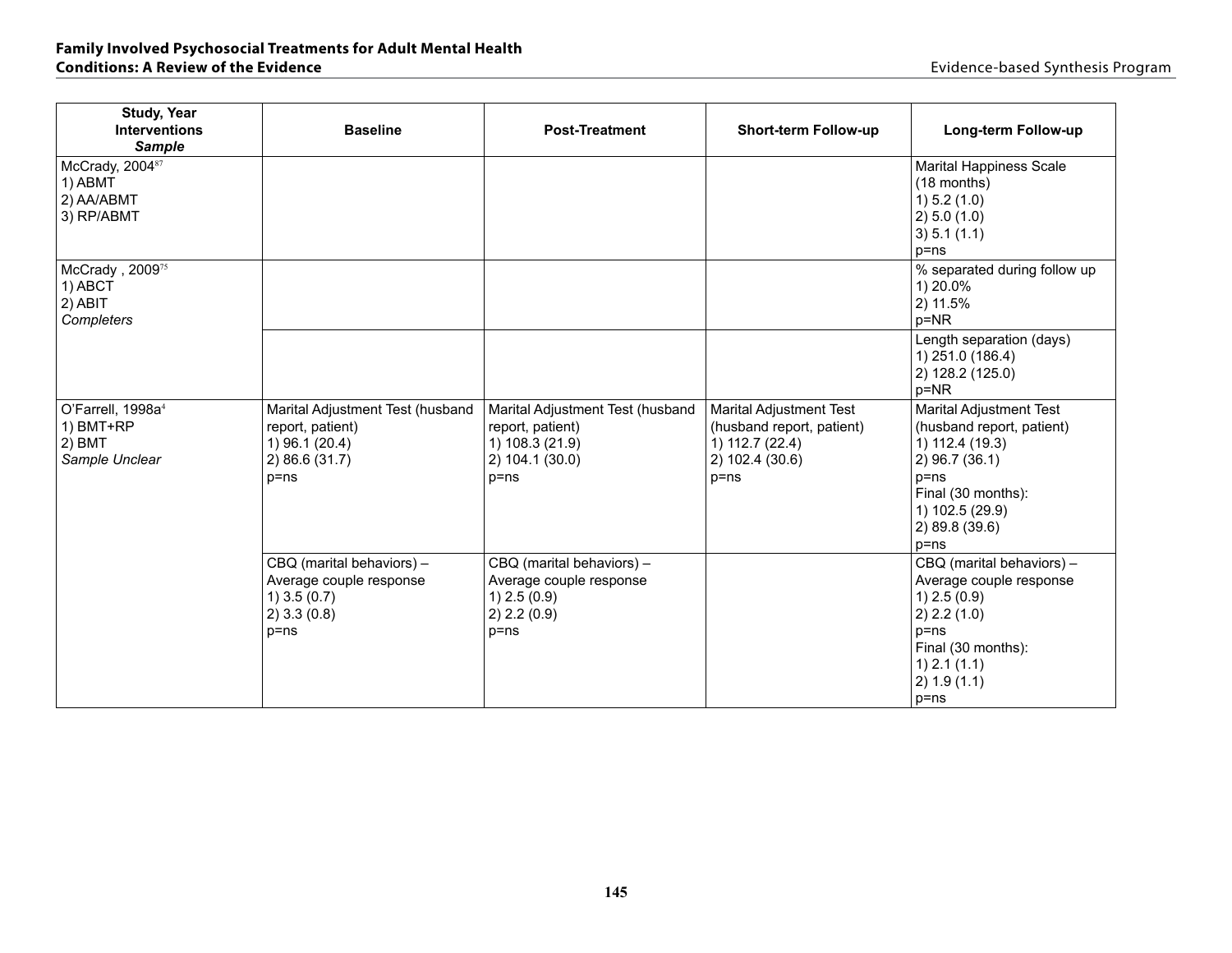| <b>Study, Year</b><br><b>Interventions</b><br><b>Sample</b>                         | <b>Baseline</b>                                                                                                                               | <b>Post-Treatment</b>                                                                                                                                                                                                | <b>Short-term Follow-up</b>                                                                                        | Long-term Follow-up                                                                                                |
|-------------------------------------------------------------------------------------|-----------------------------------------------------------------------------------------------------------------------------------------------|----------------------------------------------------------------------------------------------------------------------------------------------------------------------------------------------------------------------|--------------------------------------------------------------------------------------------------------------------|--------------------------------------------------------------------------------------------------------------------|
| O'Farrell, 1998b65<br>1) BMT<br>$2)$ ICT<br>3) Individual Tx Only<br>Sample Unclear | Sexual Adjustment Questionnaire<br>- satisfaction with privacy and<br>context<br>$1)$ 2.9 (0.9)<br>$2)$ 3.3 (1.2)<br>3) 3.7 (3.9)<br>$p = ns$ | Sexual Adjustment Questionnaire<br>- satisfaction with privacy and<br>context<br>1) 3.8 $(1.3)$ *<br>$2)$ 3.5 (1.2)<br>$3)$ 3.9 (1.2)<br>$p=0.003$<br>*changes for group 1 were<br>significant, but not other groups |                                                                                                                    |                                                                                                                    |
|                                                                                     | Sexual Adjustment Questionnaire<br>- frequency of intercourse<br>$1)$ 4.2 (1.9)<br>2) 5.0(1.5)<br>3) 5.0 (2.1)<br>$p = ns$                    | Sexual Adjustment Questionnaire<br>- frequency of intercourse<br>$1)$ 4.7 (2.0)<br>2) 5.1 (1.7)<br>$3)$ 4.0 (1.9)<br>$p = ns$                                                                                        |                                                                                                                    |                                                                                                                    |
| O'Farrell, 2010 <sup>82</sup><br>1) BFT+IBT<br>$2)$ IBT                             | RHS dyad score<br>1) 42.4 (19.5)<br>2) 42.5 (11.9)<br>$p = NR$                                                                                | RHS dyad score<br>1) 58.8 (13.9)<br>2) 54.8 (11.7)<br>p=NR; r=0.07                                                                                                                                                   | RHS dyad score<br>1) 52.8 (17.6)<br>2) 51.2 (15.2)<br>p=NR; r=0.07                                                 |                                                                                                                    |
| Walitzer, 200473<br>$1)$ C/AF<br>2) C/AF+BCT (family)<br>3) PDO (individual)<br>ITT | <b>Dyadic Adjustment Scale</b><br>1) 104.1 (12.3) N=20<br>2) 107.6 (13.3) N=19<br>3) 108.5 (22.0) N=21<br>$p = ns$                            | <b>Dyadic Adjustment Scale</b><br>1) 103.7 (15.7) N=19<br>2) 108.4 (14.4) N=19<br>3) 105.4 (26.2) N=21<br>$p = ns$                                                                                                   | <b>Dyadic Adjustment Scale</b><br>1) 106.0 (12.4) N=18<br>2) 107.8 (12.7) N=16<br>3) 108.3 (25.6) N=15<br>$p = ns$ | <b>Dyadic Adjustment Scale</b><br>1) 109.0 (10.1) N=17<br>2) 101.2 (15.9) N=17<br>3) 113.6 (23.0) N=14<br>$p = ns$ |
| Winters, 2002 <sup>76</sup><br>1) BCT+IBCT<br>2) IBCT<br><b>ITT/Female patients</b> | Dyadic Adjustment Scale<br>1) 81.4 (32.7)<br>2) 83.6 (31.8)<br>$p = ns$                                                                       | <b>Dyadic Adjustment Scale</b><br>1) 105.3 (13.2)<br>2) 97.2 (16.1)<br>$p=0.05$                                                                                                                                      | Dyadic Adjustment Scale<br>1) 93.4 (22.7)<br>2) 84.3 (23.6)<br>$p = ns$                                            | <b>Dyadic Adjustment Scale</b><br>1) 86.2 (25.2)<br>2) 82.8 (25.9)<br>$p = ns$                                     |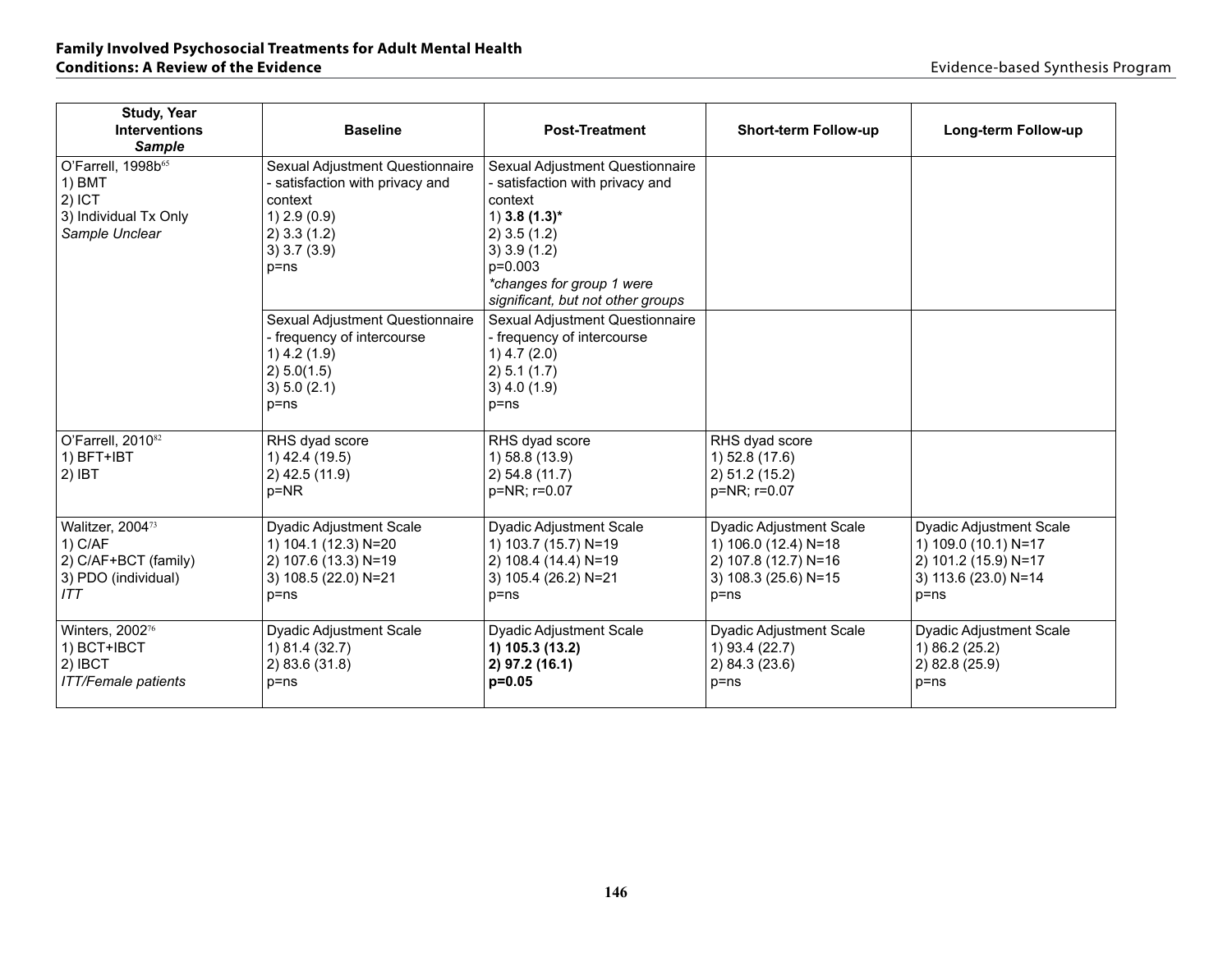| <b>Study, Year</b>               |                                                      |                       |                      |                                                  |
|----------------------------------|------------------------------------------------------|-----------------------|----------------------|--------------------------------------------------|
| <b>Interventions</b>             | <b>Baseline</b>                                      | <b>Post-Treatment</b> | Short-term Follow-up | Long-term Follow-up                              |
| <b>Sample</b>                    |                                                      |                       |                      |                                                  |
| <b>INTIMATE PARTNER VIOLENCE</b> |                                                      |                       |                      |                                                  |
| Fals-Stewart, 1996, 74 2000, 84  | Male to female partner violence                      |                       |                      | Male to female partner violence                  |
| 200285                           | $(p = NR for all)$                                   |                       |                      | $(p = NR for all)$                               |
| $1)$ BCT                         | a. Twisted partner' arm:                             |                       |                      | Male to female partner violence                  |
| $2)$ IBT                         | 1) 8% vs. 2) 10%                                     |                       |                      | $(p = NR for all)$                               |
|                                  | b. Pushed, grabbed partner:                          |                       |                      | a. Twisted partner' arm:                         |
|                                  | 1) 25% vs. 2) 30%                                    |                       |                      | 1) 3% vs. 2) 8%                                  |
|                                  | c. Slapped partner:                                  |                       |                      | b. Pushed, grabbed partner:                      |
|                                  | 1) 10% vs. 2) 13%                                    |                       |                      | 1)10% vs. 2) 23%                                 |
|                                  | d. Forced sex on partner:                            |                       |                      | c. Slapped partner:                              |
|                                  | 1) 13% vs. 2) 15%                                    |                       |                      | 1) 8% vs. 2) 8%                                  |
|                                  | e. Shaken partner:                                   |                       |                      | d. Forced sex on partner:                        |
|                                  | 1) 20% vs. 2) 23%                                    |                       |                      | 1) 5% vs. 2) 13%                                 |
|                                  | f. Thrown partner:                                   |                       |                      | e. Shaken partner:                               |
|                                  | 1) 3% vs. 2) 3%                                      |                       |                      | 1) 5% vs. 2) 23%                                 |
|                                  | g. Thrown object at partner:                         |                       |                      | f.<br>Thrown partner:                            |
|                                  | 1) 10% vs. 2) 13%                                    |                       |                      | 1) 0% vs. 2) 3%                                  |
|                                  | h. Choked / strangled partner:                       |                       |                      | Thrown object at partner:<br>g.                  |
|                                  | 1) 0% vs. 2) 0%                                      |                       |                      | 1) 5% vs. 2) 10%                                 |
|                                  | i. Kicked, bitten, hit partner:<br>1) 18% vs. 2) 18% |                       |                      | h. Choked / strangled partner:                   |
|                                  | j. Hit or tried to hit partner:                      |                       |                      | 1) 0% vs. 2) 0%                                  |
|                                  | 1) 20% vs. 2) 23%                                    |                       |                      | Kicked, bitten, hit partner:<br>j.               |
|                                  | k. Beaten up partner:                                |                       |                      | 1) 5% vs. 2) 15%<br>Hit or tried to hit partner: |
|                                  | 1) 0% vs. 2) 3%                                      |                       |                      | 1) 8% vs. 2) 15%                                 |
|                                  | I. Threatened partner with knife                     |                       |                      | k. Beaten up partner:                            |
|                                  | or gun:                                              |                       |                      | 1) 0% vs. 2) 0%                                  |
|                                  | 1) 0% vs. 2) 0%                                      |                       |                      | Threatened partner with                          |
|                                  | m. Used knife or gun on partner:                     |                       |                      | knife or gun:                                    |
|                                  | 1) 0% vs. 2) 0%                                      |                       |                      | 1) 0% vs. 2) 0%                                  |
|                                  |                                                      |                       |                      | m. Used knife or gun on partner:                 |
|                                  | p=NR                                                 |                       |                      | 1) 0% vs. 2) 0%                                  |
|                                  |                                                      |                       |                      |                                                  |
|                                  |                                                      |                       |                      | $p = NR$                                         |
| Fals-Stewart, 200674             |                                                      |                       |                      | TLFB-SV, Male-to-Female                          |
| $1)$ BCT                         |                                                      |                       |                      | 1) $1.7(4.9)$                                    |
| $2)$ IBT                         |                                                      |                       |                      | $2)$ 3.4 (4.2)                                   |
| 3) PACT                          |                                                      |                       |                      | 3) 3.9 (9.7)                                     |
| Female patients only             |                                                      |                       |                      | p<0.05                                           |
|                                  |                                                      |                       |                      |                                                  |
|                                  |                                                      |                       |                      | TLFB-SV, Female to Male                          |
|                                  |                                                      |                       |                      | 1) 1.7 (3.8) vs. 2) 4.0 (4.2)                    |
|                                  |                                                      |                       |                      | 1) 1.7 (3.8) vs 3) 4.1 (4.4)                     |
|                                  |                                                      |                       |                      | p<0.05                                           |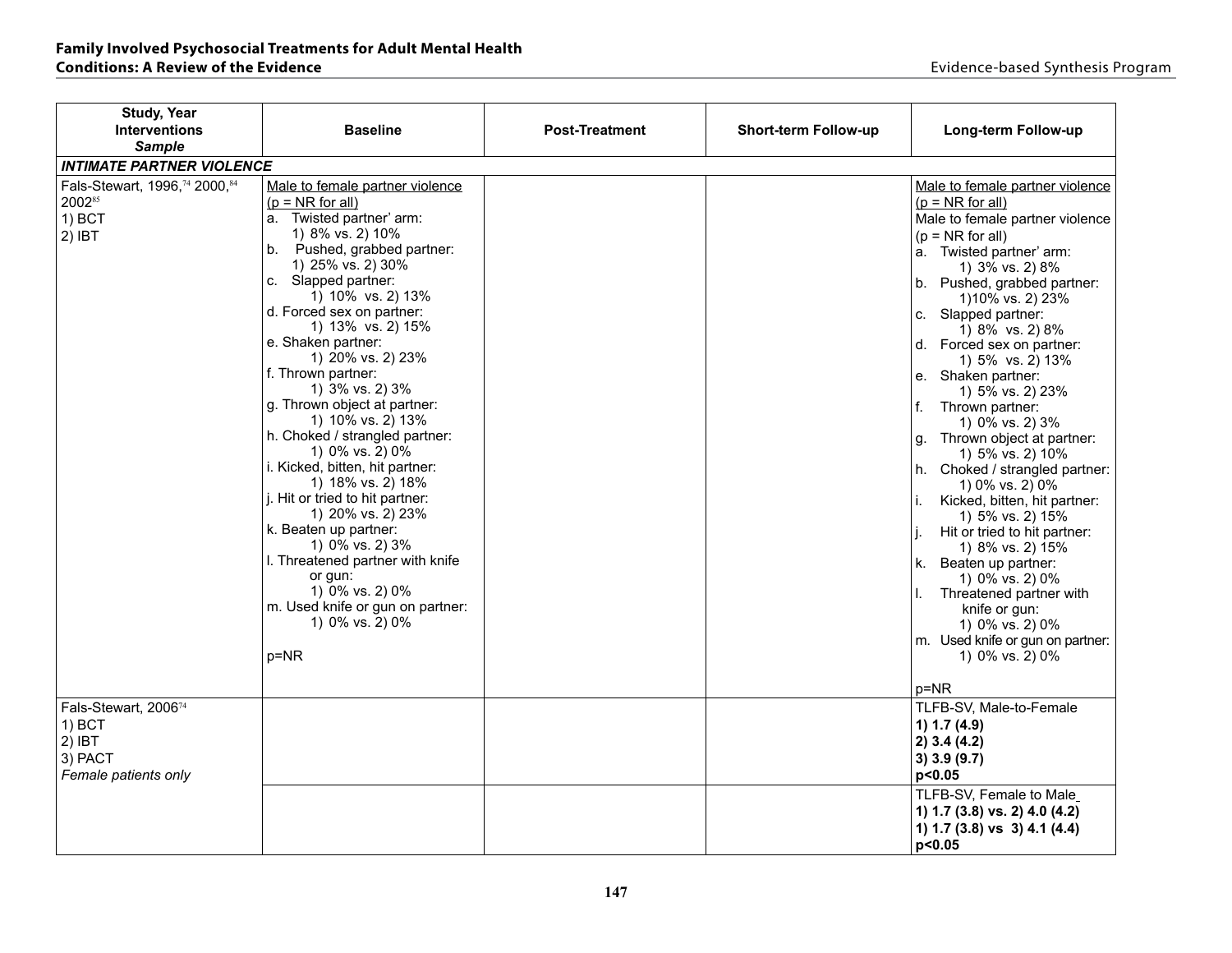| <b>Study, Year</b><br><b>Interventions</b><br><b>Sample</b> | <b>Baseline</b>            | <b>Post-Treatment</b>          | <b>Short-term Follow-up</b>    | Long-term Follow-up            |
|-------------------------------------------------------------|----------------------------|--------------------------------|--------------------------------|--------------------------------|
| Lam, 200971                                                 | TLFB-SV M-to-F, % days     | TLFB-SV M-to-F, % days         | TLFB-SV M-to-F, % days         | TLFB-SV M-to-F, % days         |
| 1) PSBCT                                                    | 1) 2.4 (3.0) N=10          | 1) 1.3 (1.9) N=10              | 1) 1.5 (1.9) N=10              | 1) 1.4 (1.7) N=10              |
| $2)$ BCT                                                    | 2) 2.4 (2.5) N=10          | 2) 1.2 (2.2) N=10              | 2) 1.5 (2.0) N=10              | 2) 1.4 (2.2) N=10              |
| 3) IBT                                                      | $3)$ 2.4 (2.5) N=10        | 3) $1.4$ (2.2) N=10            | 3) $1.7$ (2.8) $N=10$          | 3) 1.8 (2.5) N=10              |
| <b>ITT</b>                                                  | $p = NR$                   | $p=NR$                         | $p = NR$                       | $p = NR$                       |
|                                                             |                            | Within group over time:        | Within group over time:        | Within group over time:        |
|                                                             |                            | 1) r≥0.2 clinically meaningful | 1) r≥0.2 clinically meaningful | 1) r≥0.2 clinically meaningful |
|                                                             |                            | 2) r≥0.2 clinically meaningful | 2) r≥0.2 clinically meaningful | 2) r≥0.2 clinically meaningful |
|                                                             |                            | 3) r=negligible                | 3) r=negligible                | 3) r=negligible                |
|                                                             |                            | Paired contrasts:              | Paired contrasts:              | Paired contrasts:              |
|                                                             |                            | 1) vs. 3) negligible           | 1) vs. 3) negligible           | 1) vs. 3) negligible           |
|                                                             |                            | 2) vs. 3) negligible           | 2) vs. 3) negligible           | 2) vs. 3) negligible           |
|                                                             |                            | 1) vs. 2) negligible           | 1) vs. 2) negligible           | 1) vs. 2) negligible           |
| <b>CONFLICT</b>                                             |                            |                                |                                |                                |
| Fals-Stewart, 1996,74 2000,84                               | Response to conflict scale | Response to conflict scale     | Response to conflict scale     | Response to conflict scale     |
| 200285                                                      | 1) 112.4 (30.8)            | 1) 79.8 (26.1)                 | 1) 106.4 (30.0)                | 1) 106.9 (27.7)                |
| 1) BCT                                                      | 2) 107.6 (27.3)            | 2) 102.3 (26.9)                | 2) 103.4 (27.2)                | 2) 103.9 (21.9)                |
| $2)$ IBT                                                    | $p = NR$                   | $p = ns$                       | $p = ns$                       | p=ns                           |
| Miller, 1999 <sup>81</sup>                                  | SO's report of Family      | SO's report of Family          | SO's report of Family          |                                |
| 1) CRAFT                                                    | Environment Scale - Family | Environment Scale - Family     | Environment Scale - Family     |                                |
| 2) Johnson Institute                                        | Conflict                   | Conflict                       | Conflict                       |                                |
| 3) Al-Anon                                                  | $1)$ 3.4 (2.5)             | 1) 2.7 (2.4)                   | $1)$ 2.5 (2.1)                 |                                |
| ITT                                                         | $2)$ 3.6 (2.0)             | 2) 2.8(1.9)                    | 2) 2.9 (2.3)                   |                                |
|                                                             | $3)$ 3.5 (2.5)             | $3)$ 3.2 (2.3)                 | 3) 2.8 (2.4)                   |                                |
|                                                             | $p = ns$                   | p=ns                           | $p = ns$                       |                                |

Short-term follow up = 6 months post-treatment, unless otherwise noted; Long term=12 months post-treatment, unless otherwise noted. If an outcome had a final measure reported beyond 12 months, it is reported in long term follow up column and noted.

Measures listed in the study descriptive tables but not reported here if either 1) the authors did not report findings from these measures or 2) they did not test for differences between conditions on these measures.

ns = not significant (at 5% level); NR = not reported; N/A = not applicable; tx = treatment; Completers = findings for analyses conducted only with treatment completers; ITT = findings for analyses using an intent-to-treat approach.

BCT = Behavioral Couples Therapy; BFT = Behavioral Family Therapy ; ICBT = Individual Couple Behavioral Therapy; IBT = Individual Based Treatment; ICT = Individual Couple Therapy;; BFT=Behavioral Family Counseling; BBCT = Brief Behavioral Couples Therapy; S-BFT=Standard Behavioral Couples Therapy; BMT = Behavioral Marital Therapy; BRT = Brief Relationship Therapy; PACT= Psychoeducational Attention Control Treatment; FSO = family member/significant other ; PSBCT = Parent Skills with Behavioral Couples Therapy; ABMT = Alcohol Focused Behavioral Marital Therapy; AA= Alcoholics Anonymous; AA/Al-Anon; RP = Relapse prevention; ABCT= Alcohol Behavior Couples Therapy; ABIT = Alcohol Behavior Individual Therapy; CRAFT = Community Reinforcement and Family Training; ACQ = Area of Change Questionnaire; ASI = Addiction Severity Index; DAS= dyadic adjustment scale; TLFB-SV = Time Line Follow Back Interview , Spousal Violence; M-to-F= male to female; FES = Family Environment Scale; CBQ = Couples Behaviors Questionnaire, RHS = Relationship Happiness Scale; SO = Significant Other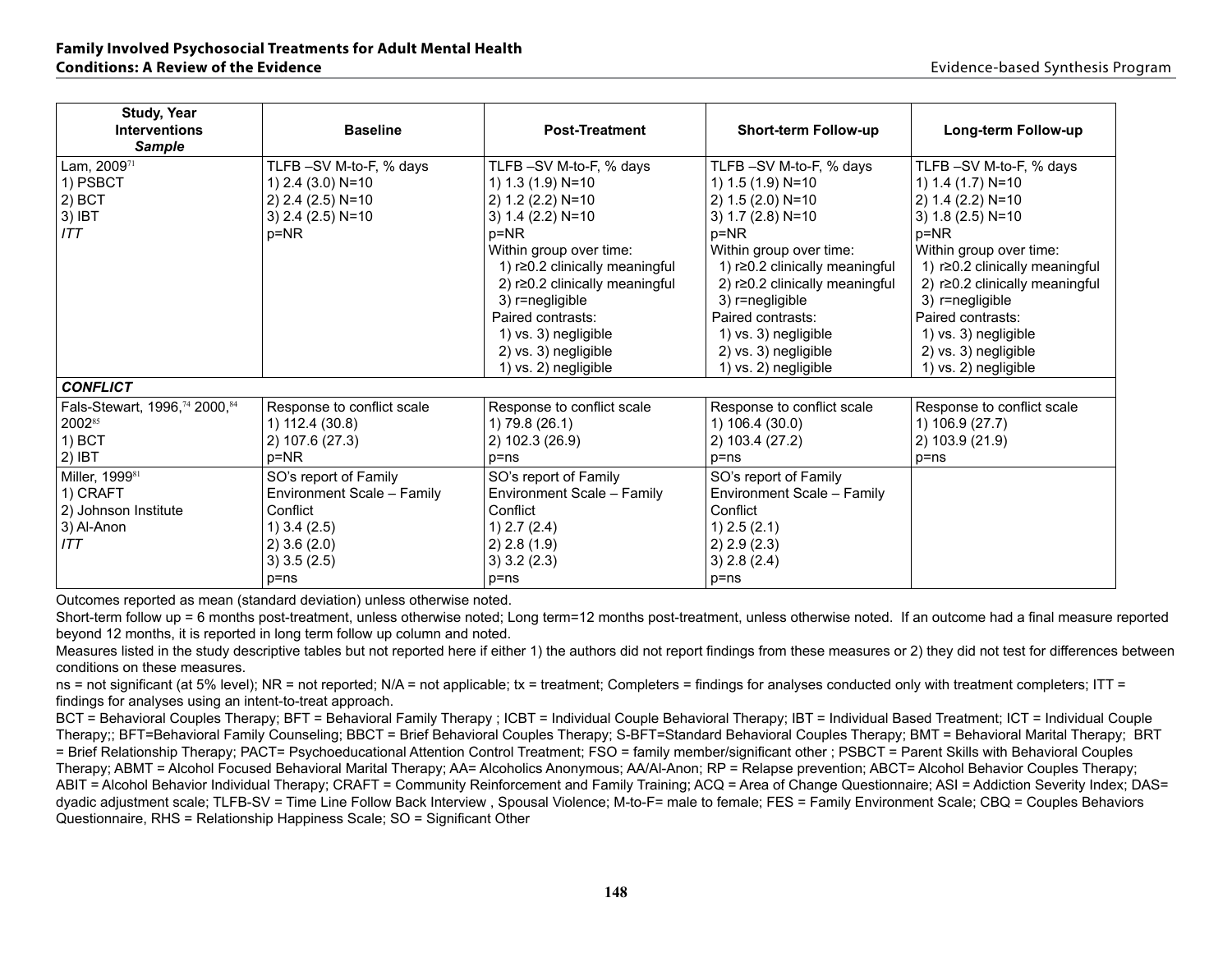| <b>Study, Year</b>                                                                                                                                                                   |                                                                                                                      |
|--------------------------------------------------------------------------------------------------------------------------------------------------------------------------------------|----------------------------------------------------------------------------------------------------------------------|
| <b>Interventions</b><br><b>Sample</b>                                                                                                                                                | <b>Outcome</b><br>Post-Treatment <sup>1</sup>                                                                        |
| <i><b>ATTENDANCE</b></i>                                                                                                                                                             |                                                                                                                      |
| Carroll, 200177<br>1) Significant Other+Contingency Management+Naltrexone<br>2) Contingency Management+Naltrexone<br>3) Naltrexone                                                   | # weeks in therapy<br>1) 7.4 (5.1); 2) 7.4 (4.4); 3) 5.6 (4.5)<br>1) vs. 2) ns<br>1) & 2) vs. 3) p=0.05              |
| Fals-Stewart, 199666<br>1) Behavioral Couples Therapy<br>2) Individual Based Treatment                                                                                               | # sessions attended<br>1) 42.9 (13.2); 2) 42.5 (12.2)<br>p=ns                                                        |
| Fals-Stewart, 200167<br>1) Behavioral Couples Therapy<br>2) Individual based methadone maintenance<br>ITT                                                                            | Session attendance<br>1) 20.3 (4.2) N=21; 2) 19.6 (5.4) N=22<br>$p = ns$                                             |
| Fals-Stewart, 200368<br>1) Naltrexone+Brief Family Treatment<br>2) Naltrexone+Individual Based Treatment                                                                             | # sessions attended<br>1) 34.2 (14.9); 2) 26.5 (15.2)<br>p<0.05                                                      |
| Fals-Stewart, 200569<br>1) Brief Relationship Therapy<br>2) Standard Behavioral Couples Therapy<br>3) Individual Based Treatment<br>4) Psychoeducational Attention Control Treatment | # sessions attended<br>1) 0.8 (0.2); 2) 0.8 (0.2); 3) 0.9 (0.2); 4) 0.8 (0.2)<br>$p = ns$                            |
| Fals-Stewart, 200674<br>1) Standard Behavioral Couples Therapy<br>2) Individual Based Treatment                                                                                      | # sessions attended<br>1) 23.9 (4.0); 2) 25.6 (4.1); 3) 23.6 (4.8)<br>$p = ns$                                       |
| 3) Psychoeducational Attention Control Treatment                                                                                                                                     | #emergency sessions attended<br>1) 1.1 (2.0); 2) 1.0 (0.8); 3) 1.2 (1.3)<br>$p = nS$                                 |
| Fals-Stewart, 200878<br>1) Brief Behavioral Couples Therapy<br>2) Behavioral Couples Therapy<br>3) Individual Based Treatment<br>4) Psychoeducational Attention Control Treatment    | #sessions attended<br>1) 0.8 (0.2); 2) 0.8 (0.2); 3) 0.8 (0.2); 4) 0.8 (0.2)<br>p=ns                                 |
| Fals-Stewart, 200979<br>1) Behavioral Couples Therapy<br>2) Individual Based Treatment                                                                                               | # sessions attended (men)<br>1) 24.3 (3.6); 2) 23.0 (3.0)<br>$p = ns$                                                |
|                                                                                                                                                                                      | # sessions attended (women)<br>1) 22.7 (4.9); 2) 24.9 (5.1)<br>$p = ns$                                              |
| Kelley, 200263<br>1) Behavioral Couples Therapy<br>2) Individual Based Treatment<br>3) Psychoeducational Attention Control Treatment                                                 | # of sessions (alcohol-abusing pts)<br>1) 23.7 (4.2) N=25; 2) 22.8 (4.0) N=22; 3) 23.0 (4.2)<br>$N = 24$<br>$p = ns$ |
| ITT                                                                                                                                                                                  | # of sessions (drug-abusing pts)<br>1) 22.4 (5.7) N=22; 2) 22.9 (5.1) N=22 3) 22.6 (4.0)<br>$N = 21$<br>$p = ns$     |
| Kirby, 199980<br>1) Community Reinforcement Training Intervention<br>2) Self Help                                                                                                    | # weeks for FSO<br>1) 8.6; 2) 5.2<br>p<0.001                                                                         |
|                                                                                                                                                                                      | % FSOs completing therapy<br>1) 85.7%; 2) 38.8%<br>p<0.01                                                            |

#### **Table 4. Intermediate Outcomes – Substance Abuse Studies**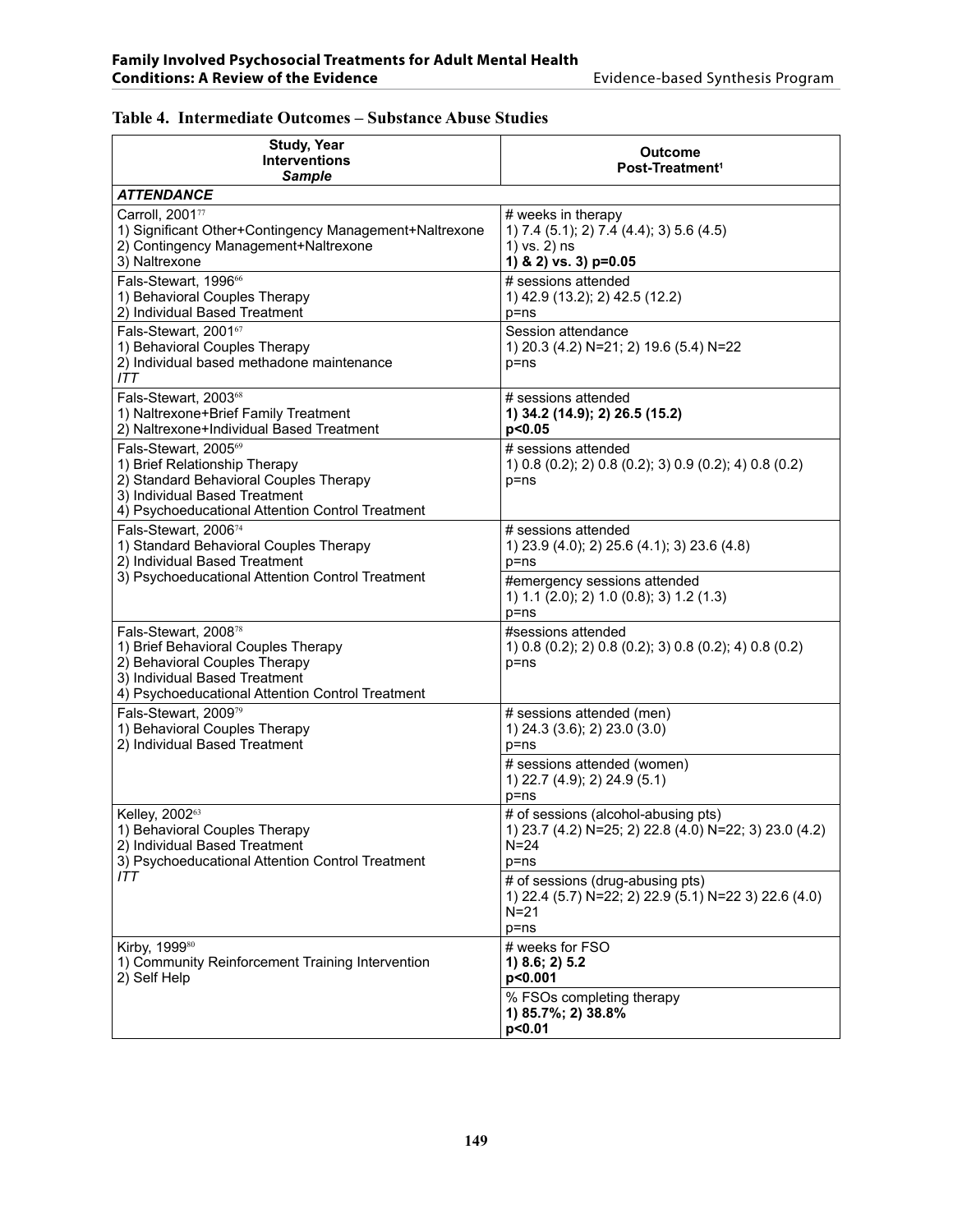| <b>Study, Year</b><br><b>Interventions</b><br>Sample                                                                                                         | Outcome<br>Post-Treatment <sup>1</sup>                                                                                    |
|--------------------------------------------------------------------------------------------------------------------------------------------------------------|---------------------------------------------------------------------------------------------------------------------------|
| Lam, 200971<br>1) Parent Skills Behavioral Couples Therapy<br>2) Behavioral Couples Therapy<br>3) Individual Based Treatment                                 | Attendance rates<br>1) 84%; 2) 86%; 3) 83%<br>p=ns                                                                        |
| McCrady, 1996,72 199986<br>1) Alcohol Focused Spouse Involvement+ Behavioral Marital<br>Therapy<br>2) Alcohol Focused Spouse Involvement+ Behavioral Marital | # therapy sessions attended (patients)<br>1) 10.5 (6.0) N=30; 2) 10.6 (5.8) N=31 3) 11.1 (5.7)<br>N=29<br>$p = ns$        |
| Therapy+AA/Al-Anon<br>3) Alcohol Focused Spouse Involvement+ Behavioral Marital<br>Therapy+Relapse Prevention                                                | # patients who dropped therapy (≤5 session)<br>1) 26.7 N=8; 2) 22.6 N=7; 3) 24.1 N=7<br>p=ns                              |
|                                                                                                                                                              | # therapy sessions attended (couples)<br>1) 10.4 (5.9) N=15; 2) 10.6 (5.8) N=14; 3) 11.1 (5.7)<br>N=16<br>p=ns            |
|                                                                                                                                                              | # days in therapy attended (couples)<br>1) 155.9 (42.5) N=15; 2) 145.9 (42.7) N=14; 3) 172.8<br>$(44.3)$ N=16<br>$p = ns$ |
| McCrady, 200975<br>1) Alcohol Behavioral Couples Therapy<br>2) Alcohol Behavior Individual Therapy                                                           | % attended all sessions<br>1) 24%; 2) 44%<br>p<0.05                                                                       |
| Completers                                                                                                                                                   | # sessions attended<br>1) 12.4 (6.4); 2) 14.9 (6.5)<br>$p=0.05$                                                           |
| Miller, 1999 <sup>81</sup><br>1) Community Reinforcement and Family Training<br>2) Johnson Institute<br>3) Al-Anon                                           | Session attendance by SOs (mean #/#sessions, %)<br>1) 10.7/12 (89%); 2) 3.2/6 (53%); 3) 11.4/12 (95%)<br>p=NR             |
| O'Farrell, 2010 <sup>82</sup><br>1) Behavioral Family Counseling +Individual Based<br>Treatment<br>2) Individual Based Treatment<br>ITT                      | Session attendance<br>1) 17.1 (6.7); 2) 12.0 (6.3)<br>$p=0.05$                                                            |
| Winters, 2002 <sup>76</sup><br>1) Behavioral Couples Therapy+Individual Behavioral<br>Therapy<br>2) Individual Couple Behavioral Therapy<br>ITT              | Session attendance<br>1) 39.5 (10.6); 2) 38.4 (12.2)<br>p=ns                                                              |
| <b>ADHERENCE</b>                                                                                                                                             |                                                                                                                           |
| Carroll, 200177<br>1) Significant other +contingency management+Naltrexone<br>2) Contingency management+Naltrexone<br>3) Naltrexone                          | # doses in therapy<br>1) 19.4(15.4); 2) 17.8 (13.4); 3) 14.2 (12.4)<br>1) $vs. 2$ ) = ns<br>1) & 2) vs. $3$ ) = ns        |
| Fals-Stewart, 200368<br>1) Naltrexone+Brief Family Treatment<br>2) Naltrexone+Individual Based Treatment                                                     | # days on Naltrexone<br>1) 102.6 (41.3); 2) 79.4 (46.3)<br>p<0.01                                                         |
| McCrady, 1996,72 199986<br>1) Alcohol Focused Spouse Involvement+ Behavioral Marital<br>Therapy<br>2) Alcohol Focused Spouse Involvement+ Behavioral Marital | % homework completed<br>1) 76.9%; 2) 66.4%; 3) 66.7%<br>p=ns                                                              |
| Therapy+AA/Al-Anon<br>3) Alcohol Focused Spouse Involvement+ Behavioral Marital<br>Therapy+Relapse Prevention                                                |                                                                                                                           |
| McCrady, 2009 <sup>75</sup><br>1) Alcohol Behavioral Couples Therapy<br>2) Alcohol Behavior Individual Therapy<br>Completers                                 | % homework completed (among treatment<br>completers)<br>1) 72.8% (16.6); 2) 73.7% (24.2)<br>p=NR                          |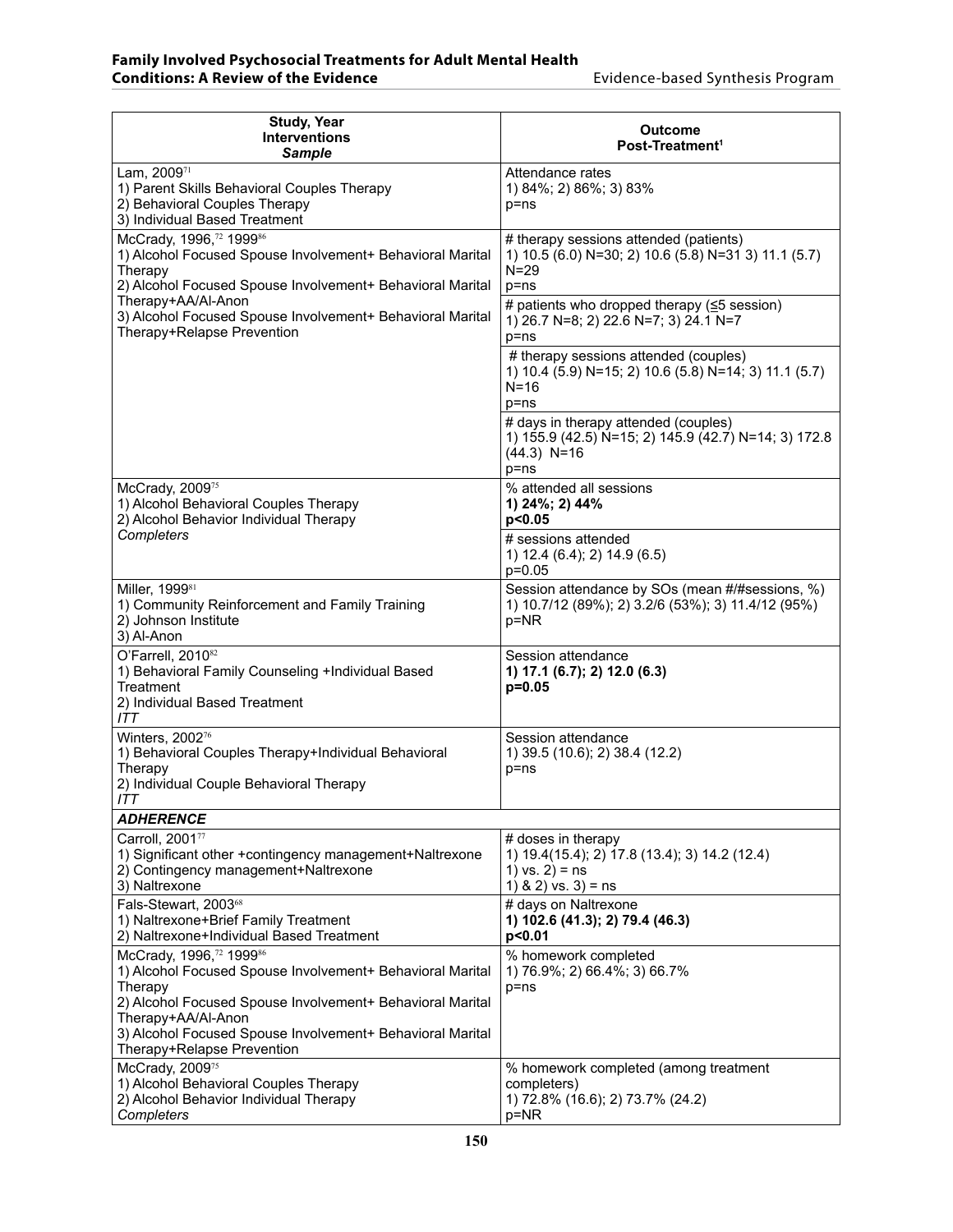| <b>Study, Year</b><br><b>Interventions</b><br><b>Sample</b>                                                                                                                          | Outcome<br>Post-Treatment <sup>1</sup>                                                                                                                                                                                                                                                                                                                                                                                                |
|--------------------------------------------------------------------------------------------------------------------------------------------------------------------------------------|---------------------------------------------------------------------------------------------------------------------------------------------------------------------------------------------------------------------------------------------------------------------------------------------------------------------------------------------------------------------------------------------------------------------------------------|
| O'Farrell, 1998a <sup>4</sup><br>1) Behavioral Marital Therapy + Relapse Prevention<br>2) Behavioral Marital Therapy                                                                 | <b>Couples Behaviors Questionnaire</b><br>(participation in Antabuse contract learned in BMT),<br>averaged across the dyad<br>Post-treatment<br>1) $4.2$ (1.2); 2) $4.5$ (0.8)<br>$p = NR$<br>Short-term Follow-up (6 months)<br>$1)$ 2.9 (1.8); 2) 1.6 (1.9)<br>$p=0.008$<br>Long-term Follow-up (12 months)<br>$1)$ 2.0 (2.0); 2) 0.8 (1.2)<br>p=0.004<br>Final Follow-up (30 months)<br>1) $0.9$ (1.6); 2) $0.4$ (0.8)<br>$p = ns$ |
| <b>SATISFACTION WITH CARE</b>                                                                                                                                                        |                                                                                                                                                                                                                                                                                                                                                                                                                                       |
| Fals-Stewart, 1996 <sup>66</sup><br>1) Behavioral Couples Therapy<br>2) Individual Based Treatment                                                                                   | <b>Client Satisfaction Questionnaire</b><br>1) 25.3 (5.2); 2) 26.4 (6.0)<br>p=ns                                                                                                                                                                                                                                                                                                                                                      |
| Fals-Stewart, 200167<br>1) Behavioral Couples Therapy<br>2) Individual based methadone maintenance<br>ITT                                                                            | <b>Client Satisfaction Questionnaire</b><br>1) 27.9 (6.4) N=21; 2) 25.5 (6.7) N=22<br>p=ns                                                                                                                                                                                                                                                                                                                                            |
| Fals-Stewart, 200368<br>1) Naltrexone+Brief Family Treatment<br>2) Naltrexone+Individual Based Treatment                                                                             | <b>Client Satisfaction Questionnaire-8</b><br>1) 23.2 (3.8); 2) 24.4 (4.0)<br>$p = ns$                                                                                                                                                                                                                                                                                                                                                |
| Fals-Stewart, 200569<br>1) Brief Relationship Therapy<br>2) Standard Behavioral Couples Therapy<br>3) Individual Based Treatment<br>4) Psychoeducational Attention Control Treatment | <b>Client Satisfaction Questionnaire-8</b><br>1) 24.7 (2.9); 2) 26.2 (3.9); 3) 24.1 (4.1); 4) 24.0 (4.0)<br>$p = ns$                                                                                                                                                                                                                                                                                                                  |
| Fals-Stewart, 200674<br>1) Behavioral Couples Therapy<br>2) Individual Based Treatment<br>3) Psychoeducational Attention Control Treatment                                           | <b>Client Satisfaction Questionnaire</b><br>1) 24.3 (4.5); 2) 25.0 (5.2); 3) 23.0 (6.4)<br>$p = ns$                                                                                                                                                                                                                                                                                                                                   |
| Fals-Stewart, 200878<br>1) Brief Behavioral Couples Therapy<br>2) Behavioral Couples Therapy<br>3) Individual Based Treatment<br>4) Psychoeducational Attention Control Treatment    | <b>Client Satisfaction Questionnaire-8</b><br>1) 23.8 (4.0); 2) 24.3 (4.1); 3) 25.0 (4.4); 4) 23.1 (4.6)<br>$p = ns$                                                                                                                                                                                                                                                                                                                  |
| Fals-Stewart, 200979<br>1) Behavioral Couples Therapy<br>2) Individual Based Treatment                                                                                               | Client Satisfaction Questionnaire-8 (Men)<br>1) 23.74 (3.91); 2) 24.00 (4.12)<br>p=ns                                                                                                                                                                                                                                                                                                                                                 |
|                                                                                                                                                                                      | Client Satisfaction Questionnaire-8 (Women)<br>1) 22.9 (4.5); 2) 24.0 (4.9)<br>$p = ns$                                                                                                                                                                                                                                                                                                                                               |
| Winters, 2002 <sup>76</sup><br>1) Behavioral Couples Therapy+ Individual Behavioral<br>Therapy<br>2) Individual Couple Behavioral Therapy<br><b>ITT</b>                              | <b>Client Satisfaction Questionnaire</b><br>1) 24.1 (3.7); 2) 22.9 (4.4)<br>$p = ns$                                                                                                                                                                                                                                                                                                                                                  |

ns = not significant (at 5% level); NR = not reported; N/A = not applicable; Completers = findings for analyses conducted only with treatment completers;

ITT = findings for analyses using an intent-to-treat approach.

1 Outcomes are reported post-treatment, unless otherwise noted.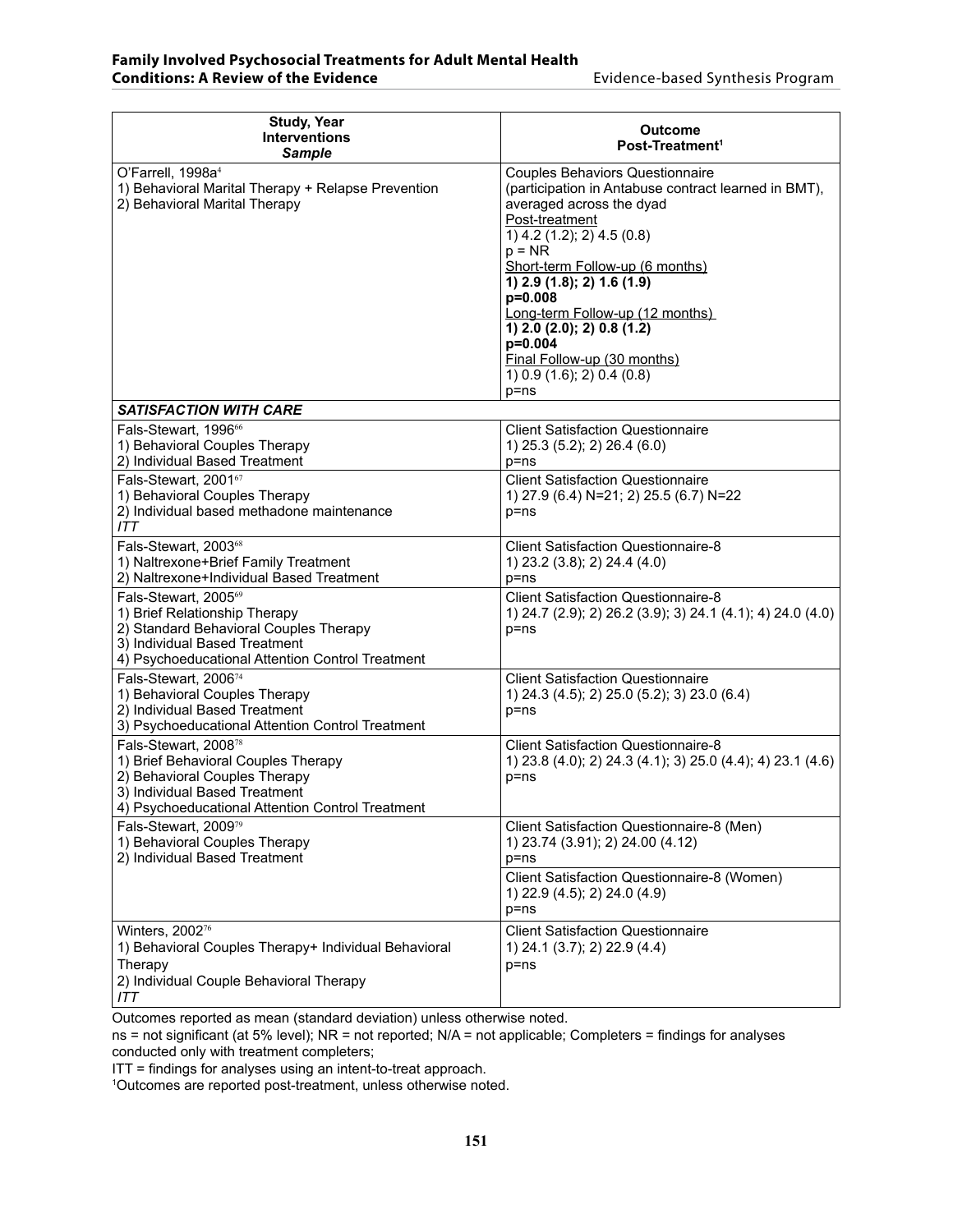| <b>Study, Year</b>                                       | <b>Sample Characteristics</b>                                                                                                                                                                                   | <b>Inclusion and Exclusion</b>                                                                                                                                                                                                                                                                                                                                                       | <b>Treatment Groups</b>                                                                                                                                                                            | <b>Intervention</b>                                                                                                                                                                                                                                                                           | <b>Outcomes</b>                                                                                                                                                                 | Quality                                                                                                                                                                             |
|----------------------------------------------------------|-----------------------------------------------------------------------------------------------------------------------------------------------------------------------------------------------------------------|--------------------------------------------------------------------------------------------------------------------------------------------------------------------------------------------------------------------------------------------------------------------------------------------------------------------------------------------------------------------------------------|----------------------------------------------------------------------------------------------------------------------------------------------------------------------------------------------------|-----------------------------------------------------------------------------------------------------------------------------------------------------------------------------------------------------------------------------------------------------------------------------------------------|---------------------------------------------------------------------------------------------------------------------------------------------------------------------------------|-------------------------------------------------------------------------------------------------------------------------------------------------------------------------------------|
|                                                          |                                                                                                                                                                                                                 | <b>Criteria</b>                                                                                                                                                                                                                                                                                                                                                                      |                                                                                                                                                                                                    |                                                                                                                                                                                                                                                                                               | <b>Assessed</b>                                                                                                                                                                 |                                                                                                                                                                                     |
| <b>Funding Source</b>                                    |                                                                                                                                                                                                                 |                                                                                                                                                                                                                                                                                                                                                                                      |                                                                                                                                                                                                    |                                                                                                                                                                                                                                                                                               |                                                                                                                                                                                 |                                                                                                                                                                                     |
| Clarkin, 1998 <sup>94</sup><br>Government,<br>Foundation | $N = 46$ randomized<br>$N = 33$ analyzed<br>Gender: 54% male<br>Age: 47.7 years<br>Race/ethnicity: NR<br>Marital status: NR<br>Education: NR<br>Veterans: NR<br>Family Characteristics:<br>significant other of | MH Condition: major affective<br>disorder or bipolar disorder,<br>manic, depressed, or mixed<br>Assessed by: Interview using<br>Schedule for Affective Disorders<br>and Schizophrenia<br>SO: spouse or partner of<br>opposite sex, married or living<br>together $\geq 6$ months<br>Inclusions: 21 to 65 years old;<br>admission diagnosis of major<br>affective disorder or bipolar | 1) Medical manage-<br>ment + marital inter-<br>vention $(N=18)$<br>2) Medical manage-<br>ment only $(N=15)$<br>Randomized:<br>$N = 46$<br>Analysis:<br>Baseline: $N = 33$<br>Post-treatment (Final | Format: marital therapy<br>Manualized: Yes<br>Session: 25 (one weekly<br>for first 10; then bimonthly)<br>Txt Length: 11 months<br>Approach: psychoeduca-<br>tional<br>NOTE: all patients received<br>standardized medications<br>in each of 3 classes: mood<br>stabilizers, antidepressants, | Patient Outcomes:<br>Symptoms<br>a. SADS-C<br>Functioning<br>a. Global<br>Assessment Scale<br>Intermediate<br>Outcomes:<br>a. Medication<br>Adherence using                     | Allocation<br>concealment:<br>Unclear<br>Blinding: Unclear<br>Intention to treat<br>analysis: No<br>Withdrawals<br>adequately<br>described: No                                      |
|                                                          | opposite sex<br><b>Recruitment Method:</b><br>patients consecutively<br>admitted to inpatient and<br>outpatient services were<br>considered for inclusion                                                       | disorder, manic, depressed, or<br>mixed; married or living with<br>significant other of opposite sex<br>$\geq 6$ months<br>Exclusions: organic brain<br>syndrome, current primary<br>diagnosis of alcohol or<br>drug abuse, pregnancy,<br>contraindications to use of lithium<br>or carbamazepine                                                                                    | 11 months):<br>$N = 33$                                                                                                                                                                            | and antipsychotics                                                                                                                                                                                                                                                                            | study developed<br>scale (1-6 rating,<br>poor to excellent)<br><b>Family Outcomes:</b><br>None<br>Outcome timeframe:<br><b>Baseline</b><br>Post-treatment<br>(Final): 11 months | Treatment Integrity:<br>audio tapes of<br>marital intervention<br>sessions were<br>sampled for<br>adherence to<br>procedures outlined<br>in manual<br><b>Study Quality:</b><br>Poor |

### **Table 5. Study Descriptive Information - Bipolar Disorder Studies**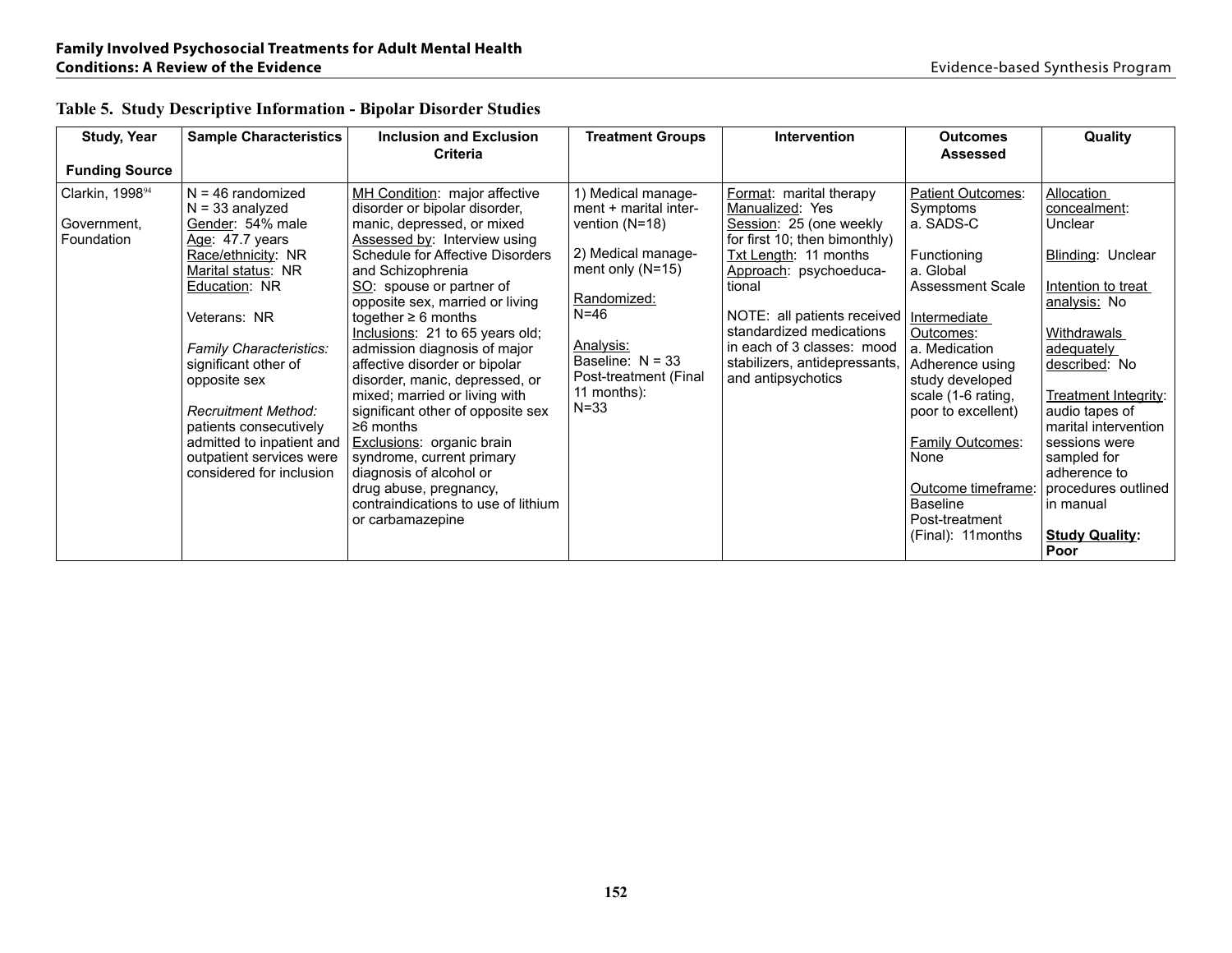| <b>Study, Year</b>           | <b>Sample Characteristics</b>                | <b>Inclusion and Exclusion</b>                                  | <b>Treatment Groups</b>                       | <b>Intervention</b>                                   | <b>Outcomes</b>            | Quality               |
|------------------------------|----------------------------------------------|-----------------------------------------------------------------|-----------------------------------------------|-------------------------------------------------------|----------------------------|-----------------------|
|                              |                                              | <b>Criteria</b>                                                 |                                               |                                                       | <b>Assessed</b>            |                       |
| <b>Funding Source</b>        |                                              |                                                                 |                                               |                                                       |                            |                       |
| Miklowitz, 200090            | $N = 101$ randomized                         | MH Condition: Bipolar I disorder,                               | 1) Family-focused                             | Format: Family-focused                                | <b>Patient Outcomes:</b>   | Allocation            |
|                              | $N = 79$ analyzed                            | manic, mixed, or depression                                     | treatment with pharma-                        | (family or marital)                                   | Symptoms                   | concealment:          |
| Government,                  | Gender: 37% male                             | Assessed by: Structured Clinical                                | cotherapy (N=31)                              | Manualized: Yes                                       | a. SADS-C                  | Unclear               |
| Foundation                   | Age: 35.6 yrs                                | Interview for DSM-III-R                                         |                                               | Session: up to 21 sessions.                           | b. Relapse                 |                       |
|                              | Race/ethnicity:                              | SO: "close relatives" including                                 | 2) Crisis management                          | 1 hour, in the family's home                          | c. Survival                | Blinding: Yes         |
|                              | White 84%                                    | parents, spouses, siblings                                      | with pharmacotherapy<br>(N=70) ("treatment as | Txt Length: 9 months                                  |                            | (medication           |
|                              | Marital Status: 55%<br>married or cohabiting | Inclusions: DSM-II-R diagnosis<br>of bipolar I disorder, manic, | usual" condition with                         | Approach: psychoeduca-<br>tion, communication skills, | Intermediate               | intensity and         |
|                              | Education: NR                                | mixed, or depressed episode in                                  | 2 home-based family                           | problem definition and solu-                          | Outcomes:<br>a. Medication | compliance ratings)   |
|                              |                                              | previous 3 months; age 18-60                                    | education sessions.                           | tion                                                  | Compliance                 | Intention to treat    |
|                              | Veterans: NR                                 | yrs; no neurologic disorder or                                  | emergency counseling                          |                                                       |                            | analysis: No          |
|                              |                                              | developmental disability; no DSM-                               | as needed, minimum                            |                                                       | Family Outcomes:           |                       |
|                              | Family Characteristics:                      | III-R drug or alcohol disorders                                 | of monthly telephone                          |                                                       | None                       | Withdrawals           |
|                              | 37% parents, 55%                             | in previous 6 months; living with                               | call to monitor status)                       |                                                       |                            | adequately            |
|                              | spouses, 7% siblings,                        | or in regular contact (4+ hrs/                                  |                                               |                                                       | Outcome timeframe:         | described: Yes        |
|                              | 1% adult offspring                           | wk) with close relative; willing to                             | Randomized: N=101                             |                                                       | <b>Baseline</b>            |                       |
|                              |                                              | commit to pharmacotherapy with                                  |                                               |                                                       | Long Term (Final):         | Treatment             |
|                              | <b>Recruitment Method:</b>                   | mood stabilizers or antipsychotic                               | Analysis:                                     |                                                       | 12 months                  | Integrity: audio      |
|                              | Recruited from 4 psy-                        | medications; English speaking;                                  | Baseline: N=101                               |                                                       |                            | tapes reviewed for    |
|                              | chiatric inpatient units                     | patient and relative willing to                                 | Long term (Final): 12<br>months:              |                                                       |                            | adherence             |
|                              | or referred to study as                      | consent                                                         | $N=79$                                        |                                                       |                            |                       |
|                              | outpatients.                                 | Exclusions: no additional criteria                              |                                               |                                                       |                            | <b>Study quality:</b> |
|                              |                                              | reported                                                        |                                               |                                                       |                            | Good                  |
| Miklowitz, 2003 <sup>5</sup> | Same as Miklowitz                            | Same as Miklowitz 2000 <sup>90</sup>                            | Same as Miklowitz                             | Same as Miklowitz 2000 <sup>90</sup>                  | Same as Miklowitz          | Same as Miklowitz     |
|                              | 2000%                                        | <b>MH Condition:</b>                                            | 200090                                        |                                                       | 2000%                      | 2000%                 |
| Government,                  |                                              | Assessed by:                                                    | 1) Family-focused                             |                                                       |                            |                       |
| Foundation                   |                                              | SO:                                                             | treatment with pharma-                        |                                                       | 2 year outcomes            |                       |
|                              |                                              | Inclusions:<br>Exclusions:                                      | cotherapy<br>$(N = 22$ completed 2            |                                                       |                            |                       |
|                              |                                              | Same as Miklowitz 2000 <sup>90</sup>                            | years)                                        |                                                       |                            |                       |
|                              |                                              |                                                                 |                                               |                                                       |                            |                       |
|                              |                                              |                                                                 | 2) Crisis management                          |                                                       |                            |                       |
|                              |                                              |                                                                 | with pharmacotherapy                          |                                                       |                            |                       |
|                              |                                              |                                                                 | $(N = 43$ completed 2                         |                                                       |                            |                       |
|                              |                                              |                                                                 | years)                                        |                                                       |                            |                       |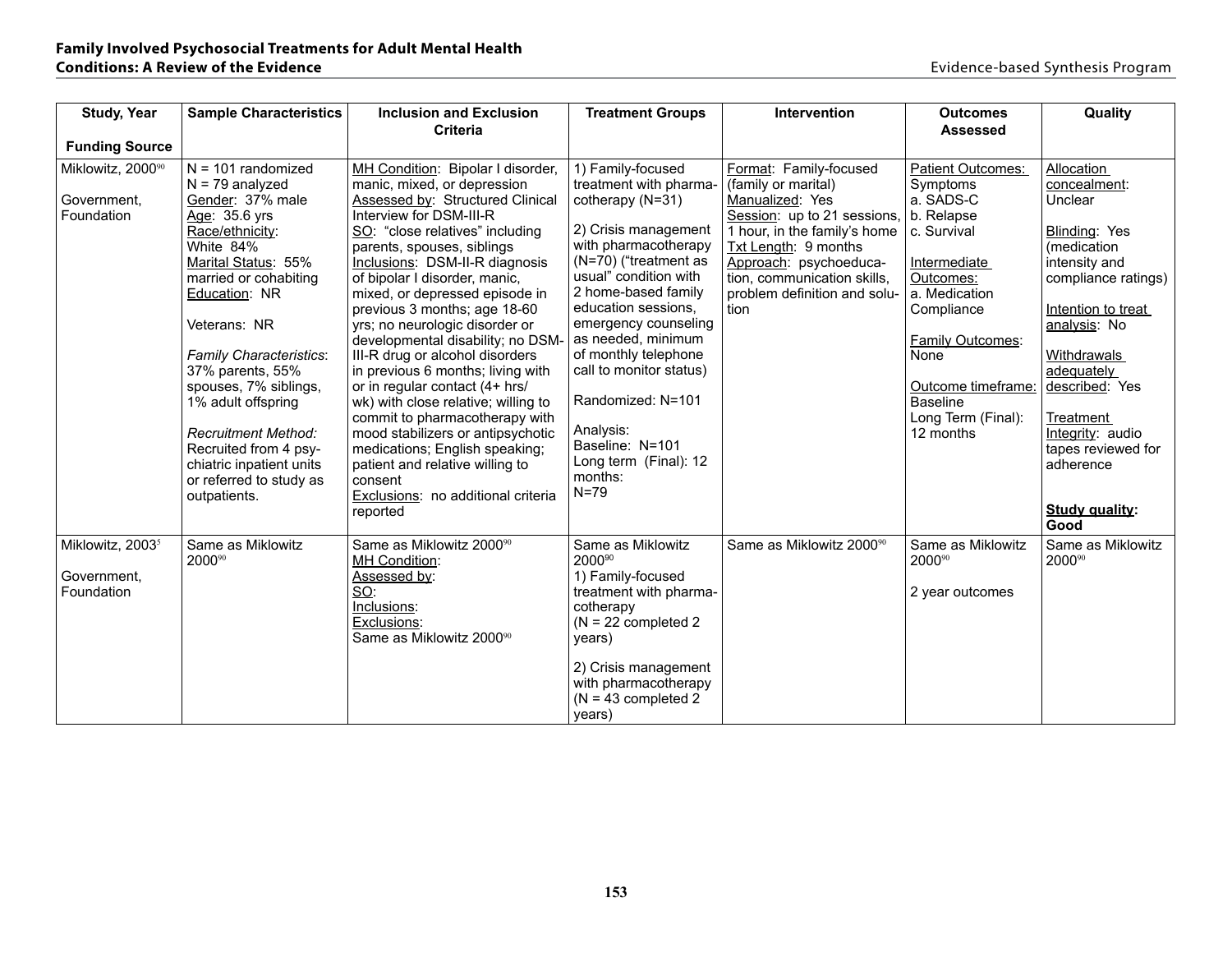| <b>Study, Year</b>                     | <b>Sample Characteristics</b>                 | <b>Inclusion and Exclusion</b>                                       | <b>Treatment Groups</b>                     | Intervention                                            | <b>Outcomes</b>                           | Quality                    |
|----------------------------------------|-----------------------------------------------|----------------------------------------------------------------------|---------------------------------------------|---------------------------------------------------------|-------------------------------------------|----------------------------|
|                                        |                                               | <b>Criteria</b>                                                      |                                             |                                                         | <b>Assessed</b>                           |                            |
| <b>Funding Source</b>                  |                                               |                                                                      |                                             |                                                         |                                           |                            |
| Miklowitz, 200792                      | $N = 293$ randomized<br>$N = 293$ analyzed    | MH Condition: Bipolar I or II<br>disorder and current major          | 1) Family-focused<br>treatment (FFT)*       | 1) Format: FFT<br>Manualized: Yes                       | Patient Outcomes:<br>1) Recovery          | Allocation<br>concealment: |
| Government                             | Gender: 41% male                              | depressive episode                                                   | $(N=26)$                                    | Session: up to 30 50-min<br>sessions                    | 2) Time to                                | Unclear                    |
| All patients                           | Age: 40.1 yrs<br>Race/ethnicity:              | Assessed by: Structural Clinical<br>Interview for DSM-IV and Mini-   | 2) Interpersonal and                        | Txt Length: 9 months                                    | recovery Clinical<br>Monitoring Form      | Blinding: unclear          |
| were enrolled<br>in Systematic         | Caucasian 94%<br>African American 4%          | International Neuropsychiatric<br>Interview                          | social rhythm therapy<br>$(IPSRT)$ $(N=62)$ | Approach: psychoeduca-<br>tion, communication en-       | - depression and<br>mania items used      | Intention to treat         |
| Treatment                              | Native American <1%                           | SO: Family members                                                   |                                             | hancement, problem solv-                                | to define recovery                        | analysis: Yes              |
| Enhancement                            | Asian/Pacific Islander                        | Inclusions: 18+ years; DSM-IV                                        | 3) Cognitive behavior                       | ing                                                     | $(≤2$ moderate                            |                            |
| Program for<br><b>Bipolar Disorder</b> | $1\%$<br>Other 1%                             | criteria for current bipolar I or<br>Il disorder and a current major | therapy (CBT) (N=75)                        | 2) Format: IPSRT<br>Manualized: Yes                     | symptoms for ≥8 of<br>the previous weeks) | Withdrawals<br>adequately  |
| (STEP-BD) study                        | Marital Status:                               | depressive episode; current                                          | 4) Collaborative care                       | Session: up to 30 50-min                                | and compute time to                       | described: Yes             |
| NOTE: included                         | Married 33% Unmarried<br>37% Separated 31%    | treatment with mood stabilizer<br>or willing to start treatment; no  | $(CC)$ – control group<br>$(N=130)$         | sessions<br>Txt Length: 9 months                        | recovery and total<br>time in recovery    | Treatment Integrity:       |
| patients in                            |                                               | current psychotherapy (or willing                                    |                                             | Approach: Social Rhythm                                 | over 1 year of                            | audio tapes rated          |
| 26-wk trial of                         | Veterans: NR                                  | to discontinue or taper); English                                    | NOTE: All patients<br>received pharmaco-    | Metric for stable social                                | observation                               | for adherence to           |
| mood stabilizer<br>+ placebo or        | Family Characteristics:                       | speaking, able to consent<br>Exclusions: require immediate           | therapy                                     | rhythms, problem resolu-<br>tion, rehearsed strategies  | Intermediate                              | treatment                  |
| mood stabilizer                        | Not specified - "typically                    | treatment for DSM-IV substance                                       | *Assignment to FFT                          | 3) Format: CBT                                          | Outcomes:                                 | <b>Study quality:</b>      |
| + antidepressant<br>(RAD) and willing  | spouses, parents, or<br>siblings"             | or alcohol abuse or dependence<br>disorder (except nicotine);        | possible only if willing                    | Manualized: Yes<br>Session: up to 30 50-min             | Attendance                                | Good                       |
| to be randomized                       |                                               | pregnant or planned pregnancy                                        | family members                              | individual sessions                                     | <b>Family Outcomes:</b>                   |                            |
| to psychosocial                        | <b>Recruitment Method:</b>                    | in next yr; history of intolerance,                                  | Randomized:                                 | Txt Length: 9 months                                    | None                                      |                            |
| treatment; initiated<br>study (PAD)    | Referrals from<br><b>Systematic Treatment</b> | nonresponse, or medical<br>contraindication to paroxetine or         | $N = 293$                                   | Approach: psychoeduca-<br>tion, life events scheduling, | Outcome timeframe:                        |                            |
| with patients                          | <b>Enhancement Program</b>                    | buproprion; required initiation or                                   | Analysis:                                   | cognitive restructuring,                                | <b>Baseline</b>                           |                            |
| ineligible for<br>pharmacotherapy      | for Bipolar Disorder<br>(STEP-BD)             | dose changes of antipsychotic<br>medications                         | Baseline: N=293                             | problem-solving, detection<br>and intervention for mood | Long Term (Final):<br>12 months           |                            |
| trial due to                           |                                               |                                                                      | Long term (Final): 12<br>months:            | episodes, interventions for                             |                                           |                            |
| previous poor                          |                                               |                                                                      | $N = 293$                                   | comorbidities                                           |                                           |                            |
| response to<br>agents                  |                                               |                                                                      |                                             | 4) Format: CC<br>Manualized: Yes                        |                                           |                            |
|                                        |                                               |                                                                      |                                             | Session: 3 50-min                                       |                                           |                            |
|                                        |                                               |                                                                      |                                             | individual sessions                                     |                                           |                            |
|                                        |                                               |                                                                      |                                             | Txt Length: 6 weeks<br>Approach: psychoeduca-           |                                           |                            |
|                                        |                                               |                                                                      |                                             | tion                                                    |                                           |                            |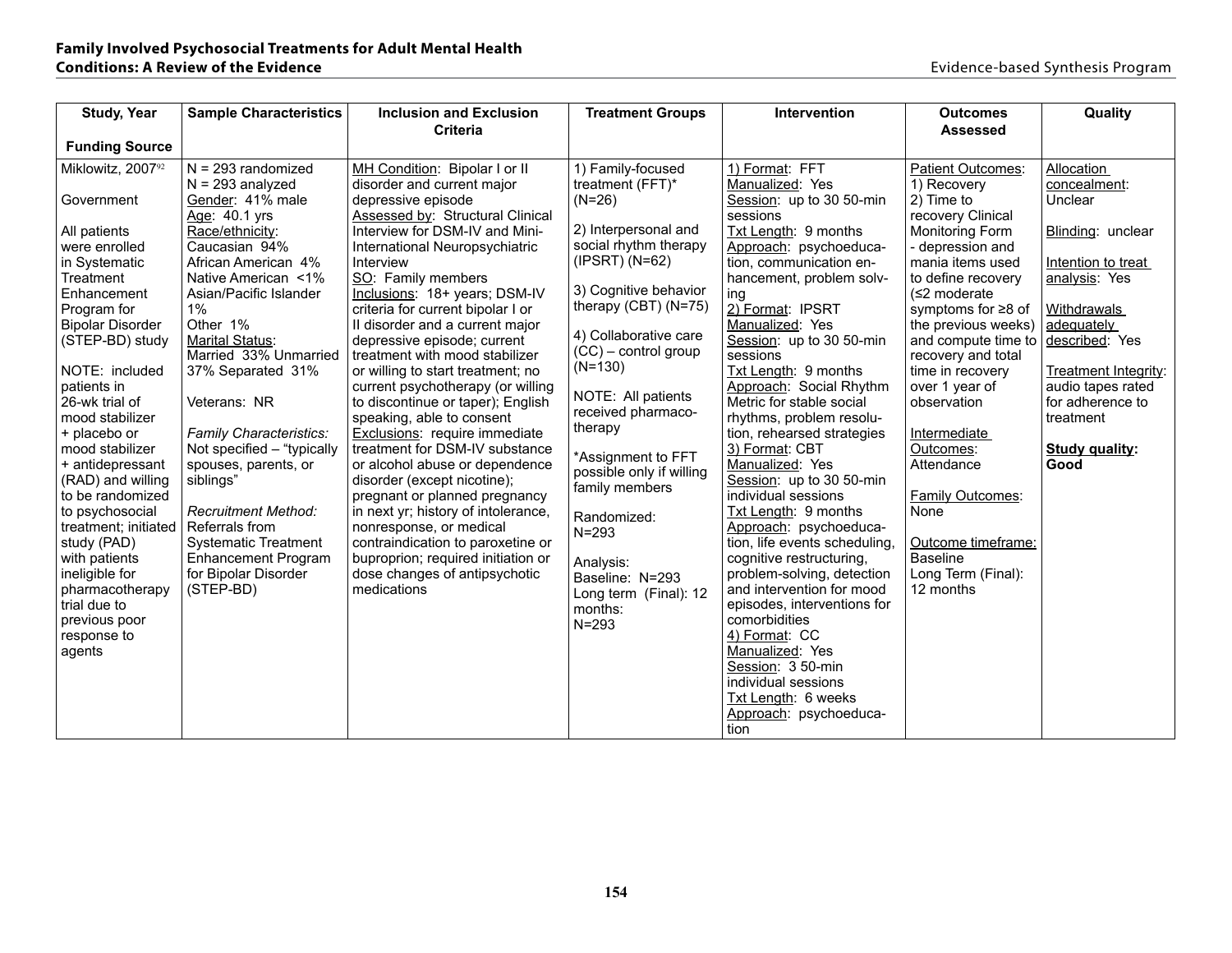| <b>Study, Year</b>                                                                                                                       | <b>Sample Characteristics</b>                                                                                                                                                                                                                                                                                                                                                                                                                                       | <b>Inclusion and Exclusion</b>                                                                                                                                                                                                                                                                                                                                                                                                                                                                                          | <b>Treatment Groups</b>                                                                                                                                                                                                                                                                     | Intervention                                                                                                                                                                                                                                                                                                                                                                                                                                                                                                                                                              | <b>Outcomes</b>                                                                                                                                                                                                                                                                                                                       | Quality                                                                                                                                                                                                                                                                                                                                                     |
|------------------------------------------------------------------------------------------------------------------------------------------|---------------------------------------------------------------------------------------------------------------------------------------------------------------------------------------------------------------------------------------------------------------------------------------------------------------------------------------------------------------------------------------------------------------------------------------------------------------------|-------------------------------------------------------------------------------------------------------------------------------------------------------------------------------------------------------------------------------------------------------------------------------------------------------------------------------------------------------------------------------------------------------------------------------------------------------------------------------------------------------------------------|---------------------------------------------------------------------------------------------------------------------------------------------------------------------------------------------------------------------------------------------------------------------------------------------|---------------------------------------------------------------------------------------------------------------------------------------------------------------------------------------------------------------------------------------------------------------------------------------------------------------------------------------------------------------------------------------------------------------------------------------------------------------------------------------------------------------------------------------------------------------------------|---------------------------------------------------------------------------------------------------------------------------------------------------------------------------------------------------------------------------------------------------------------------------------------------------------------------------------------|-------------------------------------------------------------------------------------------------------------------------------------------------------------------------------------------------------------------------------------------------------------------------------------------------------------------------------------------------------------|
| <b>Funding Source</b>                                                                                                                    |                                                                                                                                                                                                                                                                                                                                                                                                                                                                     | <b>Criteria</b>                                                                                                                                                                                                                                                                                                                                                                                                                                                                                                         |                                                                                                                                                                                                                                                                                             |                                                                                                                                                                                                                                                                                                                                                                                                                                                                                                                                                                           | <b>Assessed</b>                                                                                                                                                                                                                                                                                                                       |                                                                                                                                                                                                                                                                                                                                                             |
| Miklowitz, 200795<br>NOTE: Data from<br>subset of patients<br>from Miklowitz<br>2007 with baseline<br>assessment with<br>LIFE-RIFT) tool | $N = 152$<br>Gender: 41 % male<br>Age: 41.1 yrs<br>Race/ethnicity:<br>White 95%<br><b>Marital Status:</b><br>Married 31% Unmarried<br>37% Separated 32%<br>Veterans: NR<br><b>Family Characteristics:</b><br>Husbands<br>Children:                                                                                                                                                                                                                                  | Same as Miklowitz 200792<br>MH Condition:<br>Assessed by:<br>SO:<br>Inclusions:<br>Exclusions:                                                                                                                                                                                                                                                                                                                                                                                                                          | 1) Psychosocial Treat-<br>ment (combined FFT,<br>IPSRT, and CBT<br>groups) (N=84)<br>2) Collaborative Care<br>$(CC) (N=68)$                                                                                                                                                                 | Same as Miklowitz 2007 <sup>92</sup>                                                                                                                                                                                                                                                                                                                                                                                                                                                                                                                                      | <b>Patient Outcomes:</b><br>a. Functioning<br>(LIFE-RIFT total<br>score)<br>Intermediate<br><b>Outcomes: None</b><br>Family Outcomes:<br>a. Relationship<br>functioning &<br>satisfaction domains<br>(LIFE-RIFT)<br>Outcome timeframe:<br><b>Baseline</b><br>Long term (Final): 9<br>months                                           | Same as Miklowitz<br>200792                                                                                                                                                                                                                                                                                                                                 |
| Miller, 200489<br>Government                                                                                                             | $N = 92$ randomized<br>$N = 92$ analyzed<br>Gender: 43% male<br>Age: 39 years<br>Race/ethnicity: NR<br>Marital Status:<br>Married 67%<br>Never married 15%<br>Separated/divorced/<br>Widowed 18%<br>Education (years): 13<br>Veterans: NR<br>Family Characteristics:<br>Spouses 62%<br>Parents 17%<br>Other adults 21%<br>Recruitment Method: In-<br>patients, partial hospital<br>patients, and outpatients<br>from a university-affiliat-<br>ed psychiatry clinic | MH Condition: Bipolar I disorder<br>mood episode (mania, major<br>depression, or mixed)<br>Assessed by: Structured Clinical<br>Instrument for DSM-III-R-Patient<br>Version<br>SO: patient and family members<br>Inclusions: current bipolar I<br>disorder mood episode; no DSM-<br>III-R alcohol or drug dependence<br>within 12 months of enrollment;<br>age 18-65 yrs; living with or in<br>regular contact with relative or<br>significant other; English speaking<br>Exclusions: no additional criteria<br>reported | 1) Pharmacotherapy +<br>family therapy (N=33)<br>2) Pharmacotherapy +<br>multifamily psychoedu-<br>cational group (MFG)<br>therapy $(N=30)$<br>3) Pharmacotherapy<br>alone $(N=29)$<br>Randomized:<br>$N=92$<br>Analysis:<br>Baseline: N=92<br>Long term (Final): 28<br>months:<br>$N = 92$ | 1) Format: Family therapy<br>Manualized: Yes<br>Session: 6 to 10 50-min<br>sessions<br>Txt Length: NR*<br>Approach: Problem<br>Centered Systems Therapy<br>of the Family<br>2) Format: MFG therapy<br>(4-6 patients and family)<br>members $> 12$ yrs)<br>Manualized: Yes<br>Session: 6 90-min ses-<br>sions<br>Txt Length: 6 weeks*<br>Approach: Psychoeduca-<br>tional<br>3) Format: Pharmaco-<br>therapy<br>Manualized: Yes<br>Session: weekly for 1 mo<br>then every 3 months<br>Txt Length: NR*<br>Approach: medication ad-<br>justment, support, encour-<br>agement | <b>Patient Outcomes:</b><br>Symptoms<br>a. Recovery<br>(defined as 2<br>consecutive months<br>scores of <7 on<br>HAM-D and <6 on<br>BRMS)<br>Intermediate<br>Outcomes:<br>a. Pharmaco-<br>therapy sessions<br>attended<br><b>Family Outcomes:</b><br>None<br>Outcome timeframe:<br><b>Baseline</b><br>Long Term (Final):<br>28 months | <b>Allocation</b><br>concealment:<br>Unclear<br>Blinding: Yes<br>(rating of<br>pharmacotherapy)<br>Intention to treat<br>analysis: Yes<br>Withdrawals<br>adequately<br>described: No<br>Treatment Integrity:<br>Treatments<br>monitored and<br>evaluated at weekly<br>meetings of study<br>clinicians and<br>investigators<br><b>Study Quality:</b><br>Fair |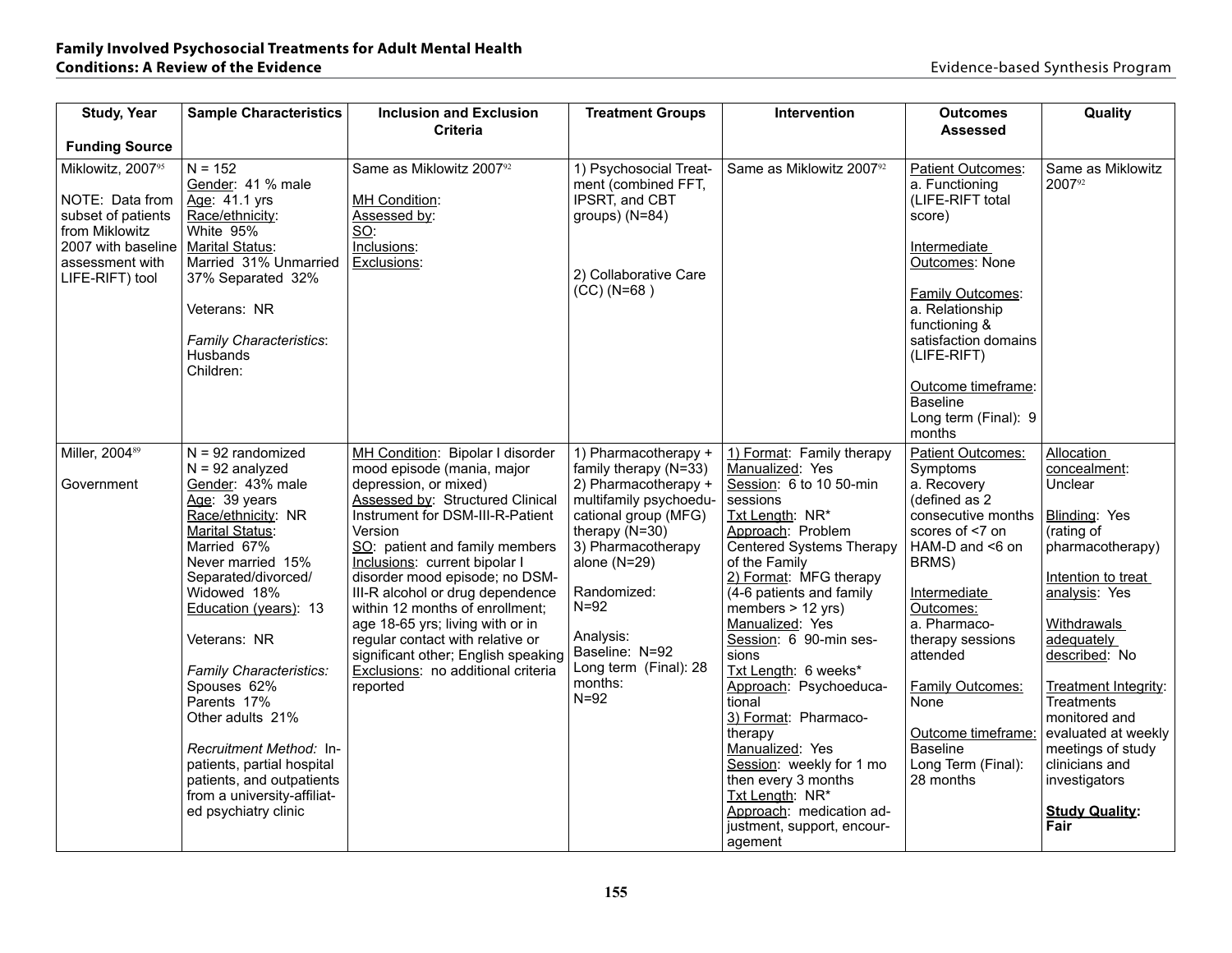| <b>Study, Year</b>         | <b>Sample Characteristics</b>  | <b>Inclusion and Exclusion</b>        | <b>Treatment Groups</b>           | <b>Intervention</b>               | <b>Outcomes</b>                       | Quality        |
|----------------------------|--------------------------------|---------------------------------------|-----------------------------------|-----------------------------------|---------------------------------------|----------------|
| <b>Funding Source</b>      |                                | <b>Criteria</b>                       |                                   |                                   | <b>Assessed</b>                       |                |
|                            |                                |                                       |                                   |                                   |                                       |                |
| Miller, 2008 <sup>98</sup> | $N = 91*$                      | Same as Miller 2004 <sup>89</sup>     | Same as Miller 2004 <sup>89</sup> | Same as Miller 2004 <sup>89</sup> | <b>Patient Outcomes:</b>              | Same as Miller |
|                            | Gender: 57% male               | Analysis using proportional           |                                   | except indicates target           | a. Recovery/                          | 200489         |
| Funding source             | Age: $39.5$ years              | measures of long-term course          | Baseline $N = 91$                 | was 10-15 family-therapy          | relapse (% who                        |                |
| not reported               | Race/ethnicity: NR             | of illness and based on level of      | High impairment:                  | sessions                          | recovered and                         |                |
|                            | Marital Status: NR             | family impairment according to        | $N = 60(66%)$                     | $(vs. 6-10)$                      | relapsed based on                     |                |
|                            | Education: NR                  | <b>McMaster Clinical Rating Scale</b> | Low impairment                    |                                   | HAM-D and BRMS                        |                |
|                            | Veterans: NR                   | (MCRS)                                | $N = 31 (34%)$                    |                                   | for high and low<br>family impairment |                |
|                            |                                | Additional Exclusions reported:       |                                   |                                   | subgroups)                            |                |
|                            | <b>Family Characteristics:</b> | DSM-IIIR for alcohol/drug             | Final (28 months)                 |                                   |                                       |                |
|                            | NR for this analysis           | dependence in the last year;          | $N = 82$                          |                                   | Intermediate                          |                |
|                            |                                | mood disorder secondary to            | High impairment:                  |                                   | Outcomes:                             |                |
|                            | *One family did not            | a general medical condition;          | $N = 55(67%)$                     |                                   | None                                  |                |
|                            | complete MCRS at               | illness that contraindicates mood     | Low impairment                    |                                   |                                       |                |
|                            | baseline                       | stabilizer use; pregnant, or not      | $N = 27(33%)$                     |                                   | Family Outcomes:                      |                |
|                            |                                | using contraception.                  |                                   |                                   | None                                  |                |
|                            | Recruitment Method:            |                                       |                                   |                                   |                                       |                |
|                            | Inpatients, partial            |                                       |                                   |                                   | Outcome timeframe:                    |                |
|                            | hospital patients, and         |                                       |                                   |                                   | <b>Baseline</b>                       |                |
|                            | outpatients from a             |                                       |                                   |                                   | Long Term (Final):                    |                |
|                            | university-affiliated          |                                       |                                   |                                   | 28 months                             |                |
|                            | psychiatry clinic (96%         |                                       |                                   |                                   |                                       |                |
|                            | while hospitalized)            |                                       |                                   |                                   |                                       |                |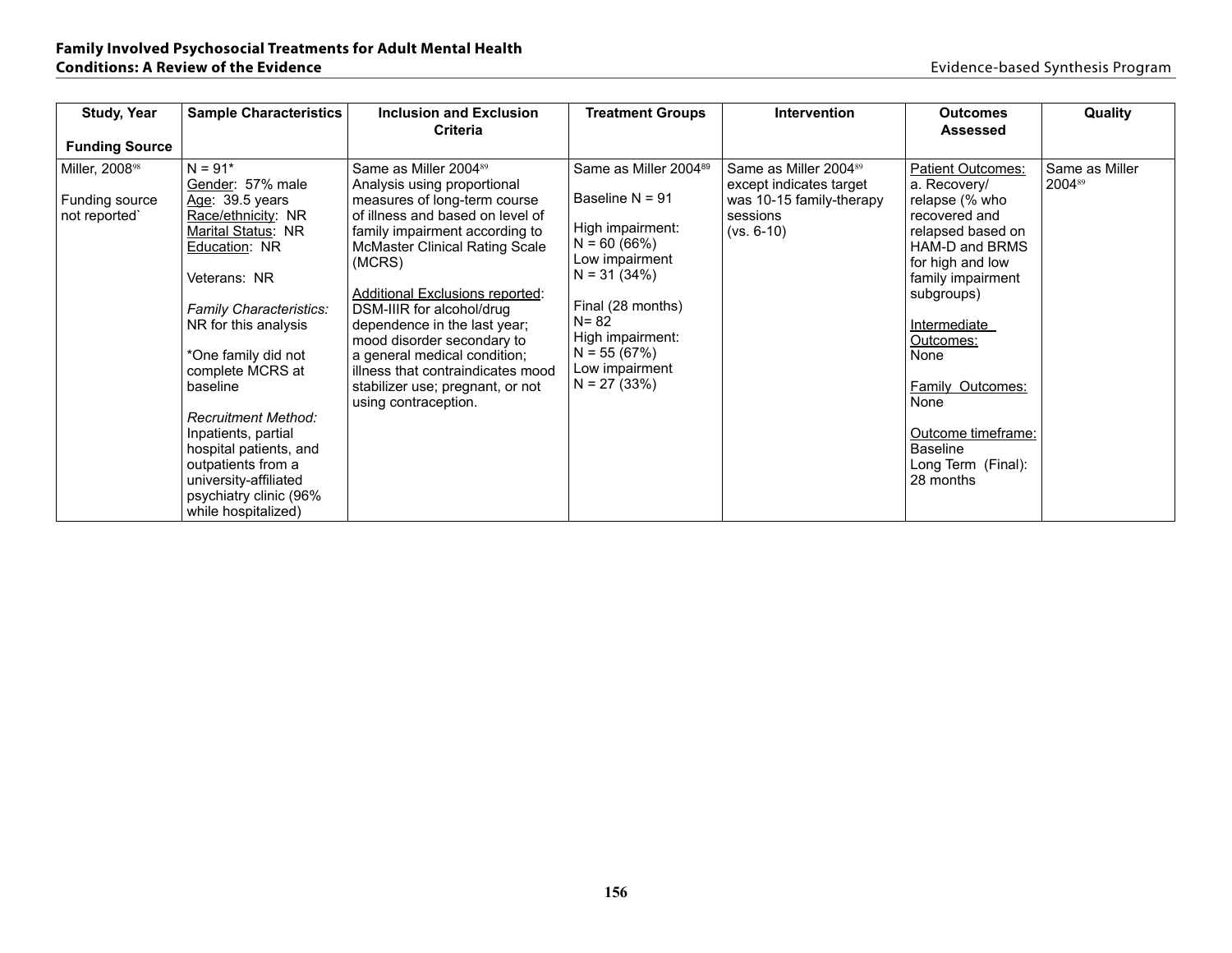| <b>Study, Year</b>                                     | <b>Sample Characteristics</b>                                                                                                                                                                                                                                                                                                                                                                                                                                             | <b>Inclusion and Exclusion</b>                                                                                                                                                                                                                                                                                                                                                                                                                       | <b>Treatment Groups</b>                                                                                                                                                                                                                                          | Intervention                                                                                                                                                                                                                                                                                                    | <b>Outcomes</b>                                                                                                                                                                         | Quality                                                                                                                                                                                                    |
|--------------------------------------------------------|---------------------------------------------------------------------------------------------------------------------------------------------------------------------------------------------------------------------------------------------------------------------------------------------------------------------------------------------------------------------------------------------------------------------------------------------------------------------------|------------------------------------------------------------------------------------------------------------------------------------------------------------------------------------------------------------------------------------------------------------------------------------------------------------------------------------------------------------------------------------------------------------------------------------------------------|------------------------------------------------------------------------------------------------------------------------------------------------------------------------------------------------------------------------------------------------------------------|-----------------------------------------------------------------------------------------------------------------------------------------------------------------------------------------------------------------------------------------------------------------------------------------------------------------|-----------------------------------------------------------------------------------------------------------------------------------------------------------------------------------------|------------------------------------------------------------------------------------------------------------------------------------------------------------------------------------------------------------|
|                                                        |                                                                                                                                                                                                                                                                                                                                                                                                                                                                           | <b>Criteria</b>                                                                                                                                                                                                                                                                                                                                                                                                                                      |                                                                                                                                                                                                                                                                  |                                                                                                                                                                                                                                                                                                                 | <b>Assessed</b>                                                                                                                                                                         |                                                                                                                                                                                                            |
|                                                        |                                                                                                                                                                                                                                                                                                                                                                                                                                                                           |                                                                                                                                                                                                                                                                                                                                                                                                                                                      |                                                                                                                                                                                                                                                                  |                                                                                                                                                                                                                                                                                                                 |                                                                                                                                                                                         |                                                                                                                                                                                                            |
| <b>Funding Source</b><br>Perlick, 201093<br>Government | Patients: $N = 46$<br>Gender: 37% male<br>Age: 34.7<br>Race/ethnicity:<br>Caucasian 75%<br>African American 7.5%<br>Hispanic 17.5%<br><b>Marital Status:</b><br>Married/cohabiting 15%<br>Widowed/divorced/<br>separated 30%<br>Never married 55%<br>Veterans: 2 caregivers                                                                                                                                                                                               | MH Condition: Bipolar I or II<br>disorder<br>Assessed by: Structured Clinical<br>Interview for DSM-IV Axis I<br><b>Disorders</b><br>SO: Caregiver<br>Inclusions: age 18+; primary<br>caregiver of relative with bipolar<br>I or II; meet at least 3 (2 for non-<br>relatives) criteria: a) spouse or<br>parent, b) more frequent contact<br>than any other caregiver, c) helps<br>support patient financially,<br>d) is contacted by treatment staff | 1) Family-Focused<br>Treatment-Health<br>Promoting Interven-<br>tion (FFT-HPI) (N=25<br>caregivers)<br>2) Health education<br>(HE) (N=21 caregivers)<br>NOTE: recruited<br>caregivers who were<br>primary caregiver of<br>relative with condition<br>Randomized: | 1) Format: Family focused<br>(but only the caregiver was<br>involved)<br>Manualized: Yes<br>Session: 12-15 sessions<br>Txt Length: approx 5<br>months<br>Approach: Psychoedu-<br>cation and goal setting,<br>behavioral analysis of self-<br>care barriers<br>2) Format: Individual (via<br>DVD)<br>Manualized: | Patient Outcomes:<br><b>Symptom</b><br>Improvement<br>a. HAM-D<br>b. YMRS<br>Intermediate<br>Outcomes: None<br><b>Family Outcomes:</b><br>None<br>Outcome timeframe:<br><b>Baseline</b> | Allocation<br>concealment: Yes<br>Blinding: Yes<br>(assessor and<br>participants during<br>administration<br>of the initial<br>assessment; post-<br>test assessment)<br>Intention to treat<br>analysis: No |
|                                                        | from VA Medical Center<br>Caregivers: $N = 46$<br>Gender: 16% male<br>Age: 52.8 yrs<br>Race/ethnicity:<br>Caucasian 77%<br>African American 5%<br>Hispanic 16%<br>Other 2%<br>Marital Status:<br>Married/cohabiting 44%<br>Widowed/ divorced/<br>separated 33%<br>Never married 23%<br>Family Characteristics:<br>Parents 70%; Spouse<br>or SO 14%; Adult child<br>14%; Friend or neighbor<br>2%<br><b>Recruitment Method:</b><br>Referred by mental<br>health clinicians | for emergencies, e) involved<br>in patient's treatment; current<br>physical and mental health<br>problems<br>Exclusions: no additional criteria<br>reported                                                                                                                                                                                                                                                                                          | $N = 46$ caregivers of<br>46 patients<br>Analysis:<br>Baseline: N=43 care-<br>givers of 40 patients<br>Post-treatment (Final):<br>5 months:<br>$N = 43$ caregivers of<br>40 patients                                                                             | Session: 8-12 sessions via<br><b>DVD</b><br>Txt Length: approx 5<br>months<br>Approach: health educa-<br>tion                                                                                                                                                                                                   | Post-treatment<br>(Final): 5 months                                                                                                                                                     | Withdrawals<br>adequately<br>described: No<br>Treatment Integrity:<br>Randomly<br>selected treatment<br>tapes rated for<br>competence and<br>adherence<br><b>Study quality:</b><br>Fair                    |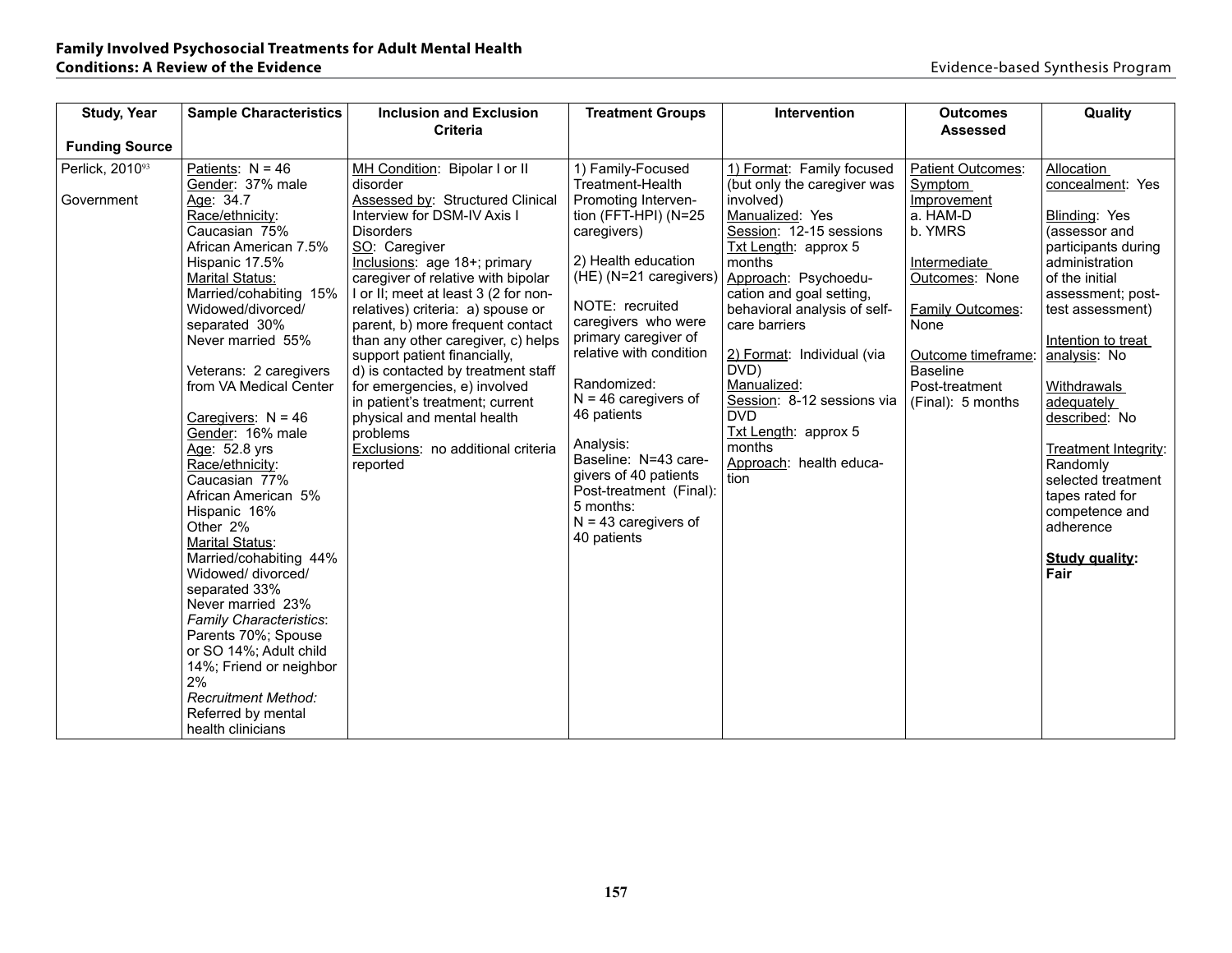| Allocation                                                          |
|---------------------------------------------------------------------|
| concealment:                                                        |
| Unclear                                                             |
|                                                                     |
| items from SADS-C)   Blinding: Yes                                  |
| (outcomes)                                                          |
|                                                                     |
| Intention to treat                                                  |
| analysis: No                                                        |
|                                                                     |
| Withdrawals                                                         |
| adequately                                                          |
| described: Yes                                                      |
|                                                                     |
| Treatment Integrity:                                                |
| Videotapes rated                                                    |
| for therapist                                                       |
| adherence and                                                       |
| competence                                                          |
| <b>Study quality:</b>                                               |
| Good                                                                |
|                                                                     |
|                                                                     |
|                                                                     |
|                                                                     |
|                                                                     |
|                                                                     |
|                                                                     |
| b. Rehospitalization<br>(Patient and relative<br>Outcome timeframe: |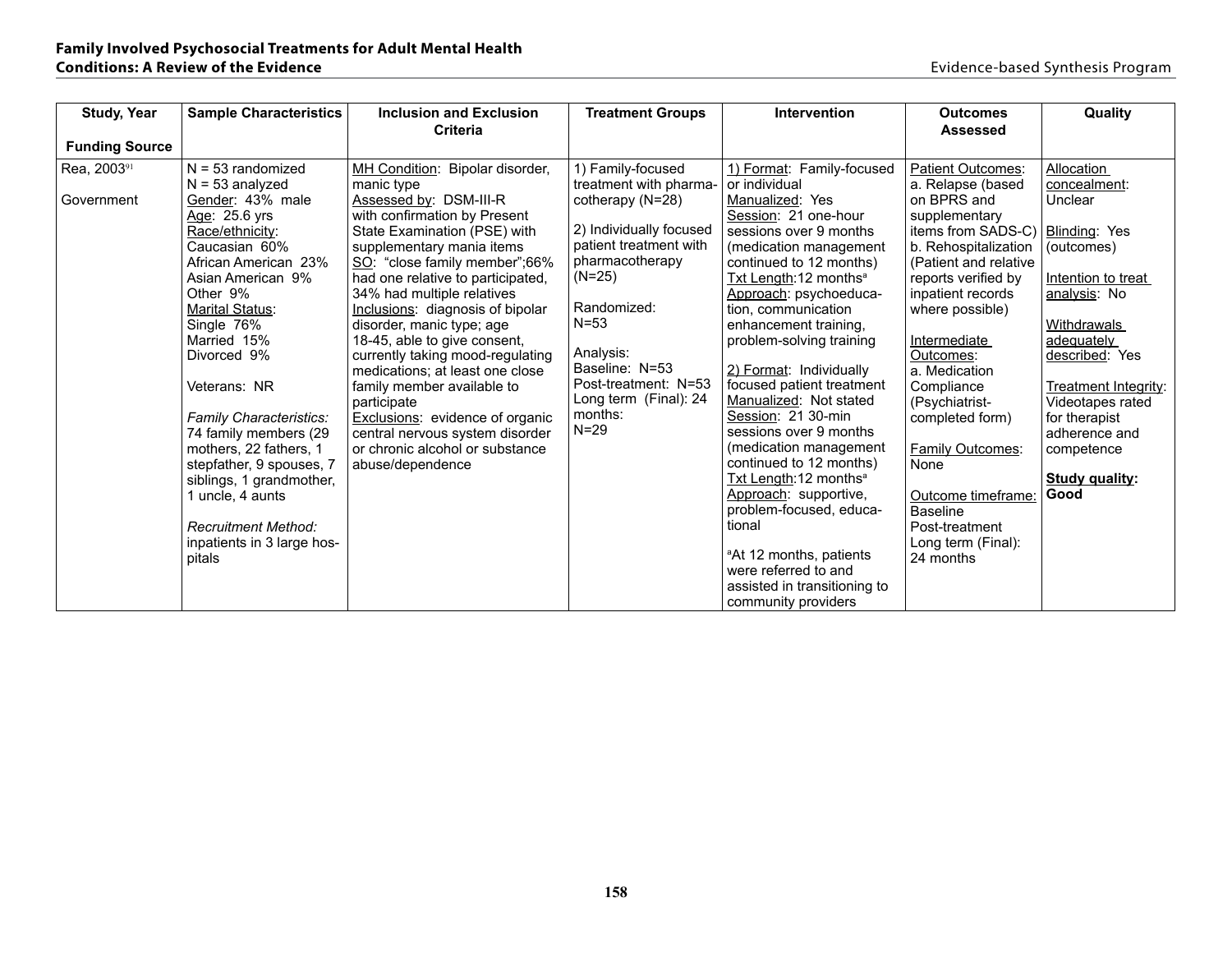| <b>Study, Year</b>                                     | <b>Sample Characteristics</b>                                                                                                                                                                                                                                                               | Inclusion and Exclusion                                                                                                                                           | <b>Treatment Groups</b>           | Intervention                      | <b>Outcomes</b>                                                                                                                                                                                                                          | Quality                  |
|--------------------------------------------------------|---------------------------------------------------------------------------------------------------------------------------------------------------------------------------------------------------------------------------------------------------------------------------------------------|-------------------------------------------------------------------------------------------------------------------------------------------------------------------|-----------------------------------|-----------------------------------|------------------------------------------------------------------------------------------------------------------------------------------------------------------------------------------------------------------------------------------|--------------------------|
|                                                        |                                                                                                                                                                                                                                                                                             | <b>Criteria</b>                                                                                                                                                   |                                   |                                   | <b>Assessed</b>                                                                                                                                                                                                                          |                          |
|                                                        |                                                                                                                                                                                                                                                                                             |                                                                                                                                                                   |                                   |                                   |                                                                                                                                                                                                                                          |                          |
| <b>Funding Source</b><br>Solomon, 200897<br>Government | $N = 53$<br>Gender: 43% male<br>Age: 41 yrs<br>Race/ethnicity: NR<br>Marital Status: 66%<br>Married or living with<br>partner 66%<br>Never married 19%,<br>Separated/divorced/<br>widowed 15%<br>Education (years): 13<br>Veterans: NR<br><b>Family Characteristics:</b><br>NR for subgroup | Same as Miller 2004 <sup>89</sup><br>Analysis of recurrence of mood<br>episodes and hospitalizations for<br>53 subjects who recovered from<br>intake mood episode | Same as Miller 2004 <sup>89</sup> | Same as Miller 2004 <sup>89</sup> | <b>Patient Outcomes:</b><br>Symptoms:<br>a. Frequency of<br>mood episode<br>recurrence (based<br>on HAM-D>15 or<br>BRMS>5)<br>Utilization:<br>a. Hospitalization<br>Intermediate<br>Outcomes:<br>None<br><b>Family Outcomes:</b><br>None | Same as Miller<br>200489 |
|                                                        | <b>Recruitment Method:</b><br>Inpatients, partial<br>hospital patients, and<br>outpatients from a<br>university-affiliated<br>psychiatry clinic                                                                                                                                             |                                                                                                                                                                   |                                   |                                   | Outcome timeframe:<br><b>Baseline</b><br>Long Term (Final):<br>28 months                                                                                                                                                                 |                          |

NR = not reported; SO = significant other or family member included; SADS-C = Schedule for Affective Disorders and Schizophrenia-Change Version; DSM = Diagnostic and Statistical Manual of Mental Disorders; tx = treatment; BRMS = Bech-Rafaelsen Mania Scale; HAM-D = Hamilton Depression Rating Scale; LIFE-RIFT = Longitudinal Interval Follow-Up Evaluation – Range of Impaired Functioning Tool; YMRS = Young Mania Rating Scale; DVD = digital video disk; BPRS = Brief Psychiatric Rating Scale \*Study patients were treated on outpatient basis for up to 28 months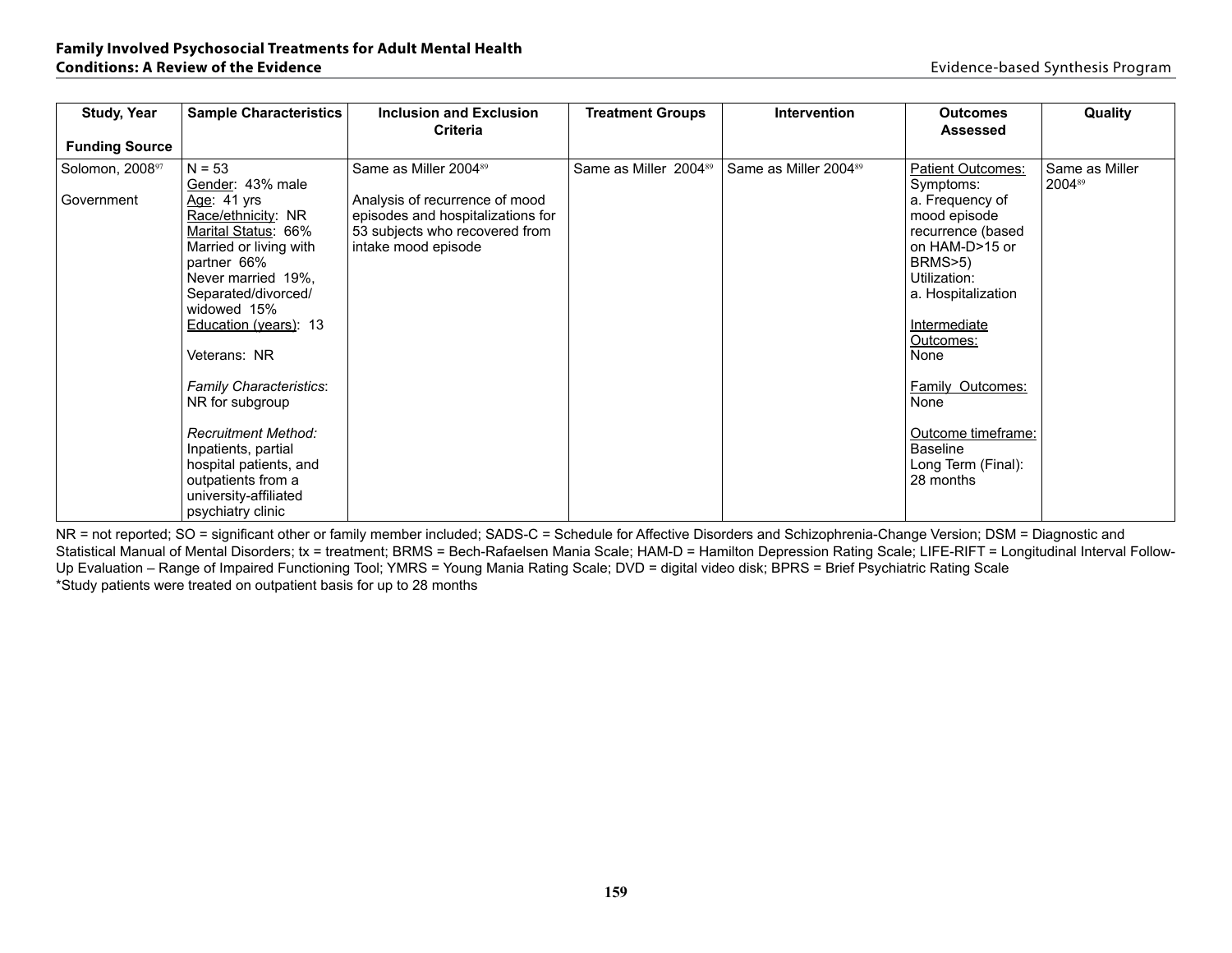### **Table 6. Patient Outcomes - Bipolar Disorder Studies**

| Study, Year<br><b>Interventions</b><br><b>Sample</b>                                                                                                            | <b>Outcome</b><br><b>Baseline</b>                                                                                | <b>Post-Treatment</b>                                                                                             | Short-term Follow-up                                                                                                                                                       | Long-term Follow-up                                                                                                                                                                          |
|-----------------------------------------------------------------------------------------------------------------------------------------------------------------|------------------------------------------------------------------------------------------------------------------|-------------------------------------------------------------------------------------------------------------------|----------------------------------------------------------------------------------------------------------------------------------------------------------------------------|----------------------------------------------------------------------------------------------------------------------------------------------------------------------------------------------|
| <b>SYMPTOM IMPROVEMENT</b>                                                                                                                                      |                                                                                                                  |                                                                                                                   |                                                                                                                                                                            |                                                                                                                                                                                              |
| Clarkin, 199894<br>1) Medication<br>management + marital intervention<br>2) Medication<br>management only<br>Completers only                                    | SADS-C<br>1) 55.9 N=18<br>2) 62.0 N=15                                                                           | SADS-C<br>1) 49.8 N=18<br>$2)$ 54.8 N=15<br>p=ns for test of differences<br>between treatment groups<br>over time |                                                                                                                                                                            |                                                                                                                                                                                              |
| Miklowitz, 2000,90 2003 <sup>5</sup><br>(2 year results)<br>1) Family-focused with medication<br>2) Crisis mgmt with medication<br>Completers or ITT (as noted) | SADS-C (Total affective<br>symptoms)<br>$(1)$ 2.2 (0.6) N=28<br>2) 2.2 (0.6) N=51<br>Completers only<br>$p = NR$ | SADS-C<br>1) 1.9 (0.6) N=28<br>2) 2.2 (0.8) N=51<br>$p = NR$                                                      | SADS-C<br>1) 2.0 (0.7) N=28<br>2) 2.2 (0.8) N=51<br>$p = NR$<br>p=ns for treatment<br>p=0.05 for test of differences<br>between treatment groups over<br>time at 12 months | p=0.007 for test of differences<br>between treatment groups over<br>time at 24 months (15 months post-<br>treatment)                                                                         |
|                                                                                                                                                                 |                                                                                                                  |                                                                                                                   | Relapse<br>1) 8/31 (26%)<br>2) 27/70 (39%)<br>$p = NR$<br><b>ITT</b> analysis                                                                                              |                                                                                                                                                                                              |
|                                                                                                                                                                 |                                                                                                                  |                                                                                                                   | Survival (no relapse)<br>1) 71%<br>2)47%<br>$p=0.04$<br>Drop-outs excluded                                                                                                 |                                                                                                                                                                                              |
|                                                                                                                                                                 |                                                                                                                  |                                                                                                                   |                                                                                                                                                                            | Relapse (24 months or 15 months post-<br>treatment)<br>1) 11/31 (35%) (3 patients terminated<br>early)<br>2) 38/70 (54%) (16 patients terminated<br>early)<br>p<0.005<br><b>ITT</b> analysis |
| Miklowitz, 2000,90 2003 <sup>5</sup><br>(2 year results)<br>1) Family-focused with medication<br>2) Crisis mgmt with medication<br>Completers or ITT (as noted) |                                                                                                                  |                                                                                                                   |                                                                                                                                                                            | Mean survival without relapse (24<br>months or 15 months post-treatment)<br>1) 73.5 wks<br>2) 53.2 wks<br><b>Hazard Ratio=0.37</b><br>(95%CI 0.19-0.72)<br><b>ITT</b> analysis               |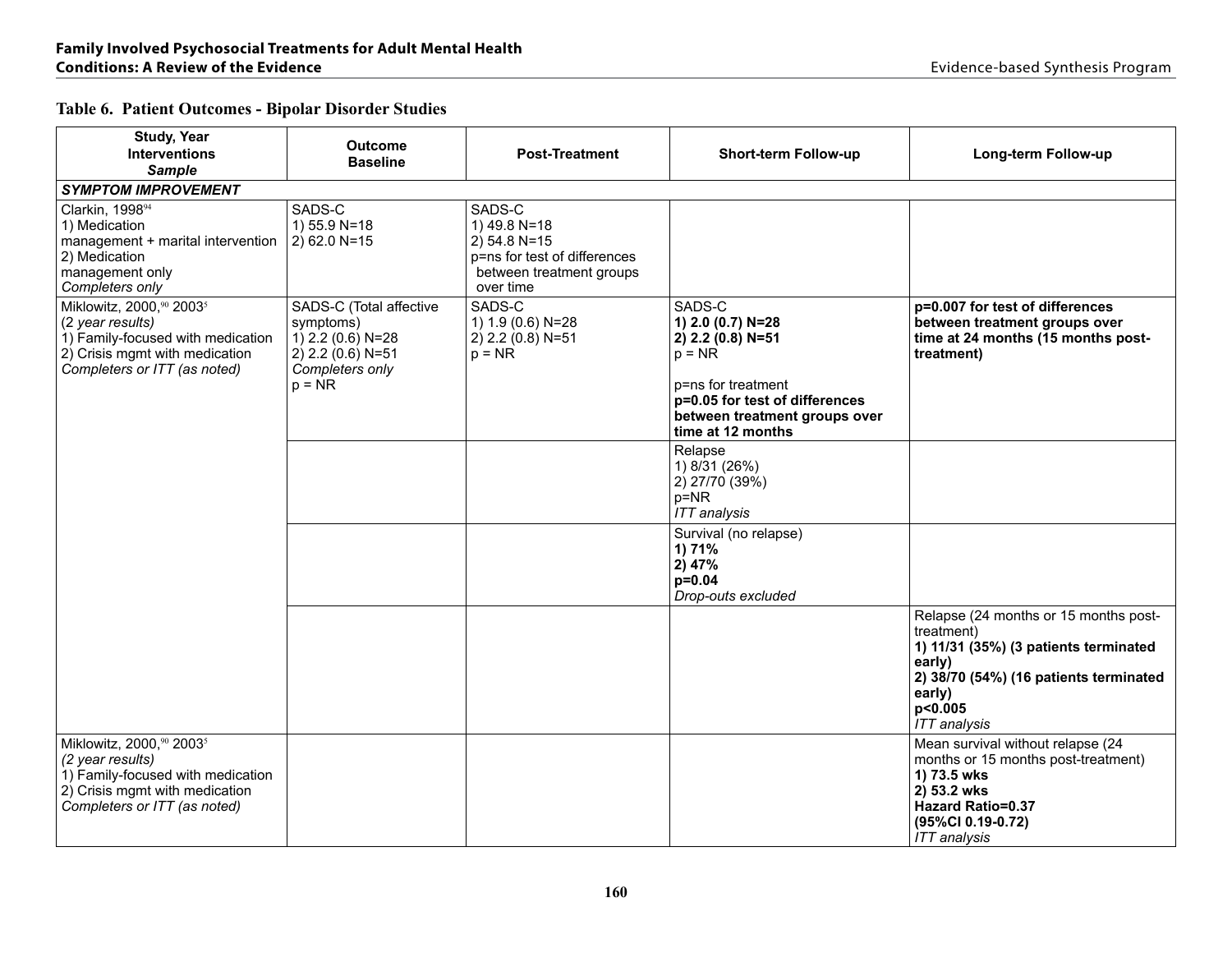# **Family Involved Psychosocial Treatments for Adult Mental Health**

| <b>Study, Year</b><br><b>Interventions</b><br><b>Sample</b>                                                                                                                                                                                  | Outcome<br><b>Baseline</b> | <b>Post-Treatment</b> | <b>Short-term Follow-up</b>                                                                                                                                                                                                                                                                          | Long-term Follow-up                                                                                                                                                                                                                                                                                    |
|----------------------------------------------------------------------------------------------------------------------------------------------------------------------------------------------------------------------------------------------|----------------------------|-----------------------|------------------------------------------------------------------------------------------------------------------------------------------------------------------------------------------------------------------------------------------------------------------------------------------------------|--------------------------------------------------------------------------------------------------------------------------------------------------------------------------------------------------------------------------------------------------------------------------------------------------------|
| Miklowitz, 2007,92 200795<br>1) Family-focused<br>2) Inter-personal and social rhythm<br>therapy<br>$3)$ CBT<br>4) Collaborative care<br><b>ITT</b> analysis                                                                                 |                            |                       | Recovery (based on SADS-C)<br>1) 20/26 (77%) (HR relative to 4 =<br>1.87)<br>2) 40/62 (65%) (HR=1.48)<br>3) 45/75 (60%) (HR=1.34)<br>4) 67/130 (52%)<br>No differences 1, 2, 3 (1, 2, & 3)<br>combined vs. $4$ , $p=0.01$ )<br>1 vs 4, p=0.02<br>Confidence intervals not reported for<br><b>HRs</b> |                                                                                                                                                                                                                                                                                                        |
|                                                                                                                                                                                                                                              |                            |                       | Time to recovery<br>(median among those who<br>recovered, N=172)<br>1) 103 days<br>2) 128 days<br>3) 112 days<br>4) 146 days<br>No differences 1, 2, 3                                                                                                                                               |                                                                                                                                                                                                                                                                                                        |
|                                                                                                                                                                                                                                              |                            |                       | Recovery (in subsample with family<br>availability, N=159)<br>1) 20/26 (77%) (HR=1.40)<br>2) 17/30 (57%) (HR=1.16)<br>3) 23/39 (59%) (HR=0.98)<br>4) 37/64 (58%)<br>No differences 1, 2, 3<br>1 vs. 4, p=0.10                                                                                        |                                                                                                                                                                                                                                                                                                        |
| Miller, 2004 <sup>89</sup><br>1) Medication + Family Therapy (FT)<br>2) Medication + multiple-family<br>group therapy (MFG)<br>3) Medication only<br><b>ITT</b> analysis                                                                     |                            |                       |                                                                                                                                                                                                                                                                                                      | Recovery (2 consecutive months with<br>BRMS < $6$ and MHRSD < $7$ )<br>1) 16/33 (48%)<br>2) 21/30 (70%)<br>3) 16/29 (55%)<br>$p=0.21$ (at 28 months - final)                                                                                                                                           |
| Miller, 2008 <sup>98</sup><br>1) Medication + FT<br>2) Medication + MFG<br>3) Medication only<br>Stratify Miller 2004 results by<br>degree of family impairment (N=82<br>with family impairment data; N=51<br>with impairment who recovered) |                            |                       |                                                                                                                                                                                                                                                                                                      | Recovery<br>Low family impairment (N=27)<br>1) $2/5(40\%)$<br>2) 7/9 (78%)<br>3) 11/13 (85%)<br>High family impairment (N=55)<br>1) 12/24 (50%)<br>2) 14/18 (78%)<br>3) 5/13 (39%)<br>p=ns for main effects (family impairment<br>or treatment condition)<br>Interaction $p=ns$ (at 28 months – final) |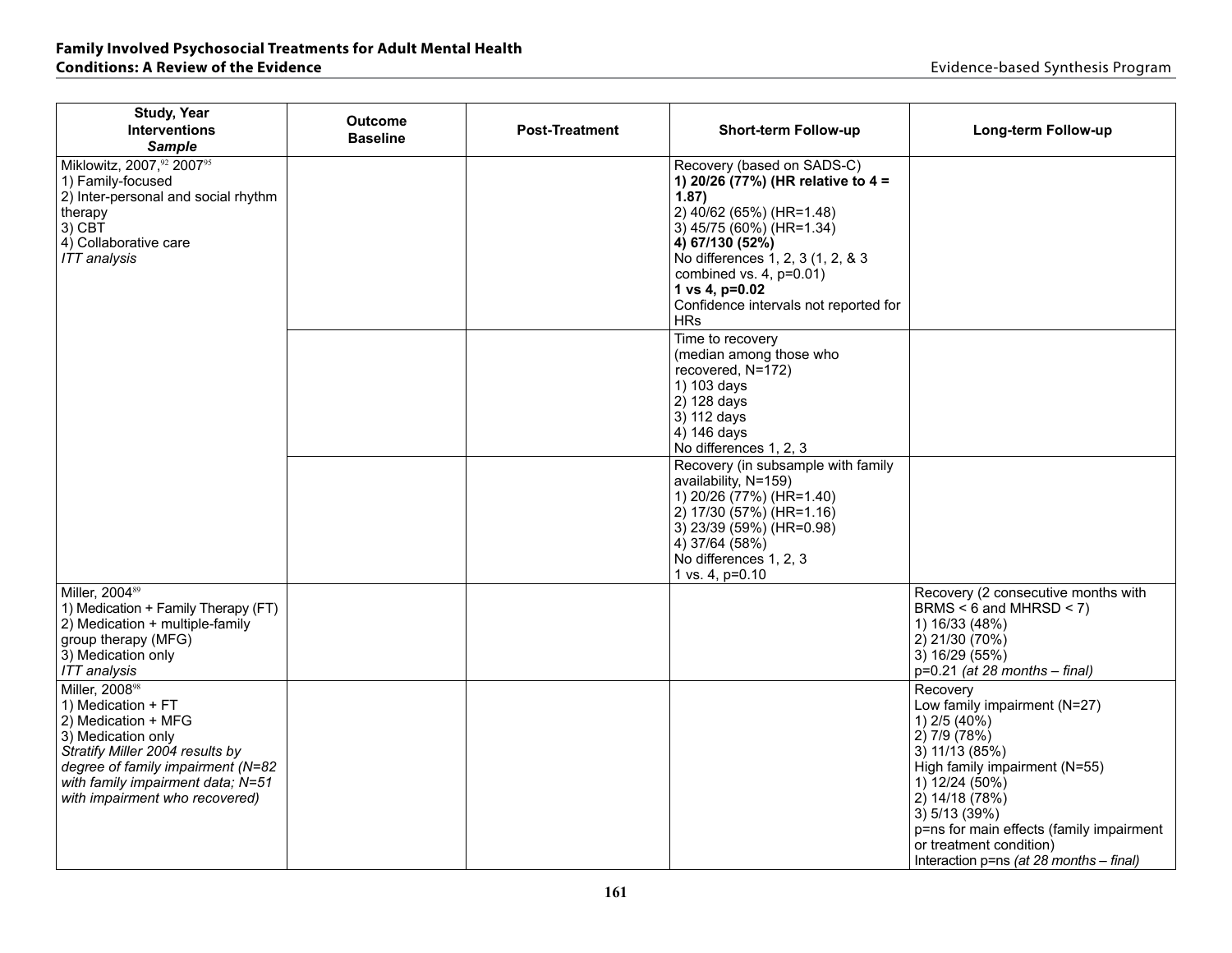| <b>Study, Year</b><br><b>Interventions</b><br><b>Sample</b>                                         | <b>Outcome</b><br><b>Baseline</b>                                   | <b>Post-Treatment</b>                                                    | Short-term Follow-up | Long-term Follow-up                                                                                                                                                                                                                                                                                                                                                                                                                                                                                                                                                                                                                                                                                                                                   |
|-----------------------------------------------------------------------------------------------------|---------------------------------------------------------------------|--------------------------------------------------------------------------|----------------------|-------------------------------------------------------------------------------------------------------------------------------------------------------------------------------------------------------------------------------------------------------------------------------------------------------------------------------------------------------------------------------------------------------------------------------------------------------------------------------------------------------------------------------------------------------------------------------------------------------------------------------------------------------------------------------------------------------------------------------------------------------|
|                                                                                                     |                                                                     |                                                                          |                      | Relapse after recovery<br>Low family impairment (N=20)<br>1) 1/2 (50%)<br>$2)$ 4/7 (57%)<br>3) 7/11 (64%)<br>High family impairment (N=31)<br>1) 8/12 (67%)<br>2) 9/14 (64%)<br>$3)$ 3/5 (60%)<br>p=ns for main effects (family impairment<br>or treatment condition)<br>Interaction p=ns<br>Significant (all p<0.05) family<br>impairment by tx interaction for:<br>a) # depressive episodes/yr<br>b) % time in any mood episode<br>c) % time in depressive episode<br><b>High impairment families:</b><br>1) significant differences - MFG vs.<br>medication only for a), b), and c)<br>2) significant difference between FT vs.<br>medication only for a)<br>Low impairment families:<br>No difference between tx groups<br>(at 28 months - final) |
| Perlick, 201093<br>1) Family-focused, health<br>promoting<br>2) Health education<br>Completers only | HAM-D<br>1) 15.6 (10.3) N=22<br>2) 14.9 (5.7) N=18<br>$p=0.26$      | HAM-D<br>1) 5.6 (6.1) N=22<br>2) 11.2 (9.1) N=18<br>p=0.025, d=0.67      |                      |                                                                                                                                                                                                                                                                                                                                                                                                                                                                                                                                                                                                                                                                                                                                                       |
|                                                                                                     | <b>YMRS</b><br>1) 8.8 (9.7) N=22<br>2) 9.2 (9.2) N=18<br>$p = 0.15$ | <b>YMRS</b><br>1) 1.6 (2.4) N=22<br>2) 5.8 (9.0) N=18<br>p=0.037, d=0.34 |                      |                                                                                                                                                                                                                                                                                                                                                                                                                                                                                                                                                                                                                                                                                                                                                       |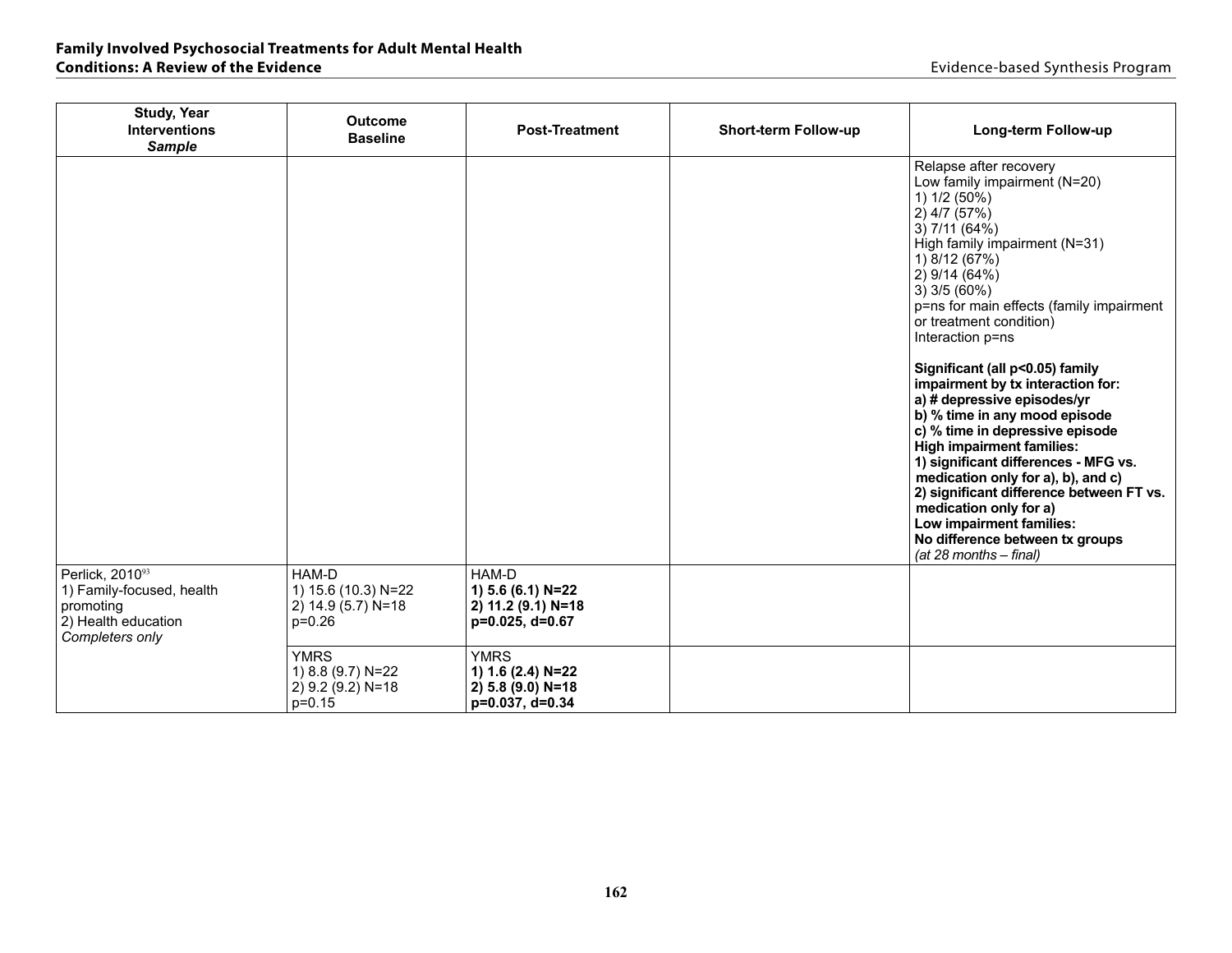# **Family Involved Psychosocial Treatments for Adult Mental Health**

| <b>Study, Year</b><br><b>Interventions</b><br><b>Sample</b>                                                                                                                     | <b>Outcome</b><br><b>Baseline</b>            | <b>Post-Treatment</b>                                                                                                                                                                                                                                                               | <b>Short-term Follow-up</b> | Long-term Follow-up                                                                                                                                               |
|---------------------------------------------------------------------------------------------------------------------------------------------------------------------------------|----------------------------------------------|-------------------------------------------------------------------------------------------------------------------------------------------------------------------------------------------------------------------------------------------------------------------------------------|-----------------------------|-------------------------------------------------------------------------------------------------------------------------------------------------------------------|
| Rea, 200391<br>1) Family-focused with medication<br>2) Individual therapy with<br>medication<br>ITT for active tx year, n=39 for post-<br>treatment year.                       |                                              | Relapse (% with at least 1<br>relapse based on BPRS and<br>supplementary items from<br>SADS-C)<br>1) 46%<br>2) 52%<br>p > 0.10<br>Interaction with premorbid<br>adjustment - family treatment<br>reduced risk of relapse<br>in patients with poorer<br>premorbid adjustment, p=0.06 |                             | Relapse (% with at least 1 relapse)<br>1) 28%<br>2)60%<br>p<0.05<br>Interaction with premorbid adjustment,<br>$p = ns$                                            |
|                                                                                                                                                                                 |                                              | Rehospitalization (% with at<br>least 1 rehospitalization):<br>1) 29%<br>2)40%<br>p > 0.10<br>Interaction with premorbid<br>adjustment, p=ns                                                                                                                                        |                             | Rehospitalization<br>1) 12%<br>2)60%<br>p < 0.01<br>Interaction with premorbid<br>adjustment, p<0.03                                                              |
| Solomon, 200897<br>1) Medication + FT<br>2) Medication + MFG<br>3) Medication only<br>Recurrence and hospitalization<br>data for N=53 from Miller 2004<br>study who recovered   |                                              |                                                                                                                                                                                                                                                                                     |                             | Frequency of mood episode recurrence<br>$(MHRSD > 15$ or BRMS $> 5$ )<br>$(1)$ 11/16 (69%)<br>2) 13/21 (62%)<br>3) 10/16 (63%)<br>$p=0.90$ (at 28 months - final) |
| <b>GLOBAL FUNCTIONING</b>                                                                                                                                                       |                                              |                                                                                                                                                                                                                                                                                     |                             |                                                                                                                                                                   |
| Clarkin, 199894<br>1) Medication<br>management + marital intervention<br>2) Medication<br>management only<br>Completers only                                                    | <b>GAS</b><br>1) 64.4 $N=18$<br>2) 64.7 N=15 | GAS<br>1) 73.0 N=18<br>2) 65.7 N=15<br>p<0.03 (test of treatment<br>group differences over time)                                                                                                                                                                                    |                             |                                                                                                                                                                   |
| Miklowitz, 2007,92 200795<br>1) Family-focused<br>2) Inter-personal and social rhythm<br>therapy<br>3) Cognitive Behavioral Therapy<br>4) Collaborative care<br>Completers only |                                              | <b>LIFE-RIFT Total Score</b><br>Difference (9 month and<br>baseline)<br>$1) -3.2(3.1)$<br>$2) -1.6(4.4)$<br>$3) -1.1(4.7)$<br>$4) -0.9(3.5)$<br>1, 2, & 3 combined vs. 4,<br>$p=0.04$<br>(more negative score = greater<br><i>improvement)</i>                                      |                             |                                                                                                                                                                   |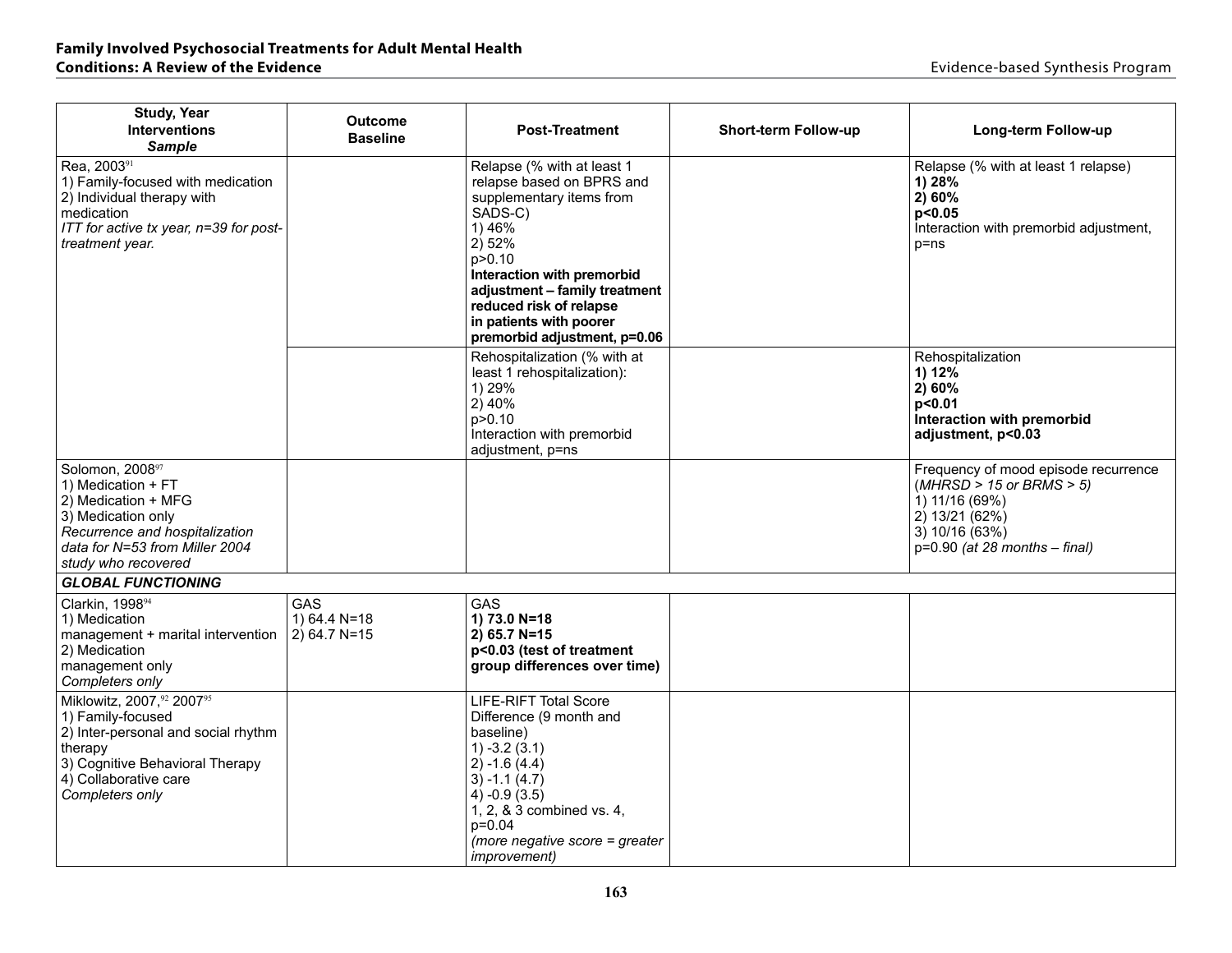| <b>Study, Year</b><br><b>Interventions</b><br><b>Sample</b><br><b>HEALTH CARE UTILIZATION</b>                                                                                              | <b>Outcome</b><br><b>Baseline</b> | <b>Post-Treatment</b> | <b>Short-term Follow-up</b> | Long-term Follow-up                                                                                                                           |
|--------------------------------------------------------------------------------------------------------------------------------------------------------------------------------------------|-----------------------------------|-----------------------|-----------------------------|-----------------------------------------------------------------------------------------------------------------------------------------------|
| Solomon, 2008 <sup>97</sup><br>1) Medication $+FT$<br>2) Medication + MFG<br>3) Medication only<br>Recurrence and hospitalization<br>data for N=53 from Miller 2004<br>study who recovered |                                   |                       |                             | Hospitalization frequency<br>1) 5/16 (31%)<br>  2) 1/21 (5%)<br>3) 6/16 (38%)<br>p=0.04 (MFG significantly lower)<br>(at 28 months $-$ final) |

Short-term follow up = 6 months post-treatment, unless otherwise noted; Long term=12 months post-treatment, unless otherwise noted. If an outcome had a final measure reported beyond 12 months, it is reported in long term follow up column and noted.

ns = not significant (at 5% level); NR = not reported; N/A = not applicable; Completers = findings for analyses conducted only with treatment completers; ITT = findings for analyses using an intent-to-treat approach; BRMS = Bech-Rafaelsen Mania Scale; GAS = Global Assessment Scale; HAM-D = Hamilton Depression Rating Scale; HR = hazard ratio; LIFE-RIFT = Longitudinal Interval Follow-Up Evaluation – Range of Impaired Functioning Tool; MFG = multiple family group; MHRSD = Modified Hamilton Rating Scale for Depression; SADS-C = Schedule for Affective Disorders and Schizophrenia-Change Version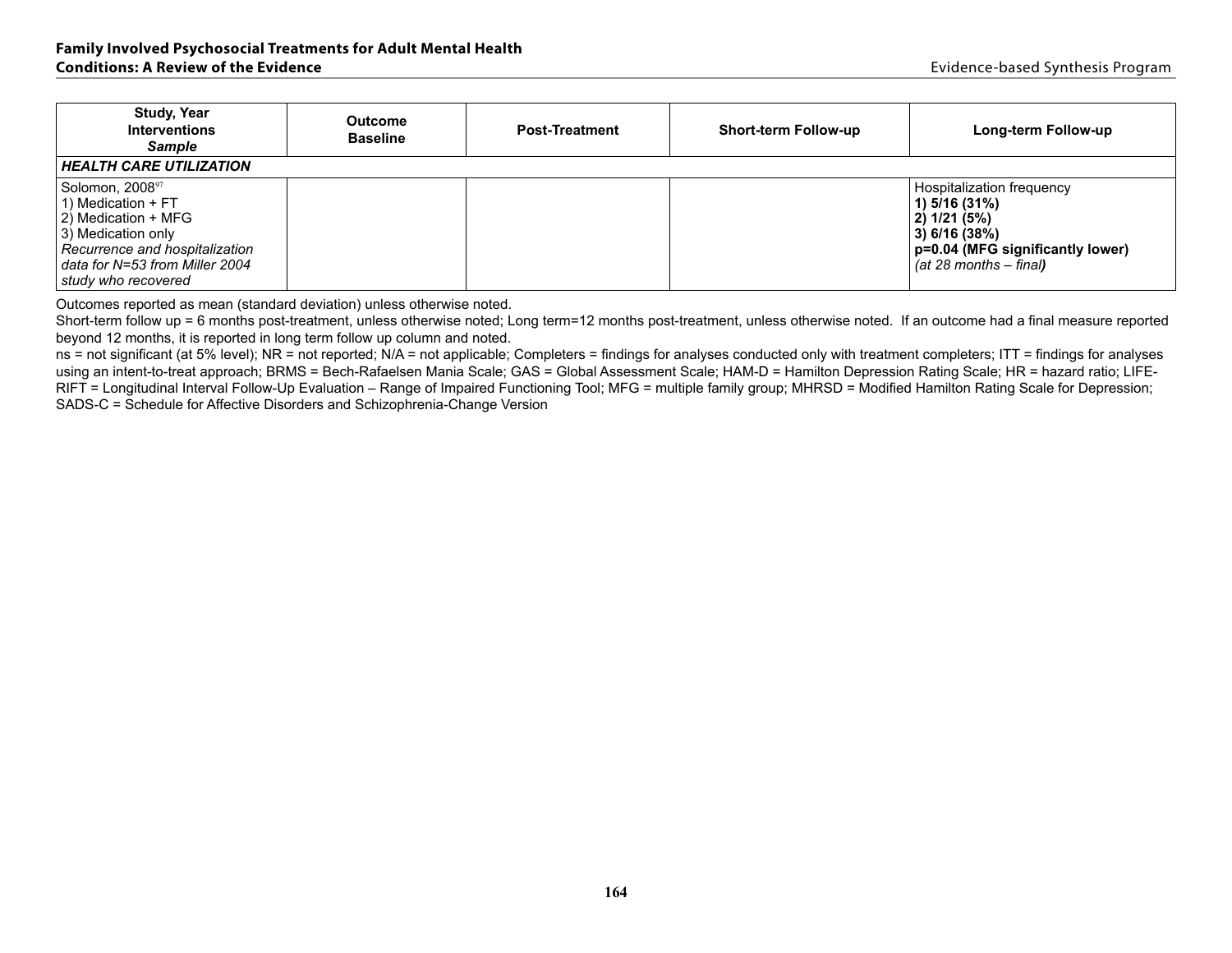| <b>Study, Year</b><br><b>Interventions</b><br><b>Sample</b>                                                                                                                     | <b>Outcome</b><br><b>Baseline</b> | <b>Post-Treatment</b>                                                                                                                                                                                                                                                     | <b>Short-term Follow-up</b> | Long-term Follow-up |
|---------------------------------------------------------------------------------------------------------------------------------------------------------------------------------|-----------------------------------|---------------------------------------------------------------------------------------------------------------------------------------------------------------------------------------------------------------------------------------------------------------------------|-----------------------------|---------------------|
| <b>GLOBAL FUNCTIONING /SATISFACTION</b>                                                                                                                                         |                                   |                                                                                                                                                                                                                                                                           |                             |                     |
| Miklowitz 2007, 92 200795<br>1) Family-focused<br>2) Inter-personal and social rhythm<br>therapy<br>3) Cognitive Behavioral Therapy<br>4) Collaborative care<br>Completers only |                                   | LIFE-RIFT Relationship<br><b>Functioning Domain</b><br>Difference (9 month and baseline)<br>$1) -0.5(1.6)$<br>$(2) -0.3(2.1)$<br>$3) -0.2(1.3)$<br>$(4)$ 0.1 $(1.5)$<br>1, 2, and 3 combined vs. 4,<br>$p=0.02$<br>(more negative score = greater<br><i>improvement</i> ) |                             |                     |
|                                                                                                                                                                                 |                                   | LIFE-RIFT Satisfaction Domain<br>Difference (9 month and baseline)<br>$1) -0.9(0.9)$<br>$(2) -0.3(1.4)$<br>$3) -0.1(1.2)$<br>$(4)$ 0.0 $(1.3)$<br>1, 2, and 3 combined vs.<br>$4, p=0.048$                                                                                |                             |                     |

Short-term follow up = 6 months post-treatment, unless otherwise noted; Long term=12 months post-treatment, unless otherwise noted. If an outcome had a final measure reported beyond 12 months, it is reported in long term follow up column and noted.

 $n =$  not significant (at 5% level); NR = not reported; N/A = not applicable; Completers = findings for analyses conducted only with treatment completers; ITT = findings for analyses using an intent-to-treat approach; LIFE-RIFT = Longitudinal Interval Follow-Up Evaluation – Range of Impaired Functioning Tool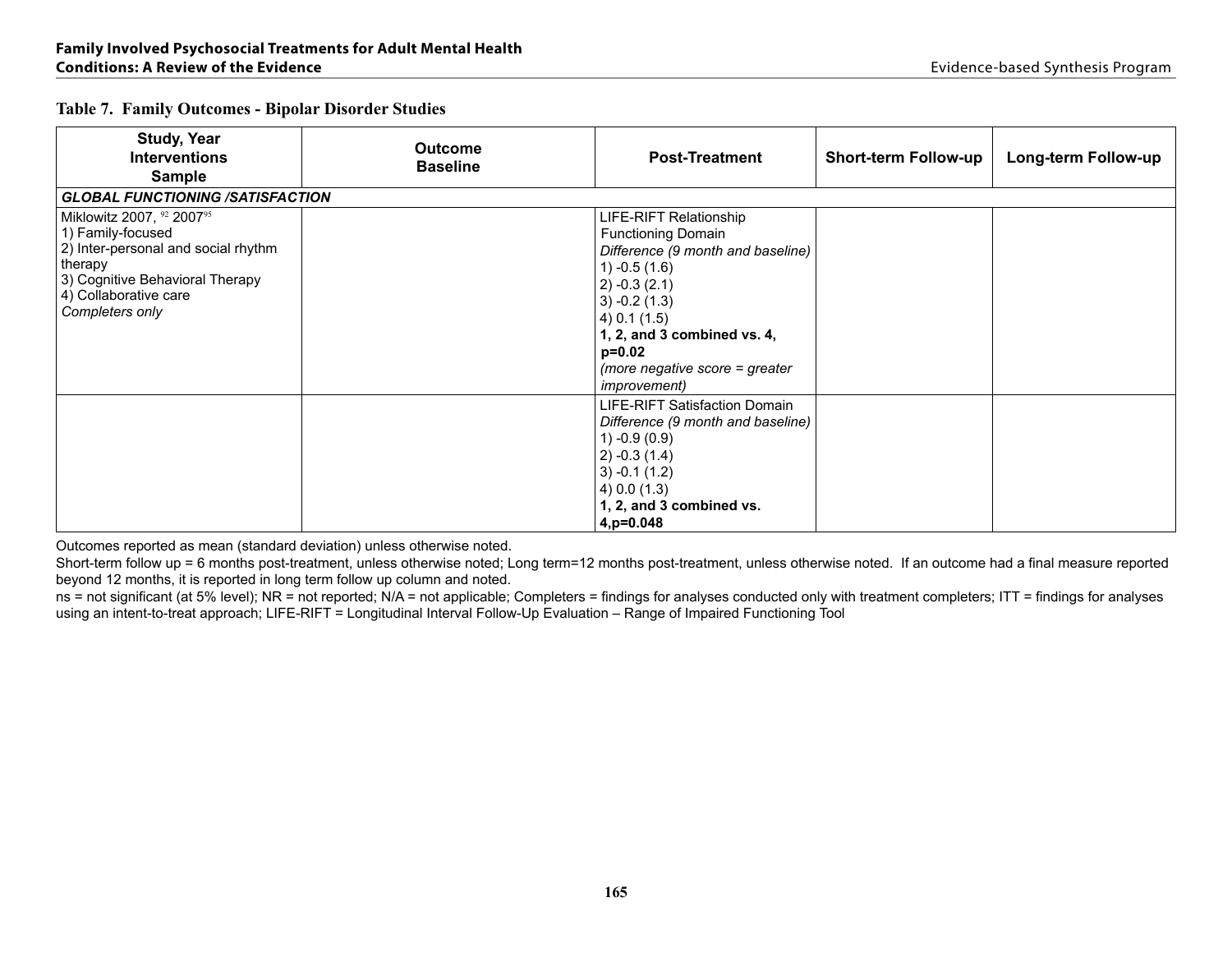| <b>Study, Year</b><br><b>Interventions</b><br><b>Sample</b>                                                                                                                                                              | <b>Outcome</b><br><b>Baseline</b>                                                                             | <b>Post-Treatment</b>                                                                  | Short-term Follow-up                                                                                                                               | Long-term Follow-up                                                                                                                                            |
|--------------------------------------------------------------------------------------------------------------------------------------------------------------------------------------------------------------------------|---------------------------------------------------------------------------------------------------------------|----------------------------------------------------------------------------------------|----------------------------------------------------------------------------------------------------------------------------------------------------|----------------------------------------------------------------------------------------------------------------------------------------------------------------|
| <b>ATTENDANCE</b>                                                                                                                                                                                                        |                                                                                                               |                                                                                        |                                                                                                                                                    |                                                                                                                                                                |
| Miklowitz, 2007,92 200795<br>(Am J Psychiatry)<br>1) Family-focused<br>2) Inter-personal and social rhythm<br>therapy<br>3) Cognitive Behavioral Therapy<br>4) Collaborative care<br><b>ITT</b> analysis                 |                                                                                                               |                                                                                        | Attendance<br>mean sessions/# of<br>sessions<br>1) 11.5/30 (38%)<br>2) 16.7/30 (56%)<br>3) 13.3/30 (44%)<br>4) 2.2/3 (73%)<br>p=ns (1 vs. 2 vs. 3) |                                                                                                                                                                |
| Miller, 2004 <sup>89</sup> ITT analysis<br>Solomon, 200897<br>N=53 who recovered<br>1) Medication + Family Therapy (FT)<br>2) Medication + Multiple-Family Group<br>Therapy<br>3) Medication only<br><b>ITT</b> analysis |                                                                                                               |                                                                                        |                                                                                                                                                    | Pharmacotherapy sessions<br>attended (ITT analysis)<br>1) 15(10)<br>2) 12(8)<br>3) 12(8)<br>$p = ns$<br>$(at 28 months - final)$                               |
|                                                                                                                                                                                                                          |                                                                                                               |                                                                                        |                                                                                                                                                    | Pharmacotherapy sessions<br>attended (N=53 who<br>recovered)<br>1) 20 (9)<br>2) 14 (7)<br>3) 16(6)<br>p<0.05 (group 1 vs. group 2)<br>$(at 28 months - final)$ |
| <b>ADHERENCE</b>                                                                                                                                                                                                         |                                                                                                               |                                                                                        |                                                                                                                                                    |                                                                                                                                                                |
| Clarkin, 199894<br>1) Medication<br>management + marital intervention<br>2) Medication<br>management only<br>Completers only                                                                                             | Study designed med adherence scale<br>1) $N\overline{R} N = 18$<br>2) NR N=17<br>scale of 1=poor, 6=excellent | Study designed med<br>adherence scale<br>1) $5.7 N = 18$<br>$2) 5.2 N=17$<br>$p=0.008$ |                                                                                                                                                    |                                                                                                                                                                |
| Miklowitz, 2003 <sup>5</sup><br>1) Family-focused with medication<br>2) Crisis mgmt with medication<br>Sample not reported                                                                                               |                                                                                                               |                                                                                        |                                                                                                                                                    | $1)$ 2.8 (0.4)<br>2) 2.6 (0.5)<br>$p=0.04$<br>scale of 1=fully non-adherent,<br>3=fully adherent                                                               |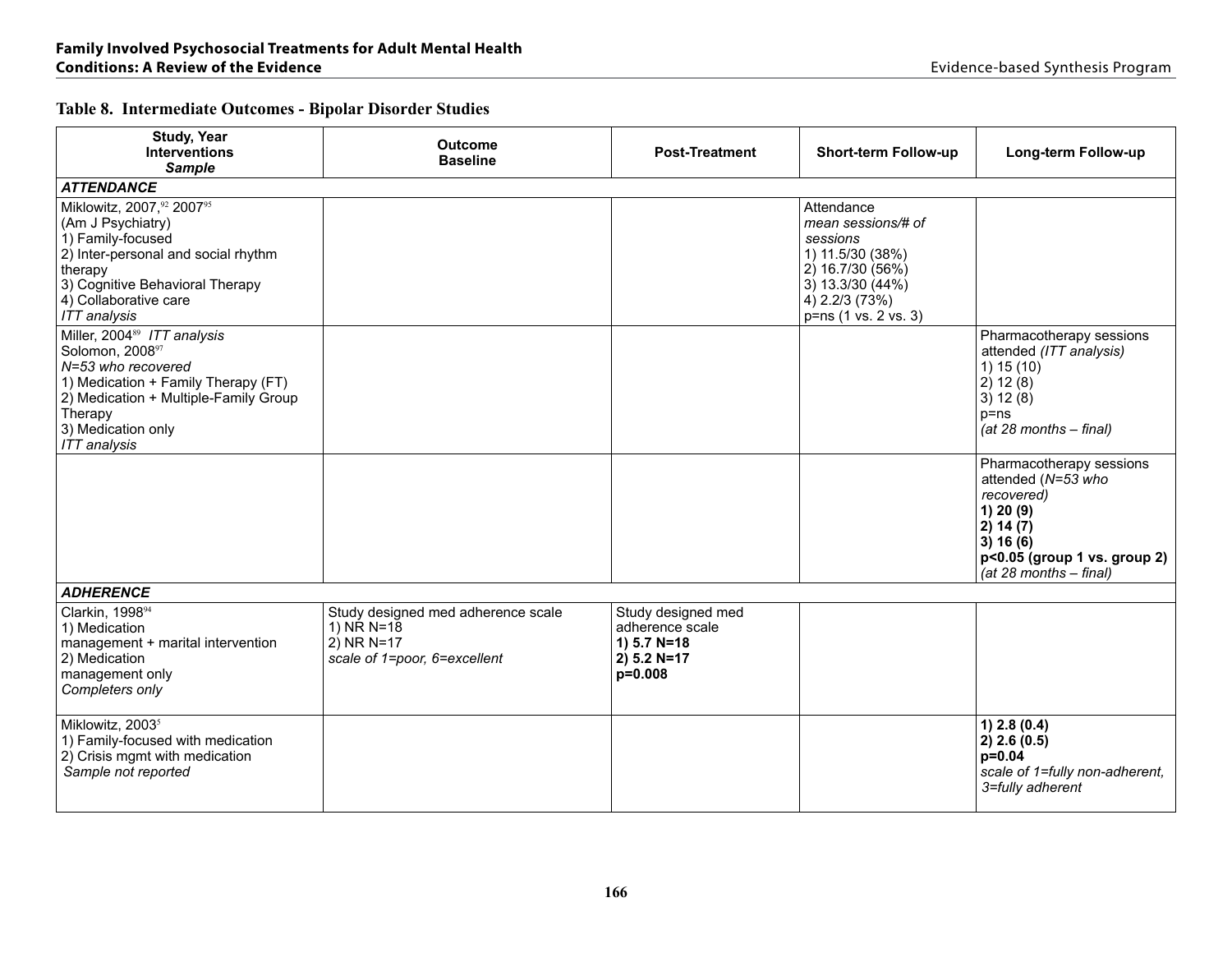| <b>Study, Year</b><br><b>Interventions</b><br><b>Sample</b>                                                             | Outcome<br><b>Baseline</b> | <b>Post-Treatment</b>                                                                                                           | <b>Short-term Follow-up</b> | Long-term Follow-up |
|-------------------------------------------------------------------------------------------------------------------------|----------------------------|---------------------------------------------------------------------------------------------------------------------------------|-----------------------------|---------------------|
| Rea, 2003 <sup>91</sup><br>1) Family-focused with medication<br>2) Individual therapy with medication<br>  ITT analvsis |                            | Physicians' rating of<br>medication compliance<br>(7-point Likert-type scale)<br>$(1)$ 6.2 (1.6)<br>$(2)$ 5.6 (1.9)<br>$p = ns$ |                             |                     |

Short-term follow up = 6 months post-treatment, unless otherwise noted; Long term=12 months post-treatment, unless otherwise noted. If an outcome had a final measure reported beyond 12 months, it is reported in long term follow up column and noted.

ns= not significant (at 5% level); NR = not reported; N/A = not applicable; Completers = findings for analyses conducted only with treatment completers; ITT = findings for analyses using an intent-to-treat approach

|  |  |  |  |  |  | Table 9. Study Descriptive Information - Schizophrenia Spectrum Disorder Studies |
|--|--|--|--|--|--|----------------------------------------------------------------------------------|
|--|--|--|--|--|--|----------------------------------------------------------------------------------|

| <b>Study, Year</b><br><b>Funding Source</b> | <b>Sample</b><br><b>Characteristics</b> | Inclusion/Exclusion<br><b>Criteria</b> | <b>Treatment Groups</b> | <b>Intervention Characteristics</b> | <b>Outcomes Assessed</b> | Quality                       |
|---------------------------------------------|-----------------------------------------|----------------------------------------|-------------------------|-------------------------------------|--------------------------|-------------------------------|
| Dyck, 2002 <sup>102</sup>                   | $N = 106$                               | <b>MH Condition:</b>                   | 1) Multiple Family      | 1) Format: Usual care +             | Patient Outcomes:        | Allocation                    |
|                                             | Gender: 77% male                        | Schizophrenia or                       | Group (MFG) N=55        | 1) three weekly sessions            | Utilization:             | concealment:                  |
| Government                                  | Age: 32.7 years                         | schizoaffective disorder               |                         | with clinicians and families        | a. Hospitalization rate  | NR.                           |
|                                             | Race/ethnicity:                         |                                        | 2) Standard Care        | (individually) without patient;     | b. Crisis care used      |                               |
|                                             | <b>NR</b>                               | Assessed by: structured                | $(SC) N = 51$           | 2) then a multiple family           | c. Outpatient service    | Blinding: NR                  |
|                                             | Marital Status:                         | clinical interview for DSM-            |                         | educational workshop (again         | utilization              |                               |
|                                             | Married: 13%                            | IV criteria diagnosis                  | No statistical          | without patient); then 3) bi-       |                          | Intention to treat            |
|                                             | Not reported 87%                        |                                        | differences at          | weekly multiple family group        | Outcome timeframe:       | analysis: Yes                 |
|                                             | Education: NR                           | Inclusions:                            | baseline - frequency    | sessions with patient present.      | Pre-treatment (year      |                               |
|                                             |                                         | In addition to diagnosis;              | of substance abuse,     | Manualized: Yes                     | before baseline)         | <b>Withdrawals</b>            |
|                                             | Veterans: NR                            | age 18-45; enrolled in                 | use of atypical         | Sessions: NR                        | During-treatment (1      | adequately                    |
|                                             |                                         | outpatient community                   | antipsychotics,         | 2 years                             | year after baseline)     | described: Yes                |
|                                             | Recruitment                             | mental health services in              | or severity of          | Approach: multi-disciplinary;       |                          |                               |
|                                             | Method:                                 | Spokane, WA, reside with               | positive or negative    | psychoeducational, develop          |                          | Treatment integrity:          |
|                                             | Enrolled from                           | family of origin, or have              | symptoms                | a supportive network, formal        |                          | Study supervisors             |
|                                             | outpatients enrolled                    | regular contact with family;           |                         | problem solving techniques.         |                          | do systematic                 |
|                                             | in community                            | family member and patient              | Analysis:               |                                     |                          | review of videotapes          |
|                                             | mental health                           | agree to consent; minimum              | <b>Baseline</b>         | 2) Format: Mental Health            |                          | for engagement                |
|                                             | services, but living                    | attendance by one family               | (pre and post):         | multidisciplinary treatment         |                          | sessions and                  |
|                                             | in community.                           | member for at least five               | $N = 106$               | team delivered medication           |                          | multiple family group         |
|                                             |                                         | face to face contacts.                 |                         | management, case                    |                          | settings; weekly              |
|                                             | Family                                  | Subjects then stratified               |                         | management, some patients           |                          | phone consultations.          |
|                                             | Characteristics: NR                     | by medication status -                 |                         | therapeutic and rehabilitation      |                          | and annual on-site            |
|                                             |                                         | atypical vs conventional               |                         | services.<br>Manualized: N/A        |                          | visits.                       |
|                                             |                                         | antipsychotic use.]                    |                         |                                     |                          |                               |
|                                             |                                         | Family member or SO:                   |                         | Sessions: N/A<br>Txt Length: N/A    |                          | <b>Study Quality:</b><br>Good |
|                                             |                                         | Any family member                      |                         |                                     |                          |                               |
|                                             |                                         |                                        |                         | Approach: Multidisciplinary         |                          |                               |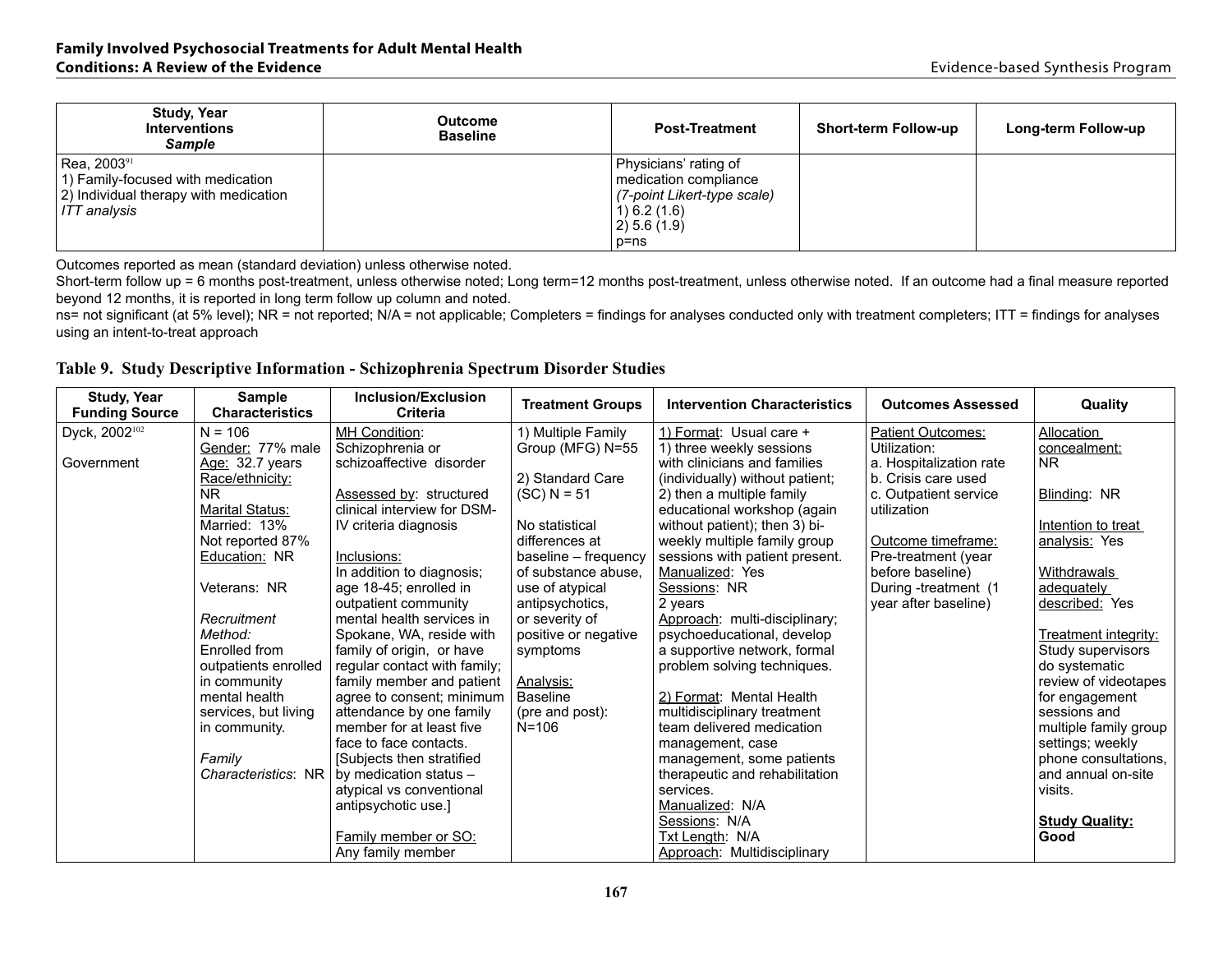| <b>Study, Year</b><br><b>Funding Source</b> | <b>Sample</b><br><b>Characteristics</b> | Inclusion/Exclusion<br><b>Criteria</b> | <b>Treatment Groups</b>                   | <b>Intervention Characteristics</b> | <b>Outcomes Assessed</b>      | <b>Quality</b>    |
|---------------------------------------------|-----------------------------------------|----------------------------------------|-------------------------------------------|-------------------------------------|-------------------------------|-------------------|
| Dyck, 2000 <sup>101</sup>                   | $N = 63$                                | Same as Dyck, 2002 <sup>102</sup>      | 1) MFG N=32                               | Same as Dyck, 2002 <sup>102</sup>   | <b>Patient Outcomes:</b>      | Same as Dyck,     |
|                                             | Gender: 73% male                        |                                        | 2) SC N=31                                |                                     | Symptoms:                     | 2002102           |
| Government                                  | Age: 33 years                           |                                        |                                           |                                     | a. MSANS                      |                   |
|                                             | Race/ethnicity:                         |                                        | Analysis:                                 |                                     |                               |                   |
|                                             | White 95%                               |                                        | 1) MFG N=21                               |                                     | Outcome timeframe:            |                   |
| Note: this is the a                         | Not white 5%                            |                                        | 2) SC N=21                                |                                     | <b>Baseline</b>               |                   |
| subset of the study                         | Marital Status: NR                      |                                        | (42 participants that)                    |                                     | During -treatment (1)         |                   |
| cohort of Dyck<br>2002102                   | Veterans: NR                            |                                        | received treatment<br>for full 12 months) |                                     | year after baseline)          |                   |
|                                             |                                         |                                        |                                           |                                     |                               |                   |
| McDonnell, 2006 <sup>103</sup>              | $N = 97$                                | Same as Dyck, 2002, 102                | 1) MFG N=53                               | Same as Dyck, 2002, 102 2000101     | <b>Patient Outcomes:</b>      | Same as Dyck,     |
|                                             | Gender: 76% male                        | 2000101                                |                                           |                                     | Utilization:                  | 2002, 102 2000101 |
| Government                                  | Age: 32.8 years                         |                                        | 2) SC $N = 44$                            |                                     | a. Hospitalization rate       |                   |
|                                             | Race/ethnicity:                         |                                        |                                           |                                     | (overall psychiatric,         |                   |
| Note: Same study<br>as Dyck 2000 and        | European American<br>$90\%$             |                                        | <u>Analysis:</u><br>Baseline: N=97        |                                     | community, state,<br>overall) |                   |
| 2002, but different                         | Not European                            |                                        | Final: $N = 97$                           |                                     | b. Outpatient service         |                   |
| N. These 97 also                            | American 10%                            |                                        |                                           |                                     | utilization                   |                   |
| provided 1 year pre-                        | <b>Marital Status: NR</b>               |                                        |                                           |                                     |                               |                   |
| randomization data.                         |                                         |                                        |                                           |                                     | Outcome timeframe:            |                   |
|                                             | Veterans: NR                            |                                        |                                           |                                     | Pre-treatment (year           |                   |
|                                             |                                         |                                        |                                           |                                     | before baseline)              |                   |
|                                             |                                         |                                        |                                           |                                     | Post-treatment (2 years)      |                   |
|                                             |                                         |                                        |                                           |                                     | Final (3 years post           |                   |
|                                             |                                         |                                        |                                           |                                     | baseline, 1 year after        |                   |
|                                             |                                         |                                        |                                           |                                     | post-treatment)               |                   |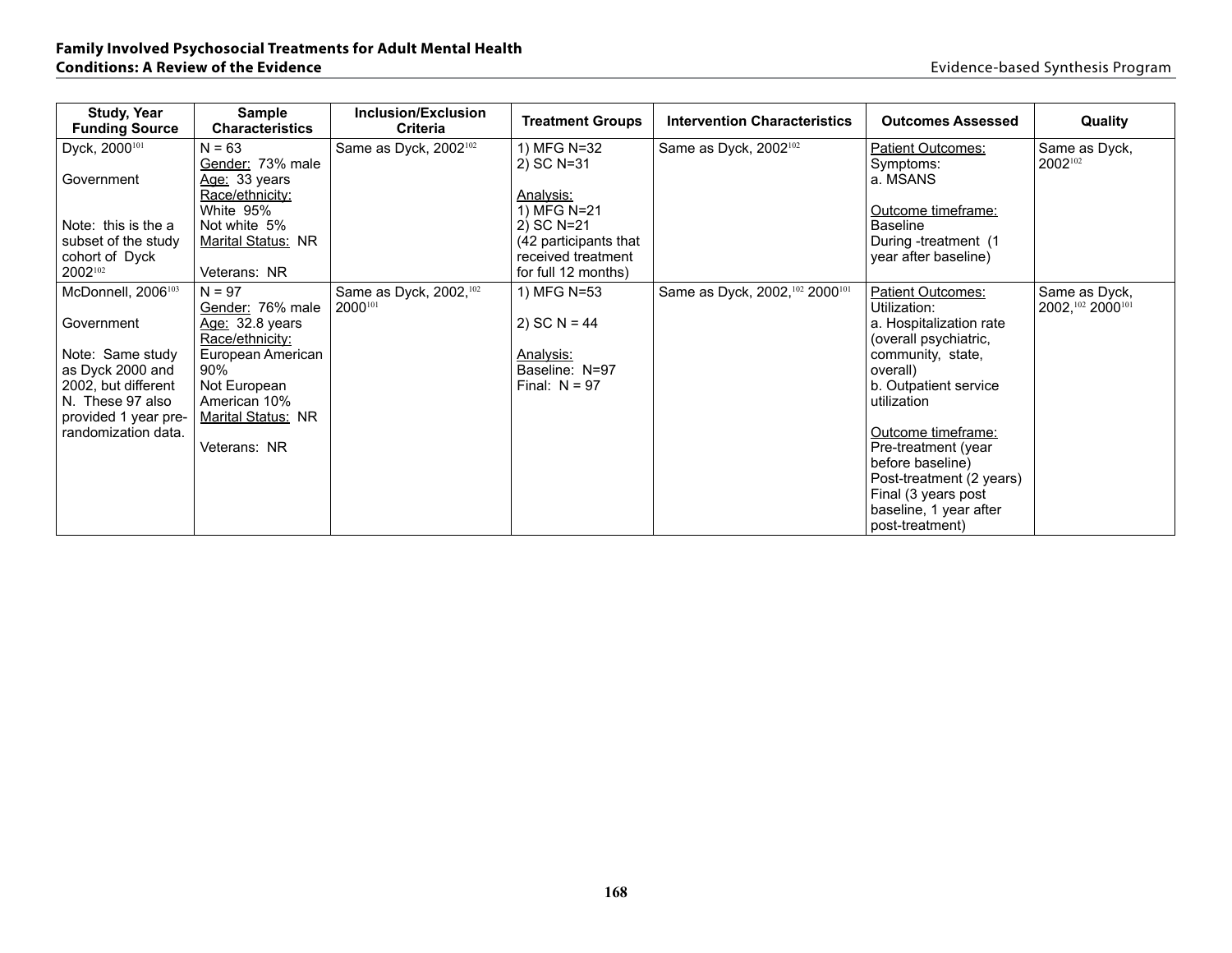| <b>Study, Year</b><br><b>Funding Source</b> | <b>Sample</b><br><b>Characteristics</b> | <b>Inclusion/Exclusion</b><br><b>Criteria</b>       | <b>Treatment Groups</b>      | <b>Intervention Characteristics</b>        | <b>Outcomes Assessed</b>       | Quality               |
|---------------------------------------------|-----------------------------------------|-----------------------------------------------------|------------------------------|--------------------------------------------|--------------------------------|-----------------------|
| McFarlane, 1996 <sup>29</sup>               | $N = 68$                                | MH Condition:                                       | 1) Multi-family group        | 1) Format: ACT + initial                   | <b>Patient Outcomes</b>        | Allocation            |
|                                             | Gender: 65% male                        | Schizophrenia or                                    | $N = 37*$                    | workshop for family only; then             | Global functioning:            | concealment: No       |
| Government                                  | Age: 29.8 years                         | schizoaffective/                                    |                              | multi-family group meetings (6             | a. Employment rates            |                       |
|                                             | Race/ethnicity:                         | schizophreniform disorders                          | 2) Crisis only               | families and patient is present)           | Symptoms:                      | Blinding: NR          |
|                                             | White 78%                               | Assessed by: Structured                             | $N = 31*$                    | Manualized: Yes                            | a. PANSS (positive,            |                       |
|                                             | Black 15%                               | clinical interview DSM-III-R                        |                              | Session: every 2 wks                       | negative, general)             | Intention to treat    |
|                                             | Hispanic 6%                             | criteria                                            | *Both groups are in          | <b>Txt Length: 2 years</b>                 | <b>Health Care Utilization</b> | analysis: No, on      |
|                                             | Not reported 1%                         | Inclusions: In addition to                          | Assertive community          | Approach: Psychoeducational;               | a. Re-Hospitalization          | family measures.      |
|                                             | Marital Status:                         | diagnosis, subjects also                            | treatment (ACT);             | Treatment decisions guided by              |                                |                       |
|                                             | Married 6%                              | needed to have one or                               | ACT consists of              | group. Group provides social               | <b>Family Outcomes:</b>        | Withdrawals           |
|                                             | Never Married 84%                       | more complicating factors:                          | manualized program           | support, learn formal problem              | <b>Global Functioning:</b>     | adequately            |
|                                             | Separated/divorced/                     | lack of consistent treatment                        | covering eight areas         | solving technique.                         | a. SAS-FV III                  | described: No         |
|                                             | widowed 9%                              | participation; history of                           | (includes family)            |                                            | Dissatisfaction with           |                       |
|                                             | Not reported 1%                         | violence or suicidality,                            | education and                | 2) Format: ACT                             | patient                        | <b>Study Quality:</b> |
|                                             | Education: NR                           | frequent hospitalization,                           | engagement); and             | + interaction                              | Friction between pt and        | Fair                  |
|                                             |                                         | homelessness, arrests/                              | one home visit.              | between treatment team and                 | others                         |                       |
|                                             | Veterans: NR                            | convictions, moderate to                            |                              | family members only in crisis.             | Well being of family           |                       |
|                                             | Recruitment                             | severe substance use; at<br>least one family member | Analysis:<br>Baseline: N=68  | No multi-family groups.<br>Manualized: Yes | Outcome timeframe:             |                       |
|                                             | Method:                                 | required to participate and                         | Post-treatment (2)           | Session: N/A                               | <b>Baseline</b>                |                       |
|                                             | Subjects selected                       | give informed consent.                              | years): $N = 68$             | Approach: Psychoeducational                | Post-treatment                 |                       |
|                                             | during admission                        | <b>Family member or SO:</b>                         |                              |                                            |                                |                       |
|                                             | to inpatient service                    | Any family member                                   |                              |                                            |                                |                       |
|                                             | or acute partial                        | Exclusions: Acutely violent                         | Family outcomes              |                                            |                                |                       |
|                                             | hospital when                           | or suicidal; major medical                          | only:                        |                                            |                                |                       |
|                                             | receiving crisis                        | illness or physical addiction                       | Baseline: N=46               |                                            |                                |                       |
|                                             | services for acute                      | requiring immediate                                 | Post-treatment               |                                            |                                |                       |
|                                             | psychotic episode.                      | hospitalization (excluded                           | $(2 \text{ years})$ : N = 46 |                                            |                                |                       |
|                                             |                                         | only until subject was                              |                              |                                            |                                |                       |
|                                             | Family                                  | stabilized)                                         |                              |                                            |                                |                       |
|                                             | Characteristics: NR                     |                                                     |                              |                                            |                                |                       |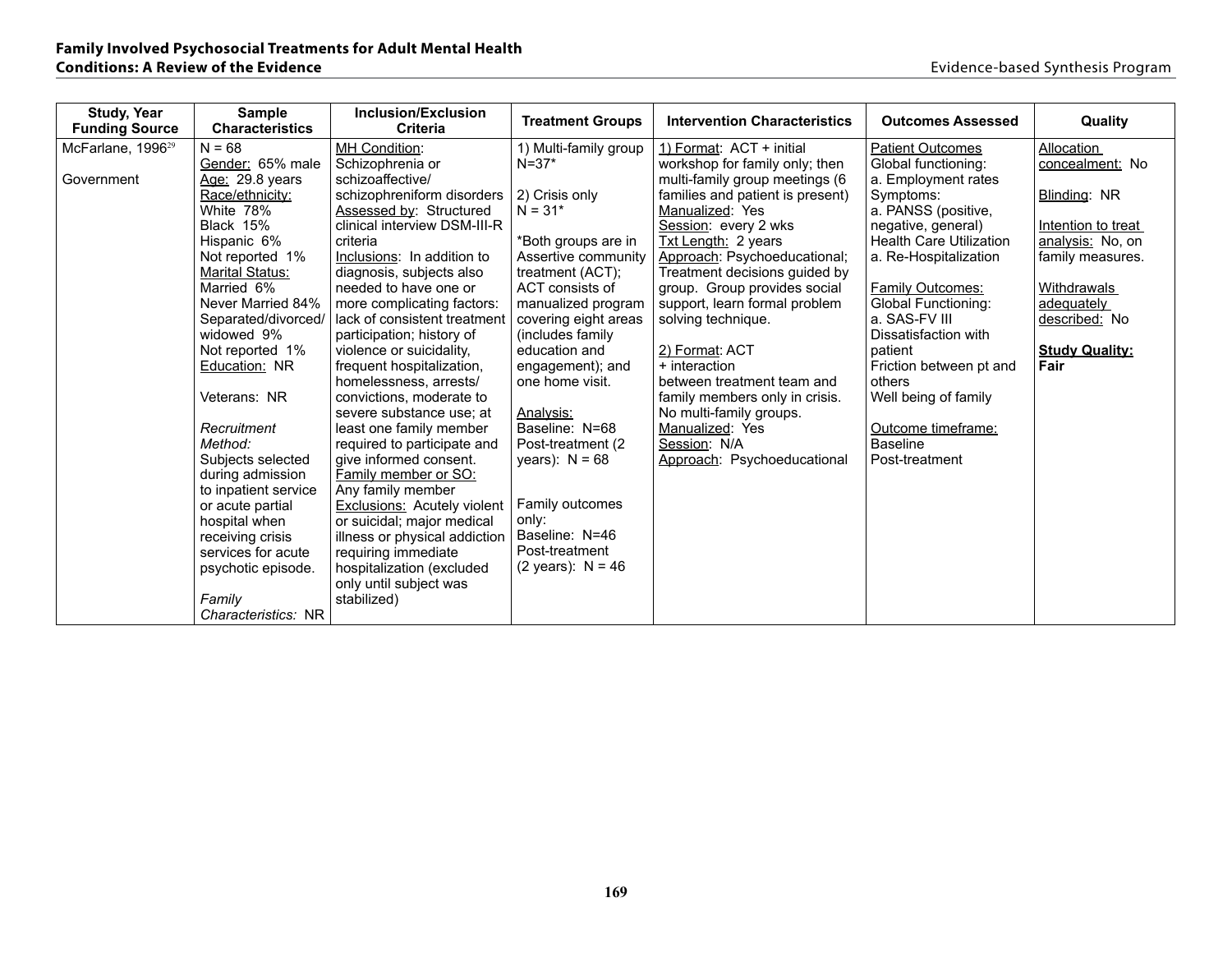| <b>Study, Year</b><br><b>Funding Source</b> | <b>Sample</b><br><b>Characteristics</b> | Inclusion/Exclusion<br><b>Criteria</b>                | <b>Treatment Groups</b> | <b>Intervention Characteristics</b>                             | <b>Outcomes Assessed</b>        | Quality                     |
|---------------------------------------------|-----------------------------------------|-------------------------------------------------------|-------------------------|-----------------------------------------------------------------|---------------------------------|-----------------------------|
| Mueser, 2009 <sup>99</sup>                  | $N = 108$                               | MH condition: Dual                                    | 1) FIDD - Family        | 1) Format: Family member(s)                                     | Intermediate Outcomes           | Allocation                  |
|                                             | Gender: 70% male                        | disorder; either                                      | Intervention for Dual   | and patient present                                             | Adherence:                      | Concealment: NR             |
| Government                                  | Age: 33.6 years                         | schizophrenia,                                        | <b>Disorders</b>        | Manualized: NR                                                  | a. Engagement                   |                             |
|                                             | <b>Marital Status:</b>                  | schizoaffective or                                    | $N = 52$                | Sessions: 20-30 sessions,                                       | (participation rate in $\geq$ 2 | Blinding: Yes               |
|                                             | Never married 63%                       | bipolar disorder AND                                  |                         | $1-1.5$ hours                                                   | sessions)                       | (assessors)                 |
|                                             | Ever married 37%                        | active substance use or                               | 2) FPE - Family         | Txt Length: 9-18 mos                                            | b. Exposure (attended at        |                             |
|                                             | Race/ethnicity:                         | dependence within past 6                              | Psychoeducation         | Approach: Psycho educational/                                   | least 3 problem solving         | Intention-to-treat          |
|                                             | White 71%                               | months                                                | $N = 56$                | behavioral family therapy;                                      | sessions for FIDD or 6          | analysis: Yes               |
|                                             | Black 7%                                | Assessed by: Structured                               |                         | education, communication                                        | educational sessions for        |                             |
|                                             | Other 22%                               | clinical interview DSM IV                             | Analysis:               | and problem solving, tailored                                   | FPE)                            | Withdrawals                 |
|                                             | Hispanic NR                             | (for both)                                            | ITT N=108 up to 36      | strategies, encouraged                                          |                                 | adequately                  |
|                                             | Education:                              | Family member or SO:                                  | months.                 | attendance at multiple family                                   | Outcome timeframe:              | described: Yes              |
|                                             | Completed HS                            | a relative, close friend, or                          |                         | support groups between end of                                   | Post-treatment only             |                             |
|                                             | 62%                                     | other person with a 'caring                           |                         | treatment & 36 months.                                          |                                 | <b>Treatment integrity:</b> |
|                                             | Did not complete                        | but non-professional                                  |                         | 2) Format: Family member and                                    |                                 | Interviews were             |
|                                             | <b>HS 38%</b>                           | relationship' to subject (e.g.                        |                         | patient present                                                 |                                 | randomly selected           |
|                                             |                                         | clergy)                                               |                         | Manualized: NR                                                  |                                 | and rated by a third        |
|                                             | Veterans: NR                            | Inclusions: In addition                               |                         | Sessions: 6-8, 1 hour                                           |                                 | interviewer to check        |
|                                             |                                         | to diagnosis; ≥18 yrs                                 |                         | Txt Length: 6-8 weeks                                           |                                 | on reliability              |
|                                             | Recruitment                             | old; ≥4 hours per week                                |                         | Approach: Psychoeducational;                                    |                                 |                             |
|                                             | Method:                                 | contact with the family                               |                         | basic information about                                         |                                 | <b>Study Quality:</b>       |
|                                             | Among patients                          | member; diagnosis of                                  |                         | disorders and treatment;                                        |                                 | Good                        |
|                                             | receiving services                      | active substance abuse                                |                         | encouraged attendance at                                        |                                 |                             |
|                                             | at participating<br>mental health       | or dependence within the                              |                         | multiple family support groups<br>between end of treatment & 36 |                                 |                             |
|                                             | agencies.                               | past six months (based on<br>SCID); subject currently |                         | months.                                                         |                                 |                             |
|                                             | potentially eligible                    | receiving services at one                             |                         |                                                                 |                                 |                             |
|                                             | subjects were                           | of three mental health                                |                         |                                                                 |                                 |                             |
|                                             | approached for                          | agencies participating in                             |                         |                                                                 |                                 |                             |
|                                             | willingness to                          | study                                                 |                         |                                                                 |                                 |                             |
|                                             | participate.                            | Exclusions:                                           |                         |                                                                 |                                 |                             |
|                                             |                                         | None                                                  |                         |                                                                 |                                 |                             |
|                                             | Family                                  |                                                       |                         |                                                                 |                                 |                             |
|                                             | Characteristics: NR                     |                                                       |                         |                                                                 |                                 |                             |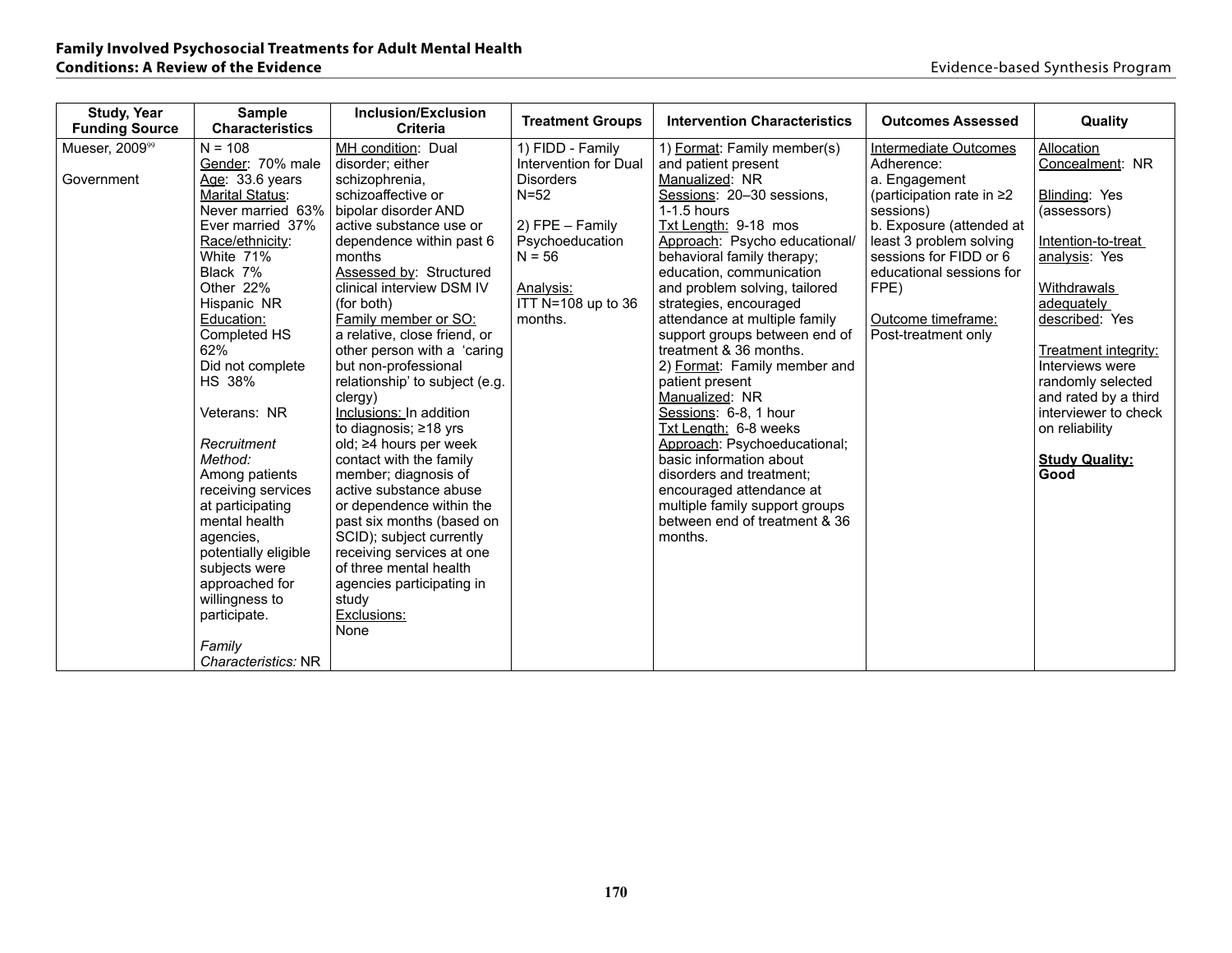| <b>Study, Year</b><br><b>Funding Source</b>   | <b>Sample</b><br><b>Characteristics</b> | <b>Inclusion/Exclusion</b><br><b>Criteria</b> | <b>Treatment Groups</b>   | <b>Intervention Characteristics</b> | <b>Outcomes Assessed</b>                                                                                                                                                                                                                                                                                                                                                                                                    | Quality                   |
|-----------------------------------------------|-----------------------------------------|-----------------------------------------------|---------------------------|-------------------------------------|-----------------------------------------------------------------------------------------------------------------------------------------------------------------------------------------------------------------------------------------------------------------------------------------------------------------------------------------------------------------------------------------------------------------------------|---------------------------|
| Mueser, in press <sup>100</sup><br>Government | Same as Mueser,<br>200999               | Same as Mueser, 2009 <sup>99</sup>            | Same as Mueser,<br>200999 | Same as Mueser, 2009 <sup>99</sup>  | <b>Patient Outcomes</b><br>Symptom improvement:<br>a. BPRS - total<br>b. BPRS psychosis scale<br>c. TLFB Days Drinking<br>d. TLFB Days using<br>drugs<br>Global functioning:<br>a. GAS<br>b. % stable days in<br>community<br><b>Intermediate Outcomes</b><br>Adherence<br>b. Days medication non-<br>adherence<br>Outcome timeframe:<br><b>Baseline</b><br>Post-treatment<br>Final (36 months post<br>baseline - 18 months | Same as Mueser,<br>200999 |
|                                               |                                         |                                               |                           |                                     | post-treatment for FIDD<br>group; 33 months post-<br>treatment for FPE group)                                                                                                                                                                                                                                                                                                                                               |                           |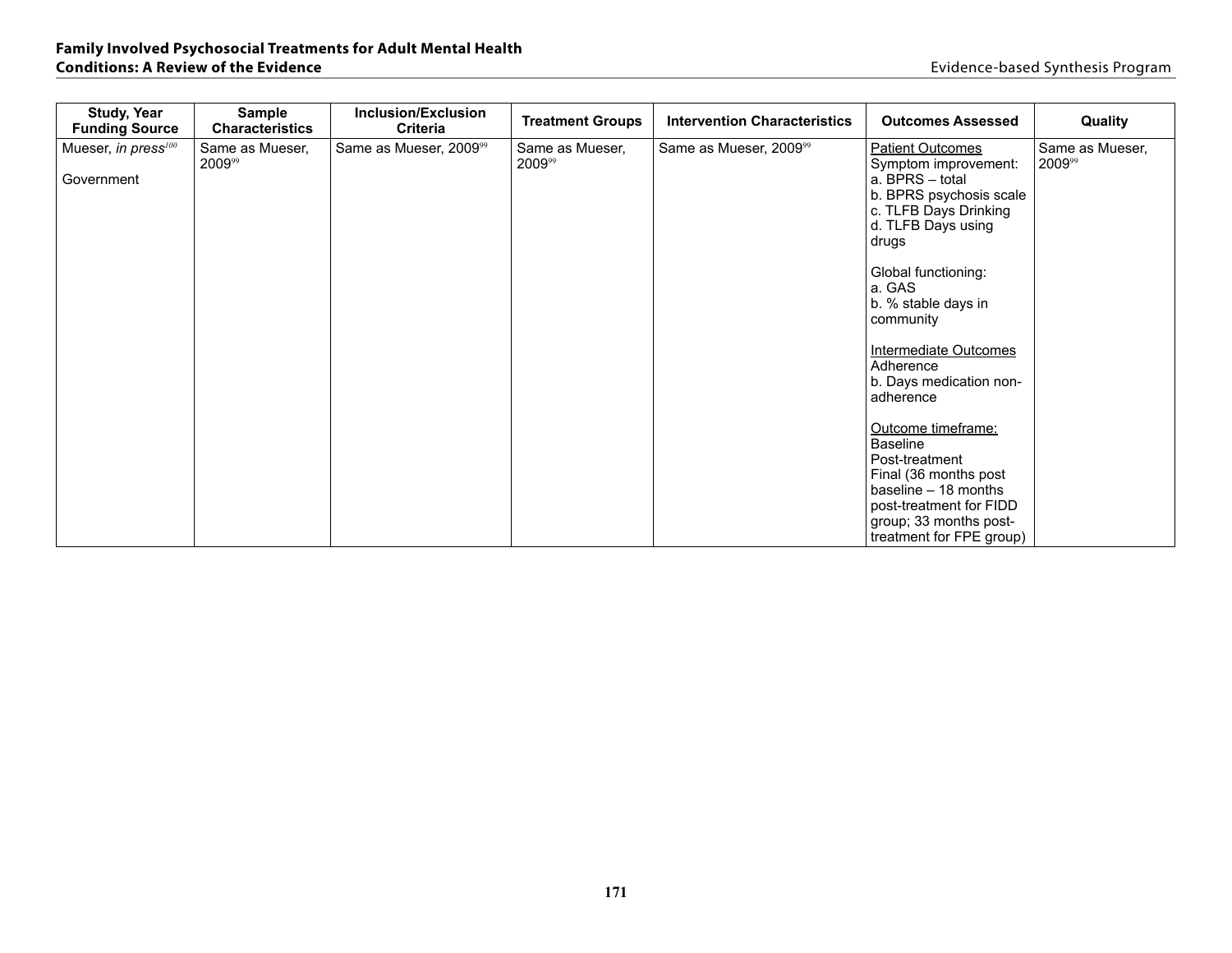| <b>Study, Year</b><br><b>Funding Source</b> | <b>Sample</b><br><b>Characteristics</b> | <b>Inclusion/Exclusion</b><br><b>Criteria</b>      | <b>Treatment Groups</b>      | <b>Intervention Characteristics</b> | <b>Outcomes Assessed</b>  | Quality                       |
|---------------------------------------------|-----------------------------------------|----------------------------------------------------|------------------------------|-------------------------------------|---------------------------|-------------------------------|
| Schooler, 1997 <sup>24</sup>                | $N = 528$                               | MH Condition:                                      | Two stage:                   | 1) Format:* Individual family       | <b>Patient Outcomes</b>   | Allocation                    |
|                                             | randomized, then                        | Schizophrenia,                                     | Assigned to family           | meeting in home, then sessions      | Utilization:              | concealment:                  |
| Government but                              | patients started a                      | schizoaffective/                                   | treatment $N = 528$          | in home (individual) with           | a. Time to rehospitaliza- | <b>NR</b>                     |
| medications                                 | stabilization phase                     | schizophreniform disorders                         | 1) Applied family            | patient present; monthly family     | tion                      |                               |
| industry funded                             | $(16-24$ weeks);                        | Assessed by: Structured                            | management                   | group meetings and case             | b. % rehospitalized       | Blinding:                     |
|                                             | $N = 313$                               | clinical interview for DSM-                        | $(AFM) N = 272$              | management that paralleled          | c. Time to first rescue   | Medication blinded            |
|                                             | (maintenance                            | III-R diagnosis                                    | 2) Supportive                | SFM.                                | medication                |                               |
|                                             | $phase) -$                              | Family member or SO:                               | Family management            | Manualized: Yes                     | d. Time to psychotic      | Intention to treat            |
|                                             | demographics                            | Any family member.                                 | $(SFM) N = 256$              | Sessions: weekly then biweekly      | relapse                   | analysis: No; only            |
|                                             | provided for N=313                      | Inclusions: In addition                            |                              | then monthly; max of 32             |                           | those who stabilized          |
|                                             | Gender: 66% male                        | to diagnosis; age 18-                              | Note: Assigned to a          | sessions                            | Outcome timeframe:        | shown                         |
|                                             | Age: 29.6 years                         | 55; willingness to take                            | treatment group,             | $Txt$ Length: $> 2$ years           | Final (24 months post)    |                               |
|                                             | Race/ethnicity: NR                      | fluphenazine decanoate                             | then stabilized              | Approach: behavioral family         |                           | Withdrawals                   |
|                                             | Marital Status: NR                      | injections and not                                 | (stabilization               | therapy, in addition to SFM         | Intermediate Outcomes     | adequately                    |
|                                             | Education: NR                           | receive other neuroleptic,                         | phase for 16-24              | model - psychoeducational           | Treatment attendance      | described:                    |
|                                             |                                         | antidepressant, or mood                            | weeks); then 2 year          | (communication, problem             | a.% attended initial      | Yes                           |
|                                             | Veterans: NR                            | stabilizing medications;                           | maintenance phase.           | solving, social support)            | workshop                  |                               |
|                                             |                                         | in contact with family of                          | After stabilization,         | 2) Format*: Monthly group           | b.% attended monthly      | Treatment Integrity:          |
|                                             | Recruitment                             | origin or legal guardian                           | further divided              | meetings (with patient present),    | support meetings          | Certification in AFM          |
|                                             | Method:                                 | > 4 hours per week;                                | between 3 dose               | with case management /              |                           | required for study            |
|                                             | Recruited during                        | subject and family member                          | regimens of                  | consultation with treatment team    | Outcome timeframe:        | clinicians based              |
|                                             | hospitalization                         | consent; psychiatric                               | Fluphenazine.                | for problem solving (if initiated   | <b>Baseline</b>           | on video sessions;            |
|                                             | (93%) or as                             | hospitalization or symptom                         |                              | by family).                         | Post-treatment            | ongoing competency            |
|                                             | outpatients                             | relapse in the past three                          | Stabilized, and on to        | Manualized: NR                      |                           | monitored                     |
|                                             | during an acute                         | months.                                            | maintenance phase            | Sessions: Monthly                   |                           | through audio                 |
|                                             | exacerbation                            | <b>Exclusions: Current</b>                         | $N = 313$ :                  | Txt Length: $> 2$ years             |                           | taped sessions                |
|                                             |                                         | physical dependence                                | 1) AFM $N = 157$             | Approach: psychoeducational         |                           | & supervisory                 |
|                                             | Family                                  | on alcohol, stimulants,                            | 2) SFM N = $156$             | (communication, problem             |                           | telephone calls.              |
|                                             | Characteristics: NR                     | barbiturates, or narcotics,                        |                              | solving, social support).           |                           |                               |
|                                             |                                         | current hospitalization                            | Analysis:<br>Baseline: N=313 | Families relied on to initiate      |                           | <b>Study Quality:</b><br>Fair |
|                                             |                                         | precipitated by substance                          |                              | contacts with treatment team as     |                           |                               |
|                                             |                                         | abuse; current pregnancy;                          | Post-treatment (2)           | needed.                             |                           |                               |
|                                             |                                         | Liver damage, epilepsy<br>or acute brain syndrome, | years)<br>$N = 313$          |                                     |                           |                               |
|                                             |                                         |                                                    |                              |                                     |                           |                               |
|                                             |                                         | unequivocal liver damage.                          |                              |                                     |                           |                               |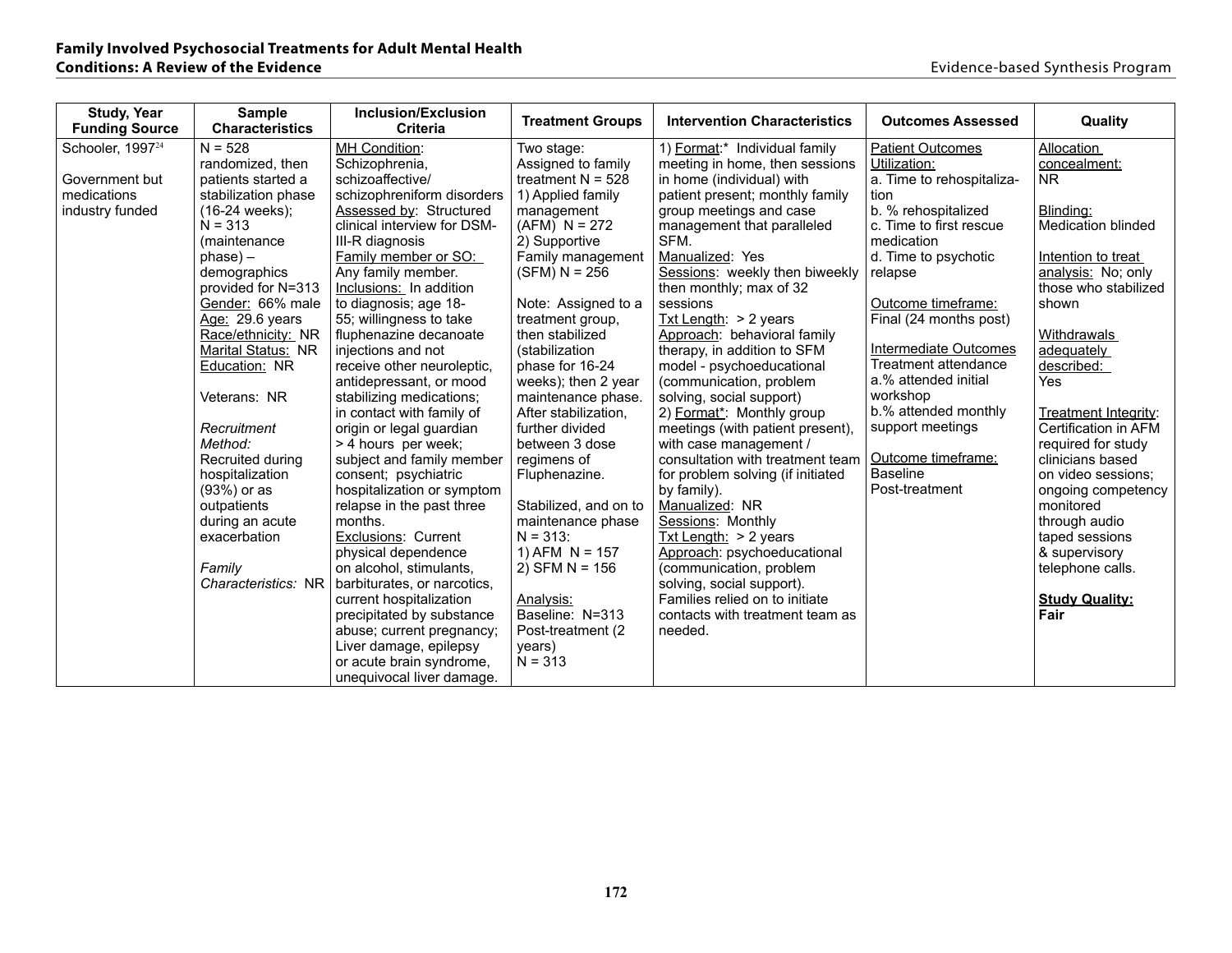| <b>Study, Year</b><br><b>Funding Source</b> | Sample<br><b>Characteristics</b>              | Inclusion/Exclusion<br><b>Criteria</b>       | <b>Treatment Groups</b>                                                                                                                                                                                                                                     | <b>Intervention Characteristics</b>       | <b>Outcomes Assessed</b>                                                                                                                                                                                                                                                                                              | Quality                                                                                                                                                                                                  |
|---------------------------------------------|-----------------------------------------------|----------------------------------------------|-------------------------------------------------------------------------------------------------------------------------------------------------------------------------------------------------------------------------------------------------------------|-------------------------------------------|-----------------------------------------------------------------------------------------------------------------------------------------------------------------------------------------------------------------------------------------------------------------------------------------------------------------------|----------------------------------------------------------------------------------------------------------------------------------------------------------------------------------------------------------|
| Mueser, 2001 <sup>104</sup><br>Government   | Same Study as<br>Schooler, 1997 <sup>24</sup> | Same Study as Schooler<br>1997 <sup>24</sup> | Same Study as<br>Schooler 1997 <sup>24</sup><br>Analysis of those<br>who stabilized<br>and went to<br>maintenance phase<br>$N = 313$<br>1) AFM, $N = 157$<br>2) SFM, $N = 156$<br>Analysis:<br>Baseline: N=313<br>Post-treatment (2)<br>years)<br>$N = 313$ | Same Study as Schooler 1997 <sup>24</sup> | <b>Family Outcomes</b><br><b>Family Functioning</b><br>a. SAS-PT<br>Social functioning<br>Family relationship<br><b>Patient Rejection Scale</b><br>b. SAS-Interim Patient:<br>Family friction scale<br>Couple functioning:<br>a. SAS-PT Romance-<br>sexual<br>Outcome timeframe:<br><b>Baseline</b><br>Post-treatment | Same Study as<br>Schooler 1997 <sup>24</sup><br>Treatment Integrity:<br>Additional<br>information provided:<br>all sessions audio<br>taped, and select<br>sessions evaluated<br>by independent<br>rater. |

NR=not reported; HS = high school; DSM=Diagnostic and Statistical Manual of Mental Disorders; SO=significant other or family member included; MFG=Multiple Family Group; SC=Standard Care; NR=not reported; N/A=not applicable; SO=significant other; MANS=Modified Scale for Assessment of Negative Symptoms; ACT=Assertive community treatment; PANSS=Positive and Negative Syndrome Scale; SAS-FV=Social Adjustment Scale – Family Version; FIDD=Family Intervention for Dual Disorders; FPE=Family Psychoeducation; Applied Family management=AFM; Supportive Family Management=SFM; SAS-PT=Social Adjustment Scale Patient; TLFB = Time Line Follow Back; BPRS = Brief Psychiatric Rating Scale; GAS = Global Assessment Scale

\*Both groups started with psychoeducational workshop.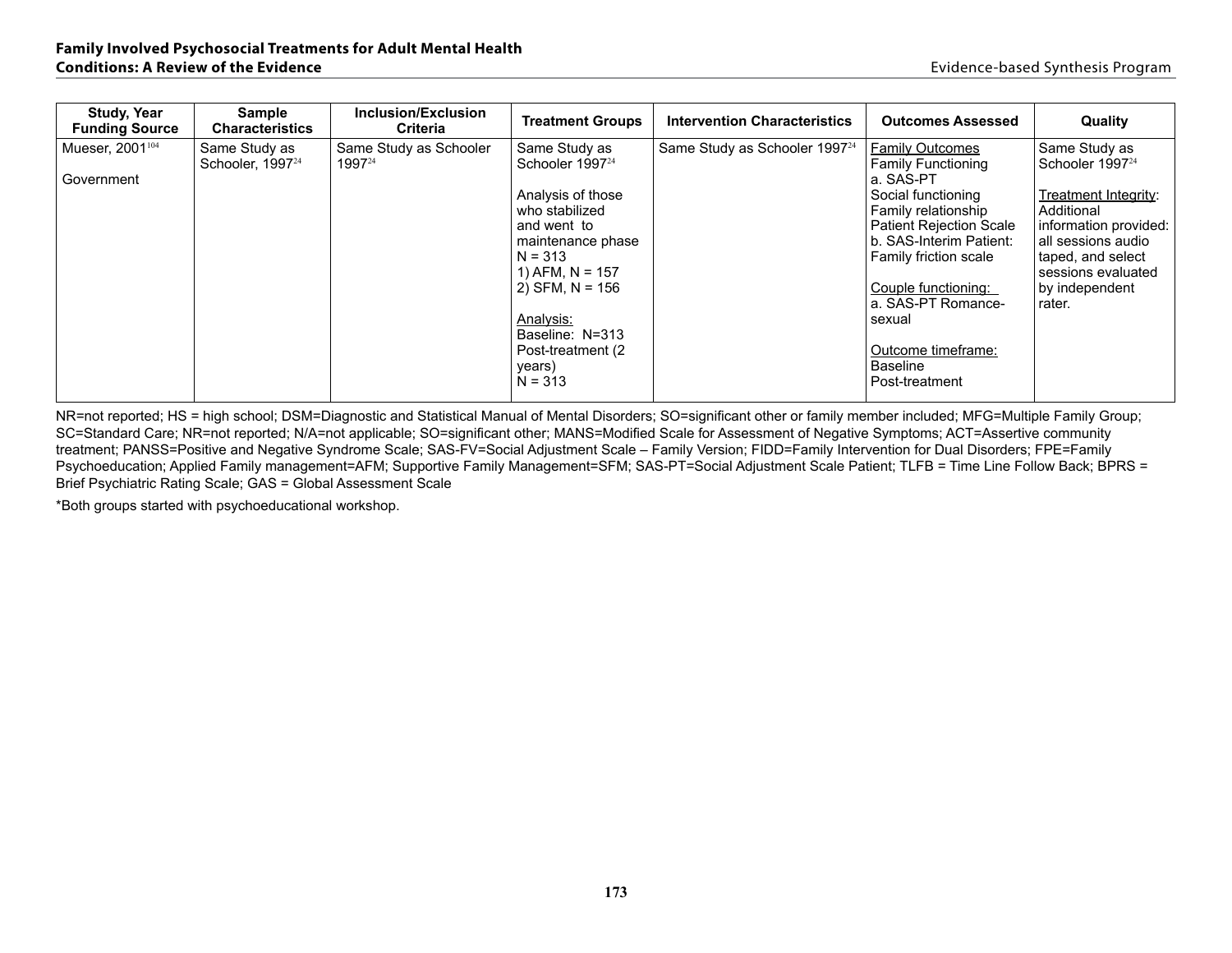| Table 10. Patient Outcomes - Schizophrenia Spectrum Disorder Studies |  |
|----------------------------------------------------------------------|--|
|----------------------------------------------------------------------|--|

| <b>Study, Year</b><br><b>Interventions</b><br><b>Sample</b>                                                                                              | <b>Pre-treatment (baseline)</b>                                                                                      | <b>During-treatment</b>                                                                               | <b>Post-Treatment</b>                                                                             | Long-term follow up                                                                                                                                                                                                                                                                        |
|----------------------------------------------------------------------------------------------------------------------------------------------------------|----------------------------------------------------------------------------------------------------------------------|-------------------------------------------------------------------------------------------------------|---------------------------------------------------------------------------------------------------|--------------------------------------------------------------------------------------------------------------------------------------------------------------------------------------------------------------------------------------------------------------------------------------------|
| <b>SYMPTOM IMPROVEMENT</b>                                                                                                                               |                                                                                                                      |                                                                                                       |                                                                                                   |                                                                                                                                                                                                                                                                                            |
| Dyck, 2000 <sup>101</sup><br>1) Multiple Family Groups<br>(MFG)<br>2) Standard care (SC)<br>Completers                                                   | <b>MSANS</b><br>1) 7.9 (3.1) N=21<br>2) 8.7 (3.3) N=21<br>$p=NR$ (ns)                                                | MSANS <sup>1</sup><br>1) 7.2 (2.0) N=21<br>2) 8.4 (3.1) N=21<br>p<0.05                                |                                                                                                   |                                                                                                                                                                                                                                                                                            |
| Mueser <sup>2</sup> , in press <sup>100</sup><br>1) Family Intervention for Dual<br>Disorders (FIDD)<br>2) Family Psychoeducation<br>(FPE)<br>Completers | <b>Brief Psychiatric Rating Scale</b><br><b>BPRS (Total)</b><br>1) 2.0 (0.6) N=52<br>2) 2.0 (0.5) N=56<br>$p = NR$   | BPRS Total at month 12<br>1) 1.9 (0.5) N=39<br>2) 2.0 (0.6) N=45<br>p=NR                              | BPRS Total at month 18<br>1) 1.7 (0.4) N=28<br>2) 1.9 (0.5) N=34<br>$p = NR$                      | BPRS Total at month 36<br>(FINAL)<br>1) 1.9 (0.5) N=23<br>2) 1.9 (0.5) N=25<br>$p = NR$<br>Linear regression, ANCOVA models<br>(differences between groups 1) and 2) over<br>time:<br>F 3.8, df 1,86 p=0.05<br>Effects over time, groups 1) and 2) combined:<br>F 8.0, df 1,390 p=0.005    |
|                                                                                                                                                          | <b>Brief Psychiatric Rating Scale</b><br><b>BPRS (Psychosis)</b><br>1) 2.1 (1.0) N=52<br>2) 2.1 (1.4) N=56<br>$p=NR$ | BPRS Psychosis at month 12<br>1) 1.9 (1.0) N=39<br>2) 2.1 (0.1) N=45<br>p=NR                          | <b>BPRS Psychosis at</b><br>month 18<br>1) 1.8 (0.8) N=28<br>2) 1.6 (0.7) N=34<br>$p = NR$        | BPRS Psychosis at month 36<br>FINAL)<br>1) 1.9 (0.8) N=23<br>2) 1.9 (0.9) N=25<br>$p = NR$<br>Linear regression, ANCOVA models<br>(differences between groups 1) and 2) over<br>time:<br>F 7.1, df 1,86 p=0.009<br>Effects over time, groups 1) and 2) combined:<br>F 3.4, df 1,390 p=0.07 |
|                                                                                                                                                          | Days drinking, past 6 months<br>1) 45.5 (50.2) N=52<br>2) 37.1 (37.8) N=56<br>p=NR                                   | Days drinking, past 6 months<br>at month 12<br>1) 16.7 (28.2) N=39<br>2) 32.8 (47.0) N=45<br>$p = NR$ | Days drinking, past 6<br>months at month 18<br>1) 25.1 (40.2) N=28<br>2) 22.3 (32.3) N=34<br>p=NR | Days drinking, past 6 months<br>at month 36 (FINAL)<br>1) 36.0 (45.4) N=23<br>2) 32.3 (55.7) N=25<br>$p = NR$<br>Effects over time, groups 1) and 2) combined:<br>F 0.24, df 1,283 p=0.63                                                                                                  |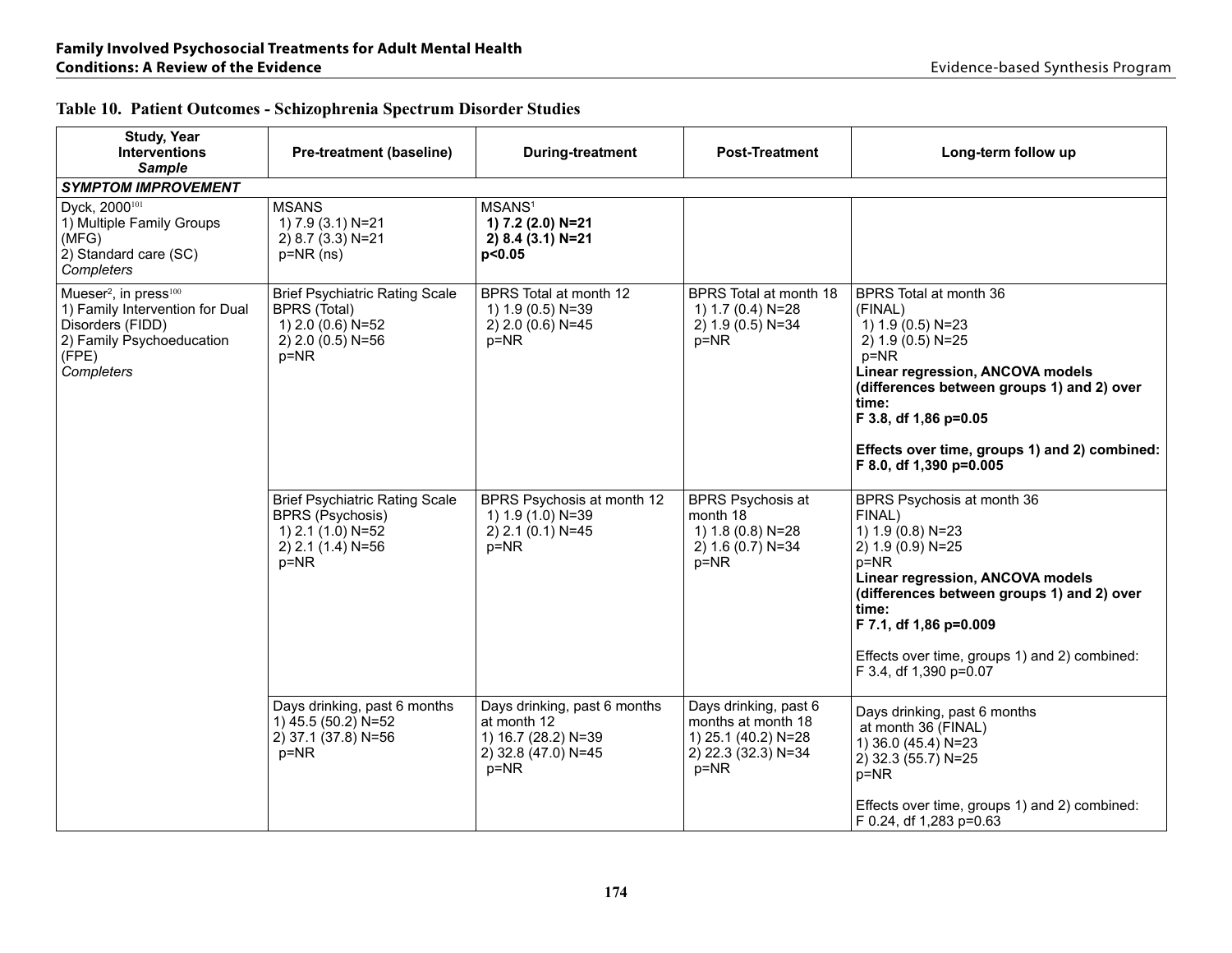#### **Family Involved Psychosocial Treatments for Adult Mental Health Conditions: A Review of the Evidence Evidence Evidence Conditions: A Review of the Evidence Evidence Evidence Evidence Evidence Evidence Evidence Evidence Evidence Evidence Evidence Evidence**

| <b>Study, Year</b><br><b>Interventions</b><br><b>Sample</b>                                                                                              | <b>Pre-treatment (baseline)</b>                                                         | <b>During-treatment</b>                                                                                 | <b>Post-Treatment</b>                                                                                 | Long-term follow up                                                                                                                                                                                                                                                                                             |
|----------------------------------------------------------------------------------------------------------------------------------------------------------|-----------------------------------------------------------------------------------------|---------------------------------------------------------------------------------------------------------|-------------------------------------------------------------------------------------------------------|-----------------------------------------------------------------------------------------------------------------------------------------------------------------------------------------------------------------------------------------------------------------------------------------------------------------|
|                                                                                                                                                          | Days drug use, past 6 months<br>1) 49.9 (55.8) N=52<br>2) 50.0 (47.9) N=56<br>p=NR      | Days drug use, past 6 months<br>at month 12<br>1)25.0 (45.9) N=39<br>2)44.2 (59.4) N=45<br>p=NR         | Days drug use, past 6<br>months at month 18<br>1) 28.4 (46.8) N=28<br>2) 32.3 (49.3) N=34<br>$p = NR$ | Days drug use, past 6 months at month 36<br>(FINAL)<br>$(1)$ 43.4 (67.6) N=23<br>2) 30.6 (57.1) N=25                                                                                                                                                                                                            |
|                                                                                                                                                          |                                                                                         |                                                                                                         |                                                                                                       | Effects over time, groups 1) and 2) combined:<br>F 3.05, df 1,290 p=0.08                                                                                                                                                                                                                                        |
| <b>GLOBAL FUNCTIONING</b>                                                                                                                                |                                                                                         |                                                                                                         |                                                                                                       |                                                                                                                                                                                                                                                                                                                 |
| McFarlane 1996 <sup>29</sup><br>1) Assertive Community<br>Treatment (ACT) + MFG<br>2) ACT + Crisis intervention<br>with families<br>ITT                  |                                                                                         |                                                                                                         | Employment rate during 2<br>year study period<br>1) 32% N=37<br>2) 19% N=31<br>p<0.07                 |                                                                                                                                                                                                                                                                                                                 |
| Mueser <sup>2</sup> , in press <sup>100</sup><br>1) Family Intervention for Dual<br>Disorders (FIDD)<br>2) Family Psychoeducation<br>(FPE)<br>Completers | <b>Global Assessment Scale</b><br>1) 43.4 (10.1) N=52<br>2) 42.7 (8.2) N=56<br>$p = NR$ | <b>Global Assessment Scale</b><br>at month 12<br>1) 49.0 (12.6) N=39<br>2) 47.2 (10.9) N=45<br>$p = NR$ | <b>Global Assessment Scale</b><br>at month 18<br>1) 49.8 (12.9) N=28<br>2) 48.4 (11.2) N=34<br>$p=NR$ | <b>Global Assessment Scale</b><br>at month 36 (FINAL)<br>1) 48.3 (12.0) N=23<br>2) 47.5 (9.0) N=25<br>$p = NR$<br>Effects over time, groups 1) and 2)<br>combined:<br>F 11.9, df 1,388 p<0.001<br>Linear regression, ANCOVA models (differences<br>between groups 1) and 2) over time:<br>F 2.9, df 1,86 p=0.08 |
|                                                                                                                                                          | % stable days in community,<br>past 6 months<br>1) 84% N=52<br>2) 87% N=56<br>p=NR      | % stable days in community,<br>past 6 months at month 12<br>1) 86% N=39<br>2) 85% N=45<br>$p = NR$      | % stable days in<br>community, past 6 months<br>at month 18<br>1) 97% N=28<br>2) 89% N=34<br>$p = NR$ | % stable days in community, past 6 months at<br>month 36 (FINAL)<br>1) 92% N=23<br>2) 93% N=25<br>p=NR<br>Effects over time, groups 1) and 2)<br>combined:<br>F 5.68, df 1,387 p=0.02                                                                                                                           |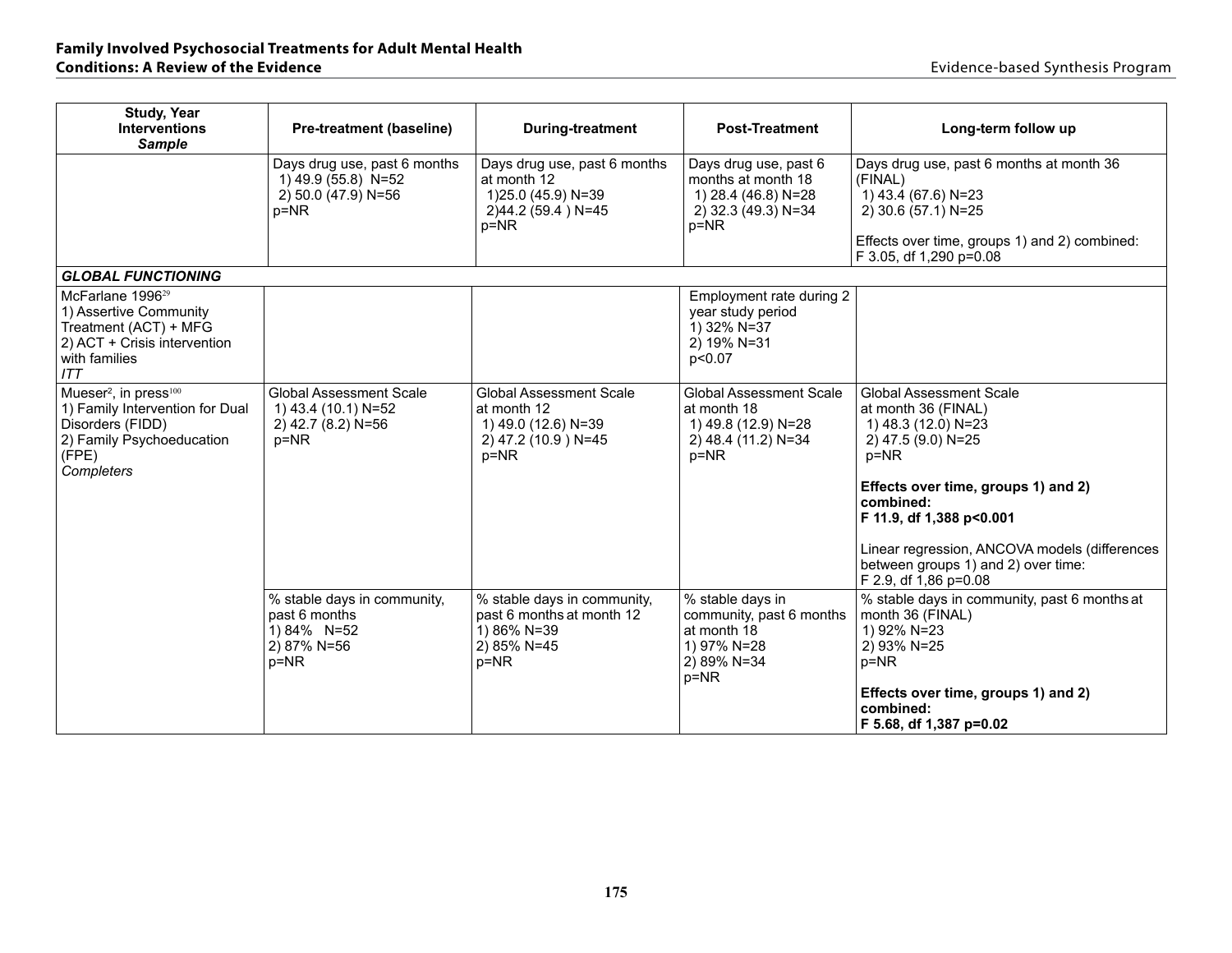#### **Family Involved Psychosocial Treatments for Adult Mental Health Conditions: A Review of the Evidence Evidence <b>Conditions: A Review of the Evidence Evidence Evidence Evidence Evidence Evidence Evidence Evidence Evidence Evidence Evidence Evidence Evidence E**

| Study, Year<br><b>Interventions</b><br><b>Sample</b>                                                   | <b>Pre-treatment (baseline)</b>                                                                                                           | <b>During-treatment</b>                                                                                                               | <b>Post-Treatment</b>                                                                                                                 | Long-term follow up                                                                                                                      |  |  |  |  |  |
|--------------------------------------------------------------------------------------------------------|-------------------------------------------------------------------------------------------------------------------------------------------|---------------------------------------------------------------------------------------------------------------------------------------|---------------------------------------------------------------------------------------------------------------------------------------|------------------------------------------------------------------------------------------------------------------------------------------|--|--|--|--|--|
| <b>HEALTH CARE UTILIZATION</b>                                                                         |                                                                                                                                           |                                                                                                                                       |                                                                                                                                       |                                                                                                                                          |  |  |  |  |  |
| Dyck, 2002 <sup>102</sup><br>1) Multiple Family Groups<br>2) Standard care<br>ITT                      | % hospitalized in year prior <sup>3</sup><br>1) 29% N=16/55<br>2) 38% N=19/51<br>$p=0.15$                                                 | % hospitalized in year prior <sup>1</sup><br>1) 9% N=5/55<br>2) 22% N=11/51<br>$p=0.035$                                              |                                                                                                                                       |                                                                                                                                          |  |  |  |  |  |
|                                                                                                        |                                                                                                                                           | % received crisis/urgent care in<br>year prior <sup>1</sup><br>$1) 13%$ N=7/55<br>2) 22% N=11/51<br>$p = 0.09$                        |                                                                                                                                       |                                                                                                                                          |  |  |  |  |  |
|                                                                                                        | <b>Outpatient Service Utilization</b><br>(hours) in year prior <sup>3</sup><br>1) 16.0 $(24.7)$ N=55<br>2) 23.3 (34.4) N=51<br>$p = 0.21$ | <b>Outpatient Service Utilization</b><br>(hours) in year prior <sup>1</sup><br>1) 15.8 (27.4) N=55<br>2) 14.1 (21.8) N=51<br>$p=0.40$ |                                                                                                                                       |                                                                                                                                          |  |  |  |  |  |
| McDonnell, 2006 <sup>103</sup><br>1) Multiple Family Groups<br>2) Standard Care<br><b>Modified ITT</b> | % hospitalized (all psychiatric)<br>in year prior $3$<br>1) 31% N=16/53<br>2) 37% N=16/44<br>$p=NR$ (ns)                                  | % hospitalized (all psychiatric)<br>in year prior <sup>1</sup><br>1) 8% N=4/53<br>2) 21% N=9/44<br>$p=NR$ (ns)                        | % hospitalized (all<br>psychiatric) in year prior <sup>4</sup><br>1) 23% N=12/53<br>2) 16% N=7/44<br>$p=NR$ (ns)                      | % hospitalized (all psychiatric)<br>in year prior <sup>6</sup><br>1) 8% N=4/53<br>2) 19% N=8/44<br>$p=NR$ (ns)                           |  |  |  |  |  |
|                                                                                                        | % hospitalized (community<br>hospitals) in year prior <sup>3</sup><br>1) 25% N=13/53<br>2) 33% N=14/44<br>$p=NR$ (ns)                     | % hospitalized (community<br>hospitals) in year prior <sup>1</sup><br>1) 4% N=2/53<br>2) 19% N=8/44<br>p<0.05                         | % hospitalized (community<br>hospitals) in year prior <sup>4</sup><br>1) 21% N=11/53<br>2) 12% N=5/44<br>$p=NR$ (ns)                  | % hospitalized (community hospitals) in year<br>prior <sup>6</sup><br>$1)$ 8% N=4/53<br>2) 14% N=6/44<br>$p=NR$ (ns)                     |  |  |  |  |  |
|                                                                                                        | % hospitalized (state hospitals)<br>in year prior $3$<br>1) 8% N=4/53<br>2) 9% N=4/44<br>$p=NR$ (ns)                                      | % hospitalized (state hospitals)<br>in year prior $1$<br>1) 4% N=2/53<br>2) 7% N=3/44<br>$p=NR$ (ns)                                  | % hospitalized (state<br>hospitals) in year prior <sup>4</sup><br>1) 6% N=3/53<br>2) 9% N=4/44<br>$p=NR$ (ns)                         | % hospitalized (state hospitals) in year prior <sup>6</sup><br>1) 2% N=1/53<br>2) 14% N=6/44<br>p<0.05                                   |  |  |  |  |  |
|                                                                                                        | <b>Outpatient Service Utilization</b><br>(hours) in year prior <sup>3,7</sup><br>1) 55.8 (88.1) N=53<br>2) 57.6 (85.3) N=44<br>p=NR (ns)  | <b>Outpatient Service Utilization</b><br>(hours) in year prior <sup>1</sup><br>1) 79.3 (94.6) N=55<br>2) 53.6 (74.2) N=51<br>p<0.05   | <b>Outpatient Service</b><br>Utilization<br>(hours) in year prior <sup>4</sup><br>1) 39.9 (71.0) N=53<br>2) 27.2 (51.9) N=44<br>p<.05 | <b>Outpatient Service Utilization</b><br>(hours) in year prior <sup>6</sup><br>1) 14.0 (15.8) N=53<br>2) 25.2 (33.5) N=44<br>$p=NR$ (ns) |  |  |  |  |  |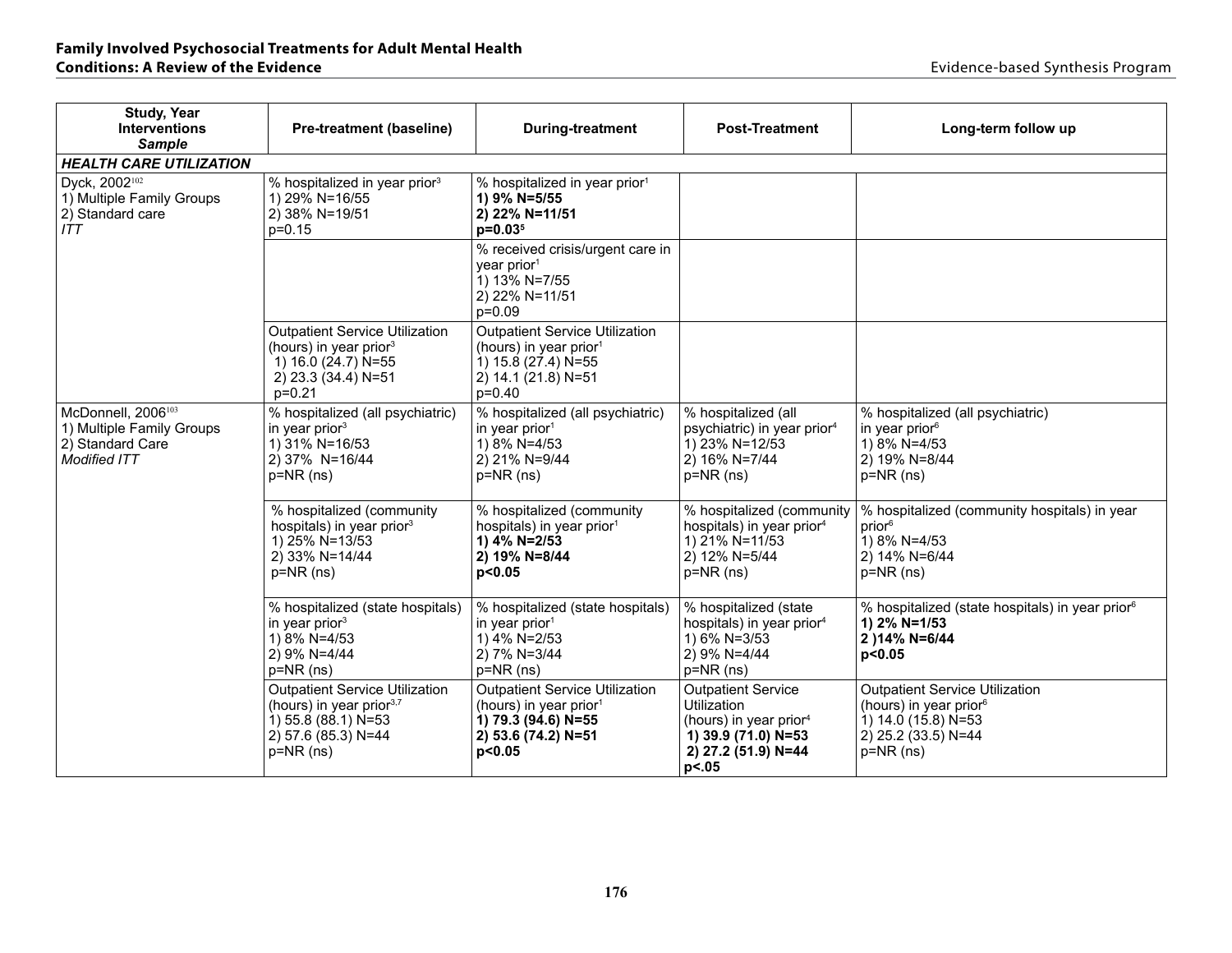| <b>Study, Year</b><br><b>Interventions</b><br><b>Sample</b>                                                                                                    | <b>Pre-treatment (baseline)</b> | During-treatment | <b>Post-Treatment</b>                                                             | Long-term follow up |
|----------------------------------------------------------------------------------------------------------------------------------------------------------------|---------------------------------|------------------|-----------------------------------------------------------------------------------|---------------------|
| Schooler, 1997 <sup>24</sup><br>1) Applied Family Management<br>2) Supportive Family<br>Management<br>Patients who stabilized, and<br>were in maintenance only |                                 |                  | Days to re-hospitalization<br>1) 515 N=157<br>2) 504 N=156<br>$p=NR(ns)$          |                     |
|                                                                                                                                                                |                                 |                  | % re-hospitalized<br>1) 29% N=157<br>2) 35% N=156<br>$p=0.28$                     |                     |
|                                                                                                                                                                |                                 |                  | Days to first rescue<br>medication<br>1) 323 N=157<br>2) 351 N=156<br>$p=NR$ (ns) |                     |
|                                                                                                                                                                |                                 |                  | Days to psychotic relapse<br>1) 524 N=157<br>2) 544 N=156<br>$p=NR$ (ns)          |                     |

Outcomes reported as mean (standard deviation) unless otherwise noted.

Short-term follow up = 6 months post-treatment, unless otherwise noted; Long term=12 months post-treatment, unless otherwise noted. If an outcome had a final measure reported beyond 12 months, it is reported in long term follow up column and noted. Measures listed in the study descriptive tables but not reported here if either 1) the authors did not report findings from these measures or 2) they did not test for differences between conditions on these measures.

ns = not significant (at 5% level); NR = not reported; N/A = not applicable; Completers = findings for analyses conducted only with treatment completers; ITT = findings for analyses using an intent-to-treat approach; MSANS = Modified Scale for Assessment of Negative Symptoms;

1Timepoint = Year 1 of two year intervention.

 $2$ FIDD arm treatment duration = 9-18 months; FPE = 3 months.

 $3$ Timepoint = one year prior to baseline.

<sup>4</sup>Timepoint = Year 2 of two year intervention.

<sup>5</sup>MFG versus SC significantly correlated with hospitalization year after baseline. Cochran-Mantel-Haenszel procedure that controlled for hospitalization year before randomization, yielded a significant association between group membership and hospitalization (p<0.04).

 $\textdegree$ Timepoint = One year after two year intervention.

<sup>7</sup> McDonell appears to contradict Dyck (2002); however, crisis utilization services were not included in estimate of outpatient utilization in Dyck, but were included in McDonell figures. MFG treatment group utilization increase during utilization period due to addition of 24 90 minute MFG sessions in year 1, and 12 in year 1 (post baseline). When these sessions are removed, no group differences observed.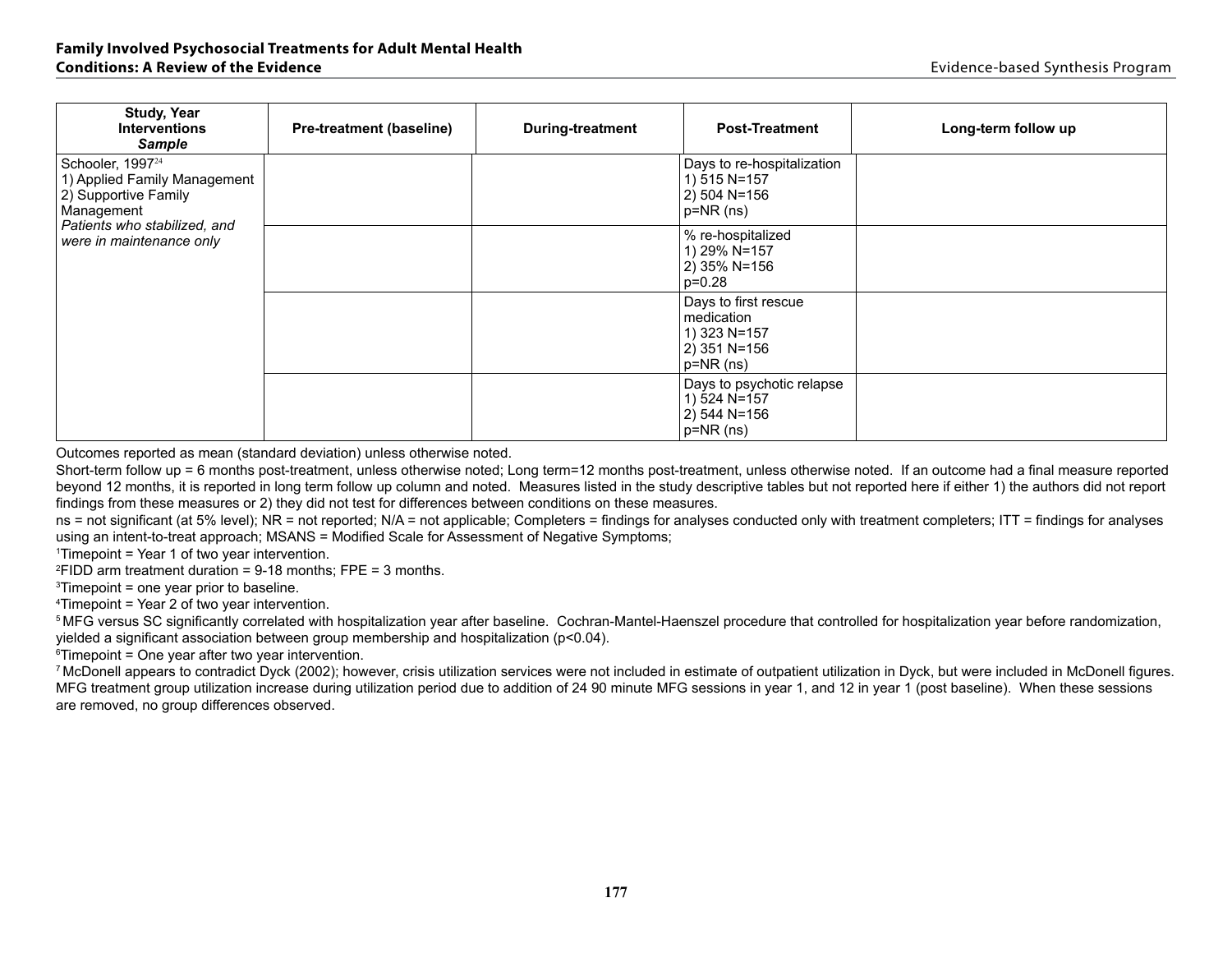| <b>Study, Year</b><br><b>Interventions</b><br><b>Sample</b>                                                                                                | <b>Baseline</b>                                                                                  | Mid-treatment (one year) <sup>1</sup>                                                            | Post-treatment (two years) <sup>1</sup>                                                                                                                                                                                          |
|------------------------------------------------------------------------------------------------------------------------------------------------------------|--------------------------------------------------------------------------------------------------|--------------------------------------------------------------------------------------------------|----------------------------------------------------------------------------------------------------------------------------------------------------------------------------------------------------------------------------------|
| <b>FAMILY FUNCTIONING</b>                                                                                                                                  |                                                                                                  |                                                                                                  |                                                                                                                                                                                                                                  |
| Mueser, 2001 <sup>104</sup><br>1) Applied Family Management<br>2) Supportive Family Management<br>Patients who stabilized, and were in<br>maintenance only | SAS: Social/leisure factor<br>1) 2.8 (0.6) N=157<br>2) 2.7 (0.6) N=156<br>$p = NR$               | SAS: Social/leisure factor<br>1) 2.7 (0.7) N=157<br>2) 2.6 (0.6) N=156<br>$p = NR$               | SAS: Social/leisure factor<br>1) 2.8 (0.7) N=157<br>2) 2.6 (0.6) N=156<br>Mixed effects model: <sup>2</sup><br>Test of differences between groups over time:<br>$F(2,299)=0.29$<br>p=NR (ns)                                     |
|                                                                                                                                                            | SAS: Family relationships factor<br>1) 1.8 (0.7) N=157<br>$2) 1.9 (0.6) N = 156$<br>$p = NR$     | SAS: Family relationships factor<br>1) 1.9 (0.6) N=157<br>$2)$ 1.8 (0.6) N=156<br>$p = NR$       | SAS: Family relationships factor<br>1) 1.9 (0.6) N=157<br>$2) 1.9 (0.6) N = 156$<br>Mixed effects model: <sup>2</sup><br>Test of differences between groups over time:<br>$F(2,299)=0.92$<br>$p=NR$ (ns)                         |
|                                                                                                                                                            | Patient Rejection Scale <sup>3</sup><br>1) 61.0 (22.1) N=157<br>2) 57.3 (19.6) N=156<br>$p = NR$ | Patient Rejection Scale <sup>3</sup><br>1) 59.2 (21.5) N=157<br>2) 58.9 (21.7) N=156<br>$p = NR$ | Patient Rejection Scale <sup>3</sup><br>1) 61.2 (23.0) N=157<br>2) 60.2 (23.0) N=156<br>Mixed effects model: <sup>2</sup><br>Test of differences between groups over time:<br>$F(2,288)=3.07$<br>p<0.01<br>Effect size (r): 0.30 |
|                                                                                                                                                            |                                                                                                  |                                                                                                  | SAS Family friction <sup>4</sup><br>B=-0.187 SE 0.063<br>p<0.01<br>Effect size (r): 0.24                                                                                                                                         |
| <b>COUPLE FUNCTIONING</b>                                                                                                                                  |                                                                                                  |                                                                                                  |                                                                                                                                                                                                                                  |
| Mueser, 2001 <sup>104</sup><br>1) Applied Family Management<br>2) Supportive Family Management<br>Patients who stabilized, and were in<br>maintenance only | SAS: romance / sexual factor<br>1) 2.8 (1.1) N=157<br>2) 2.9 (0.9) N=156<br>$p = NR$             | SAS: romance / sexual factor<br>1) 2.7 (1.0) N=157<br>2) 2.6 (1.0) N=156<br>$p = NR$             | SAS: romance / sexual factor<br>1) 2.7 (1.1) N=157<br>2) 2.6 (1.0) N=156<br>Mixed effects model: <sup>2</sup><br>Test of differences between groups over time:<br>$F(2,236)=0.71$<br>p=NR (ns)                                   |

# **Table 11. Family Outcomes - Schizophrenia Spectrum Disorder Studies**

Outcomes reported as mean (standard deviation) unless otherwise noted. Short-term follow up = 6 months post-treatment, unless otherwise noted; Long term=12 months posttreatment, unless otherwise noted. If an outcome had a final measure reported beyond 12 months, it is reported in long term follow up column and noted. Measures listed in the study descriptive tables but not reported here if either 1) the authors did not report findings from these measures or 2) they did not test for differences between conditions on these measures. ns = not significant (at 5% level); NR = not reported; N/A = not applicable; SAS = Social Adjustment Scale

1Family outcomes for this study calculated at baseline, year 1, and year 2 of two year treatment.

2Mixed effects model included covariates diagnosis, gender, site, Brief Psychiatric Rating scale.

<sup>3</sup>Patient rejection scale, high scores indicate more negative family attitudes toward the patient.

4Based on random effects models; effects sizes computed by averaging outcomes for months 18-24.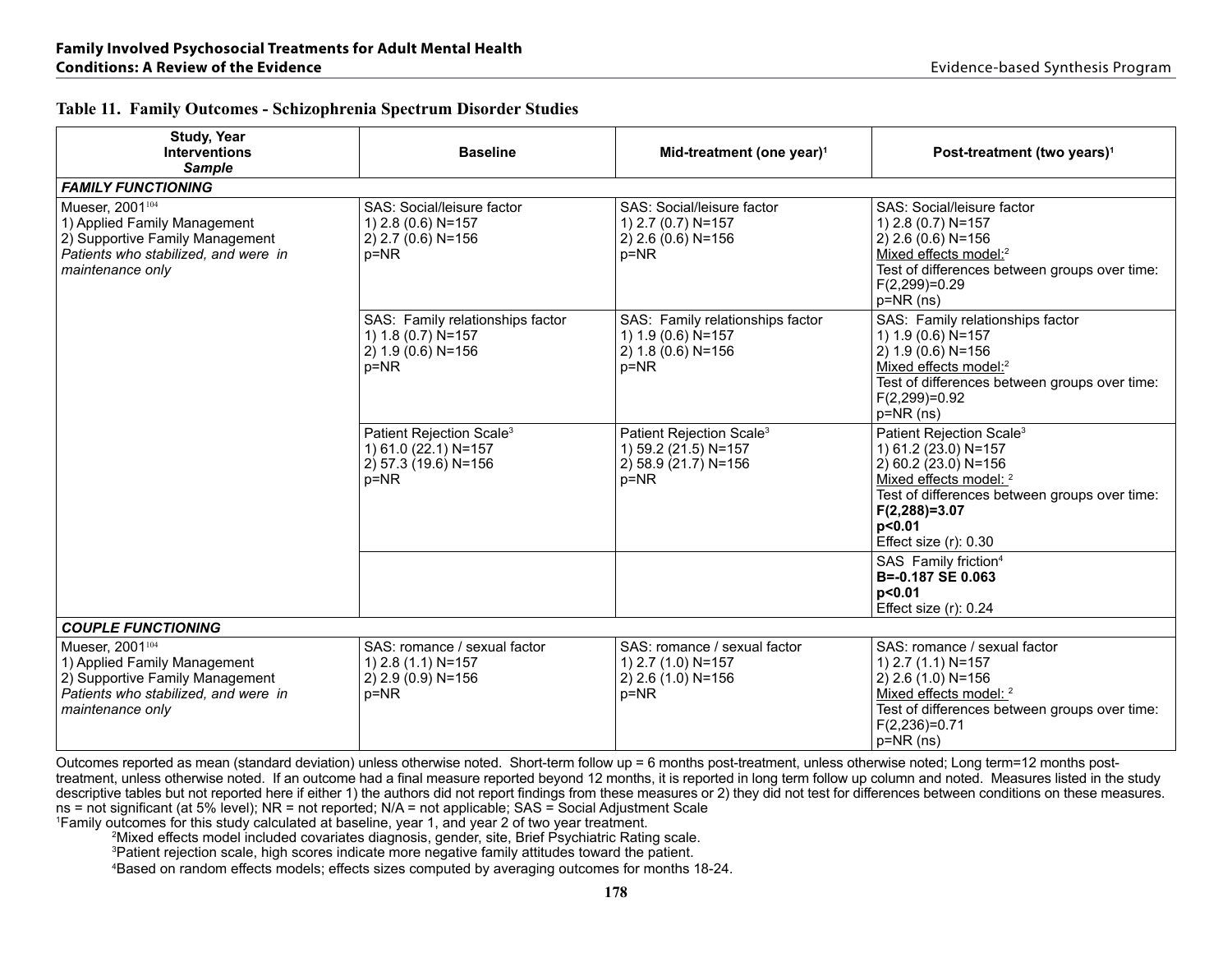|  |  |  |  |  |  | Table 12. Intermediate Outcomes - Schizophrenia Spectrum Disorder Studies |
|--|--|--|--|--|--|---------------------------------------------------------------------------|
|--|--|--|--|--|--|---------------------------------------------------------------------------|

| <b>Study, Year</b><br><b>Interventions</b><br><b>Sample</b>                                                                                                    | <b>Baseline / Short Term</b>                                                                                           | <b>During treatment</b>                                                                                                   | During treatment/post-treatment                                                                                                    | Final                                                                                                                                                                                              |  |  |  |
|----------------------------------------------------------------------------------------------------------------------------------------------------------------|------------------------------------------------------------------------------------------------------------------------|---------------------------------------------------------------------------------------------------------------------------|------------------------------------------------------------------------------------------------------------------------------------|----------------------------------------------------------------------------------------------------------------------------------------------------------------------------------------------------|--|--|--|
| <b>ATTENDANCE</b>                                                                                                                                              |                                                                                                                        |                                                                                                                           |                                                                                                                                    |                                                                                                                                                                                                    |  |  |  |
| Mueser, 2009 <sup>99</sup> and in press <sup>100</sup><br>1) Family Intervention for Dual Disorders<br>(FIDD)<br>2) Family Psychoeducation (FPE)<br><b>ITT</b> |                                                                                                                        |                                                                                                                           | Engagement in treatment<br>$($ > 2 sessions, either arm)<br>1) 88% N=46/52<br>2) 84% N=47/56<br>$p=NR$ (ns)                        |                                                                                                                                                                                                    |  |  |  |
|                                                                                                                                                                |                                                                                                                        |                                                                                                                           | <b>Exposed to treatment</b><br>$($ > 3 Sessions FIDD; $\geq$ 6 sessions<br>FPE)<br>1) 62% N=32/52<br>2) 55% N=31/56<br>$p=NR$ (ns) |                                                                                                                                                                                                    |  |  |  |
|                                                                                                                                                                |                                                                                                                        |                                                                                                                           |                                                                                                                                    | Relatives attending family<br>support group (between end<br>of treatment and month 36)<br>1) 15% N=6/40<br>$2)$ 11% N=5/46<br>$p=NR$ (ns)                                                          |  |  |  |
| Schooler, 1997 <sup>24</sup><br>1) Applied Family Management<br>2) Supportive Family Management<br>Completers                                                  | Attendance, initial workshop <sup>1</sup><br>1) 75.2% N=272<br>2) 79.2% N=256<br>$p=NR(ns)$                            |                                                                                                                           |                                                                                                                                    |                                                                                                                                                                                                    |  |  |  |
|                                                                                                                                                                | Attendance, monthly treatment <sup>1</sup><br>1) 53.5% N=272<br>2) 60.3% N=256<br>$p=NR$ (ns)                          | Attendance, monthly<br>treatment <sup>2</sup><br>1) 60.4% N=157<br>$2)$ 66.2% N=156<br>$p=NR$ (ns)                        | % Attendance, monthly treatment <sup>3</sup><br>1) 50.2% N=157<br>$2$ ) 50.9% N=156<br>$p=NR(ns)$                                  | Attendance, monthly<br>treatment <sup>4</sup><br>1) 39.3%N=157<br>$2)$ 33.3% N=156<br>$p=NR$ (ns)                                                                                                  |  |  |  |
| <b>ADHERENCE</b>                                                                                                                                               |                                                                                                                        |                                                                                                                           |                                                                                                                                    |                                                                                                                                                                                                    |  |  |  |
| Mueser <sup>2</sup> , in press <sup>100</sup><br>1) Family Intervention for Dual Disorders<br>(FIDD)<br>2) Family Psychoeducation (FPE)<br>Completers          | Days medication non-<br>adherence (in past 30) at<br>baseline<br>1) 4.5 (8.1) N=52<br>2) 2.6 (6.4) N=56<br>$p=NR$ (ns) | Days medication non-<br>adherence (in past 30) at<br>month 12<br>1) 2.6 (8.1) N=39<br>$(2)$ 5.2 $(9.0)$ N=45<br>p=NR (ns) | Days medication non-adherence (in<br>past 30) at month 18<br>1) 4.0 (6.9) N=28<br>$2)$ 3.1 (7.8) N=34<br>$p=NR$ (ns)               | Days medication non-<br>adherence (in past 30) at<br>month 36 (FINAL)<br>1) $2.5(3.0)$ N=23<br>$2) 1.2 (1.9) N = 25$<br>$p=NR(ns)$<br>Time effects, combined<br>groups:<br>F 3.34, df 1,350 p=0.07 |  |  |  |

Outcomes reported as mean (standard deviation) unless otherwise noted. Short-term follow up = 6 months post-treatment, unless otherwise noted; Long term=12 months post-treatment, unless otherwise noted. If an outcome had a final measure reported beyond 12 months, it is reported in long term follow up column and noted.

ns = not significant (at 5% level); NR = not reported; N/A = not applicable; Completers = findings for analyses conducted only with treatment completers; ITT = findings for analyses using an intent-to-treat approach. 1During 16-24 week stabilization phase.

<sup>2</sup>For subjects that stabilized, attendance during months 1-6 of maintenance phase.

<sup>3</sup>For subjects that stabilized, attendance during months 7-12 of maintenance phase.

<sup>4</sup>For subjects that stabilized, attendance during months 18-24 of maintenance phase (final).

5FIDD arm treatment duration = 9-18 months; FPE = 3 months.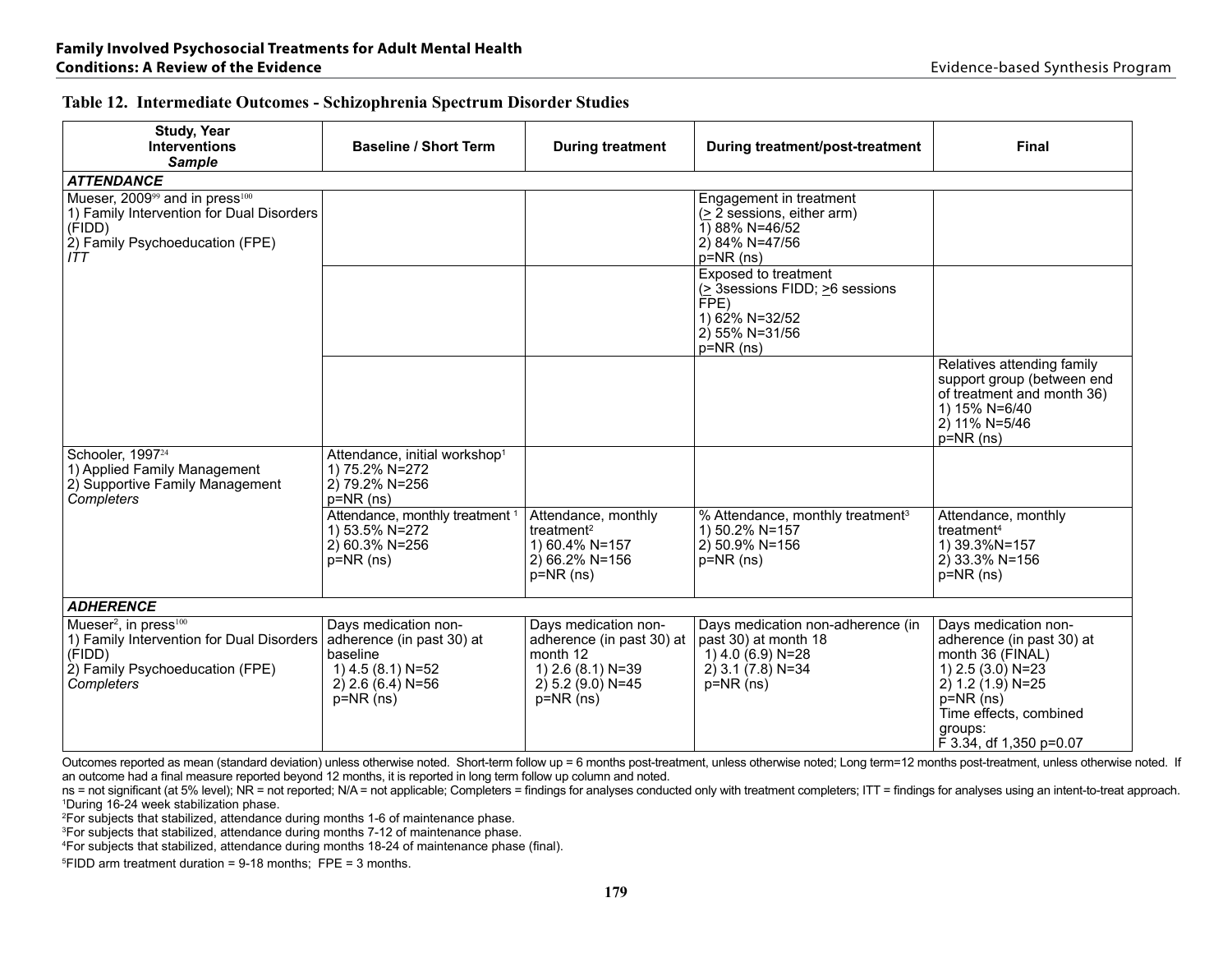| <b>Study, Year</b><br><b>Funding</b><br><b>Source</b> | <b>Sample</b><br><b>Characteristics</b>                                                                                                                                                                                                                                | <b>Inclusion and Exclusion</b><br>Criteria                                                                                                                                                                                                                                                              | <b>Treatment</b><br><b>Groups</b>                                                                                                                                      | <b>Intervention</b>                                                                                                                                                                                                                                                                                                                                                                                                         | <b>Outcomes</b><br><b>Assessed</b>                                                                                                          | Quality                                                                                                                                                                                                                                      |
|-------------------------------------------------------|------------------------------------------------------------------------------------------------------------------------------------------------------------------------------------------------------------------------------------------------------------------------|---------------------------------------------------------------------------------------------------------------------------------------------------------------------------------------------------------------------------------------------------------------------------------------------------------|------------------------------------------------------------------------------------------------------------------------------------------------------------------------|-----------------------------------------------------------------------------------------------------------------------------------------------------------------------------------------------------------------------------------------------------------------------------------------------------------------------------------------------------------------------------------------------------------------------------|---------------------------------------------------------------------------------------------------------------------------------------------|----------------------------------------------------------------------------------------------------------------------------------------------------------------------------------------------------------------------------------------------|
| Glynn, 1999 <sup>8</sup>                              | $N = 36$                                                                                                                                                                                                                                                               | MH Condition: PTSD                                                                                                                                                                                                                                                                                      | 1) Exposure                                                                                                                                                            | 1) Format: Exposure Therapy + BFT                                                                                                                                                                                                                                                                                                                                                                                           | <b>Patient Outcomes</b>                                                                                                                     | Allocation                                                                                                                                                                                                                                   |
|                                                       | Gender: 100%                                                                                                                                                                                                                                                           | Assessed by: Clinician-                                                                                                                                                                                                                                                                                 | Therapy +                                                                                                                                                              | Manualized: Yes                                                                                                                                                                                                                                                                                                                                                                                                             | Symptom                                                                                                                                     | concealment:                                                                                                                                                                                                                                 |
| Government                                            | male                                                                                                                                                                                                                                                                   | Administered PTSD Scale                                                                                                                                                                                                                                                                                 | Behavioral                                                                                                                                                             | Sessions: 18 exposure sessions                                                                                                                                                                                                                                                                                                                                                                                              | Improvement                                                                                                                                 | <b>NR</b>                                                                                                                                                                                                                                    |
|                                                       | Age: 46.6 (3.1)                                                                                                                                                                                                                                                        | SO: Any family member                                                                                                                                                                                                                                                                                   | <b>Family Therapy</b>                                                                                                                                                  | followed by 16 sessions of BFT                                                                                                                                                                                                                                                                                                                                                                                              | a. M-PTSD                                                                                                                                   |                                                                                                                                                                                                                                              |
|                                                       | <b>vrs</b>                                                                                                                                                                                                                                                             | Inclusions:                                                                                                                                                                                                                                                                                             | (BFT)                                                                                                                                                                  | Txt Length: 9 weeks for exposure                                                                                                                                                                                                                                                                                                                                                                                            | b. Impact of                                                                                                                                | Blinding: NR                                                                                                                                                                                                                                 |
|                                                       | Race/ethnicity:                                                                                                                                                                                                                                                        | 1) military service during the                                                                                                                                                                                                                                                                          | $N = 17$                                                                                                                                                               | therapy then 11-12 weeks of BFT                                                                                                                                                                                                                                                                                                                                                                                             | <b>Events Scale</b>                                                                                                                         |                                                                                                                                                                                                                                              |
|                                                       | White 45%                                                                                                                                                                                                                                                              | Vietnam conflict, 2) clinical                                                                                                                                                                                                                                                                           | (11 completed)                                                                                                                                                         | weekly, then 2 biweekly BFT meetings,                                                                                                                                                                                                                                                                                                                                                                                       | c. CAPS                                                                                                                                     | Intention to treat                                                                                                                                                                                                                           |
|                                                       | African American:                                                                                                                                                                                                                                                      | diagnosis of combat PTSD,                                                                                                                                                                                                                                                                               |                                                                                                                                                                        | then 2 monthly BFT meetings                                                                                                                                                                                                                                                                                                                                                                                                 | Global functioning                                                                                                                          | analysis: No                                                                                                                                                                                                                                 |
|                                                       | 29%                                                                                                                                                                                                                                                                    | 3) stable psychiatric                                                                                                                                                                                                                                                                                   | 2) Exposure                                                                                                                                                            | Approach: Repeated exposure to                                                                                                                                                                                                                                                                                                                                                                                              | a. SAS-SR                                                                                                                                   |                                                                                                                                                                                                                                              |
|                                                       | Hispanic 26%                                                                                                                                                                                                                                                           | medication regimen at                                                                                                                                                                                                                                                                                   | Therapy                                                                                                                                                                | trauma memory followed by cognitive                                                                                                                                                                                                                                                                                                                                                                                         |                                                                                                                                             | Withdrawals                                                                                                                                                                                                                                  |
|                                                       | Marital Status:                                                                                                                                                                                                                                                        | randomization, 4) willingness                                                                                                                                                                                                                                                                           | $N = 12$                                                                                                                                                               | restructuring + skills training in                                                                                                                                                                                                                                                                                                                                                                                          | <b>Family Outcomes</b>                                                                                                                      | adequately                                                                                                                                                                                                                                   |
|                                                       | $NR_$                                                                                                                                                                                                                                                                  | to provide informed consent                                                                                                                                                                                                                                                                             | (12 completed)                                                                                                                                                         | BFT for education on the disorder,                                                                                                                                                                                                                                                                                                                                                                                          | Family functioning:                                                                                                                         | described: Yes                                                                                                                                                                                                                               |
|                                                       | Education (years):                                                                                                                                                                                                                                                     | Exclusions:                                                                                                                                                                                                                                                                                             |                                                                                                                                                                        | communication training, anger                                                                                                                                                                                                                                                                                                                                                                                               | a. SPSI                                                                                                                                     |                                                                                                                                                                                                                                              |
|                                                       | 13.5 (2.5) yrs                                                                                                                                                                                                                                                         | 1) medical condition                                                                                                                                                                                                                                                                                    | 3) 2 month wait                                                                                                                                                        | management, and problem-solving skills.                                                                                                                                                                                                                                                                                                                                                                                     |                                                                                                                                             | Treatment Integrity:                                                                                                                                                                                                                         |
|                                                       |                                                                                                                                                                                                                                                                        | contraindicating use of                                                                                                                                                                                                                                                                                 | $list + BFT$ if                                                                                                                                                        | 2) Format: Exposure Therapy                                                                                                                                                                                                                                                                                                                                                                                                 | Intermediate                                                                                                                                | Therapists met                                                                                                                                                                                                                               |
|                                                       |                                                                                                                                                                                                                                                                        |                                                                                                                                                                                                                                                                                                         |                                                                                                                                                                        |                                                                                                                                                                                                                                                                                                                                                                                                                             |                                                                                                                                             |                                                                                                                                                                                                                                              |
|                                                       |                                                                                                                                                                                                                                                                        |                                                                                                                                                                                                                                                                                                         |                                                                                                                                                                        |                                                                                                                                                                                                                                                                                                                                                                                                                             |                                                                                                                                             |                                                                                                                                                                                                                                              |
|                                                       |                                                                                                                                                                                                                                                                        |                                                                                                                                                                                                                                                                                                         |                                                                                                                                                                        |                                                                                                                                                                                                                                                                                                                                                                                                                             |                                                                                                                                             |                                                                                                                                                                                                                                              |
|                                                       |                                                                                                                                                                                                                                                                        |                                                                                                                                                                                                                                                                                                         |                                                                                                                                                                        |                                                                                                                                                                                                                                                                                                                                                                                                                             |                                                                                                                                             |                                                                                                                                                                                                                                              |
|                                                       |                                                                                                                                                                                                                                                                        |                                                                                                                                                                                                                                                                                                         |                                                                                                                                                                        |                                                                                                                                                                                                                                                                                                                                                                                                                             |                                                                                                                                             |                                                                                                                                                                                                                                              |
|                                                       |                                                                                                                                                                                                                                                                        |                                                                                                                                                                                                                                                                                                         |                                                                                                                                                                        |                                                                                                                                                                                                                                                                                                                                                                                                                             |                                                                                                                                             |                                                                                                                                                                                                                                              |
|                                                       |                                                                                                                                                                                                                                                                        |                                                                                                                                                                                                                                                                                                         |                                                                                                                                                                        |                                                                                                                                                                                                                                                                                                                                                                                                                             |                                                                                                                                             |                                                                                                                                                                                                                                              |
|                                                       |                                                                                                                                                                                                                                                                        |                                                                                                                                                                                                                                                                                                         |                                                                                                                                                                        |                                                                                                                                                                                                                                                                                                                                                                                                                             |                                                                                                                                             |                                                                                                                                                                                                                                              |
|                                                       |                                                                                                                                                                                                                                                                        |                                                                                                                                                                                                                                                                                                         |                                                                                                                                                                        |                                                                                                                                                                                                                                                                                                                                                                                                                             |                                                                                                                                             |                                                                                                                                                                                                                                              |
|                                                       |                                                                                                                                                                                                                                                                        |                                                                                                                                                                                                                                                                                                         |                                                                                                                                                                        |                                                                                                                                                                                                                                                                                                                                                                                                                             |                                                                                                                                             |                                                                                                                                                                                                                                              |
|                                                       |                                                                                                                                                                                                                                                                        |                                                                                                                                                                                                                                                                                                         |                                                                                                                                                                        |                                                                                                                                                                                                                                                                                                                                                                                                                             |                                                                                                                                             |                                                                                                                                                                                                                                              |
|                                                       |                                                                                                                                                                                                                                                                        |                                                                                                                                                                                                                                                                                                         |                                                                                                                                                                        |                                                                                                                                                                                                                                                                                                                                                                                                                             |                                                                                                                                             |                                                                                                                                                                                                                                              |
|                                                       |                                                                                                                                                                                                                                                                        |                                                                                                                                                                                                                                                                                                         |                                                                                                                                                                        |                                                                                                                                                                                                                                                                                                                                                                                                                             |                                                                                                                                             |                                                                                                                                                                                                                                              |
|                                                       |                                                                                                                                                                                                                                                                        |                                                                                                                                                                                                                                                                                                         |                                                                                                                                                                        |                                                                                                                                                                                                                                                                                                                                                                                                                             |                                                                                                                                             |                                                                                                                                                                                                                                              |
|                                                       |                                                                                                                                                                                                                                                                        |                                                                                                                                                                                                                                                                                                         |                                                                                                                                                                        |                                                                                                                                                                                                                                                                                                                                                                                                                             |                                                                                                                                             |                                                                                                                                                                                                                                              |
|                                                       |                                                                                                                                                                                                                                                                        |                                                                                                                                                                                                                                                                                                         |                                                                                                                                                                        |                                                                                                                                                                                                                                                                                                                                                                                                                             |                                                                                                                                             |                                                                                                                                                                                                                                              |
|                                                       | Veterans: 100%<br>Family<br>Characteristics:<br>Wife/conjugal<br>partner 90%<br>Sibling 5%<br>Parent 5%<br>Recruitment<br>Method:<br>All current patients<br>at Veterans Affairs<br>Hospital (inpatient<br>and outpatient),<br>recruited from Los<br>Angeles, CA area. | exposure therapy (e.g.,<br>severe cardiovascular<br>disease), 2) history or<br>present evidence of an<br>organic brain, psychotic, or<br>severe dissociative disorder.<br>3) current substance<br>dependence, 4) evidence of<br>overt physical aggression to<br>self or others within preceding<br>year | desired<br>$N = 13$<br>(13 completed)<br>Randomized:<br>$N=42$<br>Analysis:<br>Baseline N=36<br>Post-treatment<br>$N = 36$<br>Short term (final)<br>6 months<br>$N=20$ | Manualized: Yes<br>Sessions: 18<br>Txt Length: 9 weeks<br>Approach: Exposure therapy with<br>cognitive restructuring<br>3) Format: wait list + BFT if desired<br>Manualized: Yes<br>Sessions: 16<br>Txt Length: 11-12 weeks of BFT weekly,<br>then 2 biweekly BFT meetings, then 2<br>monthly BFT meetings<br>Approach: Psychoeducation,<br>communication training, anger<br>management, problem-solving skills<br>training | Outcome<br>Attendance<br>a. # dropouts<br>Outcome time-<br>frame:<br><b>Baseline</b><br>Post-treatment<br>Short term (Final)<br>$-6$ months | weekly with<br>supervisors;<br>supervisors<br>reviewed progress<br>notes; sessions<br>audiotaped and PI<br>listened to random<br>20% for protocol<br>adherence (then<br>provided feedback<br>to therapists)<br><b>Study Quality:</b><br>Fair |

# **Table 13. Study Descriptive Information - Post Traumatic Stress Disorder (PTSD) Studies**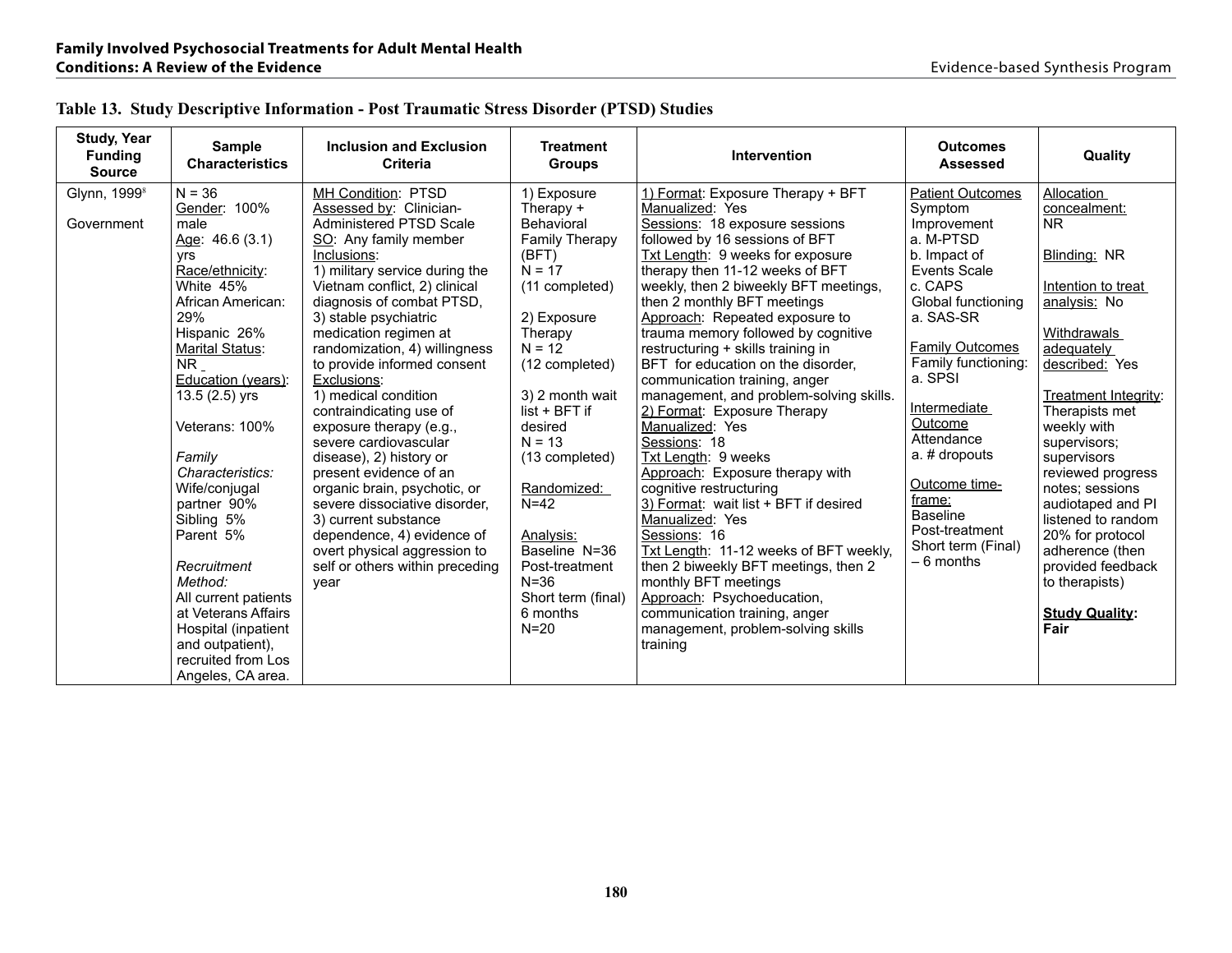| <b>Study, Year</b><br><b>Funding</b><br><b>Source</b> | <b>Sample</b><br><b>Characteristics</b>                                                                                                                                                                                                                                                                                                                                                                                                                                                                                                 | <b>Inclusion and Exclusion</b><br><b>Criteria</b>                                                                                                                                                                                                                                                                                                                                                      | <b>Treatment</b><br><b>Groups</b>                                                                                                                                                                                                                                                 | <b>Intervention</b>                                                                                                                                                                                                                                                                                                                                                                                                                                        | <b>Outcomes</b><br><b>Assessed</b>                                                                                                                                                                                                                                                            | Quality                                                                                                                                                                                                                                                                                                                                         |
|-------------------------------------------------------|-----------------------------------------------------------------------------------------------------------------------------------------------------------------------------------------------------------------------------------------------------------------------------------------------------------------------------------------------------------------------------------------------------------------------------------------------------------------------------------------------------------------------------------------|--------------------------------------------------------------------------------------------------------------------------------------------------------------------------------------------------------------------------------------------------------------------------------------------------------------------------------------------------------------------------------------------------------|-----------------------------------------------------------------------------------------------------------------------------------------------------------------------------------------------------------------------------------------------------------------------------------|------------------------------------------------------------------------------------------------------------------------------------------------------------------------------------------------------------------------------------------------------------------------------------------------------------------------------------------------------------------------------------------------------------------------------------------------------------|-----------------------------------------------------------------------------------------------------------------------------------------------------------------------------------------------------------------------------------------------------------------------------------------------|-------------------------------------------------------------------------------------------------------------------------------------------------------------------------------------------------------------------------------------------------------------------------------------------------------------------------------------------------|
| Weine, 2008 <sup>105</sup><br>Government              | $N = 197$<br>Gender: 48% male<br>Age: 37.7 years<br>Race/ethnicity:<br>Bosnia refugees<br>100%<br>Marital Status:<br>Married 82%<br>Divorced or<br>separated 11%<br>Single, never<br>married 4%<br>Widowed 3%<br>Education:<br>HS graduate 62%<br>Veterans: NR<br>Family<br>Characteristics:<br>$N = 166$<br>Gender: 40%<br>male<br>Age: 35.5 yrs<br><b>Marital Status:</b><br>Married 87%<br>Divorced or<br>separated 3%<br>Single, never<br>married 10%<br>Education:<br>HS graduate 56%<br>Recruitment<br>Method:<br>community based | MH Condition: PTSD<br>Assessed by: PTSD<br>Symptoms Scale<br>SO: Any family member(s)<br>>17 age living in same<br>household<br>Inclusions: Bosnian refugees<br>who screened positive for<br>PTSD; not currently receiving<br>mental health services.<br>Exclusions: Those who<br>screened positive for an acute<br>confusional state, active<br>psychosis, or substance<br>intoxication or withdrawal | 1) Coffee<br>and Family<br>Education<br>and Support<br>(CAFES)<br>$N = 110$<br>2) No treatment<br>control group<br>$N = 87$<br>Analysis:<br>Baseline N=197<br>Short term (6<br>months)<br>$N = 197$<br>Long term (12<br>months)<br>$N = 197$<br>Final (18<br>months)<br>$N = 197$ | 1) Format: Groups for the patient and<br>family members (all family members ><br>17 yrs old invited; 7 families/group)<br>Manualized: Yes<br>Sessions: 9<br>Txt Length: 16 weeks<br>Approach: Community-based, family<br>focused program aimed at improving<br>access to mental health services by<br>impacting family processes intervention<br>included support, psychoeducation, and<br>communication training among other<br>topics<br>2) No treatment | <b>Patient Outcome</b><br><b>Health Care</b><br><b>Utilization</b><br>a. # of mental<br>health visits<br>Intermediate Out-<br>come<br>Attendance<br>a. attrition rate<br>Outcome time-<br>frame:<br><b>Baseline</b><br>Short term:<br>6 months<br>Long term:<br>12 months<br>Final: 18 months | Allocation<br>concealment:<br><b>NR</b><br>Blinding: NR<br>Intention to treat<br>analysis: NR<br>Withdrawals<br>adequately<br>described: Yes<br>Treatment Integrity:<br>20 hrs<br>implementation<br>training,<br>weekly group<br>and individual<br>supervision,<br>monthly<br>videotaping of<br>CAFÉS sessions<br><b>Study Quality:</b><br>Fair |
|                                                       | organizations                                                                                                                                                                                                                                                                                                                                                                                                                                                                                                                           |                                                                                                                                                                                                                                                                                                                                                                                                        |                                                                                                                                                                                                                                                                                   |                                                                                                                                                                                                                                                                                                                                                                                                                                                            |                                                                                                                                                                                                                                                                                               |                                                                                                                                                                                                                                                                                                                                                 |

NR = not reported; PI = Principal Investigator; HS = high school; SO = significant other or family member included; M-PTSD = Mississippi Scale for Combat-Related PTSD; CAPS = Clinician Administered PTSD Scale; SAS-SR = Social Adjustment Scale-Self-report; SPSI = Social Problem-Solving Inventory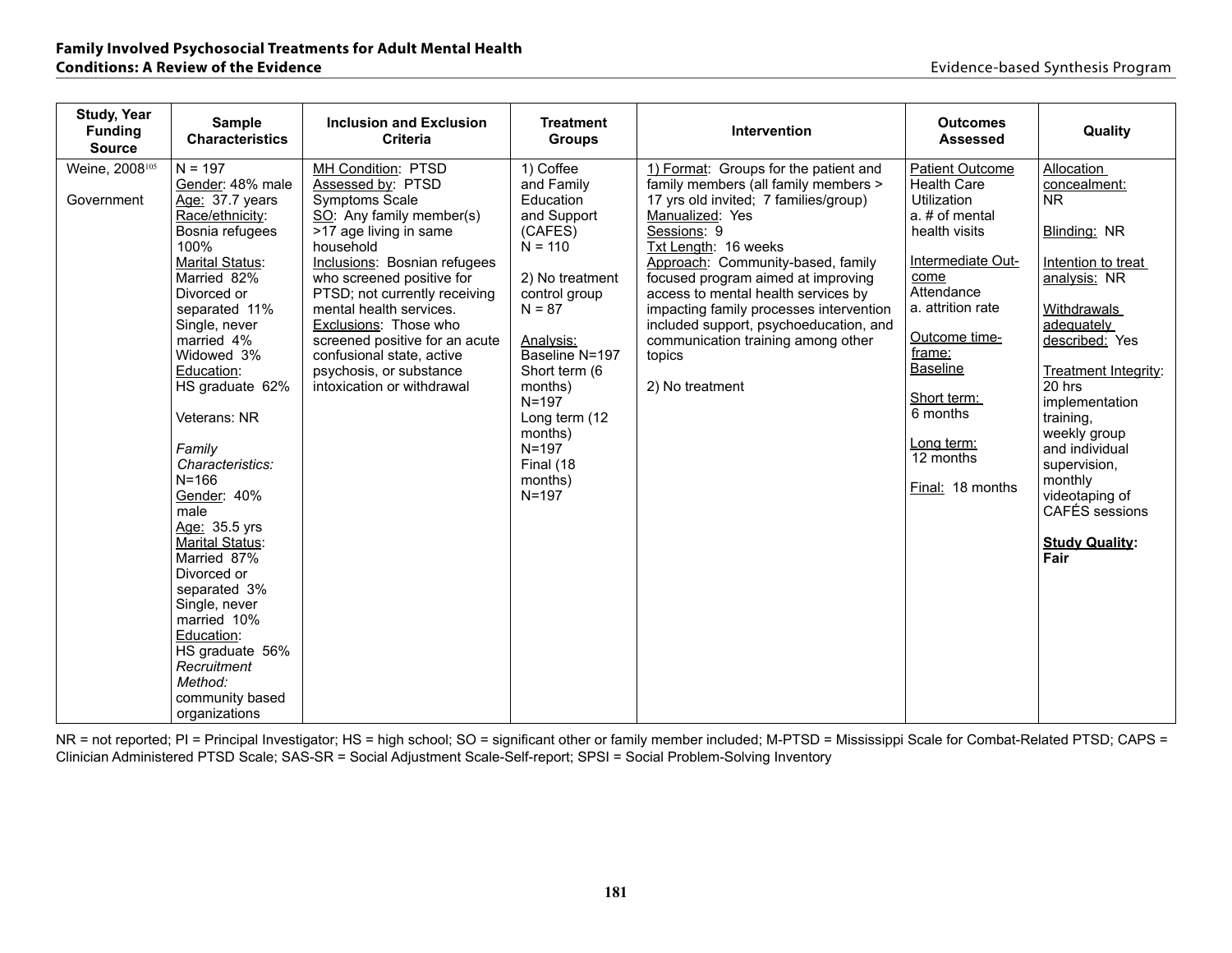| <b>Study, Year</b><br><b>Interventions</b><br><b>Sample</b>                                                                                                                     | <b>Outcome</b><br><b>Baseline</b>                                                                                          | <b>Post-Treatment</b>                                                                                                                                        | <b>Short-term Follow-up</b>                                                                            | Long-term Follow-up                                                                                                                                                                                                                                                                                               |
|---------------------------------------------------------------------------------------------------------------------------------------------------------------------------------|----------------------------------------------------------------------------------------------------------------------------|--------------------------------------------------------------------------------------------------------------------------------------------------------------|--------------------------------------------------------------------------------------------------------|-------------------------------------------------------------------------------------------------------------------------------------------------------------------------------------------------------------------------------------------------------------------------------------------------------------------|
| <b>SYMPTOM IMPROVEMENT</b>                                                                                                                                                      |                                                                                                                            |                                                                                                                                                              |                                                                                                        |                                                                                                                                                                                                                                                                                                                   |
| Glynn, 1999 <sup>8</sup><br>1) Exposure therapy + Behavioral<br>Family Therapy (BFT)<br>2) Exposure therapy<br>3) 2 month wait list + then BFT if<br>desired<br>Completers only | Positive symptoms<br>1) 0.03 (0.10) N=11<br>2) -0.03 (0.15) N=12<br>3) 0.01 (0.14) N=13<br>$p = ns$                        | Positive symptoms <sup>a</sup><br>1) -0.06 (0.15) N=11<br>2) -0.07 (0.12) N=12<br>3) 0.02 (0.09) N=13<br>p < 0.05<br>*Groups 1) & 2) significantly<br>$<$ 3) | Positive symptoms <sup>a</sup><br>1) -0.07 (0.12) N=10<br>2) -0.09 (0.16) N=10<br>3) NR<br>$p = ns$    |                                                                                                                                                                                                                                                                                                                   |
|                                                                                                                                                                                 | Negative symptoms <sup>a</sup><br>1) -0.04 (0.12) N=11<br>2) -0.05 (0.12) N=12<br>3) 0.01 (0.11) N=13<br>$p = ns$          | Negative symptoms <sup>a</sup><br>1) -0.11 (0.23) N=11<br>2) -0.15 (0.17) N=12<br>3) -0.02 (0.17) N=13<br>$p = ns$                                           | Negative symptoms <sup>a</sup><br>1) -0.10 (0.21) N=10<br>2) -0.15 (0.21) N=10<br>3) NR<br>$p = ns$    |                                                                                                                                                                                                                                                                                                                   |
| <b>GLOBAL FUNCTIONING</b>                                                                                                                                                       |                                                                                                                            |                                                                                                                                                              |                                                                                                        |                                                                                                                                                                                                                                                                                                                   |
| Glynn, 1999 <sup>8</sup><br>1) Exposure therapy + BFT<br>2) Exposure therapy<br>3) 2 month wait list + then BFT if<br>desired<br>Completers only                                | Social Adjust Scale (SAS-SR) <sup>b</sup><br>1) 2.64 (0.47) N=11<br>2) 2.73 (0.25) N=12<br>3) 2.84 (0.71) N=13<br>$p = ns$ | Social Adjust Scale (SAS-SR) <sup>b</sup><br>1) 2.40 (0.61) N=11<br>2) 2.48 (0.43) N=12<br>3) 2.72 (0.69) N=13<br>$p = ns$                                   | Social Adjust Scale (SAS-<br>$SR)^b$<br>1) 2.32 (0.55) N=10<br>2) 2.55(0.61) N=10<br>3) NR<br>$p = ns$ |                                                                                                                                                                                                                                                                                                                   |
| <b>HEALTH CARE UTILIZATION</b>                                                                                                                                                  |                                                                                                                            |                                                                                                                                                              |                                                                                                        |                                                                                                                                                                                                                                                                                                                   |
| Weine, 2008 <sup>105</sup><br>1) Coffee and Family Education<br>and Support (CAFES)<br>2) No treatment (control)<br><b>ITT</b> analyses                                         | # mental health visits in prior 6<br>months<br>$1) 0.1 N = 110$<br>2) 0.1 N= 87 p=NR                                       |                                                                                                                                                              | # mental health visits in<br>prior 6 months<br>1) 5.2 N=110<br>2) 2.2 N=87 p=NR<br>(6months)           | # mental health visits in prior 6<br>months<br>1) $6.3 N = 110$<br>2) 2.3 N=87 p=NR (12 months)<br># mental health visits in prior 6<br>months<br>1) 6.0 N=110<br>2) 1.7 N=87 p=NR<br>(18 months- final)<br>Random effects regression model:<br>Significant between group<br>differences: $\beta$ = 3.17, p<0.005 |

Outcomes reported as mean (standard deviation) unless otherwise noted. Short-term follow up = 6 months post-treatment, unless otherwise noted; Long term=12 months posttreatment, unless otherwise noted. If an outcome had a final measure reported beyond 12 months, it is reported in long term follow up column and noted.

ns = not significant (at 5% level); NR = not reported; N/A = not applicable; Completers = findings for analyses conducted only with treatment completers; ITT = findings for analyses using an intent-to-treat approach.

aComposite of Clinician Administered PTSD Scale (CAPS) scores; Mississippi Scale for Combat-Related PTSD scale scores; and Impact of Events Scale; Higher score indicates more severe symptoms or worse social adjustment.

**b Higher score indicates more severe symptoms or worse social adjustment.**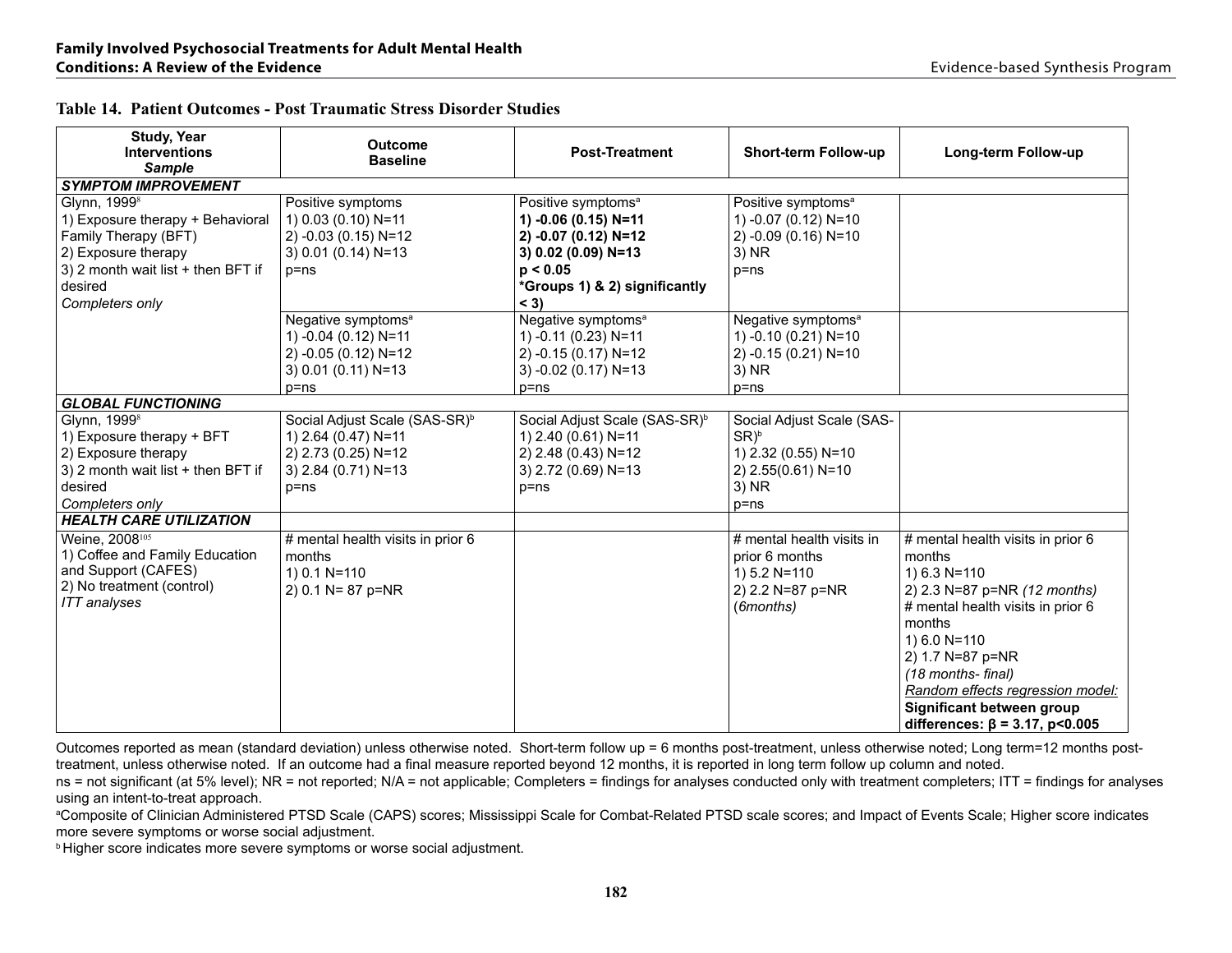| Table 15. Family Outcomes - Post Traumatic Stress Disorder Studies |  |
|--------------------------------------------------------------------|--|
|--------------------------------------------------------------------|--|

| <b>Study, Year</b><br><b>Interventions</b><br><b>Sample</b>                                                                                  | <b>Outcome</b><br><b>Baseline</b>       | <b>Post-Treatment</b>                                                                                   | <b>Short-term Follow-up</b> | Long-term Follow-up |
|----------------------------------------------------------------------------------------------------------------------------------------------|-----------------------------------------|---------------------------------------------------------------------------------------------------------|-----------------------------|---------------------|
| <b>FAMILY FUNCTIONING</b>                                                                                                                    |                                         |                                                                                                         |                             |                     |
| Glynn, 1999 <sup>8</sup>                                                                                                                     | Social Problem-Solving Inventory (SPSI) | Social Problem-Solving Inventory (SPSI)                                                                 |                             |                     |
| 1) Exposure therapy<br>+ Behavioral Family<br>Therapy (BFT)<br>2) Exposure therapy<br>$3)$ 2 month wait list + then<br><b>BFT</b> if desired | <b>NR</b>                               | No group comparisons on family functioning<br>outcomes                                                  |                             |                     |
|                                                                                                                                              |                                         | Subgroup comparison<br>(change scores from baseline to post)                                            |                             |                     |
|                                                                                                                                              |                                         | (a) BFT completers:<br>6.00 $(22.61)$ N=NR<br>(b) No BFT participation<br>$-9.10(21.70)$ N=NR<br>p<0.05 |                             |                     |

Outcomes reported as mean (standard deviation) unless otherwise noted. Short-term follow up = 6 months post-treatment, unless otherwise noted; Long term=12 months post-treatment, unless otherwise noted. If an outcome had a final measure reported beyond 12 months, it is reported in long term follow up column and noted. NR = not reported

# **Table 16. Intermediate Outcomes - Post Traumatic Stress Disorder Studies**

| <b>Study, Year</b><br><b>Interventions</b><br><b>Sample</b>                                                                                                                  | <b>Outcome</b><br><b>Baseline</b> | <b>Post-Treatment</b>                                                      | <b>Short-term Follow-up</b>                      | Long-term Follow-up                                                                                                                          |
|------------------------------------------------------------------------------------------------------------------------------------------------------------------------------|-----------------------------------|----------------------------------------------------------------------------|--------------------------------------------------|----------------------------------------------------------------------------------------------------------------------------------------------|
| <b>ATTENDANCE</b>                                                                                                                                                            |                                   |                                                                            |                                                  |                                                                                                                                              |
| Glynn, 1999 <sup>8</sup><br>1) Exposure therapy + Behavioral Family<br>Therapy (BFT)<br>2) Exposure therapy<br>3) 2 month wait list + then BFT if desired<br>Completers only | # of dropouts<br>N/A              | # of dropouts<br>1) 6 $N=17$<br>$2) 0 N = 12$<br>$3) 0 N = 13$<br>p < 0.01 |                                                  |                                                                                                                                              |
| Weine, 2008 <sup>105</sup><br>1) Coffee and Family Education and Support<br>(CAFES)<br>2) No treatment (control)<br>ITT analyses                                             | <b>Attrition Rate</b><br>N/A      | <b>Attrition Rate</b><br>NR.                                               | <b>Attrition Rate</b><br>1) 17%<br>2)14%<br>p=NR | <b>Attrition Rate</b><br>1) 6%<br>2) 10%<br>$p=NR$<br>(12 months)<br><b>Attrition Rate</b><br>1) 4%<br>2)1%<br>p=NR<br>$(18$ months - final) |

Outcomes reported as mean (standard deviation) unless otherwise noted. Short-term follow up = 6 months post-treatment, unless otherwise noted; Long term=12 months posttreatment, unless otherwise noted. If an outcome had a final measure reported beyond 12 months, it is reported in long term follow up column and noted. NR = not reported; N/A = not applicable; Completers = findings for analyses conducted only with treatment completers; ITT = findings for analyses using an intent-to-treat approach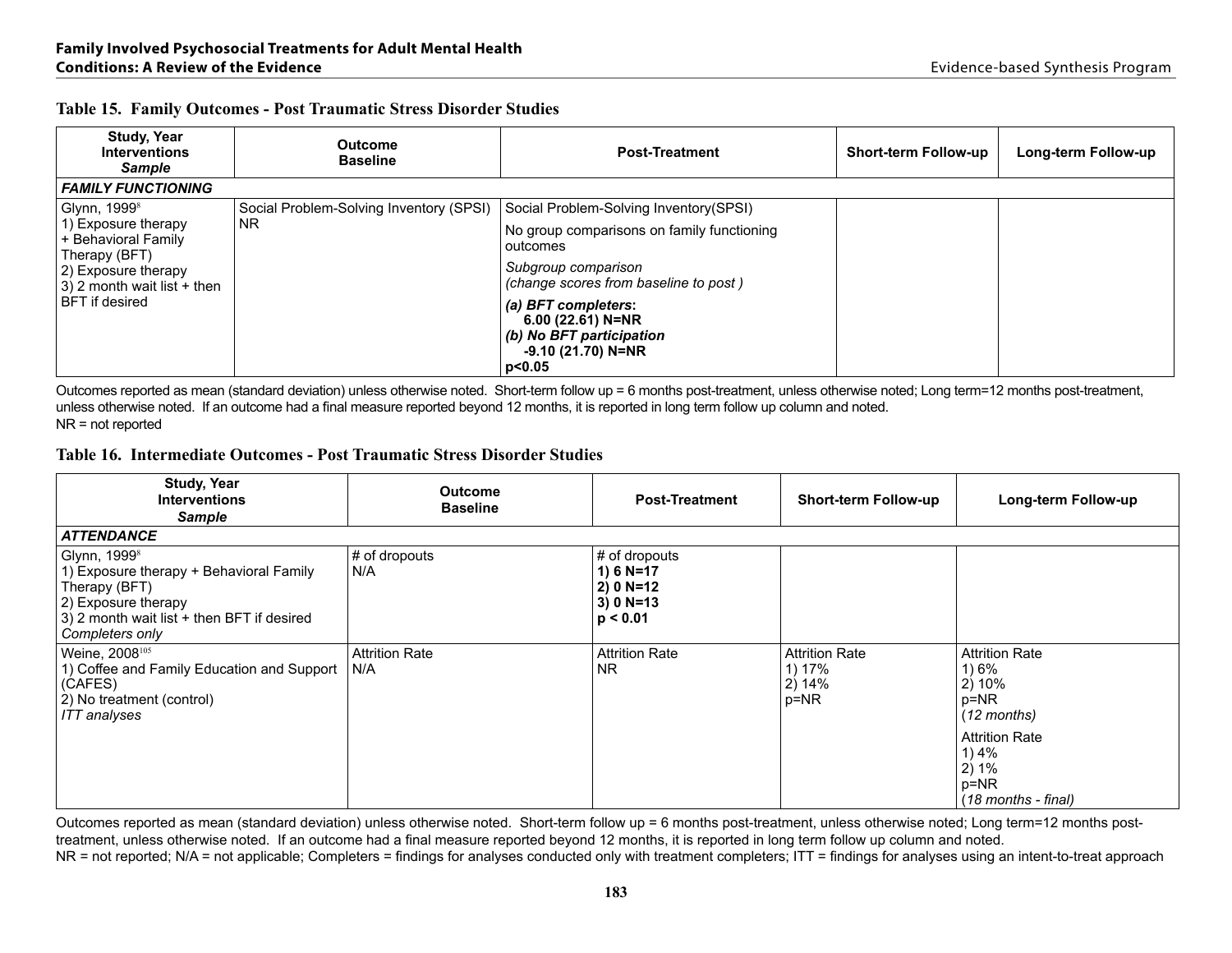| Study, Year<br><b>Funding Source</b>             | <b>Sample</b><br><b>Characteristics</b>                                                                                                                                                                                                                                                                                                                                                                                                                                                                                 | <b>Inclusion and Exclusion</b><br><b>Criteria</b>                                                                                                                                                                                                                                                                                                                                                                                                                                                                                                                                                                                                                                                                                                                                                                                                                                                                                                                                                                              | <b>Treatment</b><br><b>Groups</b>                                                                                                                                                                                                                                                        | <b>Intervention</b>                                                                                                                                                                                                                                                                                                                                                                                                                                                                                                                                                                                                                                                                                                                        | <b>Outcomes As-</b><br>sessed                                                                                                                                                                                                                                                                                                                                                                                                                                                                                                         | Quality                                                                                                                                                                                                                                                                 |
|--------------------------------------------------|-------------------------------------------------------------------------------------------------------------------------------------------------------------------------------------------------------------------------------------------------------------------------------------------------------------------------------------------------------------------------------------------------------------------------------------------------------------------------------------------------------------------------|--------------------------------------------------------------------------------------------------------------------------------------------------------------------------------------------------------------------------------------------------------------------------------------------------------------------------------------------------------------------------------------------------------------------------------------------------------------------------------------------------------------------------------------------------------------------------------------------------------------------------------------------------------------------------------------------------------------------------------------------------------------------------------------------------------------------------------------------------------------------------------------------------------------------------------------------------------------------------------------------------------------------------------|------------------------------------------------------------------------------------------------------------------------------------------------------------------------------------------------------------------------------------------------------------------------------------------|--------------------------------------------------------------------------------------------------------------------------------------------------------------------------------------------------------------------------------------------------------------------------------------------------------------------------------------------------------------------------------------------------------------------------------------------------------------------------------------------------------------------------------------------------------------------------------------------------------------------------------------------------------------------------------------------------------------------------------------------|---------------------------------------------------------------------------------------------------------------------------------------------------------------------------------------------------------------------------------------------------------------------------------------------------------------------------------------------------------------------------------------------------------------------------------------------------------------------------------------------------------------------------------------|-------------------------------------------------------------------------------------------------------------------------------------------------------------------------------------------------------------------------------------------------------------------------|
| Aubin, 2009106<br>Funding source<br>not reported | $N = 44$<br>Gender: 100%<br>male<br>Age: 52.4 yrs<br>Race/ethnicity:<br>White 86%<br>Non-white 14%<br><b>Marital Status:</b><br>Married 68%<br>Cohabitating or<br>dating 32%<br>Relationship<br>length: 18.4 yrs<br>Education:<br>25% High school<br>75% College or<br>greater<br>Veterans: NR<br>Family<br>Characteristics:<br>Female partners<br>100%<br>Wives 68%<br>Girlfriend/SO<br>32%<br>Age: 50.0 years<br>Recruitment<br>Method:<br>Newspaper<br>advertisements.<br>referrals from<br>practitioners,<br>flyers | MH Condition: Erectile<br>dysfunction (ED)<br>Assessed by: NR<br>SO: Female intimate<br>partner<br>Inclusions: 20-80 yrs old;<br>ED for $\geq 6$ months (due<br>to a medical condition<br>or not); absence of<br>medical condition that<br>prohibits Sildenafil<br>intake or compromises<br>study completion; stable<br>heterosexual relationship<br>$\geq$ 1 year; men consent to<br>pre-tx medical evaluation<br>to establish level of<br>organic involvement of ED<br>and safety of Sildenafil<br>dosage; both partners<br>read, write, and speak<br>English fluently; provide<br>informed consent<br>Exclusions: Fair-to-<br>severe mood disorders<br>(BDI-II > 19), substance-<br>related disorders (≥3<br>drinks a day), lifetime<br>female sexual dysfunction<br>except pain related to<br>lubrication; inability to<br>interrupt psychotherapy<br>during study; spousal<br>abuse; extra-marital<br>affair in last year;<br>recent discussion of or<br>separation plans; gender<br>identity disorder in last 5<br>vears | 1) Medication<br>(Sildenafil) + sex<br>therapy<br>$N = 27$<br>(24 completed)<br>2) Medication<br>(Sildenafil) only<br>$N = 24$<br>(20 completed)<br>Randomized:<br>$N = 51$<br>Analysis:<br>Baseline N= 44<br>Post-treatment:<br>$N = 44$<br>Short term<br>(Final-2 months):<br>$N = 44$ | 1) Format: medication<br>+ couple sex therapy<br>Manualized: Yes<br>Sessions: 8 sex<br>therapy sessions<br>(weekly for weeks 1-4;<br>biweekly thereafter)<br>Txt Length: 12 weeks<br>Approach: "Sessions<br>included an amalgam<br>of existing couple and<br>sex therapy strategies<br>such as communication<br>and emotional skills<br>training, sensate<br>focus, sexual fantasy<br>training, and cognitive<br>restructuring" with<br>homework<br>2) Format: medication<br>only with brief, typically<br>individual, pick-up<br>visits to assess side<br>effects and medical<br>concerns<br>Manualized: NR<br>Sessions: 8 (15)<br>minute) sessions;<br>weekly for weeks 1-4<br>and then biweekly<br>Txt Length: 12 weeks<br>Approach: NR | <b>Patient Outcomes:</b><br>Symptom Improvement<br>a. International Index for<br>Erectile Function (IIEF)<br><b>Family Outcomes:</b><br>Couple functioning:<br>a. Dyadic Adjustment<br>scale (DAS)<br>b. Personal Assessment<br>of Intimacy in Relation-<br>ships (PAIR)<br>Intermediate Outcomes<br>Satisfaction with care<br>a. Erectile Dysfunction<br>Inventory of Treatment<br>Satisfaction (EDITS)<br>Attendance:<br>a. Retention<br>Outcome timeframe:<br><b>Baseline</b><br>Post-treatment<br>Short term (final):<br>2 months | Allocation<br>concealment:<br><b>NR</b><br>Blinding: NR<br>Intention to treat<br>analysis: No<br>Withdrawals<br>adequately described:<br>Yes<br>Treatment Integrity:<br>all couples need<br>by same therapist<br>(Principal Investigator)<br><b>Study Quality: Poor</b> |

# **Table 17. Study Descriptive Information - Sexual Functioning Disorders Studies**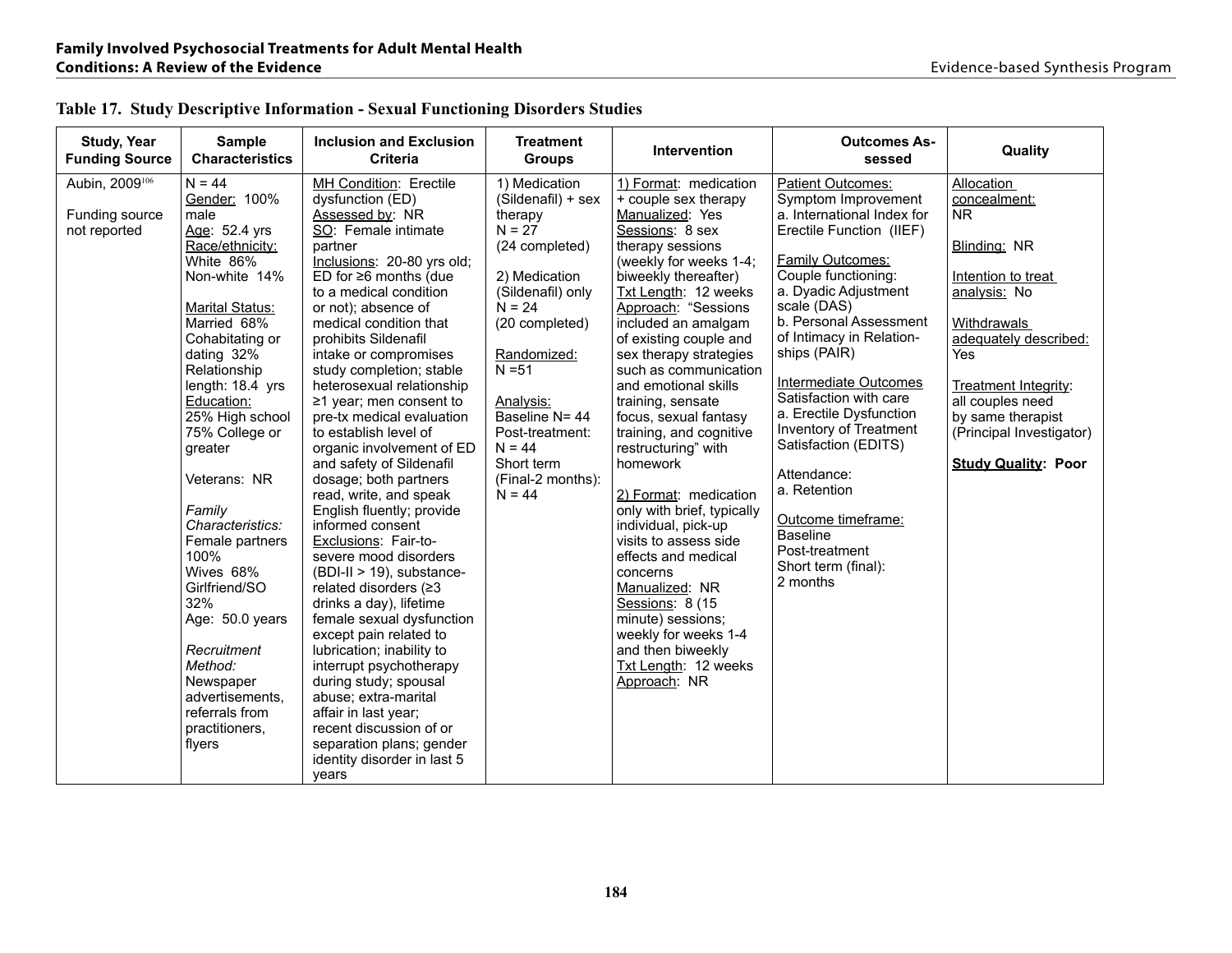| <b>Study, Year</b><br><b>Funding Source</b> | <b>Sample</b><br><b>Characteristics</b> | <b>Inclusion and Exclusion</b><br><b>Criteria</b> | <b>Treatment</b><br><b>Groups</b> | Intervention             | <b>Outcomes As-</b><br>sessed | Quality                    |
|---------------------------------------------|-----------------------------------------|---------------------------------------------------|-----------------------------------|--------------------------|-------------------------------|----------------------------|
| Banner, 2007 <sup>107</sup>                 | $N = 53$                                | MH Condition: Erectile                            | 1) Medication                     | 1) Format: Medication    | Patient Outcomes:             | Allocation                 |
|                                             | Gender: 100%                            | dysfunction without                               | (Sildenafil)                      | (Sildenafil) + cognitive | Symptom Improvement           | concealment:               |
| Funding source                              | male                                    | previously diagnosed                              | + cognitive                       | behavioral sex therapy   | a. IIEF                       | <b>NR</b>                  |
| not reported                                | Age: 56.8 yrs                           | medical etiology                                  | behavioral sex                    | Manualized: NR           | Patient Global functioning    |                            |
|                                             | Race/ethnicity:                         | Assessed by:                                      | therapy                           | Sessions: Weekly         | a. BDI                        | Blinding: NR               |
|                                             | White 87%                               | Psychologist telephone                            | $N = 30$                          | Txt Length: 4-8 weeks    | <b>Family Outcomes:</b>       |                            |
|                                             | Asian 6%                                | interview                                         | (29 completed)                    | Approach: medication     | Couple functioning:           | Intention to treat         |
|                                             | Other 7%                                | SO: Intimate partner of at                        |                                   | + cognitive-behavioral   | a. Revised DAS                | analysis: No               |
|                                             |                                         | least 6 months                                    | 2) Medication                     | sex therapy              | (Patient)                     |                            |
|                                             | <b>Marital Status:</b>                  | Inclusions: Heterosexual                          | (Sildenafil) only                 | 2) Format: Sildenafil    | Sexual satisfaction           | Withdrawals                |
|                                             | N <sub>R</sub>                          | couples in the same                               | + sex therapy for                 | + couple sex therapy     | a. IIEF - sexual satisfac-    | adequately                 |
|                                             | Relationship                            | relationship ≥6 months;                           | non-responders                    | for treatment non-       | tion (Patient)                | described: Yes             |
|                                             | $l$ ength: 23.6 yrs                     | Patient diagnosis                                 | after week 4                      | responders               | Intermediate Outcomes         |                            |
|                                             | Education: NR                           | of predominantly                                  |                                   | Manualized: NR           | Attendance:                   | Treatment Integrity:       |
|                                             |                                         | psychogenic ED                                    | $N = 27$                          | Sessions: 3-6            | a. Retention                  | <b>NR</b>                  |
|                                             | Veterans: NR                            | confirmed by a urologist.                         | (24 completed)                    | Txt Length: 4-8 weeks    |                               |                            |
|                                             |                                         | Exclusions: Patient:                              |                                   | Approach: 1              |                               | <b>Study Quality: Poor</b> |
|                                             | Familv                                  | diabetes mellitus, multiple                       | Randomized:                       | pretreatment             |                               |                            |
|                                             | Characteristics:                        | sclerosis, spinal cord                            | $N = 57$                          | information session:     |                               |                            |
|                                             | 100% female                             | injury, prostate surgery                          |                                   | follow-up visits with    |                               |                            |
|                                             | partners                                | or radiation, Peyronie's                          | Analysis:                         | a psychologist at        |                               |                            |
|                                             |                                         | disease, or significant                           | Baseline: $N = 53$                | 4 and 8 weeks: 4         |                               |                            |
|                                             | Recruitment                             | mental health problems                            | Post-treatment                    | weeks of cognitive-      |                               |                            |
|                                             | Method:                                 | requiring psychotropic                            | $(4$ weeks $)$ :                  | behavioral sex therapy   |                               |                            |
|                                             | Newspaper                               | drugs or hospitalization,                         | $N = 53$                          | if non-responsive to     |                               |                            |
|                                             | and radio                               | or receiving medication                           | Final (8 weeks):                  | medication at week 4;    |                               |                            |
|                                             | advertisements.                         | for hypertension,                                 | $N = 53$                          | only 1 couple met the    |                               |                            |
|                                             | referrals                               | heart disease/angina                              |                                   | 'success' criteria after |                               |                            |
|                                             | from local                              | (especially nitrates) or                          |                                   | 4 weeks of medication    |                               |                            |
|                                             | practitioners                           | vascular disease. Female                          |                                   | only and all other       |                               |                            |
|                                             |                                         | partner: diagnosis of                             |                                   | couples $(N = 23)$ we    |                               |                            |
|                                             |                                         | dyspareunia, primary                              |                                   | assigned to 4 weeks of   |                               |                            |
|                                             |                                         | anorgasmia or vaginimus.                          |                                   | sex therapy              |                               |                            |

SO = significant other or family member included; NR = not reported; HS = high school; BDI = Beck Depression Inventory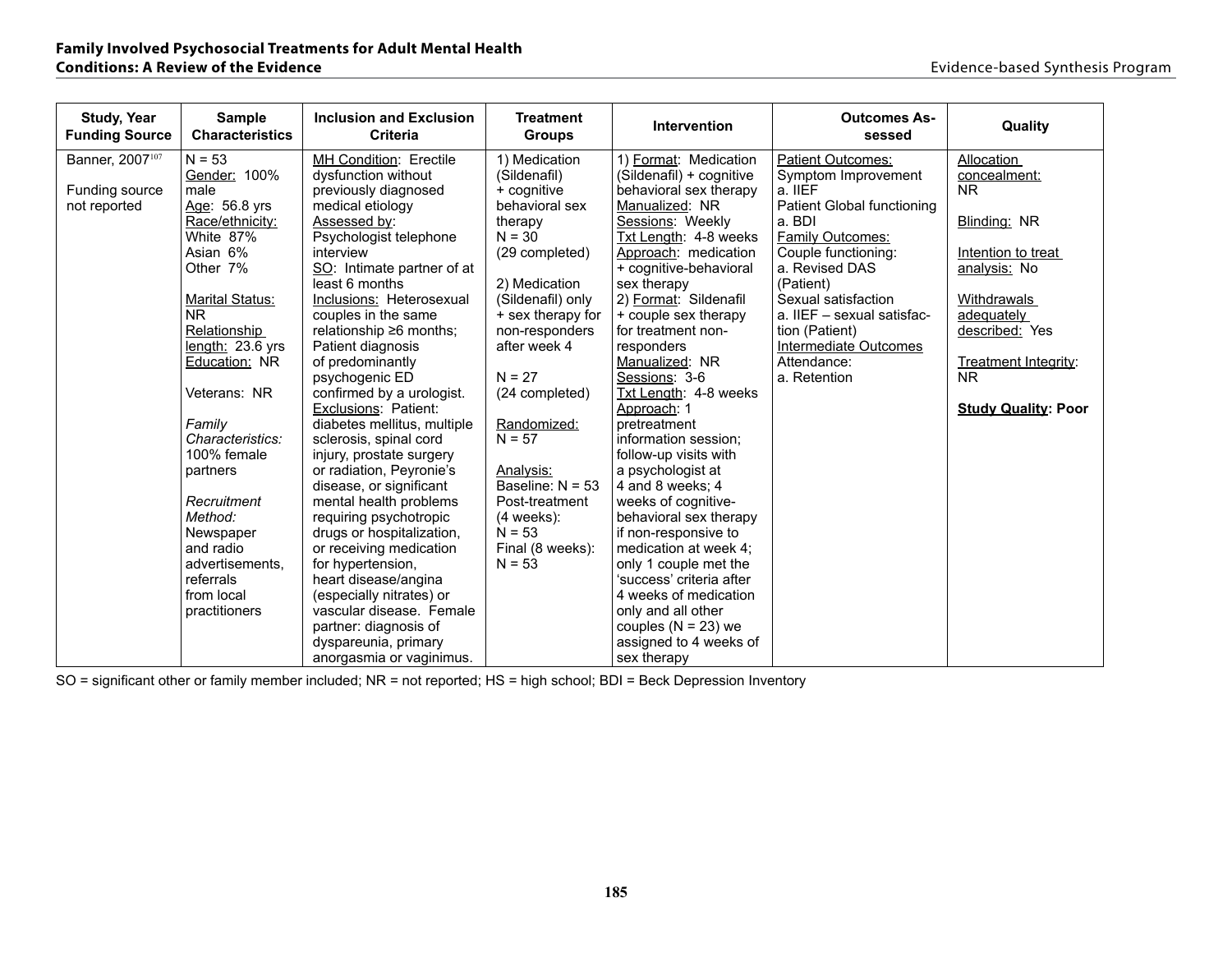# **Family Involved Psychosocial Treatments for Adult Mental Health**

| <b>Table 18. Patient Outcomes - Sexual Functioning Disorders Studies</b> |  |  |  |  |  |  |  |
|--------------------------------------------------------------------------|--|--|--|--|--|--|--|
|--------------------------------------------------------------------------|--|--|--|--|--|--|--|

| <b>Study, Year</b><br><b>Interventions</b><br><b>Sample</b>                                                                                                                                                                  | <b>Outcome</b><br><b>Baseline</b>                                                                                                    | <b>Post-Treatment</b>                                                                                                                                             | <b>Short-term Follow-up</b>                                                                                  | Long-term Follow-up |
|------------------------------------------------------------------------------------------------------------------------------------------------------------------------------------------------------------------------------|--------------------------------------------------------------------------------------------------------------------------------------|-------------------------------------------------------------------------------------------------------------------------------------------------------------------|--------------------------------------------------------------------------------------------------------------|---------------------|
| <b>SYMPTOM IMPROVEMENT</b>                                                                                                                                                                                                   |                                                                                                                                      |                                                                                                                                                                   |                                                                                                              |                     |
| Aubin, 2009 <sup>106</sup><br>1) Sildenafil + couple sex<br>therapy<br>2) Sildenafil only<br>Completers only                                                                                                                 | <b>IIEF - Total Score</b><br>1) 33 (17) N=24<br>2) 40 (16) N=20<br>$p = ns$                                                          | <b>IIEF - Total Score</b><br>1) 50.3 (16.4) N=24<br>2) 55 (13.7) N=20<br>$p = ns$                                                                                 | <b>IIEF - Total Score</b><br>1) 47.7 (19.6) N=24<br>2) 46.2 (14.2) N=20<br>(at 2 months - final)<br>$p = ns$ |                     |
| Banner, 2007 <sup>107</sup><br>1) Sildenafil + couple sex<br>therapy<br>2) Sildenafil only (provided<br>couple sex therapy for<br>treatment non-responders<br>after 4 week post-<br>treatment assessment)<br>Completers only | <b>IIEF</b> erectile function<br>1) 11.7 (7.2) N=29<br>2) 9.0 (7.2) N=24                                                             | <b>IIEF</b> erectile function<br>1) 17.4 (7.6) $N = 29$<br>2) 13.7 (8.4) $N = 24$<br>$p = 0.10$<br>(week 4)<br>Clinical 'success'<br>1) 48%<br>2) 29%<br>$p = NR$ |                                                                                                              |                     |
|                                                                                                                                                                                                                              | <b>IIEF</b> erectile function<br>(% patients with score $\geq$ 19 - clinical<br>success)<br>1) 14% (4/29) p=ns<br>2) 17% (4/24) p=ns | <b>IIEF</b> erectile function<br>1) 48% (14/29) p=ns<br>2) 29% (7/24) p=ns<br>$p = NR$<br>(week $4$ )                                                             |                                                                                                              |                     |

Outcomes reported as mean (standard deviation) unless otherwise noted. Short-term follow up = 6 months post-treatment, unless otherwise noted; Long term=12 months posttreatment, unless otherwise noted. If an outcome had a final measure reported beyond 12 months, it is reported in long term follow up column and noted. Measures listed in the study descriptive tables but not reported here if either 1) the authors did not report findings from these measures or 2) they did not test for differences between conditions on these measures.

ns = not significant (at 5% level); NR = not reported; N/A = not applicable; Completers = findings for analyses conducted only with treatment completers; ITT = findings for analyses using an intent-to-treat approach; IIEF = International Index for Erectile Function

aBetween week 4 and week 8, Couple Sex Therapy was added to treatment group 2 non-responders.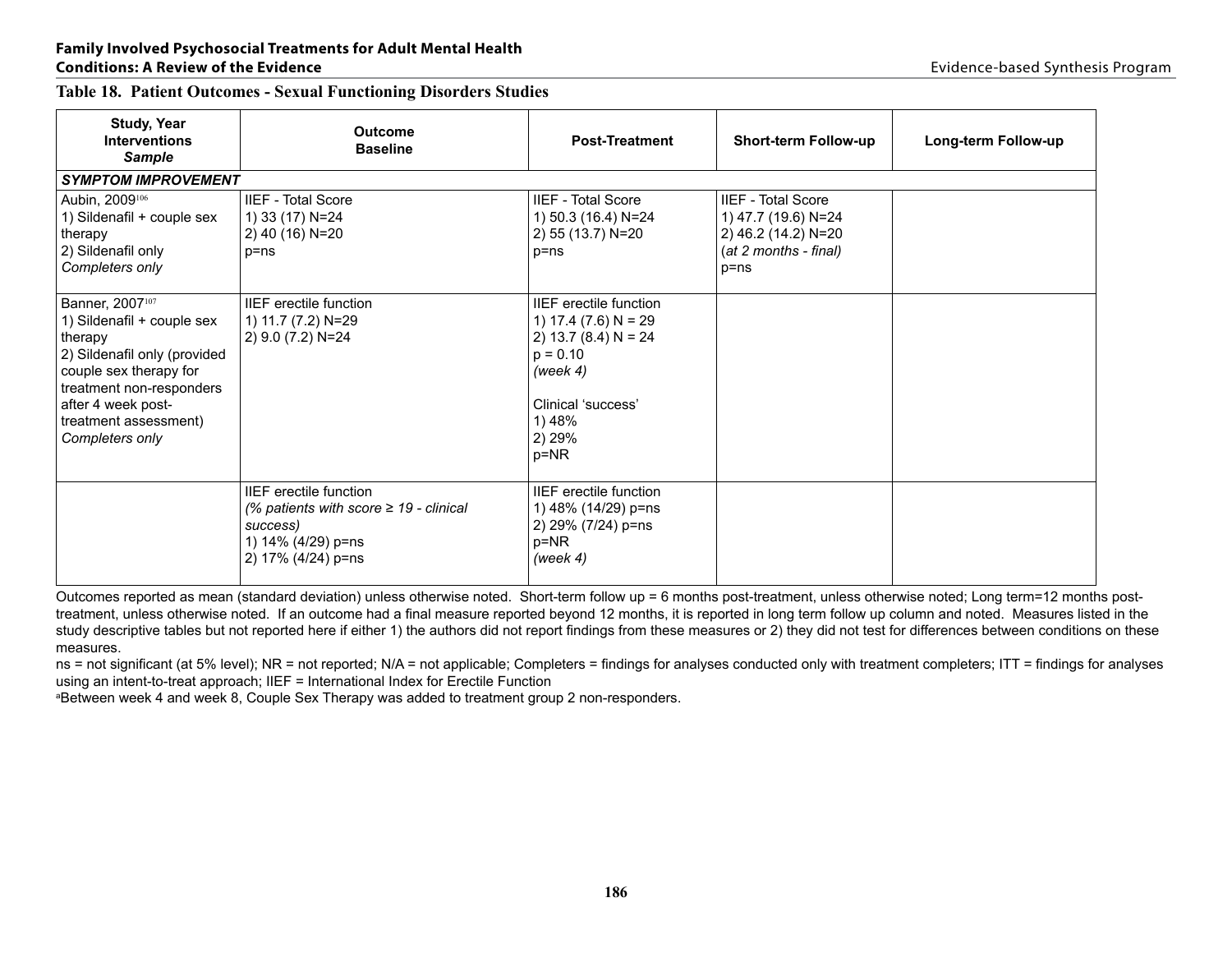| <b>Study, Year</b><br><b>Interventions</b><br><b>Sample</b>                                                                                                | <b>Outcome</b><br><b>Baseline</b>                                                                                                    | <b>Post-Treatment</b>                                                                                                                               | Short-term Follow-up                                                                                             | Long-term<br>Follow-up |
|------------------------------------------------------------------------------------------------------------------------------------------------------------|--------------------------------------------------------------------------------------------------------------------------------------|-----------------------------------------------------------------------------------------------------------------------------------------------------|------------------------------------------------------------------------------------------------------------------|------------------------|
| <b>COUPLE FUNCTIONING</b>                                                                                                                                  |                                                                                                                                      |                                                                                                                                                     |                                                                                                                  |                        |
| Aubin, 2009106<br>1) Sildenafil + couple sex therapy<br>2) Sildenafil only<br>Completers only                                                              | PAIR-Sexual Intimacy (Patient)<br>1) 68.3 (22.3) N=24<br>2) 67.6 (21.4) N=20<br>p=NR                                                 | PAI -Sexual Intimacy (Patient<br>1) 74.2 (23.7) N=24<br>2) 73.3 (20.0) N=20<br>$p = NR$                                                             | PAIR-Sexual Intimacy (Patient)<br>1) 73.0 (23.1) N=24<br>2) 71.6 (20.1) N=20<br>$p=NR$ (at 2 months - final)     |                        |
|                                                                                                                                                            | PAIR Emotional Intimacy (Patient)<br>1) 73.0 (18.0) N=24<br>2) 74.0 (18.0) N=20<br>p=NR                                              | PAIR-Emotional Intimacy<br>(Patient)<br>1) 73.0 (18.0) N=24<br>2) 70.0 (19.0) N=20<br>$p = NR$                                                      | PAIR-Emotional Intimacy<br>(Patient)<br>1) 71.2 (20.6) N=24<br>2) 70.0 (23.2) N=20<br>p=NR (at 2 months - final) |                        |
|                                                                                                                                                            | DAS (Patient)<br>1) 113.8 (14.2) N=24<br>2) 113.4 (16.3) N=20<br>p=NR                                                                | DAS (Patient)<br>1) 115.2 (16.5) N=24<br>2) 115.2 (16.5) N=20<br>$p = NR$                                                                           | DAS (Patient)<br>1) 112.4 (17.5) N=24<br>2) 112.4 (17.5) N=20<br>$p=NR$ (at 2 months - final)                    |                        |
| <b>SEXUAL FUNCTIONING</b>                                                                                                                                  |                                                                                                                                      |                                                                                                                                                     |                                                                                                                  |                        |
| Banner, 2007 <sup>107</sup><br>1) Sildenafil + couple sex therapy<br>2) Sildenafil + couple sex therapy<br>for treatment non-responders<br>Completers only | IIEF Sexual Satisfaction (Patient)<br>1) 4.8 (2.7) N=29<br>2) 4.2 (1.9) N=24<br>p=NR                                                 | <b>IIEF Sexual Satisfaction</b><br>(Patient)<br>1) 6.0 (1.9) N=29<br>2) 4.9 (2.0) N=24<br>$p = NR$ (week 4)                                         |                                                                                                                  |                        |
|                                                                                                                                                            | <b>IIEF Sexual Satisfaction</b><br>(% patients with score $\geq 6$ - clinical<br>success)<br>1) 45% (13/29)<br>2) 29% (7/24)<br>p=NR | <b>IIEF Sexual Satisfaction</b><br>(% patients with score $\geq 6$ -<br>clinical success)<br>1) 65.5% (19/29)<br>2) 37.5% (9/24)<br>$p=NR$ (week 4) |                                                                                                                  |                        |

|  |  | <b>Table 19. Family Outcomes - Sexual Functioning Disorders Studies</b> |  |
|--|--|-------------------------------------------------------------------------|--|
|  |  |                                                                         |  |

Outcomes reported as mean (standard deviation) unless otherwise noted. Short-term follow up = 6 months post-treatment, unless otherwise noted; Long term=12 months posttreatment, unless otherwise noted. If an outcome had a final measure reported beyond 12 months, it is reported in long term follow up column and noted. Measures listed in the study descriptive tables but not reported here if either 1) the authors did not report findings from these measures or 2) they did not test for differences between conditions on these measures. ns = not significant (at 5% level); NR = not reported; N/A = not applicable; Completers = findings for analyses conducted only with treatment completers; ITT = findings for analyses using an intent-to-treat approach; IIEF = International Index for Erectile Function; DAS = Dyadic Adjustment Scale; PAIR = Personal Assessment of Intimacy in Relationships

aBetween week 4 and week 8, Couple Sex Therapy was added to treatment group 2 non-responders.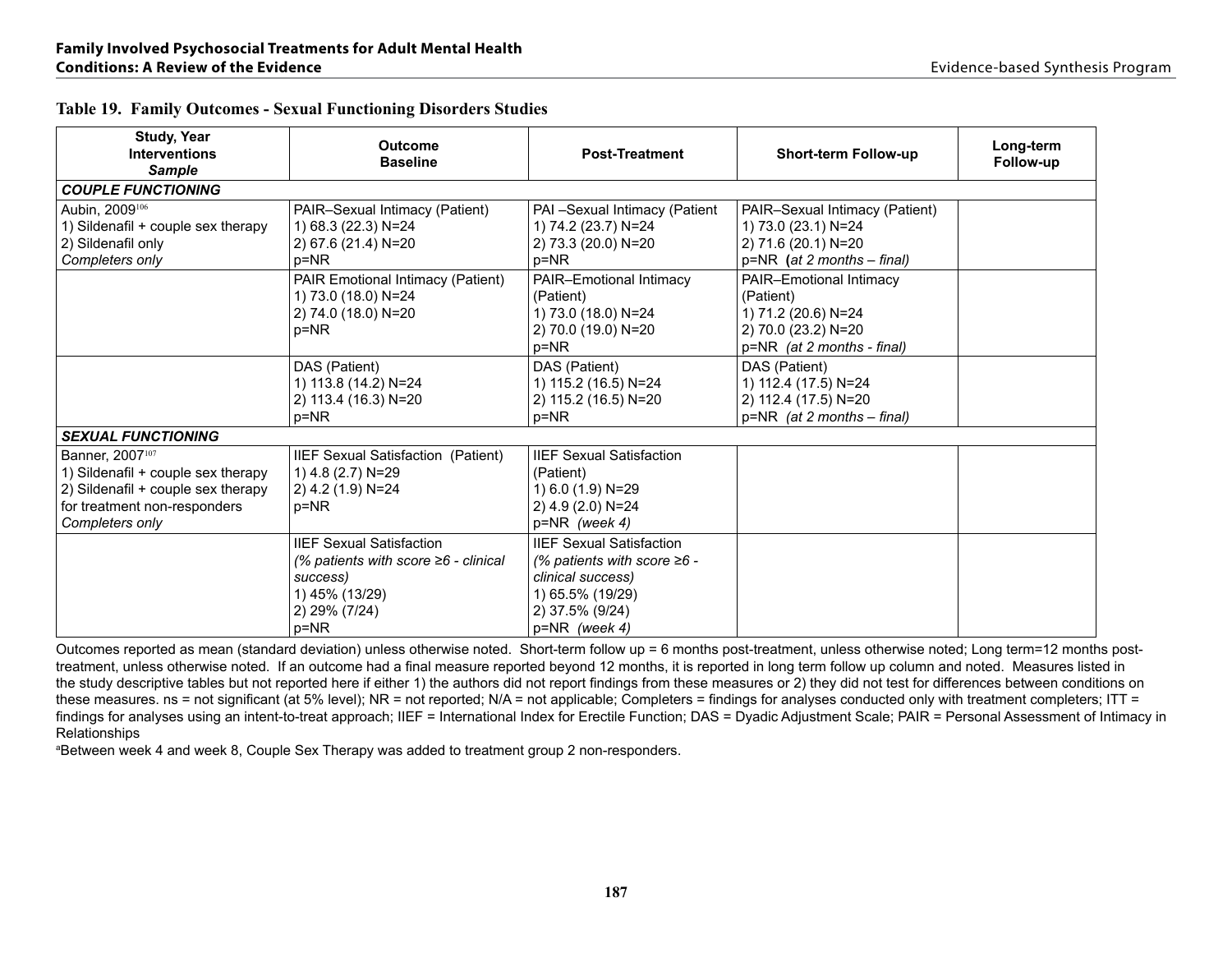| <b>Study, Year</b><br><b>Interventions</b><br><b>Sample</b>                                                                                                       | <b>Outcome</b><br><b>Baseline</b>                                                    | <b>Post-Treatment</b>                                                 | <b>Short-term Follow-up</b>                                                                                        | Long-term Follow-up |
|-------------------------------------------------------------------------------------------------------------------------------------------------------------------|--------------------------------------------------------------------------------------|-----------------------------------------------------------------------|--------------------------------------------------------------------------------------------------------------------|---------------------|
| <b>ATTENDANCE</b>                                                                                                                                                 |                                                                                      |                                                                       |                                                                                                                    |                     |
| Aubin, 2009 <sup>106</sup><br>1) Sildenafil + couple sex<br>therapy<br>2) Sildenafil only<br>Completers only                                                      | Retention<br>(Pre-treatment - randomization)<br>1) $N = 24$<br>$2)$ N=27<br>$p = NR$ | Retention<br>NR.                                                      | Retention<br>1) N=20<br>$2) N = 24$<br>(at 2 months - final)<br>p=NR                                               |                     |
| Banner, 2007 <sup>107</sup><br>1) Sildenafil + couple sex<br>therapy<br>2) Sildenafil + couple sex<br>therapy for treatment non-<br>responders<br>Completers only | Retention<br>(Pre-treatment-randomization)<br>1) $N = 30$<br>$2) N = 27$<br>$p = NR$ | Retention<br>1) N=29<br>2) N=24<br>p=NR                               |                                                                                                                    |                     |
| <b>SATISFACTION WITH CARE</b>                                                                                                                                     |                                                                                      |                                                                       |                                                                                                                    |                     |
| Aubin, 2009 <sup>106</sup><br>1) Sildenafil + couple sex<br>therapy<br>2) Sildenafil only<br>Completers only                                                      | EDITS (Patient)<br>NR.                                                               | EDITS (Patient)<br>1) 77.6 (12.8) N=24<br>2) 73.2 (17.5) N=20<br>p=ns | EDITS (Patient)<br>1) 71.9 (16.4) N=24<br>2) 56.5 (22.8) N=18<br>* 1) vs. 2) $p \le 0.01$<br>(at 2 months - final) |                     |

#### **Table 20. Intermediate Outcomes - Sexual Functioning Disorders Studies**

Outcomes reported as mean (standard deviation) unless otherwise noted. Short-term follow up = 6 months post-treatment, unless otherwise noted; Long term=12 months posttreatment, unless otherwise noted. If an outcome had a final measure reported beyond 12 months, it is reported in long term follow up column and noted.

ns = not significant (at 5% level); NR = not reported; N/A = not applicable; Completers = findings for analyses conducted only with treatment completers; ITT = findings for analyses using an intent-to-treat approach; EDITS = Erectile Dysfunction Inventory of Treatment Satisfaction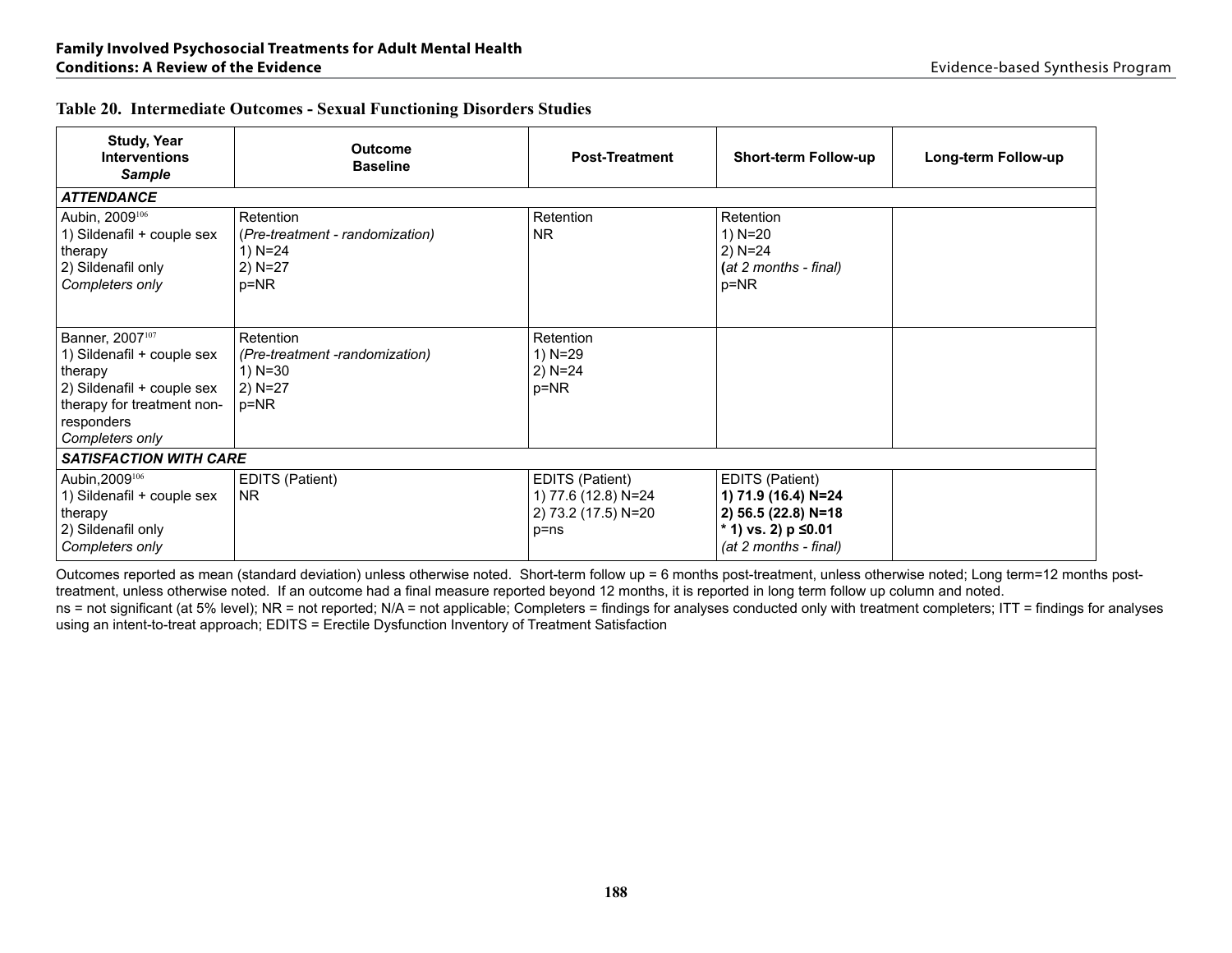| Study, Year<br><b>Funding</b><br><b>Source</b> |                                                                                                  | Sample Characteristics   Inclusion and Exclusion Criteria                                                                                                                    | <b>Treatment Groups</b>                                           | Intervention                                                              | <b>Outcomes</b><br><b>Assessed</b>                         | Quality                                                                |
|------------------------------------------------|--------------------------------------------------------------------------------------------------|------------------------------------------------------------------------------------------------------------------------------------------------------------------------------|-------------------------------------------------------------------|---------------------------------------------------------------------------|------------------------------------------------------------|------------------------------------------------------------------------|
| <b>DEPRESSION</b>                              |                                                                                                  |                                                                                                                                                                              |                                                                   |                                                                           |                                                            |                                                                        |
| Cohen, 2010 <sup>114</sup><br>Government       | $N = 35$<br>Gender: 100% female<br>Age: 43.2 years<br>Race/ethnicity:                            | MH Condition: Depression in<br>heterosexual women<br>Assessed by: SCI for DSM-IV<br>Axis   Disorders                                                                         | 1) Treatment (Brief<br>Couple Therapy, BCT)<br>$(N = 18$ couples) | Format: Brief Couple<br>therapy<br>Manualized: Yes<br>Sessions: 5 (weekly | Patient Outcomes:<br>Symptom<br>improvement:<br>a. BDI-II  | Allocation<br>concealment: unclear<br>Blinding: Yes                    |
|                                                | Caucasian 88%<br>Black 3%<br>Hispanic/Latino 6%                                                  | SO: Male partner<br>Inclusions: Married or living<br>together for 1+ yrs; both partners                                                                                      | 2) Wait list control ( $N =$<br>17 couples)                       | for 2 hours)<br>Txt Length: 5 weeks<br>with 3 month follow-up             | b. HAM-D<br>Intermediate                                   | (treating clinicians and<br>outcome assessors)                         |
|                                                | Asian 3%<br><b>Marital Status:</b><br>Married 94%                                                | 21+ yrs; fluent in English;<br>score ≥21 on BDI-II: women<br>met diagnostic criteria and, if                                                                                 | Randomized:<br>$N = 35$ couples                                   | evaluation<br>Approach: combination<br>of psychoeducational               | Outcomes:<br>None                                          | Intention to treat<br>analysis: No                                     |
|                                                | Education:<br>High school or less 32%<br>College 44%<br>Post-bachelors 24%                       | taking concurrent medication for<br>depression, were in individual<br>psychotherapy for ≥12 wks or<br>taking stable dose of medication                                       | Analysis:<br>Post-treatment:<br>$N = 30$<br>Final: $N = 27$       | and cognitive-<br>behavioral marital<br>therapy                           | Family Outcomes:<br>Relationship<br>satisfaction<br>a. DAS | <b>Withdrawals</b><br>adequately described:<br>Yes                     |
|                                                | Veterans: NR                                                                                     | for $\geq$ 8 wks; male partners could<br>not meet diagnostic criteria for<br>depression                                                                                      |                                                                   |                                                                           | Outcome timeframe:<br><b>Baseline</b>                      | <b>Treatment Integrity:</b><br>session audiotapes<br>coded for therapy |
|                                                | <b>Family Characteristics:</b><br>Male partners<br>Age: 45.1 yrs                                 | <b>Exclusions: Severely discordant</b><br>couples (DAS of $\leq$ 75); act of<br>infidelity in preceding 6 months<br>or more than 2 acts of physical                          |                                                                   |                                                                           | Post-treatment<br>Short term (Final): 3<br>months          | adherence and<br>therapist competence<br>Study quality: Fair           |
|                                                | <b>Recruitment Method:</b><br>Newspaper, radio, TV,<br>flyers, and pamphlets at<br>local clinics | aggression in preceding year by 1<br>or both partners; already receiving<br>couples therapy; male partners<br>in individual psychotherapy or on<br>antidepressant medication |                                                                   |                                                                           |                                                            |                                                                        |

| Table 21. Study Descriptive Information - Depression, Eating Disorders, and Smoking Cessation Studies |  |  |  |
|-------------------------------------------------------------------------------------------------------|--|--|--|
|-------------------------------------------------------------------------------------------------------|--|--|--|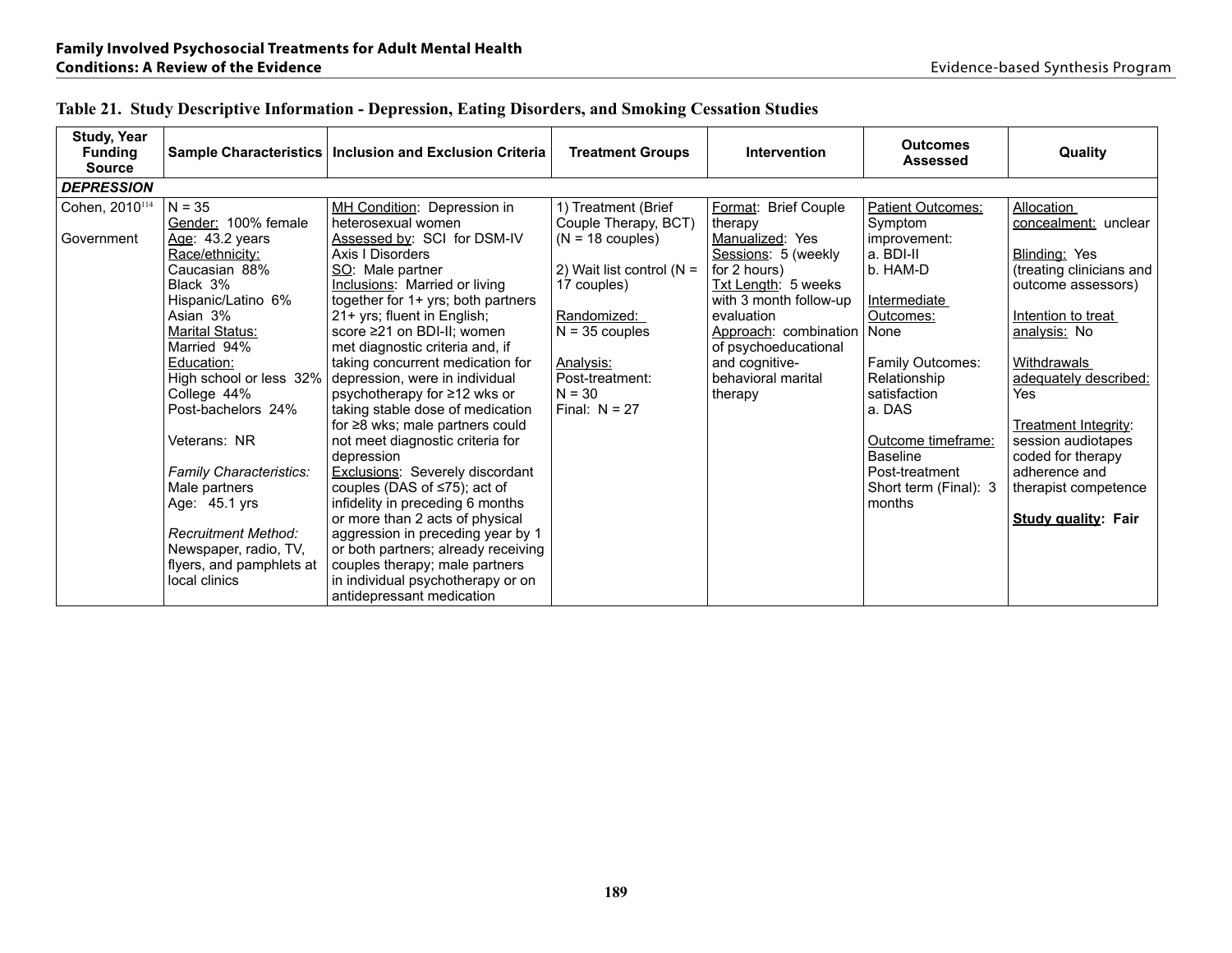| <b>Study, Year</b><br><b>Funding</b><br><b>Source</b> |                                                                                                                                                                                                                                            | Sample Characteristics   Inclusion and Exclusion Criteria                                                                                                                                                                                                                                                                                                                                                                                                                                                               | <b>Treatment Groups</b>                                                                                                                                                                                                                                                                                                                         | <b>Intervention</b>                                                                                                                                                                                                                                                                                                                                                                                                                                          | <b>Outcomes</b><br><b>Assessed</b>                                                                                                                                                                                                                                                                                                                                                                                                                                                                   | Quality                                                                                                                                                                                                                                                                                                                                                                                                                                                                                                             |
|-------------------------------------------------------|--------------------------------------------------------------------------------------------------------------------------------------------------------------------------------------------------------------------------------------------|-------------------------------------------------------------------------------------------------------------------------------------------------------------------------------------------------------------------------------------------------------------------------------------------------------------------------------------------------------------------------------------------------------------------------------------------------------------------------------------------------------------------------|-------------------------------------------------------------------------------------------------------------------------------------------------------------------------------------------------------------------------------------------------------------------------------------------------------------------------------------------------|--------------------------------------------------------------------------------------------------------------------------------------------------------------------------------------------------------------------------------------------------------------------------------------------------------------------------------------------------------------------------------------------------------------------------------------------------------------|------------------------------------------------------------------------------------------------------------------------------------------------------------------------------------------------------------------------------------------------------------------------------------------------------------------------------------------------------------------------------------------------------------------------------------------------------------------------------------------------------|---------------------------------------------------------------------------------------------------------------------------------------------------------------------------------------------------------------------------------------------------------------------------------------------------------------------------------------------------------------------------------------------------------------------------------------------------------------------------------------------------------------------|
| <b>EATING DISORDERS</b>                               |                                                                                                                                                                                                                                            |                                                                                                                                                                                                                                                                                                                                                                                                                                                                                                                         |                                                                                                                                                                                                                                                                                                                                                 |                                                                                                                                                                                                                                                                                                                                                                                                                                                              |                                                                                                                                                                                                                                                                                                                                                                                                                                                                                                      |                                                                                                                                                                                                                                                                                                                                                                                                                                                                                                                     |
| Gorin, 2003 <sup>115</sup><br>Foundation              | $N = 94$<br>Gender: 0% male<br>Age: 45.2 yrs<br>Race/ethnicity: 86%<br>Caucasian<br>Marital Status: NR<br>Veterans: 0%<br>Family Characteristics:<br>spouse or cohabiting<br>partner<br>Recruitment<br>Method: newspaper<br>advertisements | MH Condition: Binge eating<br>disorder<br>Assessed by: DSM-IV research<br>criteria for binge eating disorder<br>SO: spouse or cohabiting partner<br>Inclusions: women; 18-65 yrs,<br>BMI≥25; spouse or cohabitating<br>partner willing to participate<br><b>Exclusions:</b> engaged in purging<br>behaviors more than 1x/month:<br>met DSM-IV criteria for anorexia<br>nervosa, bulimia nervosa or<br>EDNOS; receiving concurrent<br>treatment for weight loss; currently<br>taking appetite suppressants;<br>pregnancy | 1) Standard group<br>cognitive behavioral<br>therapy (CBT-SD) (N<br>$= 32$<br>2) Group CBT with<br>spouse involvement<br>$(CBT-SI) (N = 31)$<br>3) Wait-list control group<br>$(N = 31)$<br>Randomized:<br>$N = 94$<br>Analysis:<br>$N = 62$ (completed<br>all assessments; no<br>additional information<br>about when withdrawals<br>occurred) | 1) Format: Group<br>therapy (patients only)<br>Manualized: Yes<br>Sessions: 12, 90 min<br>each<br>Txt Length: 12 weeks<br>Approach: cognitive<br>behavioral therapy<br>2) Format: Group<br>therapy (patient and<br>spouse)<br>Manualized: Yes<br>(modified to actively<br>include spouses)<br>Sessions: 12, 90 min<br>each<br>Txt Length: 12 weeks<br>Approach: cognitive<br>behavioral therapy with<br>spouse involvement<br>(attend all group<br>meetings) | Patient Outcomes:<br>Symptom<br>improvement:<br>a. 7-day calendar<br>recall of binges<br>b. EDEQ<br>Patient global<br>functioning<br>a. BDI<br>Intermediate<br>Outcomes<br>a. Attendance at<br>weekly meetings<br>Family Outcomes:<br>Couple functioning:<br>a. DAS<br>b. Author-developed<br>7-point Likert scale<br>- understanding of<br>binge eating, level of<br>agreement about re-<br>ducing binge eating<br>Outcome timeframe:<br><b>Baseline</b><br>Post-treatment<br>Short term (Final): 6 | Allocation<br>concealment: Unclear<br>Blinding: Unclear<br>Intention to treat<br>analysis: completed<br><b>ITT</b> and found results<br>did not differ from<br>treatment completer<br>analysis; only<br>completer analysis<br>reported<br>Withdrawals<br>adequately described:<br>34% of entire sample<br>failed to complete<br>assessments (groups<br>comparable); unclear<br>if other withdrawals<br>Treatment Integrity:<br>Adherence checklist<br>completed by<br>therapist at the end of<br>each group meeting |
|                                                       |                                                                                                                                                                                                                                            |                                                                                                                                                                                                                                                                                                                                                                                                                                                                                                                         |                                                                                                                                                                                                                                                                                                                                                 |                                                                                                                                                                                                                                                                                                                                                                                                                                                              | months                                                                                                                                                                                                                                                                                                                                                                                                                                                                                               | Study quality: Fair                                                                                                                                                                                                                                                                                                                                                                                                                                                                                                 |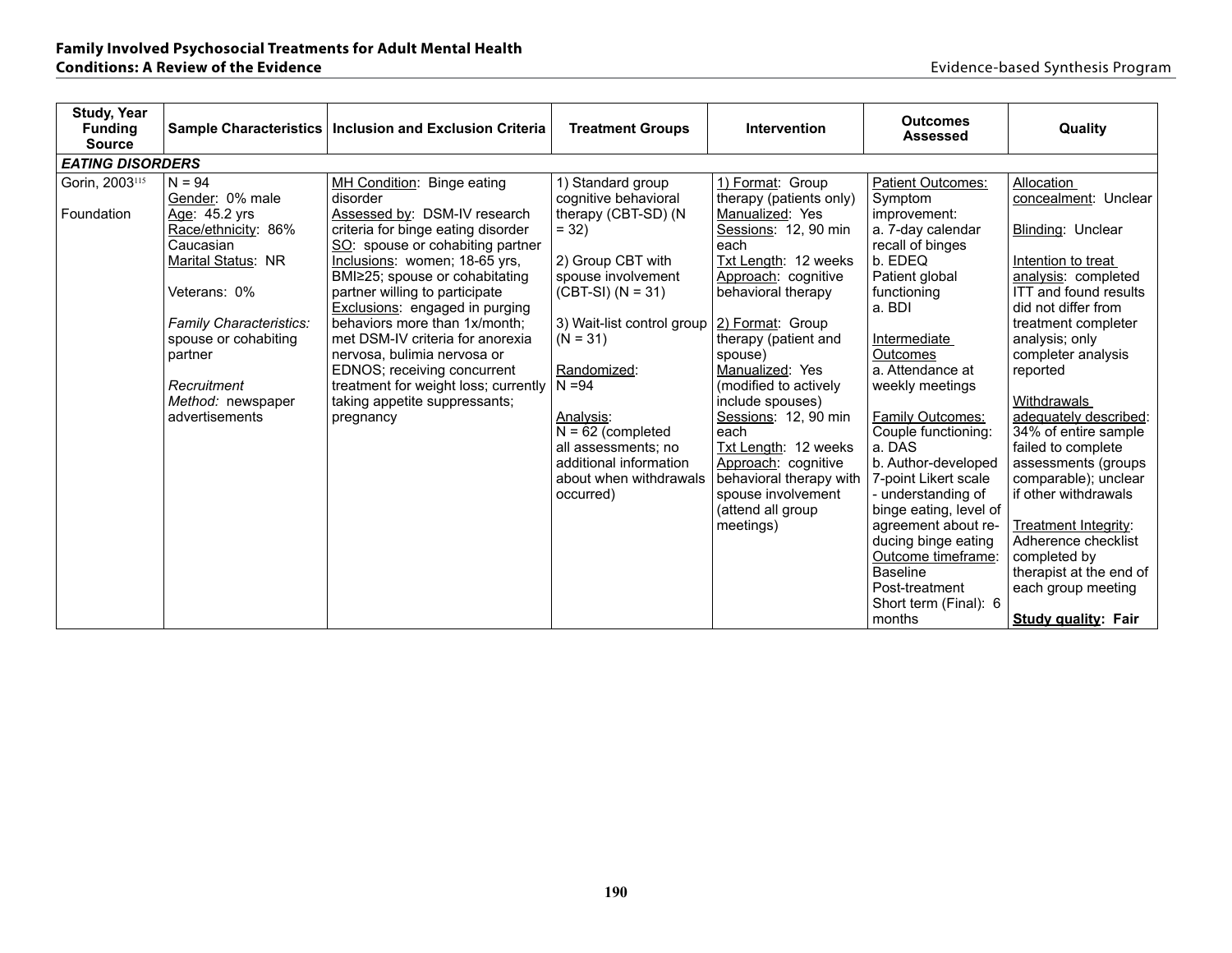| <b>Study, Year</b><br><b>Funding</b><br><b>Source</b>                                                |                                                                                                                                                                                                                                                                                                                                       | Sample Characteristics   Inclusion and Exclusion Criteria                                                                                                                                                                                                                                                                                                                                                                                        | <b>Treatment Groups</b>                                                                                                                                                                                                                                                                                                                                                                                                                                                                                                                                                                       | <b>Intervention</b>                                                                                                                                                                                                                                                                                                                                                                                                                                                                                                                                                                                                                                                           | <b>Outcomes</b><br><b>Assessed</b>                                                                                                                                                                                                                                                                                                                                                                                                                                                                                                                                  | Quality                                                                                                                                                                                                                                                                                             |  |  |  |  |
|------------------------------------------------------------------------------------------------------|---------------------------------------------------------------------------------------------------------------------------------------------------------------------------------------------------------------------------------------------------------------------------------------------------------------------------------------|--------------------------------------------------------------------------------------------------------------------------------------------------------------------------------------------------------------------------------------------------------------------------------------------------------------------------------------------------------------------------------------------------------------------------------------------------|-----------------------------------------------------------------------------------------------------------------------------------------------------------------------------------------------------------------------------------------------------------------------------------------------------------------------------------------------------------------------------------------------------------------------------------------------------------------------------------------------------------------------------------------------------------------------------------------------|-------------------------------------------------------------------------------------------------------------------------------------------------------------------------------------------------------------------------------------------------------------------------------------------------------------------------------------------------------------------------------------------------------------------------------------------------------------------------------------------------------------------------------------------------------------------------------------------------------------------------------------------------------------------------------|---------------------------------------------------------------------------------------------------------------------------------------------------------------------------------------------------------------------------------------------------------------------------------------------------------------------------------------------------------------------------------------------------------------------------------------------------------------------------------------------------------------------------------------------------------------------|-----------------------------------------------------------------------------------------------------------------------------------------------------------------------------------------------------------------------------------------------------------------------------------------------------|--|--|--|--|
| <b>SMOKING CESSATION</b>                                                                             |                                                                                                                                                                                                                                                                                                                                       |                                                                                                                                                                                                                                                                                                                                                                                                                                                  |                                                                                                                                                                                                                                                                                                                                                                                                                                                                                                                                                                                               |                                                                                                                                                                                                                                                                                                                                                                                                                                                                                                                                                                                                                                                                               |                                                                                                                                                                                                                                                                                                                                                                                                                                                                                                                                                                     |                                                                                                                                                                                                                                                                                                     |  |  |  |  |
| McBride,<br>2004118<br>Government<br>NOTE: study<br>conducted<br>at an Army<br><b>Medical Center</b> | $N = 625$<br>Gender: 0% male<br>(enrolled pregnant<br>women)<br>Age: 24 yrs<br>Race/ethnicity:<br>White 77%<br>Marital Status: Married<br>96%<br>Veterans: 0%<br><b>Family Characteristics:</b><br>intimate partners<br><b>Recruitment Methods:</b><br>introductory letter sent to<br>all women scheduled for<br>first prenatal visit | MH Condition: smoking<br>Assessed by: self-report via<br>screening survey (telephone) of<br>all women with scheduled first<br>prenatal visit<br>SO: intimate partner<br>Inclusions: ≤20 weeks pregnant,<br>age ≥18 yrs, current smoker or<br>recent quitter (smoker in 30 days<br>prior to pregnancy), living with<br>intimate partner, willing to have<br>partner contacted for participation<br>Exclusions: no additional criteria<br>reported | 1) Woman-only (WO)<br>- usual care + late-<br>pregnancy relapse<br>prevention kit, 6 health<br>advisor counseling<br>calls<br>2) Partner-assisted<br>$(PA) - WO +$ booklet<br>and videos about sup-<br>port behaviors, 6 calls<br>to partner from health<br>advisor, written agree-<br>ment regarding support<br>behaviors, stop smok-<br>ing assistance to part-<br>ner (if appropriate)<br>3) Usual care -<br>provider advice at first<br>prenatal visit; self-help<br>guide mailed to patient<br>Randomized:<br>$N = 625$<br>Analysis:<br>$N = 583$ (all<br>randomized except<br>women who | 1) Format: individual<br>therapy via telephone<br>Manualized: standard<br>protocol<br>Sessions: 6 calls (3 in<br>pregnancy, 3 in post-<br>partum)<br>Txt Length: from first<br>prenatal visit through 4<br>months post-partum<br>Approach: motivational<br>interviewing<br>2) Format: individual<br>therapy via telephone<br>(separate calls to<br>woman and partner)<br>Manualized: standard<br>protocol<br>Sessions: 6 calls (3 in<br>pregnancy, 3 in post-<br>partum)<br>Txt Length: not stated<br>Approach: motivational<br>interviewing<br>3) Format: individual<br>Manualized: not stated<br>(standard self-help<br>guide provided)<br>Sessions: 1<br>Txt Length: first | Patient Outcomes:<br>a. Smoking status:<br>self report of smoking<br>in past 7 days<br>Intermediate<br>Outcomes:<br>a. Smoking-specific<br>support:<br>Partner interaction<br>Questionnaire (10<br>item version)<br>b. General<br>interpersonal support:<br>1. emotional support<br>2. instrumental<br>support<br>Family/Couple<br>Outcomes: NR<br>Outcome timeframe:<br>Baseline (first<br>prenatal visit)<br>Post-treatment:<br>2-months post-<br>partum<br>Short term: 6-months<br>post-partum<br>Long terms $-12$<br>months post-partum<br>*Treatment continued | Allocation<br>concealment: Unclear<br>Blinding: NR<br>Intention to treat<br>analysis: Yes after<br>excluding patients<br>who miscarried<br>- missing values<br>imputed to be<br>"smoker"<br>Withdrawals<br>adequately described:<br>Yes<br>Treatment Integrity:<br><b>NR</b><br>Study quality: Poor |  |  |  |  |
|                                                                                                      |                                                                                                                                                                                                                                                                                                                                       |                                                                                                                                                                                                                                                                                                                                                                                                                                                  | miscarried) at all<br>assessment times                                                                                                                                                                                                                                                                                                                                                                                                                                                                                                                                                        | prenatal visit<br>Approach: provider                                                                                                                                                                                                                                                                                                                                                                                                                                                                                                                                                                                                                                          | to 4 months post-<br>partum                                                                                                                                                                                                                                                                                                                                                                                                                                                                                                                                         |                                                                                                                                                                                                                                                                                                     |  |  |  |  |
|                                                                                                      |                                                                                                                                                                                                                                                                                                                                       |                                                                                                                                                                                                                                                                                                                                                                                                                                                  |                                                                                                                                                                                                                                                                                                                                                                                                                                                                                                                                                                                               | advice                                                                                                                                                                                                                                                                                                                                                                                                                                                                                                                                                                                                                                                                        |                                                                                                                                                                                                                                                                                                                                                                                                                                                                                                                                                                     |                                                                                                                                                                                                                                                                                                     |  |  |  |  |

NR = not reported; SCI = structured clinical interviews; SO = significant other or family member included; DSM = Diagnostic and Statistical Manual of Mental Disorders; BDI-II = Beck Depression Inventory 2<sup>nd</sup> Edition; DAS = Dyadic Adjustment Scale; HAM-D = Hamilton Rating Scale for Depression; EDEQ = Eating Disorder Examination Questionnaire; ED-NOS = Eating Disorders Not Otherwise Specified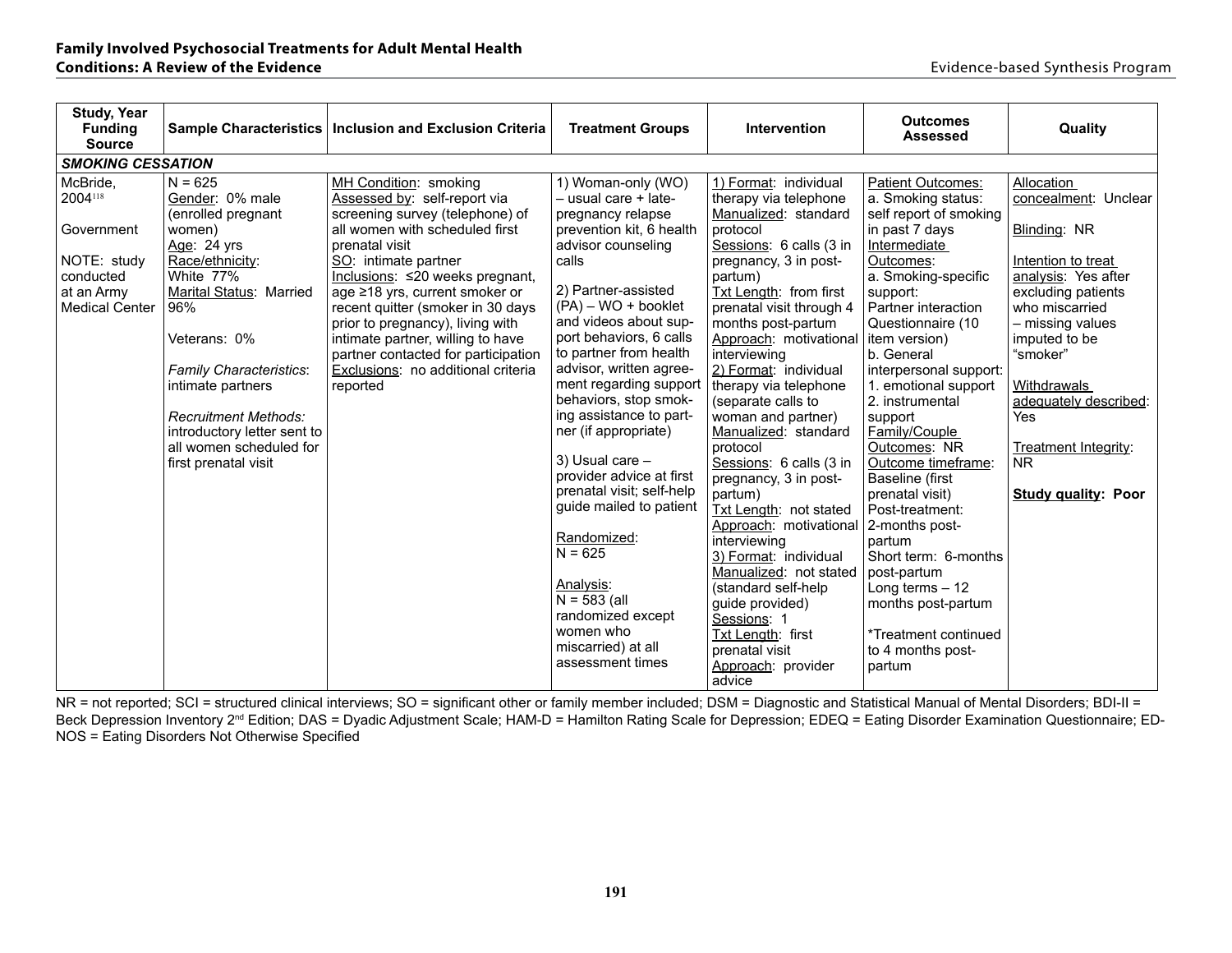| <b>Study, Year</b><br>Interventions<br><b>Sample</b>                                | <b>Baseline</b>                                                        | <b>Post-Treatment</b>                                                   | <b>Short-term Follow-up</b>                                                                                                                                                                                                                                                                           | Long-term Follow-up |  |  |
|-------------------------------------------------------------------------------------|------------------------------------------------------------------------|-------------------------------------------------------------------------|-------------------------------------------------------------------------------------------------------------------------------------------------------------------------------------------------------------------------------------------------------------------------------------------------------|---------------------|--|--|
| <b>SYMPTOM IMPROVEMENT - DEPRESSION</b>                                             |                                                                        |                                                                         |                                                                                                                                                                                                                                                                                                       |                     |  |  |
| Cohen, 2010 <sup>114</sup><br>1) Brief Couple Therapy<br>2) Wait list<br>Completers | <b>BDI-II</b><br>1) 31.4 (9.3) N=18<br>2) 30.2 (11.1) N=17<br>$p = ns$ | <b>BDI-II</b><br>1) 20.3 (13.5) N=16<br>2) 25.3 (13.9) N=14<br>$p = nS$ | <b>BDI-II</b><br>1) 14.4 (10.6) N=15<br>2) 26.9 (17.2) N=12<br>All univariate comparisons: p=ns<br>Hierarchical linear modeling:<br>Effect size d=0.54<br>$\beta$ =-0.41, p<0.01<br>Improvement (>50% reduction from baseline)<br>1) 67% 2) 20% p<0.01<br>Recovery (BDI-II<11)<br>1) 40% 2) 8% p<0.01 |                     |  |  |
|                                                                                     | HAM-D<br>1) 26.9 (6.8) N=18<br>2) 28.5 (6.9) N=17<br>$p = ns$          | HAM-D<br>1) 18.4 (10.8) N=16<br>2) 26.3 (10.6) N=14<br>$p = nS$         | HAM-D<br>1) 13.6, (11.4) N=15<br>2) 26.4 (12.3) N=12<br>Univariate: p<0.01<br>Hierarchical linear modeling:<br>Effect size d=0.72<br>$\beta$ =-0.47, p<0.001<br>Improvement (>50% reduction from baseline)<br>1) 67% 2) 17% p<0.01<br>Recovery (HAM-D<6)<br>1) 47% 2) 8% p<0.01                       |                     |  |  |

# **Table 22. Patient Outcomes - Depression, Eating Disorders, and Smoking Cessation Studies**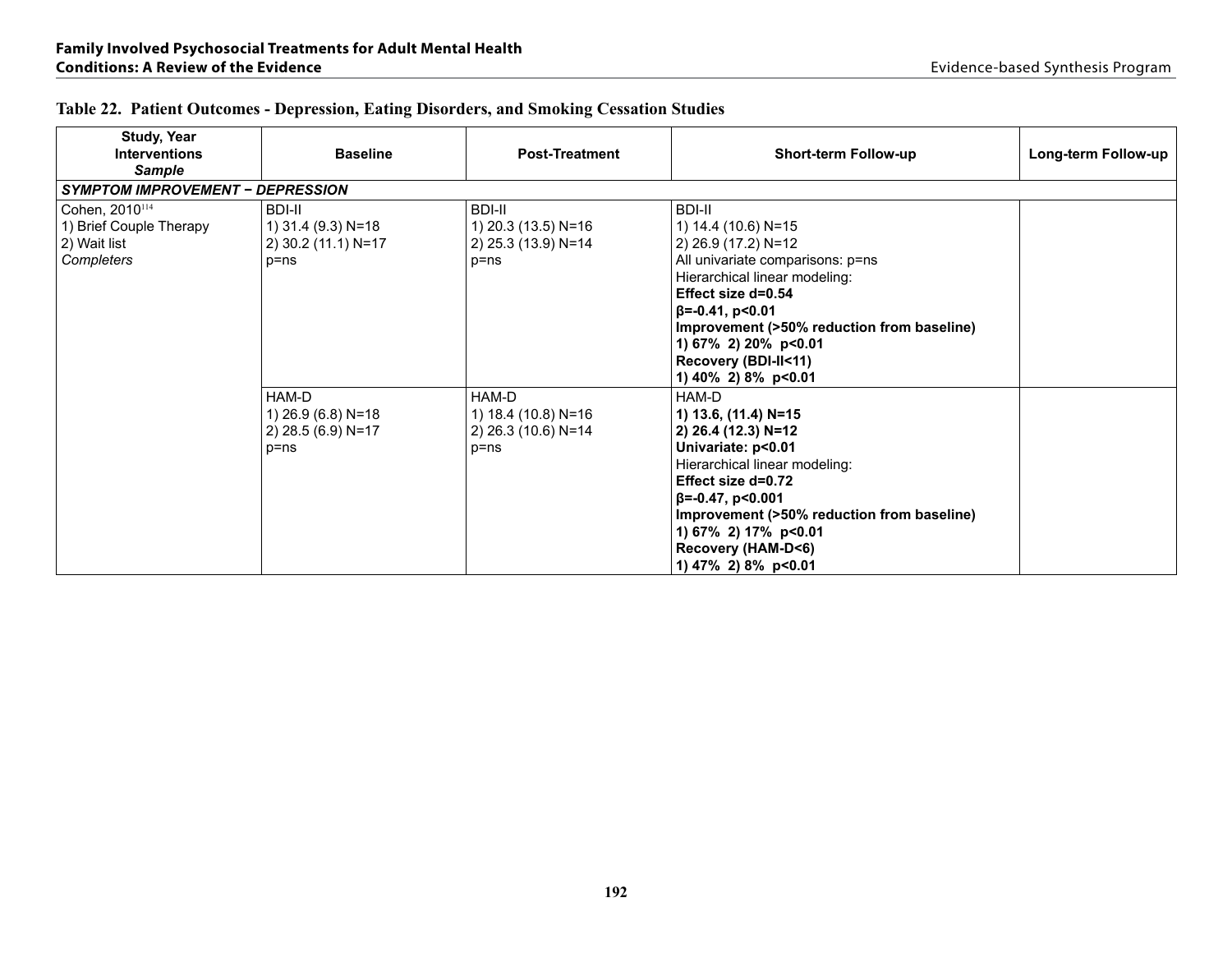| <b>Study, Year</b><br><b>Interventions</b><br><b>Sample</b>                                                                                     | <b>Baseline</b>                                                                                           | <b>Post-Treatment</b>                                                                             | <b>Short-term Follow-up</b>                                                         | Long-term Follow-up                                               |  |  |  |  |  |  |  |
|-------------------------------------------------------------------------------------------------------------------------------------------------|-----------------------------------------------------------------------------------------------------------|---------------------------------------------------------------------------------------------------|-------------------------------------------------------------------------------------|-------------------------------------------------------------------|--|--|--|--|--|--|--|
| <b>SYMPTOM IMPROVEMENT - EATING DISORDERS</b>                                                                                                   |                                                                                                           |                                                                                                   |                                                                                     |                                                                   |  |  |  |  |  |  |  |
| Gorin, 2003 <sup>115</sup><br>1) Group Cognitive Behavioral<br>Therapy (CBT) with spouse<br>2) Group CBT<br>3) Wait List Control*               | Days Binged (7-day recall)<br>$1)$ 3.4 (2.1)<br>$2)$ 3.8 (1.7)<br>$3)$ 3.8 (1.8)<br>All comparisons: p=ns | Days Binged (7-day recall)<br>1)1.2(1.8)<br>2) 1.8 (2.0)<br>3) 3.0 (1.8)<br>All comparisons: p=ns | Days Binged (7-day recall)<br>1) 0.7 (0.9)<br>2) 1.1 (1.4)<br>All comparisons: p=ns |                                                                   |  |  |  |  |  |  |  |
| Completers                                                                                                                                      | Days Binged (EDEQ)<br>1) $9.6(6.1)$<br>2) 7.6(5.7)<br>3) 8.5 (5.2)<br>All comparisons: p=ns               | Days Binged (EDEQ)<br>1) $3.3(4.4)$<br>2) 2.4 (2.8)<br>3) 5.9 (4.6)<br>All comparisons: p=ns      | Days Binged (EDEQ)<br>1) $3.5(4.6)$<br>2) 1.6 (2.1)<br>All comparisons: p= ns       |                                                                   |  |  |  |  |  |  |  |
| <b>SYMPTOM IMPROVEMENT-</b>                                                                                                                     | <b>SMOKING CESSATION</b>                                                                                  |                                                                                                   |                                                                                     |                                                                   |  |  |  |  |  |  |  |
| McBride, 2004 <sup>118</sup><br>1) Partner assisted + women-<br>only care<br>2) Women-only care<br>3) Usual care<br>All, excluding miscarriages | <b>Current Smoker</b><br>1) 46%<br>2) 45%<br>3) 46%<br>All comparisons: p=ns                              | Abstinence<br>1) 42%<br>2) 37%<br>3)38%<br>All comparisons: p=ns                                  | Abstinence<br>1) 37%<br>2) 36%<br>3)33%<br>All comparisons: p=ns                    | Abstinence<br>1) 35%<br>2) 32%<br>3) 29%<br>All comparisons: p=ns |  |  |  |  |  |  |  |
| <b>GLOBAL FUNCTIONING - EATING DISORDERS</b>                                                                                                    |                                                                                                           |                                                                                                   |                                                                                     |                                                                   |  |  |  |  |  |  |  |
| Gorin, 2003 <sup>115</sup><br>1) Group CBT with spouse<br>2) Group CBT<br>3) Wait list control<br>Completers                                    | <b>BDI</b><br>$(1)$ 20.4 $(10.0)$<br>2) 18.7 (8.9)<br>3) 17.4 (9.9)<br>All comparisons: p=ns              | <b>BDI</b><br>1) $11.8(9.4)$<br>2) 14.8 (9.3)<br>3) 16.8 (9.5)<br>All comparisons: p=ns           | <b>BDI</b><br>1) 12.2 (9.2)<br>2) 12.9 (8.1)<br>All comparisons: p=ns               |                                                                   |  |  |  |  |  |  |  |

Outcomes reported as mean (standard deviation) unless otherwise noted. Short-term follow up = 6 months post-treatment, unless otherwise noted; Long term=12 months posttreatment, unless otherwise noted. If an outcome had a final measure reported beyond 12 months, it is reported in long term follow up column and noted.

ns = not significant (at 5% level); NR = not reported; N/A = not applicable; Completers = findings for analyses conducted only with treatment completers; ITT = findings for analyses using an intent-to-treat approach; BDI-II = Beck Depression Inventory – Second Edition; CBT = Cognitive Behavioral Therapy; EDEQ = Eating Disorder Examination Questionnaire; HAM-D = Hamilton Rating Scale for Depression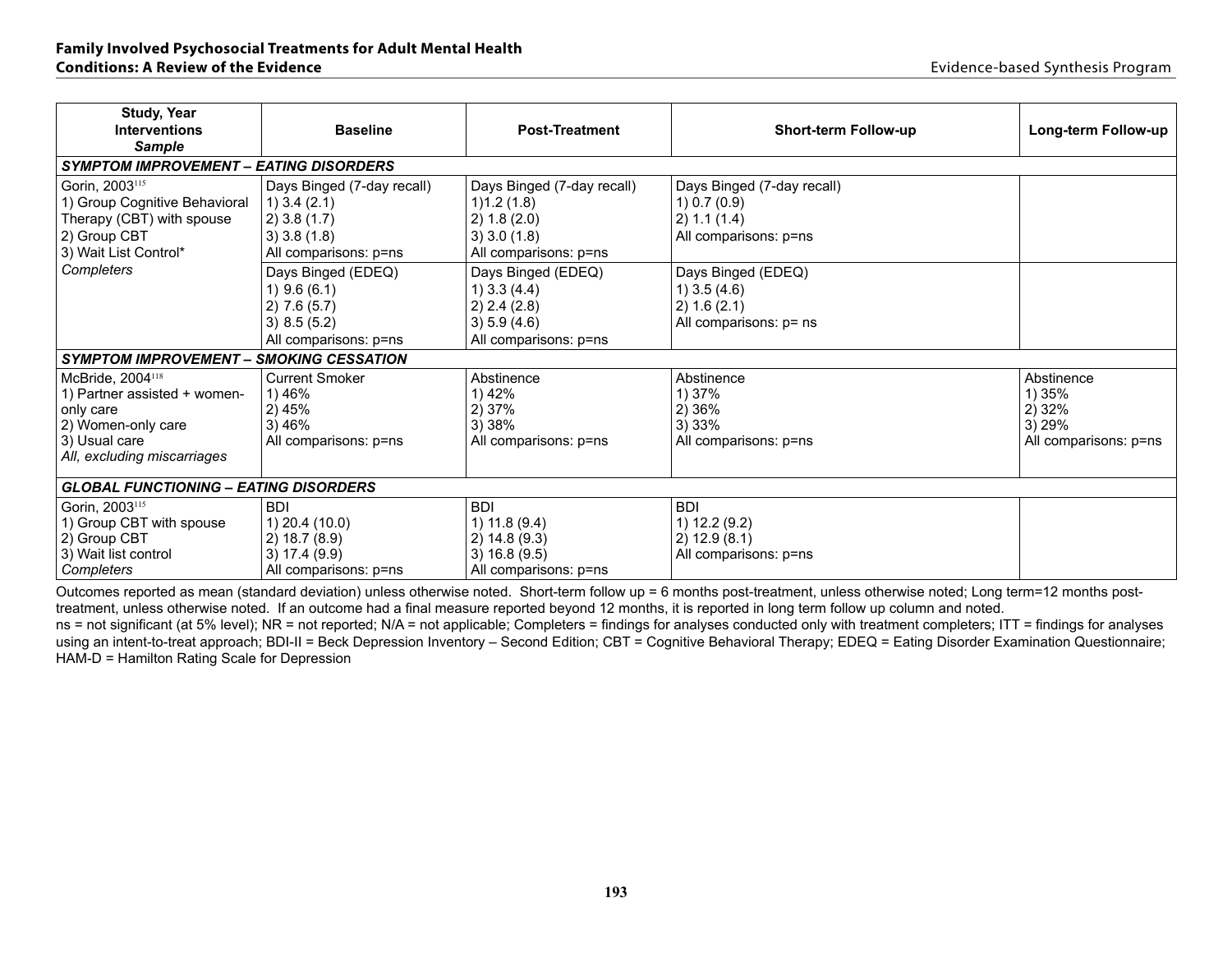| <b>Study, Year</b><br><b>Interventions</b><br><b>Sample</b>                                                                                     | <b>Baseline</b>                                                                       | <b>Post-treatment</b>                                                                  | <b>Short-term Follow-up</b>                                                                                                                                                    |
|-------------------------------------------------------------------------------------------------------------------------------------------------|---------------------------------------------------------------------------------------|----------------------------------------------------------------------------------------|--------------------------------------------------------------------------------------------------------------------------------------------------------------------------------|
| <b>COUPLE FUNCTIONING - DEPRESSION</b>                                                                                                          |                                                                                       |                                                                                        |                                                                                                                                                                                |
| Cohen, 2010 <sup>114</sup><br>1) Brief Couple Therapy<br>2) Wait list<br>Completers                                                             | <b>DAS</b><br>1) 96.6 (17.4) N=18<br>2) 90.3 (18.4) N=17<br>p=ns                      | DAS.<br>1) 100.6 (20.5) N=16<br>2) 91.9 (23.5) N=14<br>$p = ns$                        | <b>DAS</b><br>1) 102.1, (22.7) N=15<br>2) 92.9 (19.8) N=12<br>All univariate comparisons: p= ns<br>Hierarchical linear modeling:<br>Effect size d= 0.43, $\beta$ =0.55, p<0.01 |
| <b>COUPLE FUNCTIONING - EATING DISORDERS</b>                                                                                                    |                                                                                       |                                                                                        |                                                                                                                                                                                |
| Gorin. 2003 <sup>115</sup><br>1) Group Cognitive Behavioral Therapy<br>(CBT) with spouse<br>2) Group CBT<br>3) Wait list controls<br>Completers | DAS.<br>1) 95.1 (28.0<br>2) 98.4 (21.0)<br>$(3)$ 99.0 (19.8)<br>All comparisons: p=ns | DAS.<br>1) 99.1 (24.7)<br>2) 101.4 (26.0)<br>(3) 100.0 (20.1)<br>All comparisons: p=ns | <b>DAS</b><br>1) 99.1 (22.8)<br>$(2)$ 99.2 (23.5)<br>All comparisons: p=ns                                                                                                     |

#### **Table 23. Family Outcomes - Depression, Eating Disorders, and Smoking Cessation Studies**

Outcomes reported as mean (standard deviation) unless otherwise noted. Short-term follow up = 6 months post-treatment, unless otherwise noted; Long term=12 months posttreatment, unless otherwise noted. If an outcome had a final measure reported beyond 12 months, it is reported in long term follow up column and noted.

ns = not significant (at 5% level); NR = not reported; N/A = not applicable; Completers = findings for analyses conducted only with treatment completers; ITT = findings for analyses using an intent-to-treat approach; CBT = Cognitive Behavioral Therapy; DAS = Dyadic Adjustment Scale

#### **Table 24. Intermediate Outcomes - Depression, Eating Disorders, and Smoking Cessation Studies**

| <b>Study, Year</b><br><b>Interventions</b><br><b>Sample</b>                                                                                  | <b>Baseline</b> | <b>Short-term Follow-up</b>                                                                                                                                                                                                                                                                                                      | Long-term Follow-up |
|----------------------------------------------------------------------------------------------------------------------------------------------|-----------------|----------------------------------------------------------------------------------------------------------------------------------------------------------------------------------------------------------------------------------------------------------------------------------------------------------------------------------|---------------------|
| <b>ATTENDANCE – EATING DISORDERS</b>                                                                                                         |                 |                                                                                                                                                                                                                                                                                                                                  |                     |
| Gorin, 2003 <sup>115</sup><br>1) Group CBT with spouse<br>2) Group CBT<br>3) Wait list controls<br>Completers                                |                 | At Weekly Meetings<br>Completers (N=62)<br>1) 9/12<br>2)9/12<br>3) Not applicable<br>p=0.45                                                                                                                                                                                                                                      |                     |
| <b>SOCIAL SUPPORT – SMOKING CESSATION</b>                                                                                                    |                 |                                                                                                                                                                                                                                                                                                                                  |                     |
| McBride, 2004 <sup>118</sup><br>1) Partners assisted + woman-only care<br>2) Woman-only care<br>3) Usual care<br>All, excluding miscarriages |                 | No differences between groups - results not reported by<br>treatment group<br>For all participants<br>Significant linear decline over time for:<br>1) Smoking-specific support (Positive)<br>2) Instrumental support<br>3) Emotional support<br>Significant U-shaped function for:<br><b>Smoking-specific support (Negative)</b> |                     |

Outcomes reported as mean (standard deviation) unless otherwise noted. Short-term follow up = 6 months post-treatment, unless otherwise noted; Long term=12 months posttreatment, unless otherwise noted. If an outcome had a final measure reported beyond 12 months, it is reported in long term follow up column and noted. Completers = findings for analyses conducted only with treatment completers; CBT = Cognitive Behavioral Therapy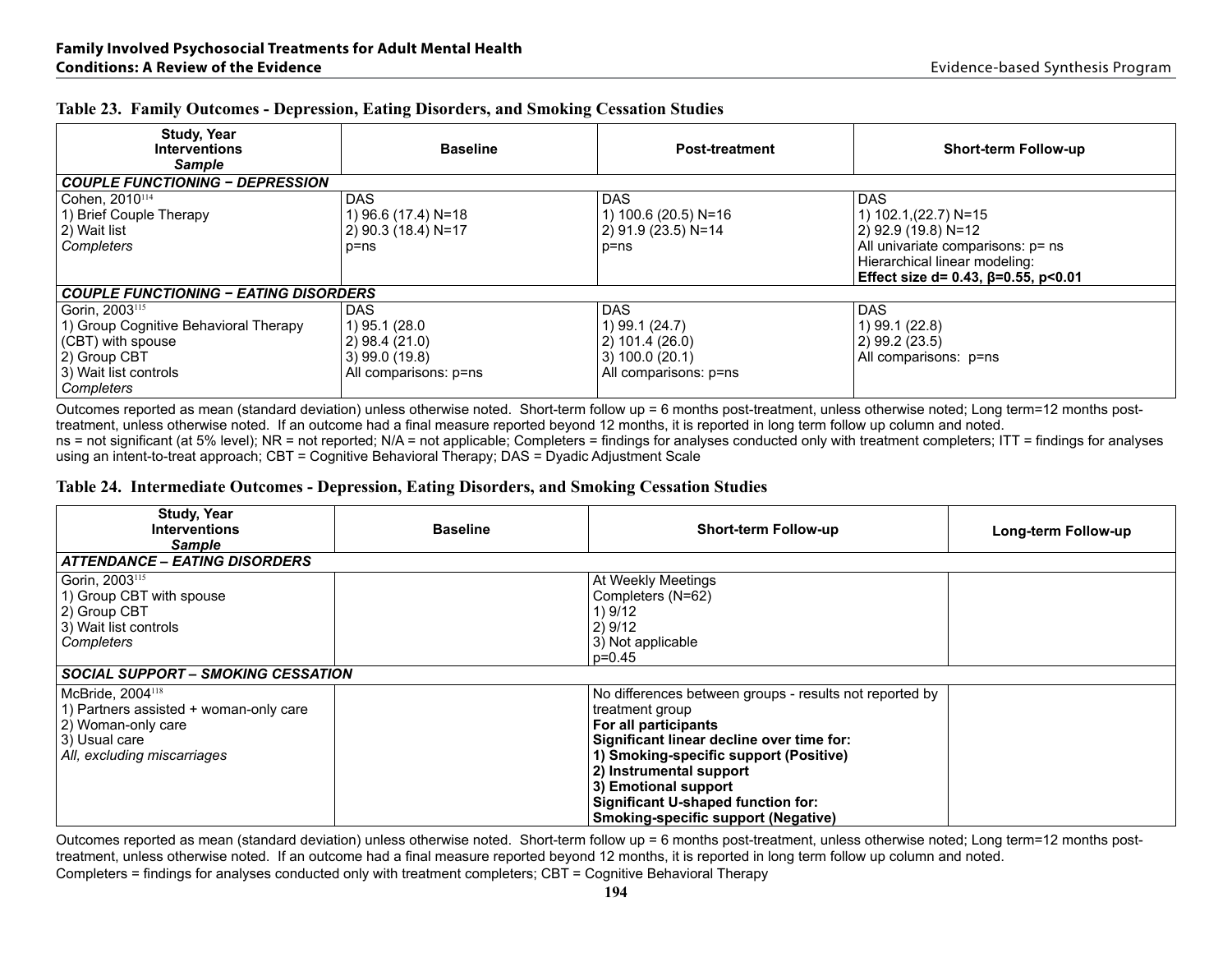# **APPENDIX E. Forest Plots from Pooled Analyses for Alcohol and Drug Use Studies**

**Figure 1a. Percent Days Abstinent, Differences between BCT and ICBT: Studies Not Conducted with Data from Fals-Stewart.** 



\*Horizontal bars for each study represent the study's confidence interval. Confidence intervals extending below 0 indicate non-significant differences. Size of box or diamond reflects sample size. BCT = Behavioral Couple or Marital Therapy; ICBT = Individual Cognitive-Behavioral Therapy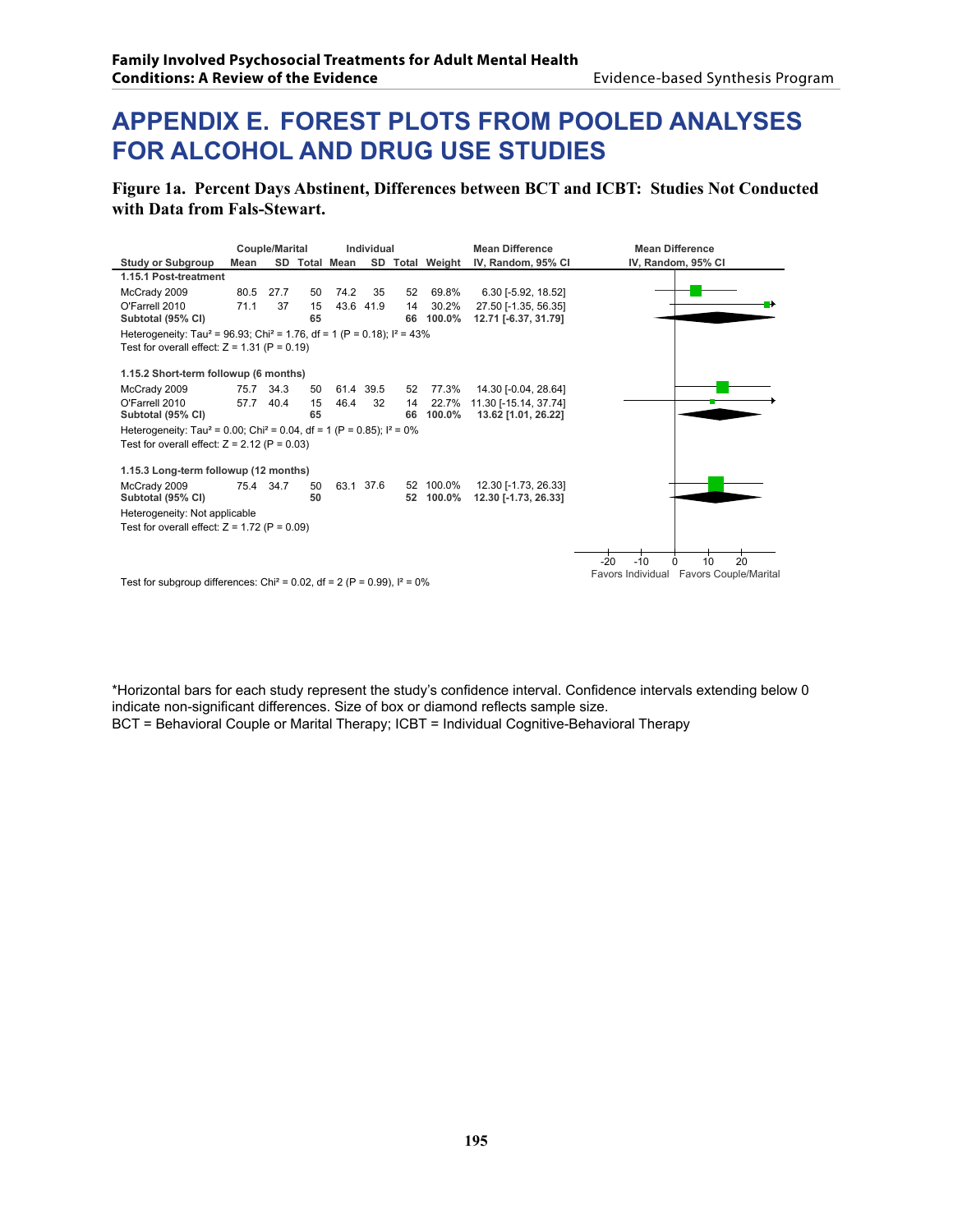#### **Figure 1b. Percent Days Abstinent, Differences between BCT and ICBT: Studies Conducted with Data from Fals-Stewart.**

|                                                                                                 |      | <b>Couple/Marital</b> |     |               | Individual |     |                 | <b>Mean Difference</b> | <b>Mean Difference</b>                              |
|-------------------------------------------------------------------------------------------------|------|-----------------------|-----|---------------|------------|-----|-----------------|------------------------|-----------------------------------------------------|
| <b>Study or Subgroup</b>                                                                        | Mean |                       |     | SD Total Mean |            |     | SD Total Weight | IV, Random, 95% CI     | IV, Random, 95% CI                                  |
| 1.13.1 Post-treatment                                                                           |      |                       |     |               |            |     |                 |                        |                                                     |
| Fals-Stewart 1996                                                                               | 95.4 | 15.4                  | 40  |               | 91.1 14.1  | 40  | 12.9%           | 4.30 [-2.17, 10.77]    |                                                     |
| Fals-Stewart 2006                                                                               | 96.3 | 16.3                  | 46  |               | 93.6 17.7  | 46  | 11.1%           | 2.70 [-4.25, 9.65]     |                                                     |
| Fals-Stewart 2008                                                                               | 94.1 | 13.4                  | 46  | 88.3          | 13         | 46  | 18.5%           | 5.80 [0.40, 11.20]     |                                                     |
| Kelley 2002 (Drug)                                                                              | 85.9 | 22.7                  | 22  |               | 81.8 26.2  | 21  | 2.5%            | 4.10 [-10.58, 18.78]   |                                                     |
| Kelley 2002 (EtOH)                                                                              | 90.2 | 21.9                  | 25  |               | 86.6 17.4  | 22  | 4.3%            | 3.60 [-7.65, 14.85]    |                                                     |
| Lam 2009                                                                                        | 92.3 | 15.2                  | 10  |               | 88.3 16.7  | 10  | 2.7%            | 4.00 [-10.00, 18.00]   |                                                     |
| Winters 2002                                                                                    | 94.2 | 6.4                   | 36  | 90.2          | 8          | 36  | 48.0%           | 4.00 [0.65, 7.35]      |                                                     |
| Subtotal (95% CI)                                                                               |      |                       | 225 |               |            | 221 | 100.0%          | 4.21 [1.89, 6.53]      |                                                     |
| Heterogeneity: Tau <sup>2</sup> = 0.00; Chi <sup>2</sup> = 0.54, df = 6 (P = 1.00); $I^2 = 0\%$ |      |                       |     |               |            |     |                 |                        |                                                     |
| Test for overall effect: $Z = 3.56$ (P = 0.0004)                                                |      |                       |     |               |            |     |                 |                        |                                                     |
| 1.13.2 Short-term followup (6 months)                                                           |      |                       |     |               |            |     |                 |                        |                                                     |
| Fals-Stewart 1996                                                                               | 81.5 | 28.6                  | 40  |               | 70.4 24.5  | 40  | 13.3%           | 11.10 [-0.57, 22.77]   |                                                     |
| Fals-Stewart 2006                                                                               | 85.9 | 18.1                  | 46  |               | 75 20.3    | 46  | 29.3%           | 10.90 [3.04, 18.76]    |                                                     |
| Fals-Stewart 2008                                                                               | 84.1 | 26.5                  | 46  |               | 70.3 27.1  | 46  | 15.1%           | 13.80 [2.85, 24.75]    |                                                     |
| Kelley 2002 (Drug)                                                                              | 77.6 | 25.8                  | 22  |               | 63.6 42.3  | 21  | 4.1%            | 14.00 [-7.06, 35.06]   |                                                     |
| Kelley 2002 (EtOH)                                                                              | 80.6 | 27.2                  | 25  |               | 71.4 26.2  | 22  | 7.8%            | 9.20 [-6.08, 24.48]    |                                                     |
| Lam 2009                                                                                        | 85.1 | 20.7                  | 10  |               | 78.2 22.6  | 10  | 5.0%            | 6.90 [-12.09, 25.89]   |                                                     |
| Winters 2002                                                                                    | 81.9 | 16.3                  | 31  |               | 71.9 17.9  | 32  | 25.4%           | 10.00 [1.55, 18.45]    |                                                     |
| Subtotal (95% CI)                                                                               |      |                       | 220 |               |            | 217 | 100.0%          | 10.93 [6.67, 15.19]    |                                                     |
| Heterogeneity: Tau <sup>2</sup> = 0.00; Chi <sup>2</sup> = 0.61, df = 6 (P = 1.00); $I^2 = 0\%$ |      |                       |     |               |            |     |                 |                        |                                                     |
| Test for overall effect: $Z = 5.03$ (P < 0.00001)                                               |      |                       |     |               |            |     |                 |                        |                                                     |
| 1.13.3 Long-term followup (12 months)                                                           |      |                       |     |               |            |     |                 |                        |                                                     |
| Fals-Stewart 1996                                                                               | 73.2 | 29.8                  | 40  |               | 65.1 26.9  | 40  | 11.9%           | 8.10 [-4.34, 20.54]    |                                                     |
| Fals-Stewart 2003                                                                               | 59.6 | 26.4                  | 62  |               | 49.3 28.4  | 62  | 19.8%           | 10.30 [0.65, 19.95]    |                                                     |
| Fals-Stewart 2006                                                                               | 79.3 | 29.7                  | 46  |               | 60.2 20.9  | 46  | 16.8%           | 19.10 [8.61, 29.59]    |                                                     |
| Fals-Stewart 2008                                                                               | 74.1 | 25.8                  | 46  |               | 60.2 27.3  | 46  | 15.7%           | 13.90 [3.05, 24.75]    |                                                     |
| Kelley 2002 (Drug)                                                                              | 66.9 | 35.6                  | 22  |               | 53.4 24.8  | 21  | 5.5%            | 13.50 [-4.77, 31.77]   |                                                     |
| Kelley 2002 (EtOH)                                                                              | 70.9 | 25.6                  | 25  |               | 60.4 22.4  | 22  | 9.8%            | 10.50 [-3.22, 24.22]   |                                                     |
| Lam 2009                                                                                        | 77.8 | 20.2                  | 10  |               | 70.2 18.6  | 10  | 6.4%            | 7.60 [-9.42, 24.62]    |                                                     |
| Winters 2002                                                                                    | 74.2 | 22.2                  | 33  |               | 65.4 26.1  | 35  | 14.0%           | 8.80 [-2.70, 20.30]    |                                                     |
| Subtotal (95% CI)                                                                               |      |                       | 284 |               |            | 282 | 100.0%          | 11.89 [7.59, 16.19]    |                                                     |
| Heterogeneity: Tau <sup>2</sup> = 0.00; Chi <sup>2</sup> = 3.00, df = 7 (P = 0.89); $I^2 = 0\%$ |      |                       |     |               |            |     |                 |                        |                                                     |
| Test for overall effect: $Z = 5.42$ (P < 0.00001)                                               |      |                       |     |               |            |     |                 |                        |                                                     |
|                                                                                                 |      |                       |     |               |            |     |                 |                        |                                                     |
|                                                                                                 |      |                       |     |               |            |     |                 |                        | $-20$<br>$-10$<br>20 <sup>2</sup><br>10<br>$\Omega$ |
|                                                                                                 |      |                       |     |               |            |     |                 |                        | Favors Individual Favors Couple/Marital             |
| Test for subgroup differences: Chi <sup>2</sup> = 13.78, df = 2 (P = 0.001), $I^2 = 85.5\%$     |      |                       |     |               |            |     |                 |                        |                                                     |

\*Horizontal bars for each study represent the study's confidence interval. Confidence intervals extending below 0 indicate non-significant differences. Size of box or diamond reflects sample size. BCT = Behavioral Couple or Marital Therapy; ICBT = Individual Cognitive-Behavioral Therapy; EtOH = alcohol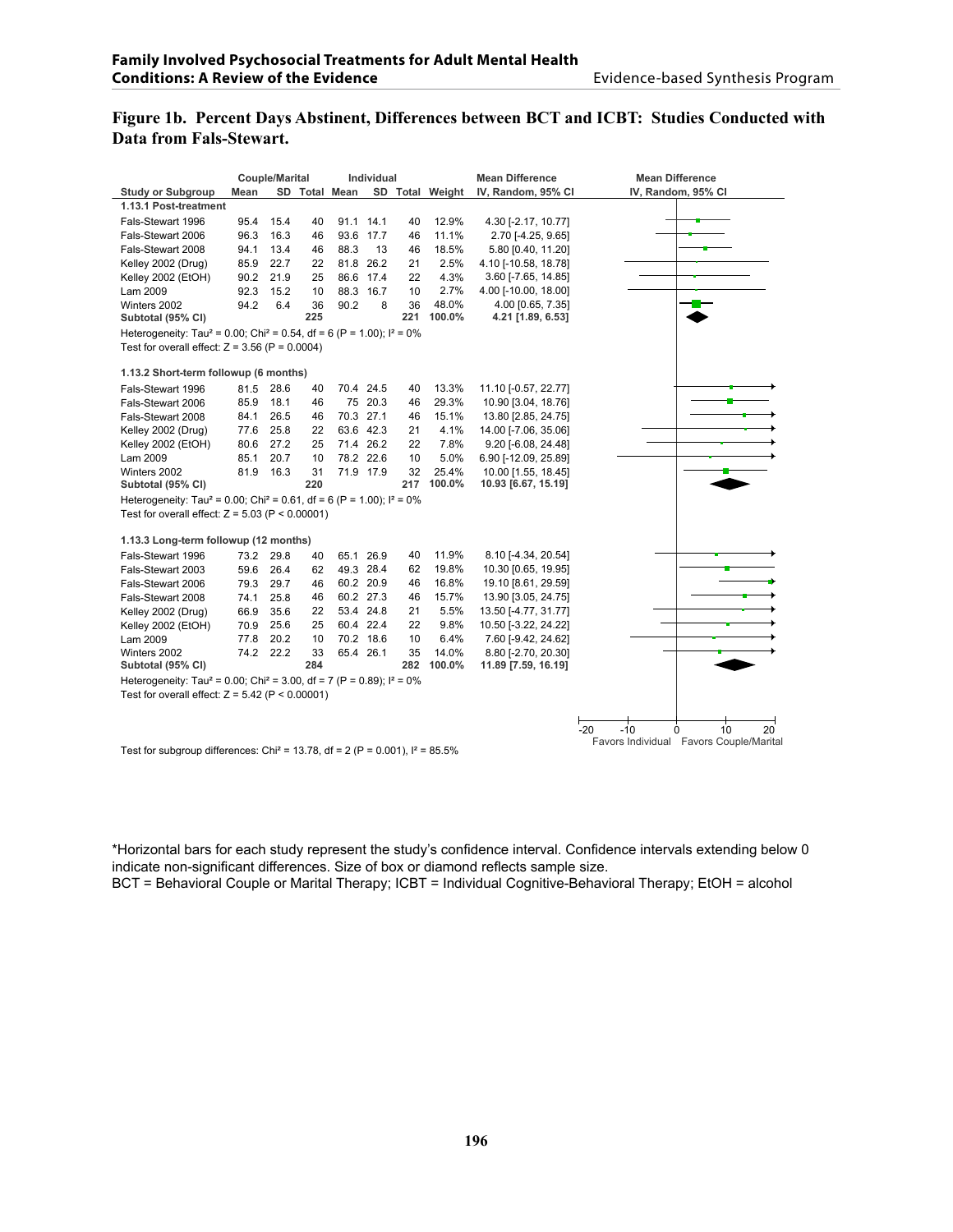# **Figure 2. Percent Days Abstinent, Differences between BCT and ICBT: Alcohol Use Disorder Studies Only**

|                                                                                                 |      | Couple/Marital |     |               | Individual |     |                 | <b>Mean Difference</b> | <b>Mean Difference</b>                  |  |
|-------------------------------------------------------------------------------------------------|------|----------------|-----|---------------|------------|-----|-----------------|------------------------|-----------------------------------------|--|
| <b>Study or Subgroup</b>                                                                        | Mean |                |     | SD Total Mean |            |     | SD Total Weight | IV, Random, 95% CI     | IV, Random, 95% CI                      |  |
| 1.2.1 Post-treatment                                                                            |      |                |     |               |            |     |                 |                        |                                         |  |
| Fals-Stewart 2006                                                                               | 96.3 | 16.3           | 46  |               | 93.6 17.7  | 46  | 51.2%           | 2.70 [-4.25, 9.65]     |                                         |  |
| Kelley 2002 (EtOH)                                                                              | 90.2 | 21.9           | 25  |               | 86.6 17.4  | 22  | 19.6%           | 3.60 [-7.65, 14.85]    |                                         |  |
| Lam 2009                                                                                        | 92.3 | 15.2           | 10  | 88.3          | 16.7       | 10  | 12.6%           | 4.00 [-10.00, 18.00]   |                                         |  |
| McCrady 2009                                                                                    | 80.5 | 27.7           | 50  | 74.2          | 35         | 52  | 16.6%           | 6.30 [-5.92, 18.52]    |                                         |  |
| Subtotal (95% CI)                                                                               |      |                | 131 |               |            | 130 | 100.0%          | 3.64 [-1.34, 8.61]     |                                         |  |
| Heterogeneity: Tau <sup>2</sup> = 0.00; Chi <sup>2</sup> = 0.25, df = 3 (P = 0.97); $I^2 = 0\%$ |      |                |     |               |            |     |                 |                        |                                         |  |
| Test for overall effect: $Z = 1.43$ (P = 0.15)                                                  |      |                |     |               |            |     |                 |                        |                                         |  |
|                                                                                                 |      |                |     |               |            |     |                 |                        |                                         |  |
| 1.2.2 Short-term followup (6 months)                                                            |      |                |     |               |            |     |                 |                        |                                         |  |
| Fals-Stewart 2006                                                                               | 85.9 | 18.1           | 46  |               | 75 20.3    | 46  | 57.6%           | 10.90 [3.04, 18.76]    |                                         |  |
| Kelley 2002 (EtOH)                                                                              | 80.6 | 27.2           | 25  |               | 71.4 26.2  | 22  | 15.2%           | 9.20 [-6.08, 24.48]    |                                         |  |
| Lam 2009                                                                                        | 85.1 | 20.7           | 10  |               | 78.2 22.6  | 10  | 9.9%            | 6.90 [-12.09, 25.89]   |                                         |  |
| McCrady 2009                                                                                    | 75.7 | 34.3           | 50  |               | 61.4 39.5  | 52  | 17.3%           | 14.30 [-0.04, 28.64]   |                                         |  |
| Subtotal (95% CI)                                                                               |      |                | 131 |               |            | 130 | 100.0%          | 10.83 [4.87, 16.80]    |                                         |  |
| Heterogeneity: Tau <sup>2</sup> = 0.00; Chi <sup>2</sup> = 0.43, df = 3 (P = 0.93); $I^2 = 0\%$ |      |                |     |               |            |     |                 |                        |                                         |  |
| Test for overall effect: $Z = 3.56$ (P = 0.0004)                                                |      |                |     |               |            |     |                 |                        |                                         |  |
| 1.2.3 Long-term followup (12 months)                                                            |      |                |     |               |            |     |                 |                        |                                         |  |
| Fals-Stewart 1996                                                                               | 77.4 | 34.9           | 40  |               | 71.6 33.6  | 40  | 16.2%           | 5.80 [-9.21, 20.81]    |                                         |  |
| Fals-Stewart 2006                                                                               | 79.3 | 29.7           | 46  |               | 60.2 20.9  | 46  | 33.2%           | 19.10 [8.61, 29.59]    |                                         |  |
| Kelley 2002 (EtOH)                                                                              | 70.9 | 25.6           | 25  |               | 60.4 22.4  | 22  | 19.4%           | 10.50 [-3.22, 24.22]   |                                         |  |
| Lam 2009                                                                                        | 77.8 | 20.2           | 10  |               | 70.2 18.6  | 10  | 12.6%           | 7.60 [-9.42, 24.62]    |                                         |  |
| McCrady 2009                                                                                    | 75.4 | 34.7           | 50  |               | 63.1 37.6  | 52  | 18.6%           | 12.30 [-1.73, 26.33]   |                                         |  |
| Subtotal (95% CI)                                                                               |      |                | 171 |               |            | 170 | 100.0%          | 12.56 [6.51, 18.61]    |                                         |  |
| Heterogeneity: Tau <sup>2</sup> = 0.00; Chi <sup>2</sup> = 2.68, df = 4 (P = 0.61); $I^2 = 0\%$ |      |                |     |               |            |     |                 |                        |                                         |  |
| Test for overall effect: $Z = 4.07$ (P < 0.0001)                                                |      |                |     |               |            |     |                 |                        |                                         |  |
|                                                                                                 |      |                |     |               |            |     |                 |                        |                                         |  |
|                                                                                                 |      |                |     |               |            |     |                 |                        | 20<br>$-20$<br>$-10$<br>10<br>0         |  |
|                                                                                                 |      |                |     |               |            |     |                 |                        | Favors Individual Favors Couple/Marital |  |

Test for subgroup differences: Chi<sup>2</sup> = 5.97, df = 2 (P = 0.05),  $I^2$  = 66.5%

\*Horizontal bars for each study represent the study's confidence interval. Confidence intervals extending below 0 indicate non-significant differences. Size of box or diamond reflects sample size.

BCT = Behavioral Couple or Marital Therapy; ICBT = Individual Cognitive-Behavioral Therapy; EtOH = alcohol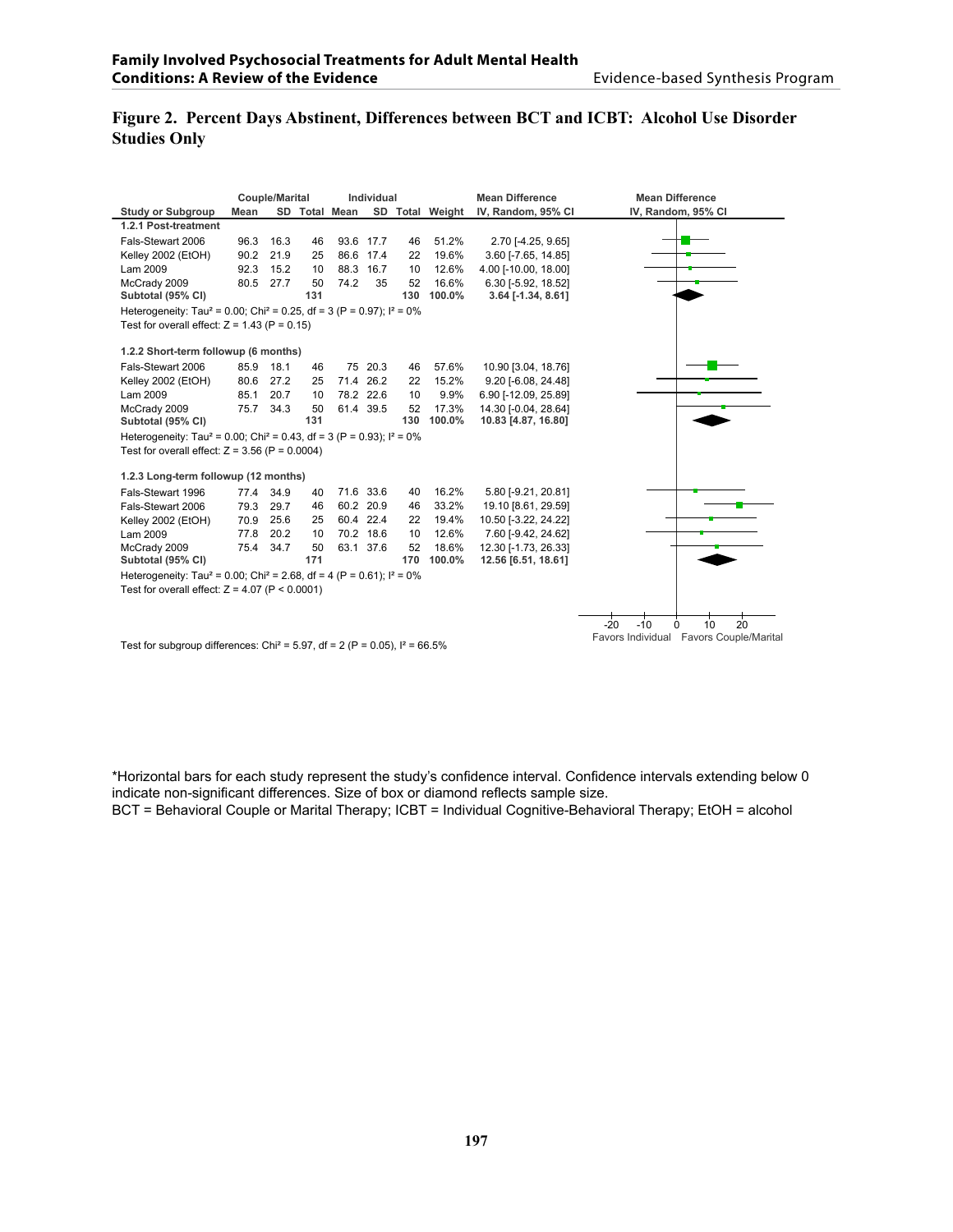# **Figure 3. Percent Days Heavy Drinking, Differences between BCT and ICBT: Alcohol Use Disorder Studies Only**

|                                                                                          |      | <b>Couple/Marital</b> |    |               | Individual |    |                 | <b>Mean Difference</b>        | <b>Mean Difference</b>             |  |  |
|------------------------------------------------------------------------------------------|------|-----------------------|----|---------------|------------|----|-----------------|-------------------------------|------------------------------------|--|--|
| <b>Study or Subgroup</b>                                                                 | Mean |                       |    | SD Total Mean |            |    | SD Total Weight | IV, Fixed, 95% CI             | IV, Fixed, 95% CI                  |  |  |
| 1.9.1 Post-treatment                                                                     |      |                       |    |               |            |    |                 |                               |                                    |  |  |
| Fals-Stewart 2005                                                                        |      | $5.2$ 14.3            | 25 |               | 4.9 15.1   | 25 | 65.5%           | $0.30$ [-7.85, 8.45]          |                                    |  |  |
| McCrady 2009                                                                             | 10.5 | 22.2                  | 50 |               | 18.7 34.6  | 52 | 34.5%           | $-8.20$ [ $-19.44$ , $3.04$ ] |                                    |  |  |
| Subtotal (95% CI)                                                                        |      |                       | 75 |               |            | 77 | 100.0%          | $-2.63$ [ $-9.23$ , $3.97$ ]  |                                    |  |  |
| Heterogeneity: Chi <sup>2</sup> = 1.44, df = 1 (P = 0.23); $1^2$ = 31%                   |      |                       |    |               |            |    |                 |                               |                                    |  |  |
| Test for overall effect: $Z = 0.78$ (P = 0.43)                                           |      |                       |    |               |            |    |                 |                               |                                    |  |  |
| 1.9.2 Short-term followup (6 months)                                                     |      |                       |    |               |            |    |                 |                               |                                    |  |  |
| Fals-Stewart 2005                                                                        | 14.1 | 19.3                  | 25 | 23.6          | 15         | 25 | 63.8%           | -9.50 [-19.08, 0.08]          |                                    |  |  |
| McCrady 2009                                                                             |      | 12.3 27.4             | 50 |               | 23.8 37.6  | 52 | 36.2%           | $-11.50$ $[-24.23, 1.23]$     |                                    |  |  |
| Subtotal (95% CI)                                                                        |      |                       | 75 |               |            | 77 |                 | 100.0% -10.22 [-17.88, -2.57] |                                    |  |  |
| Heterogeneity: Chi <sup>2</sup> = 0.06, df = 1 (P = 0.81); $I^2 = 0\%$                   |      |                       |    |               |            |    |                 |                               |                                    |  |  |
| Test for overall effect: $Z = 2.62$ (P = 0.009)                                          |      |                       |    |               |            |    |                 |                               |                                    |  |  |
| 1.9.3 Long-term followup (12 months)                                                     |      |                       |    |               |            |    |                 |                               |                                    |  |  |
| Fals-Stewart 2005                                                                        |      | 19.2 21.3             | 25 |               | 38.2 25.6  | 25 |                 | 44.9% -19.00 [-32.05, -5.95]  |                                    |  |  |
| McCrady 2009                                                                             |      | 12.8 26.2             | 50 |               | 22.7 34.2  | 52 | 55.1%           | $-9.90$ [ $-21.70$ , $1.90$ ] |                                    |  |  |
| Subtotal (95% CI)                                                                        |      |                       | 75 |               |            | 77 |                 | 100.0% -13.99 [-22.74, -5.24] |                                    |  |  |
| Heterogeneity: Chi <sup>2</sup> = 1.03, df = 1 (P = 0.31); $I^2 = 3\%$                   |      |                       |    |               |            |    |                 |                               |                                    |  |  |
| Test for overall effect: $Z = 3.13$ (P = 0.002)                                          |      |                       |    |               |            |    |                 |                               |                                    |  |  |
|                                                                                          |      |                       |    |               |            |    |                 |                               |                                    |  |  |
|                                                                                          |      |                       |    |               |            |    |                 |                               | 20<br>$-10$<br>10<br>$-20$<br>0    |  |  |
|                                                                                          |      |                       |    |               |            |    |                 |                               | Favors individual<br>Favors couple |  |  |
| Test for subgroup differences: Chi <sup>2</sup> = 4.66, df = 2 (P = 0.10), $I^2$ = 57.1% |      |                       |    |               |            |    |                 |                               |                                    |  |  |

\*Horizontal bars for each study represent the study's confidence interval. Confidence intervals extending below 0 indicate non-significant differences.

Size of box or diamond reflects sample size.

BCT = Behavioral Couple or Marital Therapy; ICBT = Individual Cognitive-Behavioral Therapy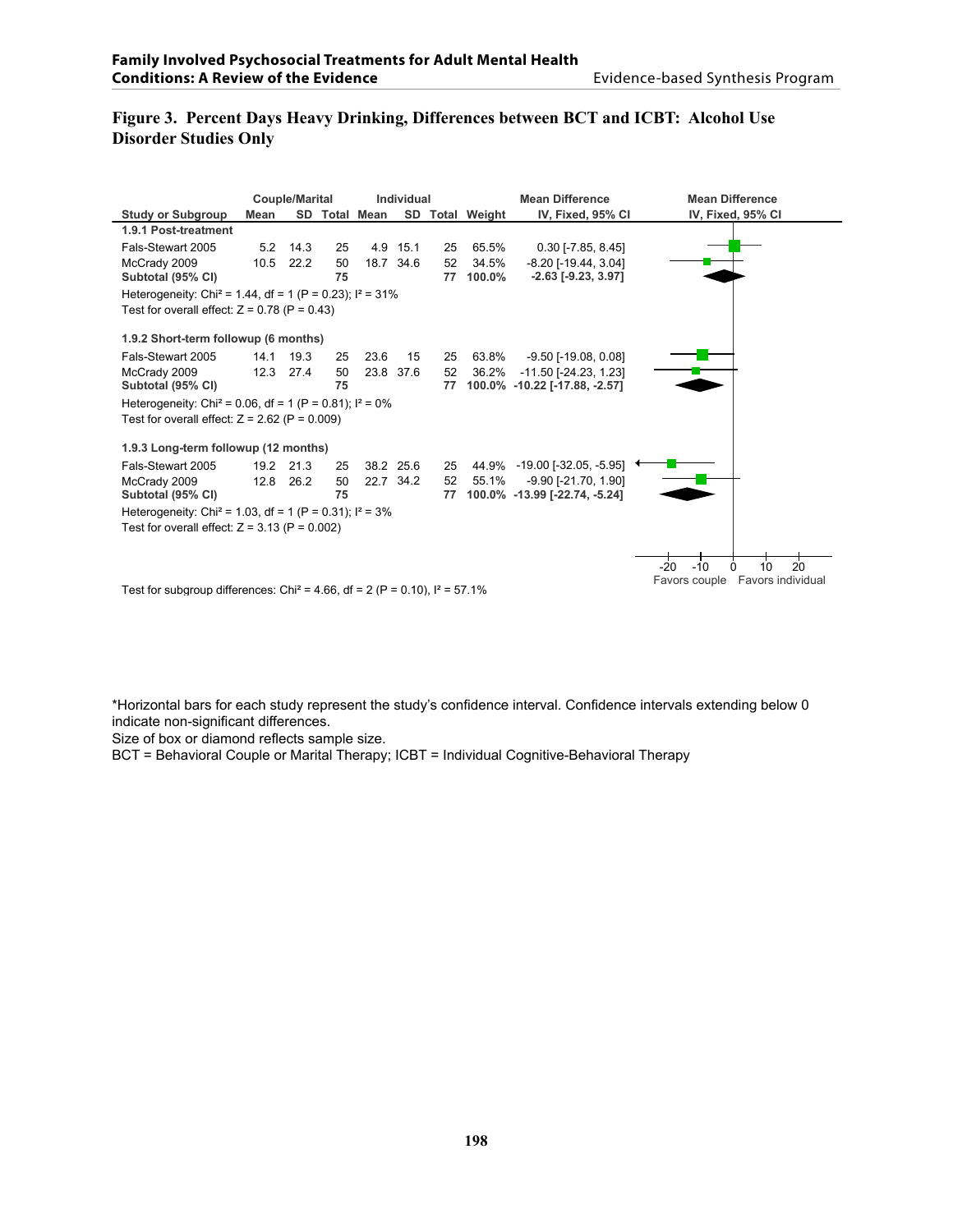# **Figure 4. Percent Days Abstinent, Differences between BCT and ICBT: Drug Use Disorder Studies Only**

|                                                                                                 |      | <b>Couple/Marital</b> |     |               | Individual |     |                 | <b>Mean Difference</b> | <b>Mean Difference</b>                                   |  |  |
|-------------------------------------------------------------------------------------------------|------|-----------------------|-----|---------------|------------|-----|-----------------|------------------------|----------------------------------------------------------|--|--|
| <b>Study or Subgroup</b>                                                                        | Mean |                       |     | SD Total Mean |            |     | SD Total Weight | IV, Random, 95% CI     | IV, Random, 95% CI                                       |  |  |
| 1.3.1 Post-treatment                                                                            |      |                       |     |               |            |     |                 |                        |                                                          |  |  |
| Fals-Stewart 1996                                                                               | 95.4 | 15.4                  | 40  | 91.1          | 14.1       | 40  | 15.7%           | 4.30 [-2.17, 10.77]    |                                                          |  |  |
| Fals-Stewart 2008                                                                               | 94.1 | 13.4                  | 46  | 88.3          | 13         | 46  | 22.6%           | 5.80 [0.40, 11.20]     |                                                          |  |  |
| Kelley 2002 (Drug)                                                                              | 85.9 | 22.7                  | 22  |               | 81.8 26.2  | 21  | 3.0%            | 4.10 [-10.58, 18.78]   |                                                          |  |  |
| Winters 2002                                                                                    | 94.2 | 6.4                   | 36  | 90.2          | 8          | 36  | 58.7%           | 4.00 [0.65, 7.35]      |                                                          |  |  |
| Subtotal (95% CI)                                                                               |      |                       | 144 |               |            | 143 | 100.0%          | 4.46 [1.89, 7.02]      |                                                          |  |  |
| Heterogeneity: Tau <sup>2</sup> = 0.00; Chi <sup>2</sup> = 0.31, df = 3 (P = 0.96); $I^2 = 0\%$ |      |                       |     |               |            |     |                 |                        |                                                          |  |  |
| Test for overall effect: $Z = 3.41$ (P = 0.0007)                                                |      |                       |     |               |            |     |                 |                        |                                                          |  |  |
| 1.3.2 Short-term followup (6 months)                                                            |      |                       |     |               |            |     |                 |                        |                                                          |  |  |
| Fals-Stewart 1996                                                                               |      | 84.4 25.3             | 40  |               | 73.2 23.3  | 40  | 26.4%           | 11.20 [0.54, 21.86]    |                                                          |  |  |
| Fals-Stewart 2008                                                                               | 84.1 | 26.5                  | 46  |               | 70.3 27.1  | 46  | 25.0%           | 13.80 [2.85, 24.75]    |                                                          |  |  |
| Kelley 2002 (Drug)                                                                              | 77.6 | 25.8                  | 22  |               | 63.6 42.3  | 21  | 6.8%            | 14.00 [-7.06, 35.06]   |                                                          |  |  |
| Winters 2002                                                                                    | 81.9 | 16.3                  | 31  |               | 71.9 17.9  | 32  | 41.9%           | 10.00 [1.55, 18.45]    |                                                          |  |  |
| Subtotal (95% CI)                                                                               |      |                       | 139 |               |            | 139 | 100.0%          | 11.53 [6.06, 17.01]    |                                                          |  |  |
| Heterogeneity: Tau <sup>2</sup> = 0.00; Chi <sup>2</sup> = 0.35, df = 3 (P = 0.95); $1^2$ = 0%  |      |                       |     |               |            |     |                 |                        |                                                          |  |  |
| Test for overall effect: $Z = 4.13$ (P < 0.0001)                                                |      |                       |     |               |            |     |                 |                        |                                                          |  |  |
| 1.3.3 Long-term followup (12 months)                                                            |      |                       |     |               |            |     |                 |                        |                                                          |  |  |
| Fals-Stewart 1996                                                                               | 76.6 | 27.7                  | 40  |               | 69.4 22.1  | 40  | 21.8%           | 7.20 [-3.78, 18.18]    |                                                          |  |  |
| Fals-Stewart 2003                                                                               | 59.6 | 26.4                  | 62  |               | 49.3 28.4  | 62  | 28.2%           | 10.30 [0.65, 19.95]    |                                                          |  |  |
| Fals-Stewart 2008                                                                               | 74.1 | 25.8                  | 46  |               | 60.2 27.3  | 46  | 22.3%           | 13.90 [3.05, 24.75]    |                                                          |  |  |
| Kelley 2002 (Drug)                                                                              | 66.9 | 35.6                  | 22  |               | 53.4 24.8  | 21  | 7.9%            | 13.50 [-4.77, 31.77]   |                                                          |  |  |
| Winters 2002                                                                                    |      | 74.2 22.2             | 33  |               | 65.4 26.1  | 35  | 19.9%           | 8.80 [-2.70, 20.30]    |                                                          |  |  |
| Subtotal (95% CI)                                                                               |      |                       | 203 |               |            | 204 | 100.0%          | 10.38 [5.26, 15.51]    |                                                          |  |  |
| Heterogeneity: Tau <sup>2</sup> = 0.00; Chi <sup>2</sup> = 0.91, df = 4 (P = 0.92); $I^2 = 0\%$ |      |                       |     |               |            |     |                 |                        |                                                          |  |  |
| Test for overall effect: $Z = 3.97$ (P < 0.0001)                                                |      |                       |     |               |            |     |                 |                        |                                                          |  |  |
|                                                                                                 |      |                       |     |               |            |     |                 |                        |                                                          |  |  |
|                                                                                                 |      |                       |     |               |            |     |                 |                        | 20<br>$-20$<br>10 <sup>10</sup><br>$-10$<br><sup>0</sup> |  |  |
|                                                                                                 |      |                       |     |               |            |     |                 |                        | Favors Individual Favors Couple/Marital                  |  |  |

Test for subgroup differences: Chi<sup>2</sup> = 7.90, df = 2 (P = 0.02),  $I^2$  = 74.7%

\*Horizontal bars for each study represent the study's confidence interval. Confidence intervals extending below 0 indicate non-significant differences. Size of box or diamond reflects sample size. BCT = Behavioral Couple or Marital Therapy; ICBT = Individual Cognitive-Behavioral Therapy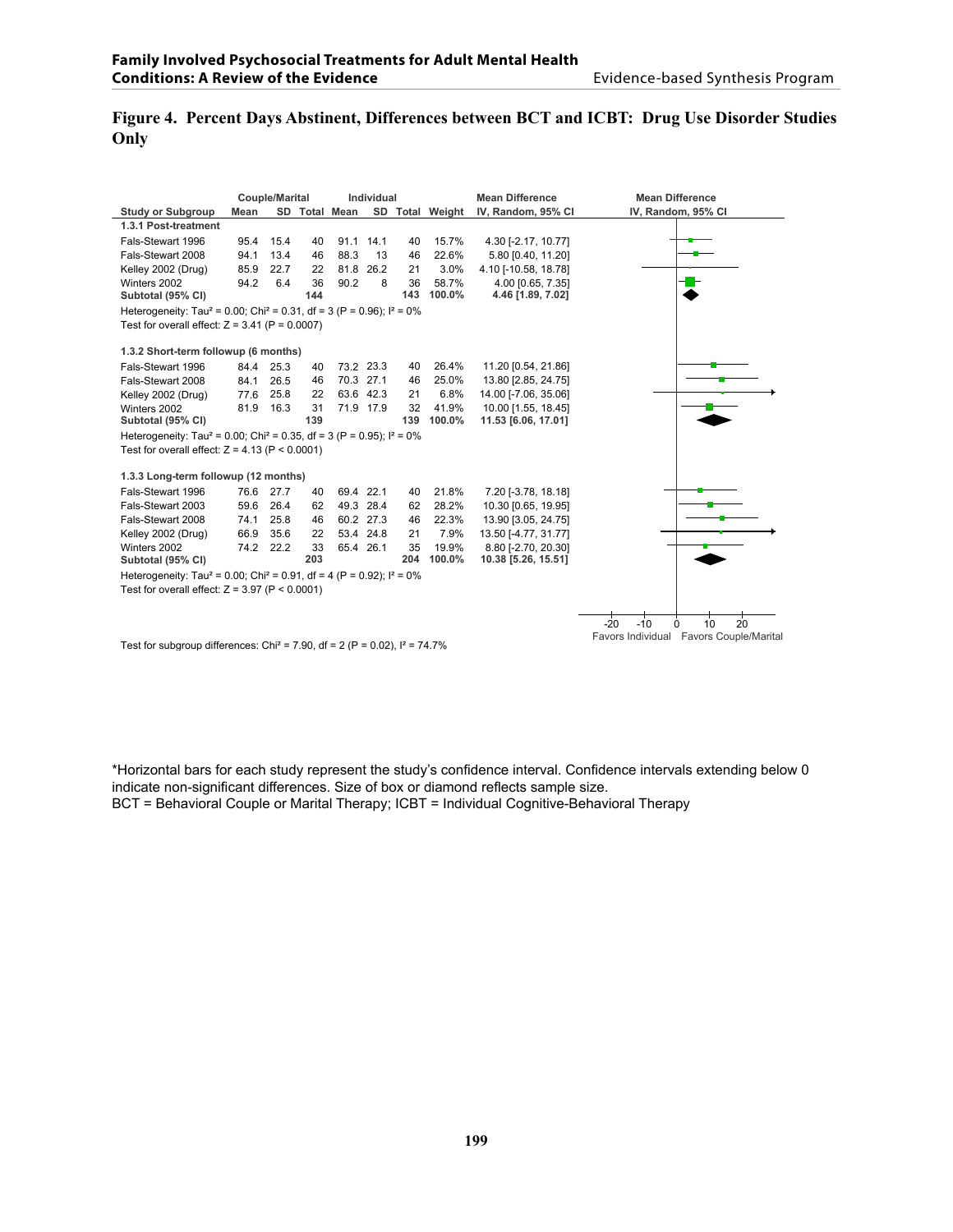# **Figure 5. Relationship Adjustment using Dyadic Adjustment Scale, Difference in Mean Scores between BCT and ICBT: Alcohol Use Disorder Studies Only**

|                                                                                        |       | <b>Couple/Marital</b> |     | Individual    |      |     |                 | <b>Mean Difference</b>         | <b>Mean Difference</b>                  |
|----------------------------------------------------------------------------------------|-------|-----------------------|-----|---------------|------|-----|-----------------|--------------------------------|-----------------------------------------|
| <b>Study or Subgroup</b>                                                               | Mean  |                       |     | SD Total Mean |      |     | SD Total Weight | IV, Fixed, 95% CI              | IV, Fixed, 95% CI                       |
| 1.18.1 Post-treatment                                                                  |       |                       |     |               |      |     |                 |                                |                                         |
| Fals-Stewart 2005                                                                      | 119.3 | 11.9                  | 25  | 104.6         | 11.6 | 25  | 35.2%           | 14.70 [8.19, 21.21]            |                                         |
| Fals-Stewart 2006                                                                      | 123   | 12.1                  | 46  | 111.2 18.6    |      | 46  | 36.4%           | 11.80 [5.39, 18.21]            |                                         |
| Kelley 2002 (EtOH)                                                                     | 115.4 | 18.2                  | 25  | 102.2 19.1    |      | 22  | 13.0%           | 13.20 [2.49, 23.91]            |                                         |
| Lam 2009                                                                               | 114.6 | 16.8                  | 10  | 98.1          | 17.9 | 10  | 6.5%            | 16.50 [1.28, 31.72]            |                                         |
| Walitzer 04 CAF+BCT                                                                    | 108.4 | 14.4                  | 19  | 105.4 26.2    |      | 21  | 8.9%            | 3.00 [-9.94, 15.94]            |                                         |
| Subtotal (95% CI)                                                                      |       |                       | 125 |               |      | 124 | 100.0%          | 12.52 [8.66, 16.39]            |                                         |
| Heterogeneity: Chi <sup>2</sup> = 2.84, df = 4 (P = 0.59); $I^2 = 0\%$                 |       |                       |     |               |      |     |                 |                                |                                         |
| Test for overall effect: $Z = 6.35$ (P < 0.00001)                                      |       |                       |     |               |      |     |                 |                                |                                         |
|                                                                                        |       |                       |     |               |      |     |                 |                                |                                         |
| 1.18.2 Short-term followup (6 months)                                                  |       |                       |     |               |      |     |                 |                                |                                         |
| Fals-Stewart 2005                                                                      | 112.6 | 16.2                  | 25  | 98.4 11.6     |      | 25  | 25.5%           | 14.20 [6.39, 22.01]            |                                         |
| Fals-Stewart 2006                                                                      | 117.2 | 13.7                  | 46  | 102.2 14.4    |      | 46  | 47.1%           | 15.00 [9.26, 20.74]            |                                         |
| Kelley 2002 (EtOH)                                                                     | 103.9 | 16.2                  | 25  | 86.7 19.2     |      | 22  | 14.8%           | 17.20 [6.97, 27.43]            |                                         |
| Lam 2009                                                                               | 105.9 | 19.6                  | 10  | 93.9 20.2     |      | 10  | 5.1%            | 12.00 [-5.44, 29.44]           |                                         |
| Walitzer 04 CAF+BCT                                                                    | 107.8 | 12.7                  | 16  | 108.3 25.6    |      | 15  | 7.5%            | $-0.50$ [ $-14.87, 13.87$ ]    |                                         |
| Subtotal (95% CI)                                                                      |       |                       | 122 |               |      | 118 | 100.0%          | 13.80 [9.86, 17.75]            |                                         |
| Heterogeneity: Chi <sup>2</sup> = 4.45, df = 4 (P = 0.35); $I^2$ = 10%                 |       |                       |     |               |      |     |                 |                                |                                         |
| Test for overall effect: $Z = 6.87$ (P < 0.00001)                                      |       |                       |     |               |      |     |                 |                                |                                         |
| 1.18.3 Long-term followup (12 months)                                                  |       |                       |     |               |      |     |                 |                                |                                         |
| Fals-Stewart 2005                                                                      | 109.3 | 17.2                  | 25  | 96            | 19.3 | 25  | 20.8%           | 13.30 [3.17, 23.43]            |                                         |
| Fals-Stewart 2006                                                                      | 112.4 | 14                    | 46  | 98            | 18.8 | 46  | 46.6%           | 14.40 [7.63, 21.17]            |                                         |
| Kelley 2002 (EtOH)                                                                     | 91.4  | 19.9                  | 25  | 82.1          | 20.7 | 22  | 15.8%           | 9.30 [-2.35, 20.95]            |                                         |
| Lam 2009                                                                               | 99.8  | 20.3                  | 10  | 88.9          | 22   | 10  | 6.2%            | 10.90 [-7.65, 29.45]           |                                         |
| Walitzer 04 CAF+BCT                                                                    | 101.2 | 15.9                  | 17  | 113.6         | 23   | 14  | 10.6%           | $-12.40$ [ $-26.62$ , $1.82$ ] |                                         |
| Subtotal (95% CI)                                                                      |       |                       | 123 |               |      | 117 | 100.0%          | 10.32 [5.69, 14.94]            |                                         |
| Heterogeneity: Chi <sup>2</sup> = 11.56, df = 4 (P = 0.02); $I^2$ = 65%                |       |                       |     |               |      |     |                 |                                |                                         |
| Test for overall effect: $Z = 4.37$ (P < 0.0001)                                       |       |                       |     |               |      |     |                 |                                |                                         |
|                                                                                        |       |                       |     |               |      |     |                 |                                |                                         |
|                                                                                        |       |                       |     |               |      |     |                 |                                |                                         |
|                                                                                        |       |                       |     |               |      |     |                 |                                | 10<br>20<br>$-20$<br>$-10$<br>$\Omega$  |
| Test for subgroup differences: Chi <sup>2</sup> = 1.27, df = 2 (P = 0.53), $I^2 = 0\%$ |       |                       |     |               |      |     |                 |                                | Favors Individual Favors Couple/Marital |

\*Horizontal bars for each study represent the study's confidence interval. Confidence intervals extending below 0 indicate non-significant differences. Size of box or diamond reflects sample size.

BCT = Behavioral Couple or Marital Therapy; ICBT = Individual Cognitive-Behavioral Therapy; EtOH = alcohol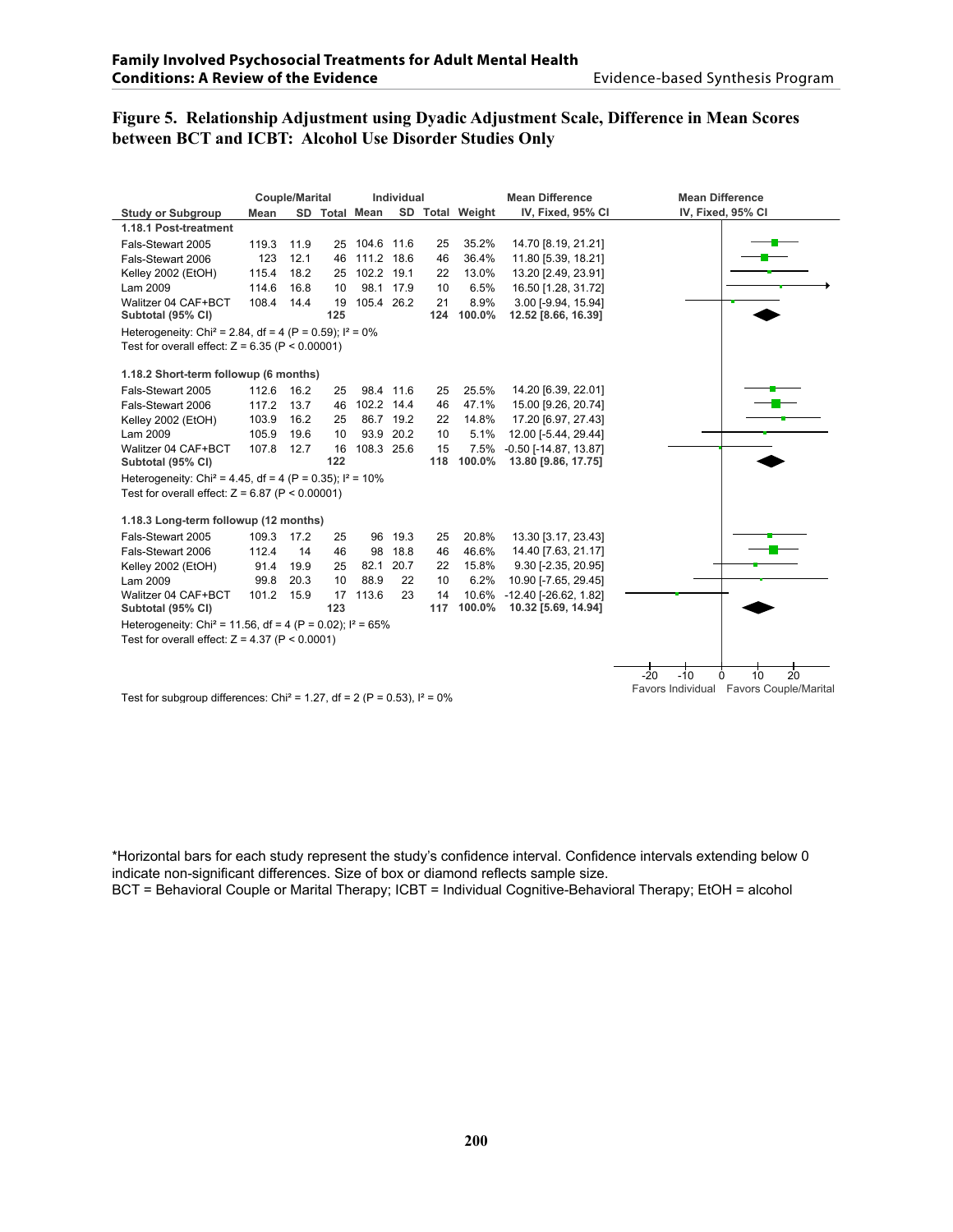# **Figure 6. Relationship Adjustment using Dyadic Adjustment Scale, Difference in Mean Scores between BCT and ICBT: Drug Use Disorder Studies Only**

|                                                                                        |       |      | <b>Couple/Marital</b><br><b>Individual</b> |               |           |           | <b>Mean Difference</b> | <b>Mean Difference</b>                    |                                                  |
|----------------------------------------------------------------------------------------|-------|------|--------------------------------------------|---------------|-----------|-----------|------------------------|-------------------------------------------|--------------------------------------------------|
| <b>Study or Subgroup</b>                                                               | Mean  |      |                                            | SD Total Mean |           |           | SD Total Weight        | IV, Fixed, 95% CI                         | IV, Fixed, 95% CI                                |
| 1.19.1 Post-treatment                                                                  |       |      |                                            |               |           |           |                        |                                           |                                                  |
| Fals-Stewart 2001                                                                      | 97.9  | 16.4 | 17                                         |               | 79.2 18.1 | 19        | 11.9%                  | 18.70 [7.43, 29.97]                       |                                                  |
| Fals-Stewart 2008                                                                      | 114.2 | 15.1 | 46                                         | 101.9         | 13.6      | 46        | 44.0%                  | 12.30 [6.43, 18.17]                       |                                                  |
| Kelley 2002 (Drug)                                                                     | 103.6 | 22.1 | 22                                         |               | 88.7 16.4 | 21        | 11.3%                  | 14.90 [3.30, 26.50]                       |                                                  |
| Winters 2002<br>Subtotal (95% CI)                                                      | 105.3 | 13.2 | 36<br>121                                  |               | 97.2 16.1 | 36<br>122 | 32.8%<br>100.0%        | 8.10 [1.30, 14.90]<br>11.98 [8.09, 15.87] |                                                  |
| Heterogeneity: Chi <sup>2</sup> = 2.87, df = 3 (P = 0.41); $I^2 = 0\%$                 |       |      |                                            |               |           |           |                        |                                           |                                                  |
| Test for overall effect: $Z = 6.03$ (P < 0.00001)                                      |       |      |                                            |               |           |           |                        |                                           |                                                  |
| 1.19.2 Short-term followup (6 months)                                                  |       |      |                                            |               |           |           |                        |                                           |                                                  |
| Fals-Stewart 2008                                                                      | 109.8 | 16   | 46                                         |               | 94.1 14.8 | 46        | 60.7%                  | 15.70 [9.40, 22.00]                       |                                                  |
| Kelley 2002 (Drug)                                                                     | 93.6  | 17.2 | 22                                         |               | 77.8 18.7 | 21        | 20.8%                  | 15.80 [5.05, 26.55]                       |                                                  |
| Winters 2002                                                                           | 93.4  | 22.7 | 31                                         |               | 84.3 23.6 | 32        | 18.4%                  | 9.10 [-2.33, 20.53]                       |                                                  |
| Subtotal (95% CI)                                                                      |       |      | 99                                         |               |           | 99        | 100.0%                 | 14.50 [9.60, 19.41]                       |                                                  |
| Heterogeneity: Chi <sup>2</sup> = 1.05, df = 2 (P = 0.59); $I^2 = 0\%$                 |       |      |                                            |               |           |           |                        |                                           |                                                  |
| Test for overall effect: $Z = 5.79$ (P < 0.00001)                                      |       |      |                                            |               |           |           |                        |                                           |                                                  |
| 1.19.3 Long-term followup (12 months)                                                  |       |      |                                            |               |           |           |                        |                                           |                                                  |
| Fals-Stewart 2008                                                                      | 106.9 | 16.5 | 46                                         |               | 87.3 17.2 | 46        | 62.0%                  | 19.60 [12.71, 26.49]                      |                                                  |
| Kelley 2002 (Drug)                                                                     | 90.7  | 22.3 | 22                                         |               | 75.8 20.4 | 21        | 18.1%                  | 14.90 [2.13, 27.67]                       |                                                  |
| Winters 2002                                                                           | 86.2  | 25.2 | 33                                         |               | 82.8 25.9 | 35        | 19.9%                  | 3.40 [-8.75, 15.55]                       |                                                  |
| Subtotal (95% CI)                                                                      |       |      | 101                                        |               |           | 102       |                        | 100.0% 15.52 [10.10, 20.95]               |                                                  |
| Heterogeneity: Chi <sup>2</sup> = 5.18, df = 2 (P = 0.07); $I^2$ = 61%                 |       |      |                                            |               |           |           |                        |                                           |                                                  |
| Test for overall effect: $Z = 5.61$ (P < 0.00001)                                      |       |      |                                            |               |           |           |                        |                                           |                                                  |
|                                                                                        |       |      |                                            |               |           |           |                        |                                           | $20^{\circ}$<br>$-20$<br>$-10$<br>10<br>$\Omega$ |
|                                                                                        |       |      |                                            |               |           |           |                        |                                           | Favors Individual Favors Couple/Marital          |
| Test for subgroup differences: Chi <sup>2</sup> = 1.28, df = 2 (P = 0.53), $I^2 = 0\%$ |       |      |                                            |               |           |           |                        |                                           |                                                  |

\*Horizontal bars for each study represent the study's confidence interval. Confidence intervals extending below 0 indicate non-significant differences. Size of box or diamond reflects sample size. BCT = Behavioral Couple or Marital Therapy; ICBT = Individual Cognitive-Behavioral Therapy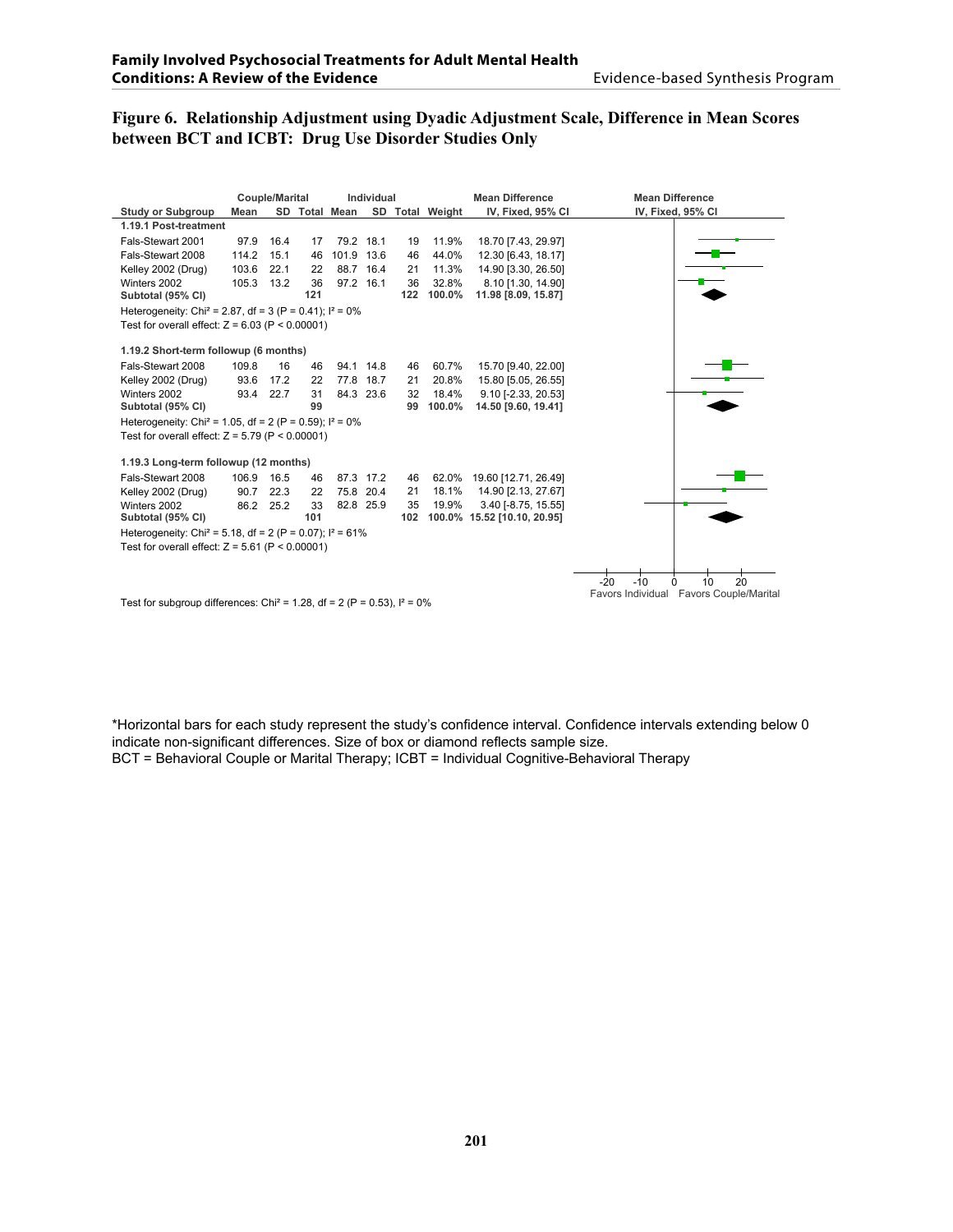#### **Figure 7. Percent Days Abstinent, Differences between BCT and ICBT: Studies with Female Subjects Only**

|                                                                                                 |             | <b>Couple/Marital</b> |     |               | Individual |     |                 | <b>Mean Difference</b> | <b>Mean Difference</b>                  |
|-------------------------------------------------------------------------------------------------|-------------|-----------------------|-----|---------------|------------|-----|-----------------|------------------------|-----------------------------------------|
| <b>Study or Subgroup</b>                                                                        | <b>Mean</b> |                       |     | SD Total Mean |            |     | SD Total Weight | IV, Random, 95% CI     | IV, Random, 95% CI                      |
| 1.7.1 Post-treatment                                                                            |             |                       |     |               |            |     |                 |                        |                                         |
| Fals-Stewart 2006                                                                               | 96.3        | 16.3                  | 46  |               | 93.6 17.7  | 46  | 17.7%           | 2.70 [-4.25, 9.65]     |                                         |
| McCrady 2009                                                                                    | 80.5        | 27.7                  | 50  | 74.2          | 35         | 52  | 5.7%            | 6.30 [-5.92, 18.52]    |                                         |
| Winters 2002                                                                                    | 94.2        | 6.4                   | 36  | 90.2          | 8          | 36  | 76.5%           | 4.00 [0.65, 7.35]      |                                         |
| Subtotal (95% CI)                                                                               |             |                       | 132 |               |            | 134 | 100.0%          | 3.90 [0.97, 6.83]      |                                         |
| Heterogeneity: Tau <sup>2</sup> = 0.00; Chi <sup>2</sup> = 0.27, df = 2 (P = 0.88); $I^2 = 0\%$ |             |                       |     |               |            |     |                 |                        |                                         |
| Test for overall effect: $Z = 2.61$ (P = 0.009)                                                 |             |                       |     |               |            |     |                 |                        |                                         |
| 1.7.2 Short-term followup (6 months)                                                            |             |                       |     |               |            |     |                 |                        |                                         |
| Fals-Stewart 2006                                                                               | 85.9        | 18.1                  | 46  |               | 75 20.3    | 46  | 46.2%           | 10.90 [3.04, 18.76]    |                                         |
| McCrady 2009                                                                                    | 75.7        | 34.3                  | 50  |               | 61.4 39.5  | 52  | 13.9%           | 14.30 [-0.04, 28.64]   |                                         |
| Winters 2002                                                                                    | 81.9        | 16.3                  | 31  |               | 71.9 17.9  | 32  | 40.0%           | 10.00 [1.55, 18.45]    |                                         |
| Subtotal (95% CI)                                                                               |             |                       | 127 |               |            | 130 | 100.0%          | 11.01 [5.67, 16.35]    |                                         |
| Heterogeneity: Tau <sup>2</sup> = 0.00; Chi <sup>2</sup> = 0.26, df = 2 (P = 0.88); $1^2$ = 0%  |             |                       |     |               |            |     |                 |                        |                                         |
| Test for overall effect: $Z = 4.04$ (P < 0.0001)                                                |             |                       |     |               |            |     |                 |                        |                                         |
| 1.7.3 Long-term followup (12 months)                                                            |             |                       |     |               |            |     |                 |                        |                                         |
| Fals-Stewart 2006                                                                               | 79.3        | 29.7                  | 46  |               | 60.2 20.9  | 46  | 41.8%           | 19.10 [8.61, 29.59]    |                                         |
| McCrady 2009                                                                                    | 75.4        | 34.7                  | 50  |               | 63.1 37.6  | 52  | 23.4%           | 12.30 [-1.73, 26.33]   |                                         |
| Winters 2002                                                                                    | 74.2        | 22.2                  | 33  |               | 65.4 26.1  | 35  | 34.8%           | 8.80 [-2.70, 20.30]    |                                         |
| Subtotal (95% CI)                                                                               |             |                       | 129 |               |            | 133 | 100.0%          | 13.92 [7.14, 20.71]    |                                         |
| Heterogeneity: Tau <sup>2</sup> = 0.00; Chi <sup>2</sup> = 1.75, df = 2 (P = 0.42); $1^2$ = 0%  |             |                       |     |               |            |     |                 |                        |                                         |
| Test for overall effect: $Z = 4.02$ (P < 0.0001)                                                |             |                       |     |               |            |     |                 |                        |                                         |
|                                                                                                 |             |                       |     |               |            |     |                 |                        |                                         |
|                                                                                                 |             |                       |     |               |            |     |                 |                        | $-20$<br>$-10$<br>10<br>20<br>$\Omega$  |
| Test for subgroup differences: Chi <sup>2</sup> = 10.36, df = 2 (P = 0.006), $I^2 = 80.7\%$     |             |                       |     |               |            |     |                 |                        | Favors Individual Favors Couple/Marital |

\*Horizontal bars for each study represent the study's confidence interval. Confidence intervals extending below 0 indicate non-significant differences. Size of box or diamond reflects sample size.

BCT = Behavioral Couple or Marital Therapy; ICBT = Individual Cognitive-Behavioral Therapy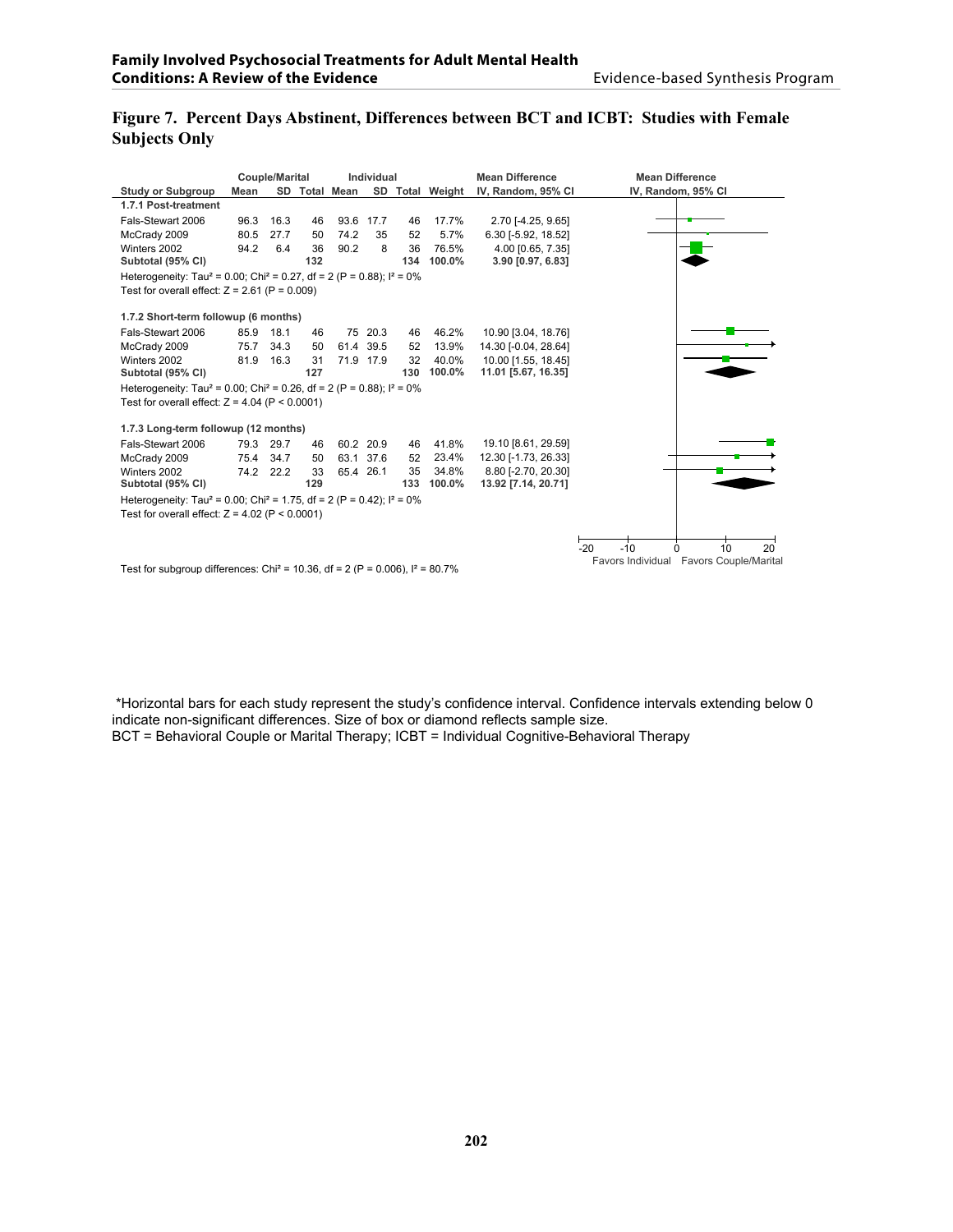#### **Figure 8. Relationship Adjustment using Dyadic Adjustment Scale, Difference in Mean Scores between BCT and ICBT: Studies with Female Subjects Only**

|                                                                                        | <b>Couple/Marital</b> |           |    |               | Individual |    |                 | <b>Mean Difference</b>     | <b>Mean Difference</b>                     |  |
|----------------------------------------------------------------------------------------|-----------------------|-----------|----|---------------|------------|----|-----------------|----------------------------|--------------------------------------------|--|
| <b>Study or Subgroup</b>                                                               | Mean                  |           |    | SD Total Mean |            |    | SD Total Weight | IV, Fixed, 95% CI          | IV, Fixed, 95% CI                          |  |
| 1.22.1 Post-treatment                                                                  |                       |           |    |               |            |    |                 |                            |                                            |  |
| Fals-Stewart 2006                                                                      | 123                   | 12.1      | 46 | 111.2 18.6    |            | 46 |                 | 52.9% 11.80 [5.39, 18.21]  |                                            |  |
| Winters 2002                                                                           | 105.3                 | 13.2      | 36 |               | 97.2 16.1  | 36 | 47.1%           | 8.10 [1.30, 14.90]         |                                            |  |
| Subtotal (95% CI)                                                                      |                       |           | 82 |               |            | 82 |                 | 100.0% 10.06 [5.39, 14.72] |                                            |  |
| Heterogeneity: Chi <sup>2</sup> = 0.60, df = 1 (P = 0.44); $I^2 = 0\%$                 |                       |           |    |               |            |    |                 |                            |                                            |  |
| Test for overall effect: $Z = 4.23$ (P < 0.0001)                                       |                       |           |    |               |            |    |                 |                            |                                            |  |
| 1.22.2 Short-term followup (6 months)                                                  |                       |           |    |               |            |    |                 |                            |                                            |  |
| Fals-Stewart 2006                                                                      | 117.2 13.7            |           | 46 | 102.2 14.4    |            | 46 |                 | 79.8% 15.00 [9.26, 20.74]  |                                            |  |
| Winters 2002                                                                           | 93.4                  | 22.7      | 31 |               | 84.3 23.6  | 32 |                 | 20.2% 9.10 [-2.33, 20.53]  |                                            |  |
| Subtotal (95% CI)                                                                      |                       |           | 77 |               |            | 78 |                 | 100.0% 13.81 [8.68, 18.94] |                                            |  |
| Heterogeneity: Chi <sup>2</sup> = 0.82, df = 1 (P = 0.37); $I^2 = 0\%$                 |                       |           |    |               |            |    |                 |                            |                                            |  |
| Test for overall effect: $Z = 5.27$ (P < 0.00001)                                      |                       |           |    |               |            |    |                 |                            |                                            |  |
| 1.22.3 Long-term followup (12 months)                                                  |                       |           |    |               |            |    |                 |                            |                                            |  |
| Fals-Stewart 2006                                                                      | 112.4                 | 14        | 46 |               | 98 18.8    | 46 |                 | 76.3% 14.40 [7.63, 21.17]  |                                            |  |
| Winters 2002                                                                           |                       | 86.2 25.2 | 33 |               | 82.8 25.9  | 35 |                 | 23.7% 3.40 [-8.75, 15.55]  |                                            |  |
| Subtotal (95% CI)                                                                      |                       |           | 79 |               |            | 81 |                 | 100.0% 11.79 [5.87, 17.71] |                                            |  |
| Heterogeneity: Chi <sup>2</sup> = 2.40, df = 1 (P = 0.12); $I^2$ = 58%                 |                       |           |    |               |            |    |                 |                            |                                            |  |
| Test for overall effect: $Z = 3.91$ (P < 0.0001)                                       |                       |           |    |               |            |    |                 |                            |                                            |  |
|                                                                                        |                       |           |    |               |            |    |                 |                            |                                            |  |
|                                                                                        |                       |           |    |               |            |    |                 |                            | 10<br>$-20$<br>$-10$<br>20<br><sup>0</sup> |  |
| Test for subgroup differences: Chi <sup>2</sup> = 1.12, df = 2 (P = 0.57), $I^2 = 0\%$ |                       |           |    |               |            |    |                 |                            | Favors Individual Favors Couple/Marital    |  |
|                                                                                        |                       |           |    |               |            |    |                 |                            |                                            |  |

\*Horizontal bars for each study represent the study's confidence interval. Confidence intervals extending below 0

indicate non-significant differences. Size of box or diamond reflects sample SIZE. BCT = Behavioral Couple or Marital Therapy; ICBT = Individual Cognitive-Behavioral Therapy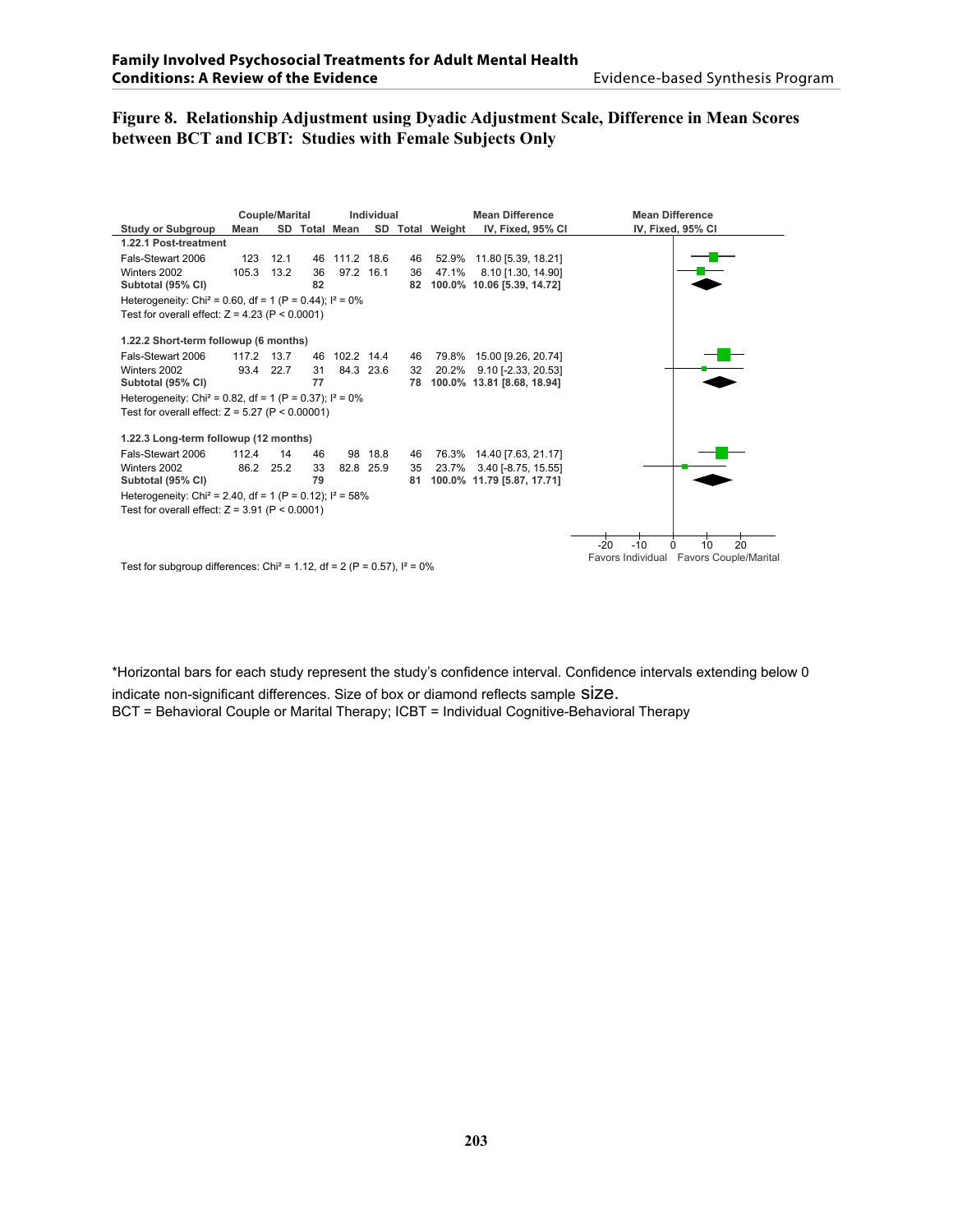# **Figure 9. Percent Days Abstinent, Differences between BCT and ICBT: Studies with Male Subjects Only**

|                                                                                                 |             | <b>Couple/Marital</b> |     |               | <b>Individual</b><br><b>Mean Difference</b> |     |                 |                      | <b>Mean Difference</b>                  |
|-------------------------------------------------------------------------------------------------|-------------|-----------------------|-----|---------------|---------------------------------------------|-----|-----------------|----------------------|-----------------------------------------|
| <b>Study or Subgroup</b>                                                                        | <b>Mean</b> |                       |     | SD Total Mean |                                             |     | SD Total Weight | IV, Random, 95% CI   | IV, Random, 95% CI                      |
| 1.6.1 Post-treatment                                                                            |             |                       |     |               |                                             |     |                 |                      |                                         |
| Fals-Stewart 1996                                                                               | 95.4        | 15.4                  | 40  | 91.1          | 14.1                                        | 40  | 57.5%           | 4.30 [-2.17, 10.77]  |                                         |
| Kelley 2002 (Drug)                                                                              | 85.9        | 22.7                  | 22  | 81.8          | 26.2                                        | 21  | 11.2%           | 4.10 [-10.58, 18.78] |                                         |
| Kelley 2002 (EtOH)                                                                              | 90.2        | 21.9                  | 25  |               | 86.6 17.4                                   | 22  | 19.0%           | 3.60 [-7.65, 14.85]  |                                         |
| Lam 2009                                                                                        | 92.3        | 15.2                  | 10  |               | 88.3 16.7                                   | 10  | 12.3%           | 4.00 [-10.00, 18.00] |                                         |
| Subtotal (95% CI)                                                                               |             |                       | 97  |               |                                             | 93  | 100.0%          | 4.11 [-0.80, 9.01]   |                                         |
| Heterogeneity: Tau <sup>2</sup> = 0.00; Chi <sup>2</sup> = 0.01, df = 3 (P = 1.00); $I^2 = 0\%$ |             |                       |     |               |                                             |     |                 |                      |                                         |
| Test for overall effect: $Z = 1.64$ (P = 0.10)                                                  |             |                       |     |               |                                             |     |                 |                      |                                         |
|                                                                                                 |             |                       |     |               |                                             |     |                 |                      |                                         |
| 1.6.2 Short-term followup (6 months)                                                            |             |                       |     |               |                                             |     |                 |                      |                                         |
| Fals-Stewart 1996                                                                               | 81.5        | 28.6                  | 40  |               | 70.4 24.5                                   | 40  | 44.1%           | 11.10 [-0.57, 22.77] |                                         |
| Kelley 2002 (Drug)                                                                              | 77.6        | 25.8                  | 22  |               | 63.6 42.3                                   | 21  | 13.5%           | 14.00 [-7.06, 35.06] |                                         |
| Kelley 2002 (EtOH)                                                                              | 80.6        | 27.2                  | 25  |               | 71.4 26.2                                   | 22  | 25.7%           | 9.20 [-6.08, 24.48]  |                                         |
| Lam 2009                                                                                        | 85.1        | 20.7                  | 10  |               | 78.2 22.6                                   | 10  | 16.6%           | 6.90 [-12.09, 25.89] |                                         |
| Subtotal (95% CI)                                                                               |             |                       | 97  |               |                                             | 93  | 100.0%          | 10.30 [2.56, 18.05]  |                                         |
| Heterogeneity: Tau <sup>2</sup> = 0.00; Chi <sup>2</sup> = 0.28, df = 3 (P = 0.96); $1^2$ = 0%  |             |                       |     |               |                                             |     |                 |                      |                                         |
| Test for overall effect: $Z = 2.61$ (P = 0.009)                                                 |             |                       |     |               |                                             |     |                 |                      |                                         |
| 1.6.3 Long-term followup (12 months)                                                            |             |                       |     |               |                                             |     |                 |                      |                                         |
| Fals-Stewart 1996                                                                               | 73.2        | 29.8                  | 40  |               | 65.1 26.9                                   | 40  | 22.3%           | 8.10 [-4.34, 20.54]  |                                         |
| Fals-Stewart 2003                                                                               | 59.6        | 26.4                  | 62  |               | 49.3 28.4                                   | 62  | 37.1%           | 10.30 [0.65, 19.95]  |                                         |
| Kelley 2002 (Drug)                                                                              | 66.9        | 35.6                  | 22  |               | 53.4 24.8                                   | 21  | 10.3%           | 13.50 [-4.77, 31.77] |                                         |
| Kelley 2002 (EtOH)                                                                              | 70.9        | 25.6                  | 25  |               | 60.4 22.4                                   | 22  | 18.3%           | 10.50 [-3.22, 24.22] |                                         |
| Lam 2009                                                                                        | 77.8        | 20.2                  | 10  |               | 70.2 18.6                                   | 10  | 11.9%           | 7.60 [-9.42, 24.62]  |                                         |
| Subtotal (95% CI)                                                                               |             |                       | 159 |               |                                             | 155 | 100.0%          | 9.85 [3.98, 15.73]   |                                         |
| Heterogeneity: Tau <sup>2</sup> = 0.00; Chi <sup>2</sup> = 0.31, df = 4 (P = 0.99); $I^2 = 0\%$ |             |                       |     |               |                                             |     |                 |                      |                                         |
| Test for overall effect: $Z = 3.29$ (P = 0.001)                                                 |             |                       |     |               |                                             |     |                 |                      |                                         |
|                                                                                                 |             |                       |     |               |                                             |     |                 |                      |                                         |
|                                                                                                 |             |                       |     |               |                                             |     |                 |                      | 20                                      |
|                                                                                                 |             |                       |     |               |                                             |     |                 |                      | $-20$<br>$-10$<br>10<br>$\Omega$        |
|                                                                                                 |             |                       |     |               |                                             |     |                 |                      | Favors Individual Favors Couple/Marital |

Test for subgroup differences: Chi<sup>2</sup> = 2.93, df = 2 (P = 0.23),  $1^2$  = 31.7%

\*Horizontal bars for each study represent the study's confidence interval. Confidence intervals extending below 0 indicate non-significant differences. Size of box or diamond reflects sample size.

BCT = Behavioral Couple or Marital Therapy; ICBT = Individual Cognitive-Behavioral Therapy; EtOH = alcohol